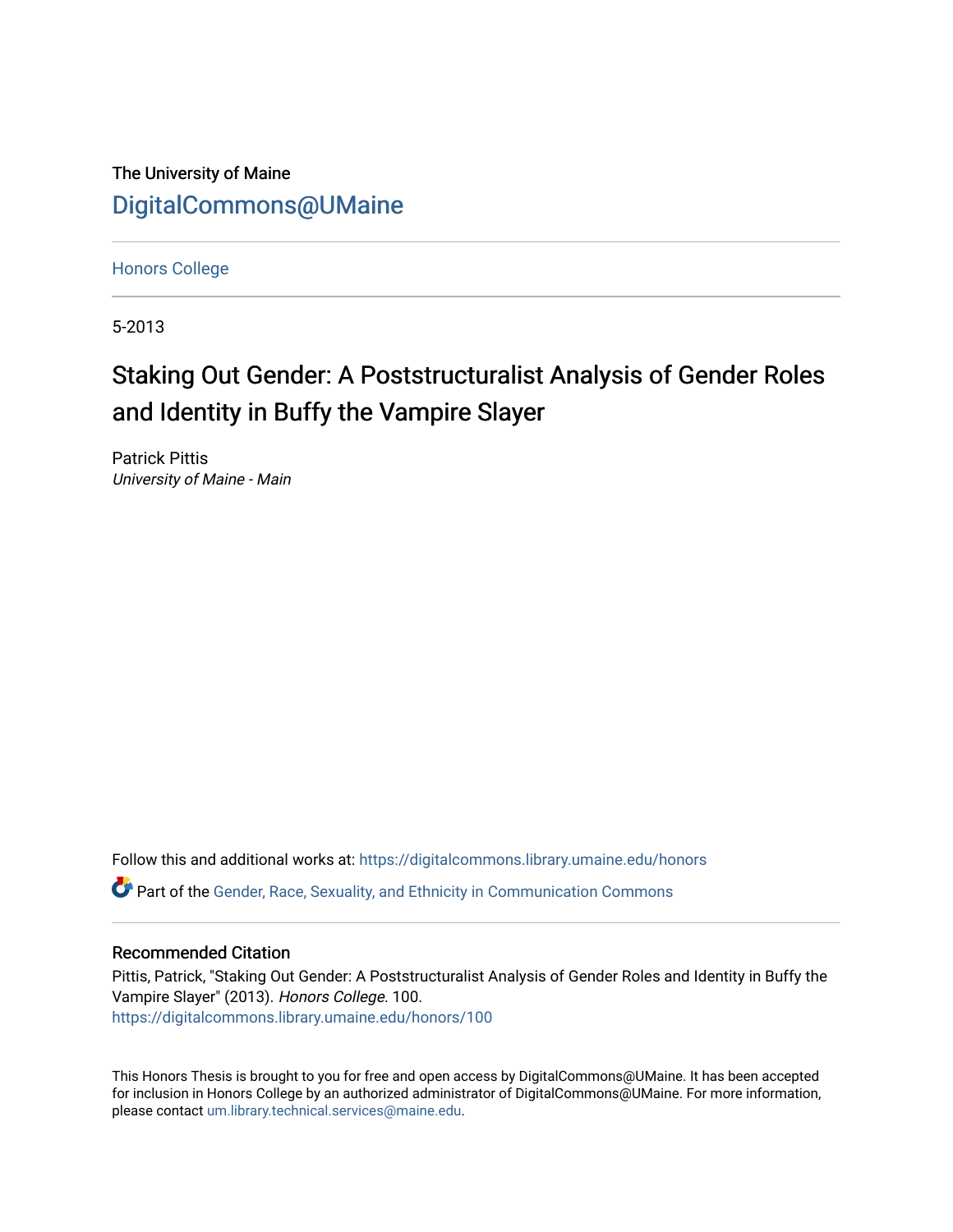# STAKING OUT GENDER: A POSTSTRUCTURALIST ANALYSIS OF GENDER ROLES AND IDENTITY IN *BUFFY THE VAMPIRE SLAYER*

by

Patrick J. Pittis

A Thesis Submitted in Partial Fulfillment of the Requirements for a Degree with Honors (Communication)

The Honors College

University of Maine

May 2013

Advisory Committee:

Diane M. Keeling, Ph.D., Associate Professor Communication and Journalism Kristin M. Langellier, Ph.D., Professor Communication, Women's Studies Eric E. Peterson, Ph.D., Professor Communication, Mass Communication Jessica P. Miller, Ph.D., Associate Professor Philosophy David Gross, Ph.D., Interim Dean, The Honors College at UMaine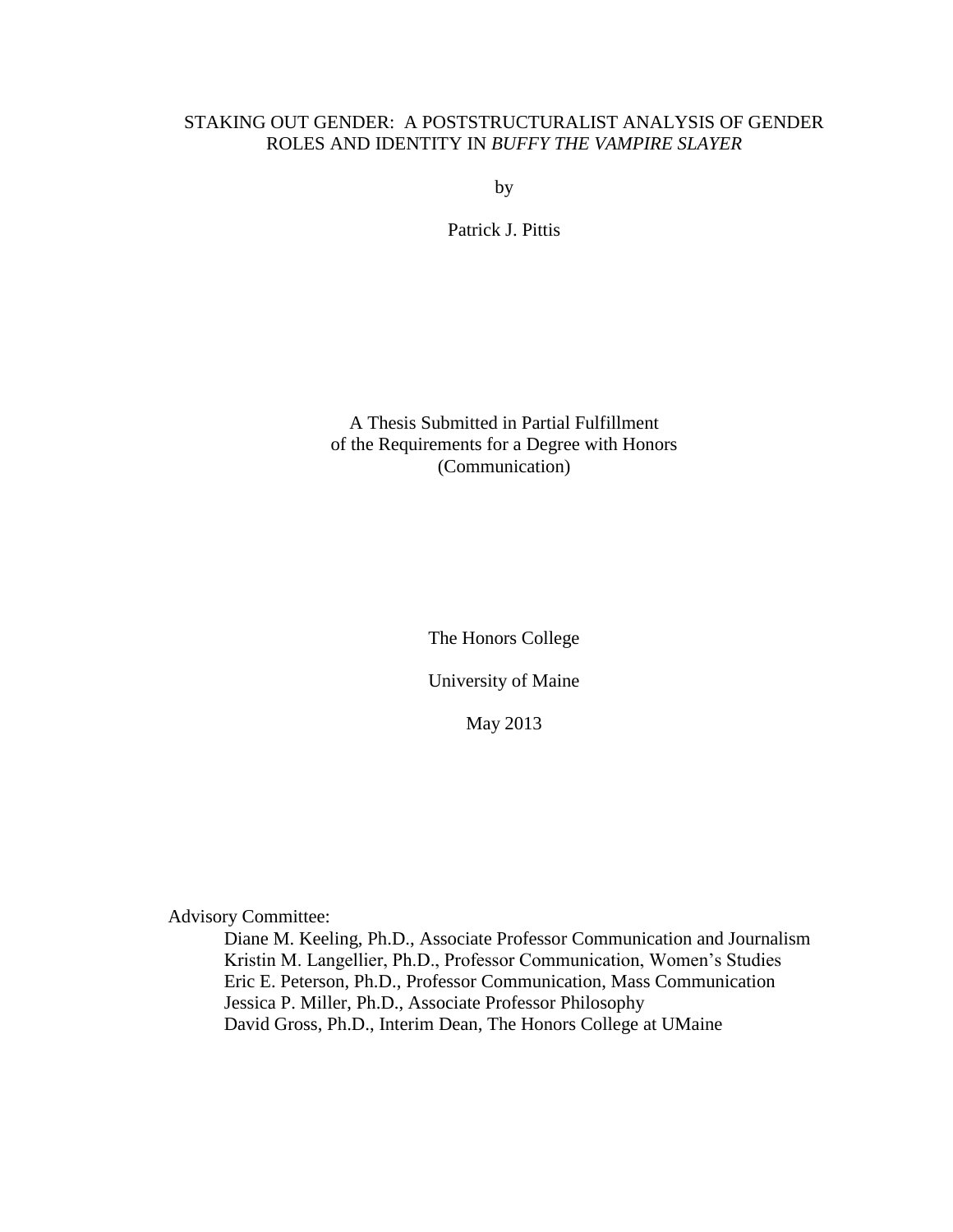Abstract

My aim in writing this thesis was to show that, contrary to the underlying themes of most critical approaches to *Buffy the Vampire Slayer*, there is more to be gained by approaching the series from a poststructuralist, postmodern feminist perspective, an approach that is aligned with the works of Judith Butler and Michel Foucault. From this approach, one can see that the show's rhetoric suggests gender is an unfixed, discursively constructed phenomenon, rather than a static oppositional masculine/feminine binary. The show's subversive rhetoric is indicative of its agency, which can also be identified by the impact *BtVS* has had on the popular culture landscape. In my thesis, I first analyze the poststructuralist aspects of the show's content, such as the nontraditional gender and sexual performances of the characters Buffy, Willow, and Xander, before then tracing the agency of the show. This includes an analysis of the agency within the content of the rhetoric, such as a subversion of traditional rhetorical binaries, as well as the agency of the form of the series, whose long-form serial narrative nature and subversive character work create a novel discursive structure that is still used today. Ultimately, the rhetoric of the show creates space in society for traditionally marginalized performances of identity, subtly pushing society towards a greater acceptance of diversity.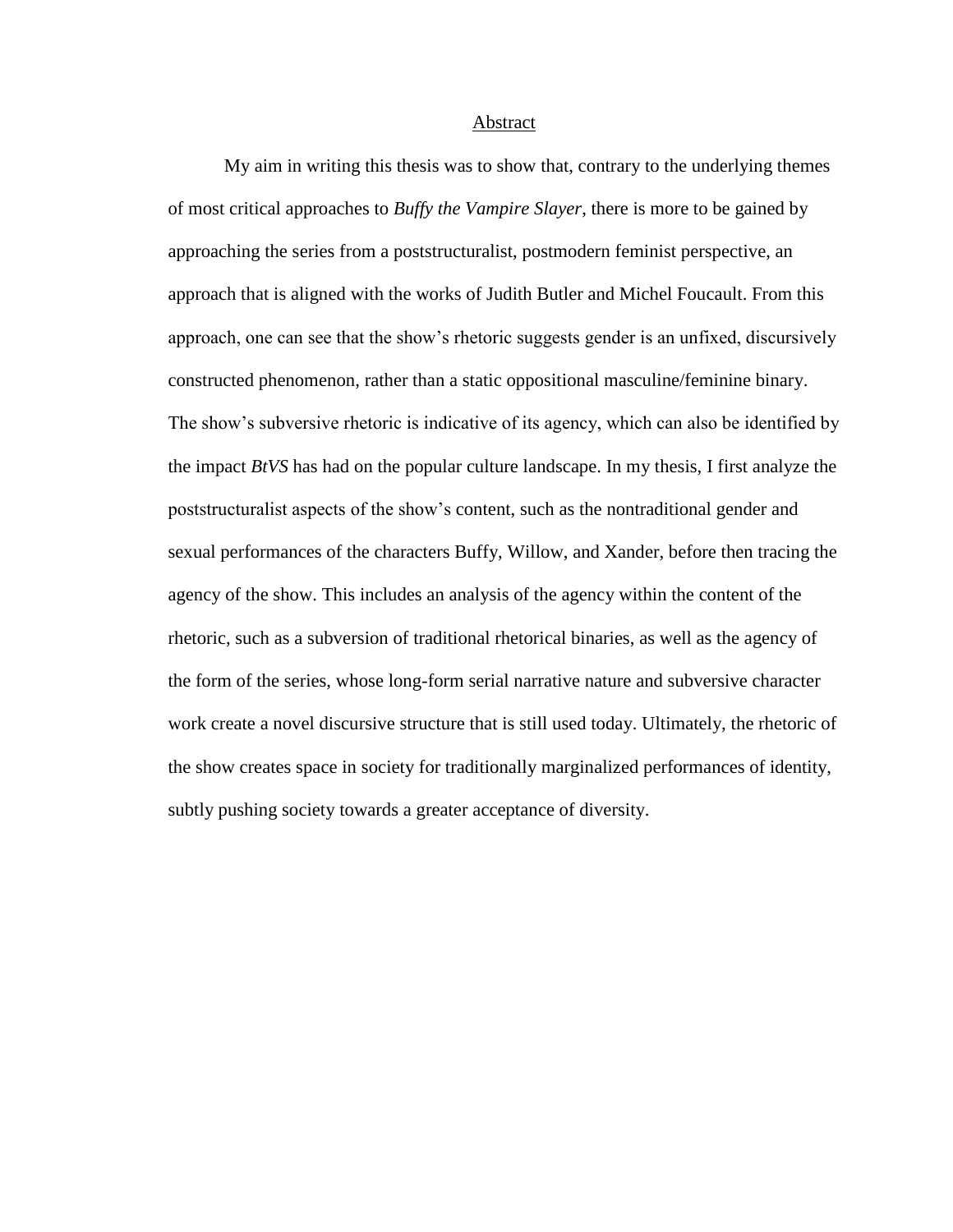# Table of Contents

| <b>INTRODUCTION</b>                                                          | Page 1   |
|------------------------------------------------------------------------------|----------|
| CHAPTER 1 – "I'm Like A Superhero or Something"                              | Page 17  |
| A Brief History of Traditional Gender Roles                                  | Page 18  |
| Feminine and Feisty                                                          | Page 23  |
| <b>Overcoming Patriarchy</b>                                                 | Page 29  |
| Giles – From Patriarch to Compatriot                                         | Page 33  |
| Overcoming The Council                                                       | Page 40  |
| <b>Fighting the Unfightable</b>                                              | Page 50  |
| Shared Strength - Subversion of Patriarchal Hierarchy                        | Page 53  |
| Buffy's Identity Formation and Growth                                        | Page 56  |
| CHAPTER 2 – "Power. I have it; they don't. This bothers them."               | Page 59  |
| <b>Exploring Agency</b>                                                      | Page 63  |
| Power In Action                                                              | Page 68  |
| Self-Confidence/Courage                                                      | Page 69  |
| Killing Demons & Fighting the Forces of Darkness                             | Page 78  |
| <b>Protecting Others</b>                                                     | Page 83  |
| Sexual Activity as Power Inducing                                            | Page 92  |
| <b>Equalizing Gender</b>                                                     | Page 111 |
| CHAPTER 3 - "You know, certain stereotypes are not very empowering" Page 113 |          |
| <b>Agency As Disruption</b>                                                  | Page 114 |
| Us and Them – Subversion of the "Other" in $BtVS$                            | Page 117 |
| Masculine/Feminine                                                           | Page 118 |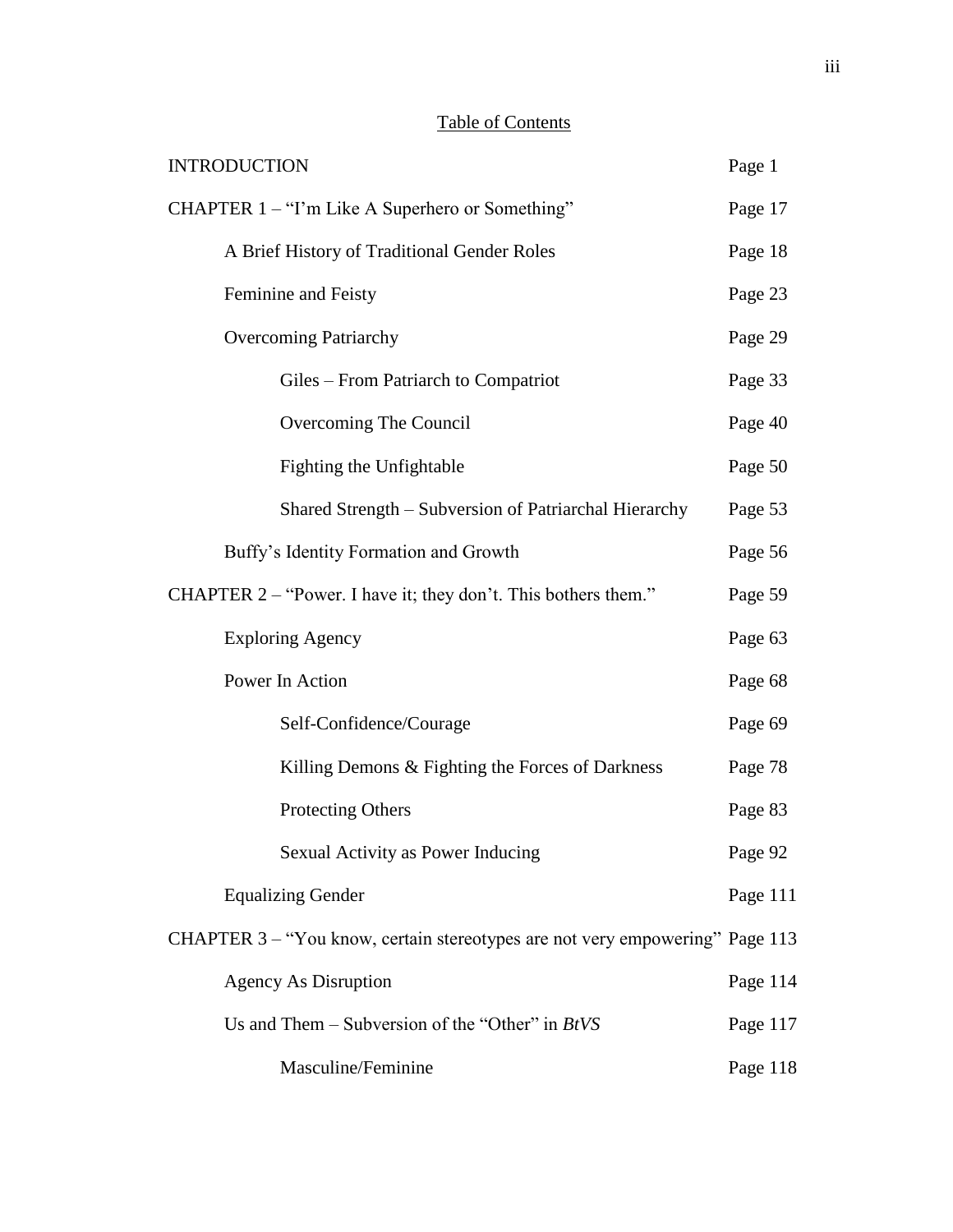| Human/Monster                                                                | Page 124 |
|------------------------------------------------------------------------------|----------|
| Good/Evil                                                                    | Page 133 |
| CHAPTER 4 – "This is the real world now. This is the world we made" Page 149 |          |
| Buffy the Genre Slayer                                                       | Page 150 |
| "The Weight of The World" – Buffy's Impact on Popular Culture Page 159       |          |
| The New "Normal"                                                             | Page 165 |
| CONCLUSION – "Where Do We Go From Here?"                                     | Page 167 |
| <b>REFERENCES</b>                                                            | Page 174 |
| APPENDIX $A$ – List of <i>BtVS</i> Episodes Cited or Analyzed                | Page 178 |
| APPENDIX $B - A$ Chronology for the Confused, the <i>BtVS</i> Timeline       | Page 180 |
| <b>AUTHOR'S BIO</b>                                                          | Page 184 |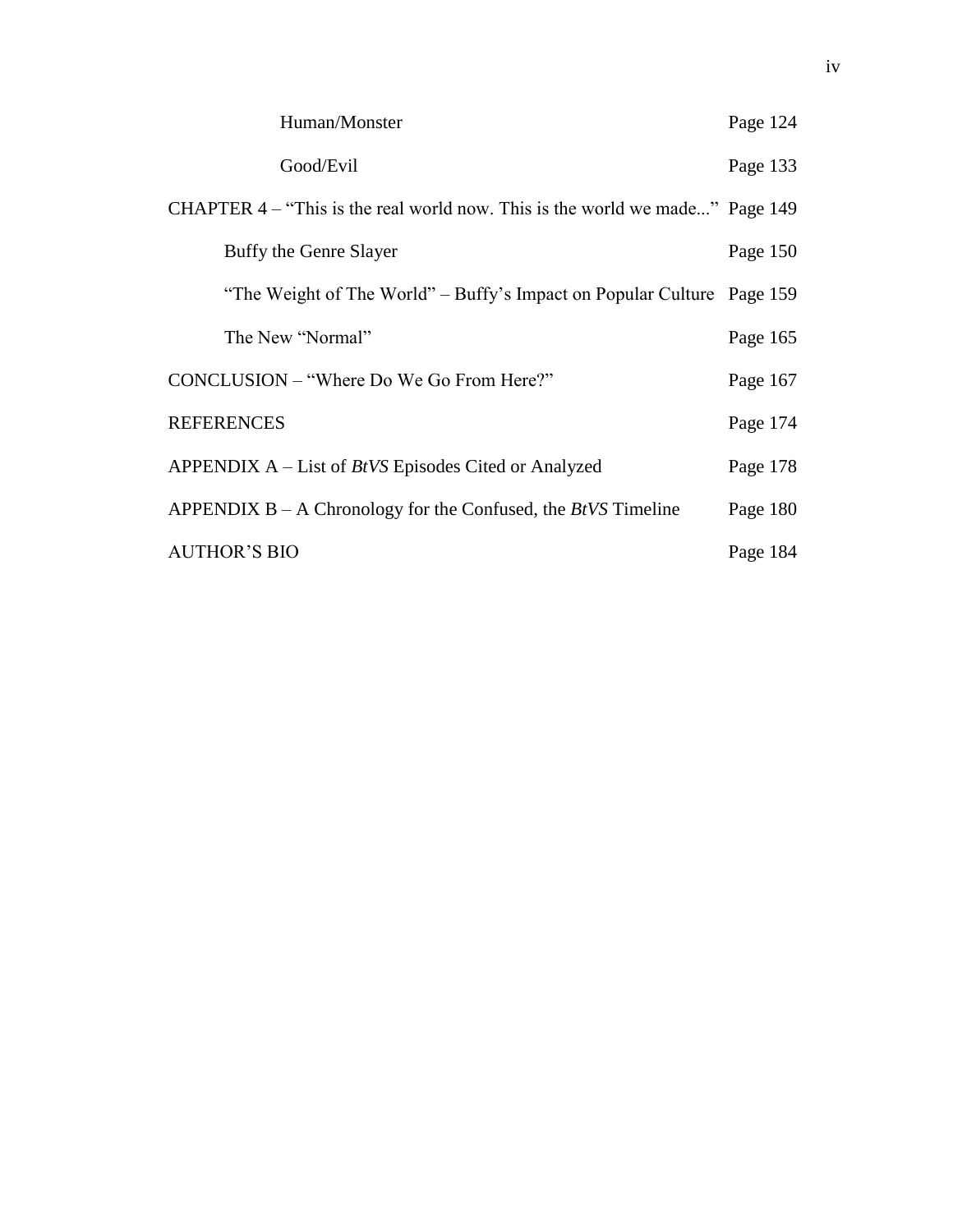#### INTRODUCTION

The shot opens on a long, dark alley. We hear soft footsteps and see a shadowy form emerge. It is a young woman, slight build, obviously tense as she steps into the darkness. Then we hear another noise, separate from her steps – a rustling noise that tells us she is not alone. The scene is a familiar one, and from the context it is fairly easy for the audience to guess what will happen next. Anyone who has ever watched a horror movie could tell you – the pretty young woman always dies first. That is, until Joss Whedon decided to turn the cliché on its head with his character Buffy The Vampire Slayer. Its first incarnation, the 1992 movie by the same name, *Buffy the Vampire Slayer*, was unsuccessful. As Joss Whedon has put it, "I had written this scary film about an empowered woman, and they turned it into a broad comedy. It was crushing" (Havens, 2003, p. 23). Luckily, Whedon was not to be stopped. What followed was practically unheard of in Hollywood – just five years after the failed movie, Whedon was able to resurrect the franchise in the form of a television show, itself a midseason replacement that almost never saw the light of day. But the juggernaut was launched. By the second season, the show had accumulated a strong following, jumping up to 5.3 million viewers from the 3.7 million viewers it found in its first season, and was well on its way to becoming a cult sensation (Internet Movie Database, n.d.). The show's success was marked by its seven-year run, the success of its spin-off series *Angel*, and its evolution into other forms of media – notably novels, comic books, and video games.

This success makes the show incredibly accessible to public and scholastic audiences alike, partially because it is easy to find (both in syndication and on internet sites such as Netflix), but also because it has significant relevance to modern popular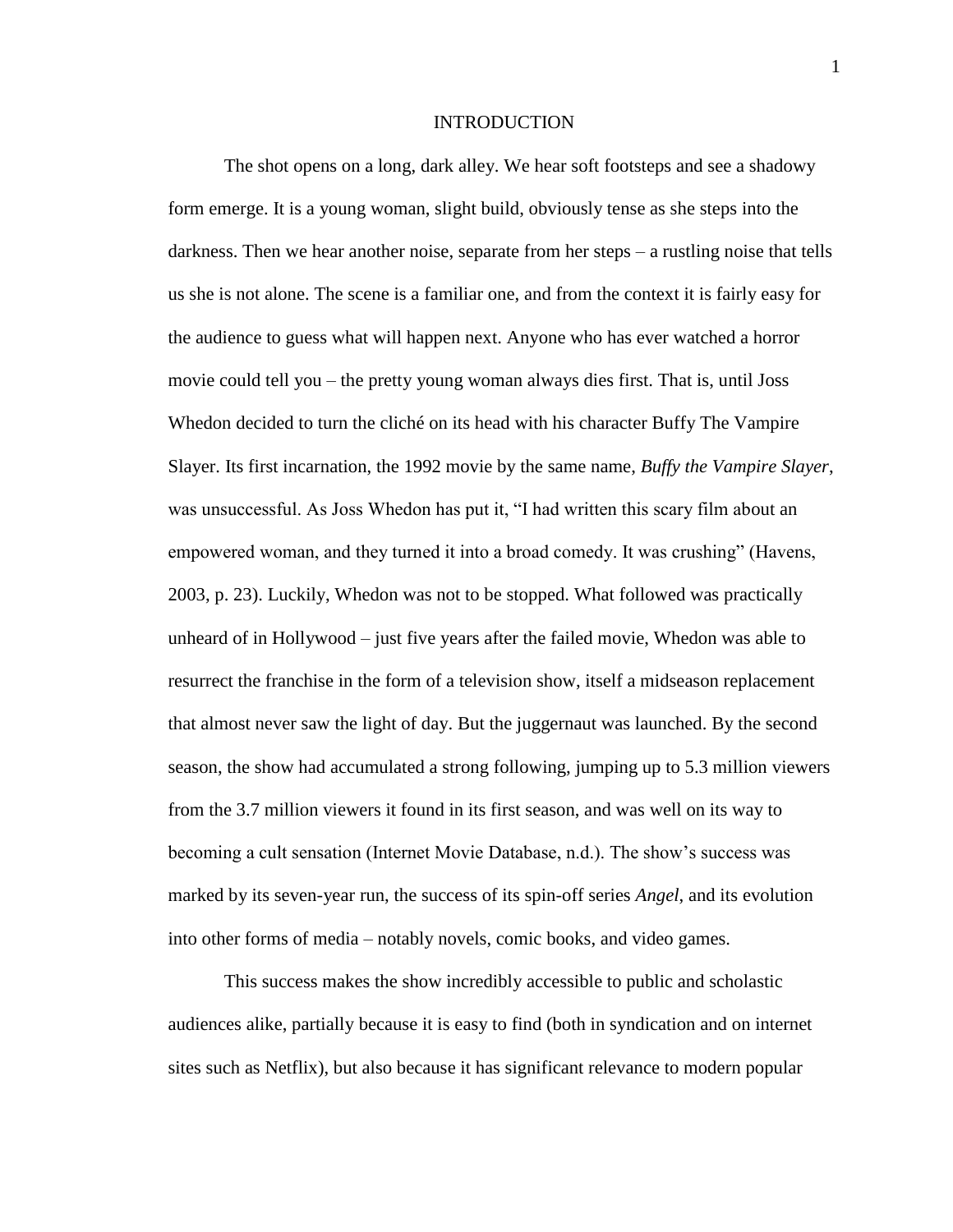culture. As most scholars stick mainly to the text of the television incarnation, I will do the same. The show focuses on Buffy Summers, a normal teenage girl until the day she is told she is The Chosen One, also known as The Vampire Slayer. With this title comes the responsibility to protect the world from demons and other creatures of the night. Unlike the long line of Slayers that came before her, Buffy is reliant upon her relationships with her friends (collectively referred to as The Scooby Gang) as well as her mentor, The Watcher named Giles. The show often features tensions that arise between Buffy's calling and her desire to be an ordinary girl with ordinary relationships, but frames these tensions in the context of a "monster of the week" serial format, with novel long-form narrative arcs. The series ran for seven seasons, each season featuring a distinctive emotional arch for the characters, allowing the writers and production team to create fully realized, three-dimensional characters.

No matter what form it takes, *Buffy the Vampire Slayer* continues to be a story about "one girl in all the world, a chosen one. She alone will wield the strength and skill to fight the vampires, demons, and the forces of darkness; to stop the spread of their evil and the swell of their number. She is the Slayer" (*BtVS*, various episodes). Not unreasonably, this framing has led many scholars to explore Buffy as a feminist icon – embodying at once the feminine ideal as well as using her strength and power to subvert the view of the female as weak and without any personal power. Indeed, Whedon has revealed "the very first mission statement of the show, which was the joy of female power: having it, using it, sharing it" (Gottlieb, 2002). Though I feel that more can be gained by examining *Buffy the Vampire Slayer* from a postmodern, poststructuralist feminist perspective, it is nevertheless essential to establish some grounding in early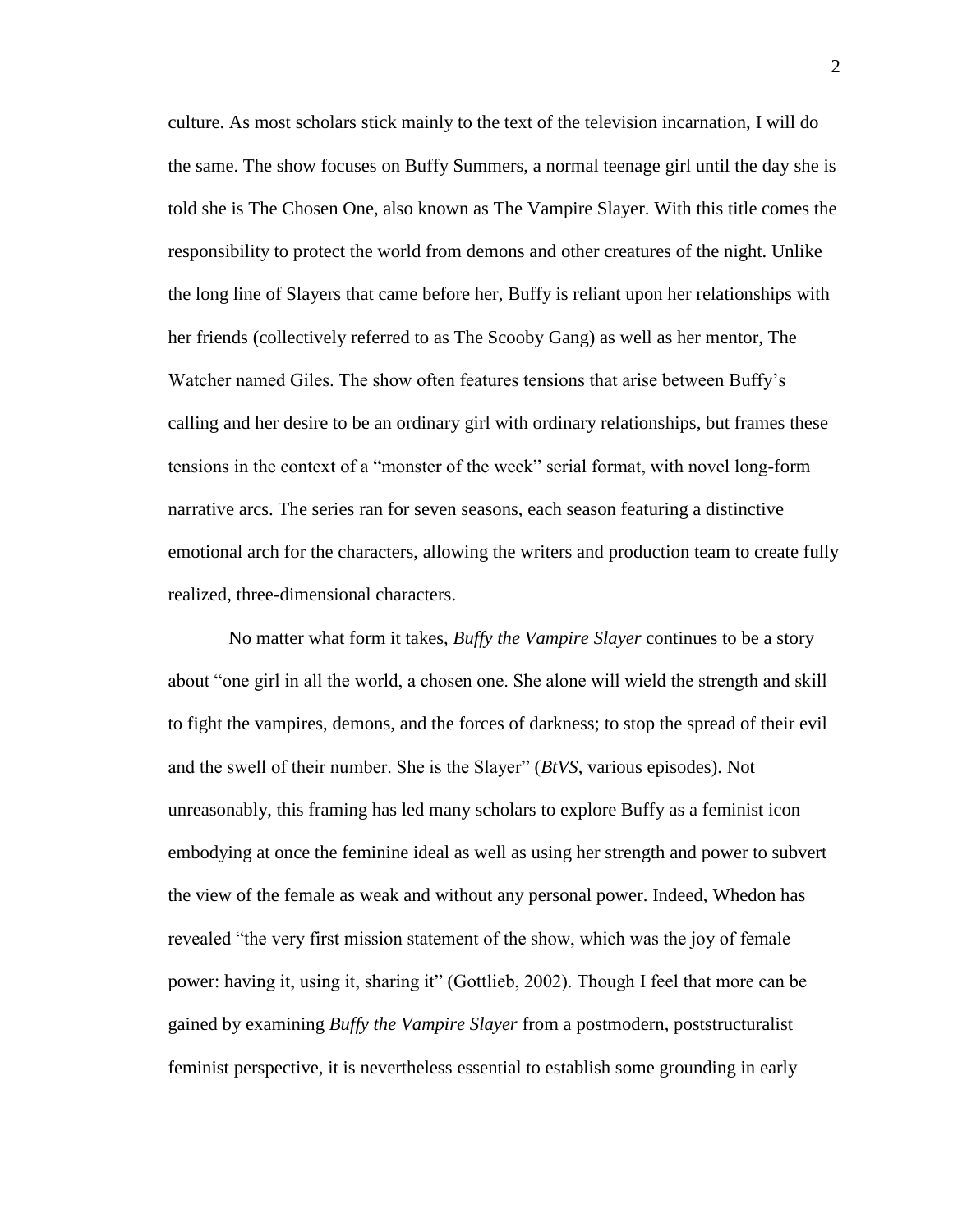feminist and poststructuralist critical theories before exploring the full nature of the work. And in order to do that, we must begin with the most basic social concepts distinguishing males and females: sex and gender.

Historically, sex and gender have had fairly rigid social and structural definitions. Many of these views sprang from biological notions of identity, an approach with certain inherent weaknesses, in that it

tends to establish operational definitions of gender through inherently reductionist and essentializing theoretical and methodological strategies and practices... [situating] gender differences in a static bipolar opposition of 'masculine' and 'feminine.' (Lengel & Martin, 2009, p. 4)

This is, at best, a flawed view of gender and identity. There certainly tend to be physical and biological differences between men and women, but these disparities do not preclude women exhibiting the strength and power traditionally associated with the male, nor do they preclude men from utilizing nurturing, care-based methods of interaction as is commonly identified among females. In fact, "many writers in cultural studies and other humanities have argued for the complete plasticity of sex and gender... [and for] understanding masculinity and femininity as cultural constructions" (Barker, 2003, p. 285). Though this revised understanding of gender will be critical in my analysis of *Buffy the Vampire Slayer* (hereafter *BtVS*), the distinction between male and female is grounded in very real biological fact.

Since "biochemical evidences suggests that we are not blank sheets at birth... [and] cannot remake ourselves into anything we want to," it would be irresponsible to completely ignore the intrinsic differences between men and women (Barker, 2003, p.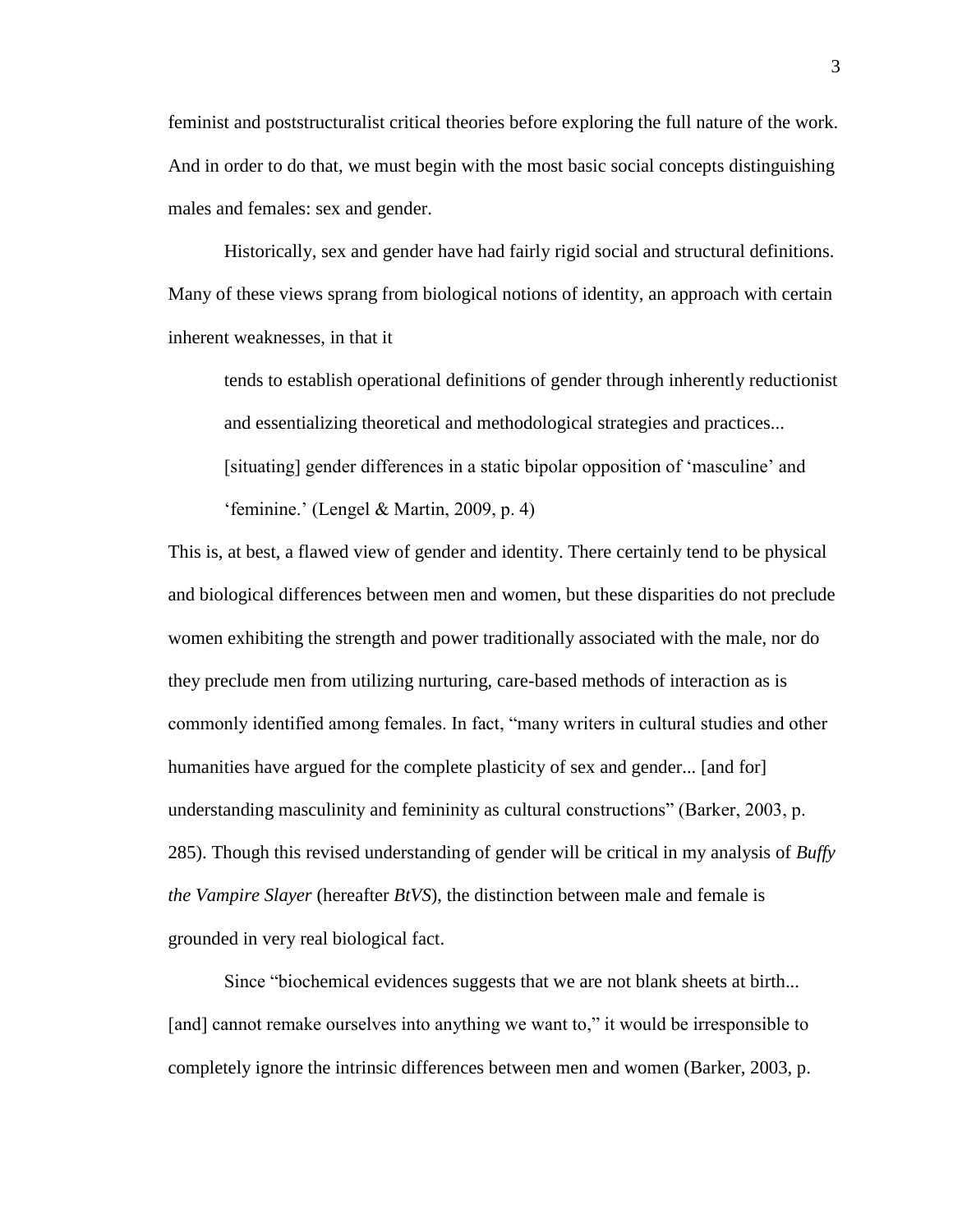287). Modern advances in medicine, such as plastic surgery and gender re-modification, challenge the idea that we cannot remake ourselves into what we wish, but there is still some division, if only on the genetic level, that distinguishes men from women. For this reason, I will maintain a distinction throughout this paper between sex, which I will define as the discursively constructed biological aspects of an individual, and gender, which I will treat as a social construct and "an unfixed, fluid variable that (re)positions [itself] given varied circumstances, situations, and frameworks" (Lengel & Martin, 2009, p. 4). It is worth noting that though sex is based in the biology of an individual, many scholars have challenged the static binary construction of sex as male/female – saying instead that these notions of sex are themselves discursively constructed and are no more an inherent trait than is gender (Butler, 2004). But still this operational view allows me to analyze the characters of *BtVS* not only within the context of their own discursively constructed sexes but also the ways they enact and construct their own genders and identities.

Though considerable work has been done in feminist criticism to suggest that there are "multiple modes of femininity (and masculinity)," most critical views of *BtVS* still adhere to feminist structures aligned with the second wave of feminism, meant to highlight the struggle associated with identifying as a woman and the cultural subordination this entails (Barker, 2003, p. 291). This is, of course, prompted by the character Buffy herself, being an amalgam of an average teenage girl and a bearer of supernatural powers and abilities. This traditional feminist approach is further bolstered by Joss Whedon's own views as a feminist. In an interview that appears in the Australian newspaper *The Age*, Joss is quoted as saying: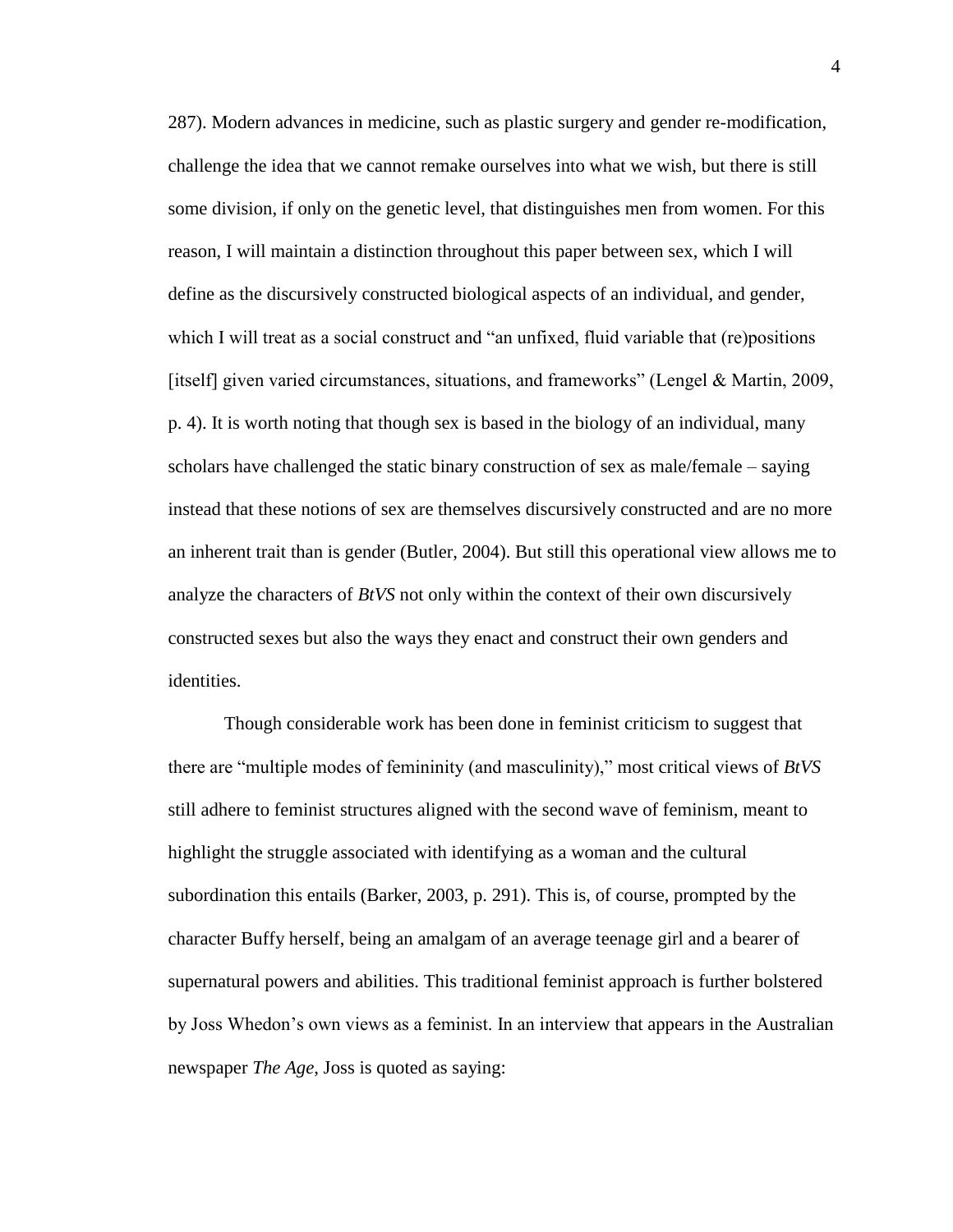It was only when I got to college that I realized that the rest of the world didn't run the way my world was run and that there was a need for feminism. I'd thought it was all solved. There are people like my mom, clearly everyone is equal and it's all fine. Then I get into the world and I hear the things people are saying. Then I get to Hollywood and hear the very casual, almost insidious misogyny that just runs through so much of the fiction. It was just staggering to me. (Benedictus, 2005, ¶ 18)

It seems evident that Joss himself has a great respect for feminist ideals, and so it is unsurprising that the series has garnered so much attention from feminist critics. Certainly, there is a lot that can be gained by looking at *BtVS* from a second-wave feminist perspective. The show has incited debate amongst feminist scholars from a diverse array of backgrounds. Frances Early (2001) has this to say about *BtVS*: "As a feminist scholar, I appreciate the power of stories that bring women out of the shadows to center stage and permit protagonists to be disruptive and to challenge patriarchal views and institutions in society" (p. 12). *BtVS* meets these criteria. Though females don't comprise the entire cast, there are a number of strong females represented, not including Buffy herself (though she certainly counts). More important than the amount of female characters is the quality of them – the characters are fully realized, written as individuals in their own right, not as mere foils to their male counterparts. This full realization of character challenges traditional patriarchal views that would keep women out of the spotlight, and is epitomized in the character of Buffy Summers – who is at once an embodiment of the ideal feminine form as well as an arbiter of great strength and courage, traditionally more masculine traits. By bringing the story of the females into the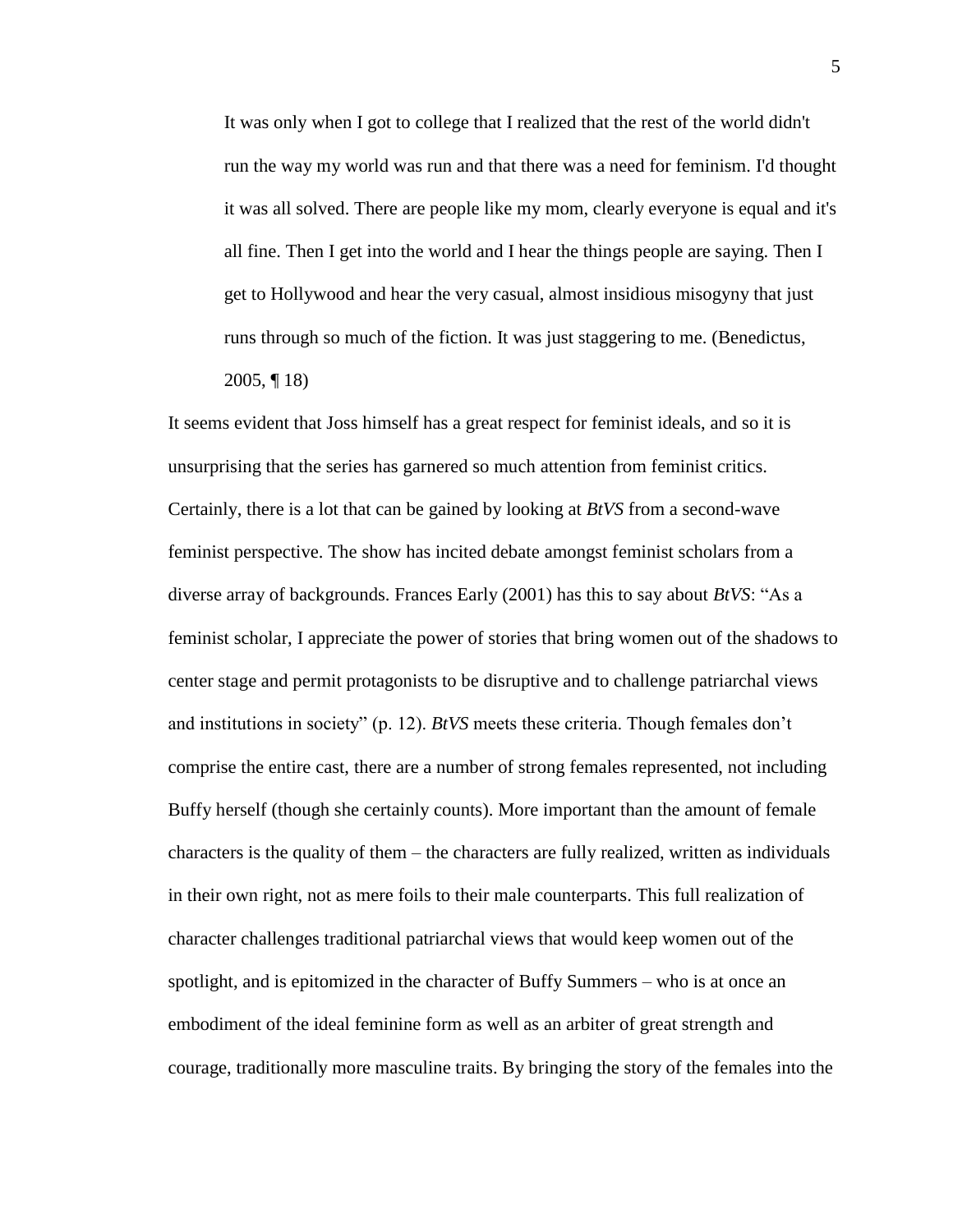foreground, and emphasizing their strength as individuals, the show *BtVS* holds weight in terms of being a feminist text.

It is notable, however, that other feminist scholars argue against it being viewed even as a traditional feminist text. From this perspective, Buffy's femininity ultimately denies the show this distinction. Jason Middleton (2007) claims, "certain formal elements of *Buffy* promote a voyeuristic and/or fetishistic male gaze" (p. 145). Though he supports some feminist interpretations of the work, he goes on to explore the ways the show emphasizes Buffy as a sexual icon before allowing her the privileges inherent to the role of the hero. That is to say, that Buffy being sexually identified as a female is paramount to the subversive work of her gender performance. When viewed in this context, it is the male audience member who has the ultimate position of power – enjoying the sexualized aspects of Buffy without acknowledging her true complexity of character. Or, as feminist scholar Gwyneth Bolger (2003) puts it, "it is my contention that women in the series are all portrayed in stereotypical ways which have been generated by patriarchy throughout the ages, and all of which serve to empty femininity, leaving the women as functional (fantasy) symbols only" (¶ 4). Though hardly conclusive, Middleton's and Bolger's work illustrate a weakness inherent in earlier critical approaches: the desire to focus solely on the bodied aspects of individuals, rather than to examine how those bodies are shaped and defined by the manner in which the characters perform themselves.

Rather than discredit the show, these problems suggest the need for a different framework to view the series within. The show undeniably promotes some feminist principles, so it is unreasonable to fault it for going beyond these parameters or for falling short of them in some manner. As Allie Gottlieb (2002) concludes, "whether or not those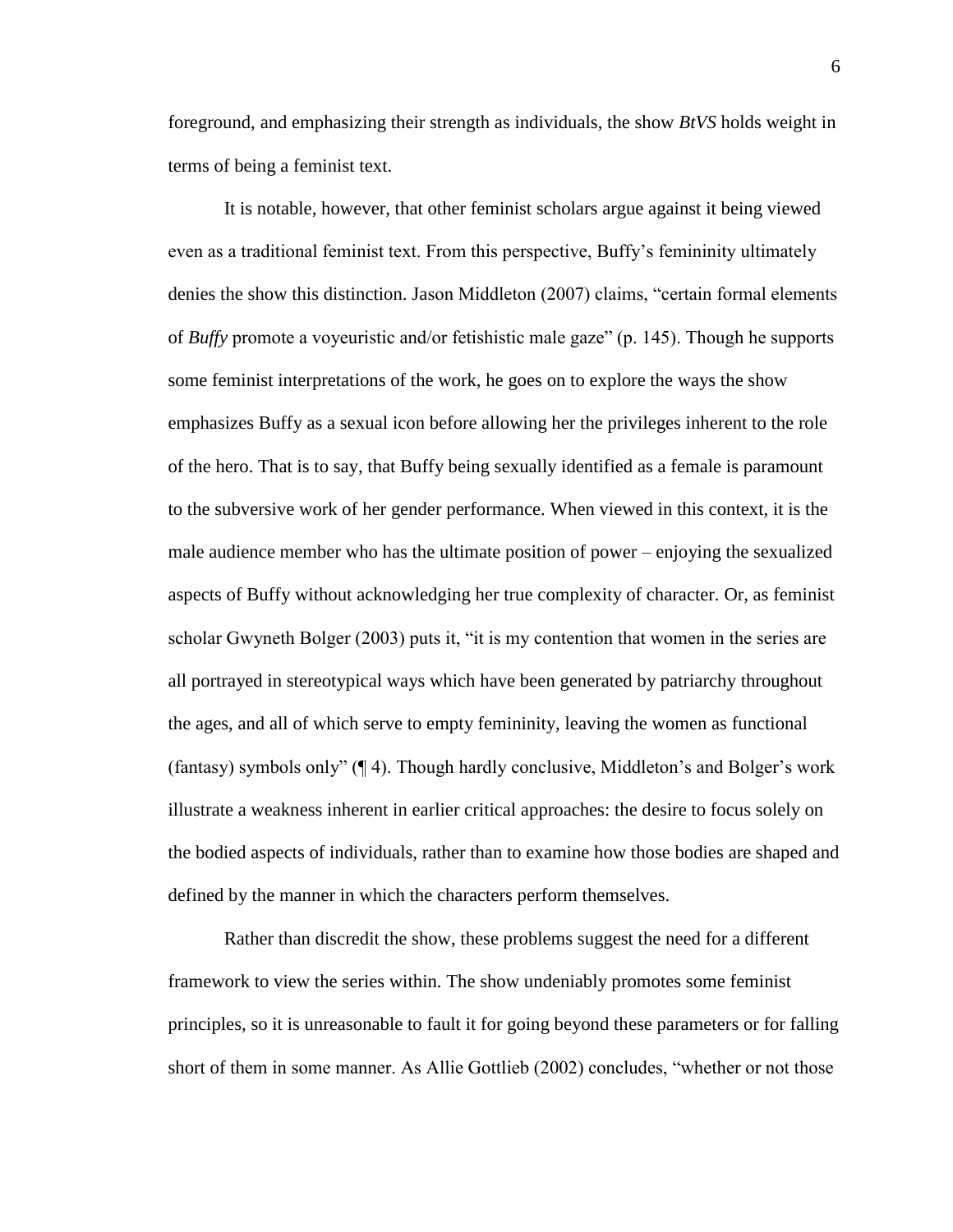fans especially like to see skinny and cute Buffy in a skirt doesn't really matter. What matters is that the show conveys an excellent message--that girls and women can fight and plan and star on TV, and boys and men can emote and be sidekicks and still contribute" (¶ 17). Gottlieb's comment is suggestive of an alternative context that *BtVS*  can be placed into – that of the poststructuralist feminist and postmodernist scholars who argue for a deconstructed view of gender, ultimately suggesting identity as a fluid and socially constructed phenomenon.

Postmodern feminism has historically been ill defined, but generally is seen as a departure from the first and second wave of feminism's attempts to equalize the distinct genders, placing more focus on the nature of gender and identity as a construction or performance. I will also be drawing from some third wave feminist theory, which deconstructs sex, gender, and the creation of identity. Poststructuralism is a separate perspective in itself, though it makes use of several similar ideas. Poststructuralists believe that no text has any one given meaning, but rather meaning is made anew each time someone interacts with the text. In this way, poststructuralists also arrive at the idea that there is no such thing as an inherent sexual or gender identity; rather the identity is constructed as the individual interacts with different significatory practices within popular texts.

Although early feminist criticism was instrumental in shaping many postmodern critical theories, establishing an oppositional framework between men and women has become a contentious point for traditional feminist theory. Media studies scholar Thompson (2003) notes:

7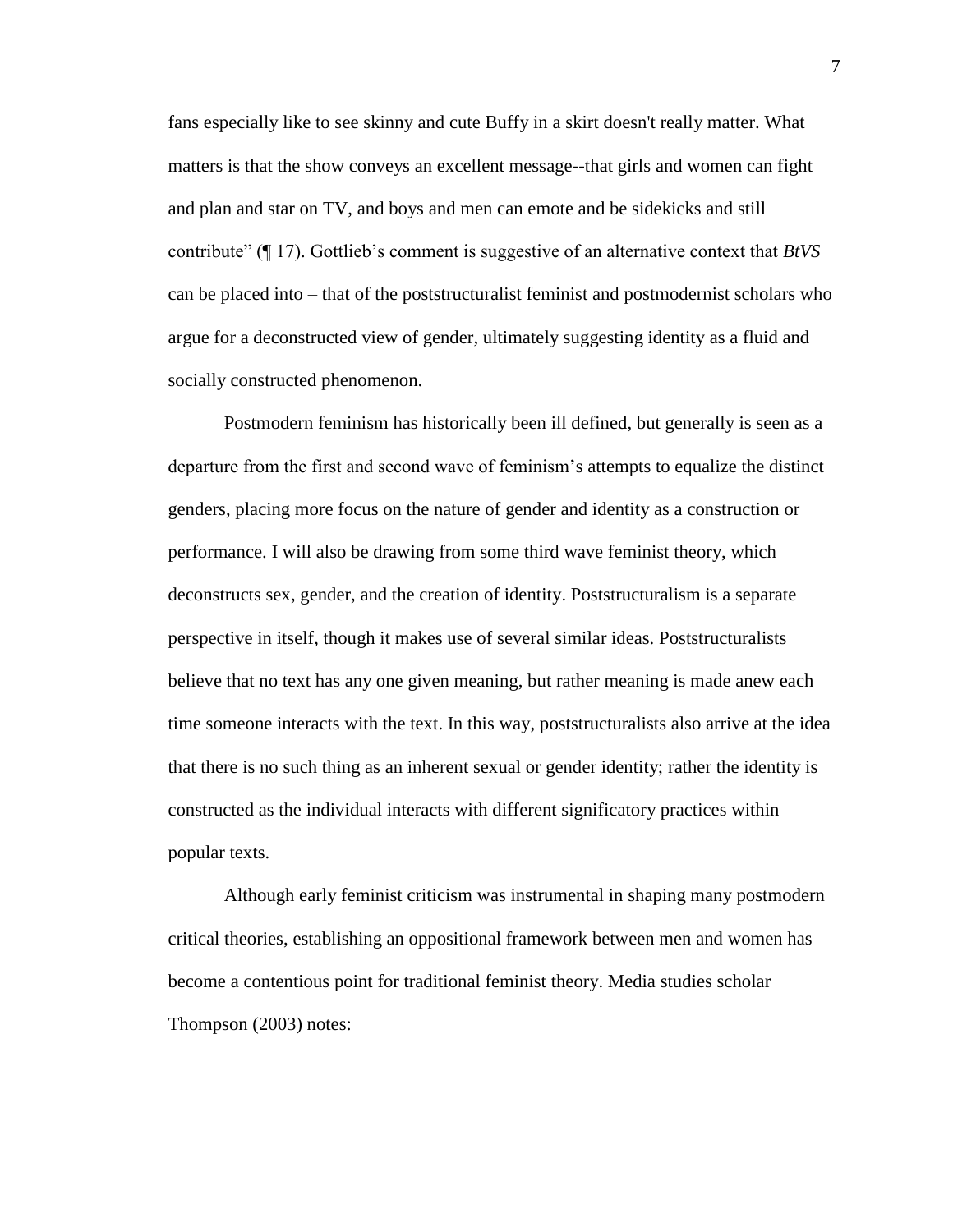Feminism aims to subvert the 'traditional' roles that masculine and feminine play within the modernist dichotomy of subject/object. Historically, women have been prescribed the category of the object. In regards to the masculine subject, this works to further weaken the agency of the object by labeling the object as 'other.'

(p. 2)

This rhetoric suggests a binary opposition exists between "masculine" and "feminine" identities in patriarchal texts, as well as in early feminist criticisms. Because our views of society and culture are shaped within a strong context of patriarchy, it is not surprising that many women felt that their voices were not being heard, and that they were representative of a socially subjugated "Other" form of gender. Feminist criticism sought to break down these barriers, but the earliest forms still failed to account not only for the diversity of "sex" beyond just the typical XX or XY chromosome pairing, but also failed to account for the ways members of different sexes are similar, or act similarly. Essentially, traditional feminist criticism falls into the same reductionist trap that faces all texts concerned with sex and gender: that of the binary opposition between male/female, masculine/feminine. Poststructuralist theories build off this work, but incorporate more postmodern approaches such as deconstruction. Rather than view the male/female as a static binary, a postmodern approach would deconstruct the manner in which sexual and gender identities are formed, showing how signs and texts work to influence the construction of identity. So, "while feminism acts to subvert the male/female dichotomy and appropriate the power of the former for its own, postmodernism strives to deconstruct both terms to reveal the hidden machinations of each one" (Thompson, 2003, p. 6). Both frameworks are worthy approaches to the series, but studying *BtVS* from the latter context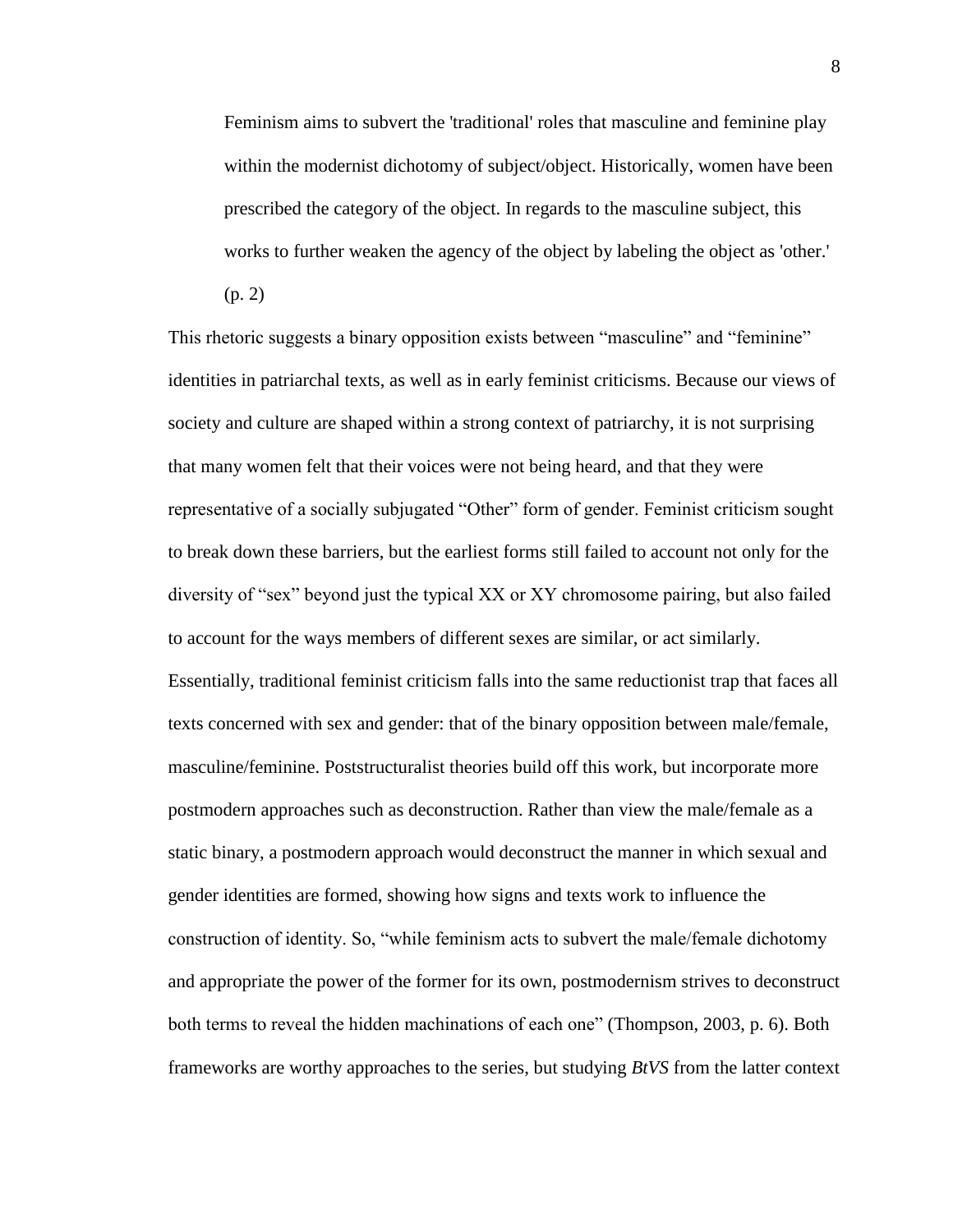yields a richer analysis of the rhetoric of the series, which subverts traditional gender roles in order to promote a view of identity as socially constructed and variable.

So, though I do not deny that *BtVS* acts in some ways as a traditional feminist text, I believe this is an incomplete view. By placing *BtVS* in a more appropriate context, alongside postmodernist and poststructuralist theory, we can begin to analyze the ways the rhetoric and semiotics of the show promote a view of identity as socially constructed and fluid. As Elana Levine (2007) states, "*Buffy* has become part of the discussion around television and feminism in a specific historical context, one in which the meanings of feminism and femininity are in tension with earlier meanings" (p. 169). Placing *BtVS* in the context of postmodern and poststructuralist theory also enables us to distinguish Buffy's sexual aspects from the importance of her performance of gender as a fluid, variable trait rather than a static characteristic.

The implications of this approach to analyzing the text are further reaching than may initially be evident. By arguing for a view of identity as malleable and changing, the show eschews the need for a hierarchical ordering of masculine and feminine gender roles. If women are capable of taking on traditionally male gender roles, and men are capable of taking on those of the women, then there is no need to distinguish either type of gender role as being dominant. This view of gender identity as performative is most closely aligned with Judith Butler's (2006) work on gender performance and performativity as well as Foucault's work (1990) with 'docile bodies.' Both scholars believe that popular texts use significatory practices, which discursively construct normative gender roles and performances, and it is the novel significatory practices of the series that are the main reason *BtVS*, as a subversive popular primetime show, is such an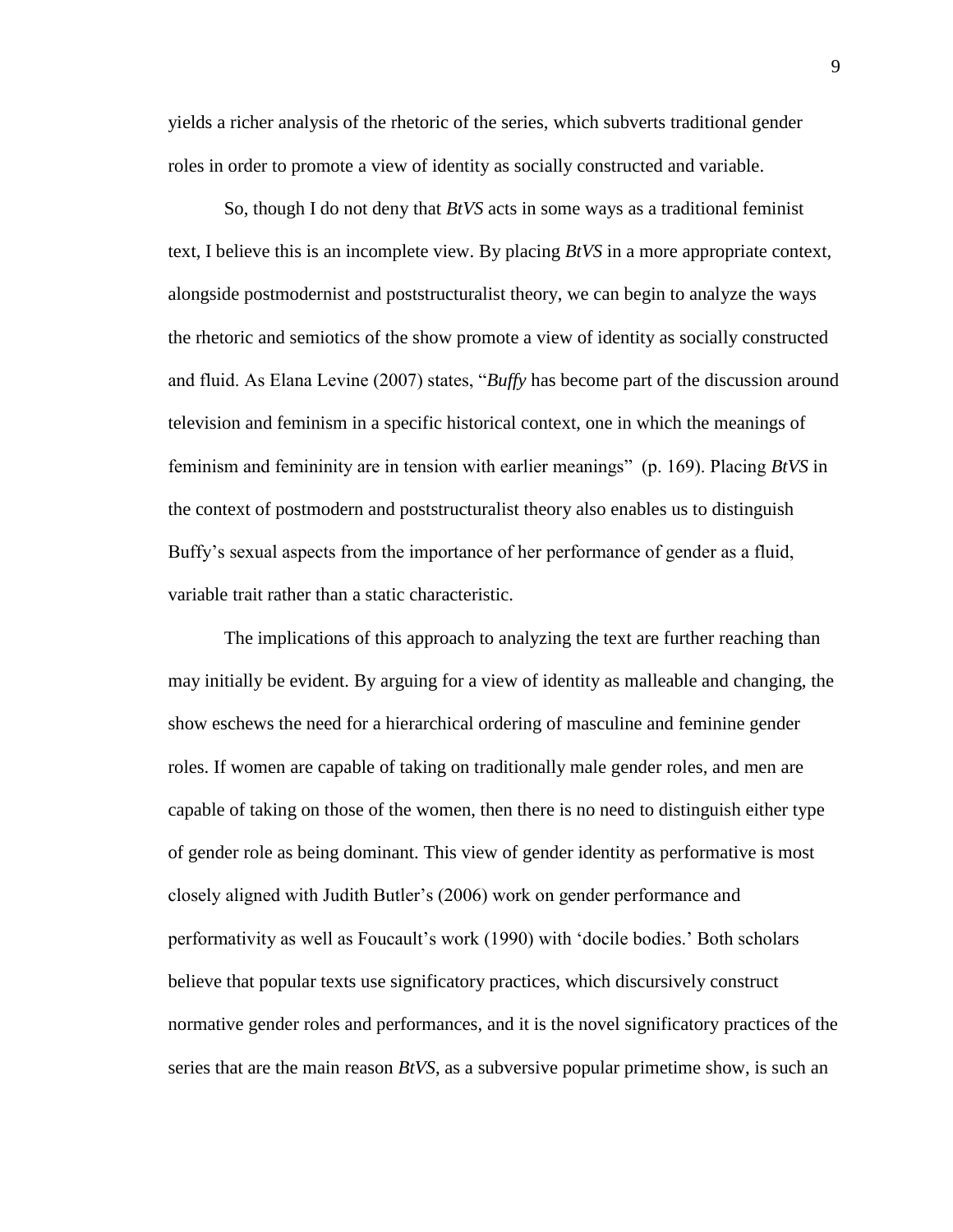important text to study. Most popular culture texts work only to promote traditionally distinct, rigid gender roles and their major effect is that the population learns to recreate this traditional, stereotypical view of sex and gender. The rhetoric used to support the status quo is so pervasive it is sometimes easy to forget it is there. But when a show comes along that challenges this rhetoric, it stands out. This is why *BtVS* gained such popularity – not merely because of an attractive female lead, or because it features martial arts and fight sequences, but because of the subversive ways in which the characters perform their own identities, which are constantly shifting and evolving throughout the course of the show.

Ultimately, by encouraging others to acknowledge gender as unfixed and socially constructed, the rhetoric of the show pushes towards an egalitarian society, where individuals are not judged based on their performances of gender or sexual identity. In a country still divided by homophobia and sexism, shows like *BtVS*, with rhetoric that challenges the traditional, fixed roles of gender, sexuality, and identity, are incredibly powerful and important texts. Rather than reinforce the ideals of our traditionally patriarchal society, with its embedded view of heteronormativity, shows like *BtVS* give a voice to those who are normally cast into shadow, not just women but anyone who performs gender, sexuality, or identity in a subversive way. The rhetoric of the show manifests itself in a number of different forms. It would be an impossible task to provide a thorough analysis of every aspect of the show, so I have instead decided to focus my work on just a few: (1) the ways Buffy and the other characters of the show use both traditional and non-traditional gender performances in establishing their own genders and identity; (2) the promotion of an ability to express power through a set of actions,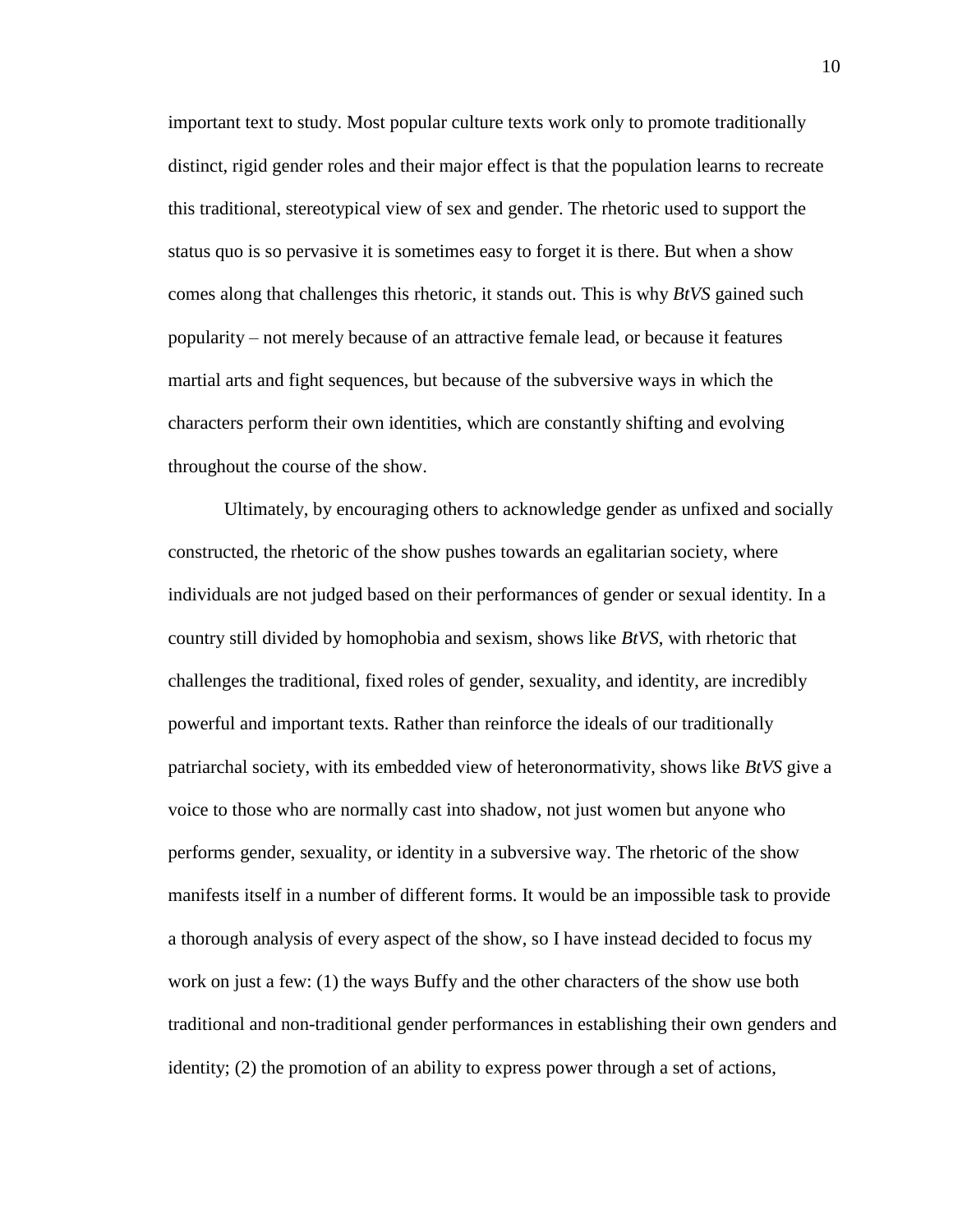accessible to all individuals, regardless of how they perform their own identities; (3) the use of a combination of disparate genre elements to subvert the "Other"-ness inherent in such oppositional binaries as male/female, human/monster, and good/evil; and throughout these distinct chapters, I will also be placing *BtVS* in the context of other popular culture texts, showing how *BtVS* exhibits an agency that is evidenced by its transformative effect on our popular culture landscape. This intertextual analysis allows me to show not only the ways that the rhetoric of *BtVS* subverts traditional structures, but also how texts after *BtVS* have begun adopting similar rhetorical devices. This further promotes the view of *BtVS* as a worthy text for study, as its work is not merely important, but also effective as a symbol of a specific moment of cultural transformation.

My first analysis chapter will explore how historical views of gender have informed our society's modern patriarchy, a rhetoric that is echoed in many movies, shows, and other texts. I draw connections to the structure of popular superhero films to show how Buffy's role as the Slayer transforms the notion of a superhero and subverts the ideas surrounding femininity as weak and in need of protection. Though she shares many of the same concerns that are traditionally associated with the stereotypical teenage girl, such as an interest in cheerleading and a taste for fashion, Buffy also bears the mantle of the Slayer – forced to stand tall and fight the forces of evil (roles that are more traditionally aligned with masculine traits of strength and independence). Rather than being distinct and mutually exclusive aspects of her personality, the two aspects are merged, a demonstration that Buffy does not prescribe to patriarchal definitions of gender roles. By contrasting Buffy with the paradigmatic structures of popular hero films, and tracing the manner in which she enacts and performs her own identity, I'll depict how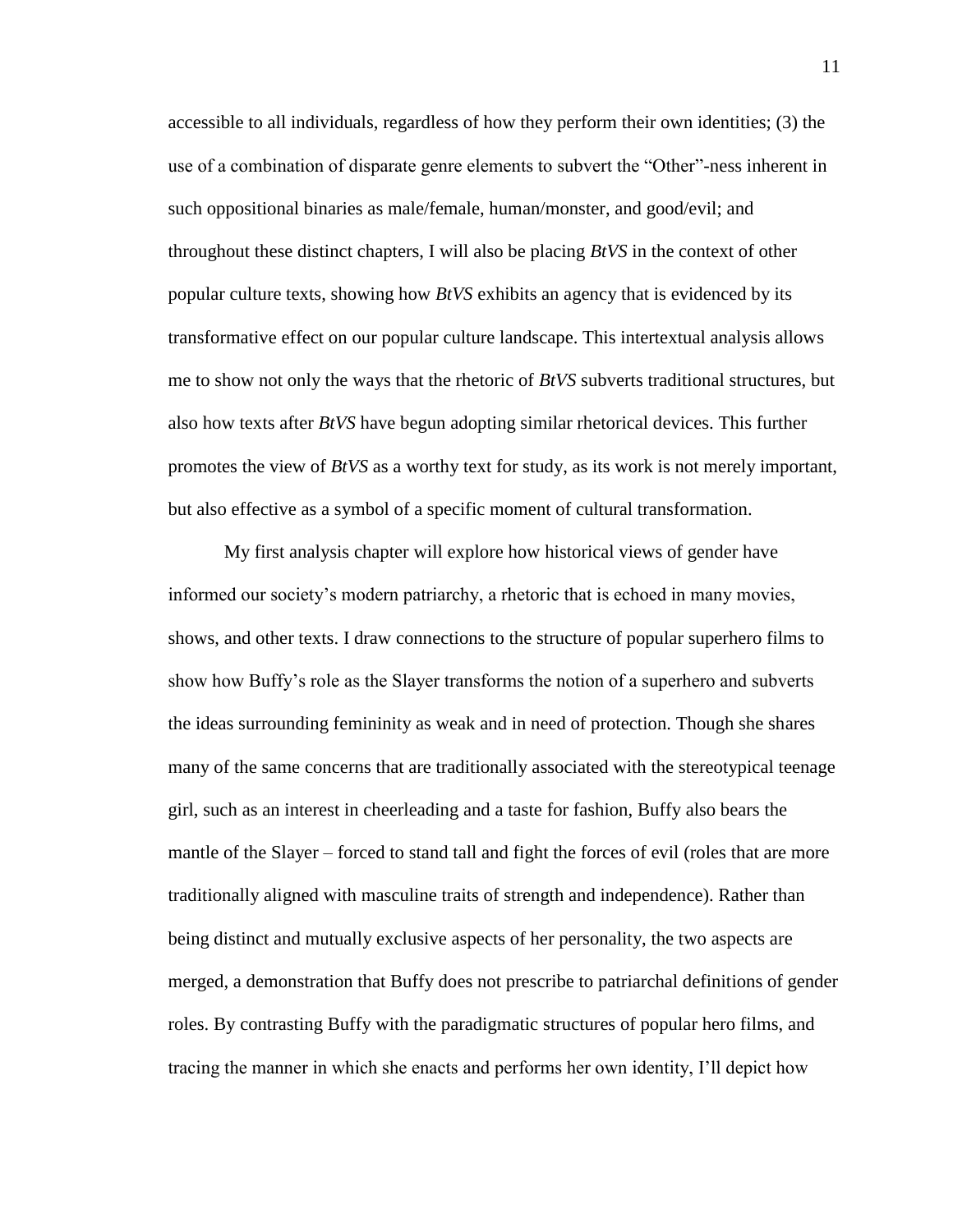*BtVS* not only creates an empowered view of femininity but also eschews the need for hierarchical organizations of power. This rhetoric is echoed in the plasticity of gender and identity that is performed by the other characters, aspects that I will explore later in my thesis.

Though my first analysis chapter will tackle the way in which Buffy performs and comes to terms with her own identity, there is still more work to be done in exploring how the other characters utilize both subversive and traditional gender and identity performances. One way I will do this is to explore how the rhetoric of the text promotes novel expressions of power, tied to specific actions such as exhibiting self-confidence and courage, fighting demons, protecting others, and the act of sexual intercourse. This reconceptualization of power is drawn from Foucault's work (1990) and is disruptive of the masculine hegemony that rules a majority of popular culture texts. As Joss Whedon said in an Equality Now Tribute Address, "When I created Buffy, I wanted to create a female icon, but I also wanted to be very careful to surround her with men who not only had no problem with the idea of a female leader, but, were in fact, engaged and even attracted to the idea" (Whedon, 2006). One major example of a male who is not afraid of the strong female is Buffy's friend, Xander. Xander is one of the main characters, and is also one of the few male characters that is un-supernatural in every way.

By using Xander as a basic model of what the show suggests is the "average" male, it is possible to see how males act and interact, both with themselves and with females. By exploring Xander from this perspective, one can see that the males are not prioritized over the females in the show, nor are they relegated to obscurity in the face of a strong female. Further, comparing Xander with the other male characters yields an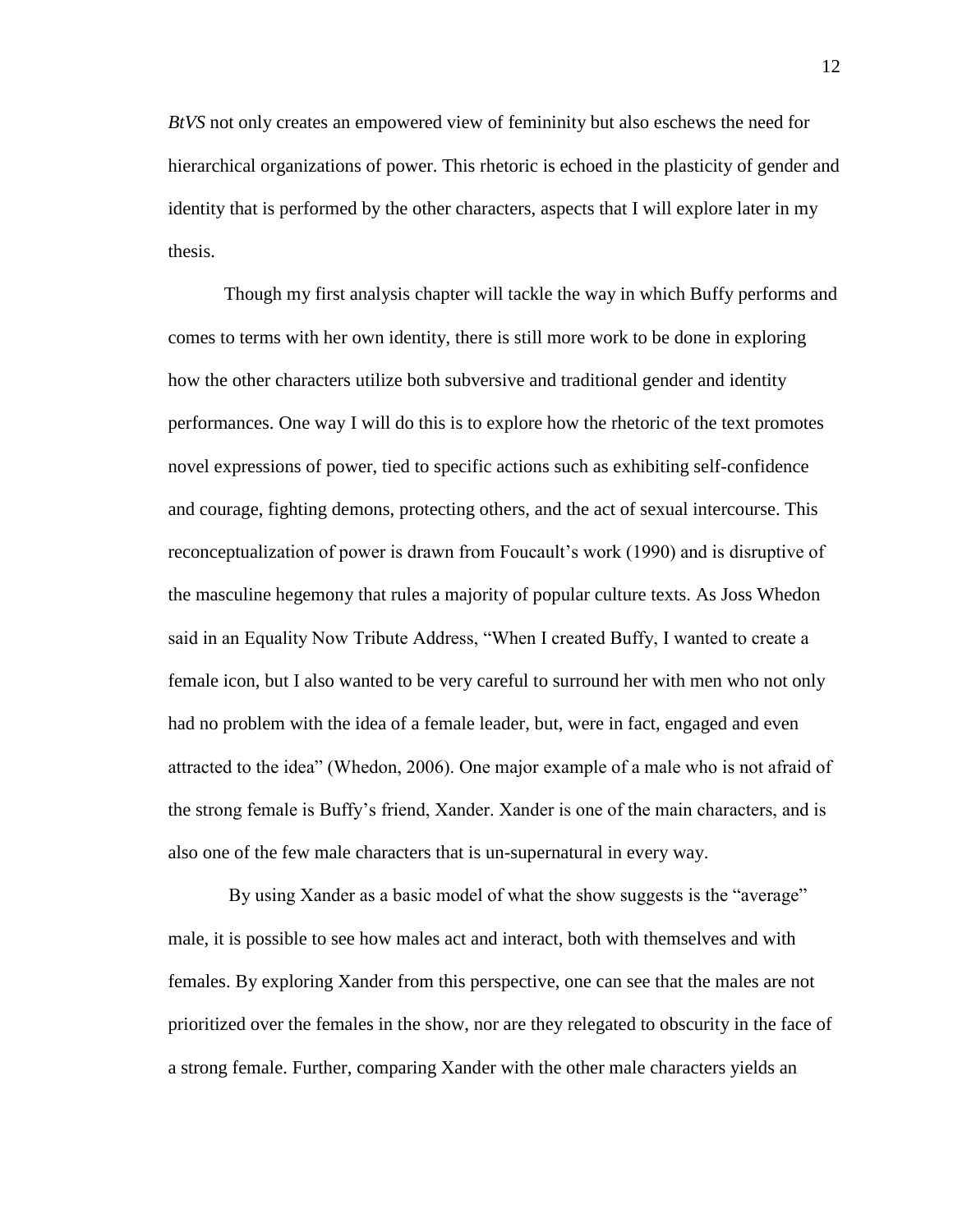interesting view of a new masculinity within the show, contrasting in some ways with the views of patriarchal masculinity prevalent in society while still promoting the idea that identity is constructed and performed rather than static. I will spend the rest of my second chapter exploring how "sexed bodies are always already represented as the production of regulatory discourses" through an analysis of another main character, Willow Rosenberg (Barker, 2003, p. 290).

By exploring traditionally defined modes of femininity and masculinity, such as the female care-based relationships, or the competitive relationships of men, I will illuminate the ways in which *BtVS* subverts these traditional stereotypes by featuring characters of diverse sexes and sexualities, even characters whose sexual preferences change. One example is the major character Willow who dated only men in high school but eventually becomes one of the first openly lesbian women on primetime television. This lack of rigidity in sexual roles further challenges the idea that identity is fixed and unchanging, showing instead that "there are multiple modes of femininity (and masculinity) which are enacted not only by different women, but, potentially, by the same woman under different circumstances" (Barker, 2003, p. 291). By viewing not only gender, but sex and sexuality as mere performative aspects of identity, the show challenges the distinctions that grant some subject positions power and denies others. Further, by reframing personal expressions of power as a set of actions available to all individuals, regardless of how they perform their identities, *BtVS* interrupts the rhetoric of traditional patriarchal texts and so exhibits its own poststructuralist agency.

In the third analysis chapter, I move beyond sex and gender to explore the nature and effects of the agency of *BtVS*. The rules of the *Buffyverse* state that it will be the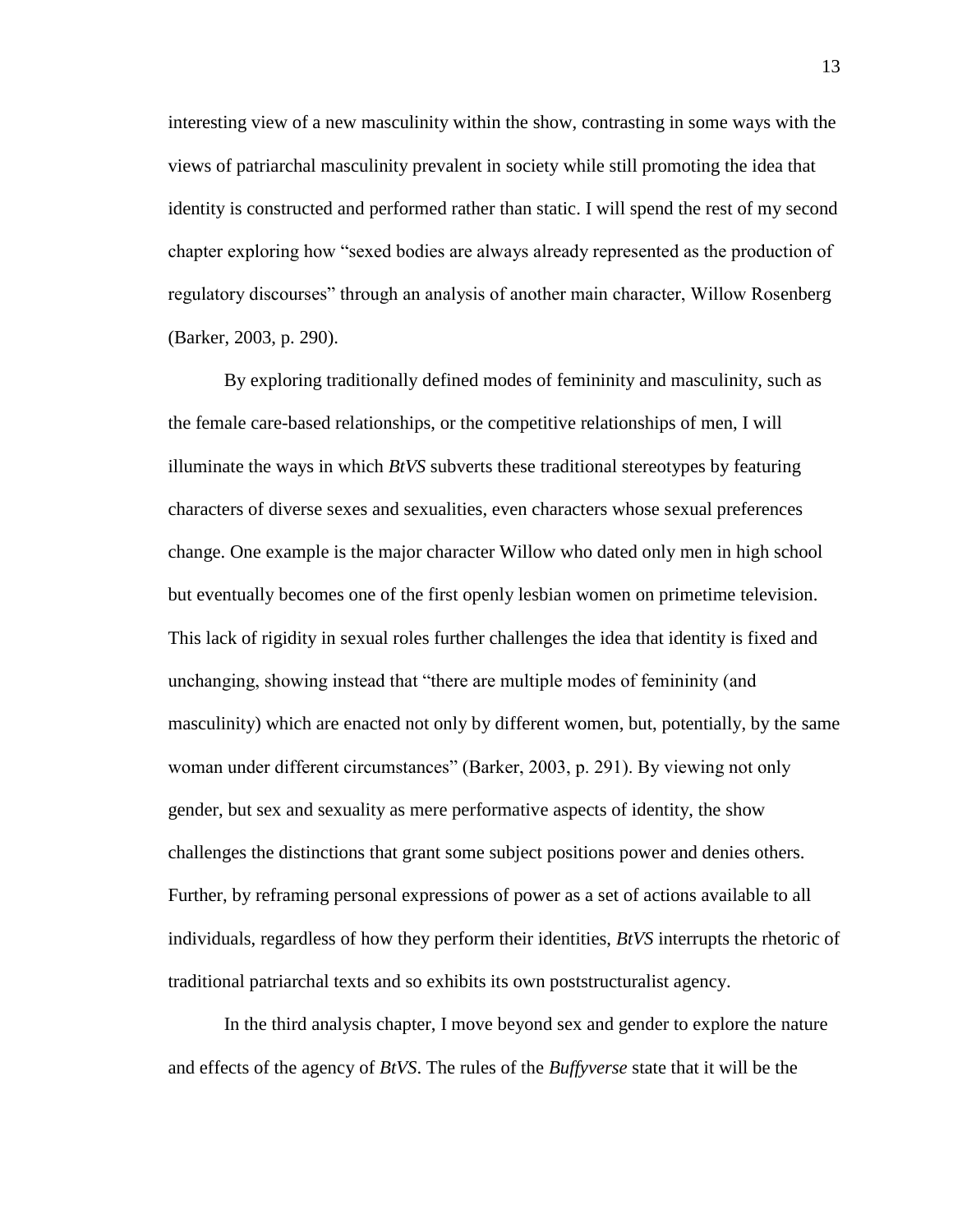Slayer, and the Slayer alone, who will be responsible for ridding the world of demons and other evil creatures. But with hundreds of species of demon, some who are demonstrably nonviolent, and not to mention humans who sometimes act more evil than the demons, the show immediately begins undermining the oppositional binaries that are prevalent in the majority of traditional texts. This section explores how the show subverts the sense of "Other"-ness that pervades traditional oppositional binaries such as male/female, human/monster, and good/evil. As there are not just humans, but vampires and even demons that Buffy associates with and befriends, the show suggests alternative "acceptable" identity performances, even non-traditional performances.

In my fourth analytical chapter, I explore the way *BtVS* experiments with traditional genre conventions to present novel, and sometimes surprising, narrative forms. The show makes use of specific elements from comedy, horror, action, romance, and even musical genres to create a hybridity of elements, which is further indicative of the show's poststructuralist agency. This agency, and the novelty of *BtVS*'s rhetoric, acts as an indication of a specific cultural moment of shifting social values and is especially evident when contrasting those shows that came before *BtVS* to those that came after. I will spend a portion of my fourth analysis chapter demonstrating how *BtVS* has changed the landscape of popular culture and how it's subversive rhetoric creates a new discursive structure that has been incorporated into many of the popular shows that followed after it.

In my conclusion, I will return again to the historical notions of feminist criticism and the reasons why many scholars have studied *BtVS* from these well-established perspectives. I suggest that though earlier feminist critiques were accurate in so far as they went, the show attempts to portray a sense of identity not based on masculine or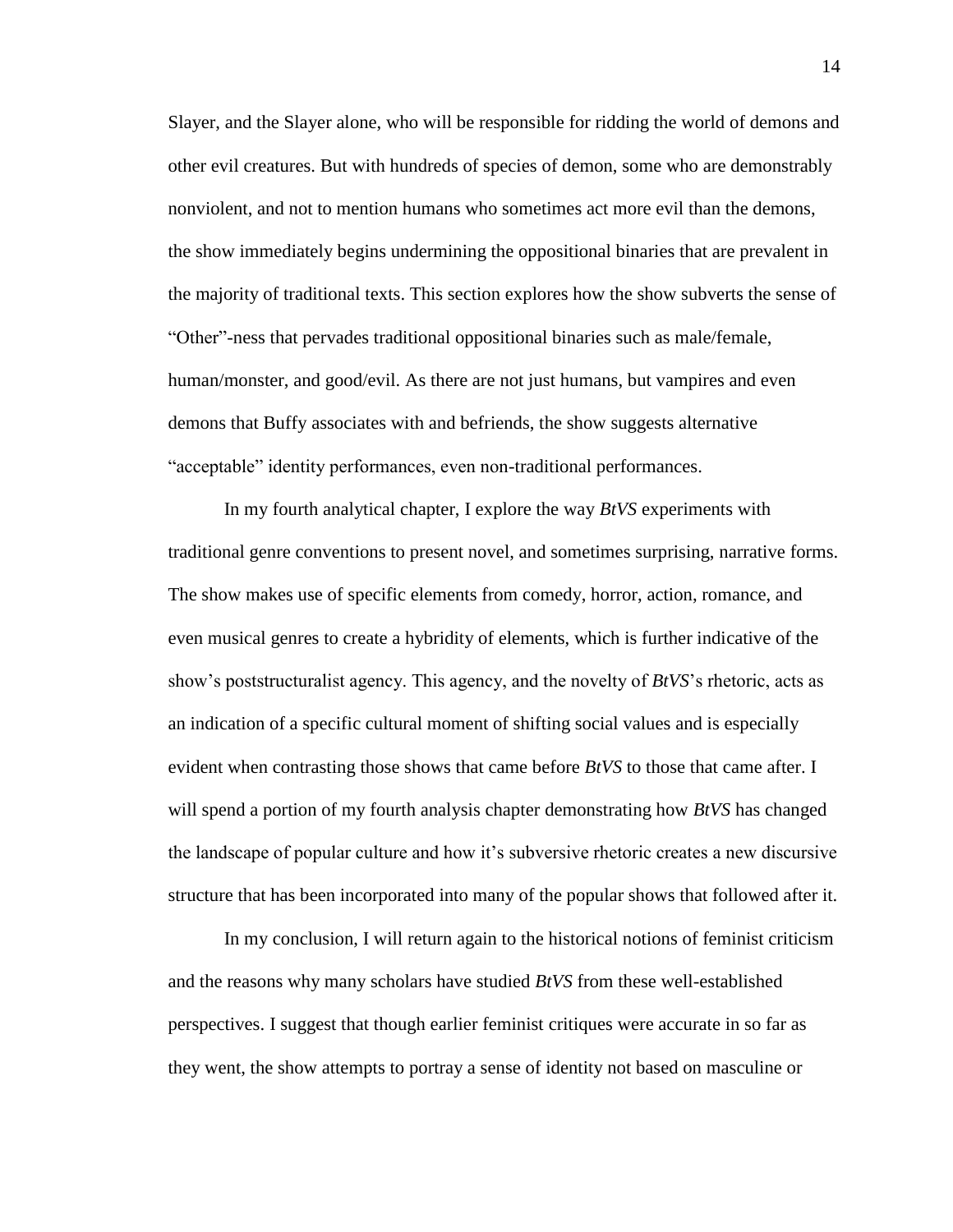feminine precepts, but as a shifting means of performing oneself to others, suggesting the need for a poststructuralist feminist framework; through this rhetoric, the show creates new discursive structures that allow and encourage novel performances of gender identity. This makes *BtVS* a text of extreme importance, as it challenges traditional patriarchal rhetoric that denies privilege to subversive performances of identity. This is again reminiscent of Judith Butler's work on gender and sexuality, which "is particularly concerned with the abjection of gay and lesbian sexuality by this heterosexual 'imperative'" (Barker, 2003, p. 299). Though *BtVS'*s scope extends beyond the gender gap, Butler's work provides a strong basis from which to begin an analysis.

The larger culture's appropriation and assimilation of the show's precepts are indicative of the community's growing support of the rhetoric of the show. The implications of this suggest a growing tolerance and support of those we label "Other" – for if we can recognize identity to be fluid within ourselves, we can overcome any differences we might find in our neighbors. Though many argue that the show predominantly works to empower females, I believe the rhetoric suggests that it is designed to empower anyone who feels as if they have been denied a voice. In his public address, Whedon promotes this idea further by acknowledging his audience:

[Is] not just women, its men, and I think there is something particular about a female protagonist that allows a man to identify with her that opens up something, that he might -- an aspect of himself -- that he might be unable to express -- hopes and desires -- he might be uncomfortable expressing through a male identification figure." (Whedon, 2006, ¶ 5)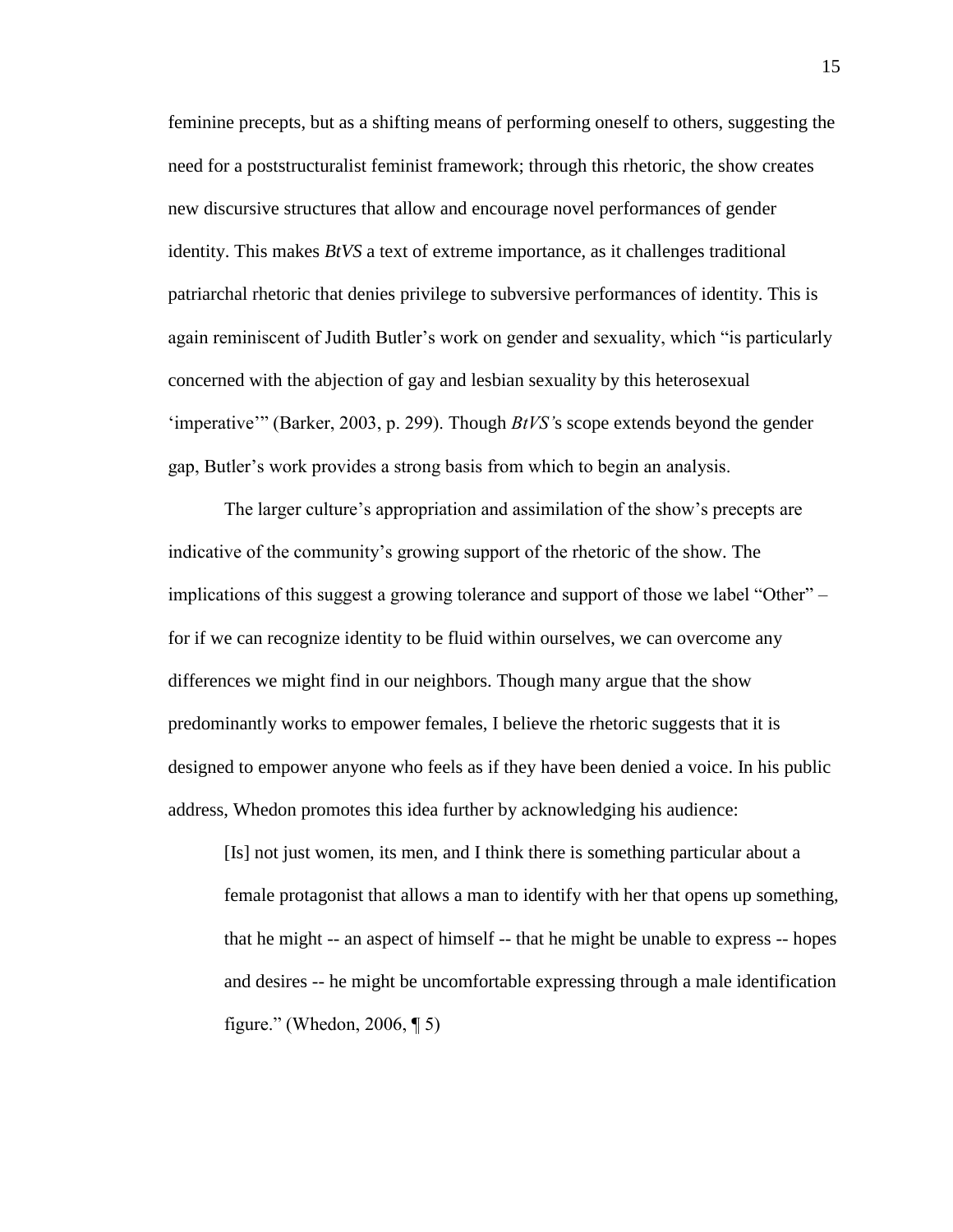I will also use this final chapter to trace the ways the rhetoric of the show can be seen to be in line with postmodernist, poststructuralist theory. By reviewing my analysis of the key themes of performative gender roles, as well as sex and sexuality, and the agential impact of *BtVS*'s rhetoric, I will show how this rhetoric works in positive ways to suggest a more egalitarian society that doesn't promote a gendered hierarchy. Of course, as with all texts, *BtVS* is far from perfect and so I will also use my concluding chapter as a way to discuss some of the show's weaknesses, and how they impact the rhetoric of the series. Notable among these is the show's adherence to a traditionally white, middle-class view of society, making its exploration of racial or social inequalities rather lacking. However, because *BtVS* is such a deep and complex show, it would be impossible to provide a complete and thorough analysis of all aspects of the series, and so I will reserve a section of the conclusion to suggest further alleys of study that could arise from the work. Ultimately, though the show is imperfect in many ways, it presents a powerfully subversive rhetoric that is indicative of its poststructuralist form of agency and which arises from the show's treatment of gender as a fluid, socially constructed phenomenon rather than a static, oppositional binary.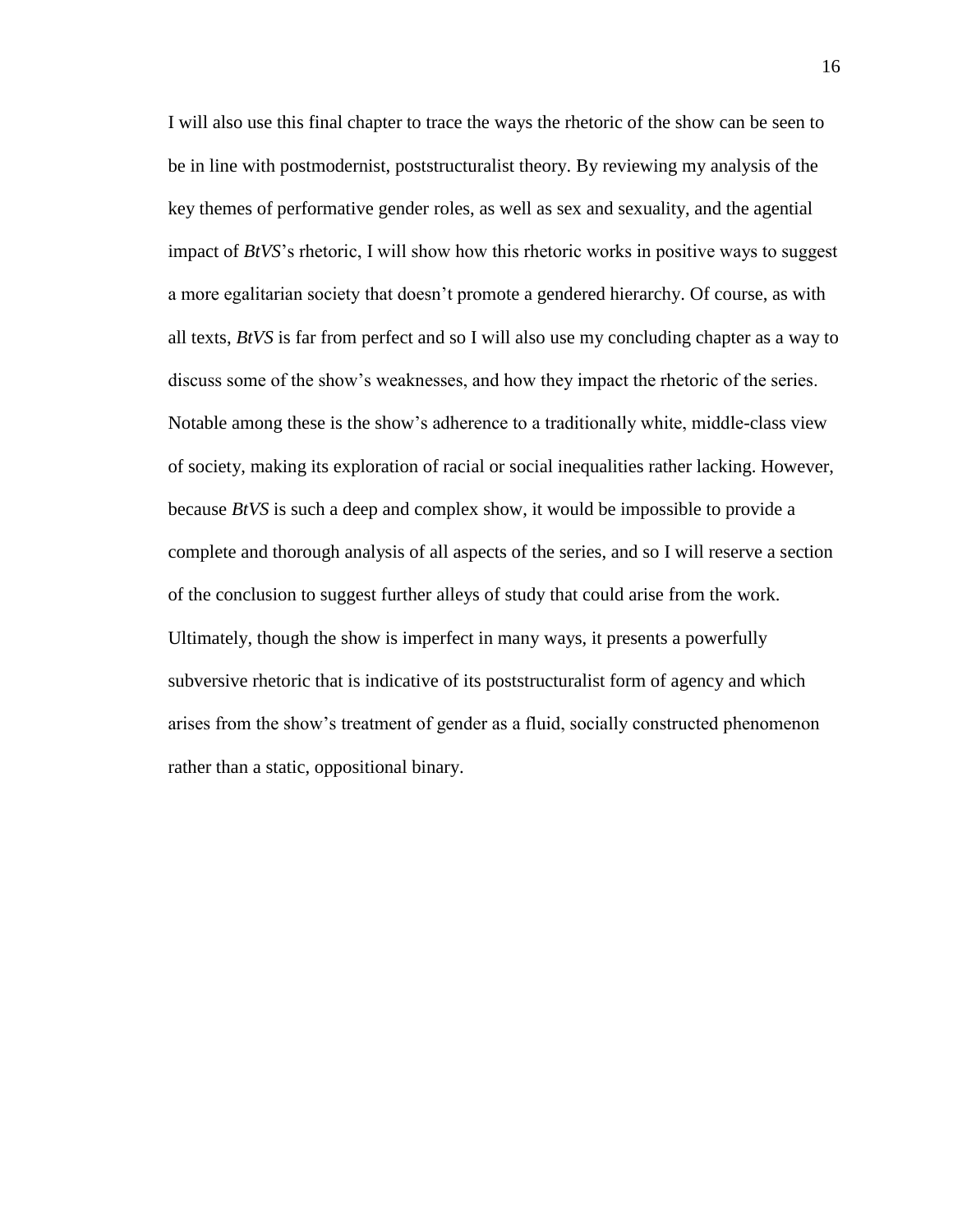## CHAPTER 1 "I'm Like A Superhero or Something" (*BtVS, 6.8, "Tabula Rasa")*

My aim in this chapter is to establish how certain gender roles and performances have i.) become associated and embedded in our cultural view of gender and sex as binary opposites and ii.) been used by the character of Buffy Summers to form her own identity, an identity which is at once feminine and imbued with great personal strength, depicting the malleability of gender identity. As an individual, Buffy Summers is drawn to be reminicent of classic superhero stories – she is referred to as "The Chosen One" and has to split her time between maintaining an ordinary life as a young woman and a secret life as a fighter of evil. Her femininity is what sets her apart from other superheroes, but is in no way a weakness; indeed, Buffy often draws from her deeply relational interactions with others to gain the strength to continue her fight. This has often been taken by other scholars as indicative of the traditionally feminist nature of the text, but I believe that is merely the most noticeable aspect of the show's rhetoric. It is my opinion, as I will show throughout this chapter, that the manner in which Buffy performs and creates her own identity goes beyond overcoming the inherent patriarchy in our society and this rhetoric is better viewed in line with the poststructuralist concepts of identity as being malleable and discursively constructed rather than a static binary based on the masculine/feminine precepts. This presentation of gender is disruptive of traditional patriarchal discourse and grants the show an agential impact that can be traced by its transformative effect on the popular culture landscape, an aspect I explore later in my thesis.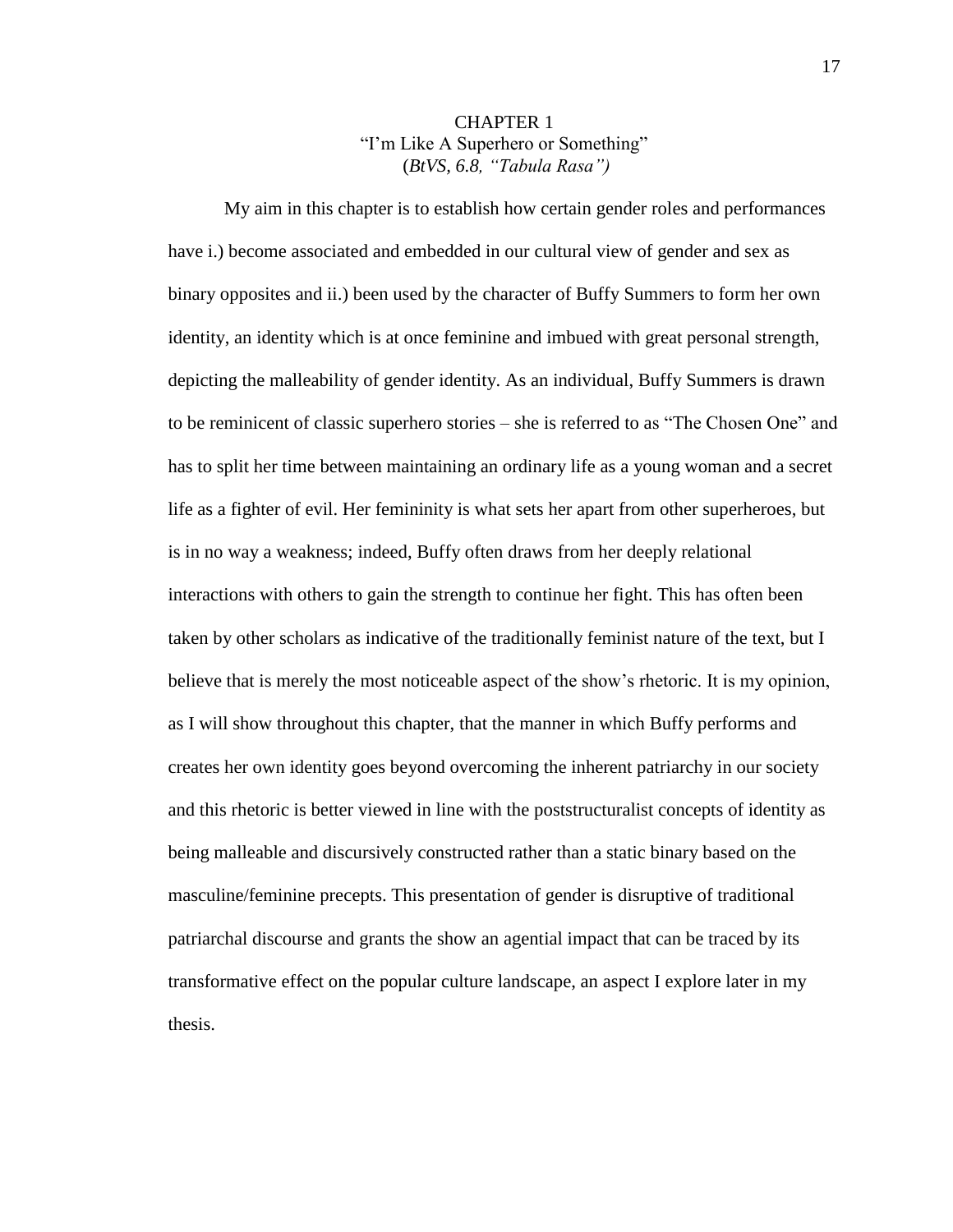#### A Brief History of Traditional Gender Roles

Before I begin tracking the rhetoric of *BtVS* and the effects it provides, it is important to take a brief detour through historical views of gender and the "norms" that have arisen out of these views. By establishing these patterns, and looking at their prevalence in a number of popular culture texts that preceded *BtVS*, one is able to gain a much clearer view of the impact and importance of *BtVS*'s rhetoric. Further, by familiarizing oneself with the ways gender has been enacted in the past, it is possible to see that what we view as gender "norms" are no more than socially and discursively constructed features, with no inherent ties to specific sexes or genders. The patriarchal structuration of our society has lead to an association of masculine gender identities with positions of power and independence, relegating female gender identities to less active and more passive roles. But these "norms" grew out of social customs and practices, not out of any aspects inherent to either males or females. Lengel and Martin (2009) note the connection between the patriarchy of today to the sexual mores of Victorian England, which encouraged "female chastity until marriage and fidelity thereafter as hallmarks of 'natural' feminine modesty... [but] also tolerated male promiscuity and infidelity as reflections of innate vigor and appetite" (p. 11). These constructions of what is proper and appropriate for one sex, but not for the other, create an opposition between masculine and feminine gender roles and identities, allowing more freedom and independence for men while ostracizing any women who might attempt to claim their own freedoms.

The patriarchy of Europe and the Western world followed the early immigrants into the New World as they were settling the America's. The social precepts that were so ingrained in European thought and tradition put these early settlers at odds with the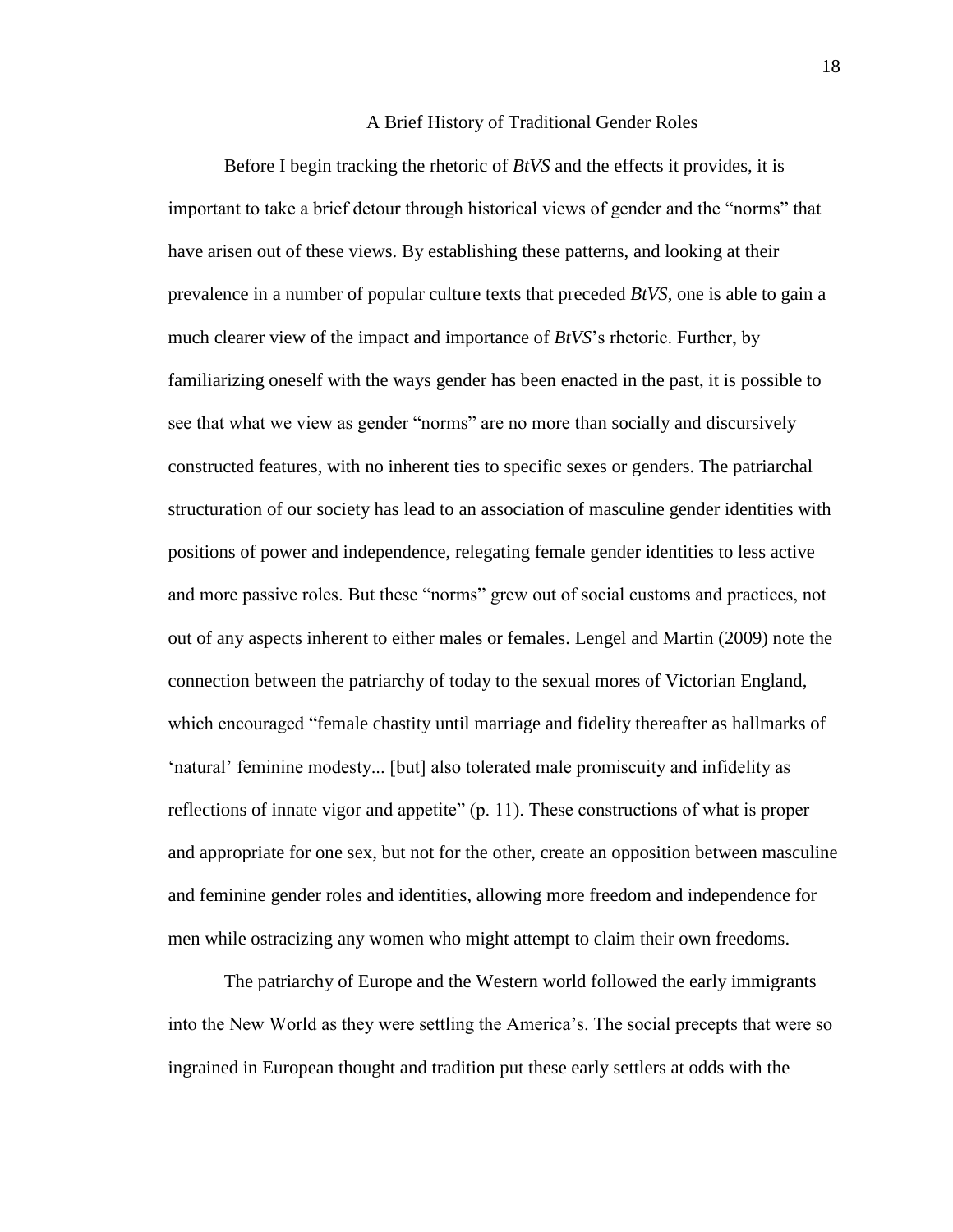completely disparate views of the Native Americans.

The English believed that men should do the heavy physical labor of clearing the land, farming, and constructing shelter. Women, by contrast, should tend the fireside, prepare food, and raise children. The Native American division of labor shocked and dismayed them. Though Native men pursued hunting and warfare with energy and exuberance, they spent much time in any given day lounging around their villages, eating, smoking and discussing their martial exploits. Native women planted crops, tended the fields, and brought in the harvest, in addition to other duties necessary to the maintenance of the village. This arrangement seemed barbaric and unnatural to the English, whose notions of female delicacy prohibited women laboring while men lazed about. (Lengel & Martin, 2009, pp. 15-16)

The ascendancy of the Europeans in America meant that other views of gender and gender roles, such as those utilized by Native Americans were replaced with the traditional forms of patriarchy that are still prevalent today.

Interestingly, the division of labor, or at least division of types of labor, often seems to be split along gender lines, regardless of which society is being analyzed. This task ordering can be necessary to the proper functioning of society and so cannot be viewed as intrinsically wrong in itself. It only becomes problematic when the disparate gender work creates a hierarchy that denies a given group the freedoms that are afforded the dominant members of society. It is then easy to see how problematic modern patriarchy has become: the  $19<sup>th</sup>$  Amendment, which protects women's suffrage, wasn't ratified until 1920 and even today women are paid less than their male counterparts for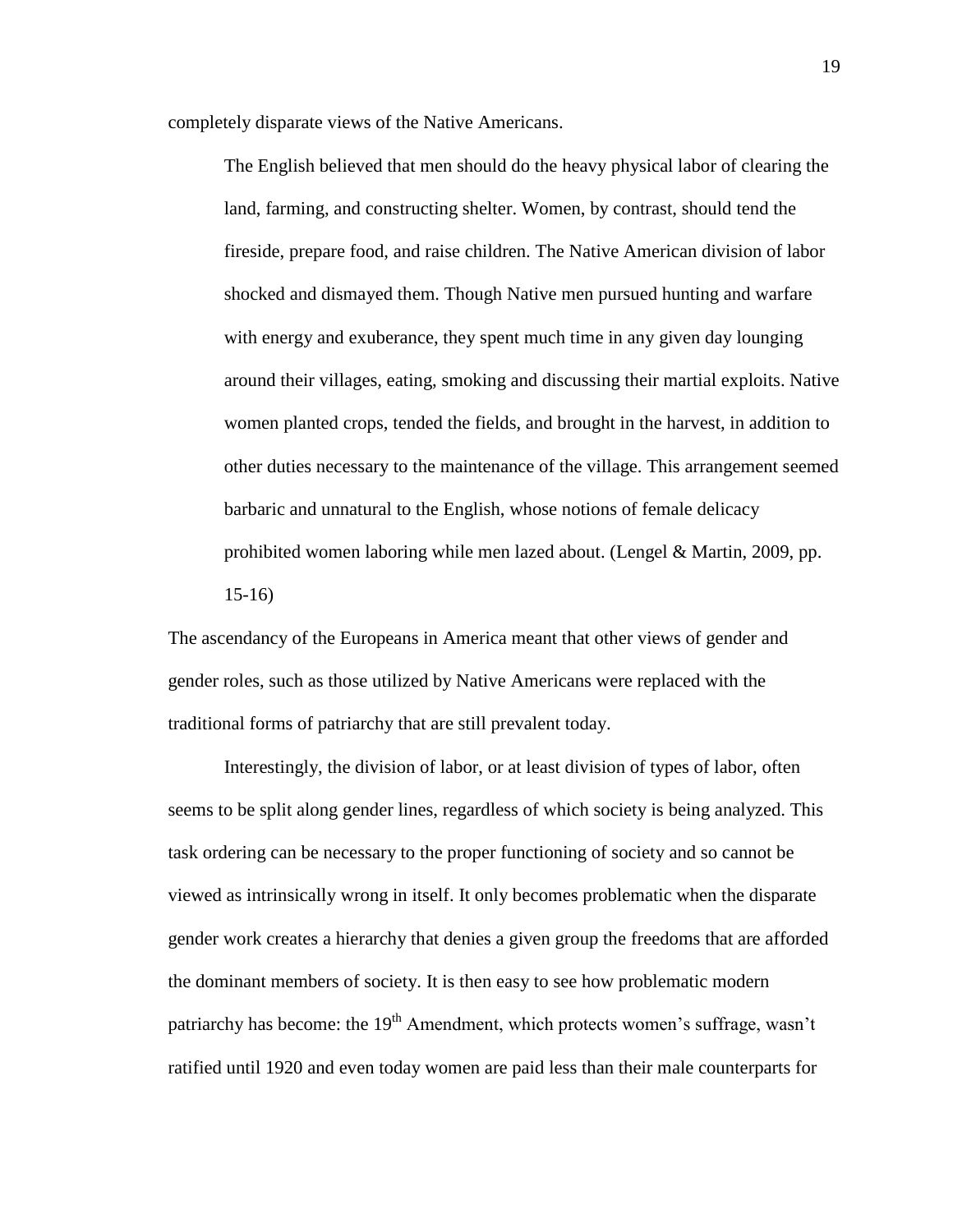the same work. Social forms and constructs that were initially meant to protect women have instead denied them the freedom and equality they deserve.

The rise of Hollywood and the film industry in America made it possible for our society to enact and perform our own views of what gender roles are and should be to a much larger audience. It is, therefore, not surprising that many cinematic texts, whether they be films or television shows, are still inundated with aggressive and independent male characters and comparatively few strong female characters. The problem is perhaps compounded by the patriarchy of the system itself – as with many forms of business, more (and better) job positions in Hollywood go to males rather than to females – one study states that only 18 percent of jobs on top Hollywood films go to females (McKay, 2013). And a quick scan of the top grossing directors of all time shows no female directors whatsoever in the top 50 (Box Office Mojo, 2013) – in fact you have to go all the way down to number 81 on the list until you find a female director at all, Betty Thomas (I am excluding Lana Wachowski, who places at number 61, not because she was born as a man, but because she only works in tandem with her brother Andy Wachowski).

The control of the industry by males is certainly reflected in the movies and shows that are produced, meaning that many of our most influential popular culture texts work only to further promote the prevalent views of the industry – that is, traditional patriarchal views of gender and identity. Indeed, the final years of the  $20<sup>th</sup>$  Century gave rise to a vast number of male-centric action and war movies – so many that scholars even "noted the rise of 'tough guy films' and the marginalization or banishment of women from the screen and pointed out that many... [texts] idealized the violent and misogynous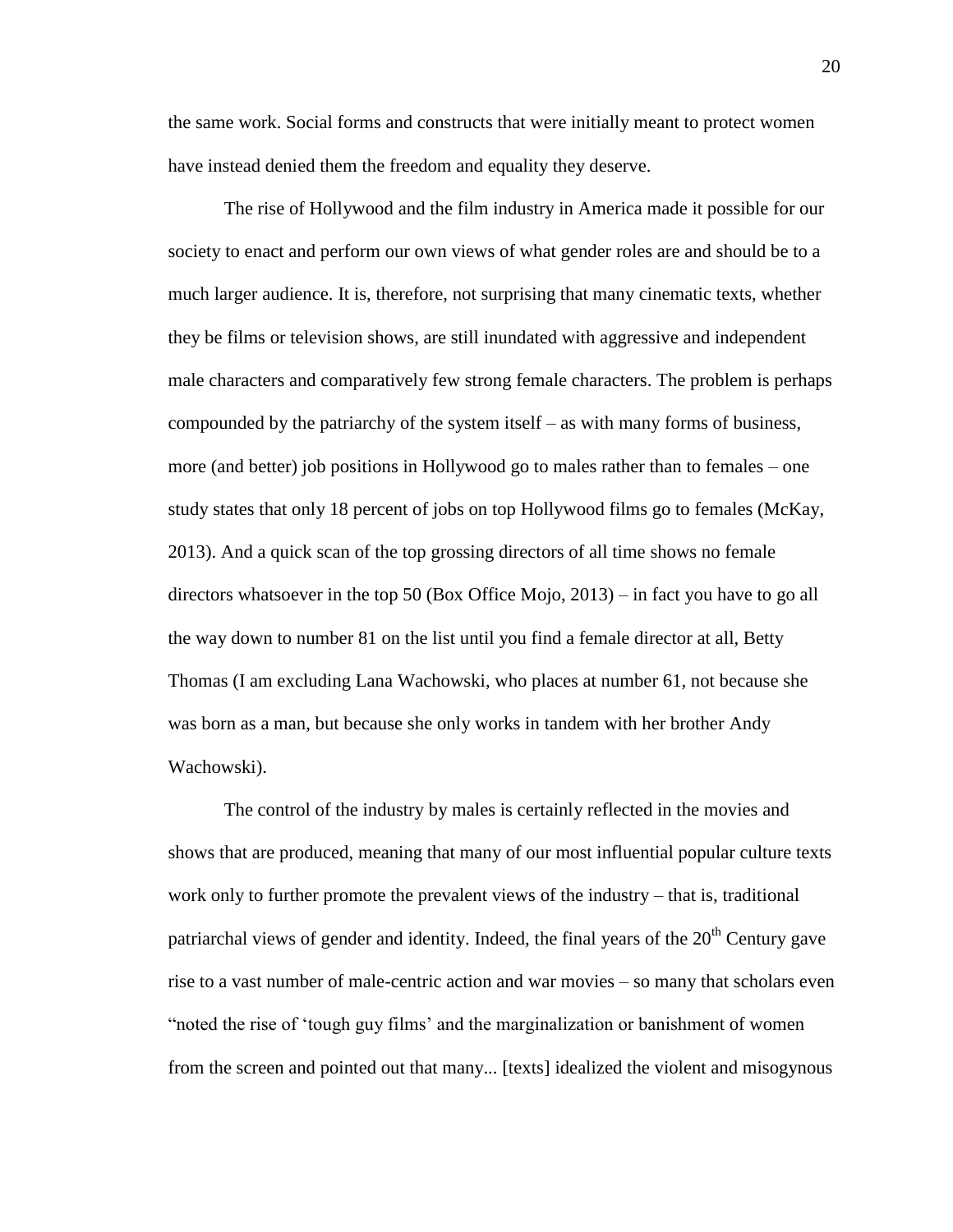male warrior and that ignored or denigrated women" (Early, 2001, p.11). Though this comment was originally specifically tied to the war and western movies that were so prevalent in the 1980's through the 1990's, it is just as applicable and relevant to the superhero or "protector" movies that dominate Hollywood today.

As one scholar puts it, "*Batman*, *X-Men*, *Fantastic Four*, *Spiderman*, *Hellboy 1* and *2*, *Hulk*, *Ironman*, and a host of other 'men' have flown, stomped, fallen, and swung across screens" (Stabile, 2009, p. 86). Certainly there have been movies starring female superheroes as well, though these are few and far between and generally fare much worse at the box office than their male-centric peers. A journalist with *Time Magazine* writes, "we have yet to see a good *superheroine* movie. (Emphasis on 'good;' we aren't counting Halle Berry as *Catwoman* in 2004 and Jennifer Garner as *Elektra* the following year, not to mention last year's abortive TV *Wonder Woman* reboot.)" (Alexander, 2012, ¶ 5). Though perhaps unnecessarily dismissive of these attempts to put women in the foreground of superhero movies, the fact remains that these movies fall short of other superhero films both critically and in terms of monetary return. Part of this, too, seems to be that Hollywood doesn't have faith that the female-centric action genre can even work.

Whedon himself has shown the falsity of this sentiment with his show *BtVS*, but the studios waylaid him when he tried to bring that same rhetoric to the big screen. After Whedon spent two years developing a *Wonder Woman* reboot for Warner Bros., the studio pulled the plug with little to no reason as to why it wouldn't work. This might be because historically "the central premise of superhero lore is that someone out there needs to be protected... and, as feminist critics have long observed in regard to US culture in general, the someone in need of protection is invariably female or feminized" (Stabile,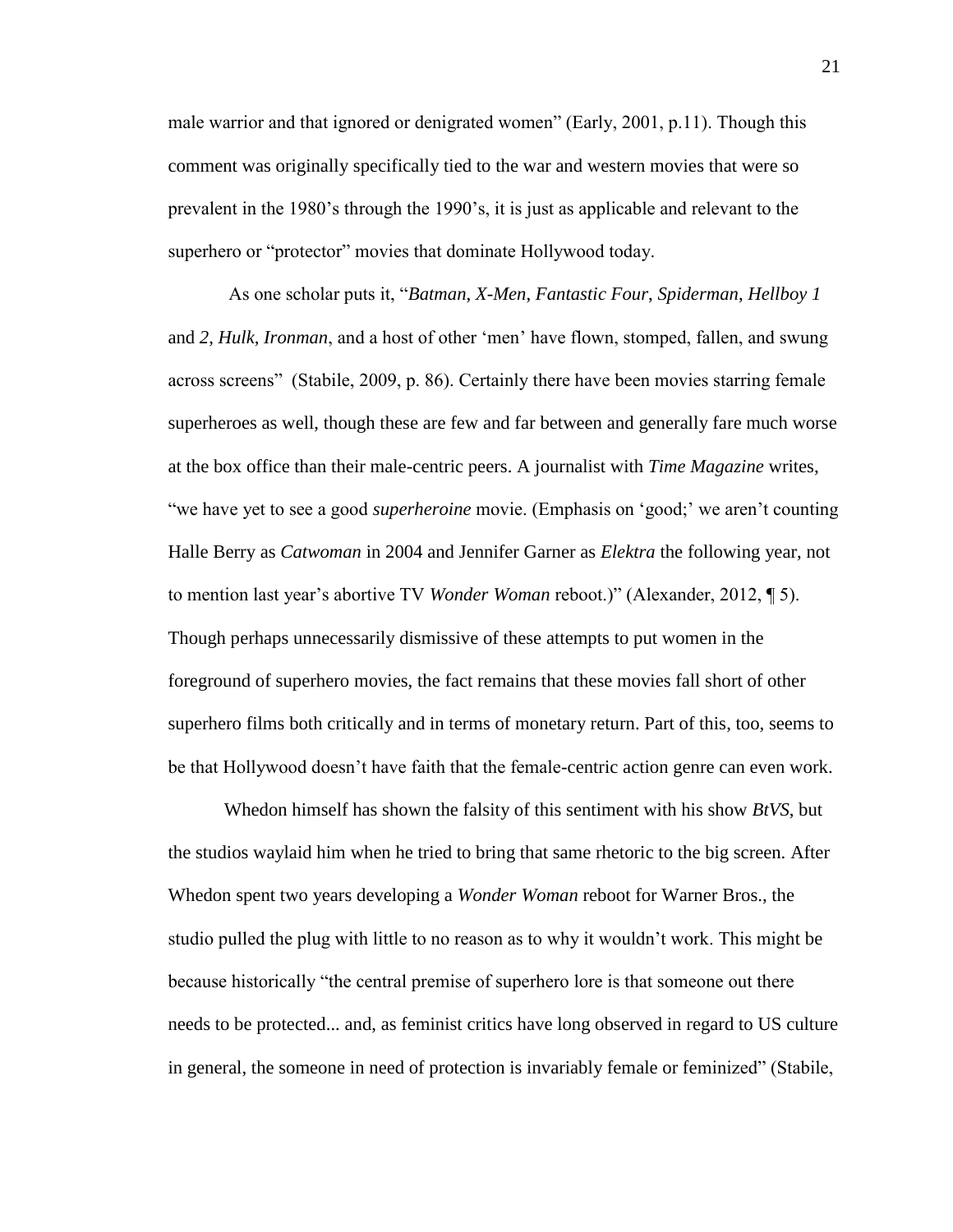2009, 87). To Hollywood, reversing the roles of these characters is challenging and seemingly risky. With the number of remakes and reboots coming out of Hollywood, it seems evident that many major studios follow the logic of safety – they attempt to minimize losses by only green lighting those films or shows that already have a built in audience, meaning that many studios are unwilling to dedicate their money to what they see as risky projects. And to a system run and dominated by males, what could be more risky than producing texts that question the hierarchy of gender roles, especially the hegemony of masculinity? There are very few superhero movies that manage to escape this patriarchal trap, which makes those texts that subvert the hierarchical ordering of gender and sex even more important.

Of course, one of the major examples of this, the one I will primarily be focusing on for the remainder of my thesis, is the rhetoric of *BtVS.* With her designated role as "The Chosen One," Buffy Summers bears many similarities to other superheroes, with the notable difference being her gender – a difference which "fractures and reinvents the gendered identity of the warrior-hero" (Buttsworth, 2002, p. 185). Throughout the next section of this chapter, I will be exploring how Buffy's personal identity is managed and constructed. As a character in her own right, Buffy is feminist in that she represents the ideal feminine as well as being a strong, independent, and resourceful individual – indicating that she is not drawn from traditional patriarchal views of what "feminine" norms are. This new model of "femininity" is interruptive of traditional patriarchal texts that link "femininity" to weakness and passivity, and is just one aspect of the show's disruptive agency, which creates new discursive structures for popular texts, something that I trace in later chapters. Though various facets of the show are evidence of this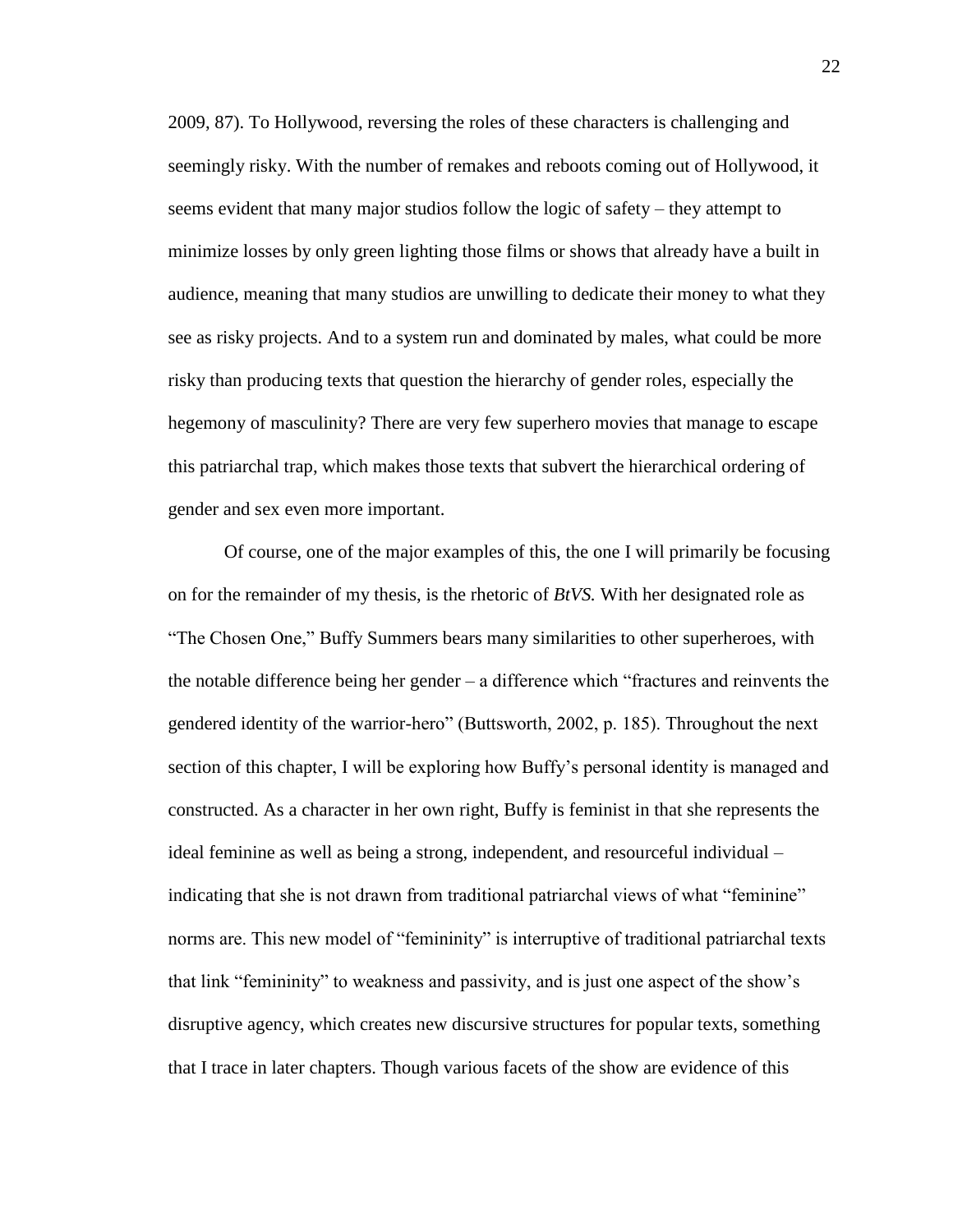impact, I will first turn to the ways in which Buffy overcomes traditional patriarchal forms in order to demonstrate that women can be "feminine" as well as be strong and independent.

#### Feminine and Feisty

Though strong, independent females are becoming more prevalent in popular culture today, they were few and far between when *BtVS* made its first appearance on television in 1997. In his remarks about the genesis of the character that later became Buffy Summers, Joss Whedon has been quoted as saying:

I'd seen a lot of horror movies which I'd loved very much, with blonde girls getting themselves killed in dark alleys and I just germinated this idea about how much I'd like to see a blonde girl go into a dark alley, get attacked by a big monster and then kill it! (Quoted in Buttsworth, 2002, p. 185)

I found this concept immediately compelling – with just this one character Whedon had turned the modern horror genre completely on its head. The innovation came not merely from introducing a strong female in a horror movie, but by framing the character in such a way that her strength never came at the expense of her femininity. Though horror movies generally feature a female protagonist, often referred to as The Final Girl, who eventually beats the monstrous antagonist, many prior horror movies suggest that The Final Girl's lack of femininity is what imbues her with a strength and agency more generally associated with male characters. As Jason Middleton (2007) puts it, the Final Girl is different from other females "in several important ways, all of which serve to 'masculinize' her. She is represented as less conventionally sexually attractive... she is not sexually promiscuous; she possesses a detective-like curiosity; and she has an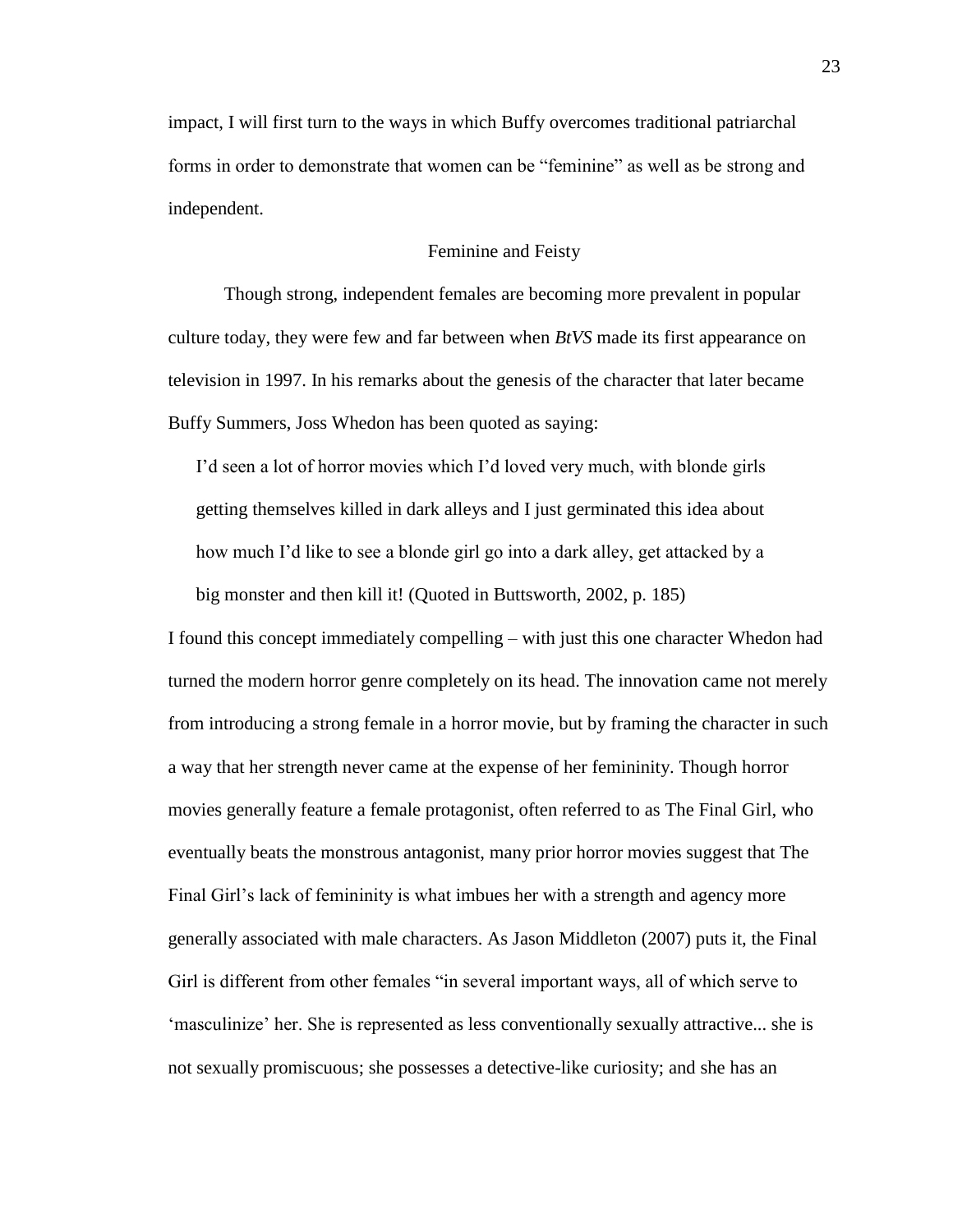ambiguously gendered name" (p. 161). Though she is also a girl, Buffy Summers is not bound by the archetypal restrictions of the Final Girl. She is both attractive and strong, and is not afraid to act on her sexual impulses. Further, though ironic, the name Buffy is not ambiguously gendered. Rather than be made to appear masculine as an extrinsic symbol of strength, Buffy's strength comes from her own identity as an independent, beautiful woman. This rhetoric ultimately subverts the traditional patriarchal discourse that correlates "feminine" concepts of identity to passivity and weakness, and is just one aspect of *BtVS's* agency, an agency I further elaborate on in later chapters.

However, in 1992, when the movie *Buffy the Vampire Slayer* was released, it became apparent that director Fran Rubel Kuzui did not share Whedon's vision. Rather than create a taut thriller with a strong, feminine female lead, the whole concept was turned into a comedy – weakening not just the movie as a whole, but also the very idea of a strong, independent female. Luckily, Whedon was given complete creative control over the television show of the same name, a change reflected in the quality and popularity of the series. The long narrative form of a television show had added benefits: not only did it allow for the introduction of a wide range of new characters, it gave these characters room to grow and develop. The lengthy run of the show allowed the audience to see how these characters constructed and enacted their own identities, and central to this was the character of Buffy Summers.

It's important to note that though Buffy was designed as a challenge to traditional patriarchal views of gender performance, she doesn't define herself in terms of this same patriarchy. That is to say, she views herself as a strong, independent woman and the idea that women can't be strong or independent holds no bearing in her own mind. She enjoys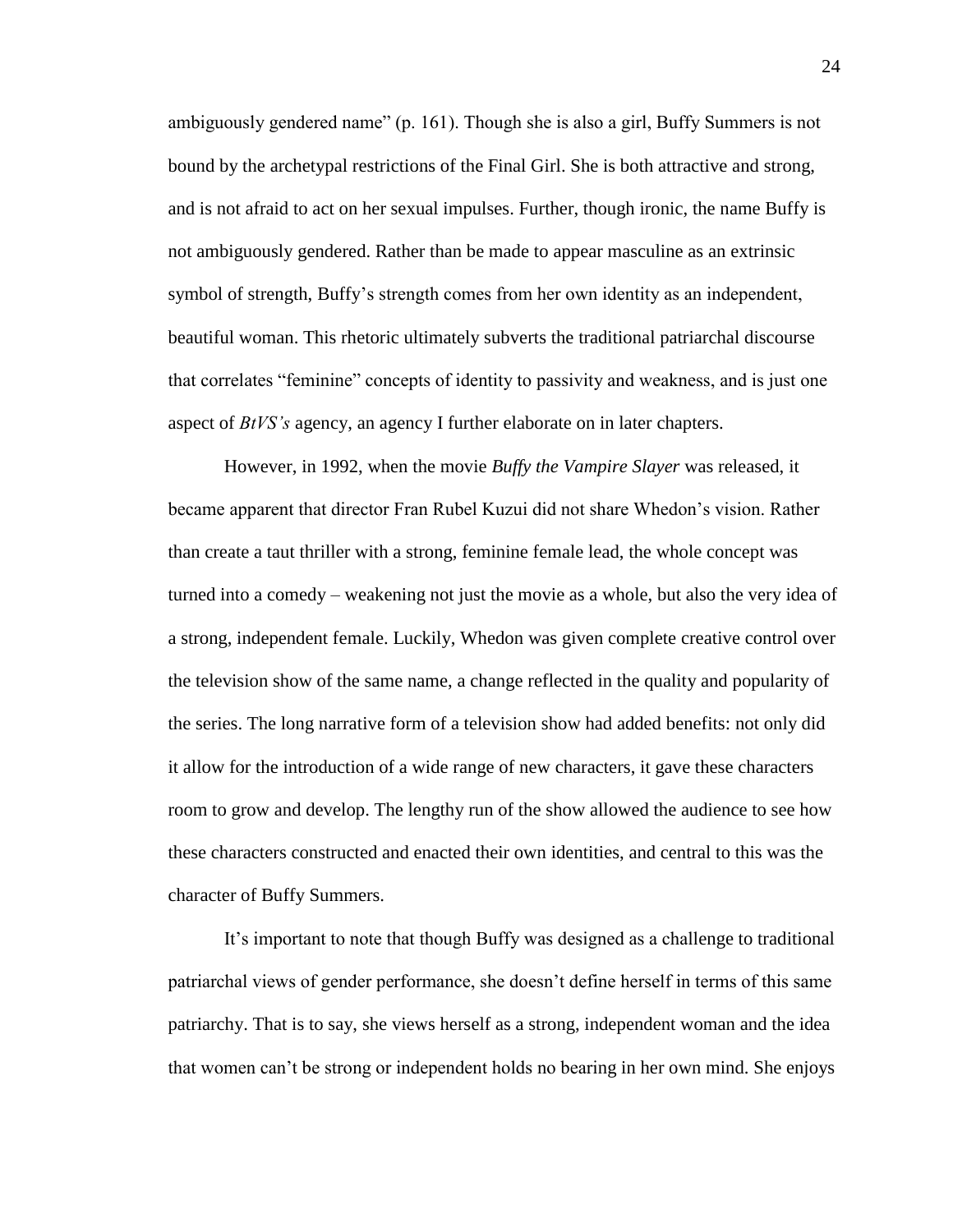using and expressing her femininity, but never once believes that this is at odds with her ability to exhibit strength or power. Buffy initially tries to deny her mantle of the Slayer, not because she doesn't believe she is capable, but because she disagrees with the strictures and limitations that this role places on her own personal independence. Though her growth throughout the series is markedly visible in a number of different aspects, I continue this analysis by exploring the ways in which she comes to terms with her own identity as The Slayer, and frees herself from the outside limitations placed on this role by others, notably The Watcher's Council.

From the very first episode of *BtVS*, entitled "Welcome to the Hellmouth," Buffy Summers is at once secure in her femininity yet also strong and independent. The pilot episode of the show finds her relocated from her home and school in Los Angeles after getting expelled for burning down the school gym, which she did to kill the vampires that had been attacking the students. Though this scene appeared in the original script for the movie, it was never shown in the film and was only mentioned once in the TV show, yet nevertheless still serves as a metric of Buffy's strength and courage. Her femininity is also immediately evident as she appears to her first day at her new school wearing a low cut v-neck shirt and a skirt that accentuates her calf-high boots. This outfit embraces the feminine body it adorns without appearing overtly promiscuous or risqué. Her appearance gains her immediate acceptance with popular girl Cordelia Chase, who offers to show Buffy around and get her acquainted with her new surroundings. Though this friendship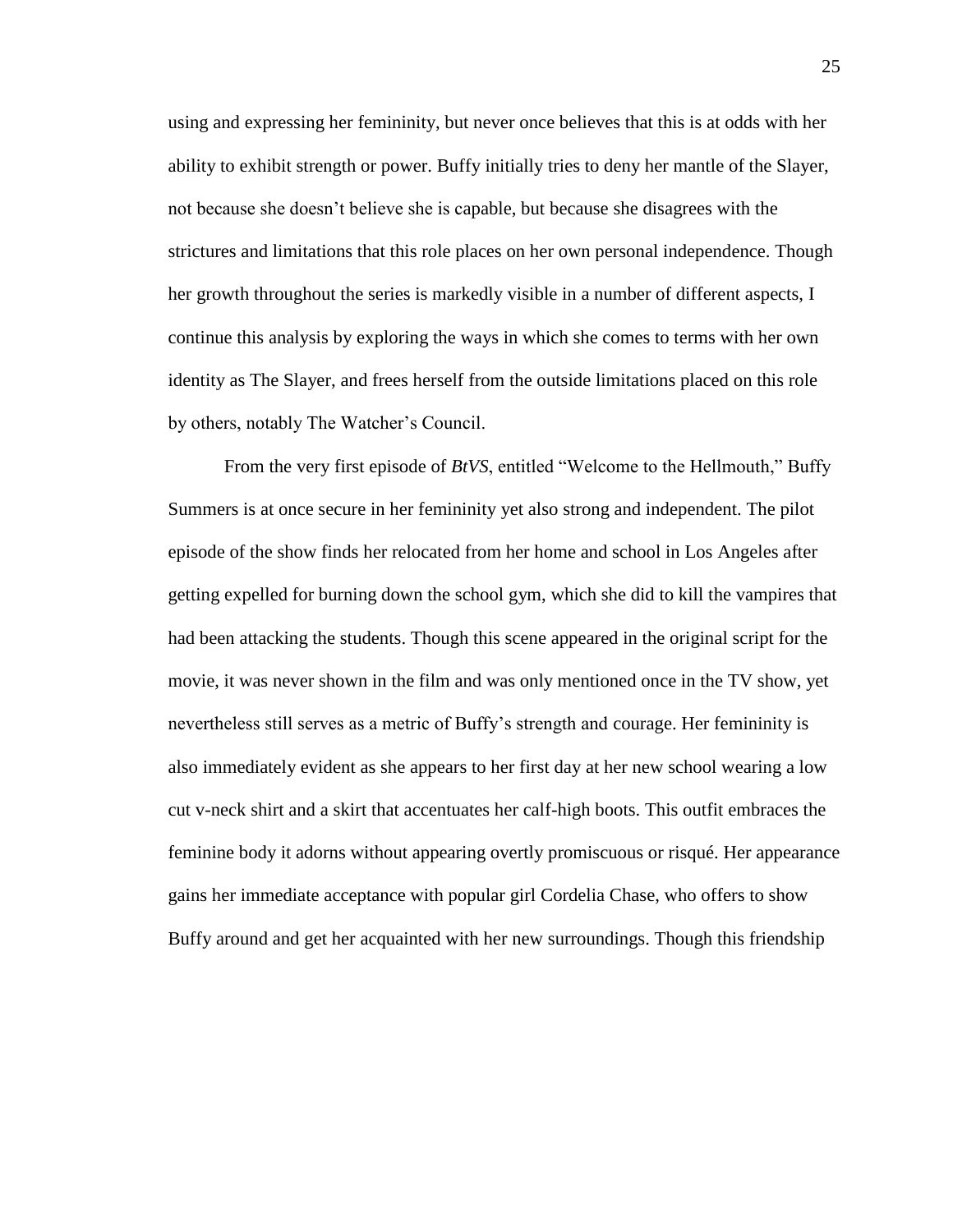isn't long to last, their first conversation serves as yet another reminder of Buffy's femininity<sup>1</sup>.

**Cordelia**: Well, you'll be okay here. If you hang with me and mine, you'll be accepted in no time. Of course, we do have to test your coolness factor. You're from L.A., so you can skip the written, but let's see. Vamp nail polish? **Buffy Summers**: Um, over? **Cordelia**: So over. James Spader? **Buffy Summers**: He needs to call me. **Cordelia**: Frappuccinos? **Buffy Summers**: Trendy, but tasty. **Cordelia**: John Tesh? **Buffy Summers**: The Devil. **Cordelia**: That was pretty much a gimme, but... you passed. **Buffy Summers**: Oh, goody.

From this early exchange, we can see that Buffy performs her own identity in much the same way "normal" teenage girls do. Though she has strength and independence, she is also deeply relational and is excited at the prospect of being accepted and gaining friends. Moreover, she seems aware of current popular trends and fashion styles, a prerequisite of the popular crowd that Cordelia represents.

 $\overline{a}$ 

<sup>&</sup>lt;sup>1</sup> The transcriptions I make use of (including dialogue, stage direction, and specific formatting techniques) are my own, and were created by watching and listening to each of the scenes numerous times to ensure fidelity (I used Netflix to access the episodes themselves). Unless otherwise noted, punctuation is used to indicate patterns of speech (for example, in my transcriptions, an ellipsis is used to denote falling inflection, or a character trailing off; it is not meant to represent missing or omitted dialogue or screen action).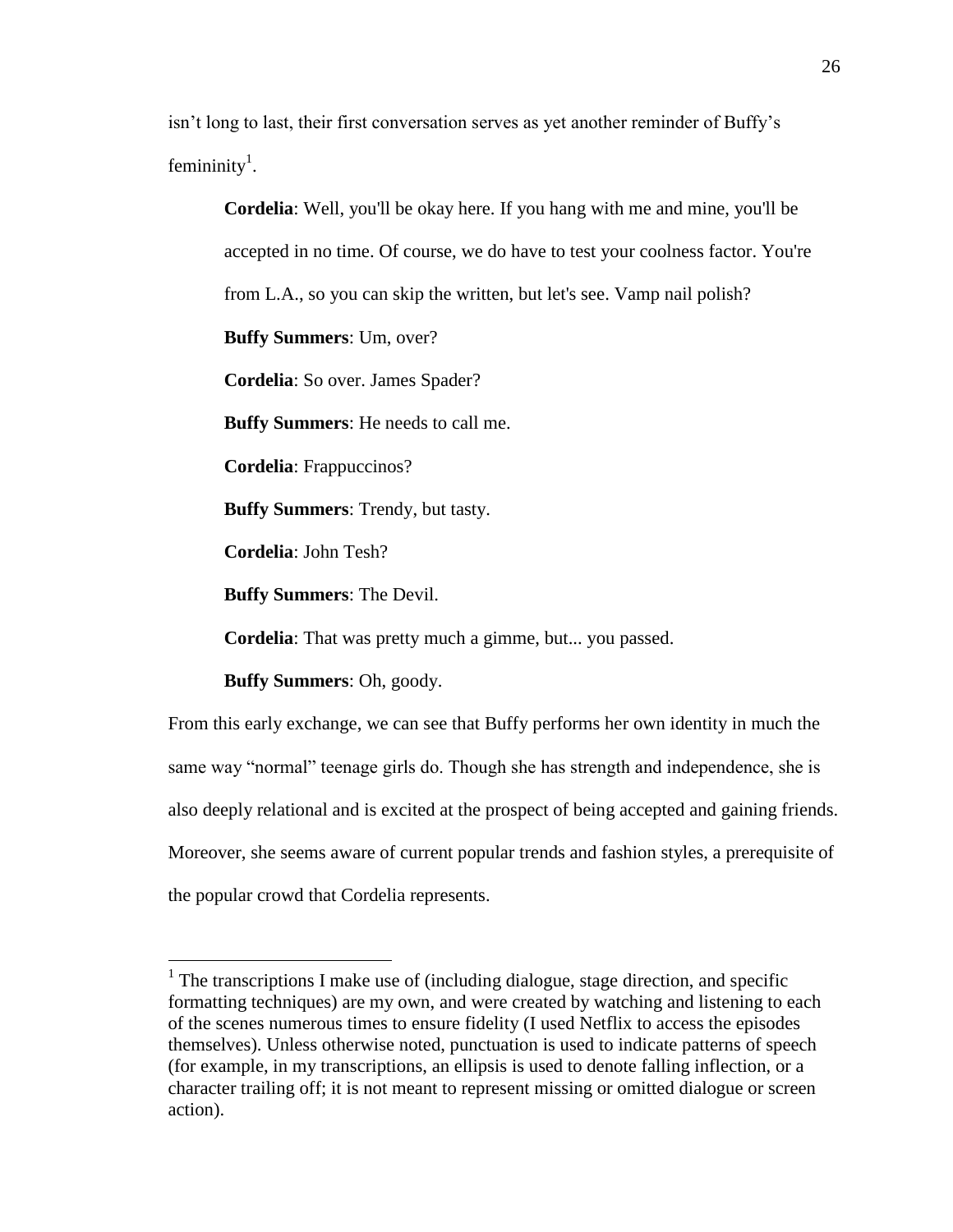But unlike Cordelia, who can see only the value in attaining popularity and following trends, Buffy has no qualms about setting herself at odds with these ideals, even if it means risking her own acceptance. This is evident by Buffy's reaction to Cordelia's casual dismissal of the character Willow Rosenberg in the same scene. After Cordelia announces that Buffy has "passed" her test, she notices Willow drinking from a nearby water fountain. Unlike Cordelia and Buffy, Willow is dressed conservatively in an unfashionable green plaid dress, long-sleeved white shirt, and white stockings.

**Cordelia**: Willow! Nice dress. Good to know you've seen the softer side of Sears. **Willow**: Oh, uh, well, my mom picked it out.

**Cordelia**: No wonder you're such a guy magnet. Are you done? **Willo**w: Oh...

**Cordelia** (to Buffy): If you want to fit in here, the first rule is: know your losers.

Once you can identify them all by sight, they're a lot easier to avoid.

Throughout this exchange, Buffy's initial pleasure about being accepted by Cordelia is replaced as she begins to realize just how shallow and conceited Cordelia truly is. She alternates between looks of shock at what Cordelia is saying to looks of concern about how obviously hurt Willow is. Buffy forces a smile at Cordelia's idea of a joke, but it is apparent that she is uncomfortable with this entire transaction. Buffy is faced with a choice: abide by the shallow restrictions of the popular crowd and be accepted openly at her new school, or refute these constrictions and follow her own moral compass, realizing that it will cost her friendships and acceptance.

As I've mentioned, Buffy is at once feminine and also highly independent, so it is not surprising that, rather than submit to the norms of a high school's social hierarchy,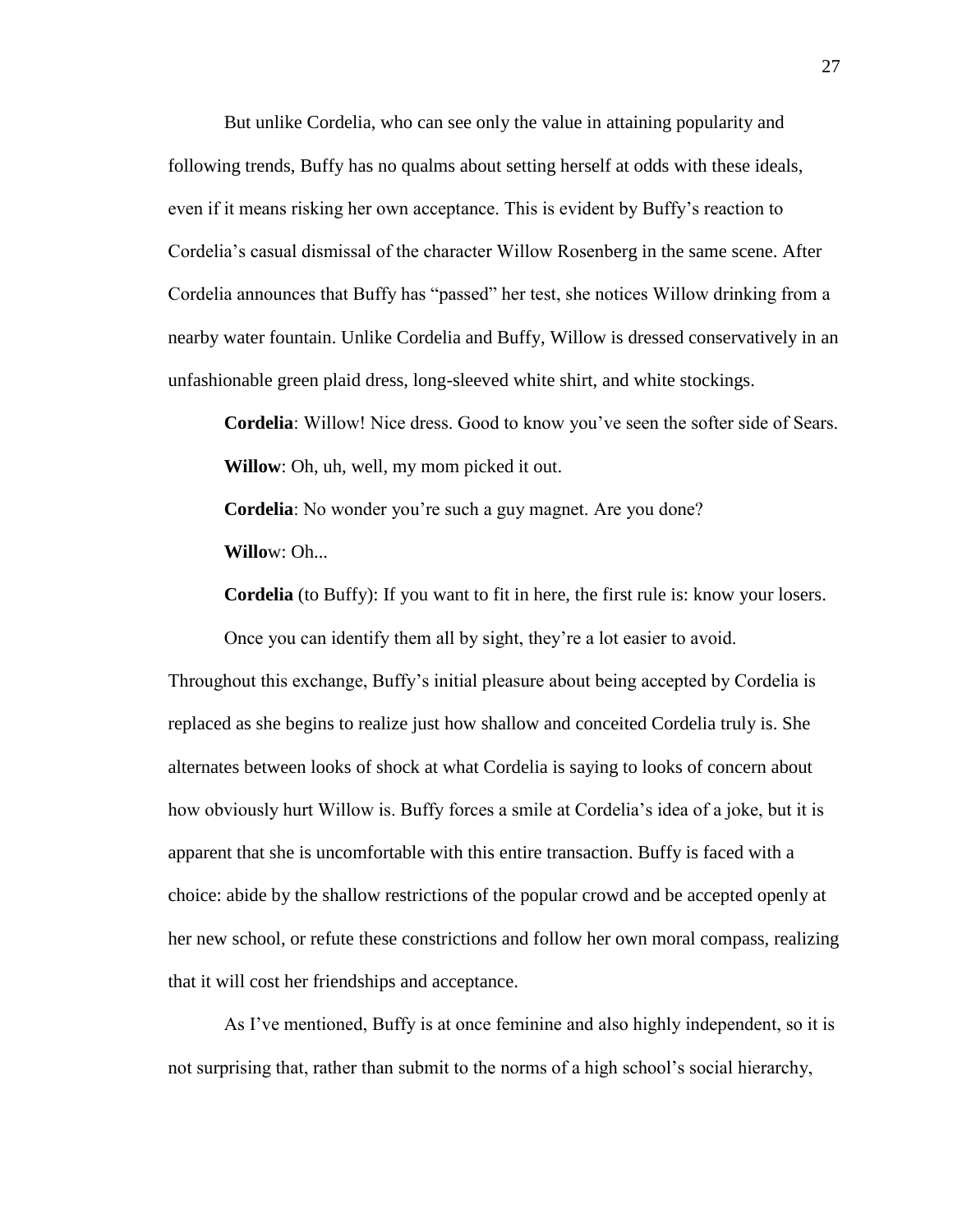she chooses to befriend instead those so called "losers" that Cordelia has warned her about. Buffy's decision is evident when she tracks down Willow at lunch.

**Buffy Summers**: Uh, Hi! Willow, right?

**Willow Rosenberg**: Why? I-I mean, hi! Uh, did you want me to move? **Buffy Summers**: Why don't we start with, 'Hi, I'm Buffy,' and, uh, then let's segue directly into me asking you for a favor. It doesn't involve moving, but it does involve hanging out with me for a while.

**Willow Rosenberg**: But aren't you hanging out with Cordelia?

**Buffy Summers**: I can't do both?

**Willow Rosenberg**: Not legally.

Though Buffy is surely aware by Cordelia's prior treatment of Willow that befriending Willow runs the risk of ostracization, she refuses to acknowledge that there is any inherent rule or code that should prevent her from doing what she feels to be appropriate. All of this occurs within the first fifteen minutes of the first episode of the series, but the audience can already see that Buffy is at once representative not only of the epitome of femininity, but also of the strength and independence typically only given to male characters. This strength and resolve is repeated again and again throughout the series, but is especially noticeable when Buffy is overcoming patriarchal influences such as The Watcher's Council (or its related subsidiaries, such as Giles, who works for them, or the Shadow Men, who were the primogenitors of the modern Council), the governing body responsible for training and controlling The Slayer in her fight against evil. Buffy's subversion of patriarchal influences is indicative of a new discursive structure promoted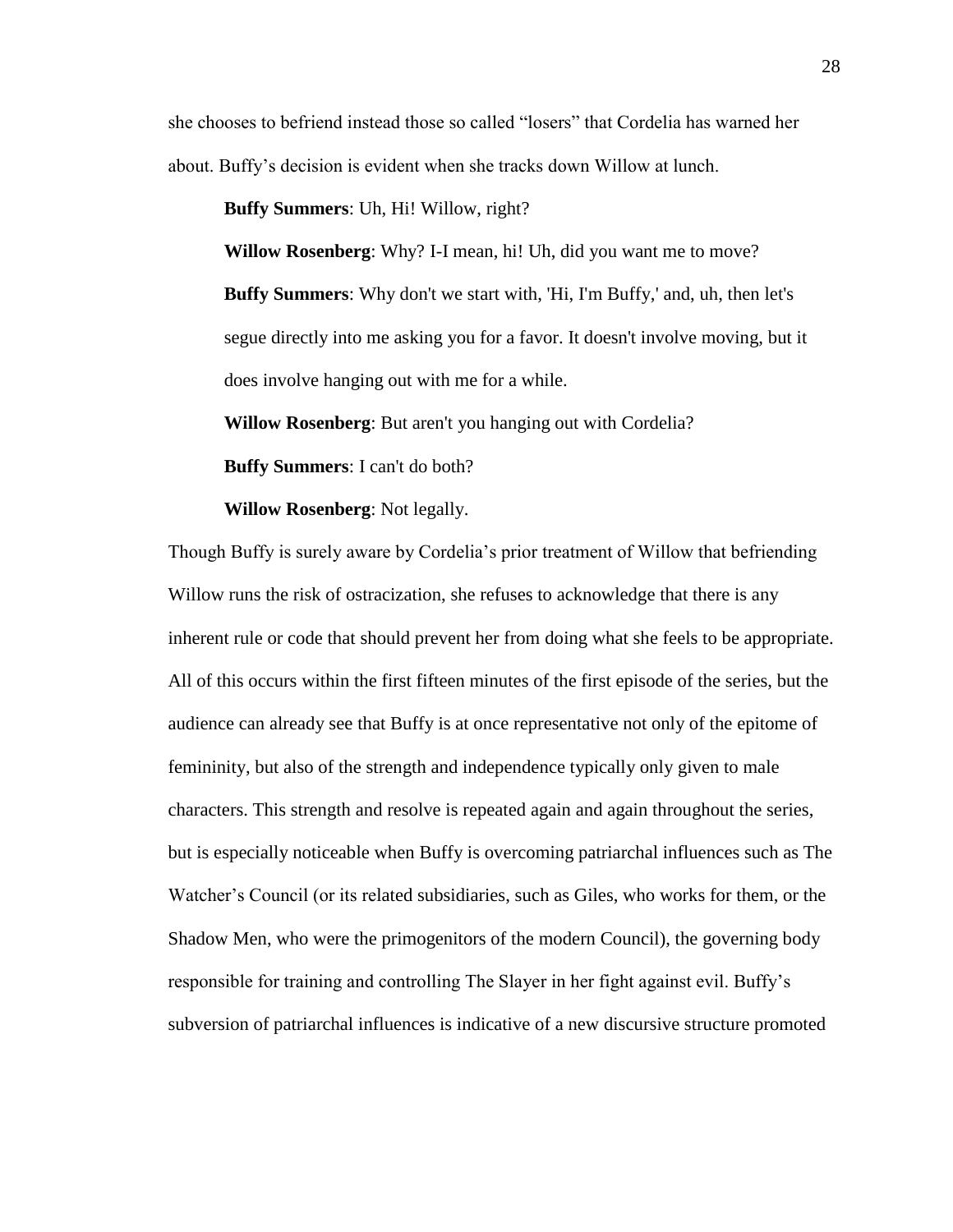by the show, one that allows women to be strong and independent without diminishing their "femininity."

#### Overcoming Patriarchy

Buffy's conflict with patriarchal forces is evident from her very first encounter with her own Watcher, Rupert Giles. In the early seasons, Giles acts as a mentor to Buffy and has been placed by The Council as the librarian in her high school, allowing him to stay in close contact with her. His age and position of influence over her is suggestive of his alignment with patriarchal forms, as is his engagement with the hyper-traditional Watcher's Council. Though his presence in Sunnydale is undoubtedly supposed to come as a welcome surprise to the Slayer, this is anything but the truth. When Buffy goes to the library in the series' opening episode to get some textbooks, the last thing she is expecting is to find is someone who knows that she is The Slayer, never mind someone who is supposed to act as an authority figure over her.

**Giles**: Can I help you?

**Buffy**: I was looking for some, well, books. I'm new.

**Giles**: Ms. Summers?

**Buffy**: Uh, good call. Guess I'm the only new kid, huh?

**Giles**: I'm Mr. Giles... the librarian. I was told you were coming.

**Buffy**: Um, great. So I'm going to need "Perspectives on Twentieth Century...

**Giles**: I know what you're after.

With this, Giles pulls a large tome out from behind the circulation desk and drops it on the counter in front of her. It is apparent that the book is incredibly old, with large metal clasps and the embossed title "VAMPYR" inscribed on the cover. Buffy stares at it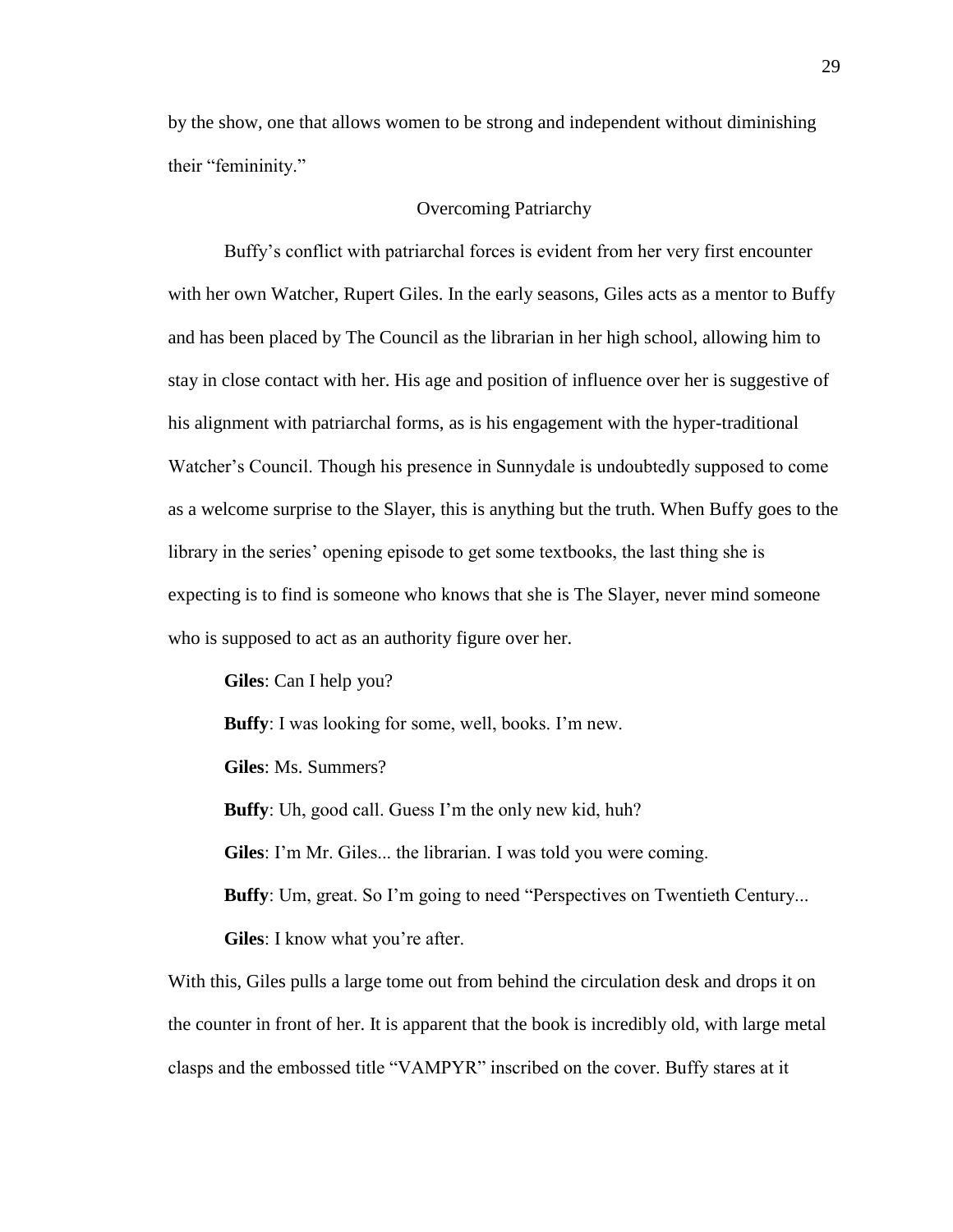momentarily and her response, "That's not what I'm looking for," cues the audience that despite her past experiences, Buffy is not willing to cast herself again into the subservient role of The Slayer, a woman destined to follow The Watcher's Council's orders and never allowed any independence. Canonically, potential Slayers were traditionally raised from a young age, constantly being tutored and trained by a Watcher, a relationship that both prepared her for her duties and established The Watcher's Council's position of power in their hierarchical relationship. Buffy was unique in that she wasn't discovered as a potential Slayer until she was a teenager and therefore was surprised when she was called upon to take up the fight against evil. Rather than this lack of preparation becoming a burden in Buffy's assuming the position, her late discovery proved to be instrumental in forming her own independent identity, and also informs her relationship with The Watcher's Council in that she doesn't immediately acknowledge their right to rule over her. In this next exchange with Giles, it is evident that he does not expect her willfulness and independence, and cannot just call upon her sense of duty as a means of forcing her to do something she is unwilling to do, especially if it means sacrificing other aspects of her life and identity that are just as important to her.

**Giles**: You really have no idea what's going on, do you? You think it's coincidence your being here? That boy was just the beginning. **Buffy**: Why can't you people just leave me alone? **Giles**: Because you are The Slayer. One girl in all the world, a chosen one. One born with the...

**Giles, Buffy:** -the strength and skill to hunt the vampires... **Buffy**: To stop the spread of their evil blah, blah, blah, I've heard it, okay?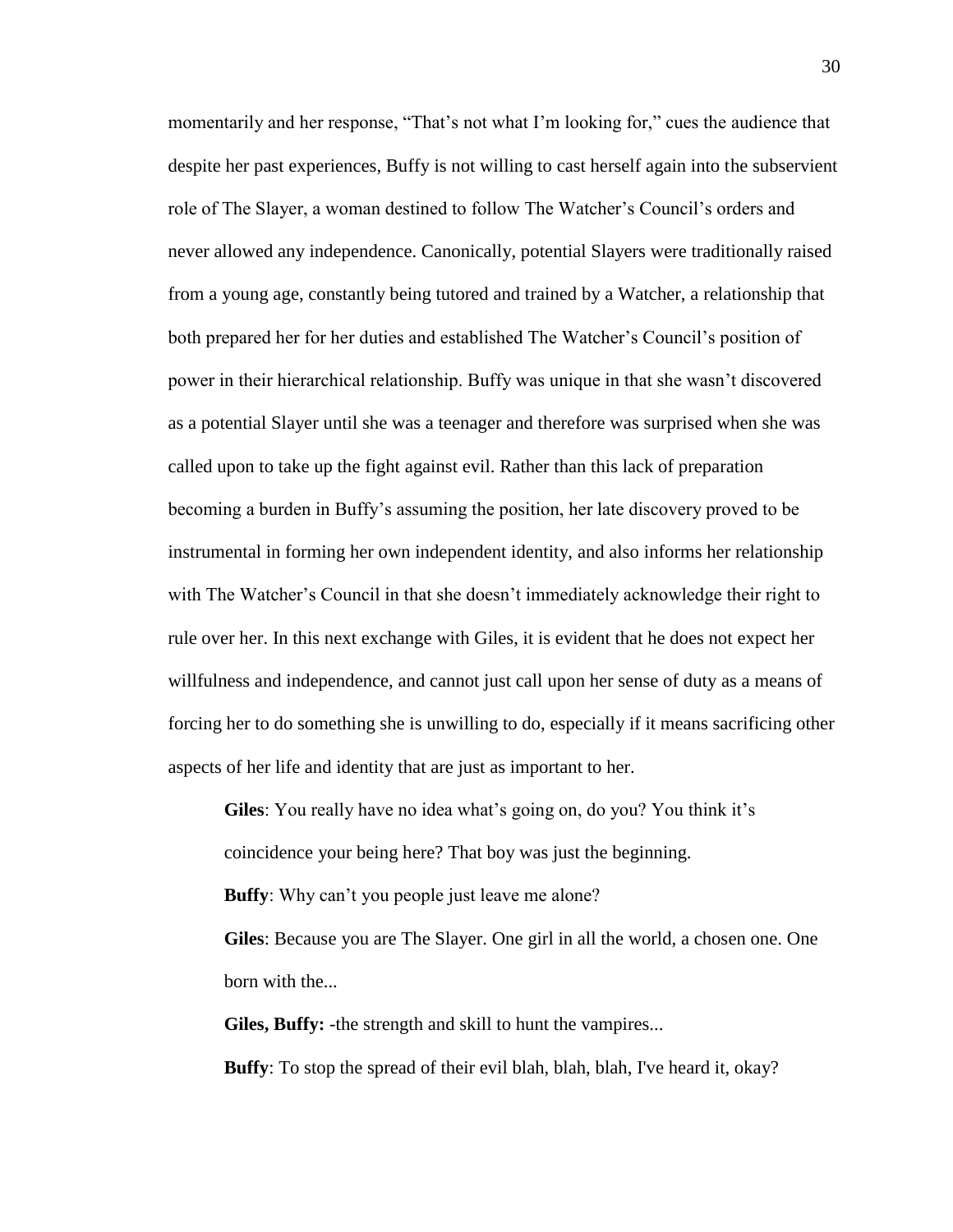**Giles**: I really don't understand this attitude. You, you've accepted your duty, you've slain vampires before?

**Buffy**: Yeah, and I've both been there and done that and I'm moving on Buffy's independent nature is also evident in the next part of their conversation, where she questions the need for a Slayer if the Watcher's Council is actually the one in control.

**Buffy**: Ok, first of all, I'm a Vampire Slayer. And secondly, I'm retired. Hey, I know, why don't you kill 'em?

**Giles**: I-I'm a Watcher, I h-haven't the skill.

**Buffy**: Oh, come on. Stake through the heart, a little sunlight – it's like falling off a log.

**Giles**: A, a Slayer slays, a Watcher –

**Buffy**: Watches?

**Giles**: Yes! Well, no! He, he trains her, he - he, he prepares her –

**Buffy**: Prepares me for what? For getting kicked out of school? For losing all of my friends? For having to spend all of my time fighting for my life and never getting to tell anyone because I might endanger them? Go ahead, prepare me.

This conversation illuminates a number of things about the dynamic between Buffy and The Watcher's Council beyond just the fact that Buffy is unwilling to follow their ancient rules and customs blindly. When Buffy suggests that Giles go kill vampires, it isn't merely an idle joke. Though he is not imbued with the same supernatural strength that a Slayer has, it becomes clear throughout the rest of the series that it is possible to hunt and kill vampires even without being the Slayer. Giles kills a number himself, as do Buffy's other friends Willow and Xander. So in this initial interaction, it is not that Giles is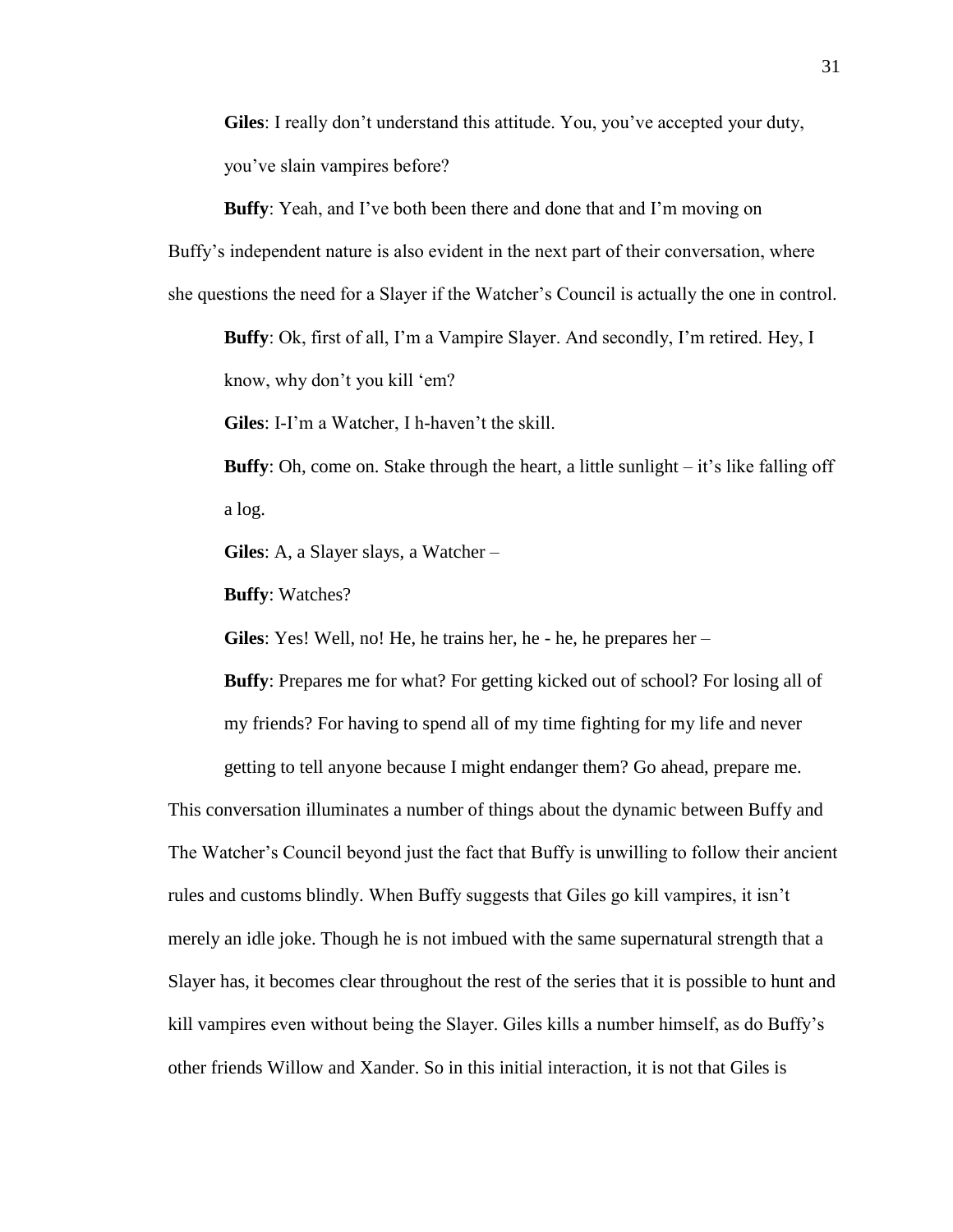strictly incapable of killing vampires, but is incapable of considering that it should ever even be required of him. Though it is Buffy who is expected to do the physical fighting, task-ordering which is itself subversive of traditional rhetoric, the dynamic of her relationship with Giles is nevertheless immediately indicative of his patriarchal role, one that grants him a position of power over her as her Watcher.

Also, it is interesting to note that Giles speaks of the relationship between a Watcher and a Slayer in purely scholastic terms. Never does he invoke a personal understanding of the role, insisting upon referring to the Slayer as "her" rather than directly addressing Buffy with "you." Buffy, however, has first hand experience of what it means to actually go out and fight the forces of darkness and so challenges his right to dictate her actions. This is evident when she forces Giles to realize that being a Slayer is not just an academically abstract concept, but something with real bearing and impact on her own life. It is evident by the look of shock on his face when she describes her own experiences that he has never considered the weight of the role he is attempting to force upon her and is uncomfortable being reminded of just how ignorant he truly is. Her initial denial of her birthright as The Slayer is not because she opposes the fight against evil, but rather that she opposes the inherently patriarchal institutions that feel entitled to dictate her actions and deny her independence. By the end of the episode Buffy has once again accepted the role and responsibility of being a Vampire Slayer, but her feminine strength and independence continue to put her at odds with patriarchal institutions and forms. The patriarchal presence in the show is limited not only to the Watcher's Council at large, but also their progenitors the Shadow Men, and even The First Evil, whose allies include a misogynist preacher. The more Buffy overcomes these patriarchal restrictions, the greater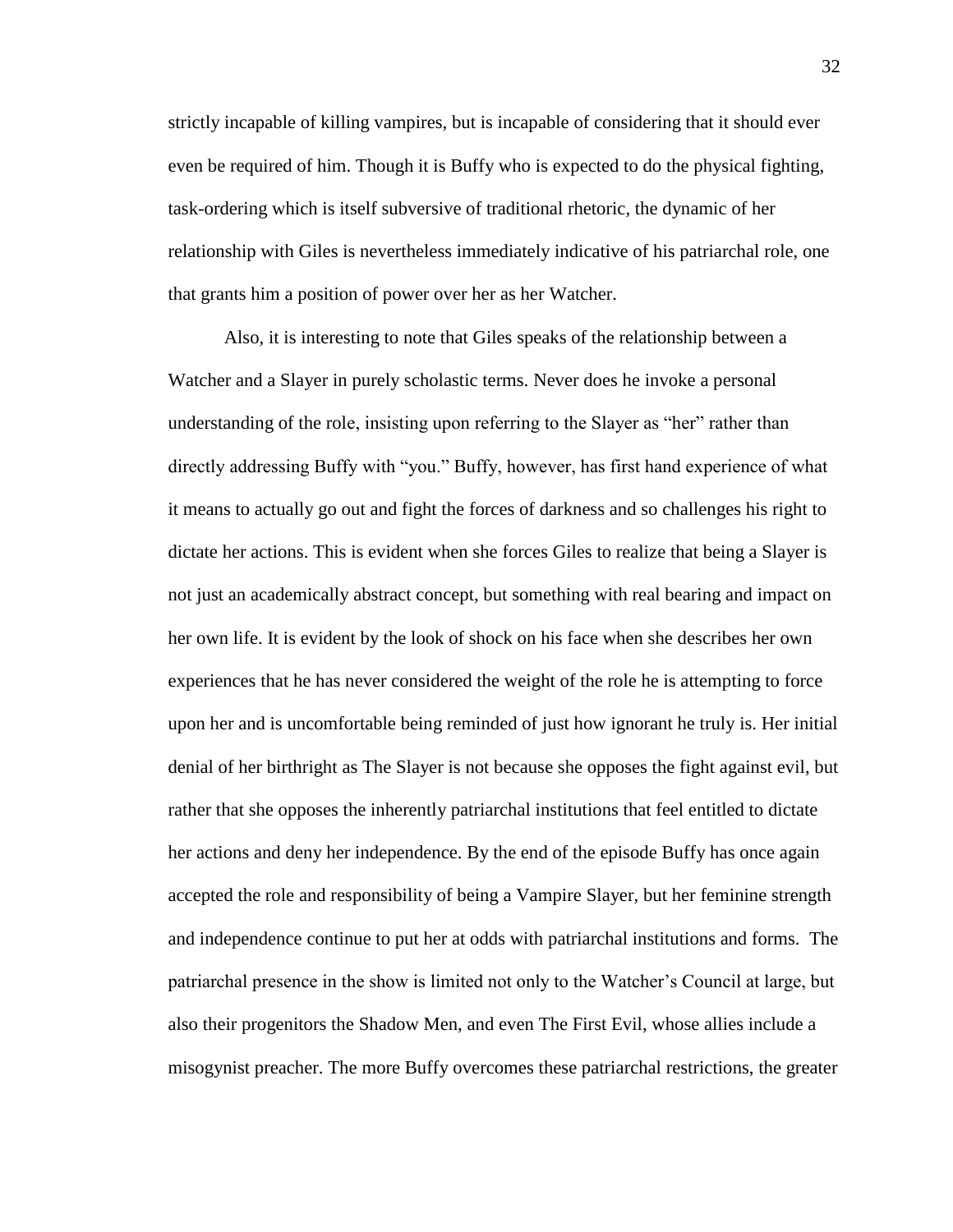her own sense of strength and independence become. This rhetoric is a subversion of traditional popular culture rhetoric and establishes a new discursive structure that allows women to be at once "feminine" as well as strong and independent. I continue this analysis of the rhetoric by tracing Giles's reformation from traditional patriarchal ideals to more progressive views that allow Buffy her own independence and strength. *Giles – From Patriarch to Compatriot*

# Throughout the first two seasons, Rupert Giles remains a relatively benevolent, if traditionally patriarchal, influence on Buffy's life. Though he is responsible for training and directing her in the fight against evil, granting him a position of authority over her, he is also supportive of her efforts and generally tolerant of her intractable manner. This dynamic changes upon the arrival of The Watcher's Council in the Season 3 episode "Helpless." The Council's presence represents both a challenge of Buffy's independence as well as a resurgence of the patriarchal strictures and conventions that place The Slayer below them in their organization's hierarchy of power. In this episode, Buffy Summers is getting ready for her  $18<sup>th</sup>$  birthday – an age not all Slayers live to see. Unbeknownst to her, The Watcher's Council has a traditional rite of passage that they use to test any Slayer, should she live to see her 18<sup>th</sup> birthday. The test, known as the *Tento di Cruciamentum*, requires the acting Watcher to drug the Slayer with a compound that robs her of her supernatural Slayer strength. She is then locked in an enclosed building with a vampire and is expected to use her training and knowledge rather than her physical strength to overcome her adversary. This test is hazardous not only physically, but mentally as well – stripped of the powers that she relies on, and not even allowed to know how or why she has lost them, Buffy is tormented by the fear this sudden change instills.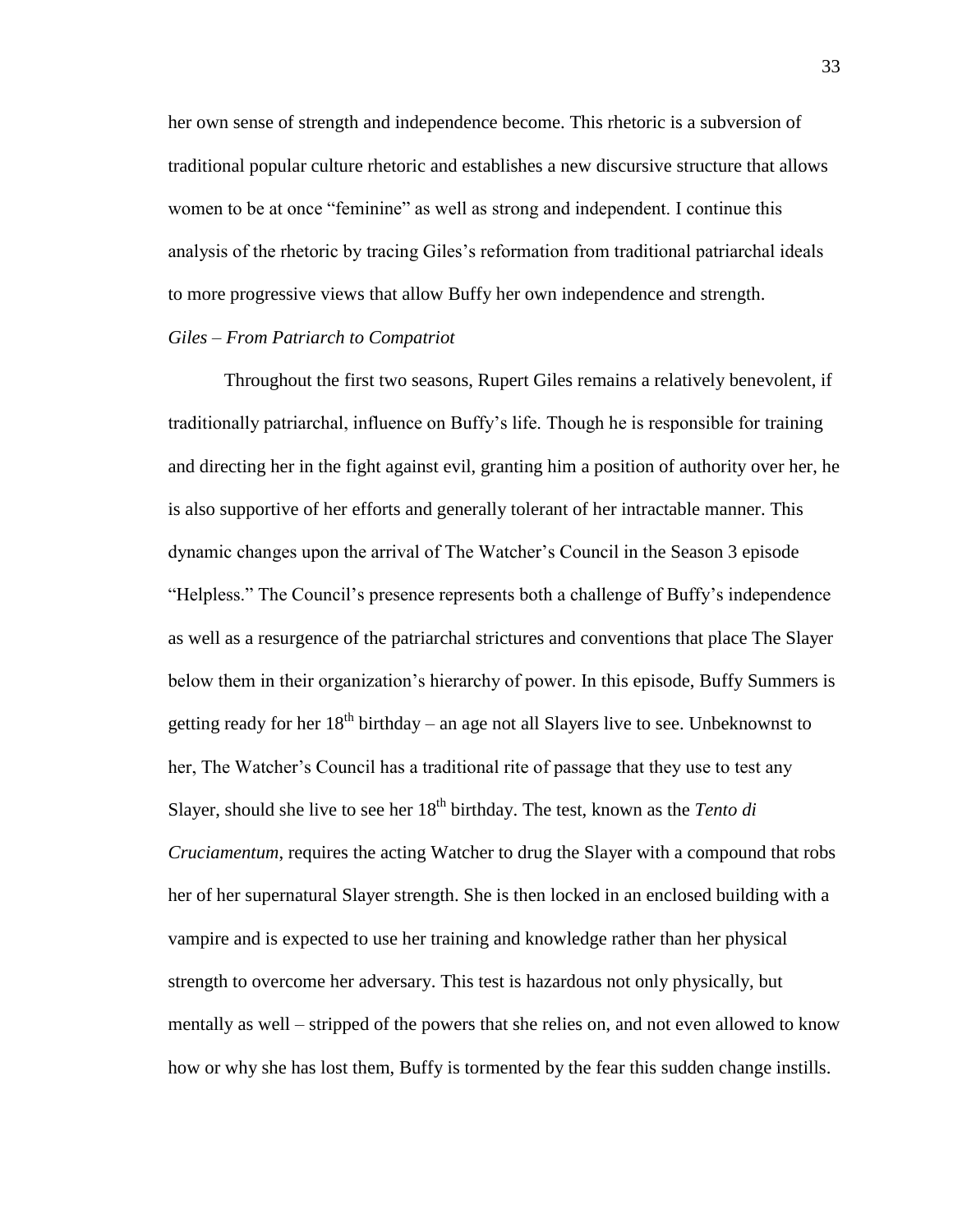After narrowly escaping an encounter with a different vampire while she is out on a routine patrol, Buffy turns to Giles – who merely suggests she has come down with a strong flu. This doesn't allay her fears, however, and when she is again overpowered, this time by a regular high school jock, she shares her growing concern with Giles once more.

**Buffy**: Ok, I just got swatted down by some no-neck, and rescued by Cordelia. What the hell is happening?

**Giles**: I'm sure it'll sort itself out.

**Buffy**: Look, you're not getting the big picture here. I have no strength. I have no coordination. I throw knives like –

**Giles**: A girl?

**Buffy**: Like I'm not The Slayer.

Though this situation is horrible for Buffy, it is not as horrible as it could be; she does not yet know that it is Giles's betrayal that has robbed her of her powers. However, as an audience member, we are already aware of his complicity and are capable of seeing the depth of pain that will come with her realization of the truth. In the absence of her father, who has divorced her mother and maintains a separation from Buffy herself, Giles has taken on the role of substitute father figure. Her trust and love for him are complete and until this moment it was inconceivable that he would ever unduly risk her life. But just as he sees her as duty-bound to her role as Slayer, he also feels his responsibilities to The Watcher's Council must be lived up to, even if he disagrees with them.

This tacit acceptance of The Council's methods, as well as his position as surrogate father figure, makes Giles representative of the patriarchy that is constricting Buffy's actions. This is echoed in his sentiment that she throws knives like "a girl" –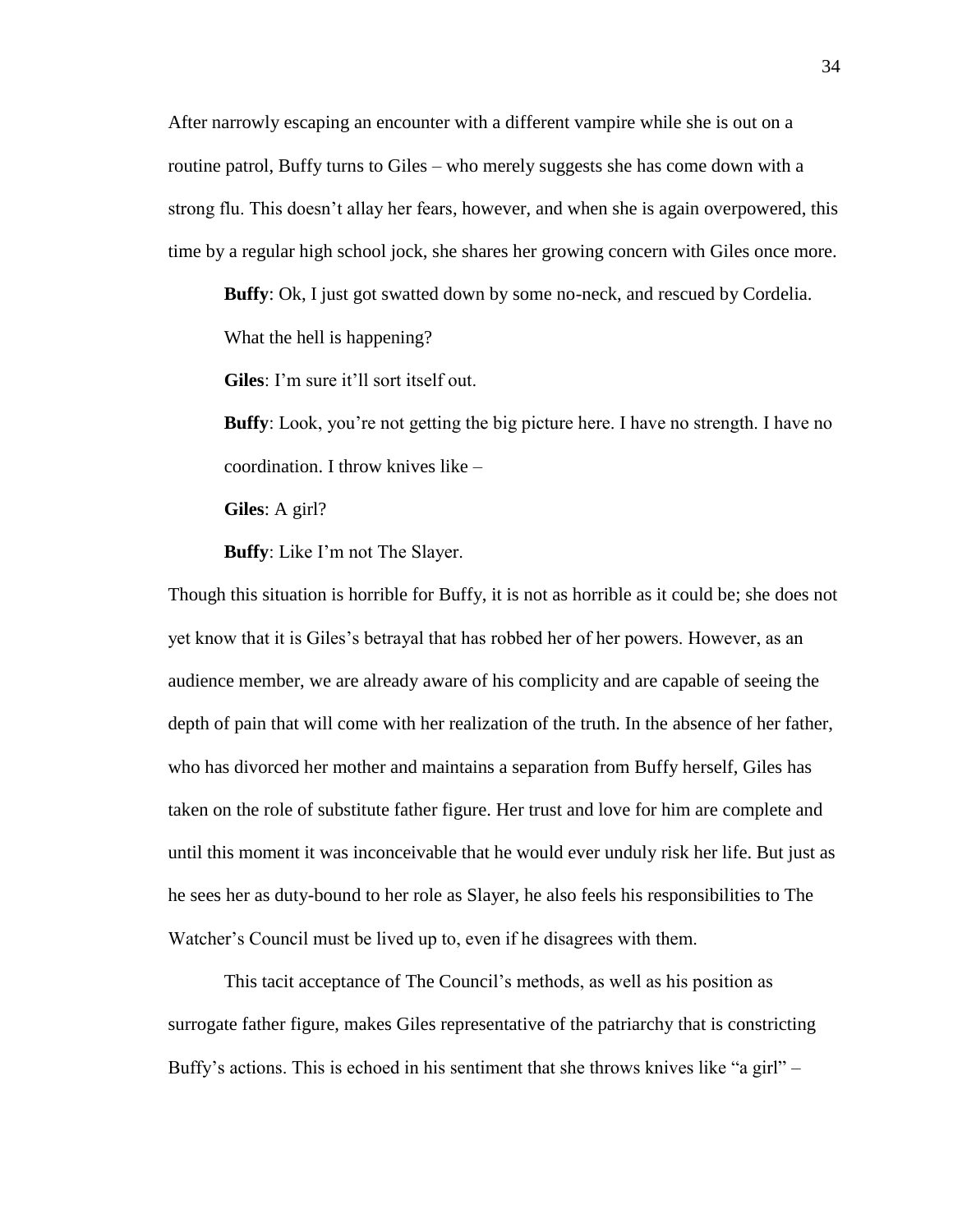notable also because she does not agree with this term, stating instead that she doesn't feel like The Slayer. This is an interesting distinction in that it shows Giles, like most men and especially like many members of The Watcher's Council, apparently does not view those girls who have not been 'chosen' as having the capacity for strength. Buffy denies this assertion by refusing to admit that a lack of strength or coordination is an intrinsically feminine characteristic, merely a characteristic of anyone who isn't The Slayer – whether they be male or female is inconsequential. Though Giles goes along with his duty and secretly poisons Buffy to remove her powers, it is obvious that he does not approve of the ritual. His disapproval does not initially move him to break the Council's rules and customs, but he does debate their merit with Quentin Travers, the head of The Watcher's Council.

**Travers**: You're having doubts. The Cruciamentum is not easy for Slayer or Watcher... but it's been done this way for a dozen centuries. Whenever a Slayer turns 18, it is a time-honored rite of passage.

**Giles**: It is an archaic exercise in cruelty. To lock her in this... tomb... weakened, defenseless. And to unleash that on her. If any one of The Council still had actual contact with The Slayer, they would see – but I'm the one in the thick of it. **Travers**: Which is why you're not qualified to make this decision, you're too close.

**Giles**: That's not true.

**Travers**: The Slayer's not just physical prowess. She must have cunning, imagination, a confidence derived from self-reliance. And believe me, once this is all over, your Buffy will be stronger for it.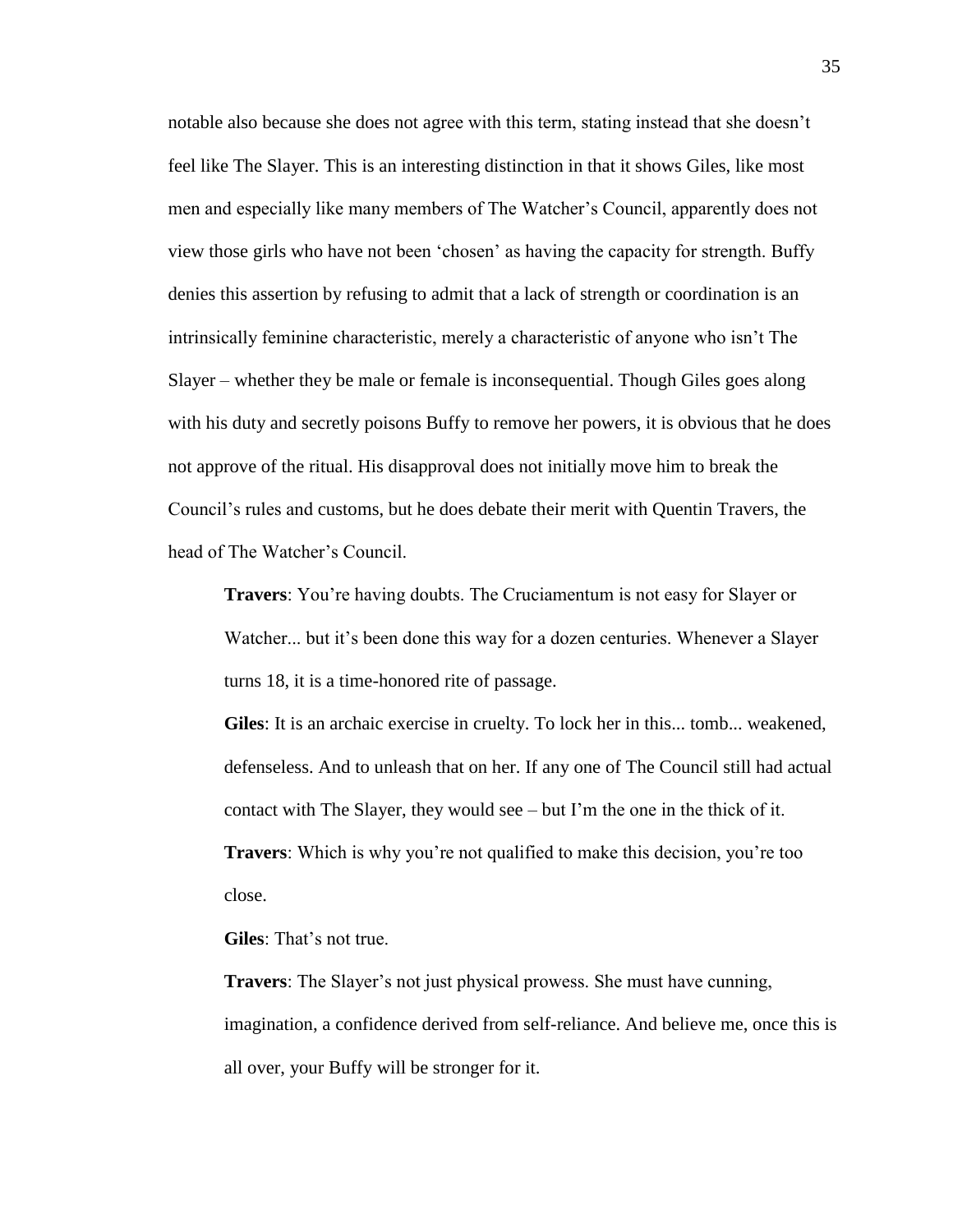**Giles**: Or she'll be dead for it.

Giles is not yet willing to openly defy The Council's views or the male-centric patriarchy that they represent, but neither is he willing to accept the wisdom of blindly following certain traditions, no matter how ancient a custom they may be. Quentin Travers, however, is not in direct contact with The Slayer and still views her as a mere instrument of The Watcher's Council, not as an independent individual in her own right. Though he claims that a Slayer must be smart and self-reliant, he is incapable of seeing that asserting his own power by forcing her blindly into this test denies her the very freedom and independence he is trying to instill.

This willful ignorance of the true nature of The Slayer/Watcher dynamic is made all the more evident by the complete collapse of Quentin Travers's carefully laid plans. Kralik, the vampire that is to serve as Buffy's test, breaks free from his restraints and kills the other members of The Council that had accompanied Quentin from England. When Giles finds that Kralik has killed the other two members of The Council and escaped his imprisonment, he decides that things have gone too far. It is at this point that he finally decides to trust his own morality and breaks tradition by informing Buffy of what is happening.

**Buffy**: I can't be just a person. I can't be helpless like that. Giles, please, we have to figure out what's happening to me.

**Giles**: ... It's an organic compound, of muscle relaxants and adrenal suppressors. The effect is temporary. You'll be yourself again in a few days. **Buffy**: You?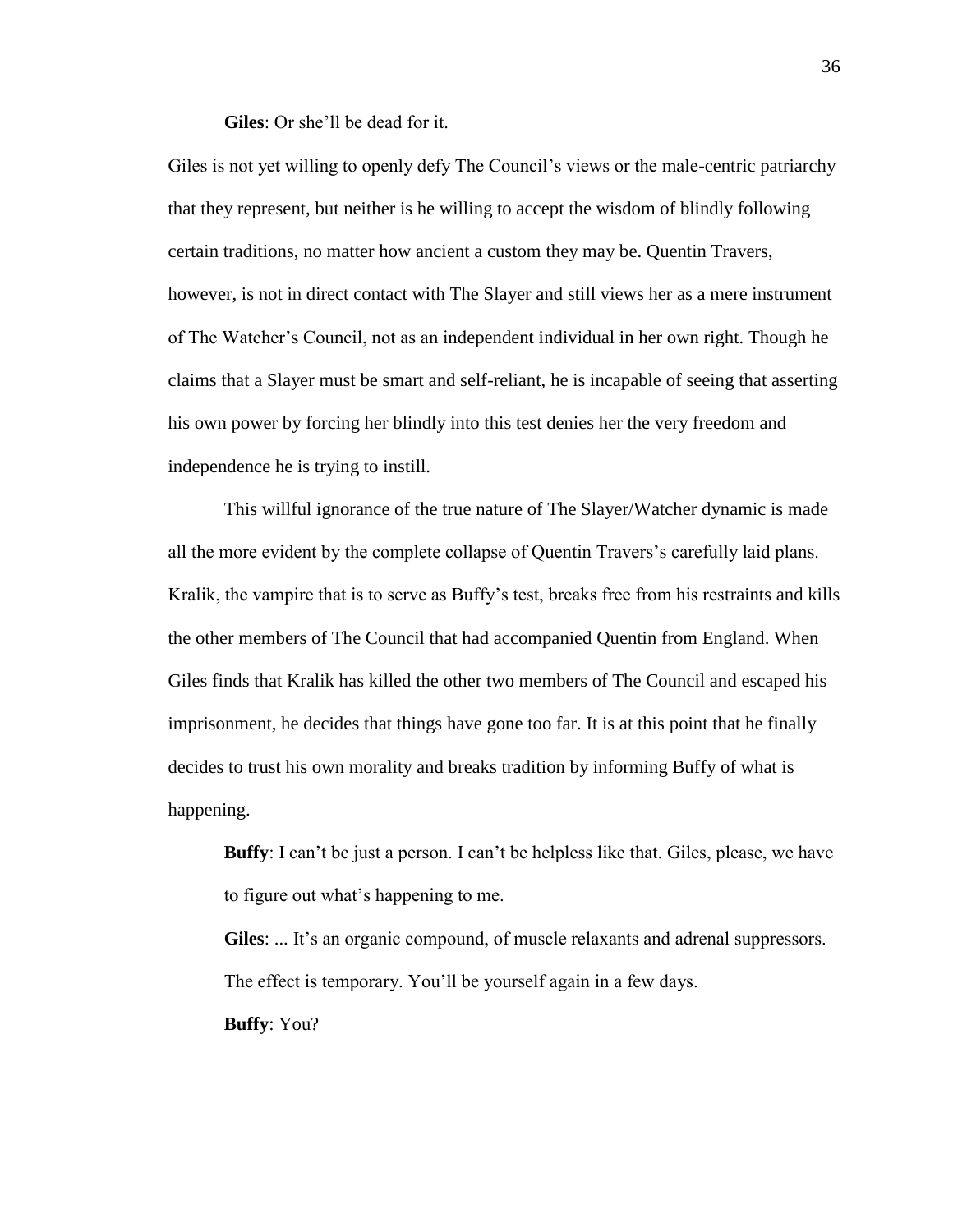Giles: It's a test, Buffy. It's given to The Slayer when... if she reaches her 18<sup>th</sup> birthday. The Slayer is... disabled and then entrapped with a vampire foe who she must defeat in order to pass the test. The vampire you were to face has escaped. His name is Zachary Kralik. As a mortal, he murdered – um, tortured – more than a dozen women before he was committed to an asylum for the criminally insane. When a vampi-

**Buffy**: You bastard. All this time you saw what it was doing to me. All this time, and you didn't say a word.

**Giles**: I wanted to.

**Buffy**: Liar.

**Giles**: In matters of tradition and protocol, I must answer to The Council. My role in this was very specific. I was to administer the injections, and to direct you to the old boarding house on Prescott Lane.

**Buffy**: I can't  $-$  I can't hear this.

**Giles**: Buffy, please.

**Buffy**: Who are you? How could you do this to me?

**Giles (moves to console her):** I am deeply sorry, Buffy, and you have to understand –

**Buffy:** If you touch me, I'll kill you.

**Giles:** You have to listen to me. Because I've told you this, the test is invalidated.

You will be safe now, I promise you. And whatever I have to do, to deal with

Kralik, and to win back your trust –

**Buffy:** You stuck a needle in me. You poisoned me.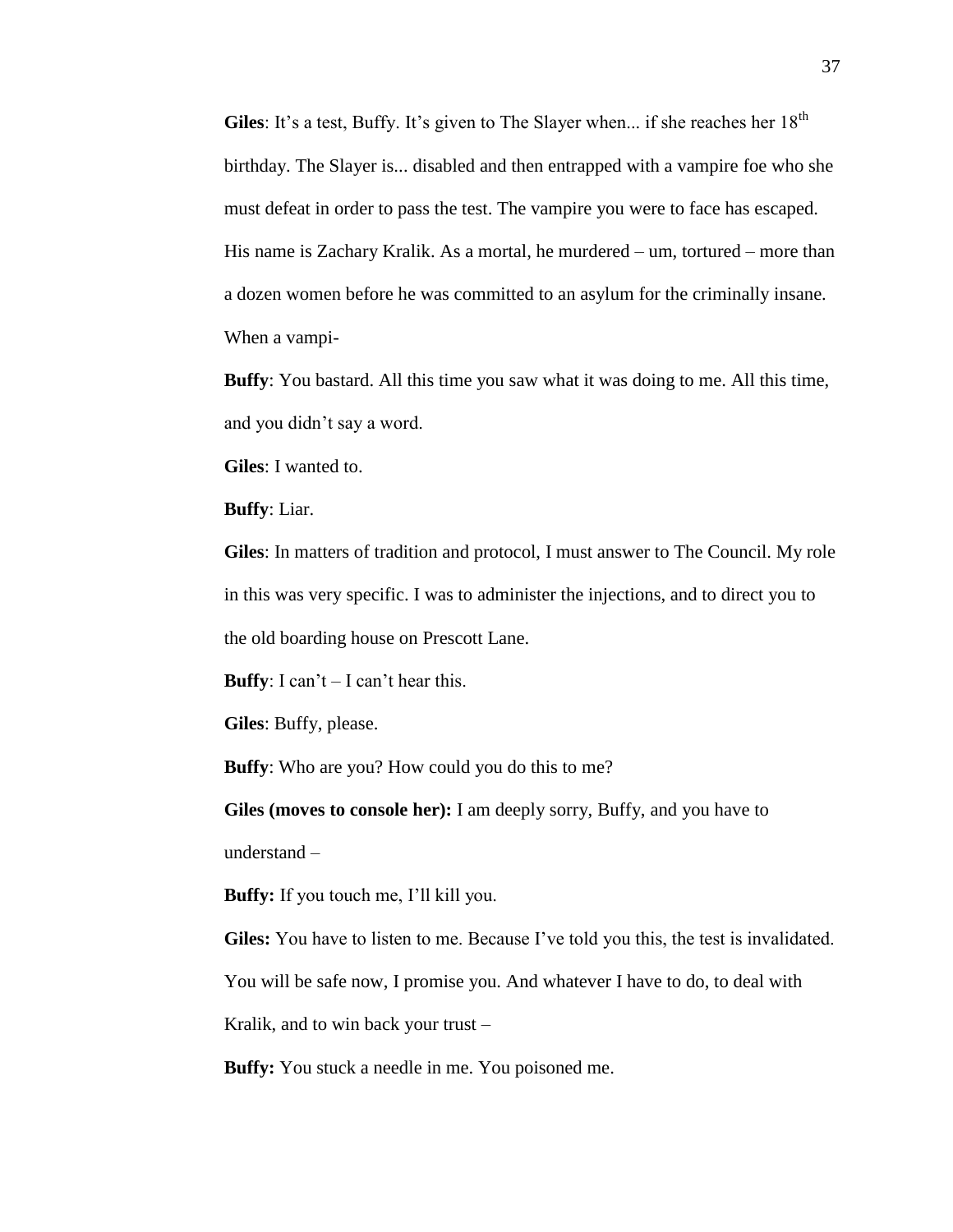This is a pivotal moment in *BtVS* as it is the first time Buffy realizes just how detrimental the rule of The Watcher's Council can be in her life. Giles's actions cement this viewpoint more than any theoretical debate could –until this point The Council has been a shadow government, solely represented by Giles, and Buffy was able to disregard any of their rules or regulations if necessary without ever once jeopardizing the trust between her and her Watcher. But when The Council uses Giles against her, it securely places them in the opposition, a patriarchal entity that is wholly inconsiderate of her as a unique individual. The fact that Giles was acting on their orders does not spare him her resentment, but rather amplifies it, since he of all people should have known never to casually disregard Buffy's personal identity. Further, the fact that they've robbed her of her powers (and note that Buffy never denigrates her gender by saying her lack of strength makes her a mere girl, but rather "just a person") shows that The Council has no respect or understanding of the nature of her duty. This is especially evident by Giles's assertion that she is "safe now," ostensibly implying that she is safe from physical harm. But he never considers that the damage he's wreaked on her emotionally could be far more scarring than any physical injury. Moreover, the fact that he expects her to do nothing but go home and rest implies even he hasn't fully grasped how much the concept of duty and responsibility have become intrinsically tied to Buffy's identity.

But the audience has seen this time and time again, so when it is revealed that the escaped vampire, Kralik, has kidnapped Buffy's mother, we know we can expect only one outcome: powerless or not, Buffy will face the vampire and attempt to fulfill her obligations not just as a Slayer but as a daughter. And she does manage to kill Kralik and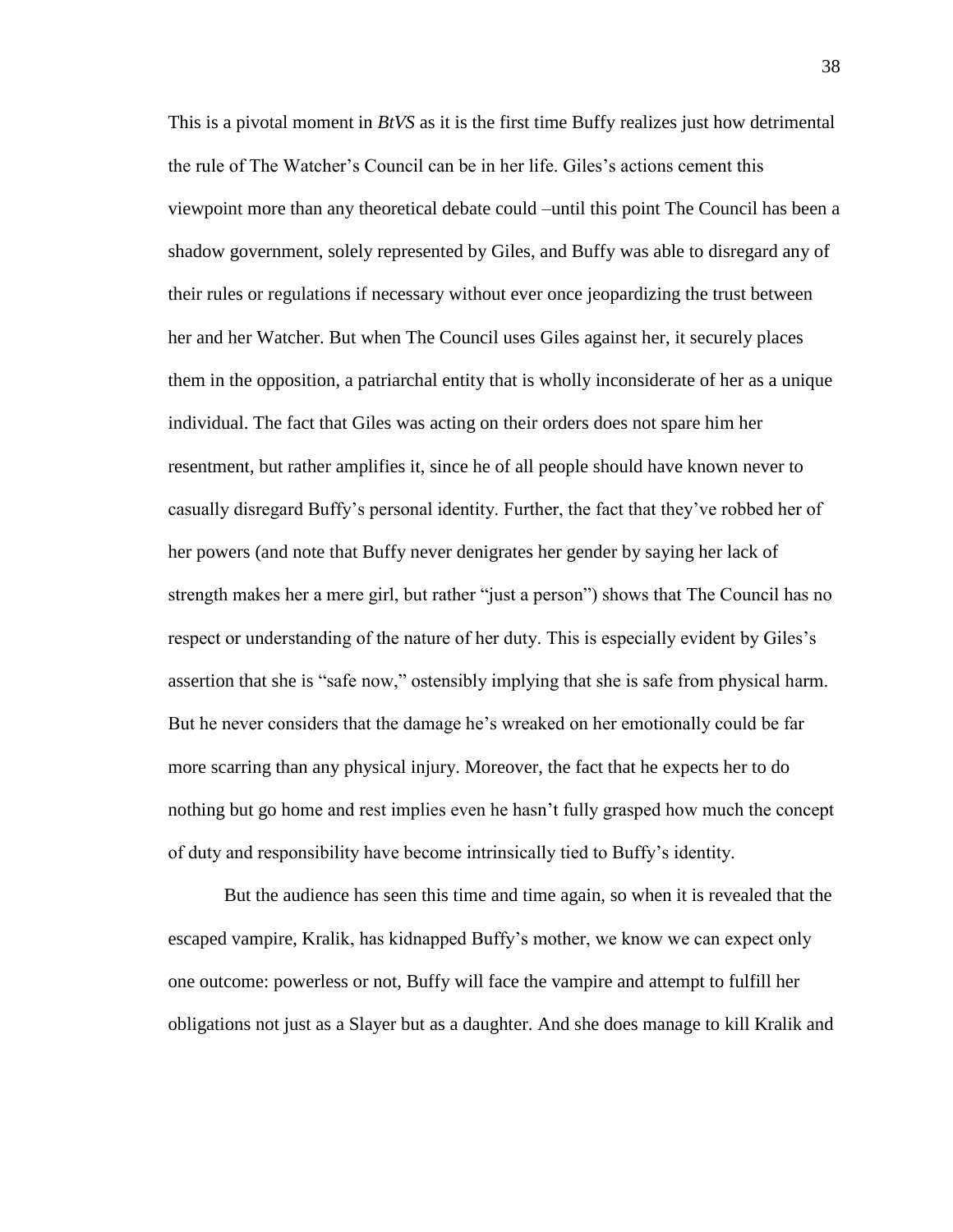save her mother. Her eventual success in the face of these horrible odds also mean she has successfully passed the *Tento di Cruciamentum*, but Buffy is beyond caring.

**Travers**: Congratulations, you passed. You exhibited extraordinary courage and clear-headedness in battle. The Council is very pleased.

**Buffy**: Do I get a gold star?

**Travers**: I understand that you're upset –

**Buffy**: You understand nothing. You set that monster lose and he came after my mother.

**Travers**: You think the test was unfair.

**Buffy**: I think you'd better leave town before I get my strength back.

**Travers**: We're not in the business of fair, Ms. Summers, we're fighting a war.

**Giles**: You're waging a war, she's fighting it. There is a difference.

**Travers**: Mr. Giles, if you don't mind.

**Giles**: The test is done, we're finished.

**Travers**: Not quite. She passed, you didn't. The Slayer is not the only one who must perform in this situation. I've recommended to The Council, and they've agreed, that you be relieved of your duties as Watcher immediately. You're fired. **Giles**: On what grounds?

**Travers**: Your affection for your charge has rendered you incapable of clear and impartial judgment. You have a father's love for the child and that is useless to the cause. It would be best if you had no further contact with The Slayer.

**Giles**: I'm not going anywhere.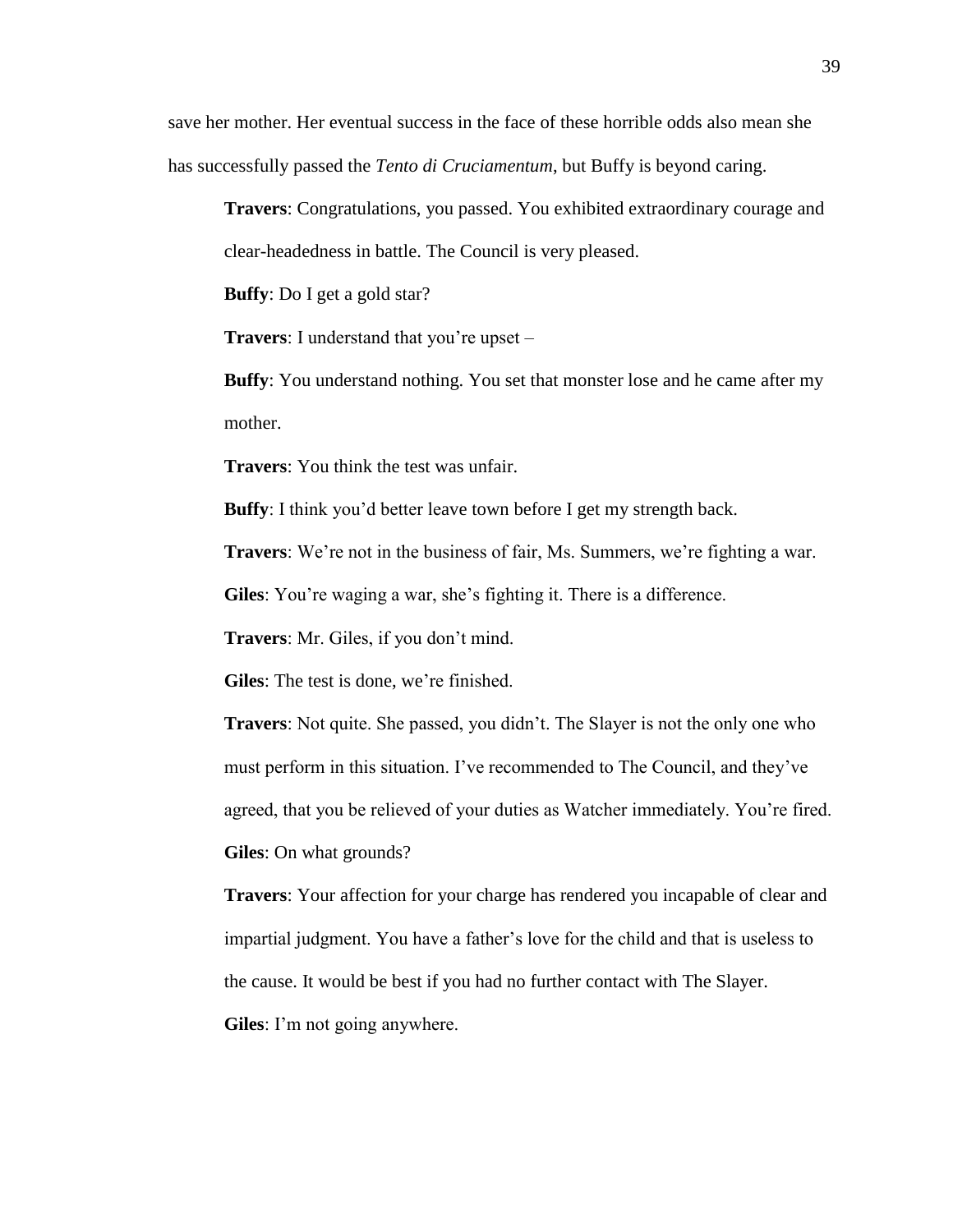As Quentin Travers states, Buffy has passed their test. But the self-reliance that the test is intended to imbue has given Buffy an added edge that The Council never expected, solidifying her strength and independence – an independence that will prove essential in her struggle to rid herself of The Council's machinations in the future.

The Council's cavalier dismissal of Giles distances him from their patriarchy and at once redeems him in Buffy's eyes, putting her further at odds with The Council. Giles's actions in defying his masters also act as an acknowledgment of Buffy's own individual strength and value; just as her performance of identity subverts Giles's traditional patriarchal sentiments, so too does the show's rhetoric subvert the traditional rhetoric of patriarchal texts. This subversion creates a new discursive structure that allows females to be both "feminine" and strong, and is just one indication of the show's agency. The tension between Buffy and The Council continues throughout the series and it is Buffy's separation from their ancient patriarchal system that allows her to grow into an even stronger and more independent woman, an aspect of her identity formation I turn to next.

#### *Overcoming The Council*

As if the *Tento di Cruciamentum* weren't enough, The Council insists on further subjugating Buffy in an attempt to deny her independence, as evidenced when they foist a pompous, inexperienced Watcher on her as a replacement for Giles. This character, Wesley Wyndam-Pryce, is highly officious and insists on following the letter of the rule, characteristics which further establish the ignorance and traditionalism with which The Council approaches their duties. Buffy's tension with The Council comes to a head at the end of Season 3 when Faith, a Slayer that was called after Buffy's death in Season 1,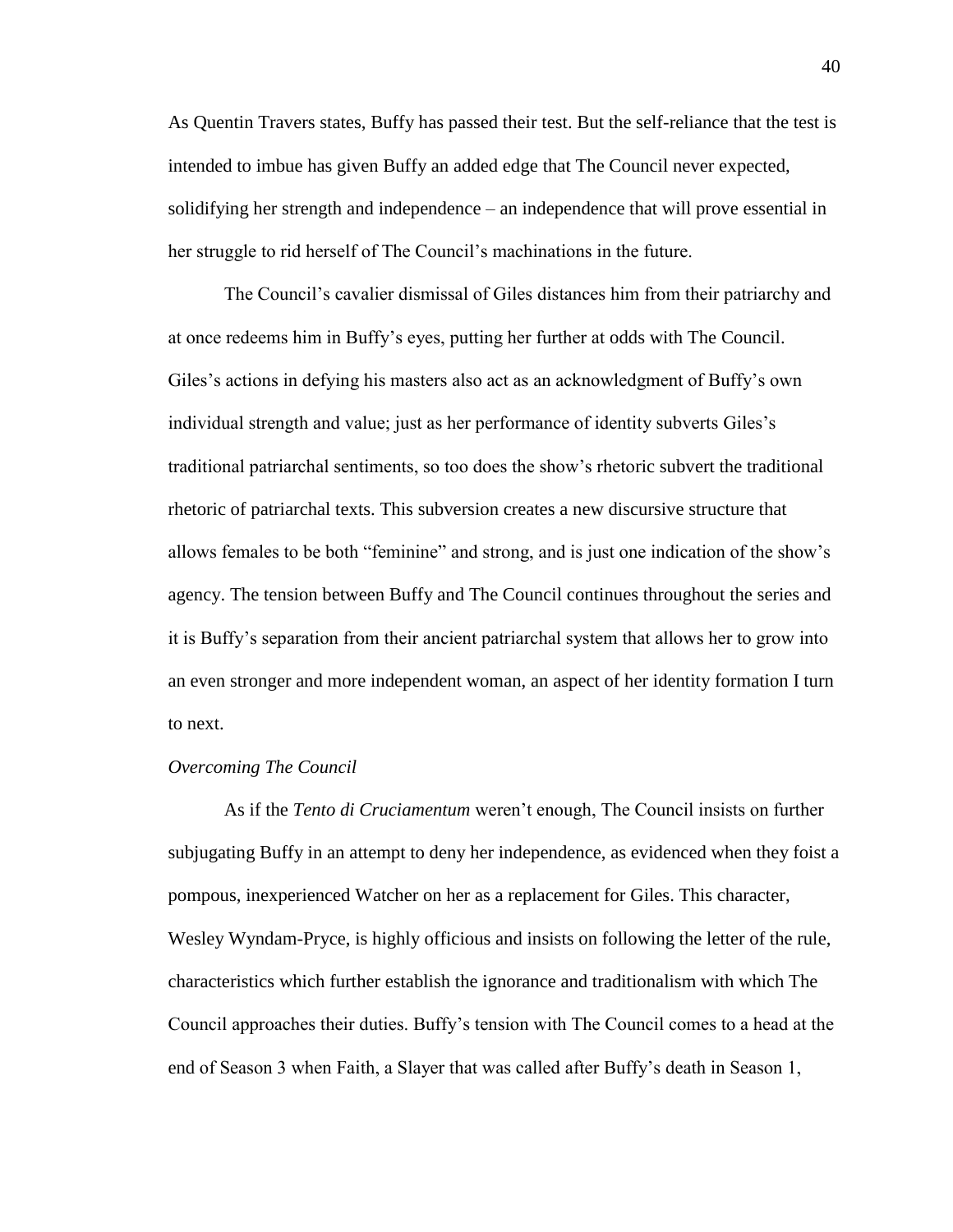goes rogue; rather than try to help her or rehabilitate her as Buffy and her friends attempt to do, Wesley Wyndam-Pryce sabotages their plans and attempts to capture her instead. Disgusted by this, and by the complete disregard for The Slayer's individuality that The Council routinely shows, Buffy states in no uncertain terms that she quits. This is not to say that she gives up her duties, rather that she denies that her duties must be guided by so corrupt and incompetent an organization; she will continue fighting the forces of evil, but only on her own terms.

This break from the strictures of The Watcher's Council certainly serves as a metaphor for a break from the archaic constraints and limitations of any patriarchal society, but within the context of the show it also demarcates Buffy's reaffirmation of a choice she made in the beginning of the season: that she will commit herself wholeheartedly to upholding the duties and responsibilities of her own identity, an identity that is not just Slayer or merely female, but is a combination of both. Though her physical strength comes from her privileged position as The Slayer, her courage and resolve are uniquely her own. They are indicative of a strength that rises out of her relational sense, and the fact that this strength is informed by her femininity does not make it any less potent or real. Her growth through Season 3 depicts her acceptance of her own identity as being multi-faceted, comprising both her responsibilities and abilities as a Slayer along with her obligations and duties as a young woman. By coming to terms with her own strength and the disparate aspects of her identity, Buffy is able to break free from the constrictions of The Watcher's Council, an act that shows her growing independence and places her outside the control of their patriarchal machinations. This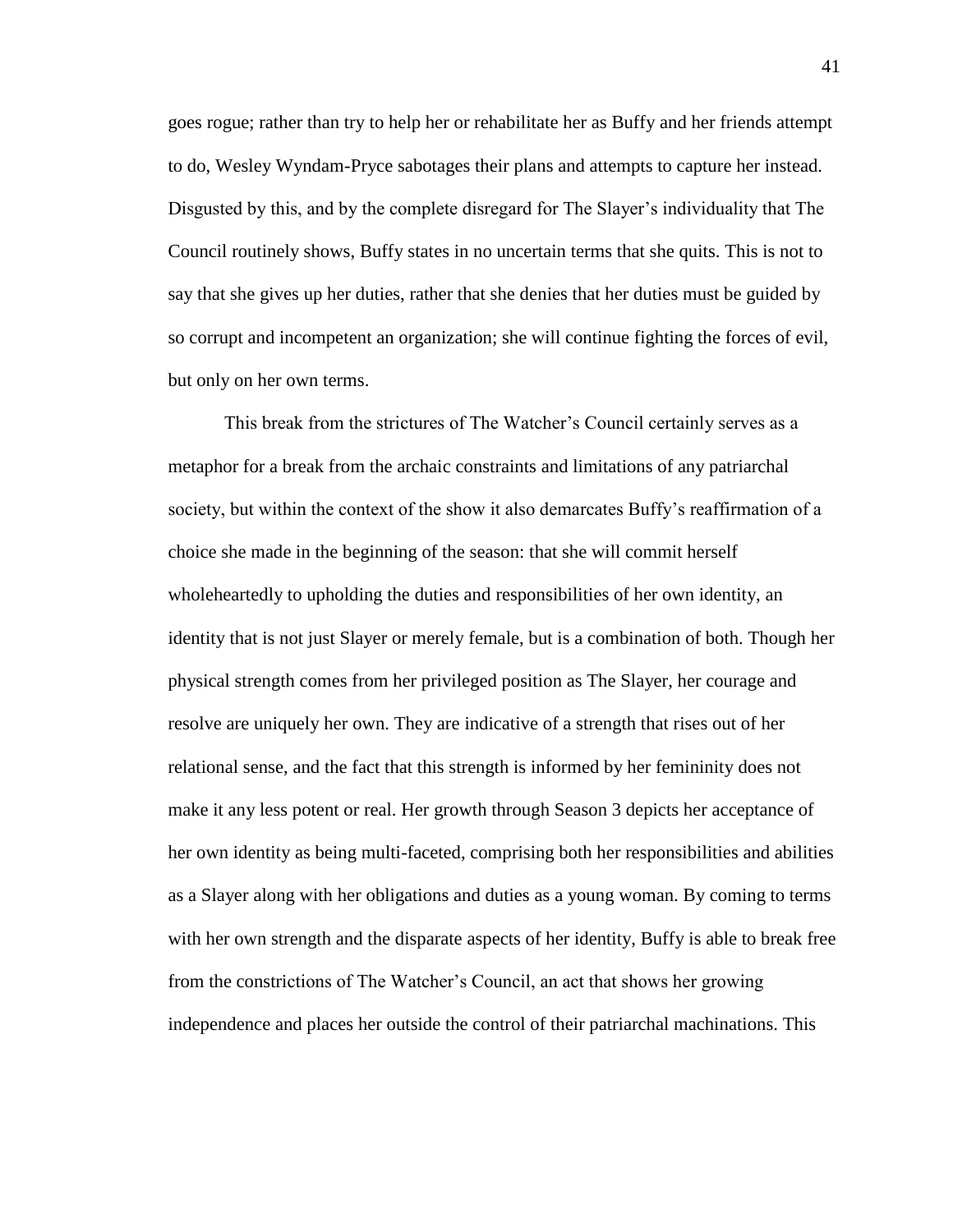independence is tested again in Season 5 by the return of The Watcher's Council to Sunnydale, and along with it the return of the patriarchy that The Council represents.

Despite Buffy's growth in the earlier seasons, she must develop still further if she is to be in complete control of her future. She has officially denied The Watcher's Council from having an active presence in her life, an act that is also symbolic of an escape from their patriarchal restrictions. And though she was successful in removing herself from their structured practices, The Watcher's Council still exists, reminding her and the audience that the patriarchal system has merely been denied ascendancy in Buffy's own life, it hasn't been eliminated entirely. So despite the progress Buffy has made as a character, she still works within boundaries established by the old system; she no longer reports to The Watcher's Council, yet she still trains and patrols according to the structures she's used to. As with any good character, Buffy is constantly performing and redefining her identity, continually growing as an individual. This growth is significant in that it leads Buffy to fully exert her independence and deny The Watcher's Council's patriarchy for good.

As I've noted, one of the more significant aspects of the later seasons is the further development of Buffy's independence in Season 5. This season finds Buffy faced with a number of new challenges, embodied specifically by the introduction of a new character, her sister Dawn. Dawn is not technically her biological sister, but rather a mystical energy, animated in the form of a young girl, and placed within Buffy's family as a means of ensuring her protection against the Hell goddess, Glory, who is bent on destroying her. The spell that gave Dawn a human life also altered the memories of all the characters so that Buffy would truly believe that Dawn is her own sister, and would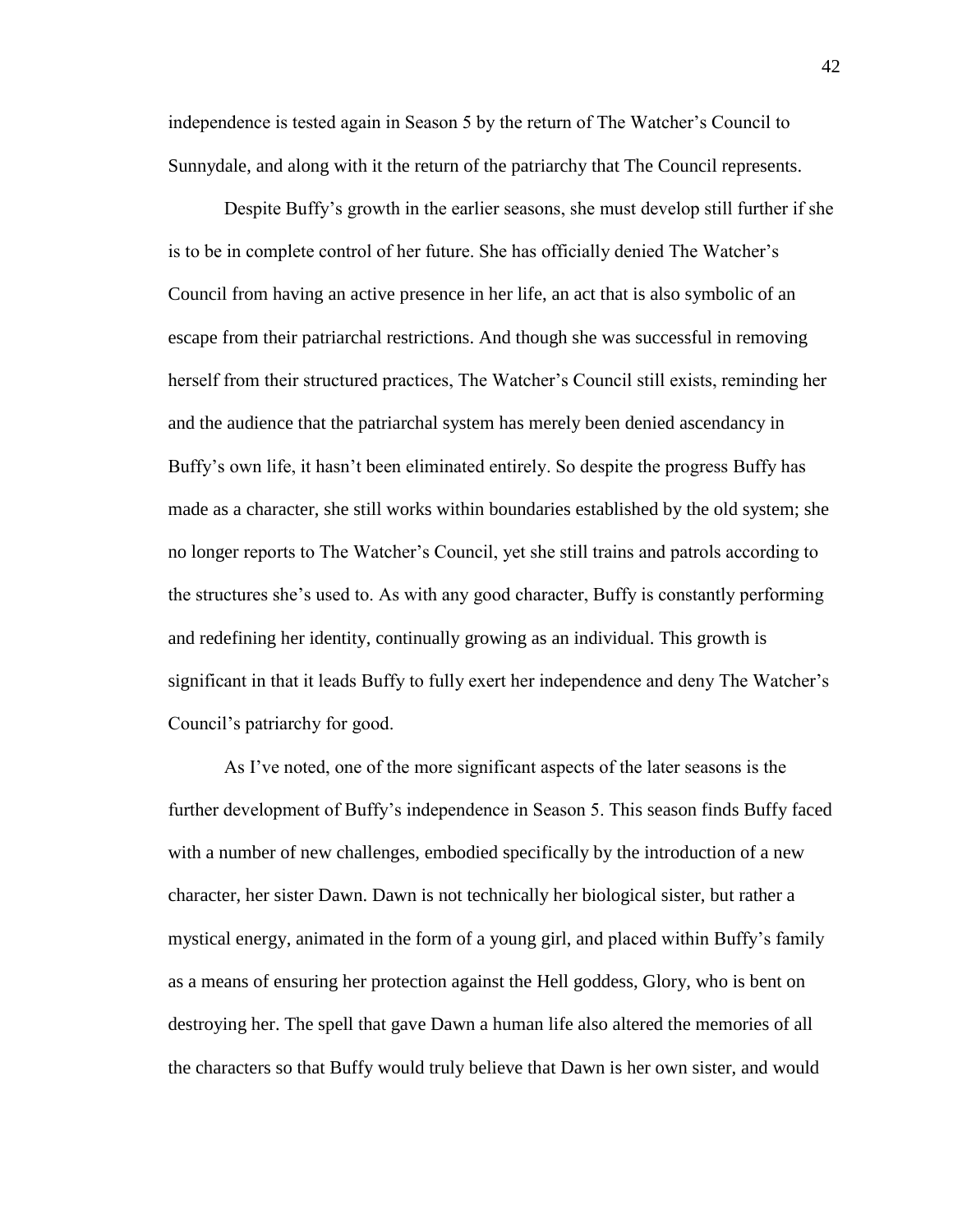protect her as such. This season also sees the sickness and eventual death of Buffy's mother, casting Buffy firmly into the role of family protector and provider. At this point, Buffy knows little to nothing about her opponent, Glory, except that Glory is nearly invincible, and has focused all her strength and energy on the one goal of finding Dawn and using her to regain power over Hell. Buffy rises to the challenges of her new identity, and does all she can to protect Dawn from Glory – even if it means turning back to The Watcher's Council for information and aid.

The Watcher's Council, seeing this sense of relational duty as a weakness, rather than a strength, decides that the time is right to start exerting their own influence and power again. So when The Council returns to Sunnydale, it is not with an aim to helping The Slayer, but with an aim to subdue her yet again. This conflict comes to a head in the Season 5 episode, "Checkpoint." When The Council again shows up they immediately begin trying to restructure the lives of Buffy and those around her to more closely fit with their own ideals. They assert that they cannot be sure Buffy is ready to face Glory, and state that they are unwilling to help until they have examined and tested her and her friends.

**Travers**: You used to respect us, Giles. You used to be one of us. **Giles**: You used to pay me. If you recall, firing me was not my idea. **Travers**: Touché. But you were on the inside once, you know what sort of resources we command. We've discovered information about this creature, your Glory – some of it is clearly vital, the rest... merely extremely disturbing. And it won't be handed over until we are convinced you and your Slayer are prepared for it. Thus the review.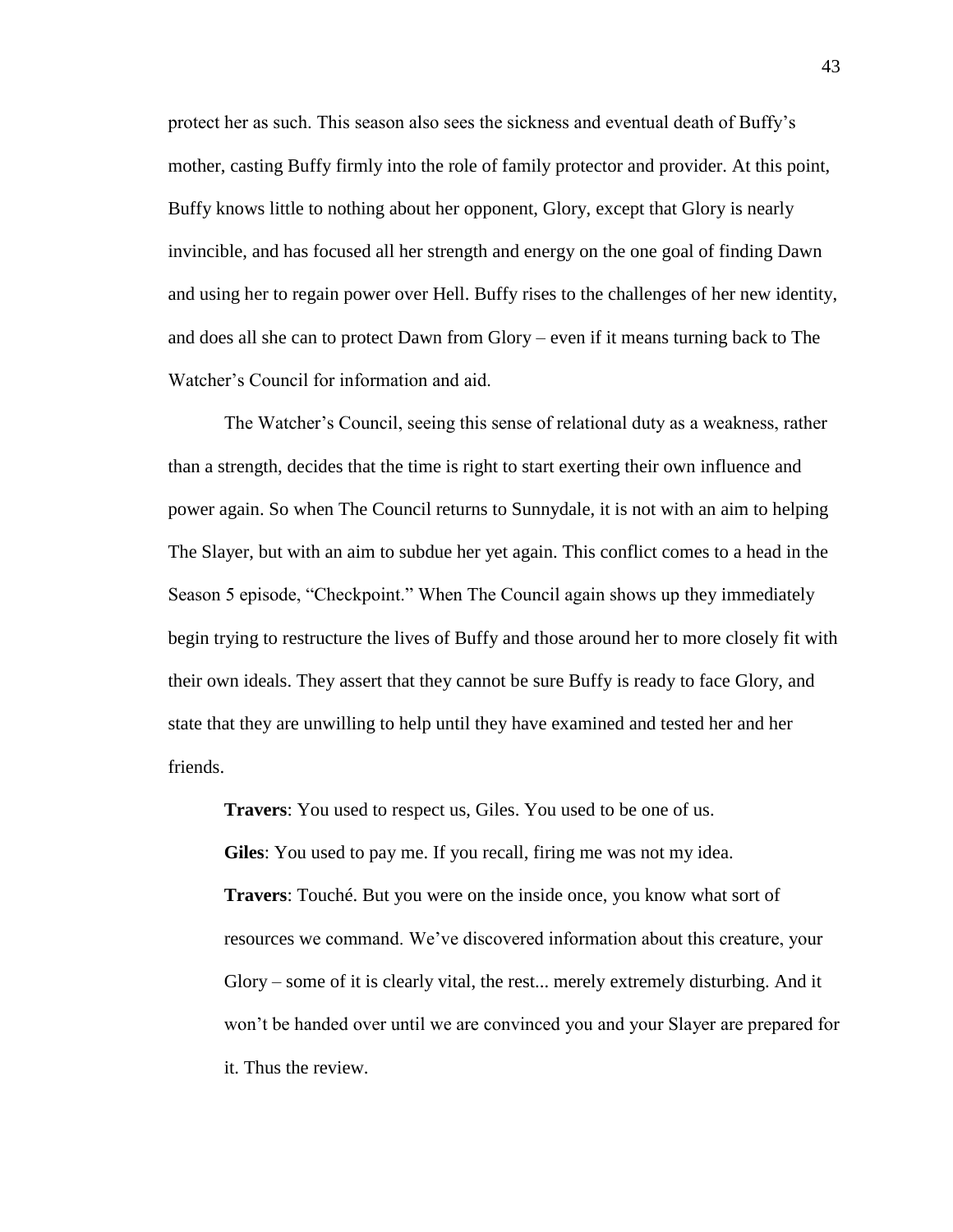**Giles**: I'm not having you put her through another one of your insane tests. **Travers**: It's not a test; it's a check of her methods. We need to know that this information is safe.

**Giles**: You can trust her. Buffy's come very far recently, she's acquired a remarkable focus.

Understanding the nature of The Council, Giles knows that Quentin Travers is not making idle threats – The Council can and will deny The Slayer aid if they feel it will ensure the continuation of their history and tradition. To them, The Slayer is expendable – in fact, they probably wish that Buffy had died far sooner and allowed them to start training a new Slayer, one more willing to comply with their antiquated forms and rules. And despite her growth and strength, their attitude and conviction shakes Buffy's confidence – no act of heroism on her part has ever proved enough for The Council, and the self-reliance they've forcibly instilled in her means she does not trust them to help her save her sister. Though Giles is now assuredly on Buffy's side, even his knowledge and skills cannot help her combat the obstinacy of this old organization. This is especially evident when Buffy herself first faces The Council again, interrupting Giles's attempts to convince them not to go forward with their review.

**Giles**: We've been developing a, uh, sort of hybrid fighting style. Let me outline her progress for you, and I think you'll see that, uh, your review isn't strictly needed.

**Buffy (entering, she spots The Council and tries to leave):** Bad day, bad, bad, bad...

**Travers:** Ms. Summers! Good to see you again.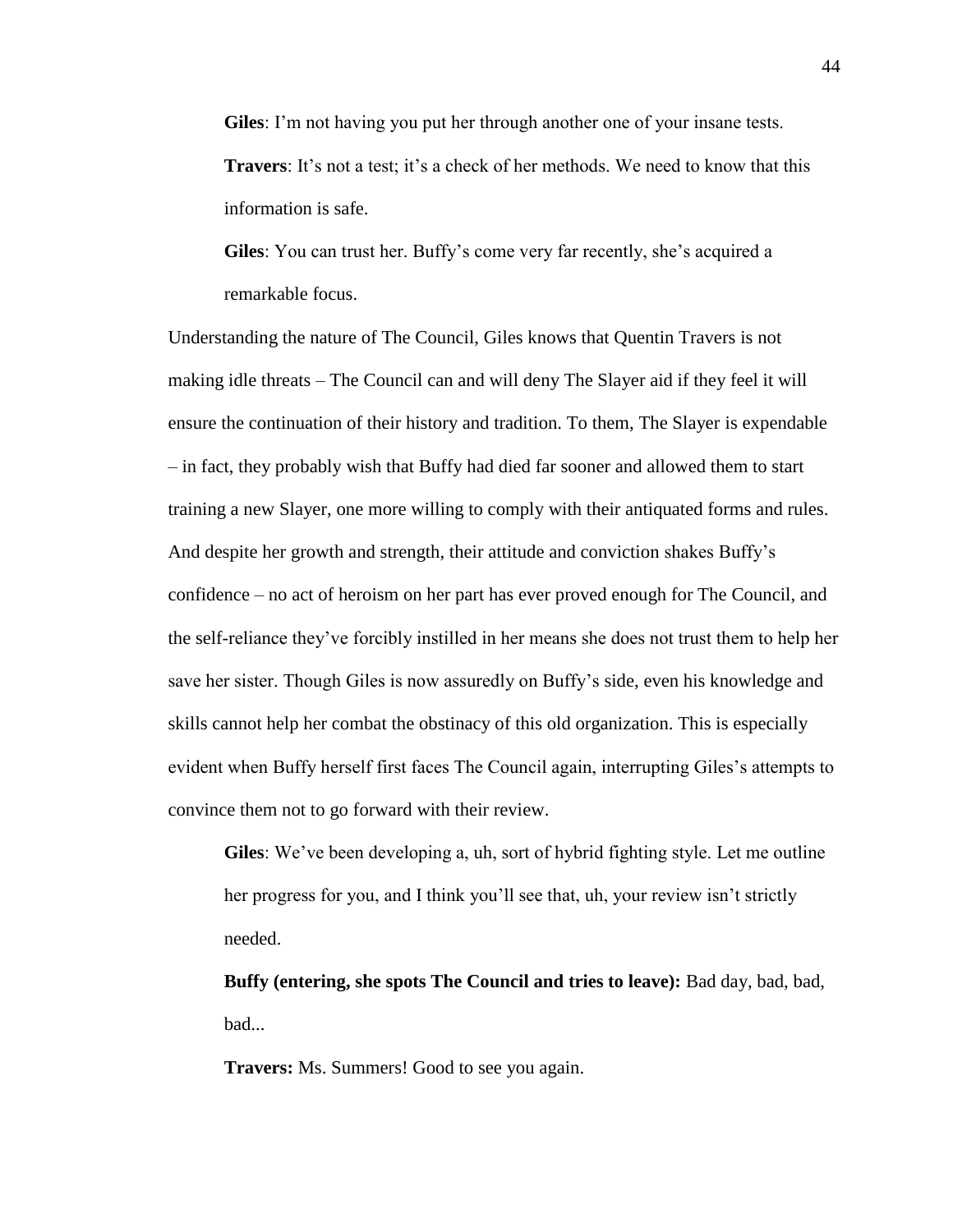**Buffy:** Mr. Travers.

**Travers:** Giles has just been telling us of your training regimen, perhaps you'll favor us with a demonstration while we're here.

**Buffy:** Right now?

**Travers:** No need to rush you.

**Giles:** They're... staying a little longer than I'd anticipated.

**Travers:** We've already laid out our project for Mr. Giles. Nigel.

**Nigel:** It's an exhaustive examination of your procedures and abilities. We'll observe your training, talk to your friends –

**Buffy:** Talk to my friends?

**Travers:** Yes, we understand you're still taking civilians out on your patrols. **Buffy:** Oh, you've gotta be kidding me.

**Travers:** Buffy, I can sense your resistance – I don't blame you. But I think your Watcher hasn't reminded you lately of the ranks and status of the players of our little game. The Council fights evil – The Slayer is the instrument by which we fight. The Council remains, The Slayers change. Been that way from the beginning.

**Giles:** Well that's a very comforting, bloodless way of looking at it, isn't it? **Travers:** Giles. Let me talk to Buffy, because I think she's understanding me. Glory is stronger than you. She's a more powerful instrument, if you will. We can help you, we have information that will help. Pass the review, and we give it to you without reservation. Fail the review, either through incompetence or by resisting our recommendations –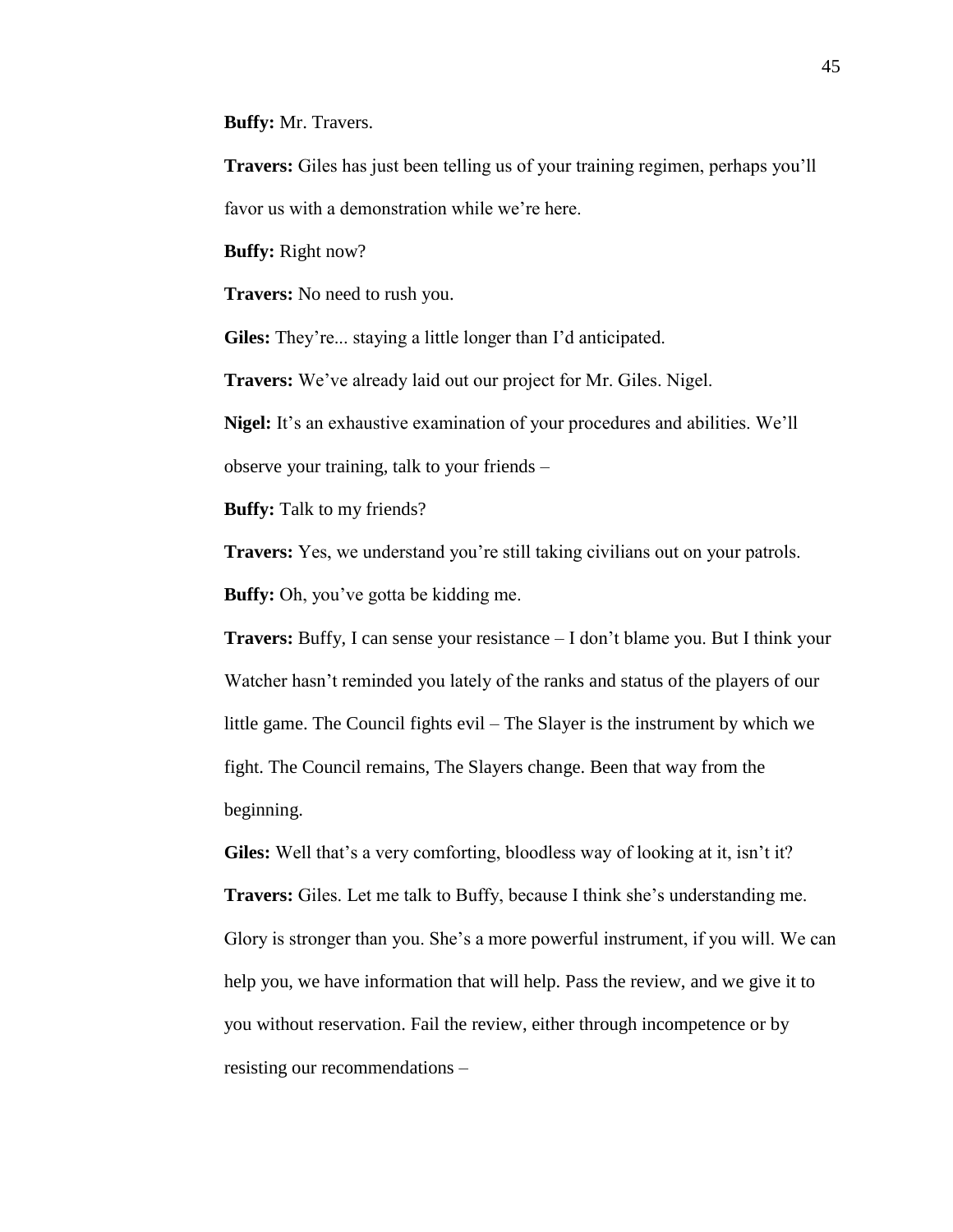**Giles:** Resisting your recommendations? She fails if we don't do whatever you say. How much under your thumb do you think we are?

**Travers:** How much do you want our help?

**Giles:** She's not your bloody instrument, and you have no right to do any of this! **Buffy:** Giles!

From the very beginning of this scene, it is possible to see how The Council's presence has upset Buffy's equilibrium. Though she has renounced them in the past, they have risen again to try to exert their power in place of hers. As I stated previously, they do not care about her as an individual – as evidenced by the fact that they repeatedly refer to her as "an instrument." Buffy knows that what they are doing is blinded by their own adherence to the patriarchal customs they are used to, but her need for their help and resources makes her believe that she needs to sacrifice her own hard-earned independence to do so. The Council preys on her relationships – noted when they comment on her bringing her friends, or "civilians," with her when she patrols – in order to induce her into reaffirming their own hierarchical position above her. After this exchange, Travers also goes on to mention that if she doesn't comply, The Council will be forced to exert it's power and have Giles deported.

In this episode, Giles is a metaphor for the converted – once a symbol of patriarchy himself, he is now firmly defined by his relational importance to Buffy, not by his position over her. Though Buffy's own strength and power give her the ability to wage war against evil, it is significantly harder to battle the willful ignorance and officiousness of The Council. Moreover, Buffy's sense of obligation to her friends and peers rivals even the sense of duty instilled in her as a Slayer, and so the majority of the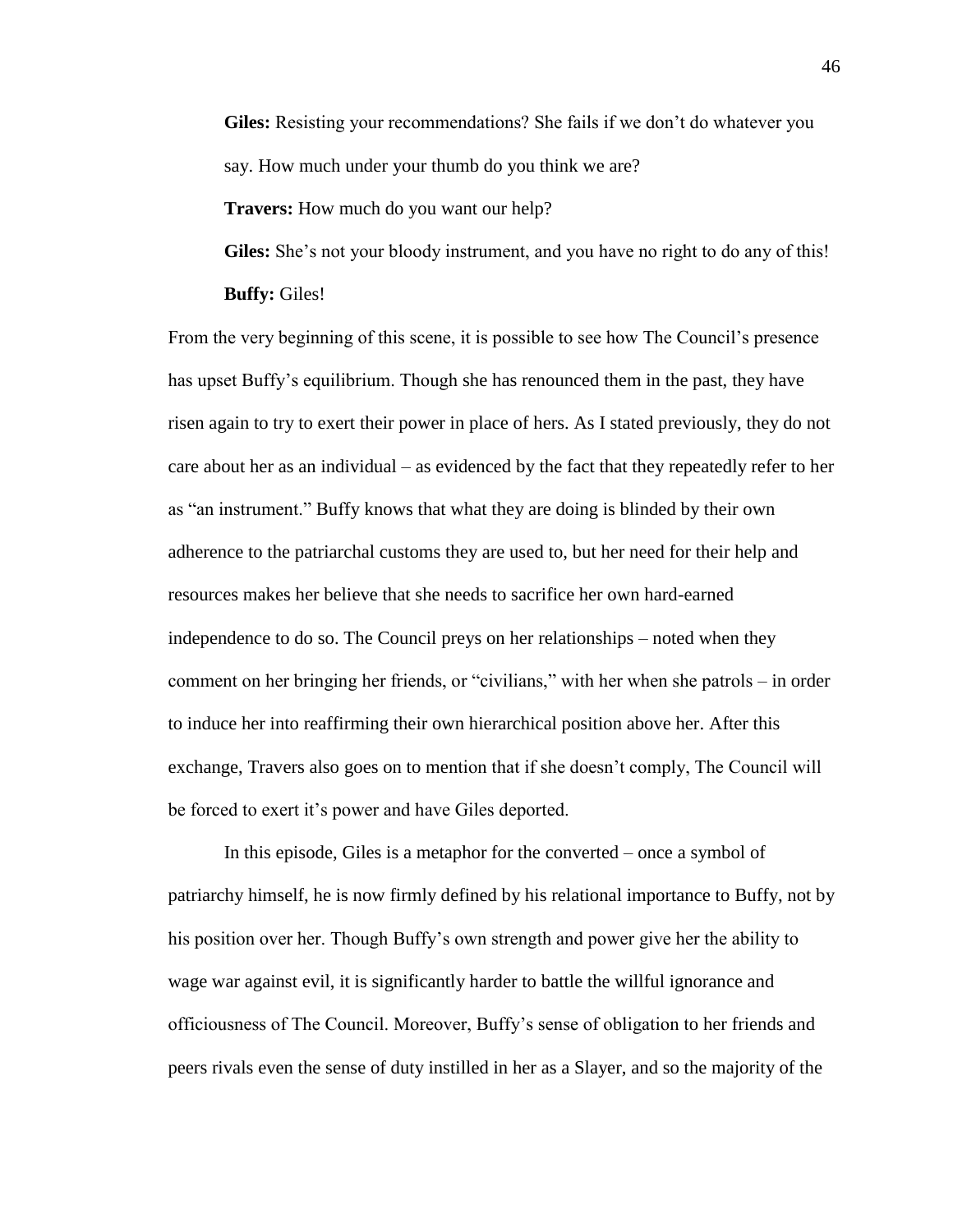episode finds her attempting to meet all of The Council's demands and prove herself to them once and for all. But after she is physically assaulted by Glory within her own home, and then again by a member of a cult who is seeking to kill Dawn in order to prevent Glory's ascension, Buffy realizes that it is she alone who must face these foes. No matter what their intentions, The Council's attempt at subduing her can and does not change the fact that they are not the ones fighting the battles. So when Buffy returns to face the final stage of The Council's review, carrying a sword she won in battle from the cult member who attacked her, she no longer seems uncertain or even afraid of The Council at all. She has once again been reminded of her own strength and independence, and is unwilling to let The Watchers try to break her in the name of fighting evil.

**Travers**: You're late.

**Buffy**: Yeah.

**Giles (noticing her appearance and the sword she carries):** Was, was there an attack?

**Buffy**: Yeah.

**Travers**: We can begin the review at last. We'll skip the more obvious questions,  $but -$ 

**Buffy (laying the sword in front of Travers)**: There isn't going to be a review.

**Travers**: I'm sorry?

**Buffy**: No review. No interrogation. No questions you know I can't answer. No hoops, no jumps –

**(Nigel goes to interrupt)**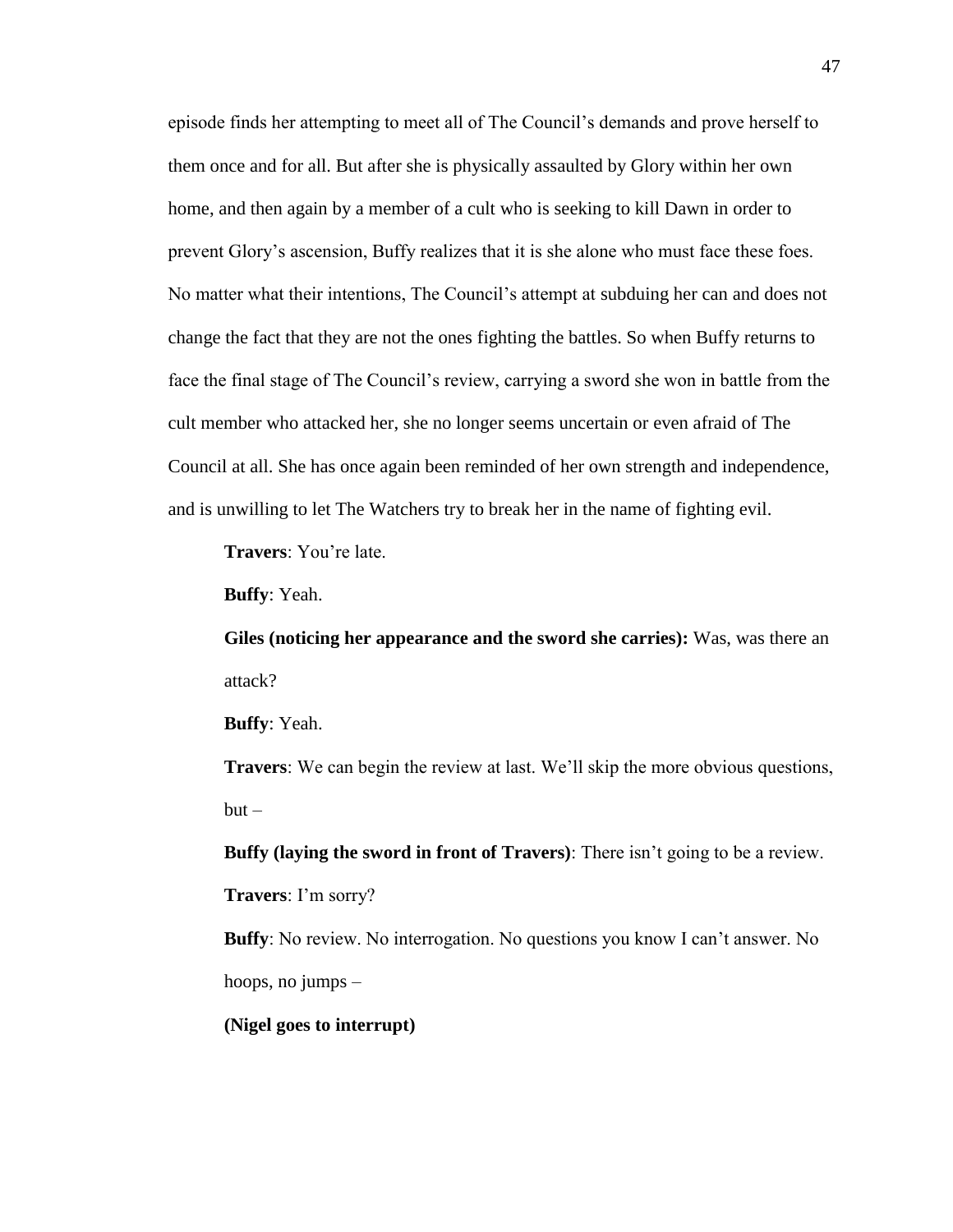**Buffy**: And no interruptions. See, I've had a lot of people talking at me the last few days - everyone just lining up to tell me how unimportant I am. And I finally figured out why. Power. I have it; they don't. This bothers them. Glory came to my home today.

**Giles**: Buffy, are you all –

**Buffy**: Just to talk. She told me I'm a bug, I'm a flea. She could squash me in a second. Only she didn't. She came into my home, and we talked. We had what in her warped brain probably passes for a civilized conversation. Why? Because she needs something from me. Because I have power over her. You guys didn't come all the way over from England to determine whether I was good enough to be let back in. You came to beg me to let you back in. To give your jobs – your lives – some semblance of meaning.

**Nigel**: This is beyond insolence!

**(Buffy grabs the sword from the table and throws it at him, the tip embeds in the wall beside him and it quivers as he eyes it with fear)**

**Buffy**: I'm fairly certain I said no interruptions.

**Xander**: That was excellent.

**Buffy**: You're Watchers. Without a Slayer, you're pretty much just watchin' Masterpiece Theater. You can't stop Glory. You can't do anything with the information you have except maybe publish it in the "Everyone Thinks We're Insane-O's Home Journal." So here's how it's gonna work. You're gonna tell me everything you know. Then you're gonna go away. You'll contact me if and when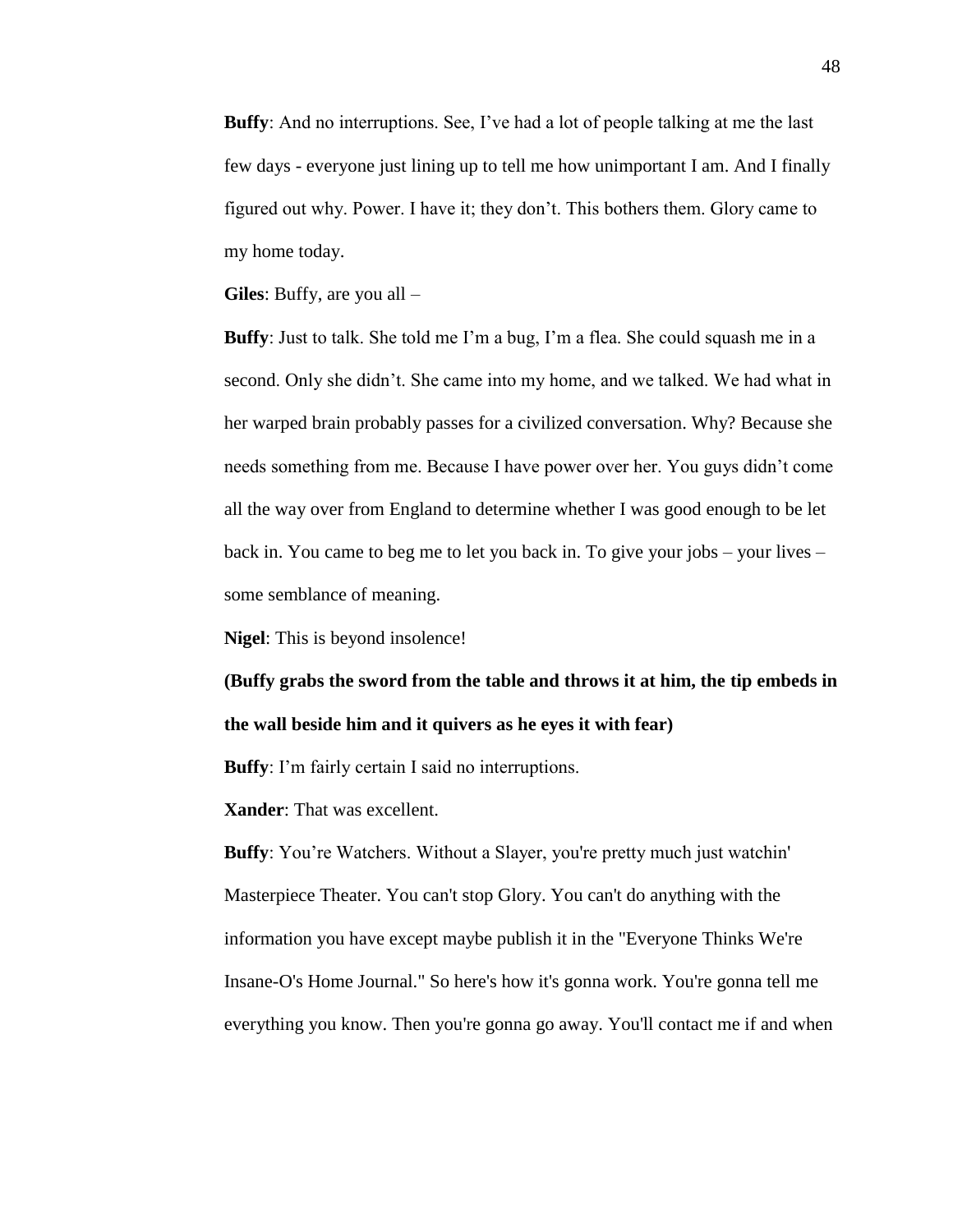you have any further information about Glory. The magic shop will remain open. Mr. Giles will stay here as my official Watcher, reinstated at full salary...

**Giles (coughs)**: Retroactively.

**Buffy**: ... to be paid retroactively from the month he was fired. I will continue my work with the help of my friends.

Buffy's realization that she is the one who truly has the strength to wage their war allows her to turn the restrictions of The Watcher's Council back on those who tried to use them against her. For centuries, The Watchers have ruled over The Slayer because that was tradition – content to let The Slayer use her powers and abilities until she was either unfit or killed in the line of duty, never once risking themselves or their institution in the very war they claimed to be fighting. By realizing that they are, in essence, powerless without her, Buffy re-establishes the hierarchy of power, placing herself at its apex. Further, her concern not only for Giles's continued well being, but her assertion that she will continue to do her work with the help of her friends, firmly re-establishes her deeply relational self and the responsibilities that she feels she owes her peers. This is a major turning point in Season 5, displaying a growth in ability and understanding within Buffy that grants her more maturity as well as greater strength and independence. This growth is mirrored by the growth of her relational self, discovering that she can act not only as a daughter and a sister, but also as a mother and a caregiver. She is no longer torn between these disparate aspects of her identity, but rather uses them both to the best of her abilities as a friend and a protector. The depiction of Buffy as a "feminine" woman who is also strong and independent is indicative of the new discursive structures used by the show, ones that disrupt the patriarchal rhetoric that only grants strength and positions of power to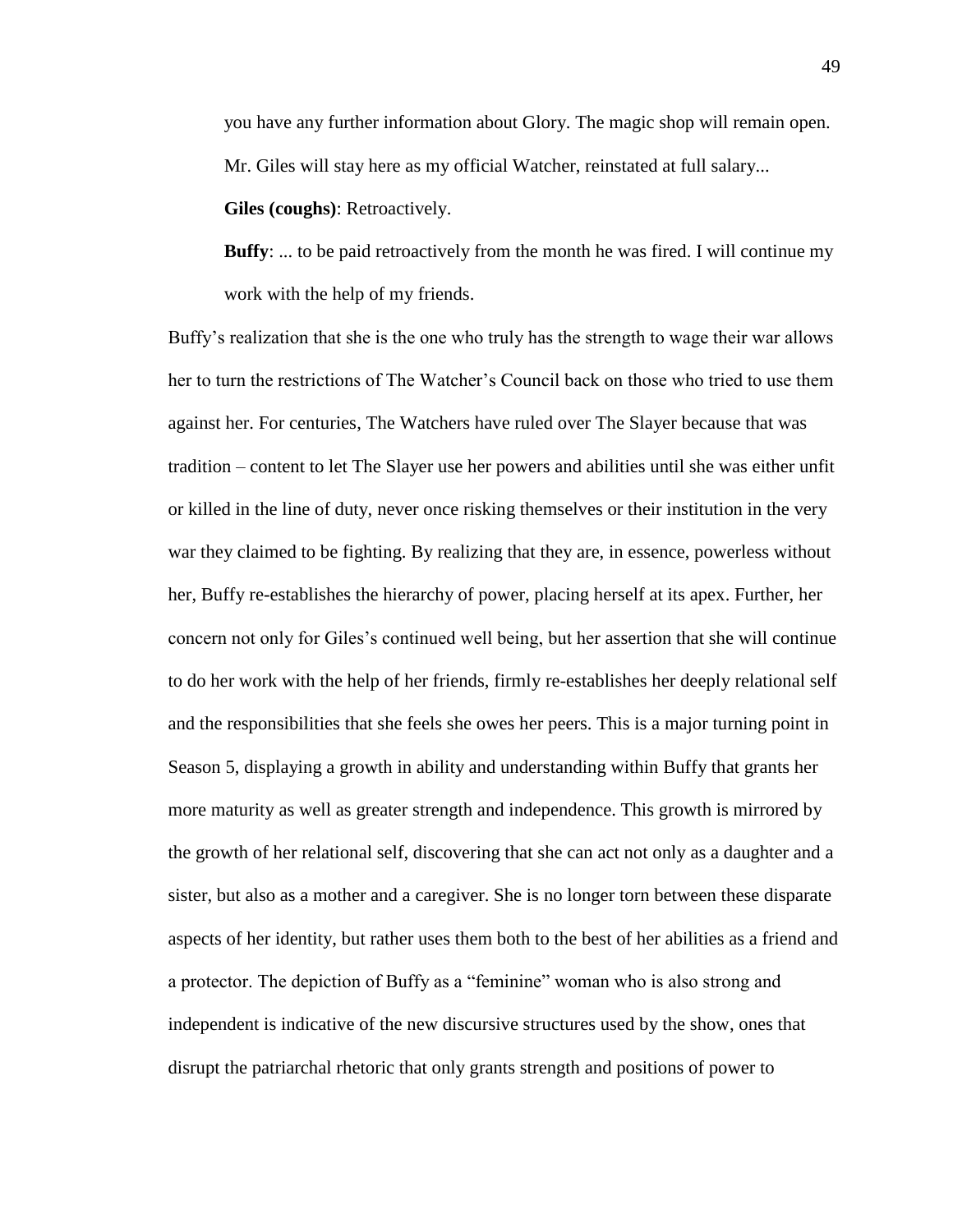"masculine" characters. This subversion of traditional rhetoric is borne out even further when Buffy overcomes the patriarchal influences of The First Evil, the primary source of all forms of evil in the world.

## *Fighting the Un-fightable – Buffy's Battle Against The First Evil*

Though Buffy faces a number of challenges to her independence and strength throughout the series, her toughest foe might be the "Big Bad" of the final season (a term that Buffy and her friends have come to use to refer to their main nemeses), The First Evil – the source of all evil and hate in the world. This enemy proves to be more omnipotent and devious than even the Hell goddess Glory, as it is an incorporeal entity that can take on the shape of anyone who has died. Unfortunately for The Scooby Gang, The First Evil has decided that it is time to claim its own ascendancy, and has launched a war against The Council, The Slayer, and all of the women in the world who could potentially be called to replace The Slayer (known, fittingly, as Potentials). The odds seem insurmountable; The First Evil has legions of minions the world over, has killed every active member of The Watcher's Council besides Giles, and is especially concentrating its focus on Sunnydale in an attempt to open the Hellmouth and finally unleash Hell upon the entire world. Perhaps the most interesting aspect of the entire season is The First Evil's close alliance with another traditionally patriarchal character, a misogynist preacher named Caleb. Though The First Evil is unsexed (it takes on the form of both male and female characters), it becomes associated with traditional patriarchal rhetoric by its alignment with the character of Caleb, as evidenced here by their interaction in the Season 7 episode "Dirty Girls"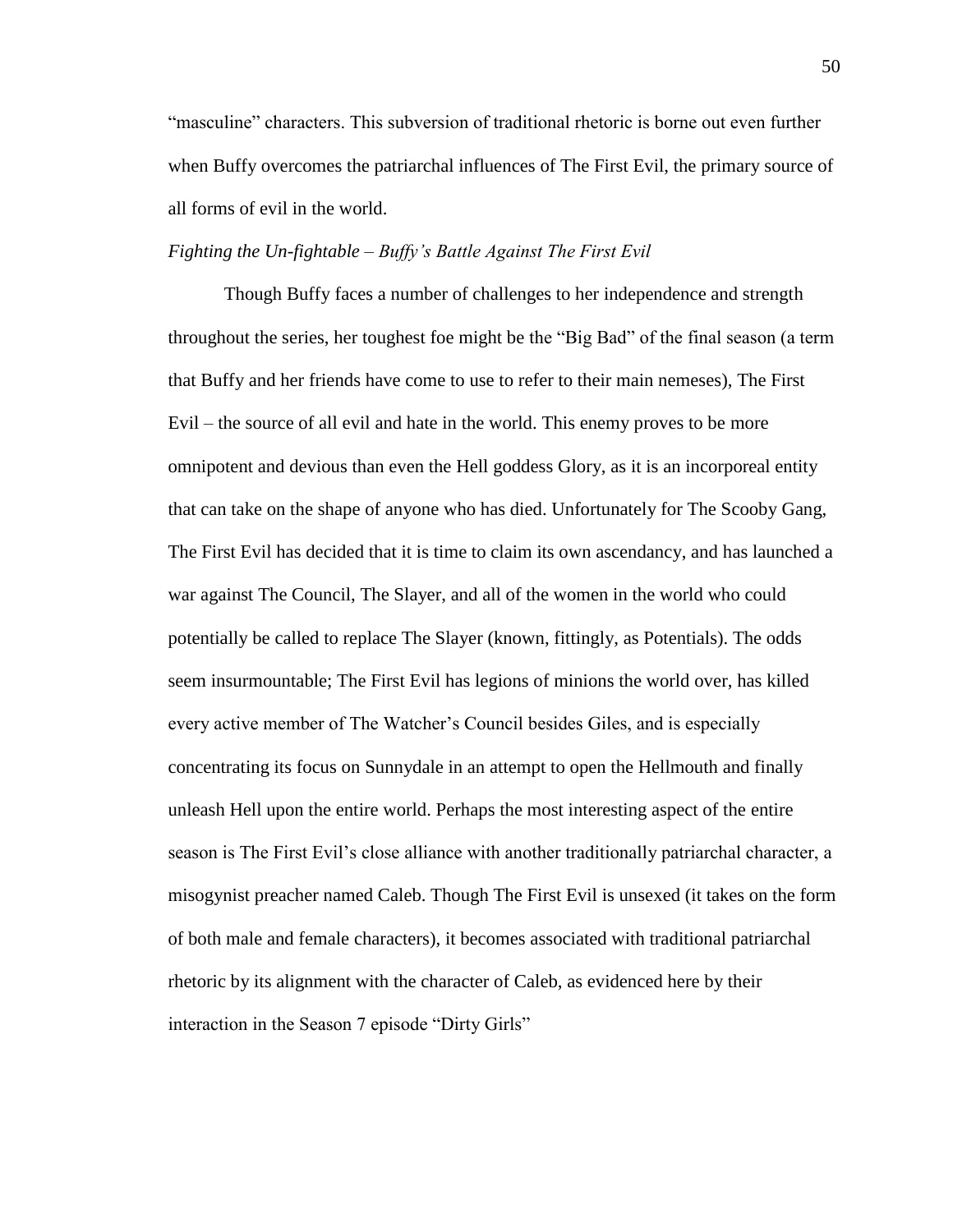**The First Evil, appearing as Buffy (indicates her body)**: How do you like what I'm wearing?

**Caleb**: Just another dirty girl. And since you only dress up in dead folk, I'm guessing one who's already been paid her wage.

**The First/Buffy**: Look hard. What do you see?

**Caleb (looks)**: Strength. And the loneliness that comes with real strength.

**The First/Buffy**: Nothing about my pert and bouncy hair-do?

**Caleb**: You're her.

**The First/Buffy**: The Slayer.

**Caleb (reaches out to touch her, his hand passes through)**: At long last. All this time, all the work I've done for you – blowing up The Council, organizing the Ray Charles Brigade [a reference to his league of blind minions known as Harbingers], and sticking all them splits [a rather disgusting description of murdering the potential Slayers, all of whom were female], you never showed me. **The First/Buffy**: Well, you've earned it. And you'll be meeting her soon, am I right?

**Caleb**: Oh yeah, yeah, she'll get the message.

**The First/Buffy**: And what makes you so sure she'll come?

**Caleb**: Curiosity. Woman's first sin – I offer her an apple, what can she do but take it?

This episode is the audience's first introduction to the character of Caleb, and it is his misogyny and alignment with traditional patriarchal forms that are immediately evident. Not only does he display a blatant animosity towards women, his words are given more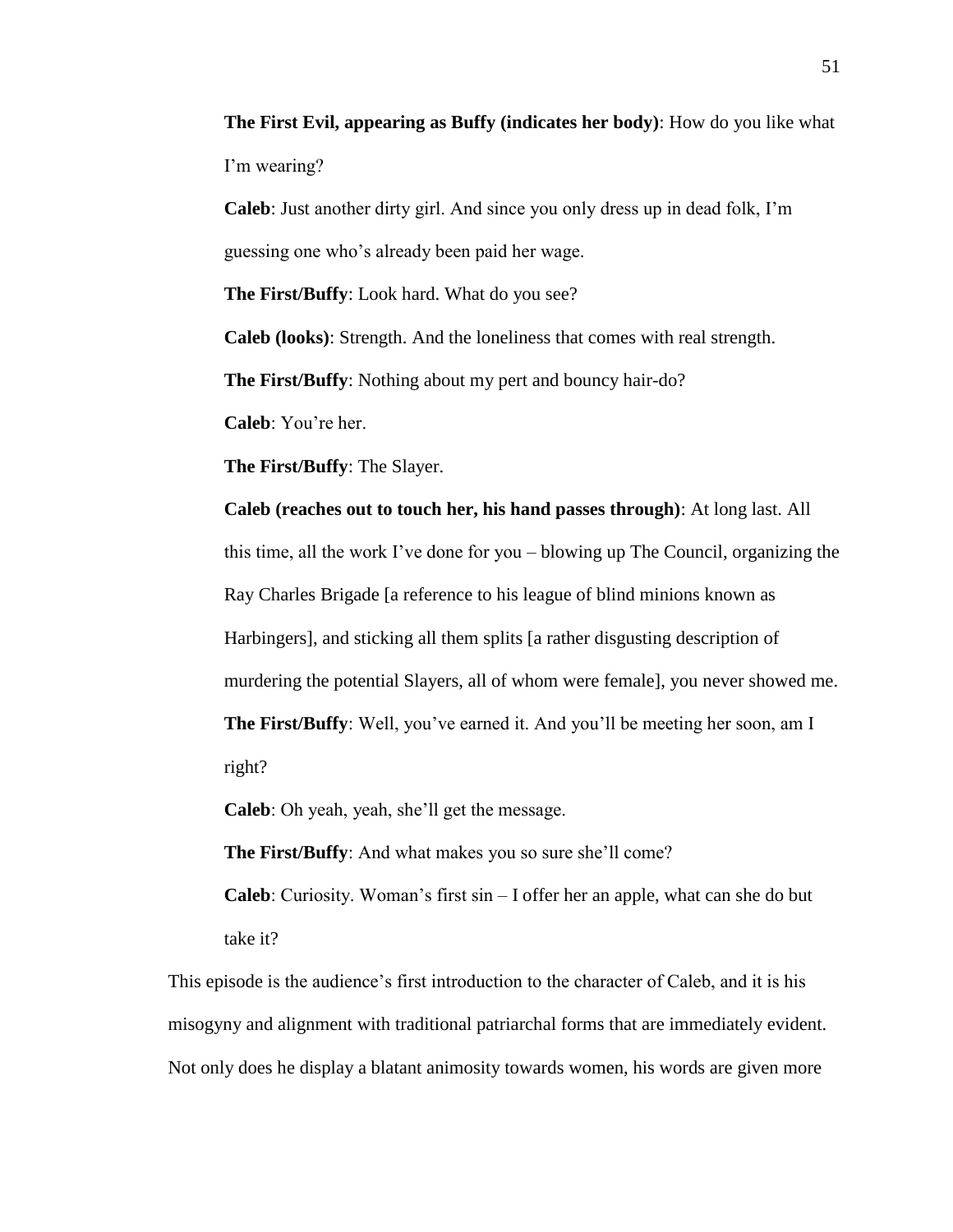impact by an incident earlier in the episode where he picked up a girl who was under assault only to brand her and stab her in the stomach. His dominant and aggressive personality is a tool utilized by The First Evil for its own ends, which serves to align it with traditional patriarchal forms. It is about this point in the season that Buffy begins training The Potentials, hoping that she can use them as support in her fight against The First Evil.

Buffy also begins exploring the history of The Slayer in an attempt to see where her power comes from and how it can be most effectively used. What she discovers fits naturally within the context of the series, yet surprises even her. In episode 15 of Season 7, entitled "Get it Done," Buffy is transported to another realm where she encounters the Shadow Men, the progenitors of The Watcher's Council, who created and instilled The First Slayer with her power. Note that it was men who initially created The Slayer, using a girl as a template because they believed it would make her easier to direct and control. This again shows the patriarchy inherent in The Slayer's origins, epitomized by the Shadow Men's magical penetration of The First Slayer. Though The First Slayer has appeared before in the series, mainly as a vision guide to Buffy, this is the first time we see the genesis of The Slayer and the power she holds – and what we witness isn't pretty. In order for Buffy to see how this genesis transpired, she takes on the role of The First Slayer in the ritual that imbues her with her strength. The ritual is an exercise in terror – The First Slayer, just like all of The Slayers that follow, started life as a mere mortal. But then a group of tribal chieftains – precursors of The Watcher's Council – kidnap her and chain her in a cave as they summon a demon.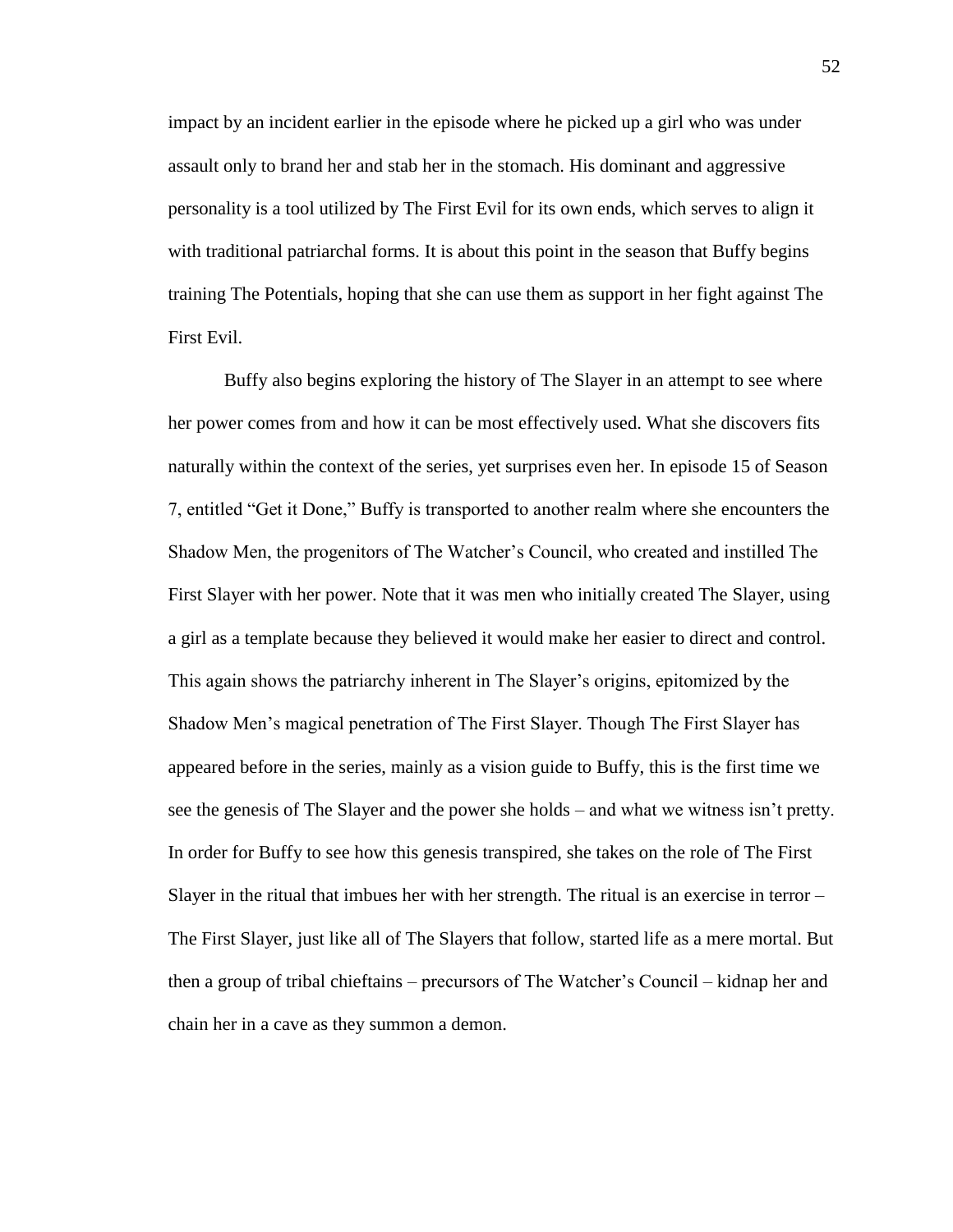This demon isn't meant to kill her – instead it is forced into her against her will, bound within her body until the day that she dies and the next Slayer inherits its essence. With obvious implications of rape and abuse, it is no wonder that Buffy takes issue with the way these early Watchers shaped and informed the creation of The Slayer. The Shadow Men offer to give Buffy even greater strength, but after witnessing the great cost that comes attached, she exerts her independence and overpowers these chieftains in order to return home. Her discovery of The Slayer's origin is important in another regard as well – it leads her to the discovery of a weapon known as The Scythe, which was itself forged with the same demonic essence that imbued The First Slayer. Buffy uses this Scythe to kill Caleb, and it is instrumental in her final victory over The First Evil. This victory is subversive in a number of ways, not only because Buffy overcomes the patriarchal restrictions of both The First Evil as well as the Shadow Men. Her ultimate use of The Scythe is to share her power as The Slayer with all of The Potentials, allowing her to overcome The First Evil and rebuild The Watcher's Council, which is indicative of her dismissal of a traditional gender hierarchy and her attempts to distribute power more evenly amongst the sexes. This action demonstrates the novel nature of *BtVS*'s rhetoric, and the new discursive structures it promotes.

#### *Shared Strength – Subversion of the Patriarchal Gender Hierarchy*

Though Buffy's triumph over The Watcher's Council and the Shadow Men is emblematic of a young woman's rise above the patriarchal restrictions that have bound her (and leads to her victory over the patriarchal forms of The First Evil), her domination of the position of power is also somewhat problematic in its own right. As I've stated before, I believe that the rhetoric of *BtVS* goes beyond arguing the need for female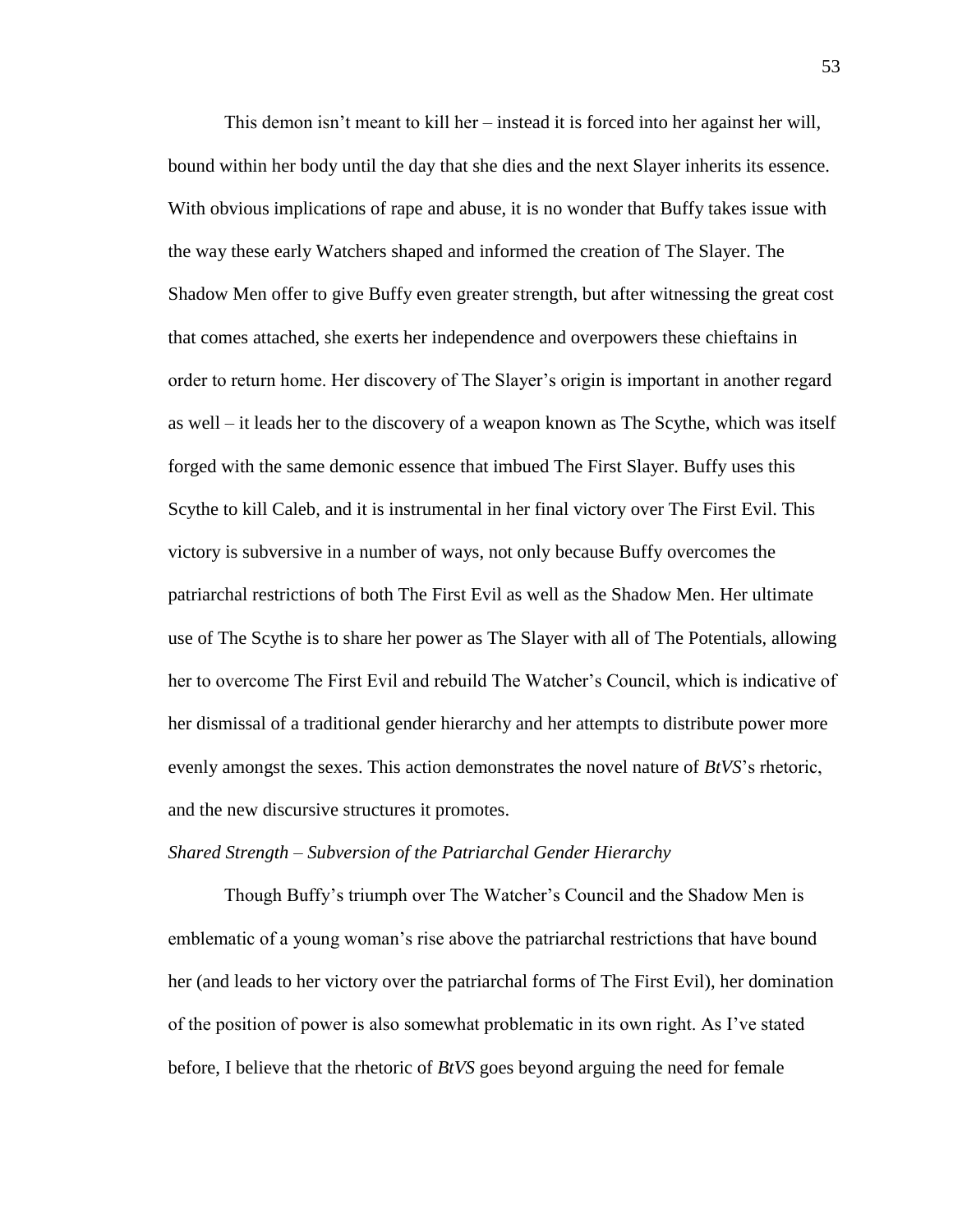equality and argues instead for the dissolution of gendered hierarchical strictures, granting freedom to all individuals, regardless of how they perform their sex or gender. Buffy's successes in escaping the constrictions of patriarchy are laudable, but they also put her in the locus of power, an act that merely reforms this hierarchy without ever breaking it. The break away from traditional structures didn't occur until after the UPN snatched up the rights for another two seasons – seasons in which Buffy discards the need for a hierarchical ordering of power and decides instead to share her strength with those around her.

Her experiences with the Shadow Men, mere mortals who were able to create The Slayer, make her question the very structural organization that she continues to abide by; though we know, from Buffy's death and the calling of Kendra and then Faith to fulfill the mantle of Slayer, that more than one Slayer can exist at the same time, it has never occurred to Buffy that the rule that there "be only one" was itself a construction – designated not out of necessity, but out of a desire to control The Slayer like a tool or weapon. Buffy's understanding that she, as The Slayer, is ultimately the only one who is called upon to battle the forces of evil grants her a deeper sense of independence, but it also stagnates her growth. Upon finding The Scythe and beating the Shadow Men, Buffy realizes she can overcome the inherent hierarchy they built into the Slayer lineage by sharing her strength with all Potentials the world over. It is this realization that gives Buffy a new resolve, one that enables her to completely discard the hierarchy enforced by the centuries-long tradition of The Watchers. These final pieces come together in the last episode of Season 7, "Chosen," when she describes to the Potentials what her own plans entail. Though it has taken the course of seven years for Buffy to fully embrace the nature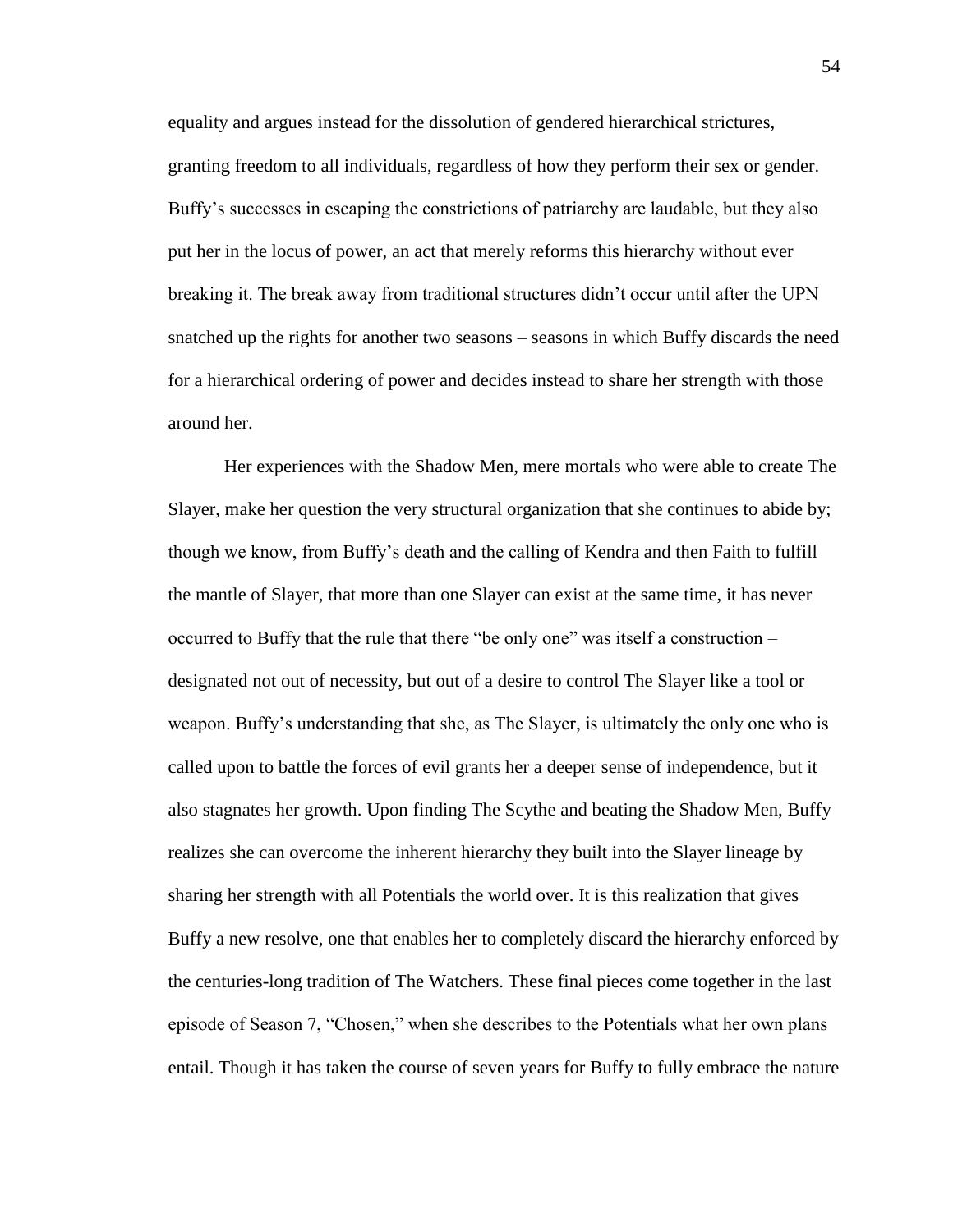of her own powers and identity, in this final episode she firmly displays her strength not by consolidating her own power, but by sharing it.

**Buffy**: I hate this. I hate being here. I hate that you have to be here. I hate that there's evil and that I was chosen to fight it. I wish a whole lot of the time that I hadn't been. I know a lot of you wish I hadn't been, either. This isn't about wishes. This is about choices. I believe we can beat this evil. Not when it comes. Not when its army is ready. Now. Tomorrow morning, I'm opening the seal. I'm going down into the Hellmouth and I am finishing this once and for all. Right now, you're asking yourself what makes this different. What makes us anything more than a bunch of girls being picked off one by one? It's true. None of you have the power that Faith and I do. So here's the part where you make a choice. What if you could have that power, now? In every generation, one Slayer is born, because a bunch of men who died thousands of years ago made up that rule. They were powerful men. **(Gestures at Willow)** This woman is more powerful than all of them combined. So I say we change the rule. I say my power, should be *our*  power. Tomorrow, Willow will use the essence of this scythe to change our destiny. From now on, every girl in the world who might be a Slayer, will be a Slayer. Every girl who could have the power, will have the power. Can stand up, will stand up. Slayers, every one of us. Make your choice. Are you ready to be strong?

Rather than continue to abide by the historical constructions of the role that has been given to her, she chooses to redefine it, forever breaking the hierarchy that has defined The Slayer's role and position for centuries. She realizes that there is no need for her to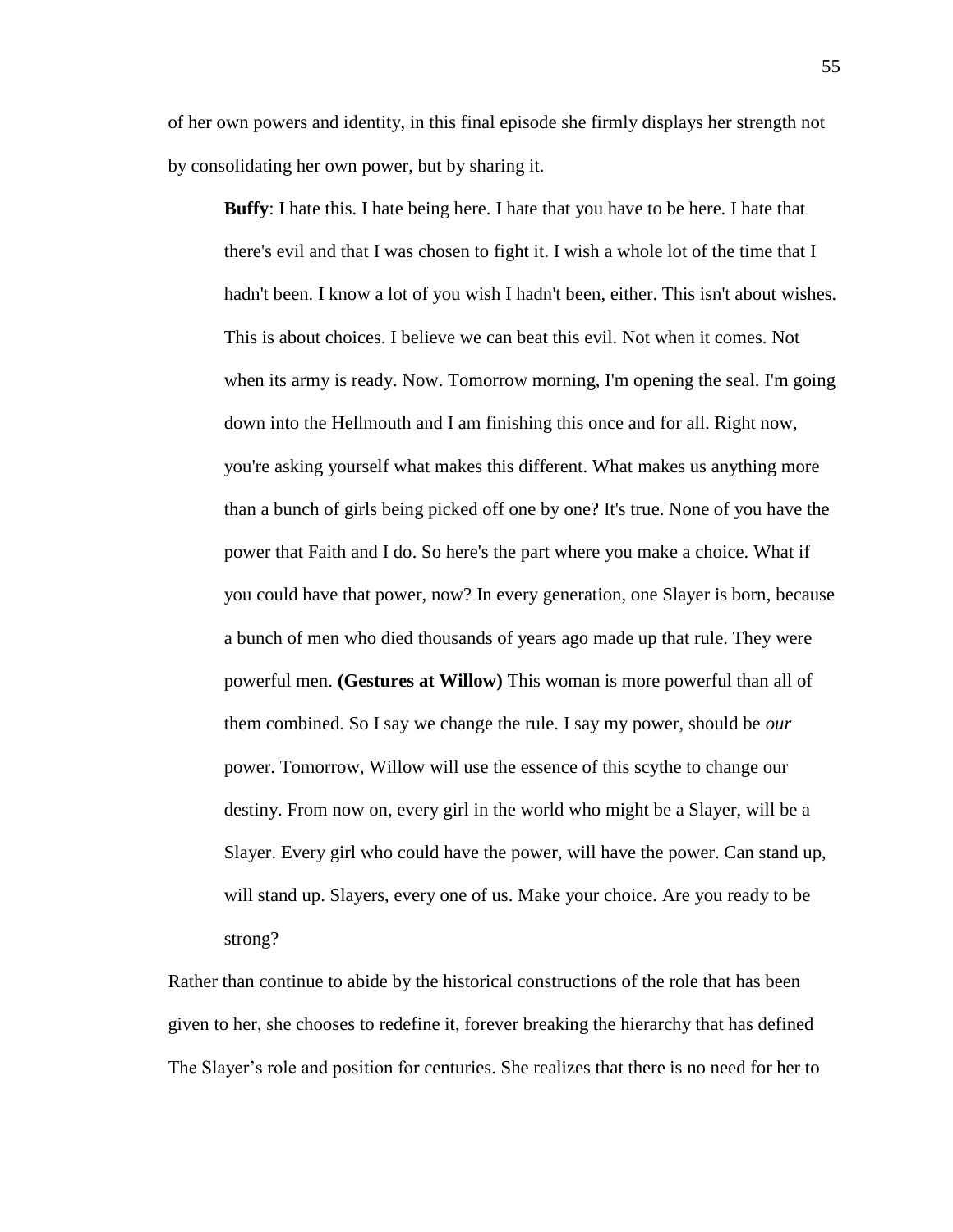be the sole arbiter of strength in the fight against evil – a realization that flies in the face of all that has come before. These final actions are something more, a continuation of her fight against oppression, yet distinct in that they are no longer defined by the rules and strictures that embody this oppression. Also, her pledge to rebuild The Watcher's Council from the ground up (and her eventual success in this task in the  $8<sup>th</sup>$  season graphic novel adaptation of the show) are indicative of her desire to eschew the need for a gender hierarchy, suggesting instead that novel performances of identity can still have strength and independence, even if they aren't aligned with the traditionally "masculine" performances of patriarchal texts. Buffy's characterization as a strong, independent yet still "feminine" woman is indicative of the show's use of the fluidity of gender to create new discursive structures that disrupt traditional patriarchal rhetoric.

#### Buffy's Identity Formation and Growth

Throughout the series, it is evident that Buffy is at once highly feminine and also incredibly strong and independent. This sets her at odds with the traditional patriarchy of The Watcher's Council, as well as their predecessors the Shadow Men, and the formidable First Evil, and it is a long time before she is able to not only overcome their patriarchy, but to eschew entirely the need for their traditional structures or gendered hierarchy. As I stated earlier, though Buffy's fight is largely against patriarchy, she never views herself in the limited terms that spring from this patriarchy and so is able to view possibilities beyond it. Through her attempts to equalize the distribution of power, and the personal fortitude that comes with her resolve, she has enabled Potentials the world over to share in her birthright and to take up the fight against evil if they so choose. The fact that she even gives them a choice is also telling; as a distributor of this power it could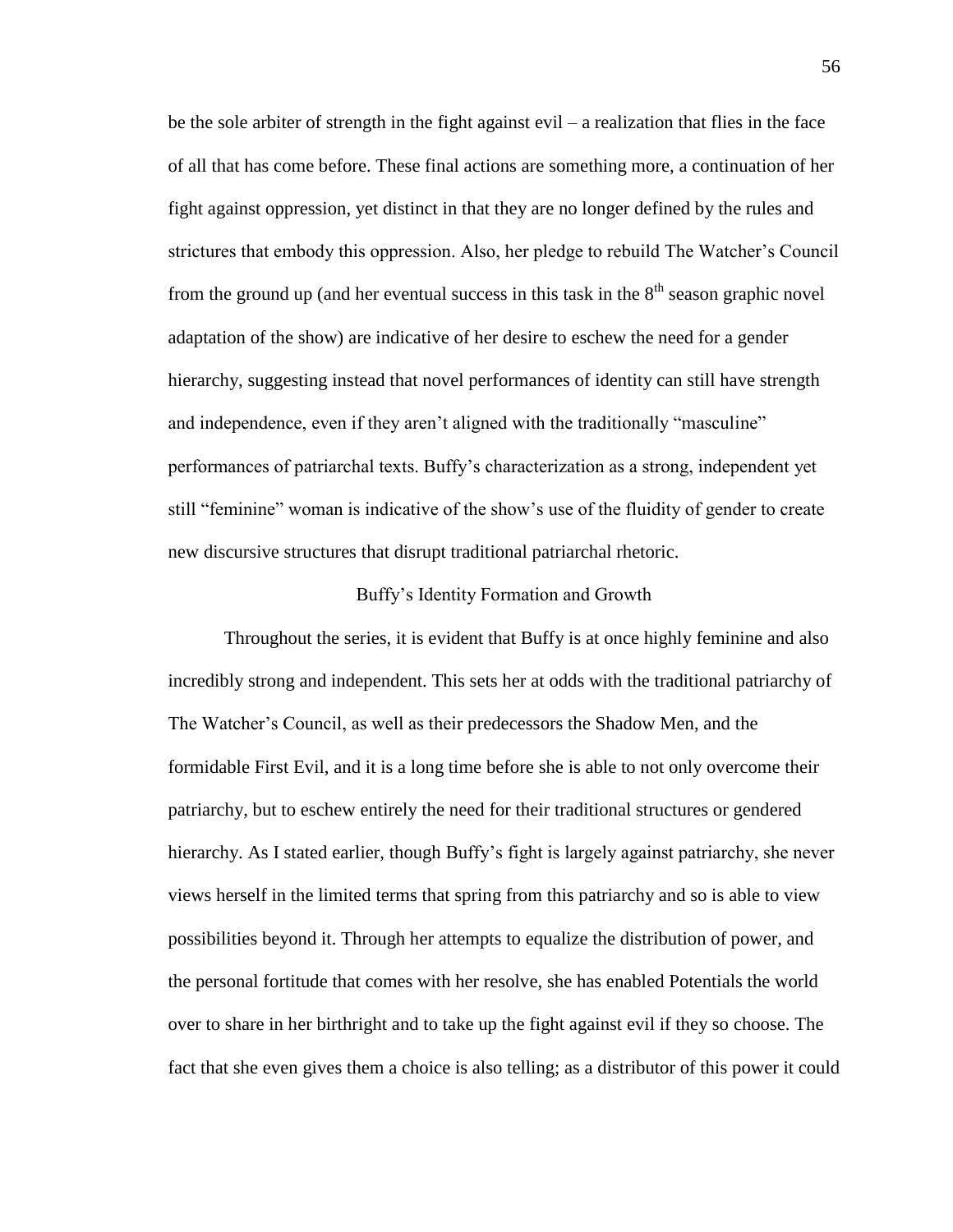have been argued that she was no different or better in forcing it upon others than were The Watchers, but by giving them this strength and then allowing them to choose individually what they will do with it, she sets herself apart from those who created the original system. Further, Buffy's devotion to reforming The Watcher's Council as a more progressive organization is indicative of her desire to share her strength universally rather than place herself or the other Slayers at the apex of a new gendered hierarchy.

This rhetoric is in keeping with the rhetoric of the rest of the series, which promotes a view not just of the strength of females, but of the inherent strength in humanity. By sharing her own strength Buffy has shown that she is not just an exception to the view of women as weak and without power, but rather a leader in the fight to acknowledge that both men and women can be powerful, if they so choose. Further, by eschewing the need for a hierarchy of power, Buffy shows that she is not just interested in overcoming patriarchy for the sake of putting herself in a privileged position, but as a means of demonstrating that power and strength can be shared mutually. This rhetoric is echoed throughout the rest of the series, evident in the ways that other characters establish and perform their own genders and sexualities.

I contend that, unlike the majority of popular culture shows, which promote patriarchy and the heteronormativity that it entails, every aspect of *BtVS* calls for us to view gender as malleable and fluid, socially constructed rather than inherently characterized by any biological features. From this context, Buffy's identity development and eventual deconstruction of the patriarchal organization governing her can be read as a metaphor for the need to do away with hierarchical gender ordering in general. If gender is not an oppositional binary, but rather a gradient of different gender performances, then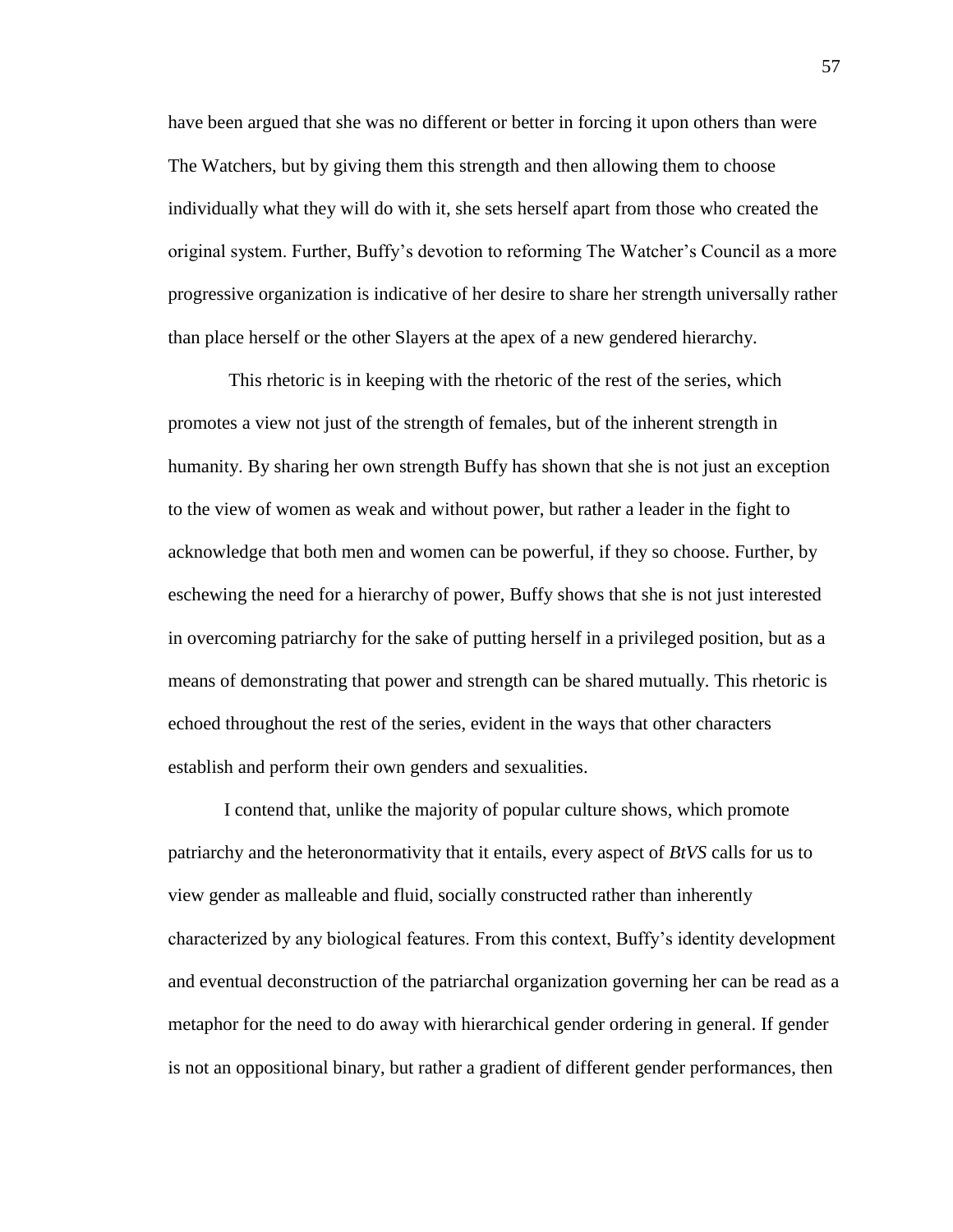there is no intrinsic difference in value between genders and thus no need for traditional gender norms or hierarchies. Defining gender and identity in static terms serves only to limit the number of ways they can be manifested or displayed "appropriately," and the show's continued portrayal of tolerance and acceptance of a diverse range of identity and gender performances can be further tracked by the changing ways in which the other characters enact and perform their own identities. It is to these other characters that I turn in my second chapter, with an aim to explore how they use action to consolidate their own ability to wield power, as well as exhibit various manifestations of gender and sexual identity performances that further promote the need to view each as a discursively constructed phenomenon. In the following chapters I also explore in greater depth the agency of *BtVS* and how its subversive rhetoric presents new discursive structures that are echoed by those popular culture texts that came after *BtVS*.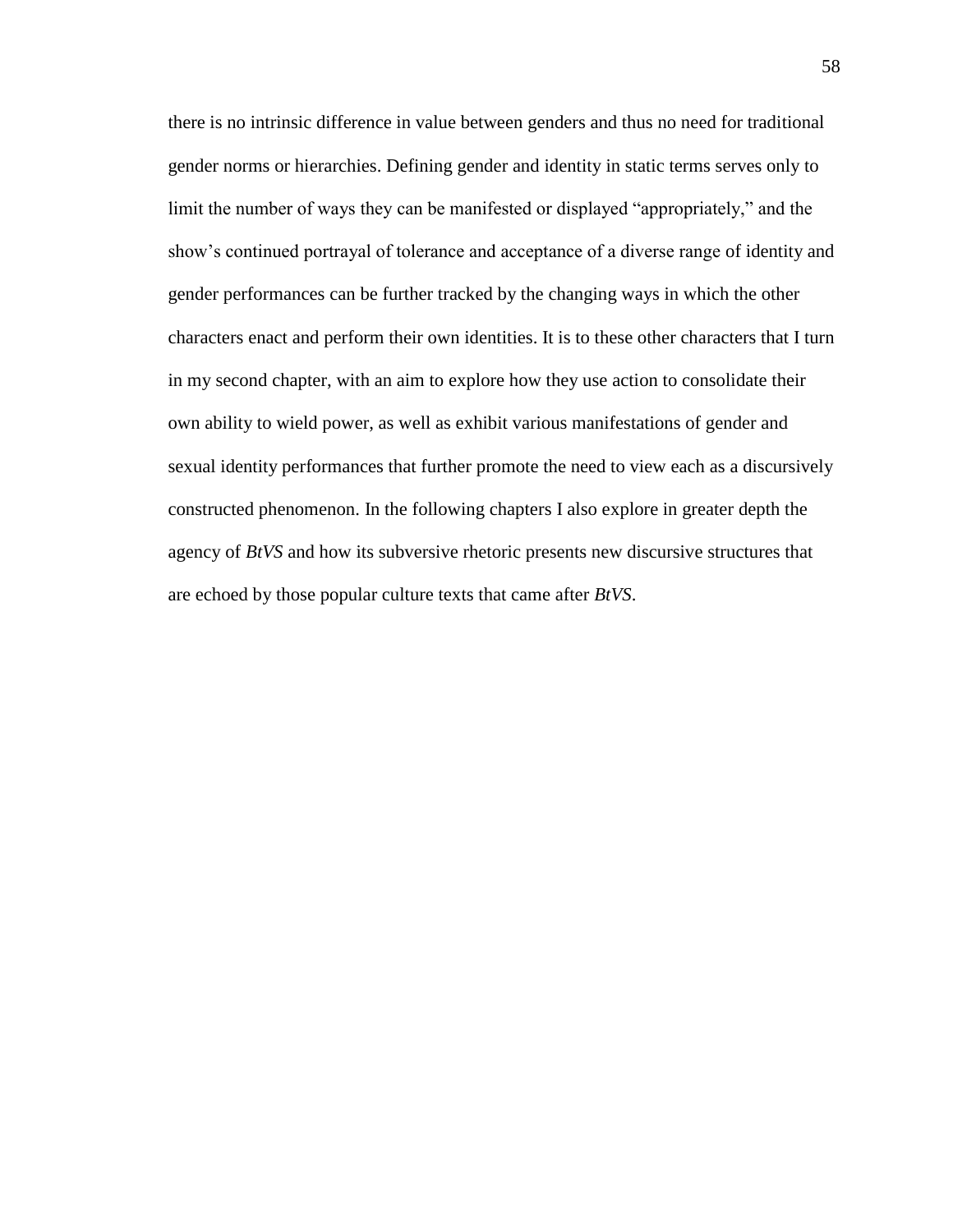# CHAPTER 2 "Power. I have it; they don't. This bothers them." (*BtVS, 5.12, "Checkpoint")*

The rhetoric of *BtVS* promotes a poststructuralist view of gender: one that is not tied to a static binary based on biological predetermination, but is rather discursively constructed. By studying the manner in which the show's characters enact and perform their own genders, it is possible to see that *BtVS*'s strength is in eschewing the idea of gender as a fixed, static concept. Further, by treating gender as something discursively constructed and variable, *BtVS* becomes one of the first genre shows to ever challenge the need for the strict structuring of gender that is so prevalent in society today. Indeed, the rhetoric of the show is in line with Judith Butler's (2004) assertion that "gender is complexly produced through identificatory and performative practices, and that gender is not as clear or as univocal as we are sometimes led to believe" (p. 212). There are an inordinate number of ways in which it is possible to perform gender, so to limit the number of "appropriate" performances exacerbates the problems inherent in a gendered hierarchy. These restrictions ensure that those who are unprivileged cannot earn the same status as the privileged, even if they perform themselves in the same way. By punishing nontraditional gender or identity performances, it is possible to ensure the continuation of the social hierarchy. This concept is also aligned with Foucault's work on docile bodies, which suggests that "modern individuals are members of the 'disciplinary society' within which identities are constituted in a process of discursive subjectification. Here, subjectification – or, the making of subjects and subjectivities – occurs not through physical coercion, but through 'disciplinary coercion'" (Cited in Green, 2010, p. 319, from Foucault, 1977). By rewarding certain gender performances and punishing others,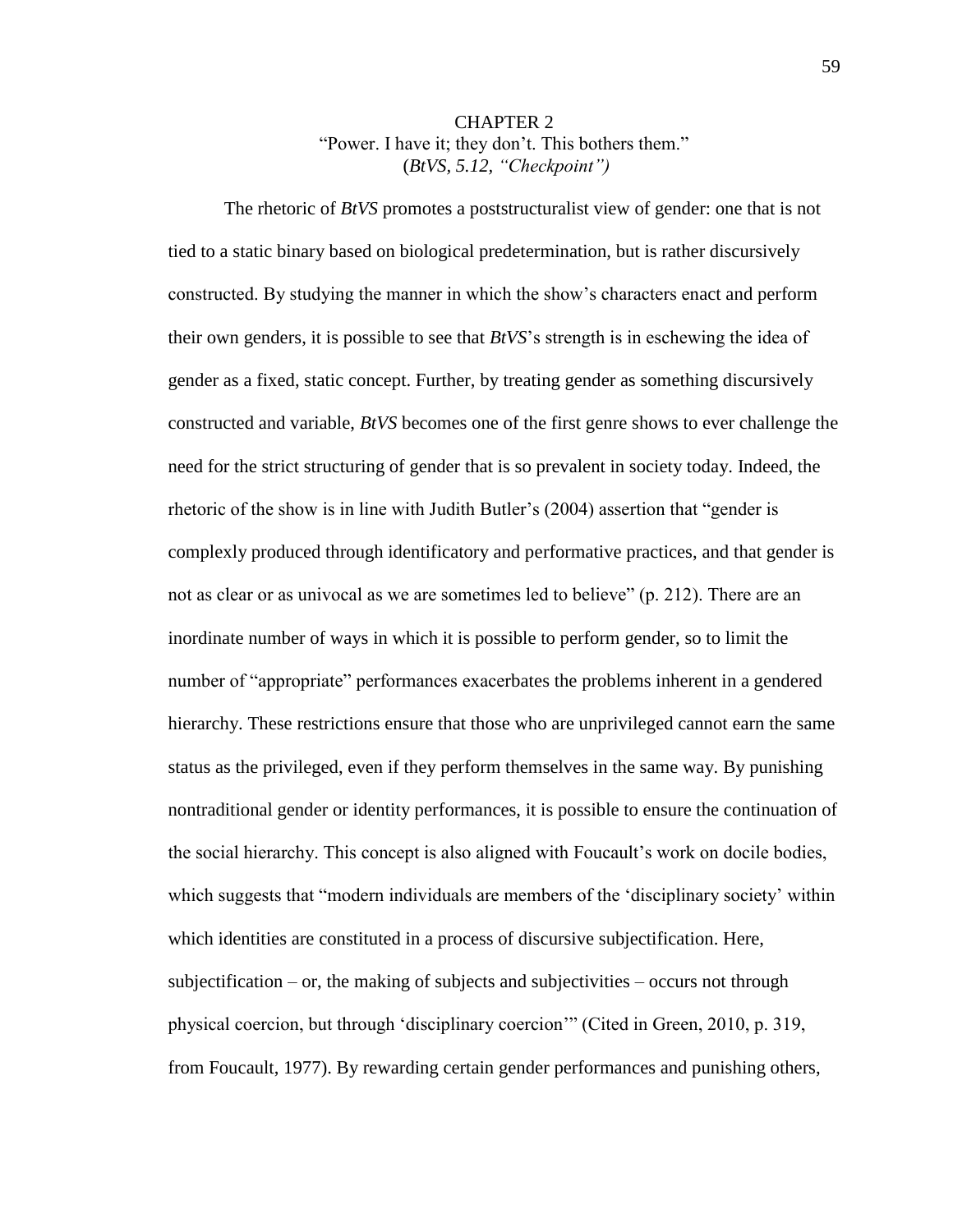our society continues to inform the ways certain performances and identities are considered normal and some are considered unnatural. But the social customs and practices that define which group can exercise power and which gender performances are acceptable have no inherent ties to sex, gender, or any other axis of identity. Because sex and gender are both discursively constructed, the categories of male/female and masculine/feminine are also mere constructs – meaning that none of these categories have any more inherent worth than any other, even if social customs, like modern patriarchy, place one set of gender performances above another.

As I described in Chapter 1, traditional Western societies often view gender as a static oppositional binary between masculine and feminine precepts. Our modern society follows the patriarchal customs and practices of our European forebears and, as such, much of the rhetoric of popular culture also approaches gender as a static binary. This is problematic in that the rhetoric supports the hegemony of masculine identity, and punishes females who perform their own identities outside the passive, subservient roles demanded by traditional patriarchal views of femininity. This analysis of the effects of traditional patriarchal rhetoric draws from Foucault's (1977) notion of discipline as a means of producing identity; by punishing those who perform themselves atypically, especially females who deny their implicit relegation to a passive role, the current patriarchal power dynamic is upheld, allowing males to maintain ascendancy.

The predominance of patriarchal rhetoric in modern media makes those texts that subvert this rhetoric an essential point of study. Even beyond the character of Buffy, much of the rhetoric of *BtVS* serves to suggest that gender is not static in any way but is instead fluid and shifting. And though it can be argued that sexual identity is just as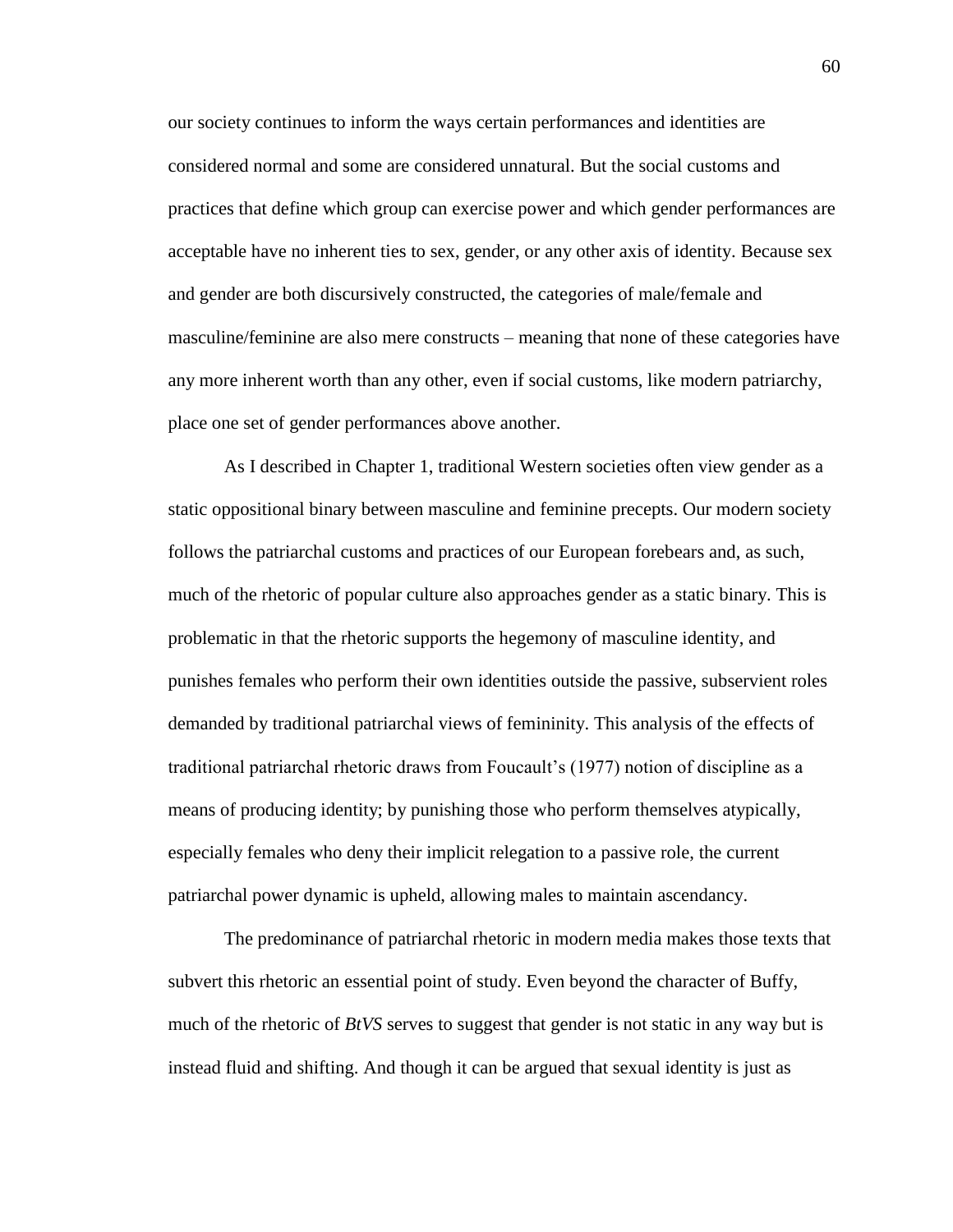discursively constructed as gender identity, many of the characters of *BtVS* firmly associate themselves with either a male or female sexual identity. This does not, however, preclude them from performing their own genders and sexualities in both traditional and nontraditional ways, suggesting there is no fixed, essential nature that underlies gender or sex, merely the cultural customs that we have been inculcated with. By interrupting our accustomed view of the heroic "masculine" performances that patriarchal texts provide, the rhetoric of *BtVS* exhibits its own form of agency, by presenting novel views of sex and gender roles.

Throughout the rest of this chapter, I will explore the concept of agency, especially the poststrucuralist views of agency in line with Judith Butler's (2006) assertion that, "all signification takes place within the orbit of the compulsion to repeat; 'agency,' then, is to be located within the possibility of a variation on that repetition" (p. 198). That is to say, agency can be found in any rhetoric or discourse that interrupts the omnipresent influence of traditional or normative social and cultural ideologies. In this way, the show *BtVS* expresses its own agency through a subversion of the hegemonic masculinity of traditional patriarchal rhetoric. By presenting characters that eschew the need for "masculine" hegemony, *BtVS* interrupts our normative experiences and expectations of the traditional popular culture rhetoric that suggests a static oppositional binary exists between the genders, effectively empowering men and barring women from acting with strength or power. Interestingly, the agency that *BtVS* exhibits comes from the show's depiction of a set of certain actions that re-distribute power equally almongst individuals, regardless of how they perform their gender or sexual identity, and so disrupts normative patriarchal rhetoric that allows only male characters to exercise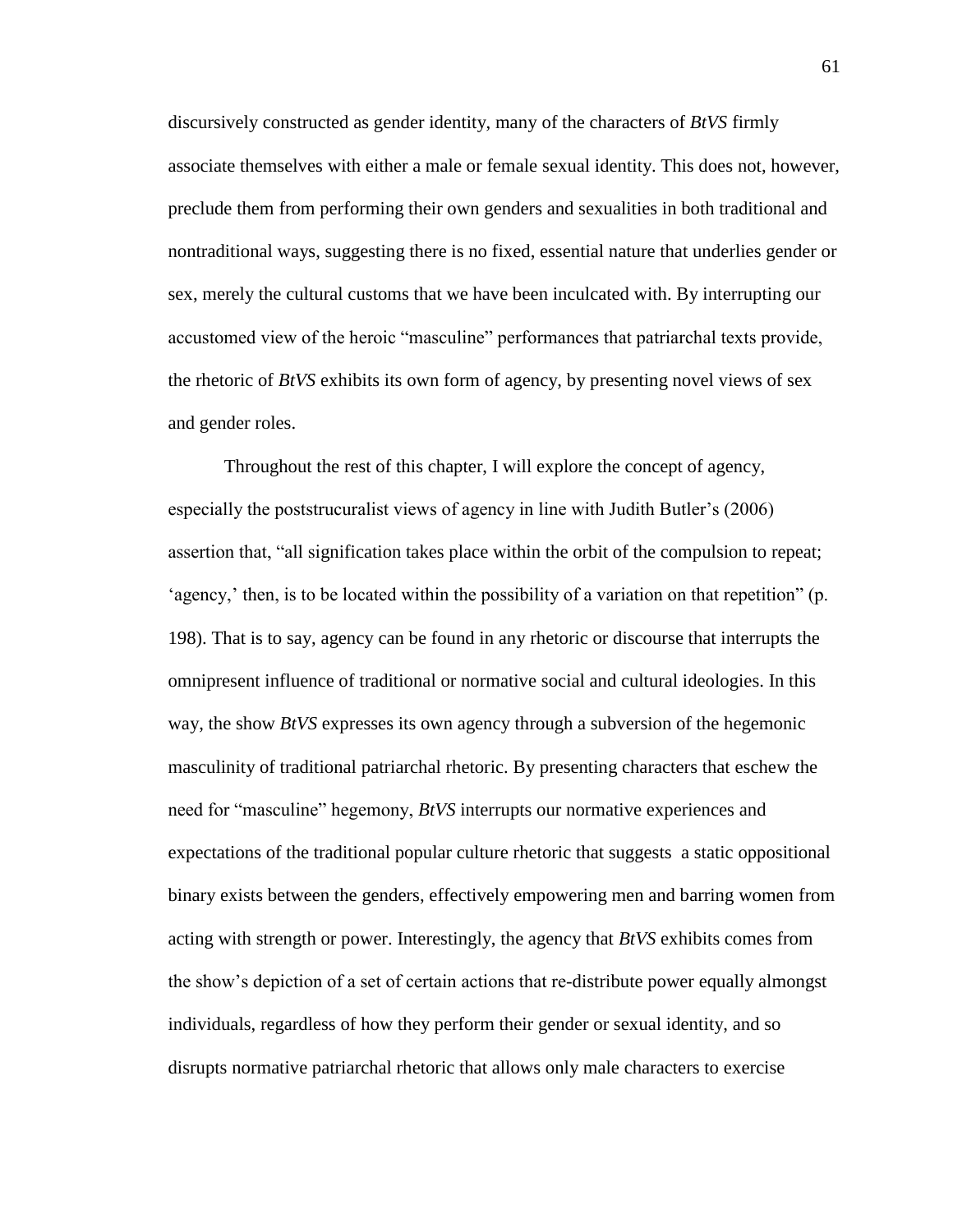power. It should be noted that this view of power is drawn from Foucault's concept of power as a complex arrangement of forces within society, and on the individual level implies an ability to influence or exert control in relationships with others or the surrounding environment.

Following Foucault's (1990) tradition, it would be incorrect to state that the characters are imbued with power, rather that certain characters are capable of performing power. The show's rhetoric portrays a certain ability to exercise power inherent in specific sets of actions that are accessible to all the characters, not just to the traditional patriarchal "male" figures. By tracing the actions in the show associated with an ability to exercise power, including expressions of self-confidence and courage, fighting and killing demons, the protection of others, and the power of sexual intercourse, it is possible to see how all characters are capable of performing these actions, suggesting that strength and power are not tied to traditionally patriarchal "masculine" performances, as many popular culture texts suggest, nor are they tied to any other specific performances of gender, traditional or non-traditional. I will restrict my focus to a number of examples from a select group of male and female characters as they enact and perform their own identities. Both Xander and Willow are specifically examined as they, along with Buffy and Giles, form the core group of The Scooby Gang and so share the most amount of screen time. Xander and Willow are also excellent examples of characters that enact their own gender identities through both traditional and nontraditional performances, but are still allowed the same access to action as any other characters. This promotion of a form of active power that is accessible to all characters, regardless of how they enact or perform their own sex or gender, interrupts the normative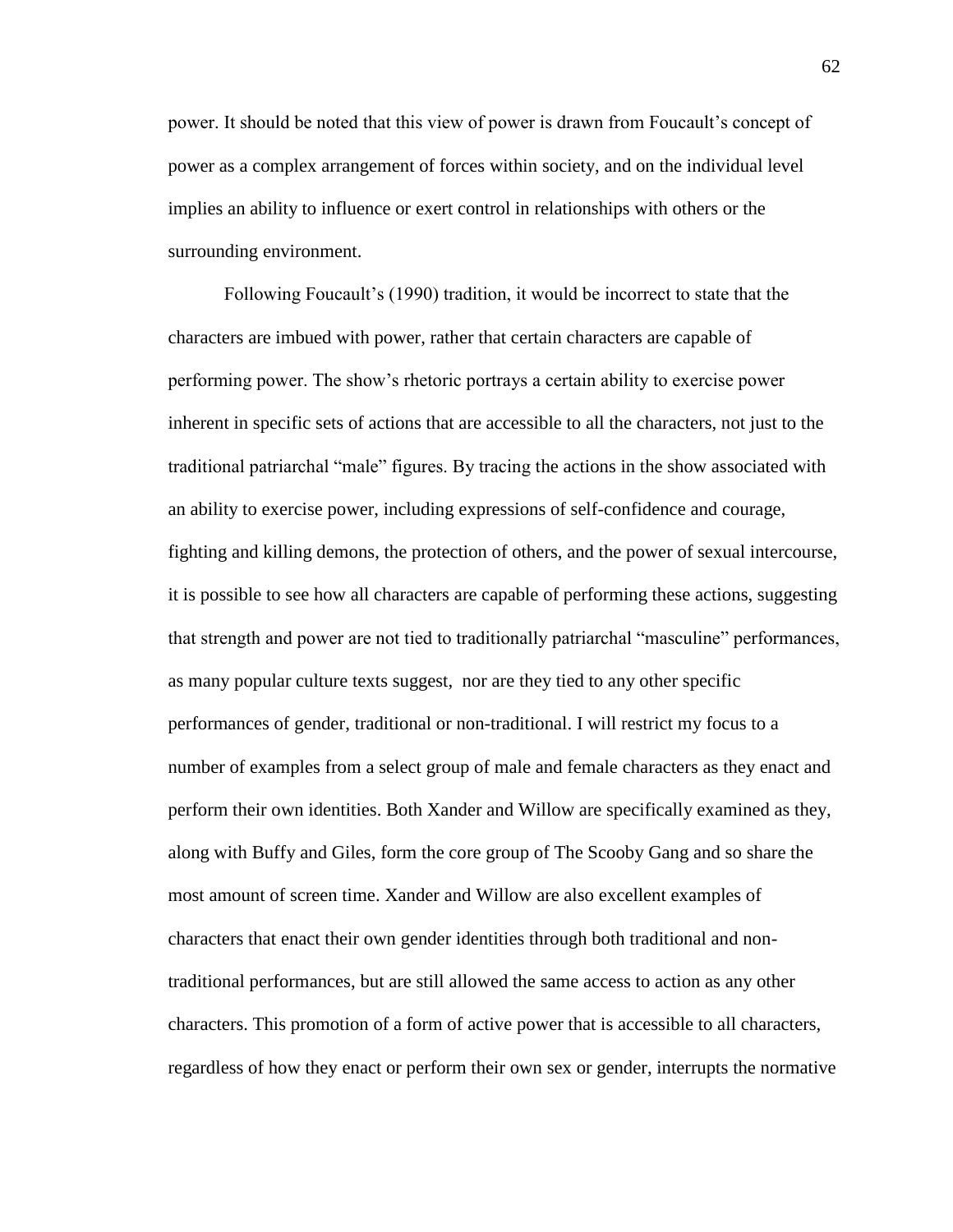cultural rhetoric suggesting only traditionally patriarchal "masculine" performances and characters can exercise any sense of personal power through strength or courage. First I'll clarify the various forms of agency, starting with its historical origins.

## Exploring Agency

As with sex or gender, the notion of agency is a mere construct, created from a history of cultural practices and beliefs, not any inherent essential quality. Historically, agency was thought of as the ability or possibility to *do*, a certain aspect that allowed an individual to affect or shape the world around them. This is a traditional, humanist view of agency and implies that agency can exist within a bodied individual, making their corporeal form the locus of power. As Judith Butler (2006) puts it, "A great deal of feminist theory and literature has nevertheless assumed that there is a 'doer' behind the deed. Without an agent, it is argued, there can be no agency and hence no potential to initiate a transformation of relations of domination within society" (p. 34). This traditional view of agency held sway for many years, but due in large part to Butler and scholars like her, a poststructuralist view of agency has developed, reshaping agency as the ability to influence social customs from the micro- to the macro-cultural level; ideas like social praxis and the discursive inculcation of ideologies demonstrate a sense of something having been done and being repeatedly done time and again to inform how people act, think, and perform themselves, suggesting the powerful influence of their own inculcated ideologies on their identities. This definition of agency then is disassociated from identity and is found instead within the possibility to interrupt the cycle of various social pressures that shape and form said identity. As I've stated before, *BtVS* is a great example of a popular culture show that subverts and interrupts our culturally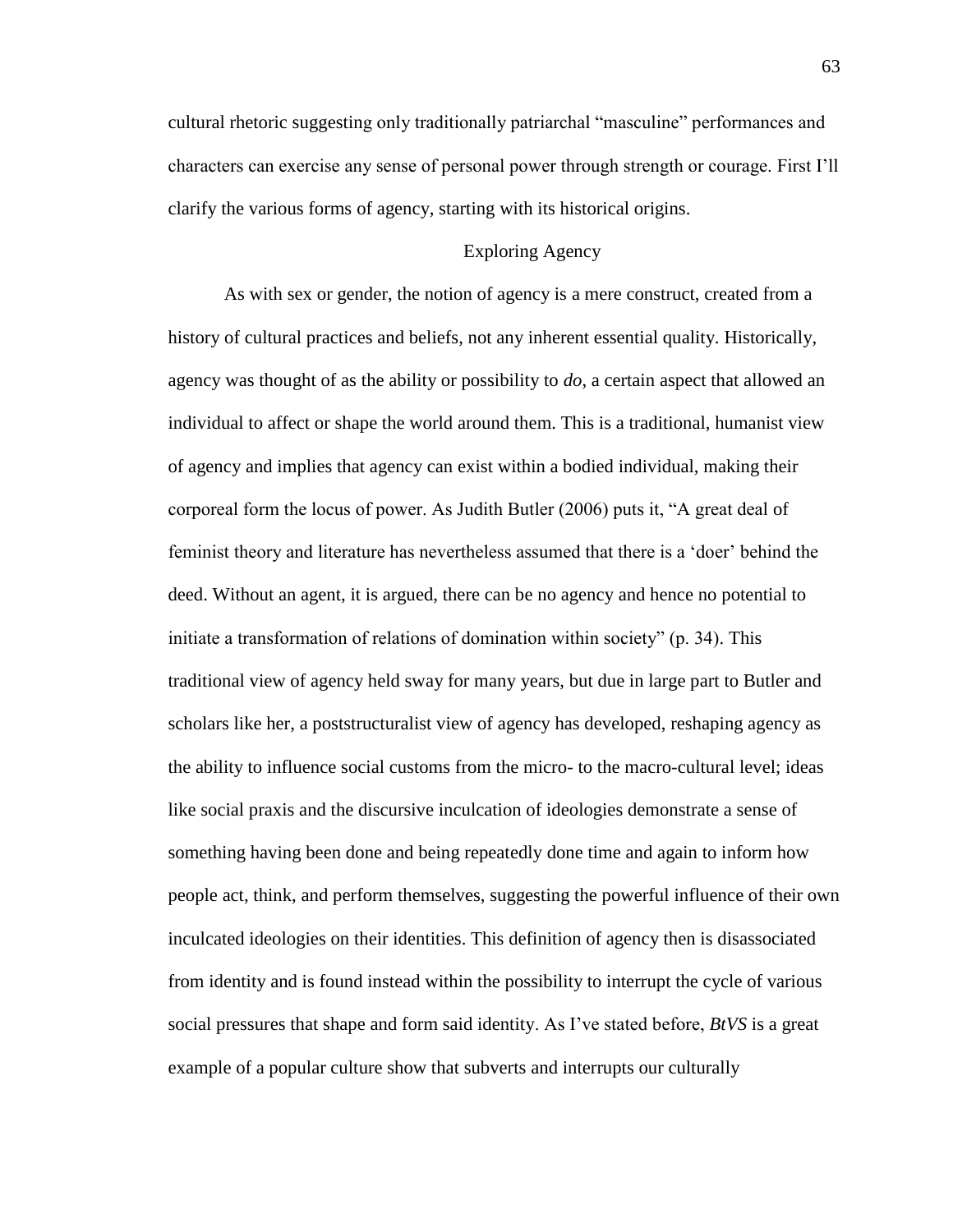preconceived notions of what gender is and can be, and so exhibits its own form of poststructuralist agency. Interestingly, the show achieves this through a promotion of a sense of power that is inherent in specific actions accessible to individuals aligned with both non-traditional and traditional gender performances, and so further subverts the masculine hegemony of most popular culture rhetoric.

One of the major problems inherent in the concept of power in patriarchal rhetoric is an association between said power and the traditional, stereotypical "masculine" gender performances. This association serves to promote the ascendant male and denies femininity the capacity and independence that is present in their masculine counterparts. However, this association is also predicated upon outmoded views of power that treat it as an inherent, bodied phenomenon, an extension of traditionally "male" characteristics like physical strength, stoicism, and independence. It is these characteristics that are relished in the heroic, "protector" roles prevalent in many modern movies, notably the blockbuster superhero and war films of the last few decades. Since the vast majority of these characters are male, the rhetoric of popular culture continually reconstructs and reinstills traditional patriarchal views of the all-powerful male. However, this concept of power is an incomplete view. Foucault (1990) defines his notion of power thusly:

It seems to me that power must be understood in the first instance as the multiplicity of force relations immanent in the sphere in which they operate and which constitute their organization; as the process which, through ceaseless struggles and confrontations, transforms, strengthens, or reverses them; as the support which these force relations find in one another, thus forming a chain or a system, or on the contrary, the disjunction and contradictions which isolate them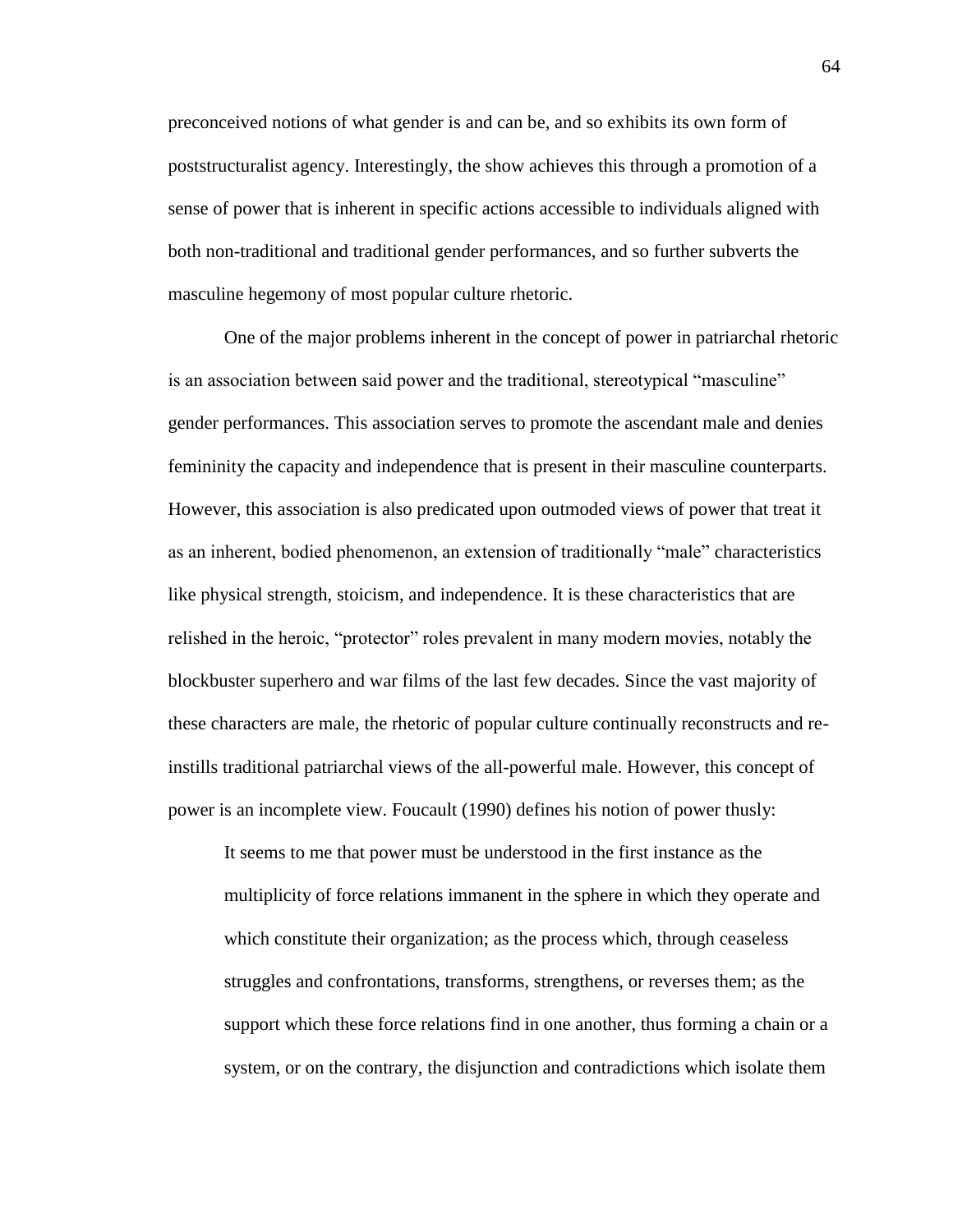from one another; and lastly, as the strategies in which they take effect, whose general design or institutional crystallization is embodied. . . in the various social hegemonies. (p. 92-93)

Foucault's view of power is on the macro-cultural level, understood as the various pressures and forces acting within any society, and not as an inherent physical characteristic or aspect of individuals. Individuals are incapable of having power, they can only be capable of exercising it by utilizing a discourse that exerts influence or control in a performance with others; this distinction is made to ensure that the concept of power cannot be viewed as an individual or human capability, but rather as the relationship of all discursive forces on the socio-cultural level. The dynamics of these forces can be changed and altered, but those groups who benefit from certain power relationships actively try to maintain them. It is for this reason that a great deal of the male-dominated Hollywood system promotes traditional patriarchal views of gender within a majority of popular culture texts. But just as traditional texts can reinforce stereotypical beliefs, those texts that disrupt normative rhetoric can also change the dynamics of power within a society. One such show, is, of course, *BtVS*, whose rhetoric challenges the hierarchy of gender all together, and thereby questions the promotion of a correlation between personal power and traditional "masculine" precepts of gender identity within patriarchal rhetoric. *BtVS*, like Foucault, moves away from the concept of power as an innate characteristic, and presents it instead as a set of actions available to all individuals, which allows them to exercise power by utilizing these discursive force relationships in novel ways. These actions include expressions of self-confidence and courage, fighting demons, protecting others, and the power created through sexual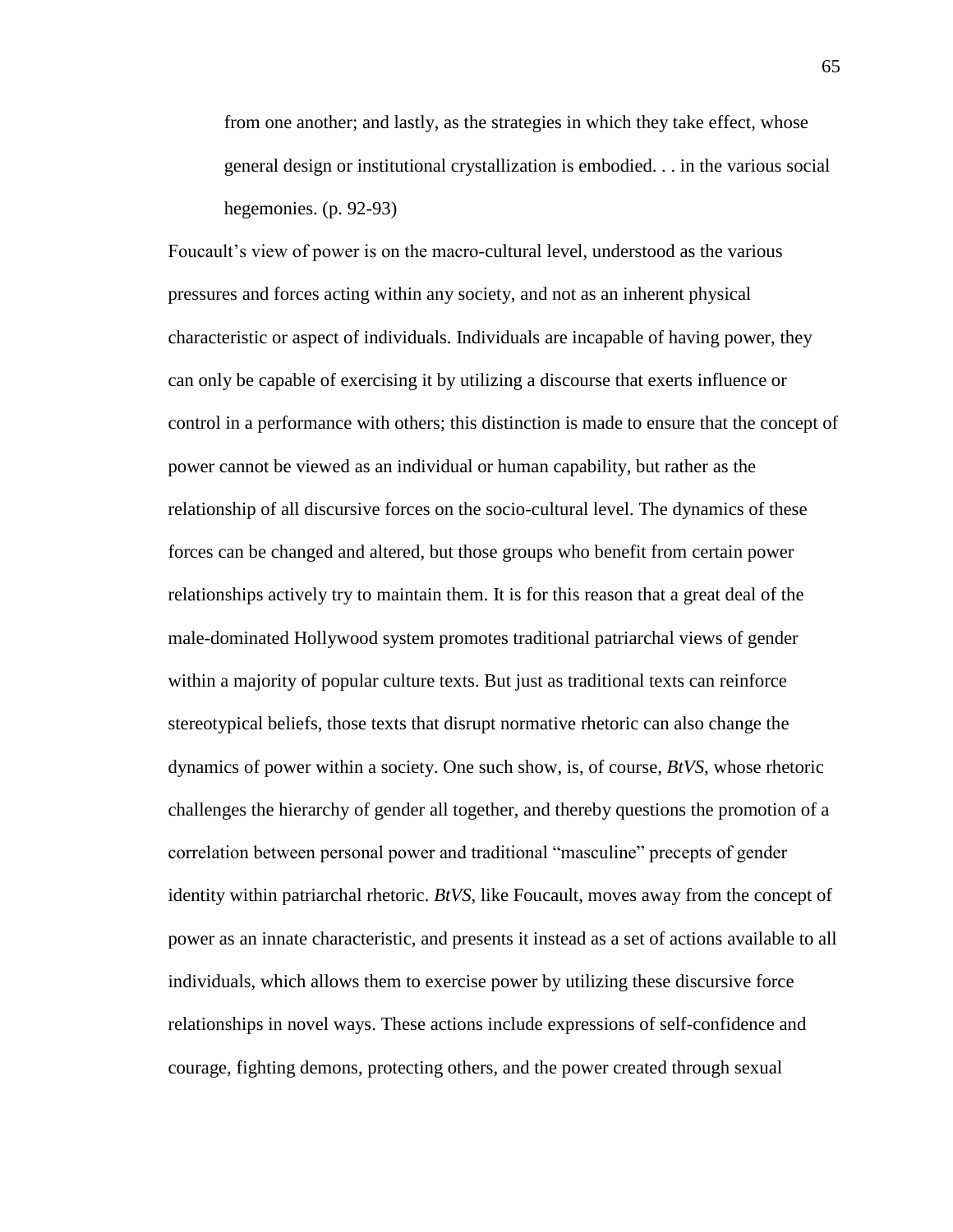intercourse. Since these actions can be committed by anyone, regardless of how they perform their gender or identity, the show promotes a form of power that can be exercised by all, especially minority figures, not just by people aligned with traditional masculine identities. This rhetoric reshapes the discursive structure of sex and gender, further evidence of the agency of *BtVS*.

In creating this show, Joss Whedon stated that he would not depict strong females at the expense of realistic male characters. Rather, as I've stated before, Whedon (2006) "wanted to be very careful to surround [Buffy] with men who not only had no problem with the idea of a female leader, but, were in fact, engaged and even attracted to the idea" (¶ 5). In this way, Whedon circumvents the need for an oppositional binary between "masculine" and "feminine" attributes, allowing all performances of gender identity, even nontraditional performances, to be capable of discursive power. Indeed, the show's rhetoric even goes so far as to implicitly suggest a redefinition of our modern view of power, disassociating it from traditional, stereotypically "masculine" performances of power as pure physical domination. Instead, like Foucault (1990), the rhetoric demonstrates power to be distributed throughout society, an interweaving of forces that exists amongst and affects all the characters. Uniquely, the rhetoric of *BtVS* allows all performances of identity, whether they're traditional or not, to act with discursive power, further disrupting the norms of traditional patriarchal rhetoric. This reconceptualization of power is echoed in Lorna Jowett's (2005) assertion that there are both old and new forms of masculinity present in *BtVS*.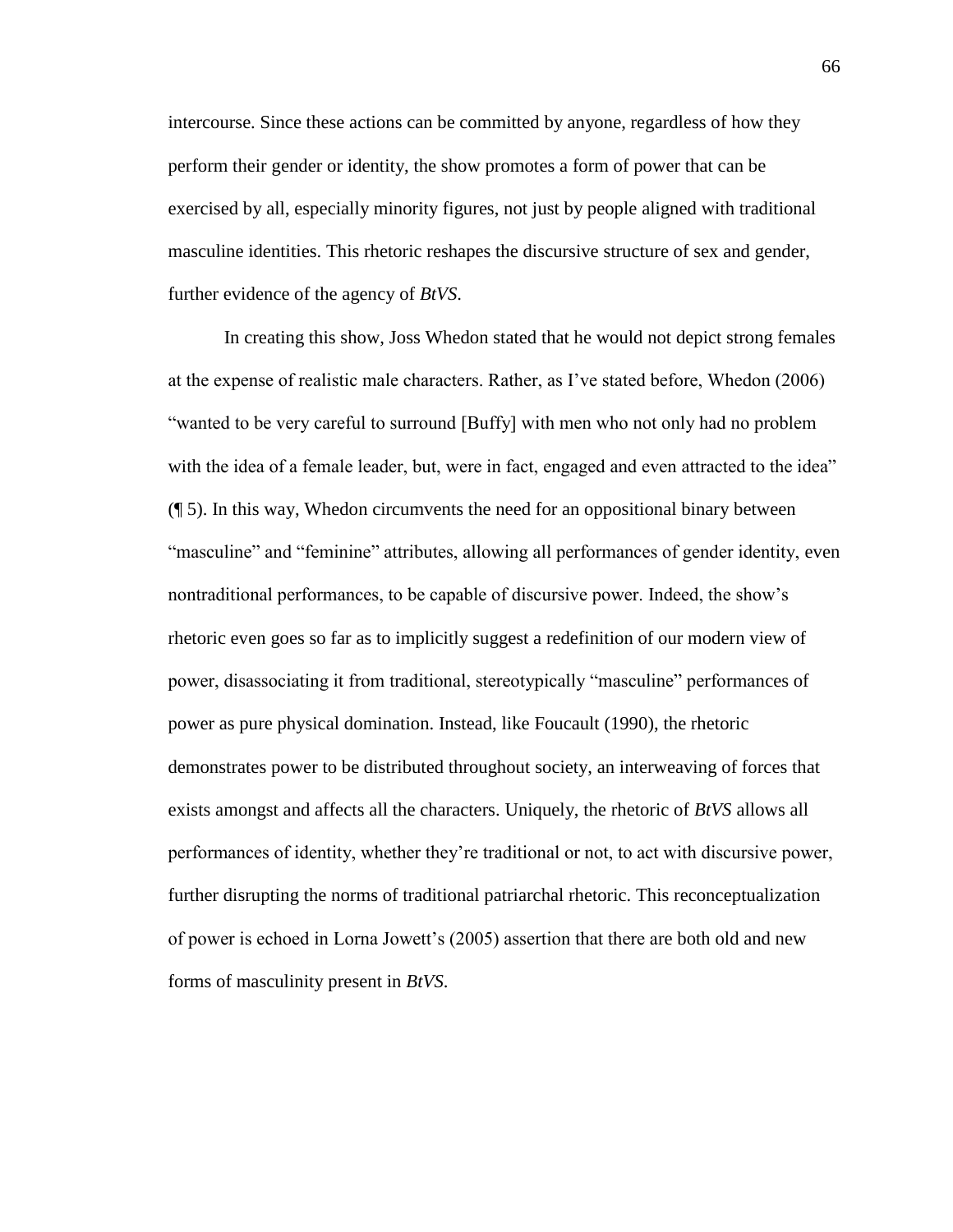Old masculinity is macho, violent, strong, and monstrous, while new masculinity is 'feminized,' passive, emotional, weak, and human. Many male characters on

*Buffy* display both at once, a kind of split personality. (p. 95)

Jowett uses this distinction to trace the ways in which older masculinity is reminiscent of classical characteristics of movie "villains." I note some of these associations in my own analysis, but find it particularly interesting that she also comments on the duality of personal identity found within the show; often the characters express themselves in both traditional and nontraditional manners, once again suggesting that identity is unfixed, and variable.

By empowering the feminine and by "feminizing" the modern man, while still granting him a position of power and independence, *BtVS* attempts to further distance current concepts of power from the stereotypical "masculine" characteristics of strength and physical coercion it has become associated with. This rhetoric serves another purpose too – by framing the ability to exercise power within a set of actions, it allows more traditionally "feminine" performances as well as nontraditional performances to utilize power the same as any traditionally "masculine" characters from other popular texts, meaning that females and any who perform themselves in nontraditional manners can gain and wield their own influence on the world around them, further subverting the traditional patriarchal rhetoric of most popular culture texts. I continue my analysis by tracing the set of actions the show indicates are tied to an ability to utilize discursive power.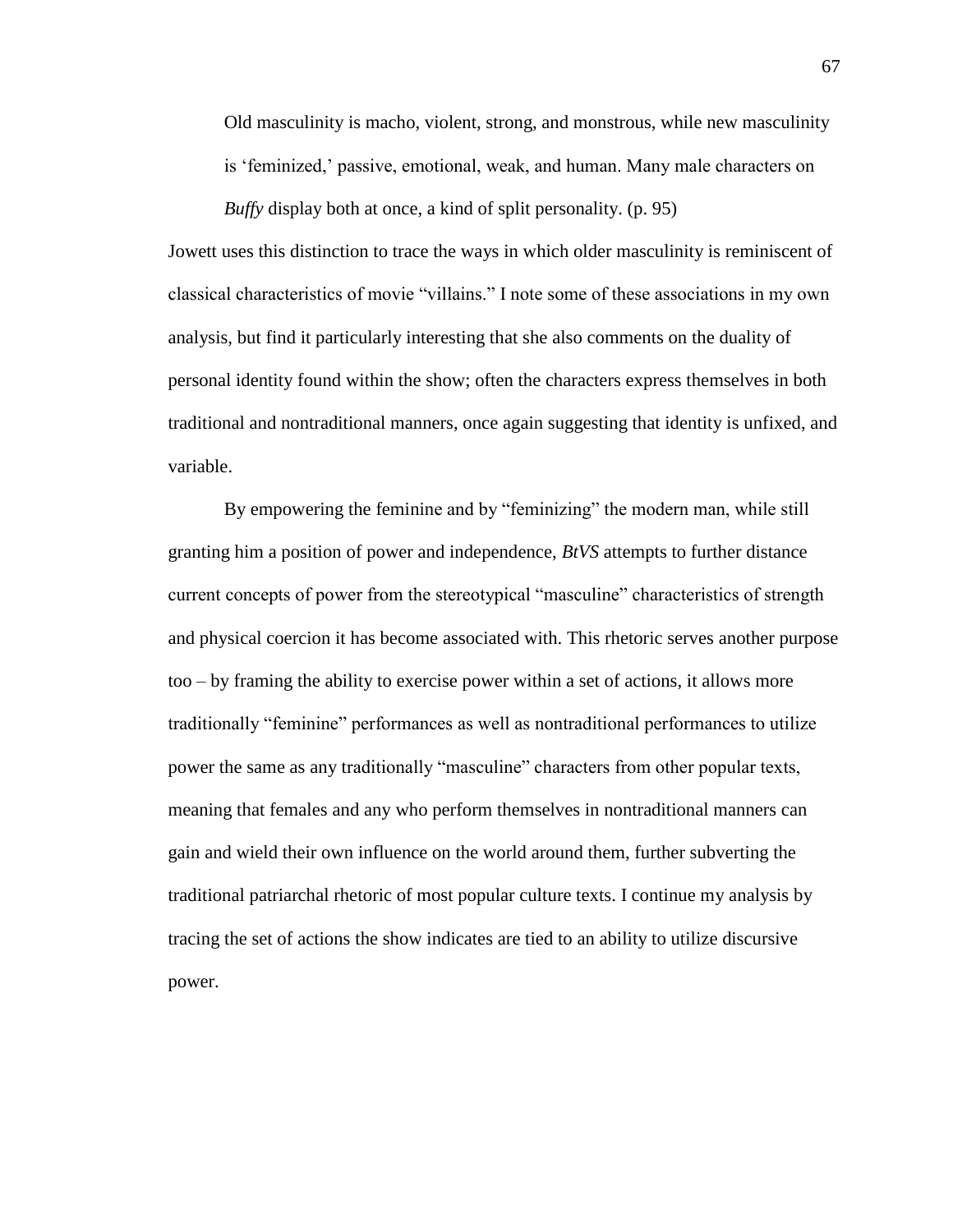### Power In Action

As I've stated, the ways *BtVS* questions and subverts traditional patriarchal rhetoric grant it a form of agency associated with poststructuralist concepts of agency as the ability to interrupt our traditionally constructed ideologies. The interesting thing, however, is that the show achieves this by extending the ability to exercise power, a sense of the bodied ability to affect and influence other people and the surrounding environment, beyond just traditionally male characters. Many popular culture texts make use of a mistaken definition of power as being associated with traditionally "masculine" performances, but the difference between the view of power used by *BtVS* and the power performed in many popular texts is that *BtVS* is interested in how all the characters affect and influence each other, thus allowing all characters, not just traditionally "masculine" characters, to inhabit a position of power. The show's rhetoric does this by presenting a concept of power as separate from any specific biological characteristics and as achievable by anybody, regardless of how they perform their sex or gender.

This sharing of power suggests a subversion of traditional patriarchal rhetoric, disrupting our culturally conditioned view of gender as a binary opposition that grants "masculine" identities power and dominance over "feminine" identities. I argue the characters of *BtVS*, regardless of the manner in which they perform their gender or sex, can gain and perform power through four common actions: (1) expressing selfconfidence and courage, (2) fighting/killing demons, (3) protecting others, and (4) sexual intercourse; this subversive promotion of a position of power accessible to all individuals through a set of actions is indicative of the agency of the show *BtVS*, which I trace by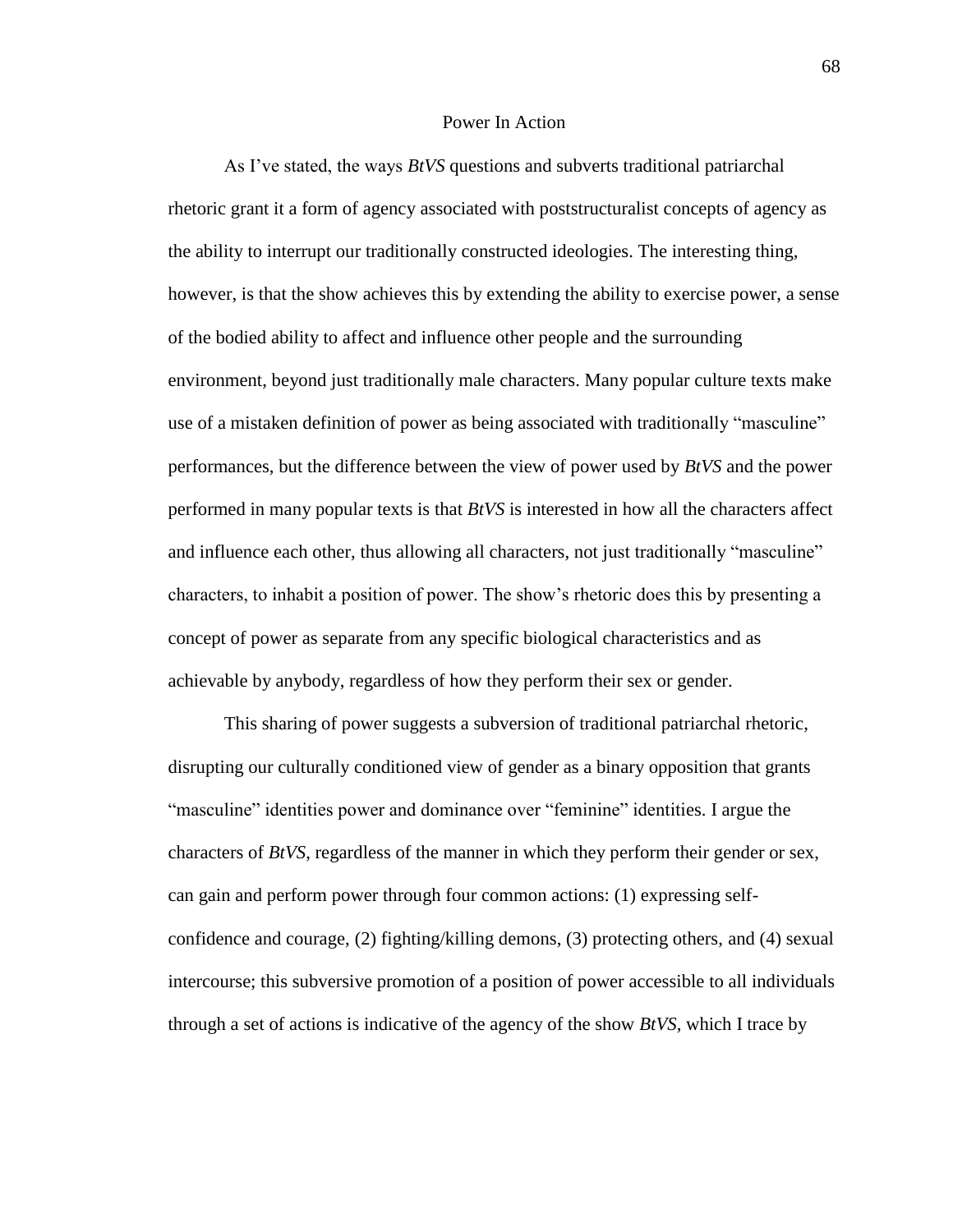turning first to the use or expression of self-confidence and courage as a way to exercise power.

### *Self-Confidence & Courage*

Here I will explore the ways in which Xander and Willow first learn to exhibit an ability to utilize power by improving their self-confidence and acting out of courage. The characters in the show, both male and female, use a combination of traditional and nontraditional performances of gender identity, which further evidences the view of gender as unfixed, and the development of their self-confidence, courage, and independence is indicative of their own ability to understand and exercise power. The ways the characters attain this ability are at once subversive of patriarchal norms and also empowering for any who perform their own identities in nontraditional manners. My analysis focuses mainly on the characters of Xander and Willow as they use both traditional and nontraditional gender performances to establish their own identities and sense of power, and because they are two of the more important characters of the show, meaning that they have more time to thoroughly establish said identities. Both characters begin the series as unconfident, physically weak individuals in positions of limited power, but progress to be self-assured, strong, and independent.

Xander is framed as a progressive individual who recognizes feminine strength, and even performs his own gender in both traditional and nontraditional ways, though he identifies himself as male. This outlook, plus his exceedingly average abilities and temperament cast him in the role of the "everyman," a role that provides a good entry into the ways the male characters of this show perform and enact their gender and sexual identities. Willow, who was Xander's childhood friend and grew up harboring secret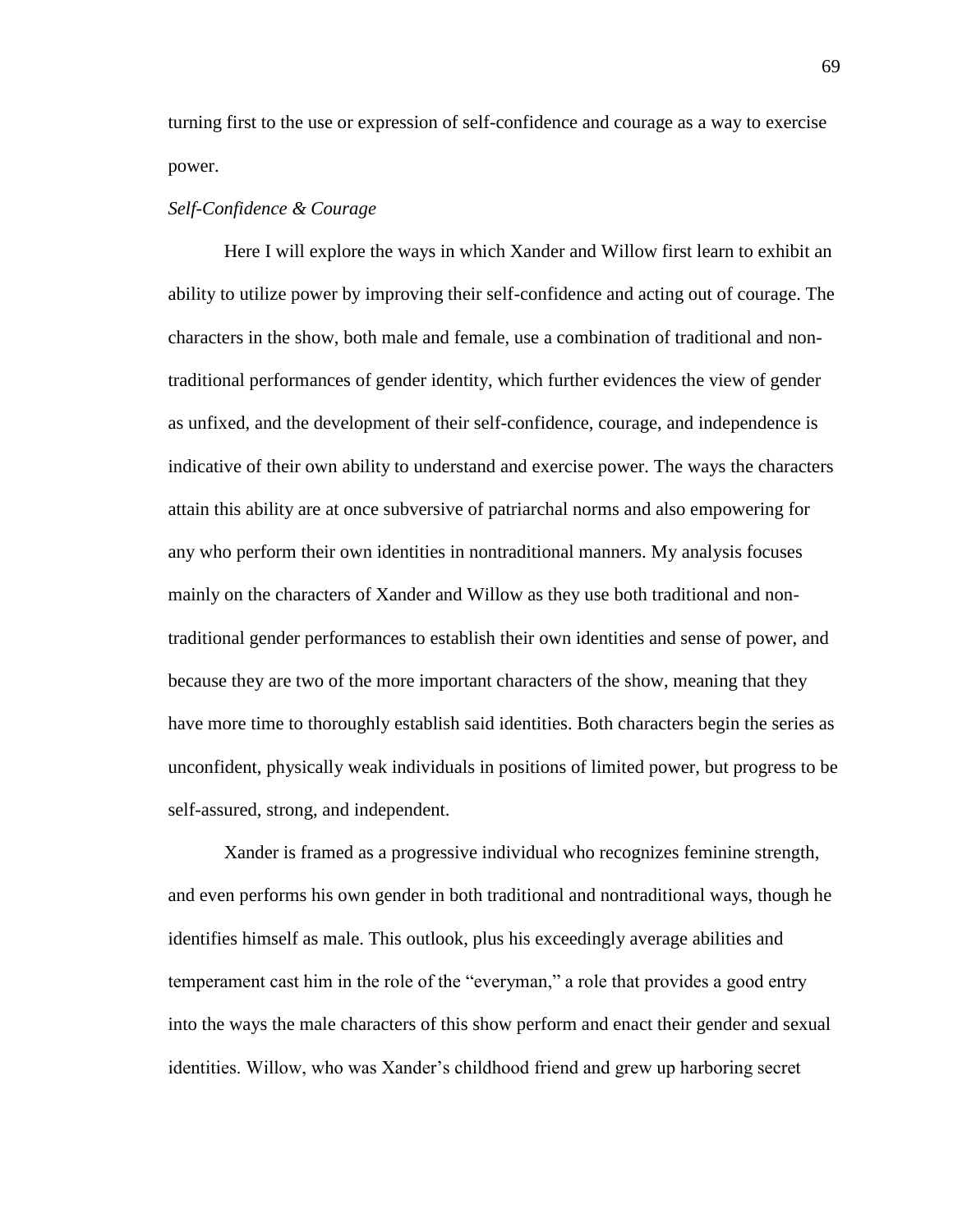feelings for him, begins the series within the same position of limited power as Xander. She starts the show as meek and insecure, but her eventual growth and development into a confident, self-identified "gay" witch is evidence of the show's employment of power being accessible through a set of actions, a commodity that can be utilized by anybody, regardless of how they perform their gender or sexuality.

In the pilot episode, "Welcome to the Hellmouth," the audience is introduced to the characters in such a way that their lack of confidence and courage is immediately evident. Xander is initially depicted skateboarding to school on what turns out to be Buffy's first day there. He is approaching the high school just as Buffy walks by him, distracting his gaze and causing him to skate into a nearby railing and tumble over. Buffy is oblivious to this, but we see Xander look up from his position on the ground only to notice his friend Willow is standing over him. In this scene Xander is much like any other male: he does not deny his voyeuristic male gaze, but rather enjoys the subliminal sexuality of ogling Buffy as she walks past. The threat is removed from this view, however, as he is immediately made into a punch line when he hits the railing and knocks himself over.

By depicting him as uncoordinated and unsmooth, the show suggests that Xander is without the strength or position of power inherent in traditional male figures. Further, by placing him on the ground "below" Willow, as well as his subsequent request for her help on the assigned math homework, the rhetoric suggests that he is also lacking in independence. Xander might view himself as a male, and certainly attempts to perform his gender in a masculine manner, but it is also evident that he is not representative of the confident, powerful, "tough guy" male characters that populate many modern media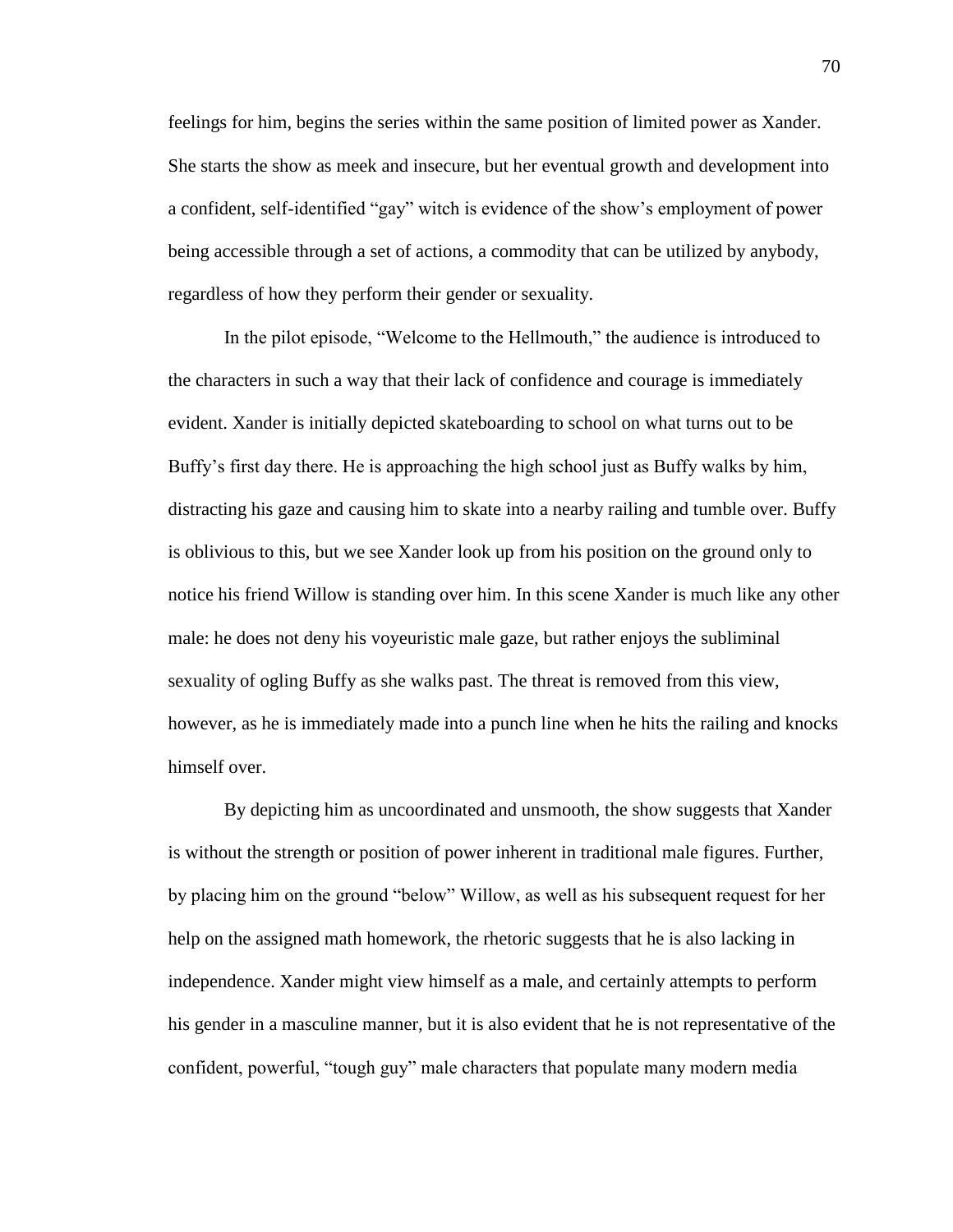texts. This rhetoric also emphasizes the need to see gender as shifting, variable and fluid rather than static and unchanging. Within this context, Xander is distinguished from traditional "masculine" gender performances, and his lack of self-confidence, independence, and courage are indicative of his inability to exercise power.

It is this same lack of self-confidence and courage that initially limit Willow Rosenberg's utility and access to power. In the early seasons, Willow is framed as meek and insecure, a constant victim incapable of displaying any modicum of an ability to affect her surroundings. As I mentioned in my first chapter, Willow is routinely mocked by Cordelia and the majority of Sunnydale High, and views and enacts herself as passive and inferior. She is romantically obsessed with Xander, but can't bring herself to pursue any sexual relationship; her nerves and anxiety make it nearly impossible for her to maintain a conversation with an attractive male, and so she is stuck in a cycle that reinforces her own insecurities about her sex and identity. This is first portrayed by Willow's interactions with Buffy in the pilot episode, "Welcome to the Hellmouth." Though I've already described the way in which they are first introduced, one of their first meaningful conversations comes later during Buffy's first night in town, when she finds Willow sitting by herself at The Bronze, the local nightclub.

**Buffy**: Hey! **Willow**: Oh, hi. Hi! **Buffy**: So, are you here with someone? **Willow**: No, I'm just here. I thought Xander was going to show up. **Buffy**: Oh... are you guys, going out?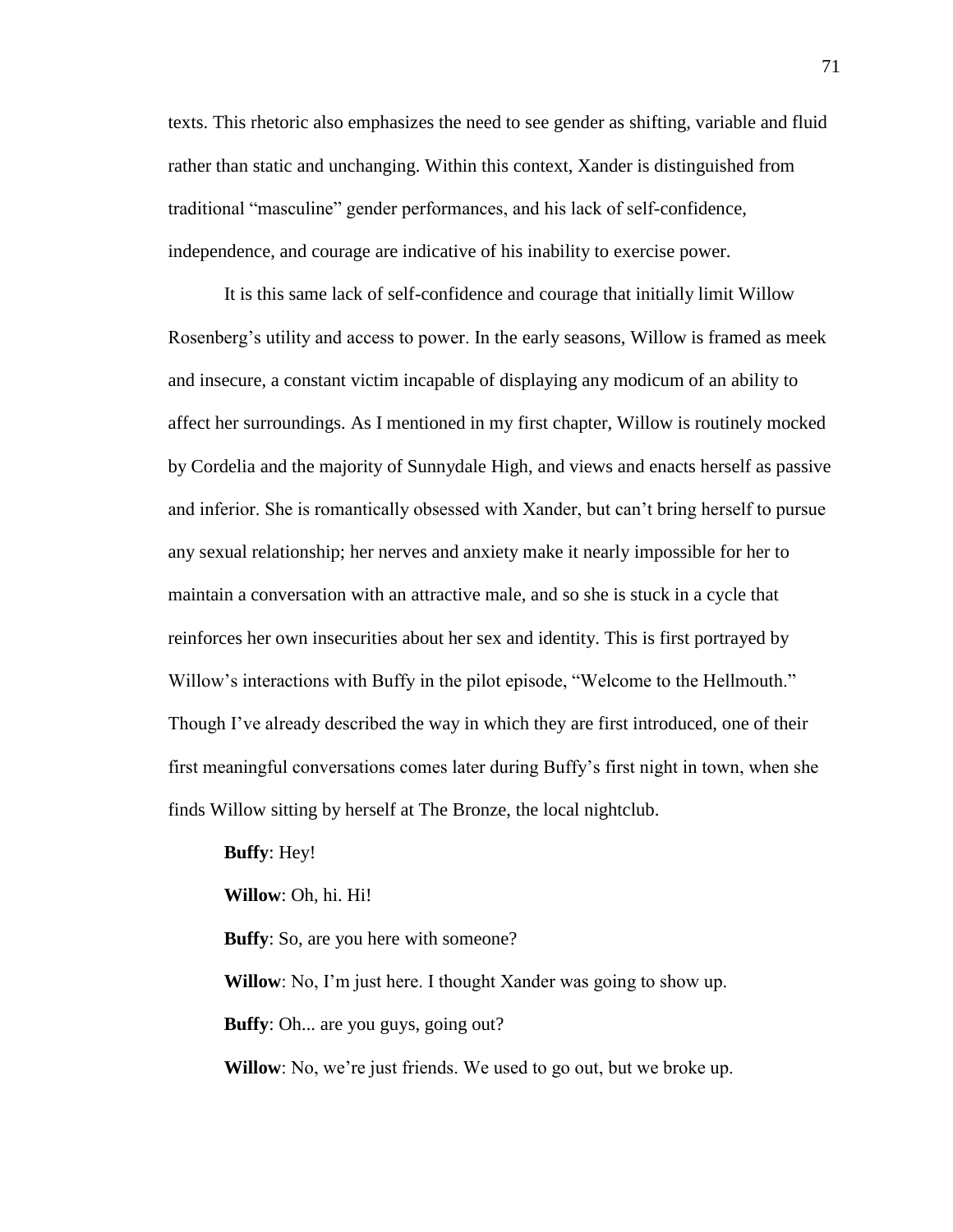**Buffy**: How come?

**Willow**: He stole my Barbie – uh, we were five.

**Buffy**: Oh.

**Willow**: Yeah, I don't actually date a whole lot. Lately.

**Buffy**: Why not?

**Willow**: Well, when I'm with a boy I like, it's hard for me to say anything cool or witty or at all. I can usually make a few vowel sounds, and then I have to go away.

**Buffy (laughs)**: It's not that bad.

**Willow**: No, it – it is. I think, boys are more interested in a girl who can talk. **Buffy**: You really haven't been dating lately.

**Willow**: It's probably easy for you.  $I - I$  mean, you don't seem too shy.

When she is first introduced, Willow presents herself as meek and shy; in this later scene with Buffy, it becomes clear how deep that shyness runs. At this time Willow is still in love with her best friend, Xander, but she lacks the courage to pursue him. She mentions that the last time they dated was when they were five, and her lack of progress with other men indicates that Willow has limited relationship experience in general. Though she and Xander are close, Willow states that she is incapable of talking to other guys, suggesting that she has very little self-confidence, perhaps because of a lack of sexual experience (as noted later in this chapter, sexual activity within the *Buffyverse* seems to grant an individual a position of power as well). Further, in the early episodes Willow identifies as a computer nerd and has not yet begun exploring magic, meaning she has very little physical strength or magical ability, and thus is generally incapable of exerting any level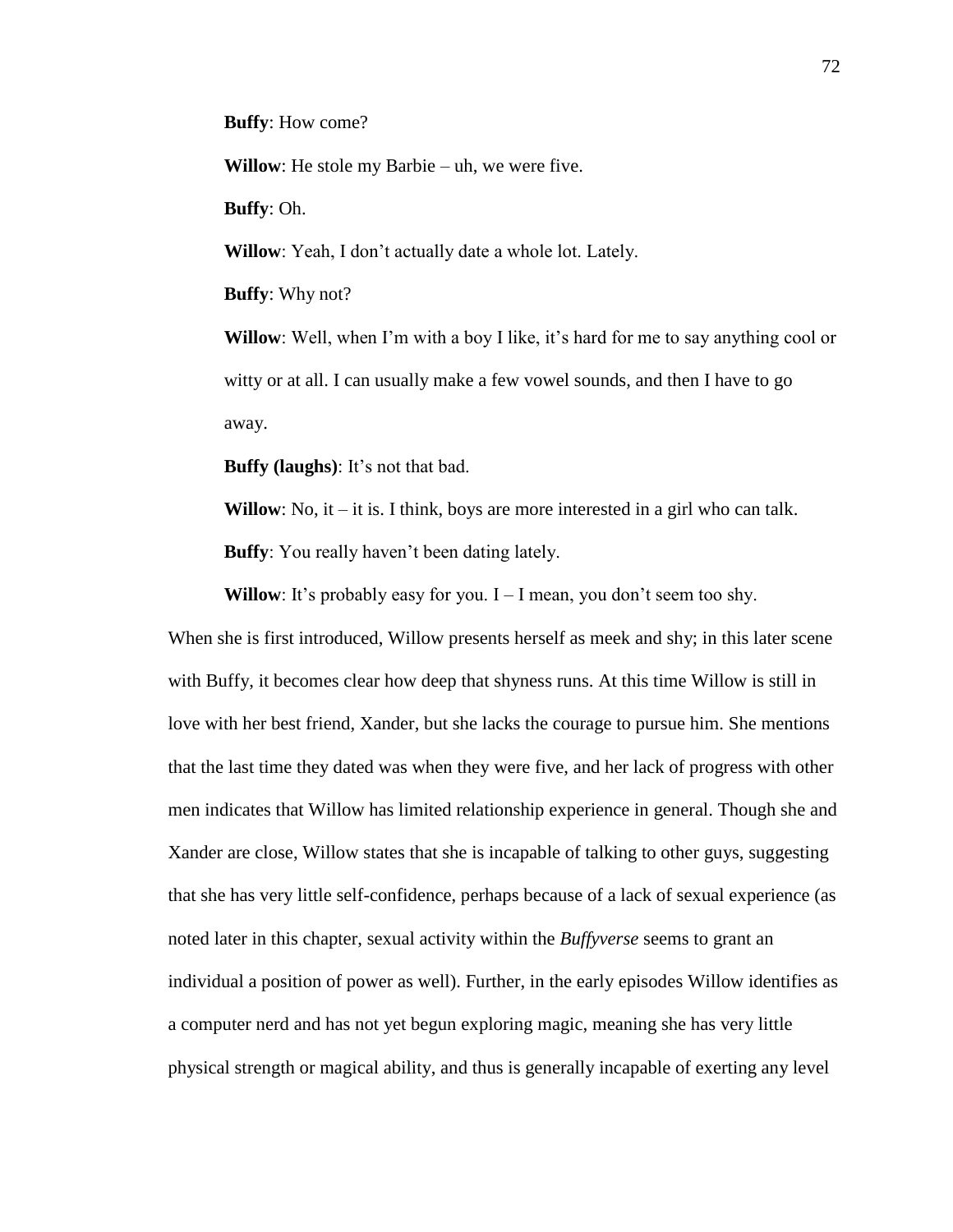of control upon her surroundings. Her belief that traditionally "masculine" concepts of strength are synonymous with power has limited her to performing herself in normative "feminine" ways, and it is this lack of self-confidence that inhibits her from realizing her own ability to exercise power.

The above scene from the first episode ends with Willow nervously deciding to approach a guy, only to have it be a vampire who decides to kidnap her. In the early episodes, she is often placed in the role of the victim, constantly in need of being rescued. Much like Xander, she starts the show limited by her lack of power, and therefore relegated to a role of passivity. As Jessica Ford (2012) puts it, "She is a weak individual in a show dominated by characters with supernatural powers. Xander is Willow's equal in terms of agency, because they both lack the ability to alter events around them" (p.95). Willow identifies as a female within a patriarchal society and initially is limited to purely traditional performances of her own gender identity. This limitation is so severe that she frequently is forced into the role of the victim, not only making her passive, but also impotent. But Willow's introduction to Buffy allows her to understand that power can be exercised by all, so long as one is willing to break away from traditional, stereotypical performances of gender and identity. And so Willow gets up the nerve to start talking with a strange boy at the nightclub, a sign that she is at least beginning to explore her own self-confidence. Unfortunately, it turns out that he is a vampire who kidnaps her, forcing Buffy to rescue her and reveal the truth about vampires and her own identity as The Slayer. Buffy's inclusion of Willow into her circle of trust marks the beginning of Willow's own self-confidence, power and courage.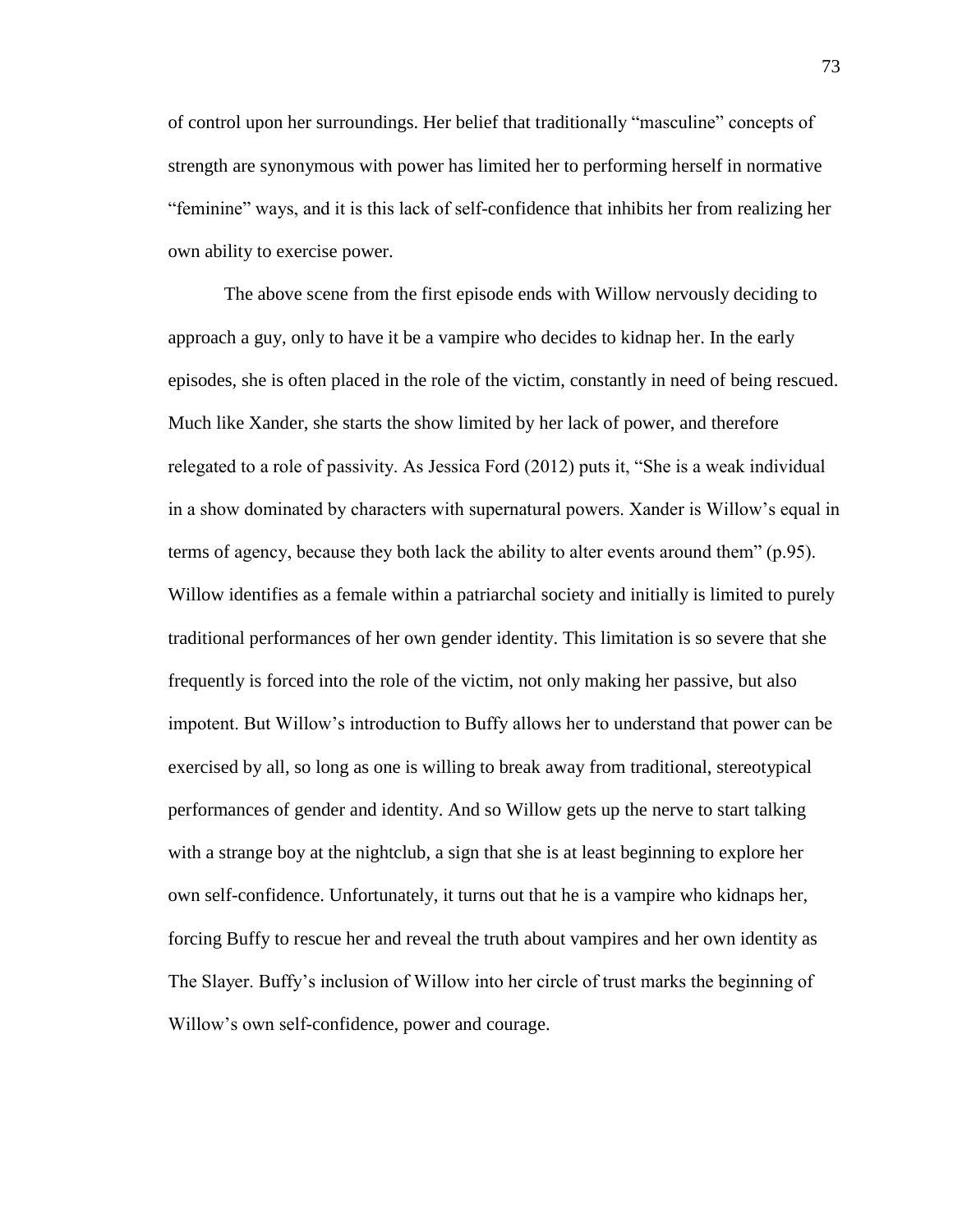Even by the second episode of Season 1, "The Harvest," both Xander and Willow already display a marked increase in ability to utilize power from their initial performances of identity in episode one. Willow is still nerdy and de-sexualized in nature, but when she learns the truth about Buffy and her fight against vampires, she is compelled to help. Also, though Buffy was able to save Xander and Willow from a vampire attack, she wasn't able to help their mutual friend Jesse, who was attacked and dragged into the sewers by minions of The Master. Buffy wants to go save Jesse, but is unsure of how to find her way into, or around in, the local sewers. Willow says she knows a way it could be done, a contribution that further suggests she is beginning to gain more self-confidence, and is increasingly capable of affecting events around her. The scene cuts to her sitting in front of a computer monitor, poring over what looks like blueprints of a complex tunnel system. The rest of the Scooby Gang is crowded around her, watching as she works. This scene is indicative of Willow and Xander's growing sense of self-confidence, growth which is necessary for them to learn how to utilize power through other actions.

**Buffy**: There it is.

**Willow**: That runs under the graveyard.

**Xander**: I don't see any access.

**Giles**: So, all the city plans are just – open to the public?

**Willow**: Um, well, in – in a way. I sort of stumbled onto them when I accidentally decrypted the city council's security system.

**Xander**: Someone's been naughty.

**Buffy**: There's nothing here; this is useless!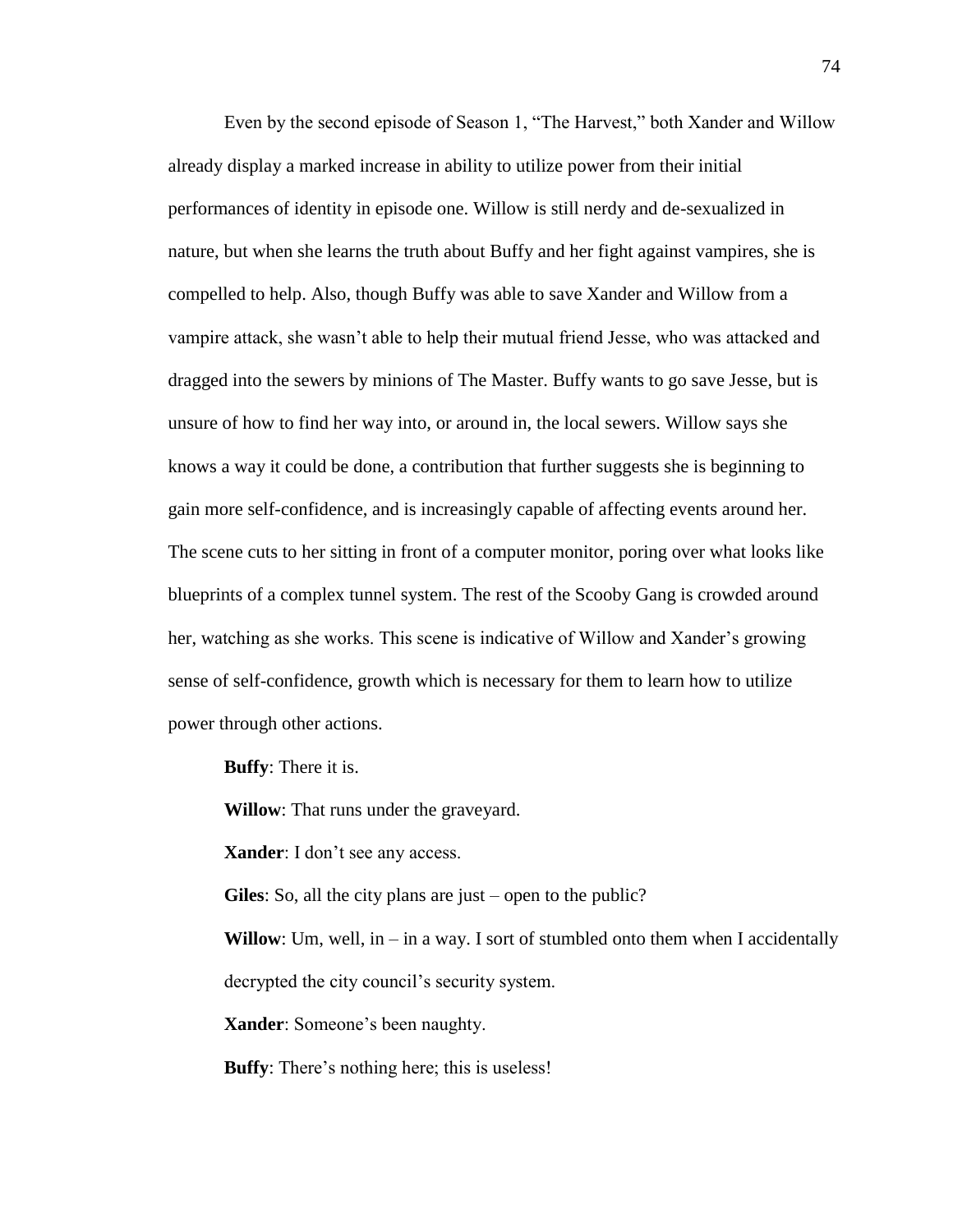**Giles**: I think you're being a bit hard on yourself.

**Buffy**: You're the one that told me I wasn't prepared enough. Understatement. Eh – I thought I was on top of everything and then that monster Luke came out of nowhere.

# **(Buffy flashes back to Luke grabbing hold of her from behind the throat) Xander**: What?

**Buffy**: He didn't come out of nowhere. He came from behind me. I was facing the entrance, he came from behind me and he didn't follow me out. The access to the tunnels is in the mausoleum. The girl must have doubled back with Jesse after I got out. God, I am so mentally challenged!

**Xander**: So what's the plan, we saddle up, right?

**Buffy**: There's no we, okay? I'm The Slayer and you're not.

**Xander**: I knew you'd throw that back in my face.

**Buffy**: Xander, this is deeply dangerous.

**Xander**: I'm inadequate. That's fine; I'm less than a man.

**Willow**: Buffy, I'm not anxious to go into a dark place full of monsters, but I do want to help. I need to.

**Giles**: Well then help me. I've been researching this Harvest affair. It seems to be some sort of preordained massacre, rivers of blood, Hell on Earth, quite charmless. I'm a bit fuzzy, however, on the details; it may be that you can wrest some information from that dread machine. **(Nods at computer, then, off their looks)** That was a bit, um, British, wasn't it?

**Buffy**: Welcome to the New World.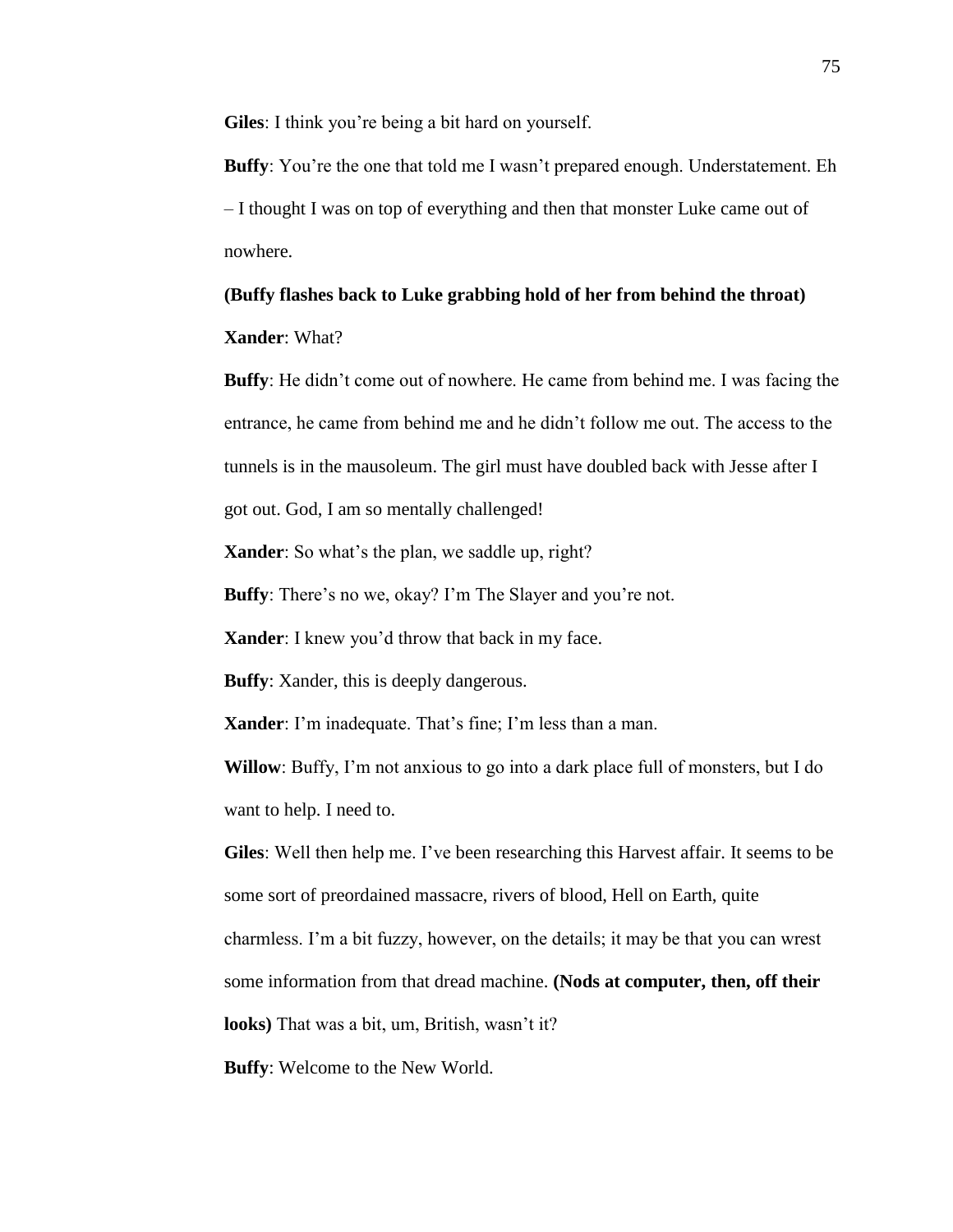**Giles (to Willow)**: I want you to go on The Net.

**Willow**: Oh, sure, I can do that.

In the first episode, Willow exhibited little power; she was mocked and ridiculed by her peers at school and was constantly portrayed as meek and unappealing sexually, making her appear to lack self-confidence, courage, and strength. Though she is still portrayed as a nerdy outcast, Willow's performance of her identity since meeting Buffy and being brought into her world has grown as she becomes emotionally stronger and more confident. She does not have great physical strength or a full position of power by this point, but her intellect and technological ability grant her self-confidence and a sense of ability in this scene that was unnoticeable in the way she behaved in the first episode. Further, not only has Willow provided the means to search for Jesse, she has demonstrated a willingness to break laws and rules – a courageous act of defiance that goes against her standard strait-laced demeanor.

Also interesting to note here is the disparate reactions that Xander and Willow have to Buffy's assertion that she is The Slayer and thus the only one who can do anything. Xander, performing himself as a stereotypical male, initially finds this to be an affront to his own position of power. This is not because he does not think Buffy is incapable of going into the sewers on her own, but because Jesse was his best friend and Xander feels responsible for what happened to him. Xander's determination to go in her stead suggests a self-confidence and courage that he lacked in the previous episode. It does, however, also suggest that he is still used to the idea of power as a traditionally "masculine" position, and wants to act in place of Buffy, who is apparently "feminine." Willow, on the other hand, knows that she is not strong enough to take on a nest of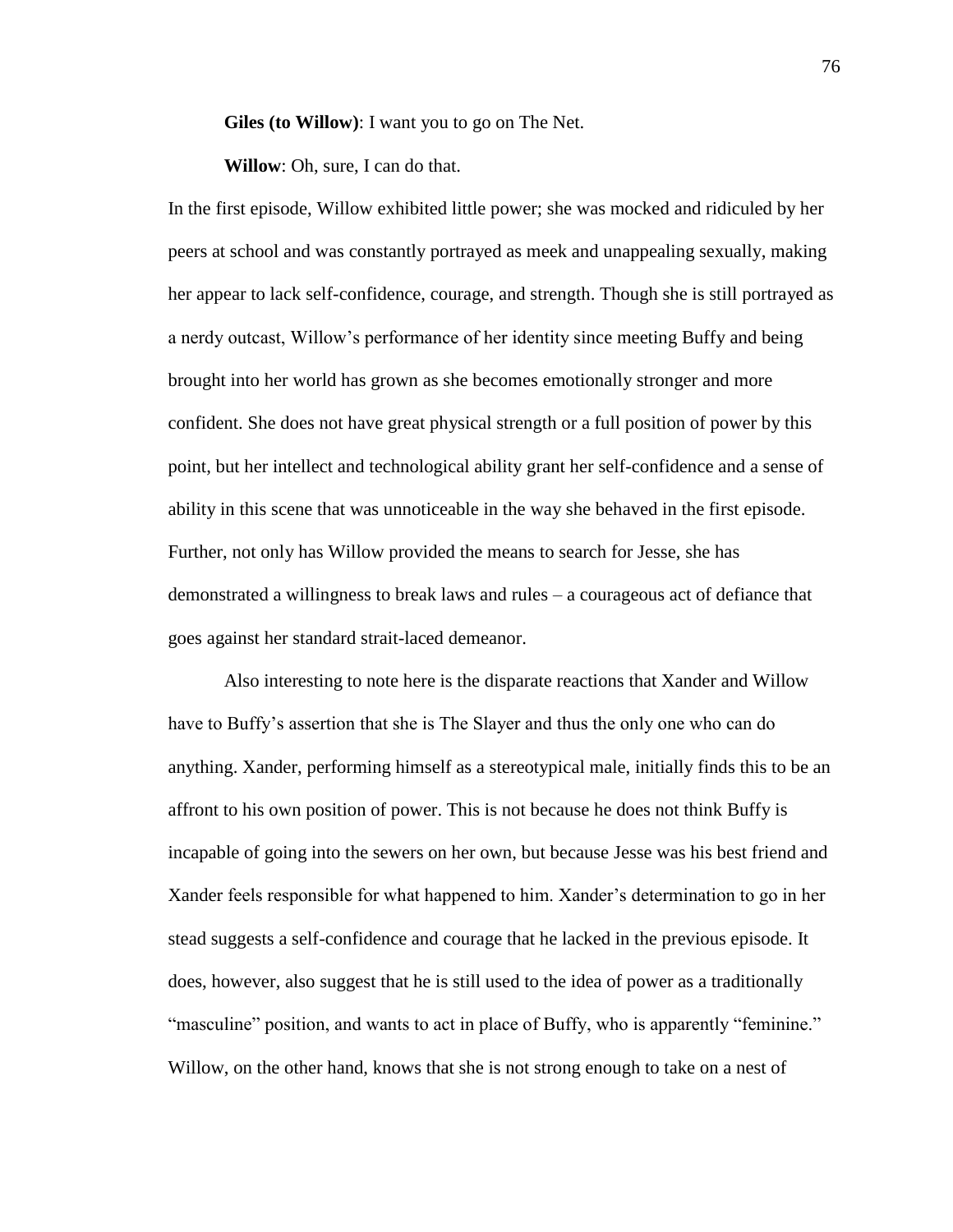vampires on her own, but has enough self-confidence and courage to request to be included in some manner, suggestive of her ability to exercise power. What she lacks in brute strength, she makes up for in intelligence and so is the perfect aid to Giles's research work. By interacting with Buffy, Willow has seen what it means to be both a female and an arbiter of strength and courage, and her performance of her own identity has started to change to reflect this novel form of power.

Xander eventually stops acting like a traditionally "masculine" man and goes to help Buffy, suggesting that he has stopped trying to deny her "feminine" power and has instead gained the self-confidence necessary to begin establishing his strength and courage, a strength which is tapped again later in the episode when he is forced to kill Jesse. Both of these actions suggest Xander acts with courage and fortitude, and is capable of expressions of power, despite his use of both nontraditional as well as traditional performances of gender identity. Even still, both Xander and Willow have a far ways to go before they mirror the position of power and strength of one of the characters with supernatural abilities, like Buffy. But it is the development of their own self-confidence and courage that can aid them in gaining an ability to utilize power, and their actions even in just these first two episodes suggest a growing understanding of how they can each do just that. *BtVS* promotes a view of power that can be exercised through a set of specific actions, making it accessible and possible for all individuals to enact power, regardless of the manner in which they perform their sex or gender. These actions go beyond just learning to act courageously and with a sense of self-confidence. I turn next to the ways characters exercise power by killing demons and fighting the forces of darkness.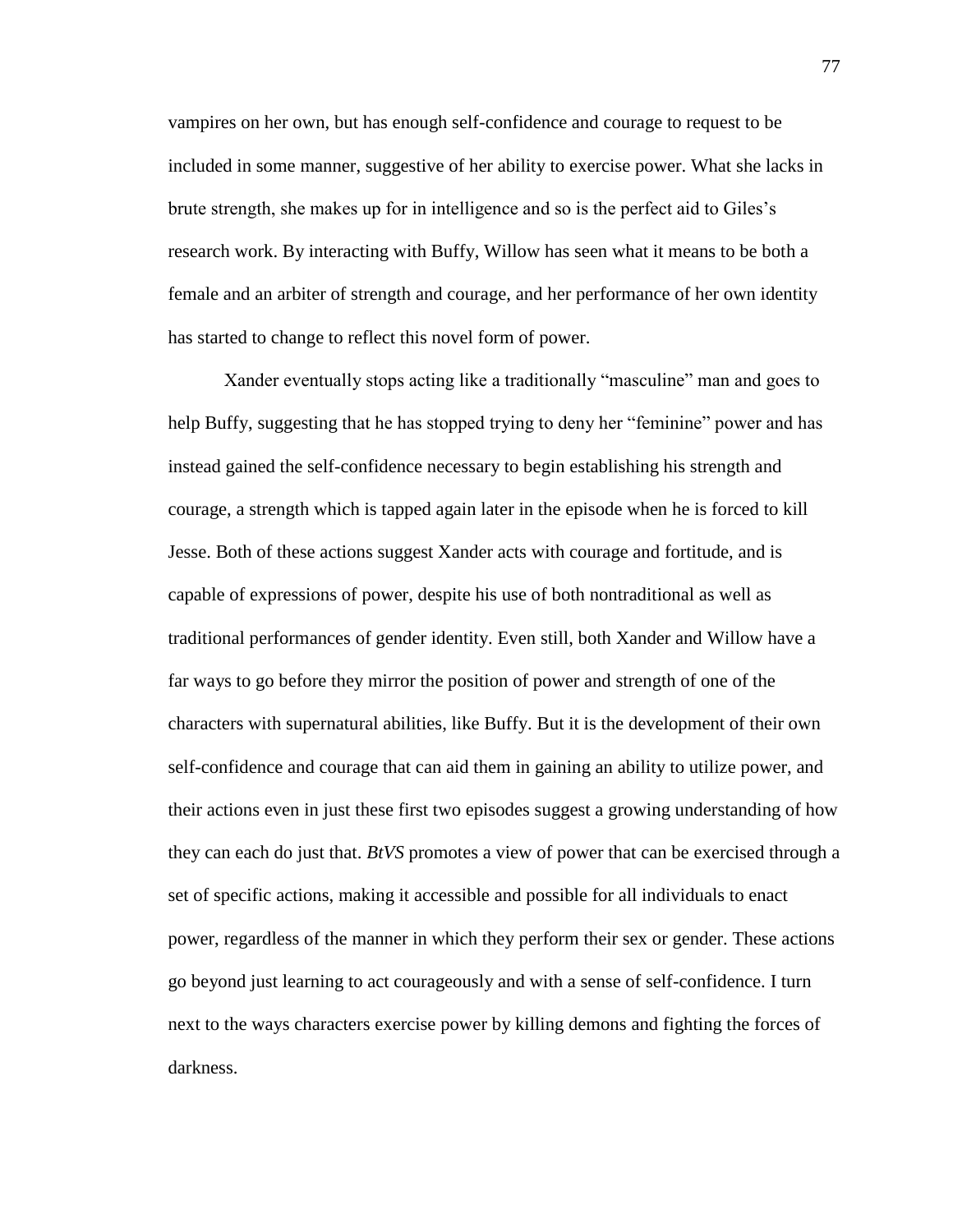#### *Killing Demons and Fighting the Forces of Darkness*

Being The Slayer, Buffy is tasked with the duty of fighting the forces of evil; as the original opening narrative intones, "She alone will wield the strength and skill to fight the vampires, demons, and the forces of darkness; to stop the spread of their evil and the swell of their number" (*BtVS,* various episodes). Her ability to effectively fight evil and save the world depicts a position of power that is seemingly tied specifically to her mantle as The Chosen One. But as the other characters demonstrate, the action of fighting evil can be learned and utilized by people other than The Slayer, a rhetoric that reframes power as inherent to certain forms of action, all of which are accessible to anyone, regardless of the way they perform their sex or gender. Killing demons and fighting evil is just one possible action that allows an individual power, and by allowing anybody to exercise this specific action, regardless of their performances of sex and gender, the show further interrupts our culturally conditioned belief in a male-dominant oppositional gender binary.

This rhetoric is supported by the actions of the rest of The Scooby Gang as they help Buffy in her fight against evil. A great example comes from the first episode of Season 6, "Bargaining: Part 1," which finds The Scooby Gang acting in a concerted effort to slay vampires in Sunnydale following the events of Buffy's death and self-sacrifice at the end of Season 5. As Buffy has been dead and buried for a couple of months, the rest of the group find that it is up to them to take up the fight against evil, and their actions signal a growth of their own power. The Scooby Gang has realized that the mythic status of The Slayer is part of the reason demons are afraid of Sunnydale and so try to conceal her death by utilizing a robotic replica of her (known as "the Buffybot") as a tool in their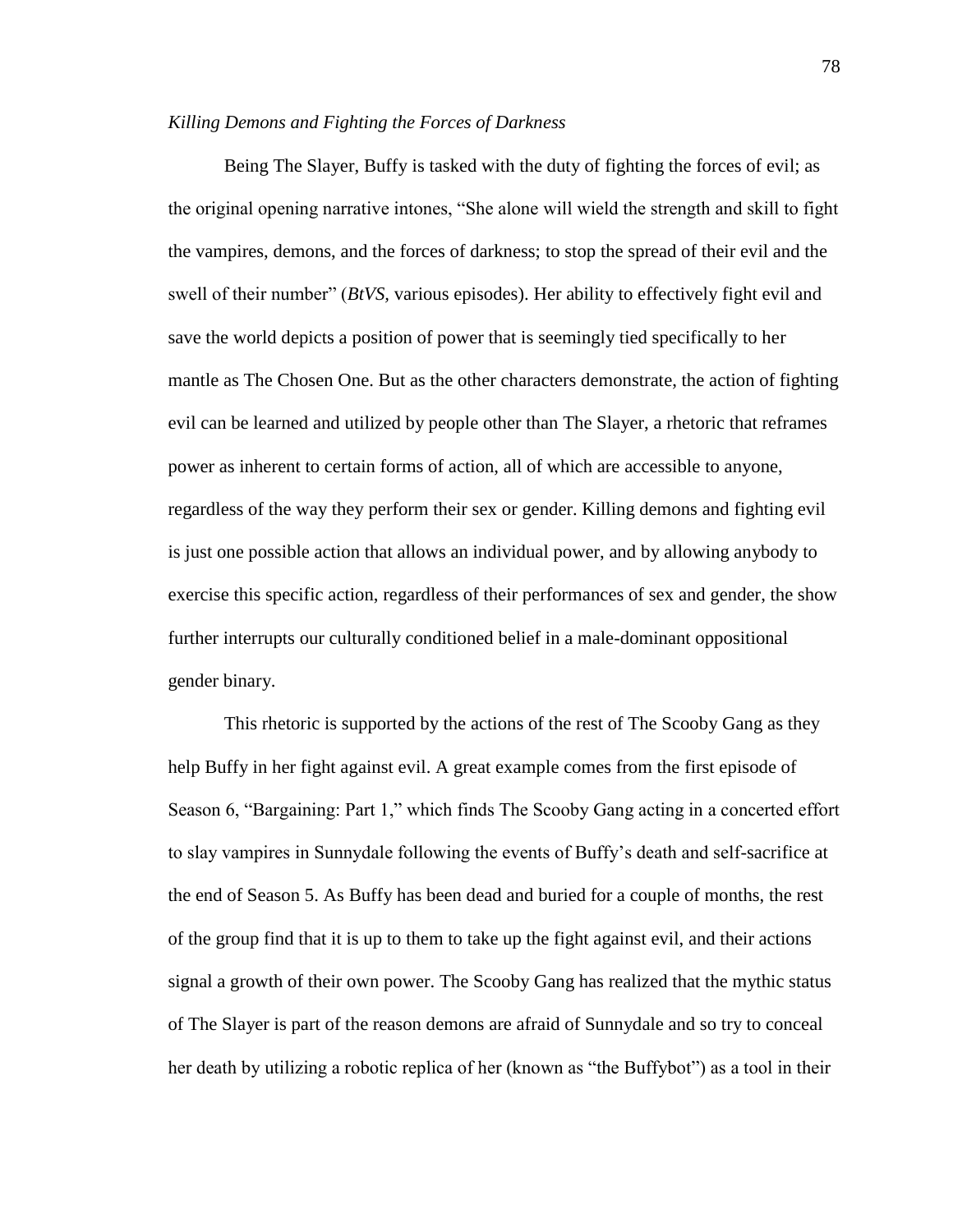fight against evil. But robotic replacement or no, Buffy's death means the ultimate responsibility of slaying demons and killing monsters now falls on the rest of the group, not The Slayer. Though they are not as talented as she is, their actions suggest a certain amount of personal strength and power, regardless of how the characters align their identities.

The episode opens on a shot of an overweight vampire sprinting through a cemetery, dodging between gravestones. Out of the shadows Spike comes running, chasing him, and Tara and Giles follow a short distance behind, all of them carrying weapons. The overweight vampire evades them, leading them to a dead end by the cemetery fence. Here the camera pans out, showing a wider view of the graveyard. Willow is far away from the others; we see her standing on top of a mausoleum and watching the events unfold below her. She is using her magical abilities to speak telepathically to the others and guides them on what to do. Her talent and ability are suggestive of a position of power, an ability to shape and change the events around her, evidenced here by her ability to lead a concerted effort to fight evil and kill vampires.

**Willow (speaking telepathically)**: The vampire's circling back towards you, six o'clock. Try to drive him towards the Van Alton crypt.

**Giles**: Van Alton?

**Tara**: Is that the one with the cute little gargoyle?

Xander and Anya head around the tomb just as another vampire nearby throws Spike and Tara off of him before tossing the Buffybot into a wall. Giles picks up his axe and swings to attack, but the vampire catches him and forces him up against the fence, using the axe handle to choke him. Spike kills the vampire holding Giles and they all rush off to help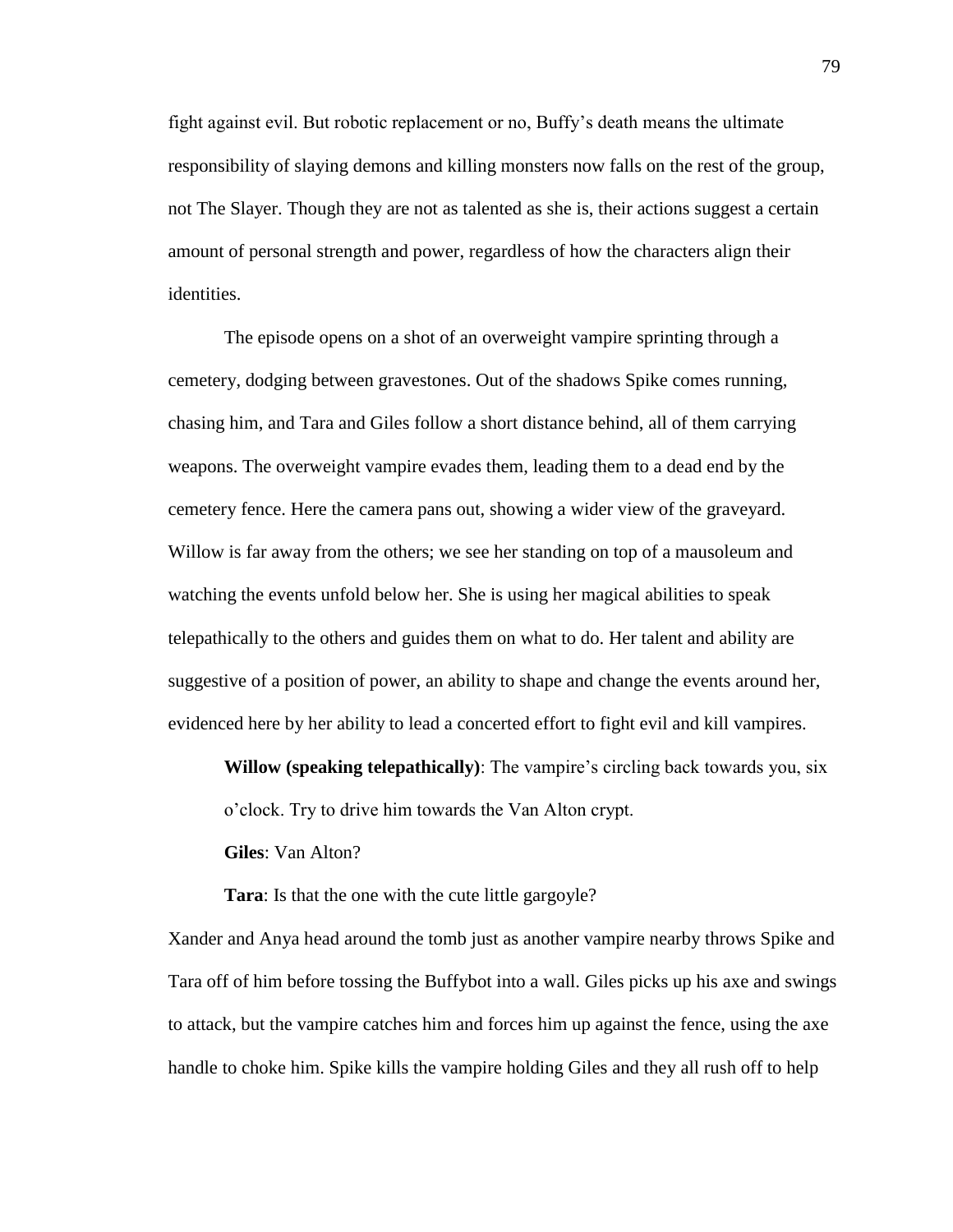Xander and Anya dispatch the last vampire, distracting it before the Buffybot slays it. Their coordinated efforts, and especially Willow's ability to magically network with all of them, demonstrate an effective power and ability to hunt and kill vampires, even if it is not quite as efficient as the supernatural abilities of The Slayer. Nevertheless, the group members are self-confident and courageous as they kill these demi-demons in an effort to continue providing protection for the town of Sunnydale. Their actions are indicative of their expressions of power that spring from their ability to provide protection for others by killing demons. However, the act of slaying is just a physical manifestation, a metaphor representing the fight against evil. And, just as the show suggests that gender is socially constructed and varied, it also promotes multiple versions of evil, and multiple ways to combat it beyond mere methods of physical assault.

A great example of alternative methods to fighting evil besides just killing demons comes from the events of the last few episodes of Season 6, where Willow turns to black magic and reverts to an antagonistic set of gender performances most closely aligned with traditional "masculine" performances after one of Buffy's enemies comes to their home and fires a gun into the air, killing her girlfriend Tara with a stray bullet. Willow is determined to get her vengeance on the trio of nerdy bad guys who were responsible for Tara's death, ultimately killing one of them, actions suggesting that she is aligned with traditionally "masculine" performances such as hyper-aggression and independence, which represent a specific, outmoded notion of power as domination. Ultimately, it is Xander who stops Willow from destroying the world (in Season 6, Episode 22, "Grave") – not by fighting her, but by being there for her, demonstrating a means of fighting evil beyond just killing demons.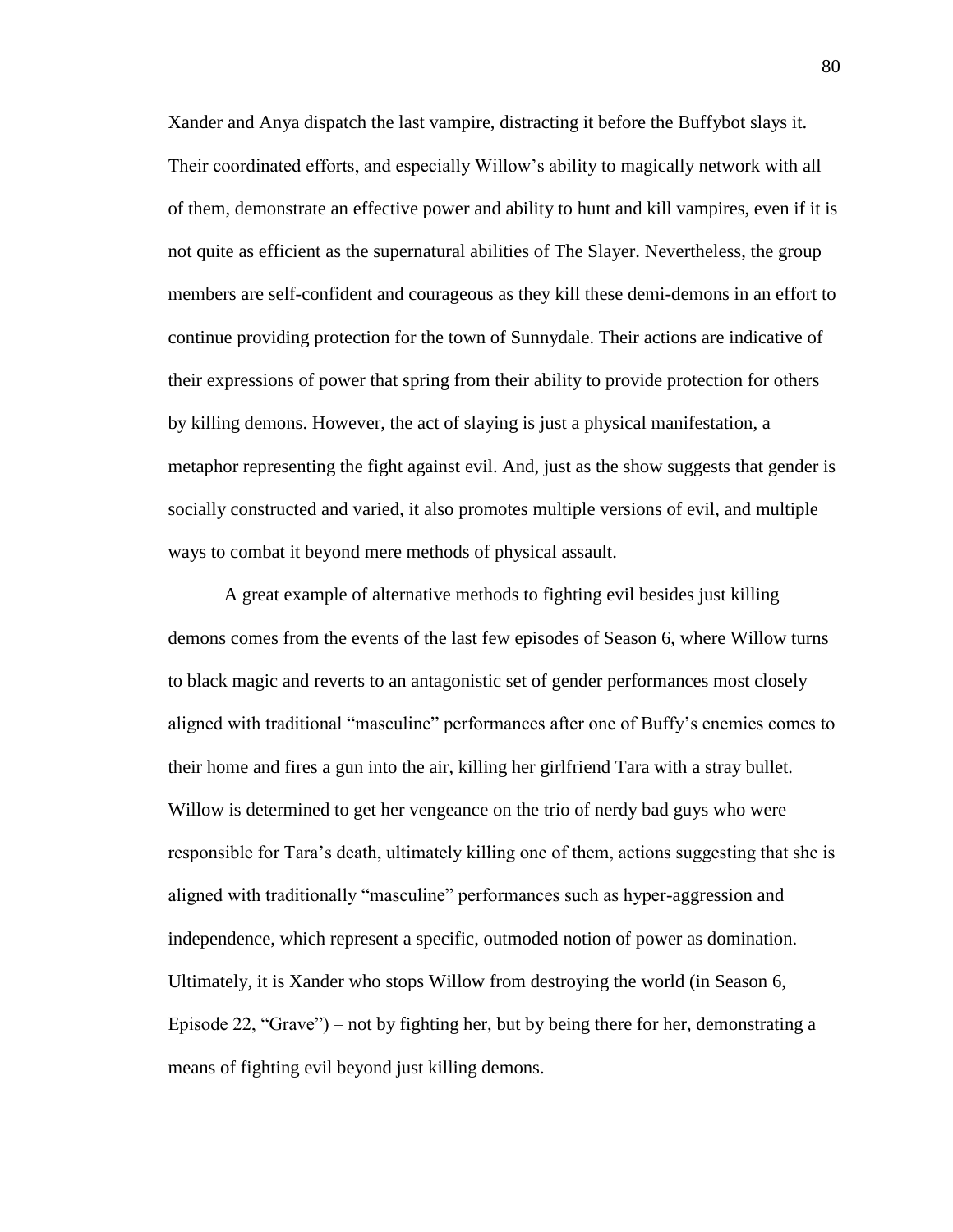**Dark Willow (scoffing)**: Is this the master plan? You're going to stop me by telling me you love me?

**Xander**: Well, I was going to walk you off a cliff and hand you an anvil, but, eh, it seemed kinda cartoony.

**Dark Willow**: Still making jokes.

**Xander**: I'm not joking. I know you're in pain – I can't imagine the pain you're in. And I know you're about to do something apocalyptically evil, and stupid, and hey, I still wanna hang. You're Willow.

**Dark Willow**: Don't call me that.

**Xander**: The first day of kindergarten. You cried because you broke the yellow crayon, and you were too afraid to tell anyone. You've come pretty far, ending the world, not a terrific notion. But the thing is? Yeah. I love you. I loved crayonbreaky Willow and I love ... scary veiny Willow. So if I'm going out, it's here. If you wanna kill the world? Well, then start with me. I've earned that.

Xander repeats his assertion that he loves her, braving a number of magical attacks as he approaches her. The more he repeats his love for her, the weaker her attacks grow, until eventually he is holding her, and she sobs in his arms as her black hair fades back to red and her eyes return to their normal color. Xander's ability to fight evil, even though it is through a method that does not necessitate the physical fighting or killing of demons, suggests that Xander is every bit as capable of exercising power as anybody else, even though he is not aligned with traditionally "masculine" gender traits of aggression and dominance. Indeed, the rhetoric of the show suggests that power is available to all characters through a specific set of actions, including fighting against and killing the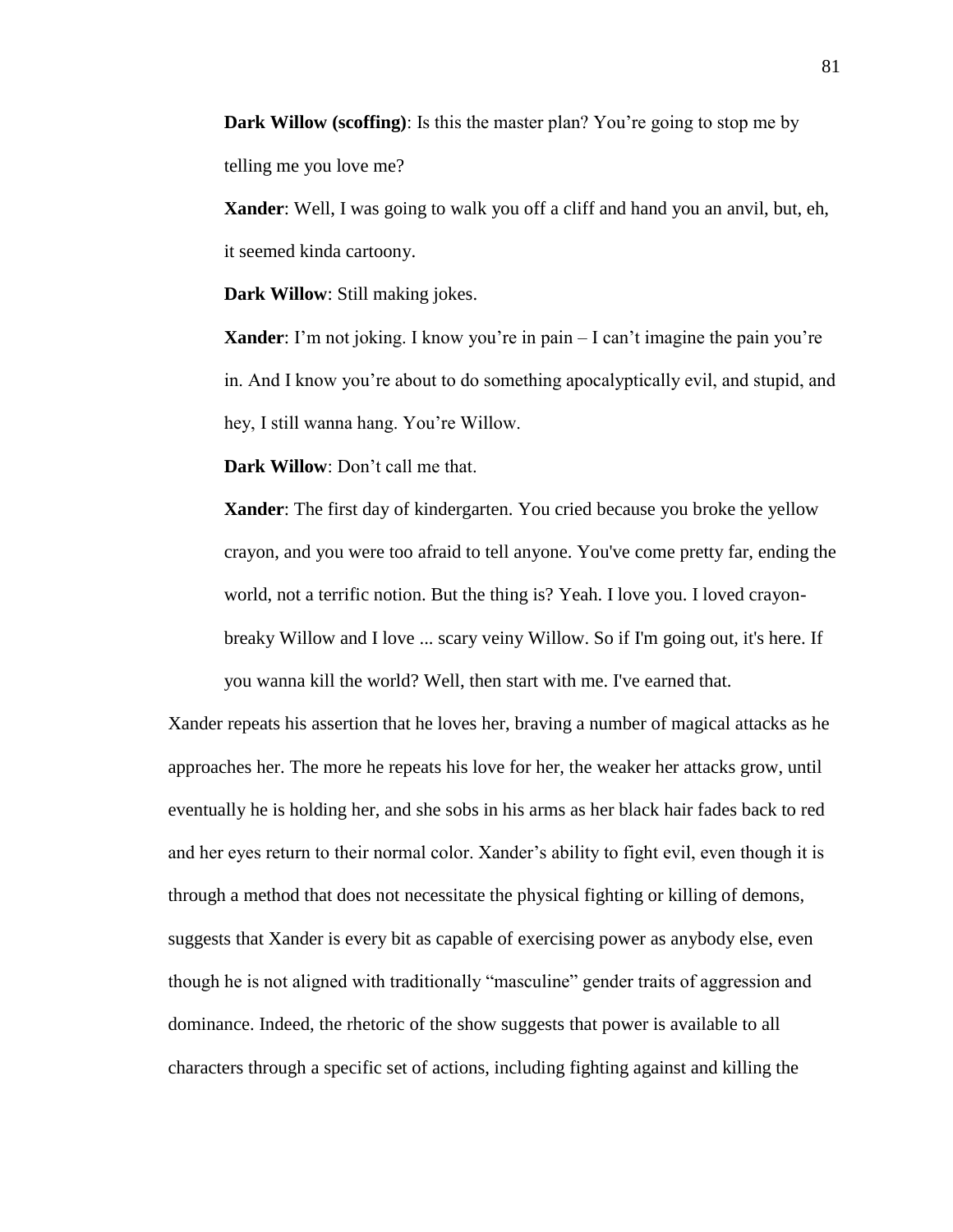forces of darkness. Power, then, is not dependent on any inherent physical characteristic; power is the accumulated effects of the multiplicity of social forces that act upon our culture, and can merely be exercised by individuals, not possessed by them. Xander's actions are not physical or combative, but they nevertheless help save the world and suggest his own exhibition of an ability to exercise power to control and shape the world around him. And though Willow has become evil from the pain of her grief, her demonstrated ability to destroy the entire world suggests a strength and position of power unmatched by any other member of the Scooby Gang. This strength is finally put to good use in Season 7, when Willow uses her magical talent to share the power of The Slayer amongst all The Potentials, eradicating the established hierarchy and limitations placed on these roles by the original Watcher's Council.

Willow's growth, both as an agent of courage, self-confidence, and in her ability to aid in the fight against evil as a sexually and magically empowered woman, is not fully realized until she moves away from traditionally "masculine" gender performances and the outmoded concepts of patriarchal power they represent. The rhetoric of *BtVS* ultimately implies a need for us all to view power as being separate from physical identities, but available to all members of society, regardless of their social position or the manner in which they perform their own identity. The show promotes a view of power inherent within a set of actions, specifically the ability to express self-confidence and courage, killing demons/fighting evil, the protection of others, and the act of having sex. There is certainly some variation and some overlap between these actions and how the characters perform them, but it is the mere act of performing them that allows an individual to exercise a power that is free from any strict relationships to specific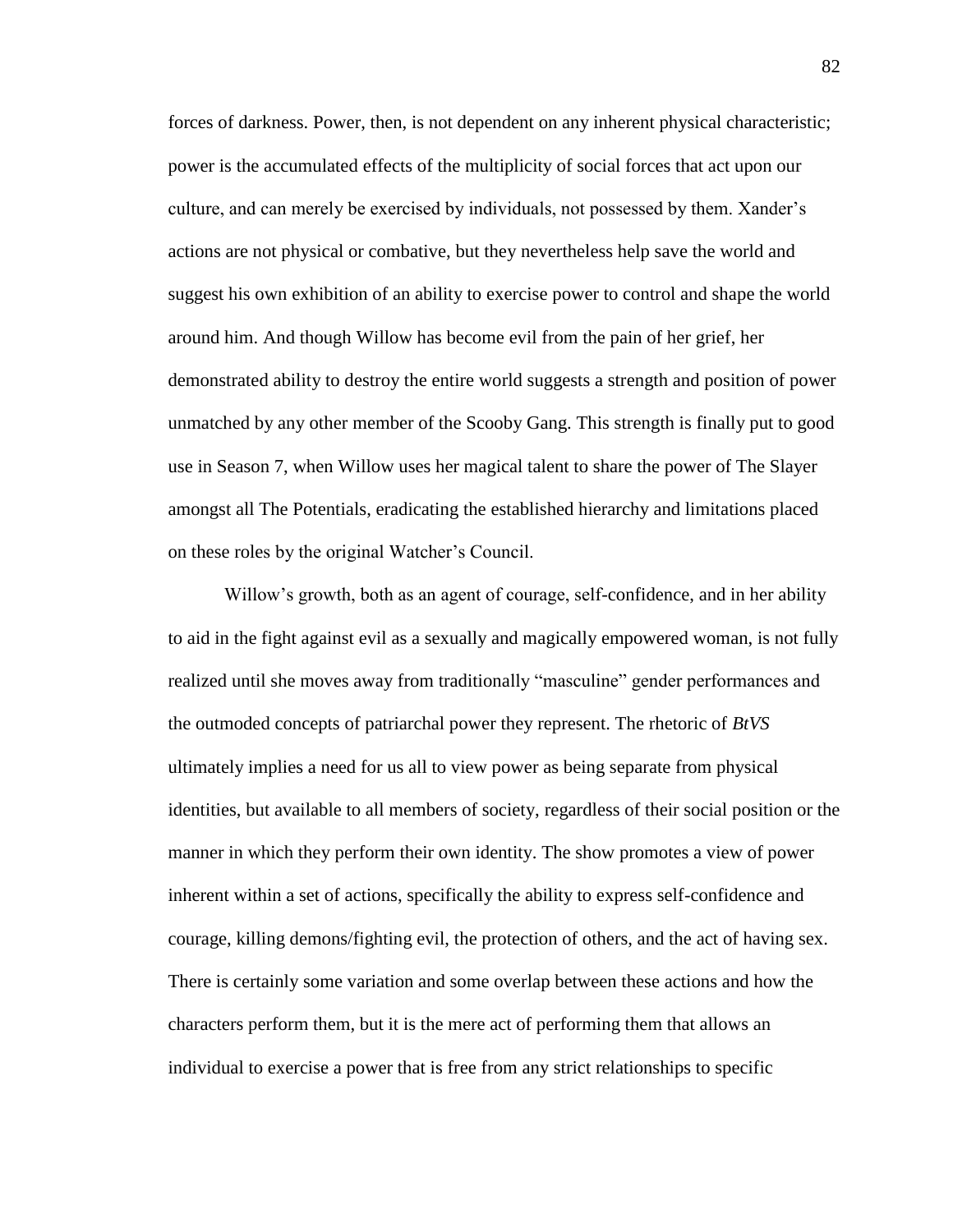performances of gender or identity. In this way, *BtVS* interrupts the standard popular culture rhetoric of patriarchal, male-dominant ideologies and so demonstrates its own form of agency, one aligned specifically with poststructuralist notions of agency as the ability to disrupt our discursively constructed frames of thought. I next analyze how the ability to act as a "protector" is indicative of positions of personal power.

### *Protecting Others*

By framing power as an inherent aspect of a specific set of actions, one that includes expressing self-confidence and courage, along with fighting and killing demons, the rhetoric of *BtVS* promotes an expression of power that can be exercised by all individuals, even those not aligned with traditional gender performances. But it is Buffy's continual self-sacrifice in the name of protecting others that makes her truly heroic, and grants her a strength and power often only aligned in other texts with "masculine" protector roles. In joining her camp of compatriots, The Scooby Gang, the other characters begin acting as protectors themselves, modeling themselves after the Slayer. This is further evidence of the impact of Buffy's demonstrative use of discursive power, and indicates that power isn't tied to any specific gender identities or performances, but can be shared by all.

I will turn here to the Season 3 episode "The Zeppo," an episode that truly displays how an ability to protect others indicates a certain position of power. At this point of the series, Buffy has come to terms with the disparate aspects of her own identity and has become incredibly strong and independent. Willow, too, has grown over the seasons, progressing from a shy computer nerd to a talented, if inexperienced, witch. But the introduction of Faith, a Slayer who was called after Buffy's death in Season 1 and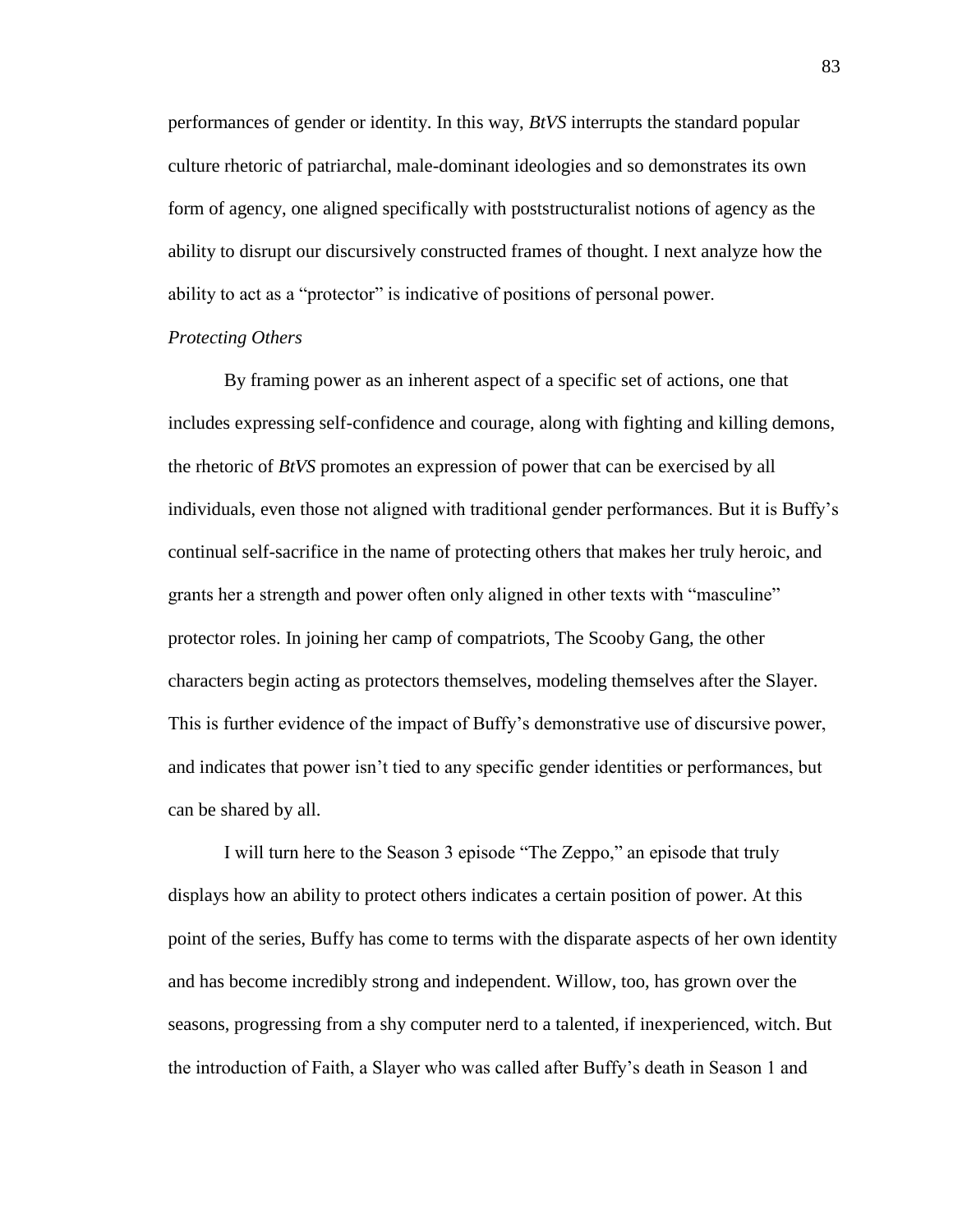then the Slayer Kendra's death in Season 2 (and who eventually goes rogue), means that Xander is constantly surrounded by individuals who are stronger, more talented, and more capable of acting as "protectors" than he is. His average strength and skill set dictate that he often be relegated to more passive roles than the other members of the Scooby Gang, which occasionally causes tension between his own view of himself as a man and his inability to protect others, a signal of his own seeming lack of power. Xander's feelings of inadequacy are exacerbated by the way the other characters all try to defend and protect him, which at once weakens his self-confidence and casts him into the role of the *protected* not the *protector*. This is epitomized in the introductory scene from "The Zeppo."

This episode opens with a shot of a dark chamber, shrouded in mist. The camera pans to reveal a female demon of some kind, stalking through the fog and shadows. A series of jump cuts shows that Giles, Buffy, and Faith, who hasn't yet turned rogue, are all along the outskirts of the chamber, watching as the demon attempts to track them through the mist. Willow appears, holding a candle, but Xander is nowhere in sight. Willow chants something in Latin and blows the candle out, simultaneously causing the fog to disappear, which startles and disorients the nearby demon. Buffy and Giles grab hold of her and pin her to the wall while Faith stabs her through the chest with a broadsword. Giles, who got knocked over during the final skirmish, speaks from the floor:

**Giles**: I think that was the last.

**Buffy**: Will, are you okay?

**Willow**: Yeah, I'm fine. The – the shaking is – is a side effect of the fear.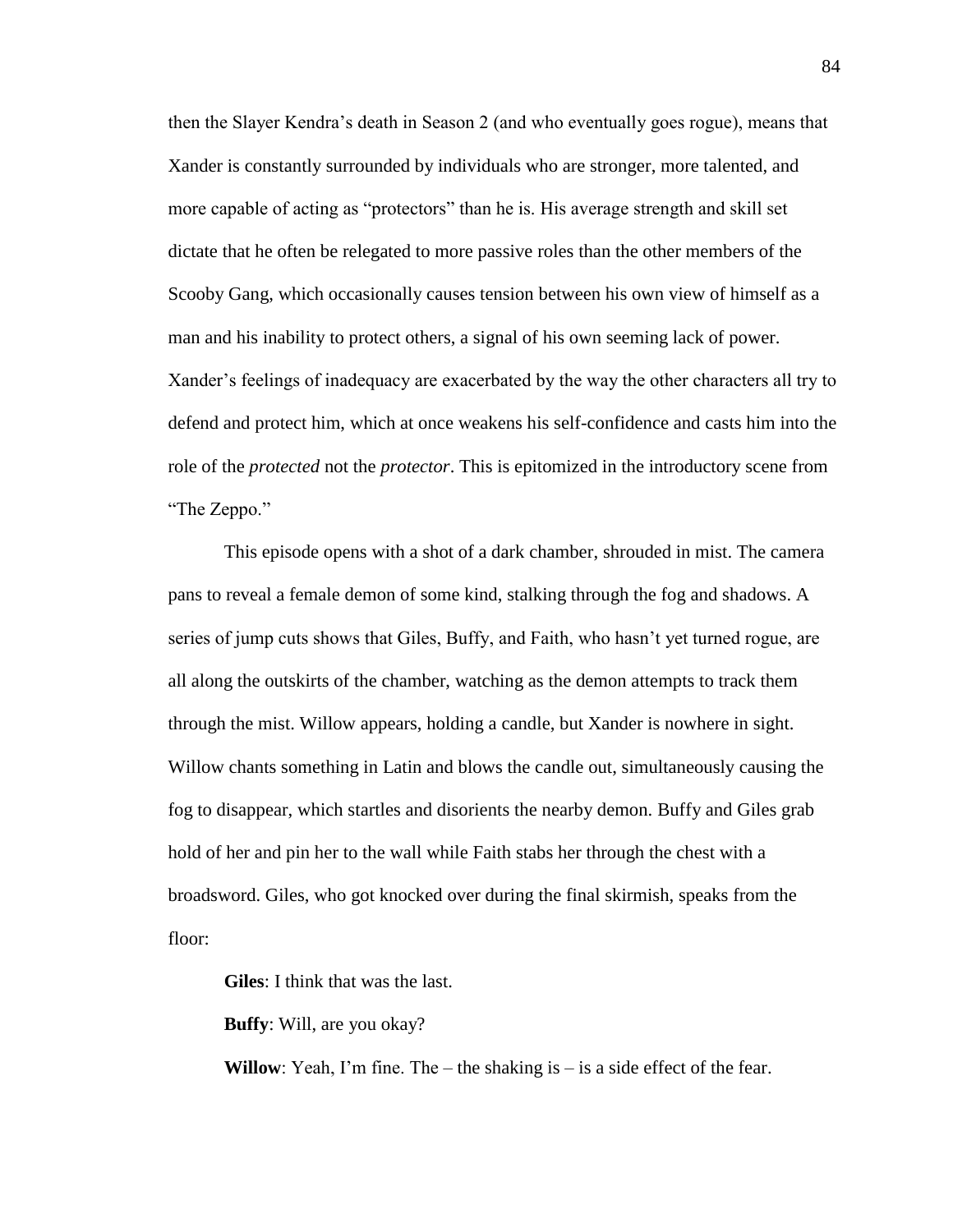**Giles (As Buffy helps him up)**: Thank you.

**Buffy**: Well, if it wasn't for that clouding spell.

**Willow**: Yeah, it went good! Nothing melted like last time.

**Faith**: These babes were wicked rowdy. What's their deal?

**Giles (Examining the demon)**: I wish I knew. Most of my sources have dried up since the Council has relieved me of my duties. I was aware that there was a nest here, but quite frankly, I expected it to be vampires. These – these are new.

**Buffy**: And improved.

**Giles**: Yes, well,  $I - I'm$  sorry; I should have had you better prepared. I should never have allowed Willow and um, uh... And, uh...

### **(A nearby pile of trash begins to rustle as a woozy, disheveled, and out of breath Xander crawls from underneath it)**

**Xander**: I'm good. We're fine. Just a little bit dirty. Good show, everyone. Just great. I think we have a hit.

**Willow**: Are you okay?

**Xander**: Tip top. Really. If anyone sees my spine laying around, just try not to step on it.

**Buffy**: Xander, one of these days you're going to get yourself hurt.

**Faith**: Or killed.

**Buffy**: Or both. And you know, with the pain and then the death, maybe you shouldn't be leaping into the fray like that. Maybe you should be fray adjacent.

**Xander**: Excuse me? Who in a crucial moment distracted the lead demon by

allowing her to pummel him about the head?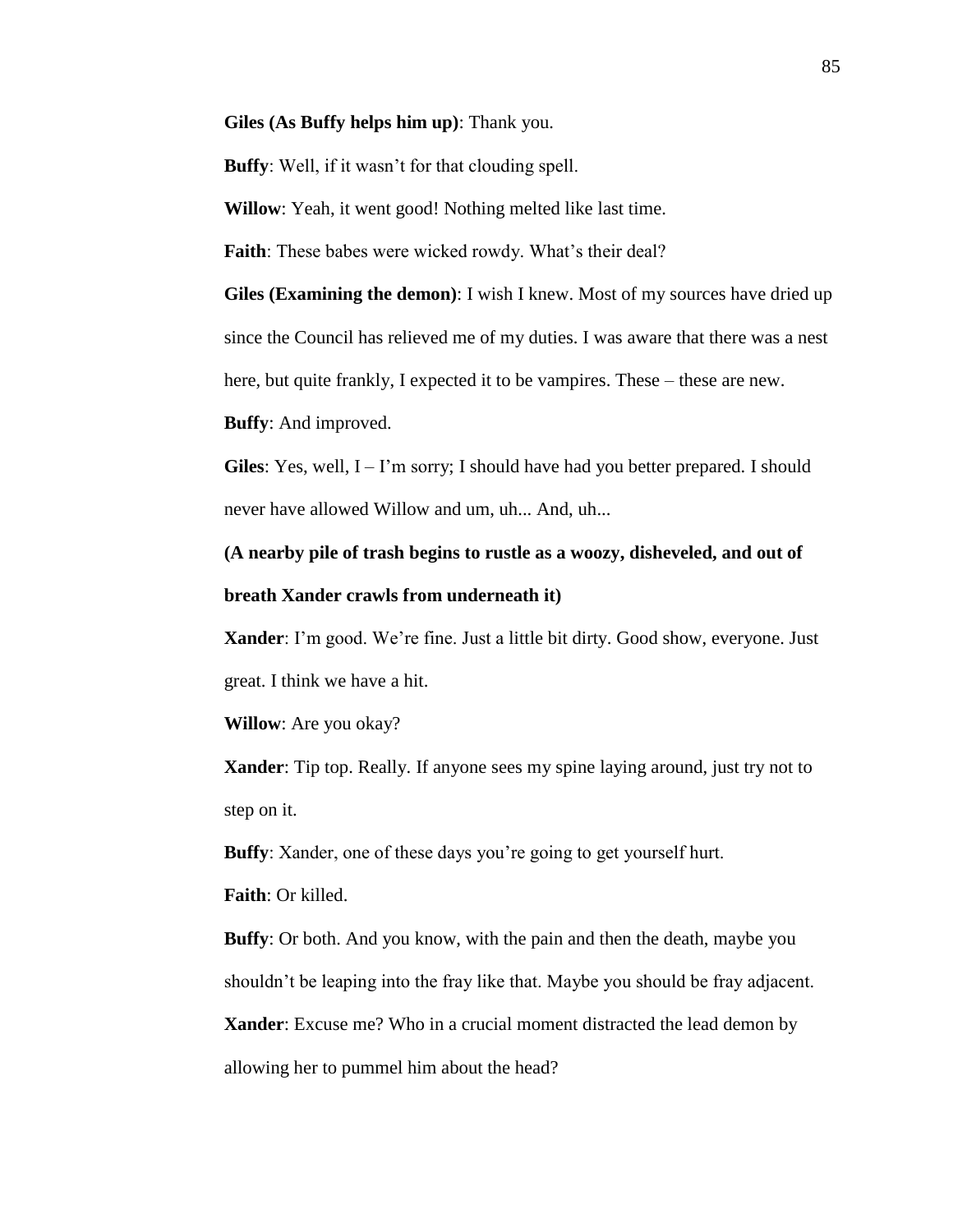**Faith**: Yeah, that was real manly – how you shrieked and all.

**Xander**: I think you'll find that was more of a bellow.

One thing immediately noticeable about this scene is that the three female characters occupied the most powerful positions, expressing self-confidence and courage while they used their abilities to protect the others and subdue the demon. The male characters were less present, and indeed all together less helpful. Giles did help grab the last demon, but he was also knocked to the ground, leaving Buffy and Faith to finish the demon without him. Willow, too, shows her increased utilization of power by helping distract the demon with a clouding spell.

Interestingly, the demons are depicted as even stronger than most varieties, and they are also all gendered and referred to as females. But despite the fact that it was the female characters that were more closely aligned with expressions of power, the male characters, Xander specifically, still expressed the potential to exercise power, even despite their consignment to a more passive role. Though he wasn't physically strong enough to be effective in the battle, Xander did stand bravely against a creature that was far more aggressive than him, and was willing to be hurt while doing it. His lack of supernatural strength doesn't preclude him from also wanting to fill the role of protector, and so it is evident that he is hurt when Buffy recommend he remain "fray adjacent." And even though Faith might mock him for yelling in combat, the fact that he continues to fight despite his own personal fears suggests that he is just as capable of the courage and self-confidence necessary for a sense of power as the female characters in this scene are, even if his diminished physical strength relegates him to a more passive role here.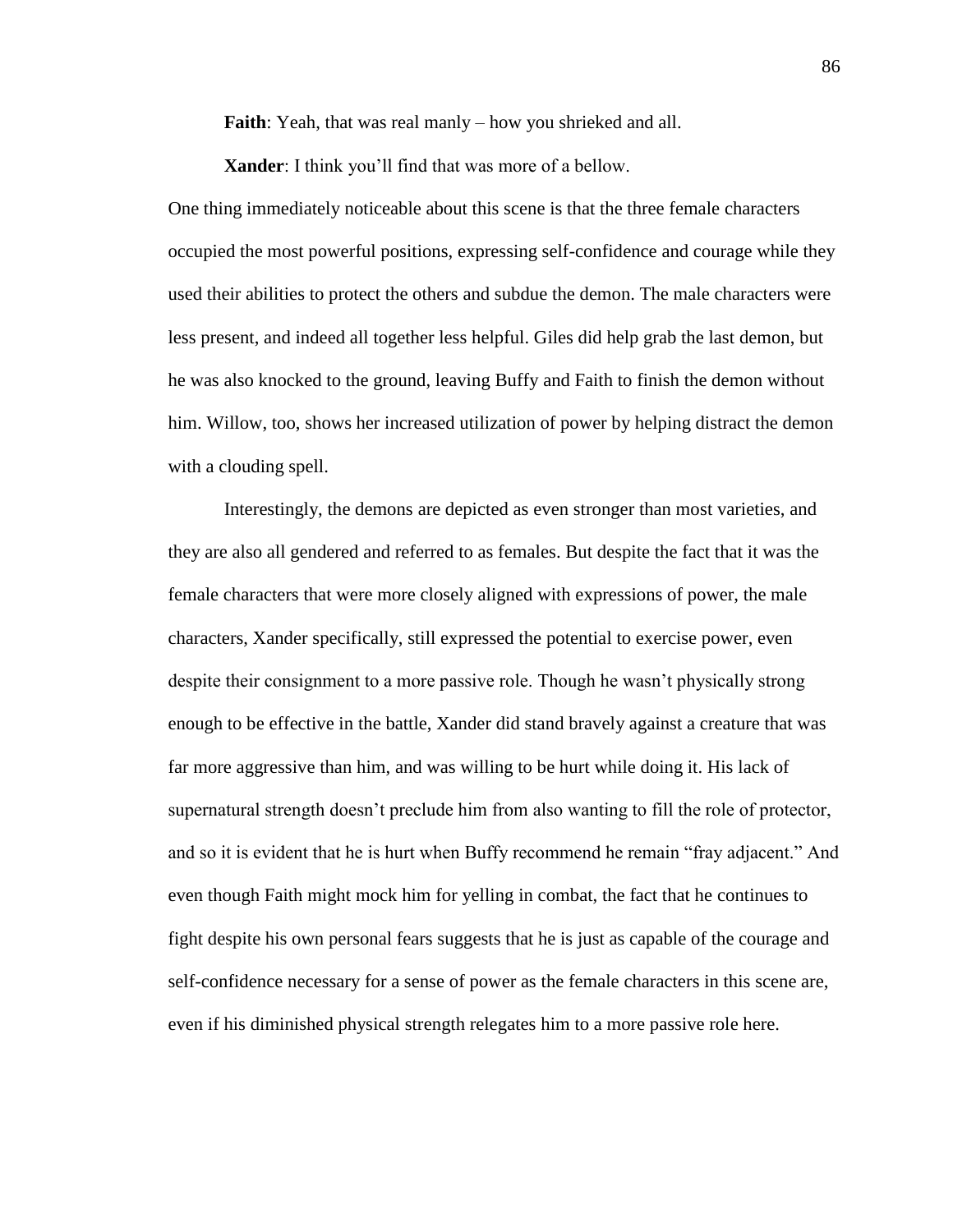However, it would be a mistake to suggest the female characters enacted themselves in solely masculine ways; this is not the case. Traditional gender views maintain that women employ a more relational self than men do, being more emotive and caring rather than independent and stoic. While the three female characters do protect the others and express themselves in independent, courageous ways, this does not mean they do not also exhibit more traditionally feminine gender performances as well. In fact, the first thing Buffy thinks of after slaying the demon is her best friend Willow's safety. This is both because she wants to insure that the spell didn't backfire and hurt Willow, but also because she knows that Willow doesn't enjoy battles and so might be nerve wracked. Though traditional male "protector" characters would act similarly in Buffy's position, it is Willow's response that emphasizes a strong, relational and emotive performance. By admitting that she is shaking from fear and that she has failed in her spell-casting before, Willow shows an emotive, relational aspect of her identity that informs the courage, selfconfidence and utilization of power she is practicing as a burgeoning witch. Buffy's concern for Willow comes out of her own sense of the importance of friendships and relationships, and it is later obvious that Willow shares this same communal spirit. When Xander emerges from the trash pile, filthy and dazed, Willow immediately makes certain that he is okay, portraying again her emotive and caring characteristics.

From this short five-minute introduction, we are given a precise example of *BtVS*'s view of gender as a malleable and fluid construct. Though Xander performs himself as masculine, he is relegated to a more passive, traditionally "feminine" role in this scene, while the female characters are granted the strength and positions of power of the "protector" roles often associated with "masculine" performances in traditional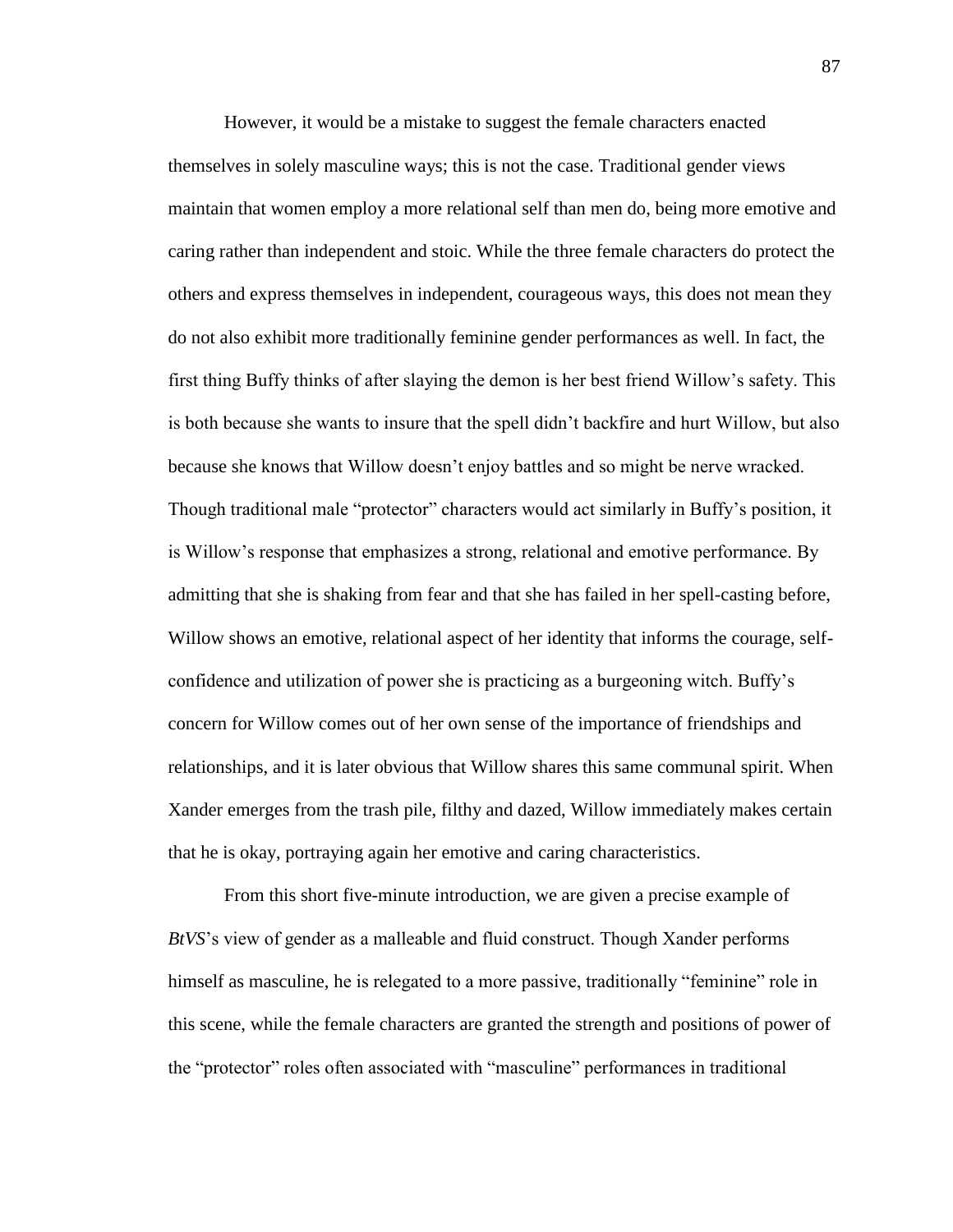rhetorical texts. Because the male characters as well as the female characters are simultaneously taking on traditional and nontraditional gender roles, it seems fairly evident that *BtVS* does not suggest that any set of actions or performances are specifically coded to certain gender roles, or should be fundamentally associated with strength or with an ability to exercise power.

Indeed, my reading of the rhetoric of the series is that it portrays gender as being unfixed, discursively constructed, and not inherently tied to any innate abilities or handicaps. Further, the rhetoric promotes a view of power as discursive social forces that affect and alter the nature of social hierarchies. The show presents an ability to utilize power through a set of certain actions such as exhibiting courage and self-confidence, having sex, fighting/killing demons, and protecting others. Both Xander and Willow began the series as lacking in power, and they both subscribed to the idea that power was tied to specific, traditionally "masculine" identities. They did not have the selfconfidence or courage necessary to act powerfully until their introduction to Buffy Summers allowed them to realize their own potential ability to exercise this new power, unshackled from previous associations to specific gender performances. Their growing self-confidence and courage is indicative of their own growing personal positions of power. But they still lack the supernatural physical strength of most of their enemies and hold a liminal position of being both protectors and in need of being protected, at once desirous of protecting others but not always physically capable of doing so. Willow has already begun using magic to amplify her own strength, allowing her to act along with Buffy and Faith in protecting others, but Xander has yet to be given a chance to prove his own ability to protect others.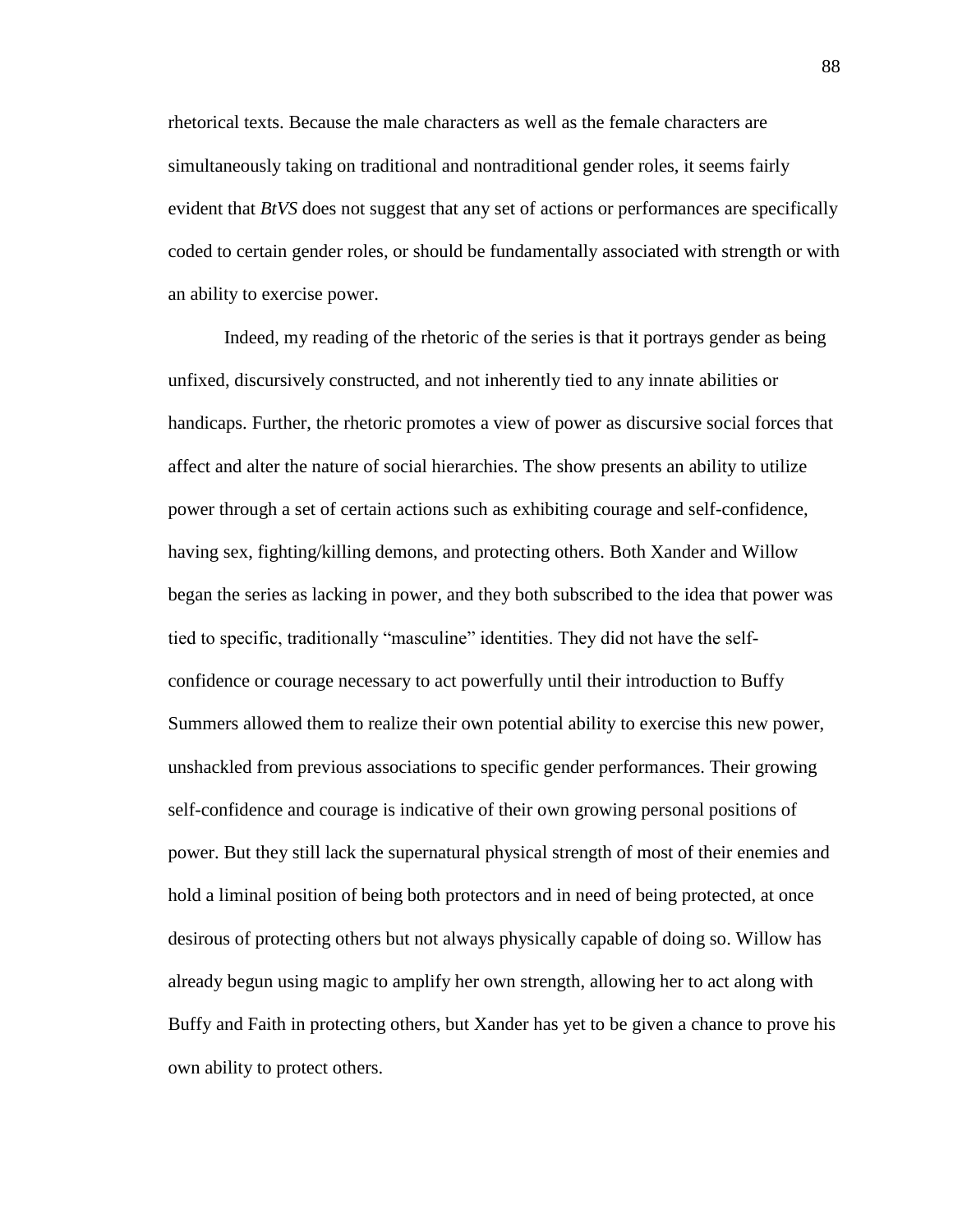Xander begins to obsess over ways to further "masculinize" himself in an attempt to solidify his personal power position. This is made all the worse when he finds out the female demons from the night before are planning on starting an apocalypse, and the other members of the Scooby Gang won't let him pitch in to help. Frustrated by his forced inability to act as a "protector", Xander decides he needs to find some extrinsic symbol of masculinity to aid him in attaining respect. Ultimately, he settles on borrowing a classic car from his alcoholic uncle, only to later crash it into a car that local troublemaker Jack O'Toole is sitting in. Jack gets out and threatens him with a knife. Because Xander is both scared of O'Toole, and also actively trying to enhance his own masculinity, he agrees to drive O'Toole around and run some chores. These errands turn out to be a little out of the ordinary – first, O'Toole visits a number of graveyards, resurrecting all of his friends, who happen to be dead. Though they are all reanimated corpses, even these other men are more "masculine" than Xander – some wear varsity letter jackets, and they greet each other with hard punches on the shoulder, demonstratively telling us that they are at once athletic, aggressive, and strong. Xander, meanwhile, remains nervous and continuously cracks jokes, a visual cue that he is not like, and not comfortable being with, these other men. Once they've all been resurrected, the gang decides to break into a hardware store to get supplies to build a bomb, yet another depiction of the aggression traditionally associated with masculine gender performances. Xander manages to evade the group, and drives away as fast as he can, eventually meeting up with Faith, who he loses his virginity to. This sexual act, which I explore later, reinstitutes Xander's own sense of self-confidence and ability to exercise power, causing him to once again go to the aid of others in an attempt to protect them.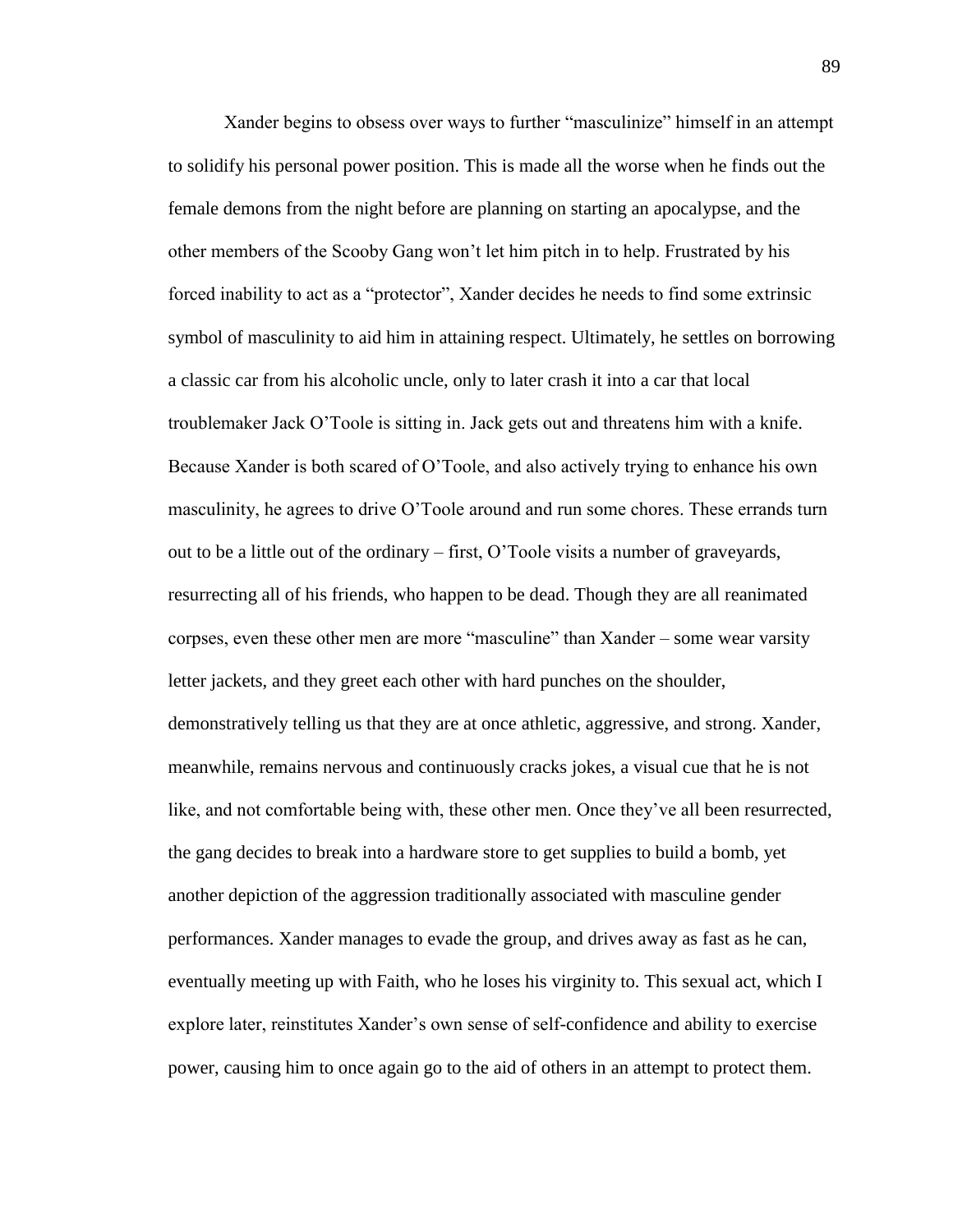Xander gets the perfect opportunity to protect people later in the episode when he discovers that the gang of undead men is planning on using their bomb supplies to blow up the high school. He eventually discovers the bomb, and the bomb's maker, Jack O'Toole, down in the basement's boiler room. Xander blocks O'Toole from escaping the high school, and corners him in the room with the bomb, whose timer is slowly ticking down to zero. Here is where Xander finally gets the chance to show that he has just as much power as any of the other men or women who surround him, even if he lacks their physical strength or ability.

**O'Toole**: You've pissed me off, boy. Now you pay the price. First the eyes, then the tongue, then I'll break every one of your fingers.

**Xander**: You're going to do all that in 49 seconds? I know what you're thinking: Can I get by him? Get up the stairs, out of the building, seconds ticking away. I don't love your chances.

**O'Toole**: Then you'll die too.

**Xander**: Yeah, looks like. So I guess the question really is, who has less fear? **O'Toole**: I'm not afraid to die – I'm already dead.

**Xander**: Yeah, but this is different. Being blowed up isn't walking around drinking with your buddies dead. It's little bits being swept up by a janitor dead, and I don't think you're ready for that.

**O'Toole**: Are you?

**Xander**: I like the quiet.

**(The bomb's counter is at 11 seconds, and Jack O'Toole stares around, weighing his odds while Xander just stands there, tense but relatively calm**.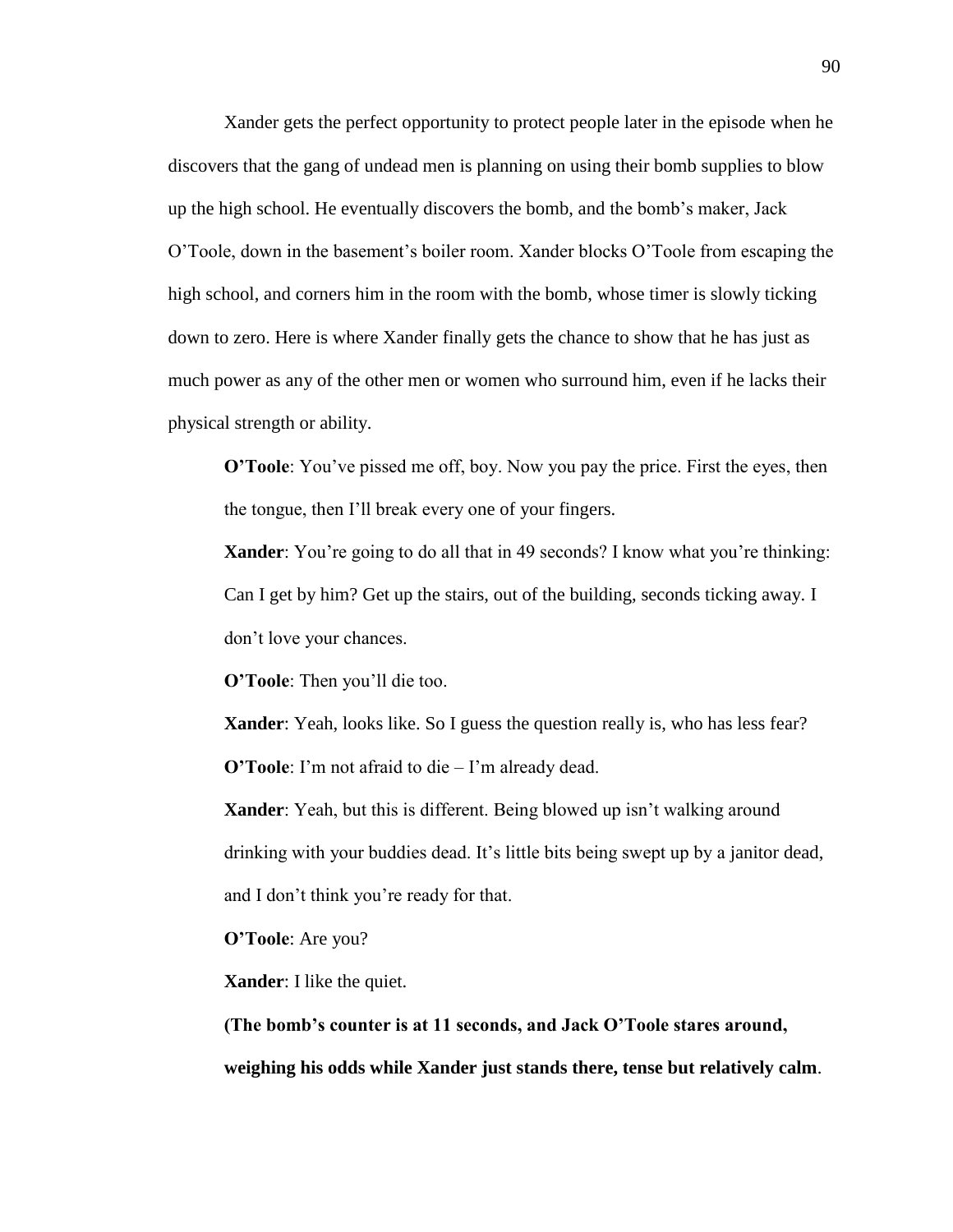## **O'Toole's anxiety is apparent – he reaches out and disconnects the bomb just as the timer gets down to 3)**

**Xander**: Good boy. I don't think I want to be seeing you on campus anymore, Jack.

Until this moment, Xander has shown courage and a will to fight, but was always clearly outclassed in terms of physical strength. This led others to think of him as being weak or inferior, relegating him to a more passive role that would often traditionally be associated with feminine gender "norms." His lack of sexual experience as well as his reliance on extrinsic symbols of masculinity serve to further "feminize" him, again suggesting that *BtVS* views gender identity not as a static oppositional binary or a biological pre-conclusion, but as a multiple and varied, discursively constructed phenomenon. A sense of fluidity of identity is displayed again in this final scene, where Xander enacts himself in as strong and independent a manner as any hero from a popular culture text would.

Though Xander is physically weaker than his opponent, and is afraid of being blown up, he does not let his fear dictate his actions. Rather, he stands his ground and talks O'Toole into disarming the bomb. And O'Toole, who had previously been portrayed as fiercer and more confident than Xander, stands in front of him sweating and shaking with fear. Xander didn't use his physical strength to overcome the bad guy, but his bravery and determination save all of their lives and this reversal of roles is just as suggestive of heroic power and a capacity to protect others as are the feats of the rest of the Scooby Gang, battling demons in the hallways above. It is important to note that this power is evident regardless of the fact that Xander uses both traditional and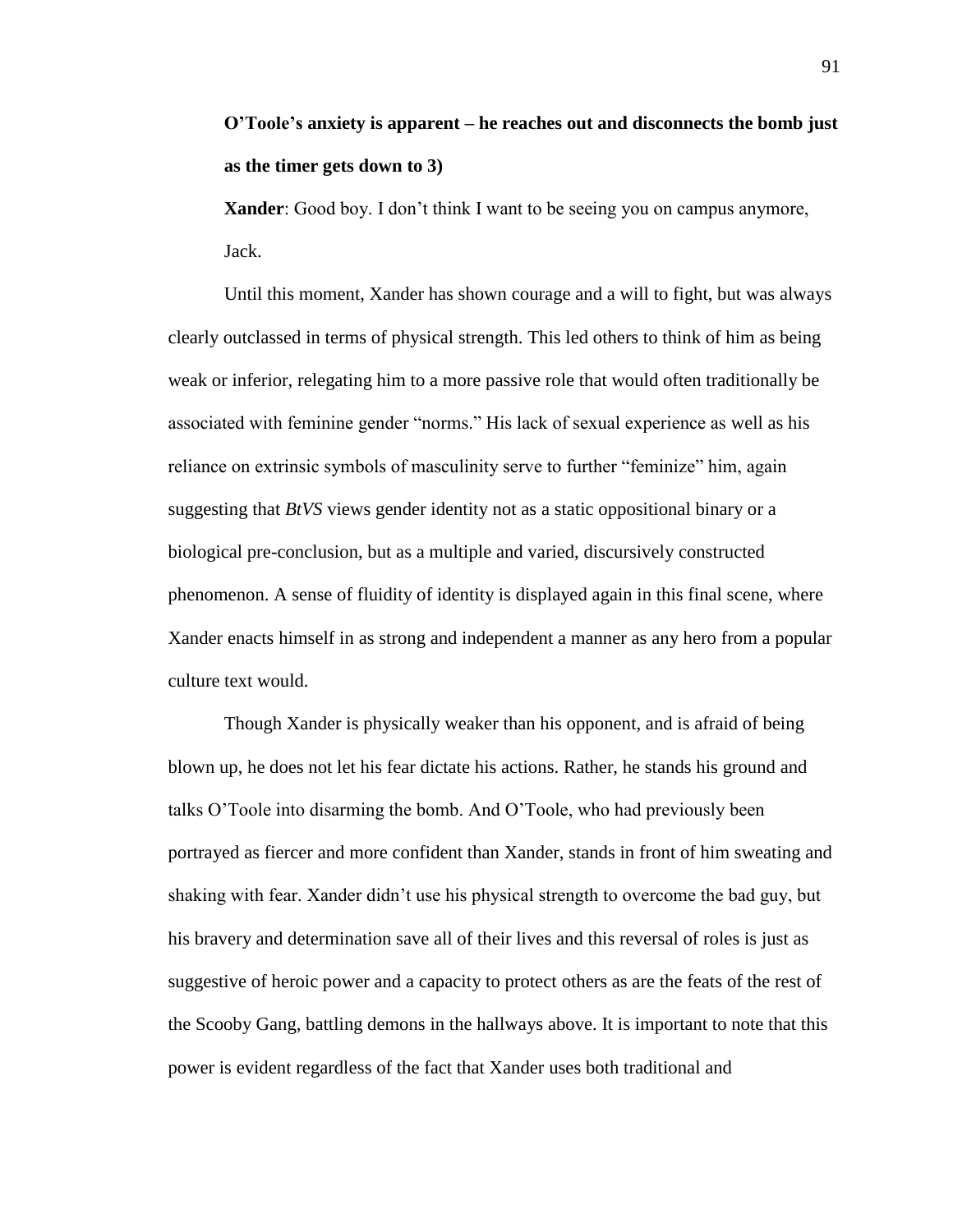nontraditional performances– he lacks the aggression and brute strength associated with older masculinity "norms," but he still acts with self-confidence, courage and an independent sense of purpose while protecting others. I now turn to the final action that is aligned with an ability to exercise discursive power, the act of sexual intercourse.

### *Sexual Activity as Power Inducing*

I've noted that, within *BtVS*, there seem to be a variety of actions specifically tied to the ability to express power, notably the act of having sex. Many characters seem to be granted power after growing and exploring sexually, but I will begin here with the character of Xander. Each season of *BtVS* has a number of installments that focus on characters besides Buffy, and "The Zeppo" is one of the best Xander-centric episodes. It is notable for a number of reasons, especially in that it is the episode where Xander loses his virginity, an act that bolsters his courage and self-confidence and allows him to further exercise discursive power. The connection between sexual activity and power is echoed in a number of other episodes, but this episode from Season 3 focuses specifically on Xander's sense of inadequacy as he finds himself surrounded by a number of characters, including two Slayers, a werewolf, and a witch, that emphasize his own lack of physical strength.

In an early scene from the episode, Cordelia Chase, one of the popular girls at the high school, sums Xander's sentiments up perfectly. Until recently, she and Xander were dating; their relationship ended miserably when Cordelia caught Xander and Willow making out, and so it is not surprising that Cordelia makes a point of rubbing Xander's humiliation in his face. She knows him well enough to see all of his insecurities below his blustering, evident when she tells him, "It must be hard when your friends have, like,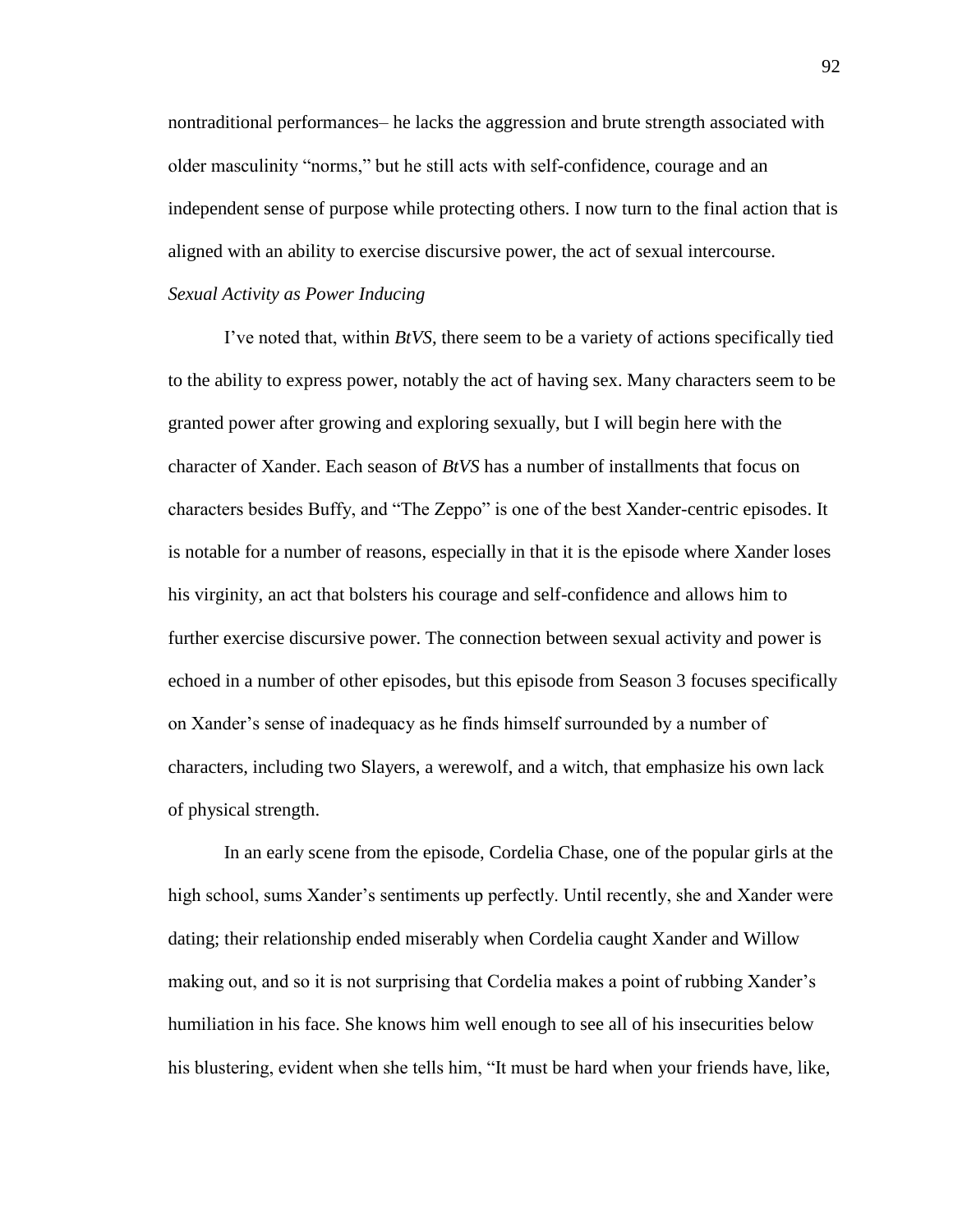superpowers: Slayer, werewolf, witches, vampires, and you're like this little nothing." Xander's wounded reaction indicates that this is exactly what is bothering him: he views himself as strong and courageous, but compared to his friends he is physically weak and relegated to a powerless position. The episode finds Xander stuck on the sidelines as the rest of the Scooby Gang fights a group of female demons that are planning on opening the Hellmouth and destroying the world. Buffy forces him, against his will, to sit out the planning and the battle, because she feels he isn't strong enough and needs protecting. This makes him feel even more inferior, and it isn't until he loses his virginity to Faith that his self-confidence and sense of power are restored, suggesting a connection between the physical act of sex and the ability to exhibit personal power.

As Xander is driving around, he comes upon Faith, who is getting attacked by one of the female demons. He runs the demon over with his car, stunning her, and offers Faith a ride back to her apartment before the demon can renew the attack. It is at Faith's apartment that we are reminded yet again of Xander's lack of traditionally masculine traits, in a scene where he loses his virginity to the sexually experienced Slayer.

**Faith**: She got me really wound up. A fight like that and no kill... I'm about ready to pop.

**Xander**: Really? Pop?

**Faith**: You up for it?

**Xander**: Oh, I'm up. I'm suddenly very up. It's just,  $um - I'$ ve never been up with people before.

**Faith**: Just relax. Take your pants off.

**Xander**: Those two concepts are antithetical.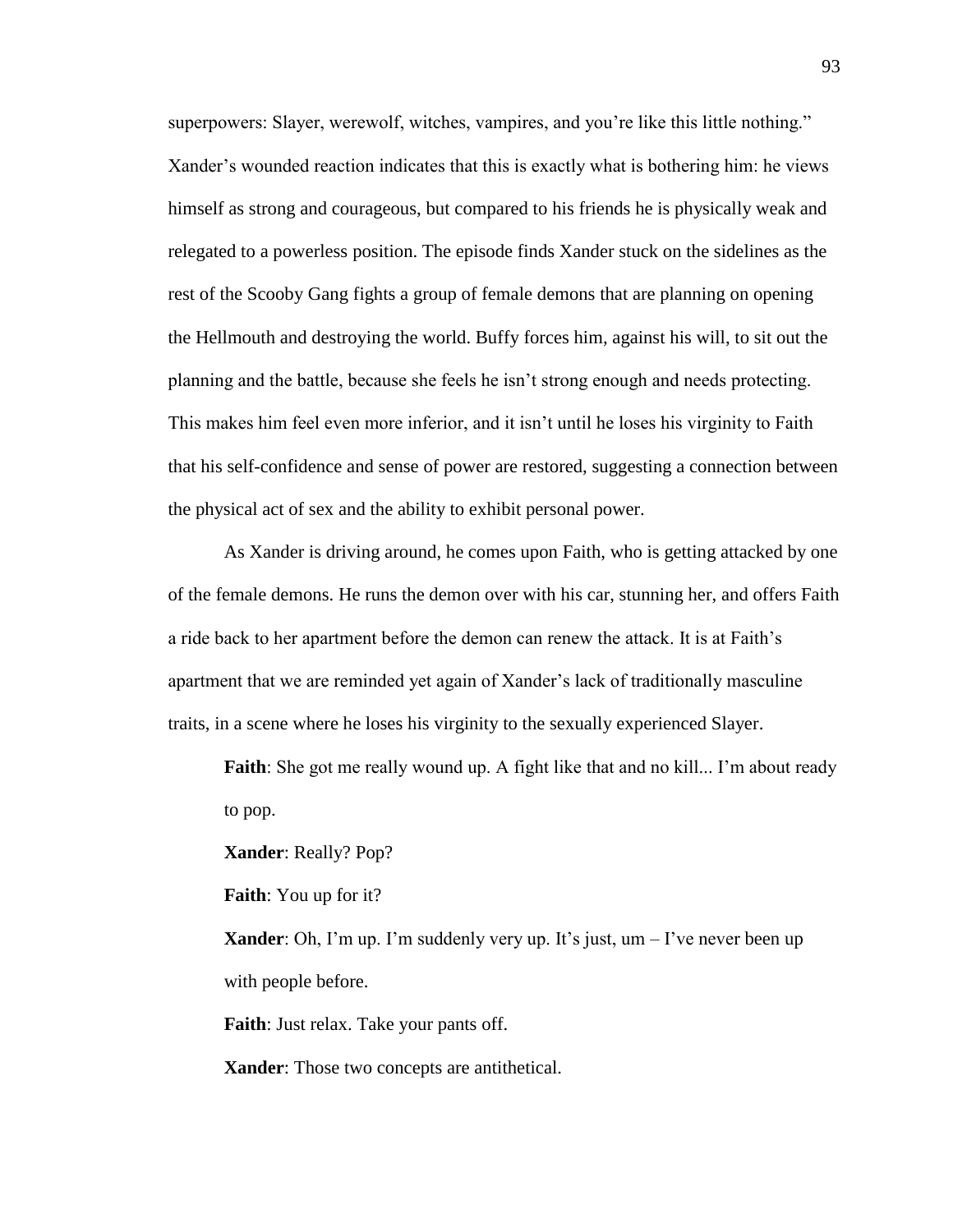**(Faith pushes him down onto the bed and climbs atop of him)**. Faith: Don't worry, I'll steer you around the curves.

**(We see a brief interlude of Faith on top of Xander, and then they are cuddling side by side, Xander staring deep into Faith's eyes**. **The next shot is of Faith kicking Xander out of her apartment, he is naked with clothes in hand)**

**Faith**: That was great, I've gotta shower.

From the beginning of this scene, it is clear that the show is deliberately using traditional, cliché masculine and feminine gender performances, but innovatively has Faith perform the masculine identity, while Xander enacts the traditional feminine identity. In the first instance, we witness Faith actively fighting a demon, alone but confident in her strength and power. Though she is slightly outmatched, Faith doesn't back down, but continues to fight and stand her ground, much as any traditionally masculine character would do in other popular culture texts. Xander, on the other hand, is incapable of going up against the demon with his bare hands, and so is again forced to hide behind extrinsic markers of masculinity, i.e. the car. He saves Faith's life, which is suggestive of his own power, but then is once again feminized in the following scene as Faith seduces him.

The fact that Faith is the one who instigates the sexual encounter is also telling: traditionally, males are the more sexually aggressive, and are almost invariably shown in texts as having little emotional connection during or after intercourse. But in this scene, it is just the opposite. Faith is the one who is sexually experienced and therefore in a position of power, acting as the instigator of this liaison. Here, Xander is nervous and unsure of himself, even anxiously admitting that he had "never been up with people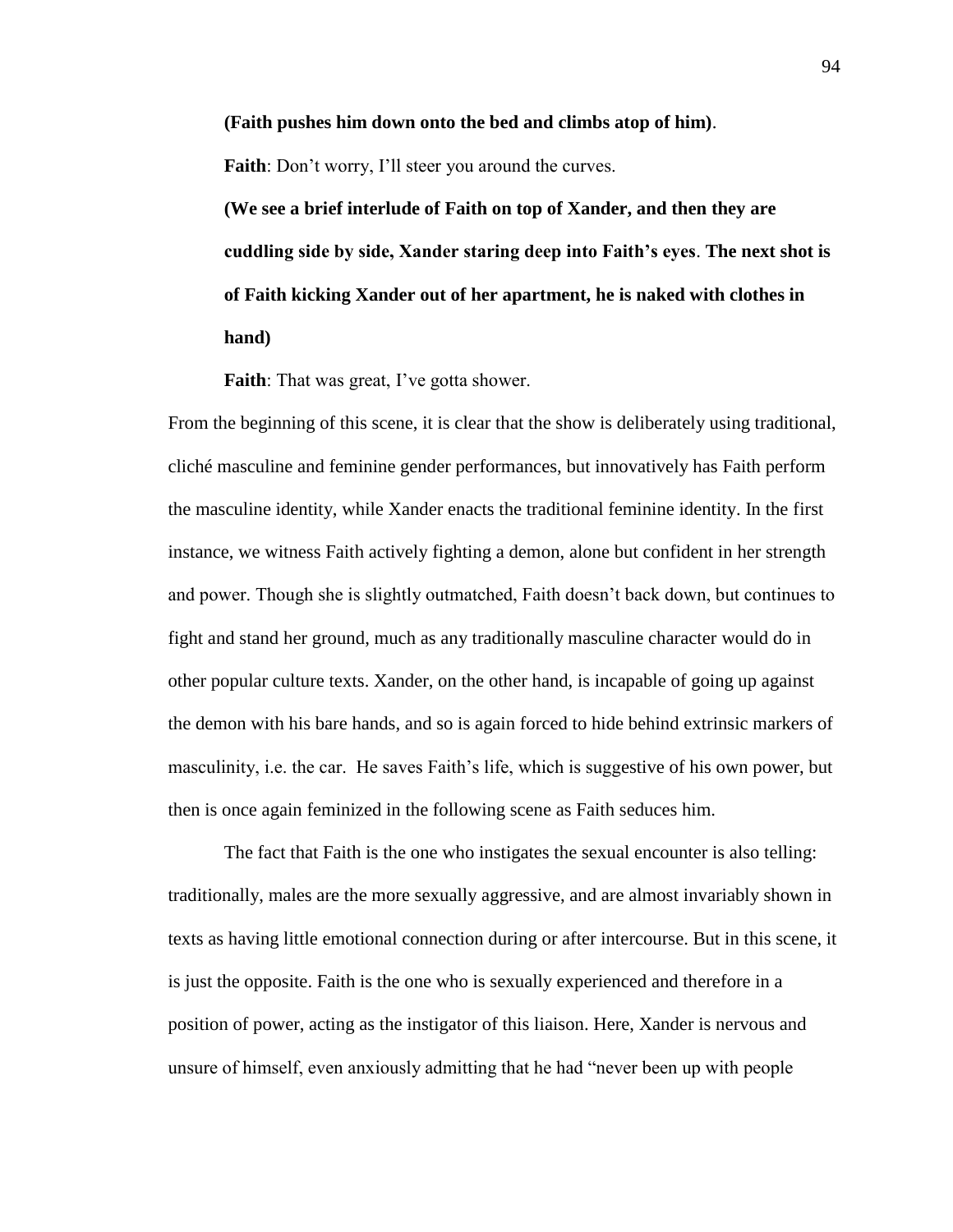before." This trope is reminiscent of any number of popular culture texts where, as a man is beginning to undress a female character, she tells him that she has never had sex before. This time, it is Faith, not Xander, who is sure of herself, which is made even more clear when she climbs on top of him, a sexual position that gives her power and limits his own. Further, it is shown that Xander is the one who is invested in cuddling with Faith after they have sex, suggesting that he is more emotionally connected to the events than she is, another reversal of traditional gender "norms." The final shot, where Faith kicks a disrobed Xander out of her apartment, is also in reference to many popular culture texts where the traditionally male characters evict women from their beds in a display of their own strength and independence.

By framing Faith as the "masculine" character in this scene, *BtVS* creates a humorous re-imagining of traditional sexual performances, with the effect of once again showing that gender is not actually fixed to any set of coded performances, but is rather discursively and culturally constructed. Further, her sexual ability is strongly correlated to a sense of power. Xander, who until this point of the episode has expressed little personal power, is shown to be the sexually less experienced individual. But even though he is depicted in this scene as representative of "feminized" gender roles, Xander's loss of virginity also signals the inception of his own sense of empowerment, further associating the act of sex with an ability to exercise power. It is after he has sex with Faith that his self-confidence and courage are restored, allowing him to return to the battle, where he stops a bomb from destroying the high school, a scene I explored earlier. By having sex, Xander gains the courage and confidence needed to alter the flow of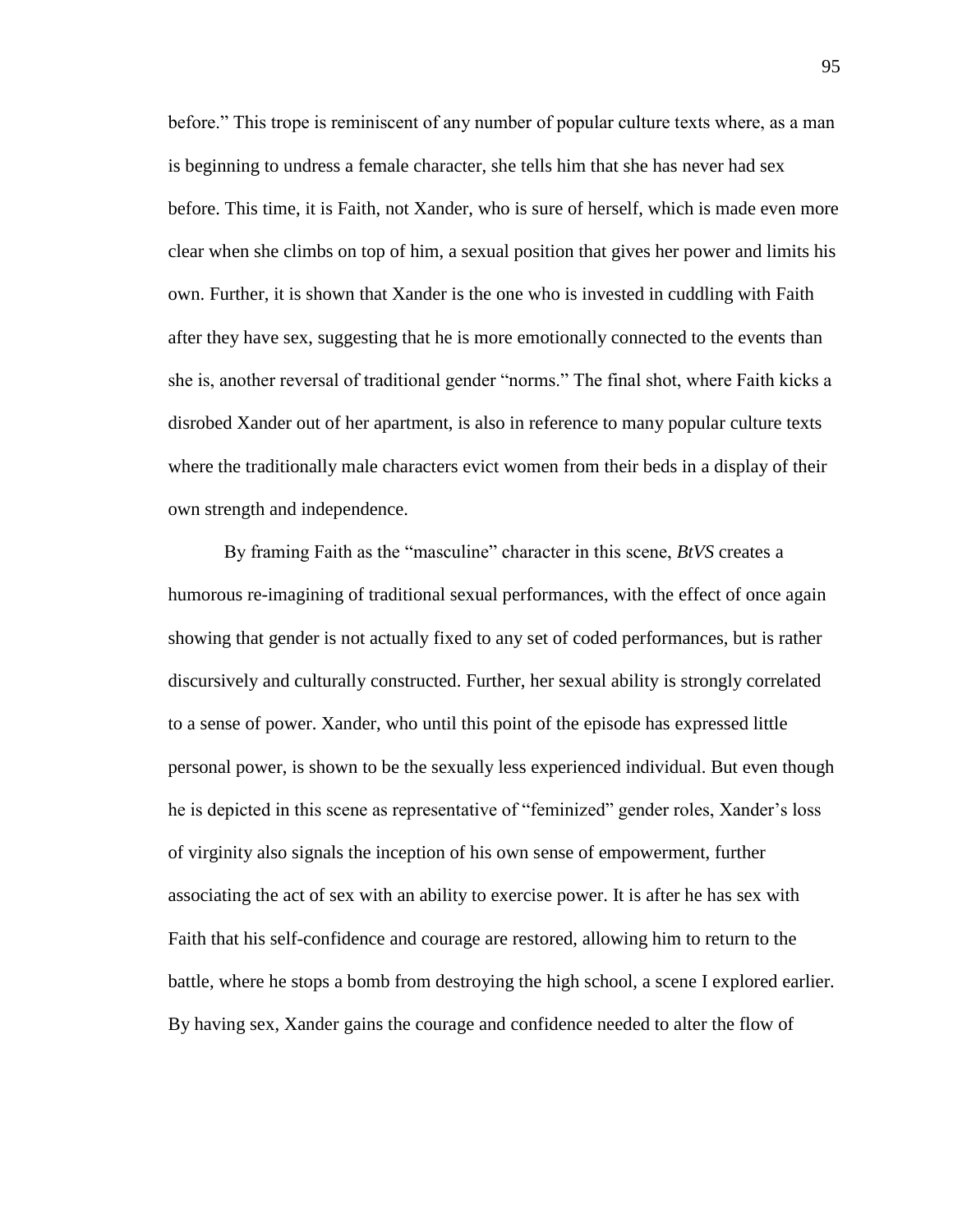events around him, diverting catastrophe before it can occur. Another example of a character that is transformed through the act of sex is the vampire with a soul, Angel.

Angel is Buffy's first love interest in the series, but in the first few episodes it is unclear who or what he is. Eventually, after inviting him into her home and kissing him, Buffy finds out that he is a vampire – though she doesn't yet know that he's been cursed by the return of his soul, obsessed with atoning for all the horrible acts he caused as a demon. Her initial research tells her only that he is Angelus, the demonic soulless vampire who wreaked havoc in Europe for over a century. This all happens in the Season 1 episode "Angel," an episode in which he later gets a chance to explain that he was cursed after killing a Romany princess, by the elder gypsies of the tribe.

**Angel**: The elders conjured the most perfect punishment for me. They restored my soul.

**Buffy**: What, they were all out of boils and blinding torment?

**Angel**: When you become a vampire, the demon takes your body, but it doesn't get your soul; that's gone. No conscience, no remorse, it's an easy way to live. You have no idea what it's like to have done the things I've done...and *care*. I haven't fed on a human being since that day.

This admission at once makes Angel more sympathetic to Buffy, and also shows that Angel no longer truly cares if he lives or dies – he has been alive for over two centuries, and has spent the majority of his time killing and torturing innocents. Though Buffy is initially inclined to distrust him, he eventually saves her life by killing Darla, the vampire that sired him. After killing Darla, Angel offers Buffy the opportunity to kill him, too. Because he now has a soul, he hopes for a chance to make up for what he's done in the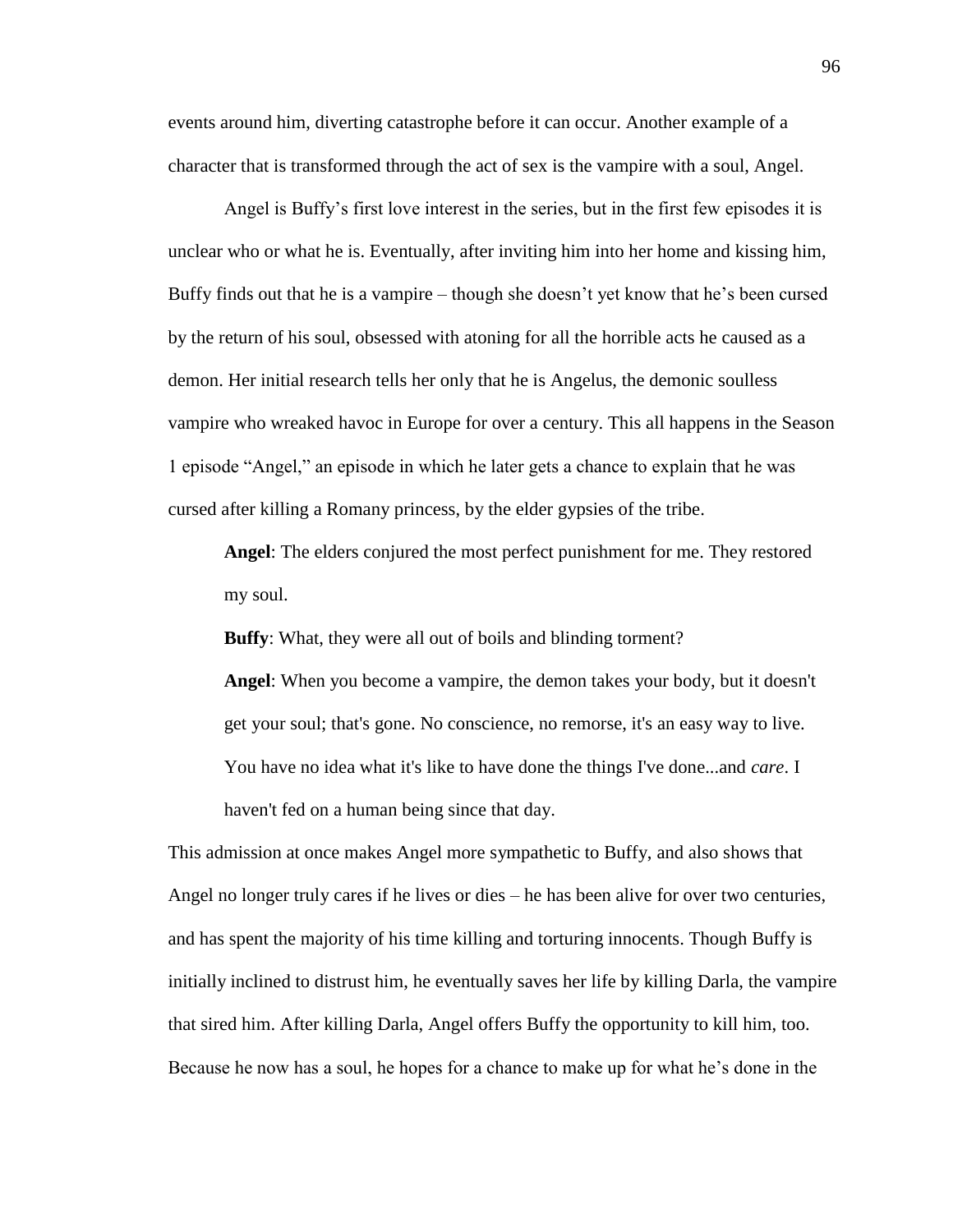past, but he is willing, perhaps even hoping in some dim way to let Buffy kill him and end his bitter anguish once and for all. This willingness to step down from a fight is not a sign of weakness in him, but a passivity grown from an understanding of the horrible things that come from the over use of brute strength and physical domination. Though he retains the supernatural strength and desires of a vampire, Angel has evolved to the point where he is capable of overriding his own innate urges and instincts, distinguishing him from the base aggressiveness of many traditionally masculine characters. He is capable of acting within a position of great strength, but his self-isolation and withdrawal from the rest of the world means that he has little impact on the world around him. It isn't until he starts associating with Buffy that he is given a new purpose, one that returns his sense of power. His romantic relationship with her marks the growth of his ability to exercise power, but it is their first sexual encounter that marks this change most explicitly.

The gypsy curse that returned Angel's soul was intended to curse him with misery for the rest of his immortal life, but there was one way to break it. If he were ever to experience a moment of pure happiness, it would nullify the intent of the curse and thus the curse itself. Just such a moment comes halfway through Season 2, in a two-part episode ("Surprise"/"Innocence") that takes place on the evening of Buffy's birthday, and finds vampire couple Spike and Drusilla resurrecting an indestructible demon to lay waste to The Slayer and the town of Sunnydale once and for all. Angel and Buffy escape an encounter with some vampire henchmen and return to Angel's apartment, where they finally consummate their love. Though this is Buffy's first time, the scene doesn't frame this behavior as promiscuous, but rather enacts it as a tender, passionate moment between two individuals in love. Unfortunately for the couple, this moment is one of pure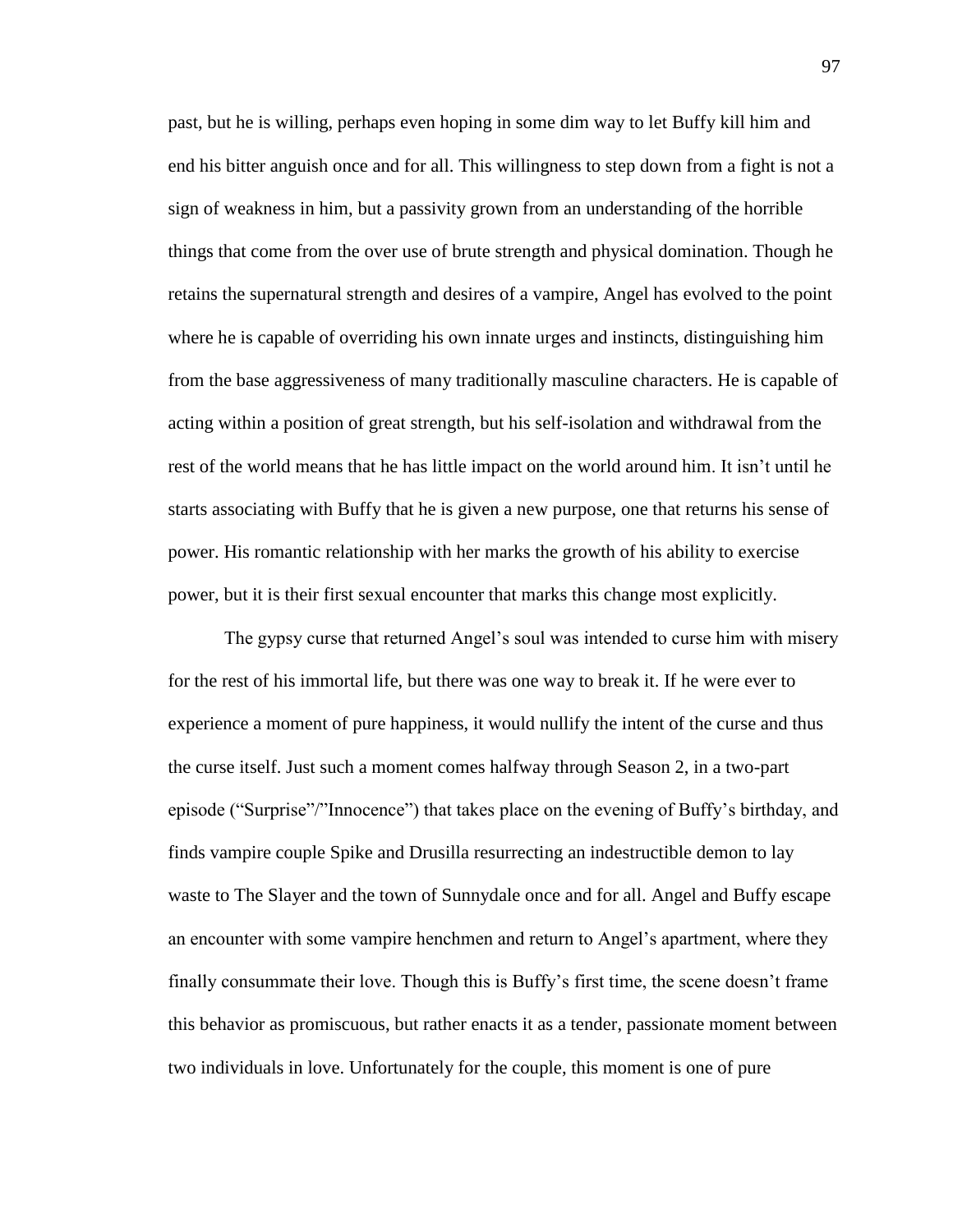happiness for Angel. As Buffy falls asleep in the bed beside him, Angel is wracked with physical pain. He runs out into the street, where he falls down and convulses. A woman smoking a cigarette soon approaches him.

**Angel**: Buffy... oh no ...

**Woman**: Hey! You okay? You want me to call 911?

**Angel (rising to his feet, a change has come over him)**: No – the pain is gone. **Woman (taking a drag from her cigarette)**: Are you sure?

#### **Angel (turns, fangs extended, and bites her neck. He speaks, exhaling her**

**cigarette smoke)**: I feel just fine.

In this scene at the beginning of the second installment, "Innocence," Angel has changed, reverting to his vampiric self before he had a soul. No longer does he appear docile or gentle, but aggressive and angry. The demon Angelus has returned, and begins enacting himself in ways that evoke older forms of masculinity. This performance is connected to a specific patriarchal view of power as domination through embodying physical strength, aggression, competitiveness, stoicism, and independence – an outdated view that relegates nontraditional performances of gender to inferior, impotent expressions of identity. And because Angel is changed into Angelus after having sex with Buffy, we find again a connection between the act of sex and the inception of power, in this case a reversion to traditional patriarchal forms of power. This reversion serves as an opportunity for the show to suggest that traditional patriarchal precepts lead to hyperaggressive, antagonistic performances of "masculine" power in an effort to dominate the "feminine", and so the rhetoric encourages us to leave behind these outmoded, static concepts of gender.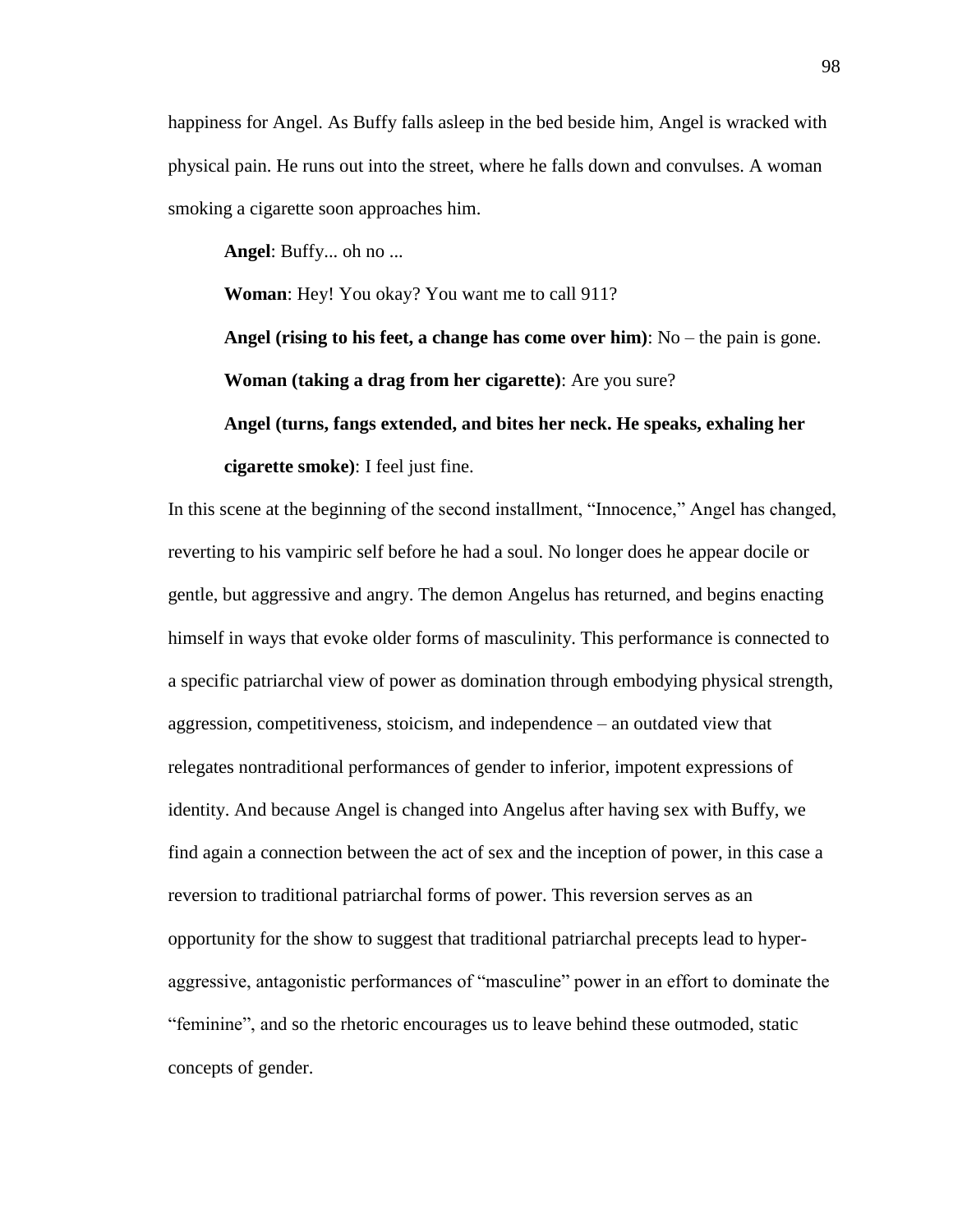Angelus's first act is to seek out Spike and Drusilla, who have succeeded in reawakening the indestructible demon known as The Judge. This demon is also capable of destroying any creature that has even a spark of humanity with just a single touch. Not only is this an impressive ability, it makes it all the easier for Angelus to prove to Spike and Drusilla that he has returned to his wicked ways.

**Judge**: This one ... cannot be burnt. He is clean.

**Spike**: Clean? You mean, he's –

**Judge**: There's no humanity in him.

**Angelus**: I couldn't have said it better myself.

**Drusilla**: Angelus.

**Angelus**: Yeah, baby. I'm back.

### **[OMITTED]**

**Spike:** No more of this 'I've got a soul' crap?

**Angelus**: What can I say, hmm? I was going through a phase.

### **[OMITTED]**

**Spike**: You've really got a yen to hurt this girl, haven't you?

**Angelus**: She made me feel like a human being. That's not the kind of thing you just forgive.

No longer is Angel interested in connecting with Buffy on an emotional level – the fact that she ever made him feel loved or human while he had his soul is now a repugnant concept to him. Now, rather than share himself with her on a relational level, he seeks only to physically dominate and punish Buffy for her own "feminine" exhibition of power and relational sense. This performance of his identity shares very little in common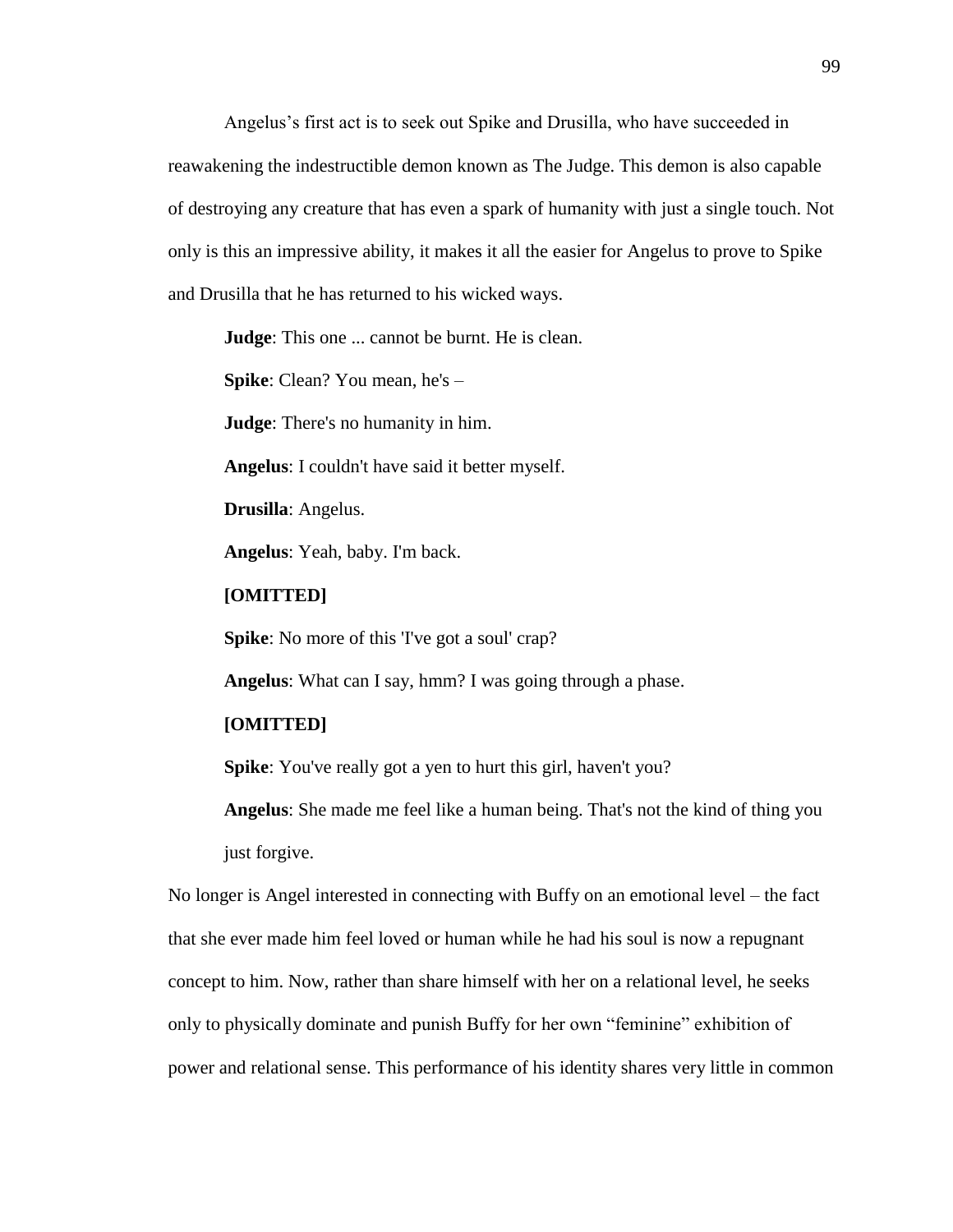with how he performs himself as Angel, suggesting that he has returned to older methods of enacting his own gender. Many older views of masculinity suggest that men are sexdriven, strong, aggressive, willful, and independent. Angelus is all of these things, taken to such an extreme that he is unstable and dangerous.

Angelus's actions here show that these old masculine performances are antagonistic and not desirable for a progressive society. As a vampire, not only was he responsible for slowly torturing and killing all the members of his own family, he also routinely preyed on young women, even sometimes going so far as to drive them mad before finally slaughtering them. These actions are hardly heroic or worthy of imitation, and his treatment of his friends is no better, as indicated by his manipulative treatment of Spike and Drusilla.

The show's correlation between an ability to exercise power and the act of sex is somewhat controversial. In a world where STD's and STI's are very real and debilitating concerns, it is important to be responsible when advocating sexual activity. Though *BtVS* presents sex as an act that allows an individual to exercise power, it is also careful to present cautionary depictions of sex. Certainly, the loss of Angel's soul after Buffy gives her virginity to him suggests that there can be unintended consequences as a result of sexual intercourse. This warning is repeated in Season 4 when Buffy has sex with Parker Abrams, a boy she meets at UC Sunnydale. Though he leads her to believe that he was interested in dating her exclusively, it was just a ploy to get her to sleep with him. After she does, he stops talking to her all together, treating her callously and again showing that sexual activity can also have negative consequences. Later that season, in the episode "Where the Wild Things Are," Buffy and her new boyfriend, Riley, awaken a mystical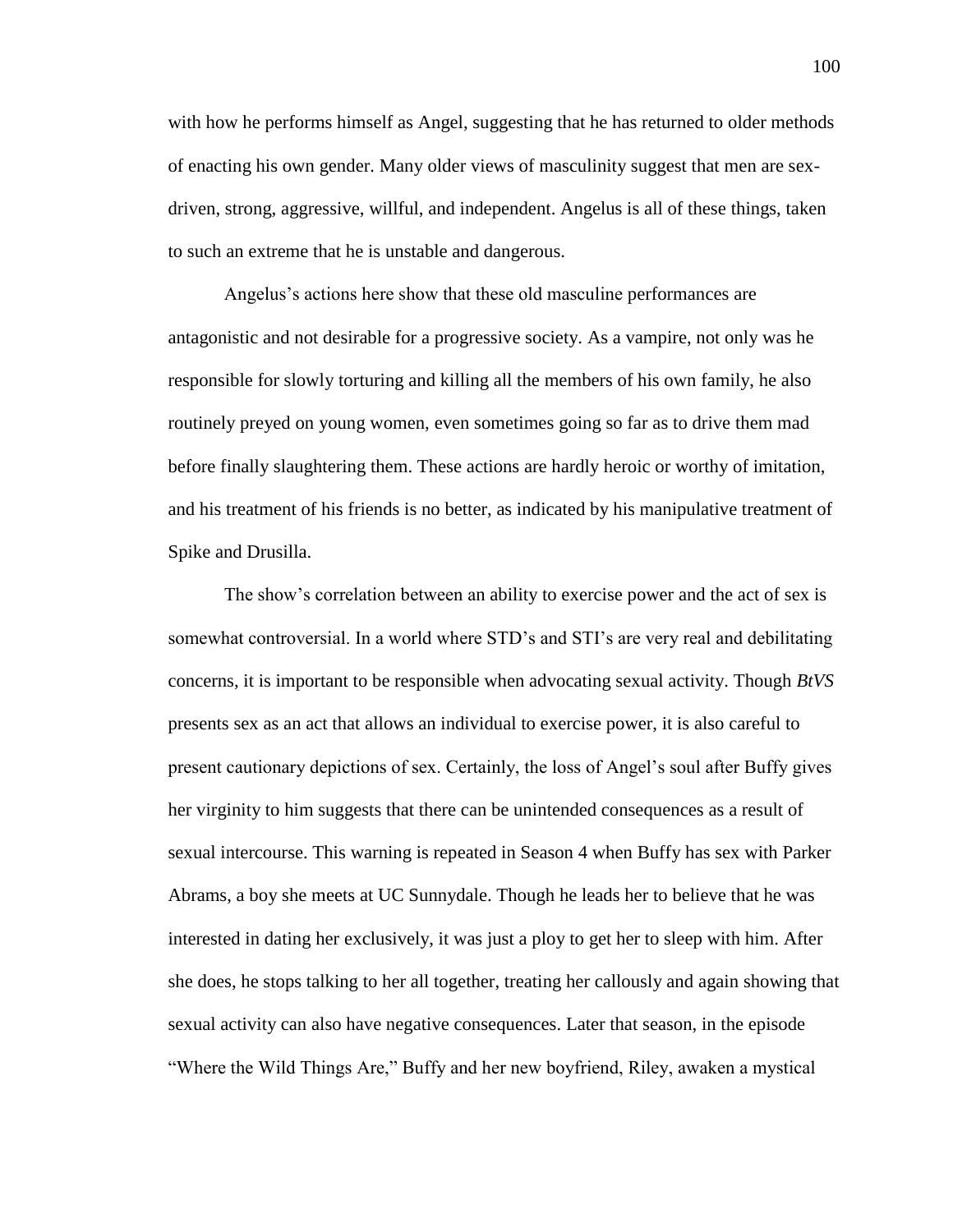force while having sex; this force traps them in their sexual encounter, using their energy as sustenance. Eventually, they break free, but the rhetoric demonstrates again that, powerful though it may be, sexual activity can have unexpected consequences. Buffy gets over the pain of these episodes, growing in strength and independence while doing so. This signifies that although it is important to acknowledge the potential risks inherent in sexual activity, it is nevertheless an action that can allow an individual to exercise power.

This rhetoric also depicts the power accessible through a specific set of actions, actions that are attainable by all individuals, no matter how they perform their own genders and sexes. In this way, *BtVS* promotes the equalization of all gender identities by creating male and female characters that enact themselves in both "masculine" and "feminine" ways. Further, the reformulation of power as an ability to change or influence surroundings through a set of actions that are attainable by all, not just by traditionally patriarchal "masculine" roles, interrupts our normative experiences with popular culture rhetoric, and is indicative of the show's agency. *BtVS* continues to use this view of power encoded in action and marks it as a power that is distinct from the traditionally "masculine" patriarchal performances it has become associated with in the majority of popular culture texts; in fact, the show suggests that a purely "masculine" sense of power as physical strength or domination is outmoded and antagonistic to progressive individuals. This rhetoric also means that the correlation between the act of sex and a sense of power is not limited to "masculine" characters as would be the case in traditional patriarchal rhetoric; indeed, even characters that align themselves with "feminine" performances, such as Willow, seem to deduce power from sex.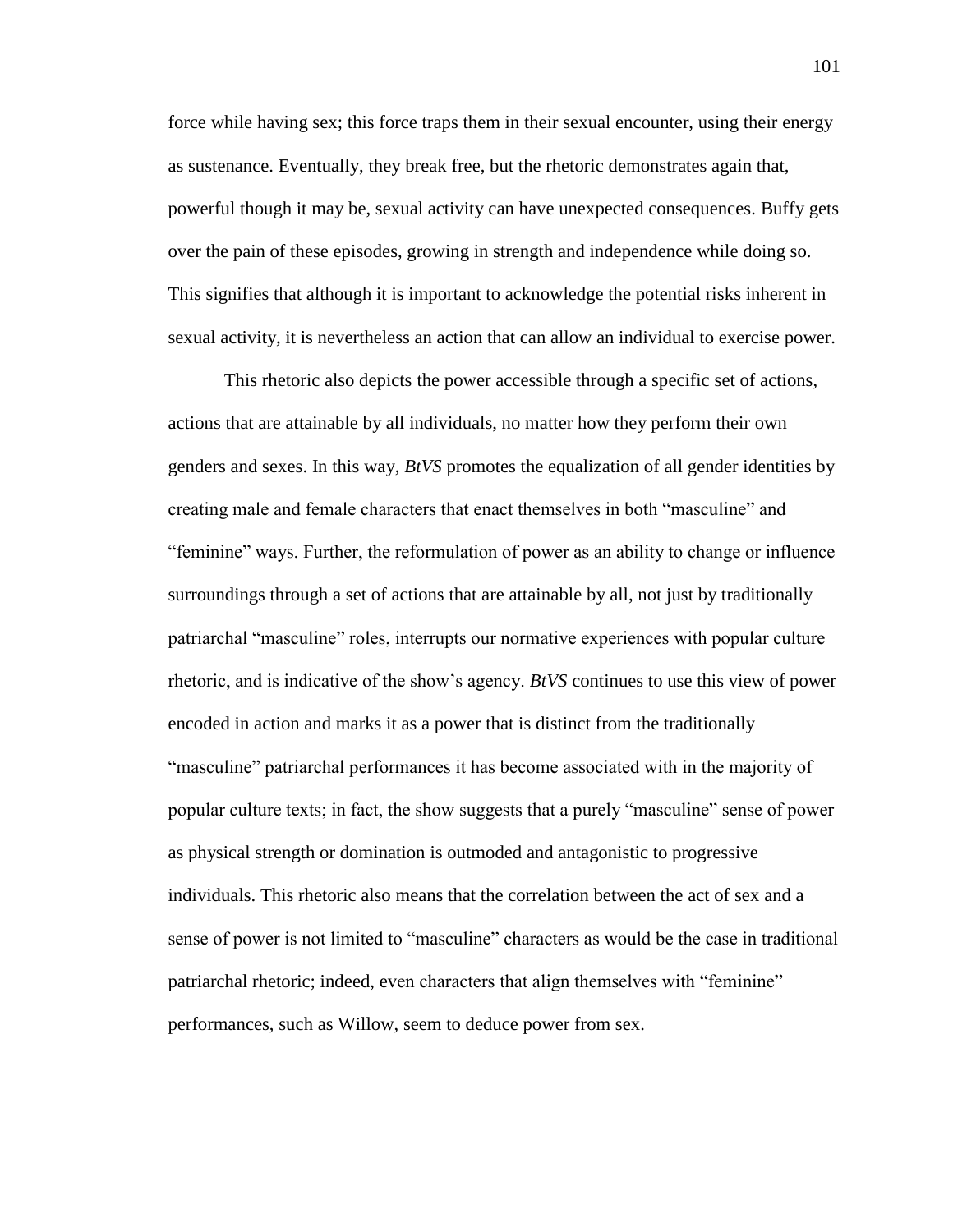Despite her inauspicious beginnings, Willow goes on to become one of the most powerful members of the Scooby Gang, and perhaps one of the most powerful witches in the whole world. Her use of magic mirrors her own growth, both as a woman and a sexually active individual. As Ford (2012) puts it, "Willow's exploration of her sexuality coincides with her evolution from nerdy sidekick to powerful witch. Willow is simultaneously empowered by her evolving magical abilities and her sexuality" (p.95). By tracking Willow's growth both magically and sexually, we are given a great portrayal of how performances of identity change and shift over time as well as a view of how sex and the ability to exercise power are correlated. As we saw, Willow starts off as a shy outcast, limited by her own adherence to traditional feminine gender "norms." But by Season 2, Willow has started to explore herself both as a sexually active young woman and as a self-confident, burgeoning witch.

The second season finds Willow dating Oz, the cool guitarist who also happens to be a werewolf. It is here that Willow starts to shed her geeky appearance: she cuts her hair into a short, attractive, more adult style and begins wearing clothes that are trendier and conform more to her body's natural curves. She begins believing in her own sex appeal and even has a short affair with her long-time crush, Xander, in Season 3. After this affair ended, Willow became more seriously involved with Oz, and also became increasingly proficient at magic. By the end of Season 2 and throughout Season 3, Willow is regularly practicing new spells and different conjurings. At the end of Season 3, Willow is associating with other practitioners of witchcraft and around the same time she has her first sexual experience with Oz. Although Oz's love and support help her find self-confidence and a sense of herself as a sexual being, it is after Oz leaves in Season 4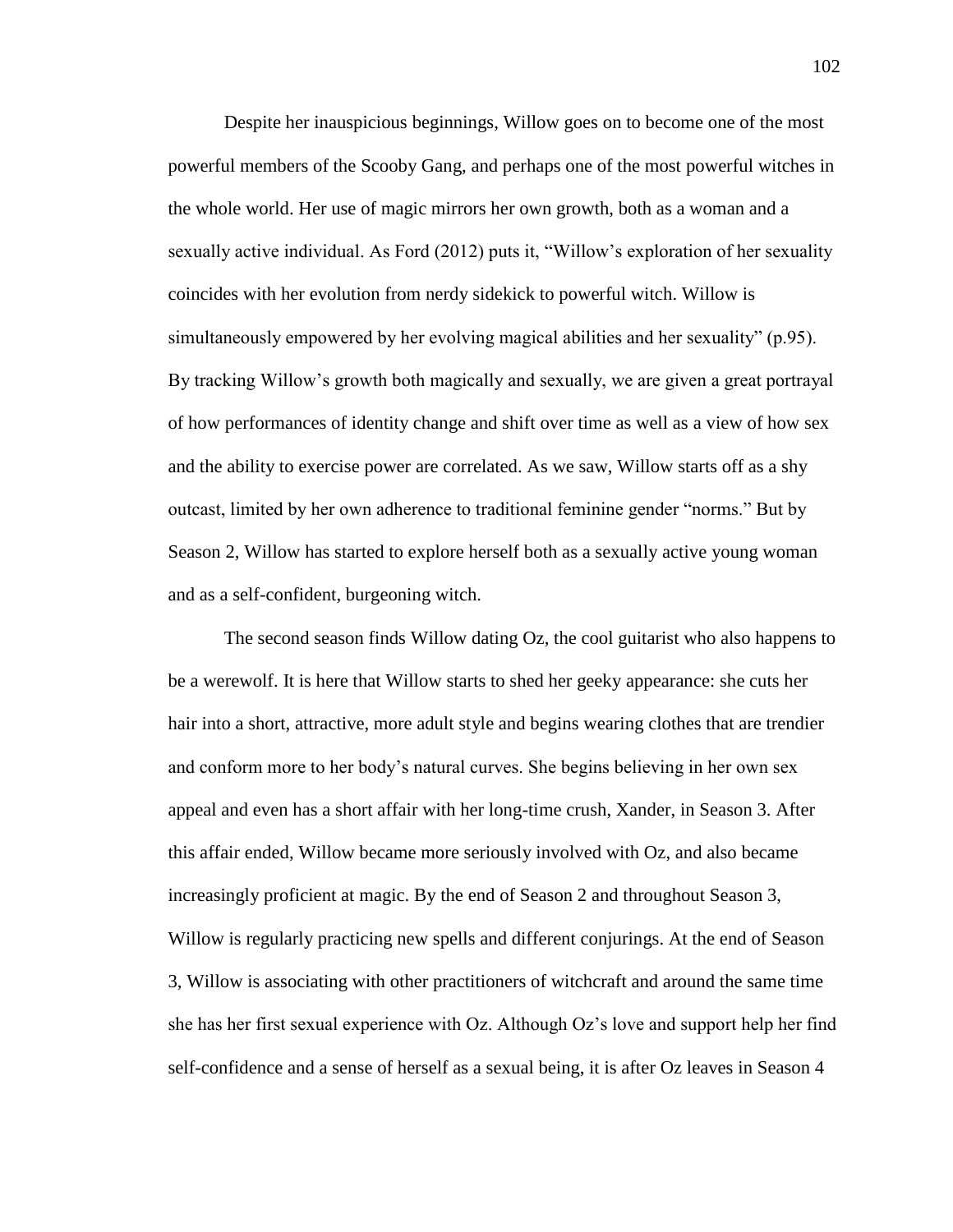that Willow begins exploring and performing her identity in less traditional ways, an exploration that grants her an even greater understanding of her ability to wield power.

Through Season 4, Willow has begun to show a growth in self-confidence and courage that suggest a development of strength and character, but she still finds herself representative of a disempowered female in a patriarchal society. She has grown in many ways and has started to explore herself sexually, but she has not fully realized her own nascent ability to exercise power. After Oz leaves, Willow is granted the freedom to explore her identity and perform it in the ways she chooses, not the ways society dictates. It is once again her exploration and use of magic that demarcate her growth as a sexual, strong woman. Feeling the need for support after Oz breaks up with her, Willow turns to a Wiccan group she finds at her college, UC Sunnydale. She is hoping for a sisterhood that can teach her and help her exercise power. As it turns out, the group is not interested in improving or developing their talents, but more in acting as a sharing community of traditional, passive "feminine" values. This scene, depicted in the Season 4 episode, "Hush," demonstrates Willow's desire to break away from these traditional forms of "femininity," and is also the scene where she meets her future girlfriend, Tara.

**Wiccan 1**: We come together, Daughters of Gaia, Sisters to the Moon. We walk with the darkness, the wolf at our side, through the waterfall of power to the blackest heart of eternity... I think we should have a bake sale.

**Wiccan 2**: I don't know.

**Wiccan 1**: You guys like a bake sale, right? I mean, we need money for the dance recital. And you know I do an empowering lemon bundt.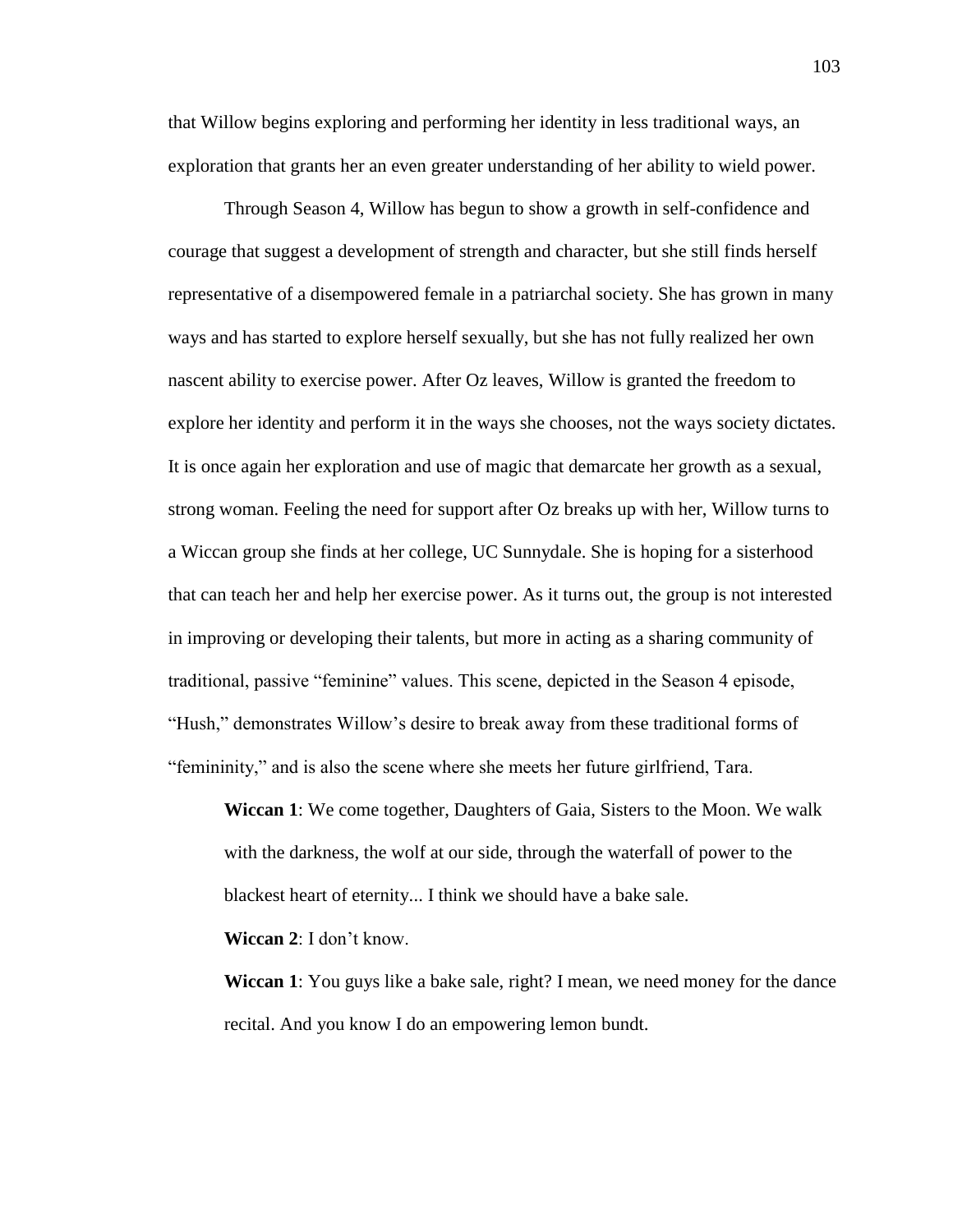**Wiccan 2**: The *most* important thing is the Gaian Newsletter. We need to get the message of blessing out to the sisters. Also, who left their scented candles dripping all over my woman-power shrine?

**Wiillow (obviously getting bored)**: Well, this is good. I mean, this is all fun, you know. But there's also other stuff that we might show an interest in as a Wicca group.

**Wiccan 1**: Like what?

**Willow**: Well, there's the wacky notion of spells.

**(At this Tara, who has remained silent, looks up at Willow)**

**Willow (continuing)**: You know, conjuring, transmutation.

**Wiccan 2**: Oh, yeah! Then we could all get on our broomsticks and fly around on our broomsticks.

**(The other girls all laugh)**

**Wiccan 1**: You know, certain stereotypes are not very empowering.

**Tara:**  $I - I$  think that  $-$ 

**Wiccan 2**: One person's energy can suck the power from an entire circle. No offense.

**Tara**: Well, maybe we could – could –

**Wiccan 2**: Yeah? Tara? Guys, quiet. Do you have a suggestion?

**(Tara, obviously incredibly shy, looks at everyone staring at her and shakes** 

**her head, refusing to say anymore)**

**Wiccan 2**: Okay, let's talk about the theme for the Bacchanal.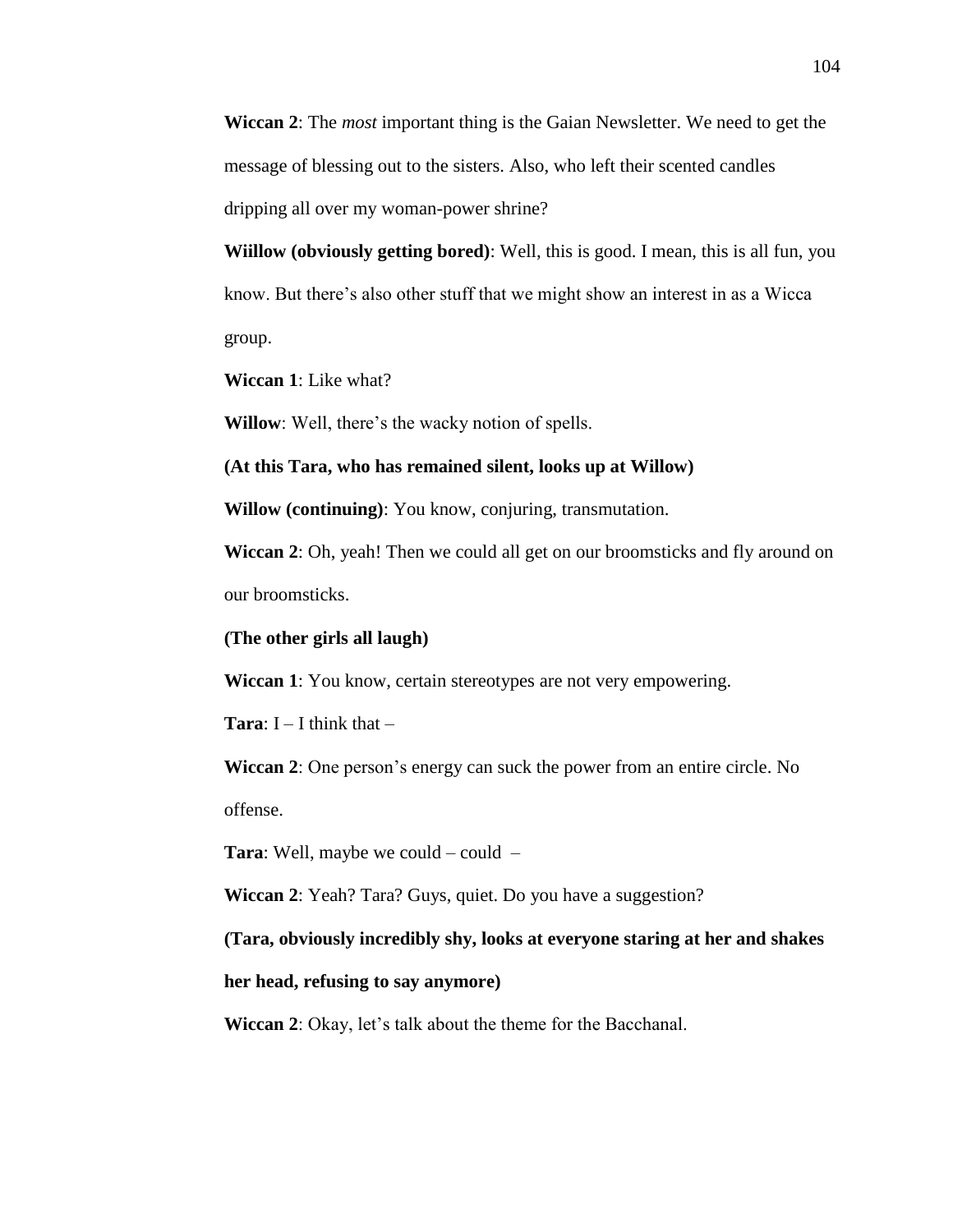In this scene, the Wiccans who Willow was hoping would show a similar interest in expanding their strength and sense of power, instead turn out to be a model of clichéd normative "feminine" performances. Rather than explore their abilities and strengths, these Wiccans enact their genders in ways that seem very forced and fake. One of them suggests a bake sale, which is evocative of the stereotypical view of women as passive, domestically inclined individuals. And when Willow suggests that they move beyond these outmoded "norms," rather than hear her out, the rest of the girls deride and mock her. This is indicative of their adherence to the traditional gender roles assigned them by our society's heteronormative patriarchy and their part in the continual recreation of these hierarchical gender roles and identities. By antagonizing Willow for performing herself as a progressive modern female, these girls also depict the manner in which traditional gender roles serve to limit the autonomy and power that is granted by viewing and enacting gender as a discursively constructed, variable phenomenon.

The only member of the Wiccan group who shows any interest in Willow's proposition is the extremely shy Tara Maclay. In fact, Tara takes so much notice of Willow that, when Tara's dorm room is attacked by a group of demons known as The Gentlemen, it is to Willow that Tara turns. The Gentlemen chase Tara across campus to Willow's dorm and the two ladies end up stuck in a stairwell, with The Gentlemen closing in. Willow has injured her foot and so cannot create a barrier using her physical strength, but she focuses her energy instead on magically moving a vending machine to blockade the door. Tara sees what Willow is trying to do and reaches out to grab Willow's hand, joining in the spell and allowing them to create the barricade. This is Tara and Willow's first encounter, and the instant connection they share is just the beginning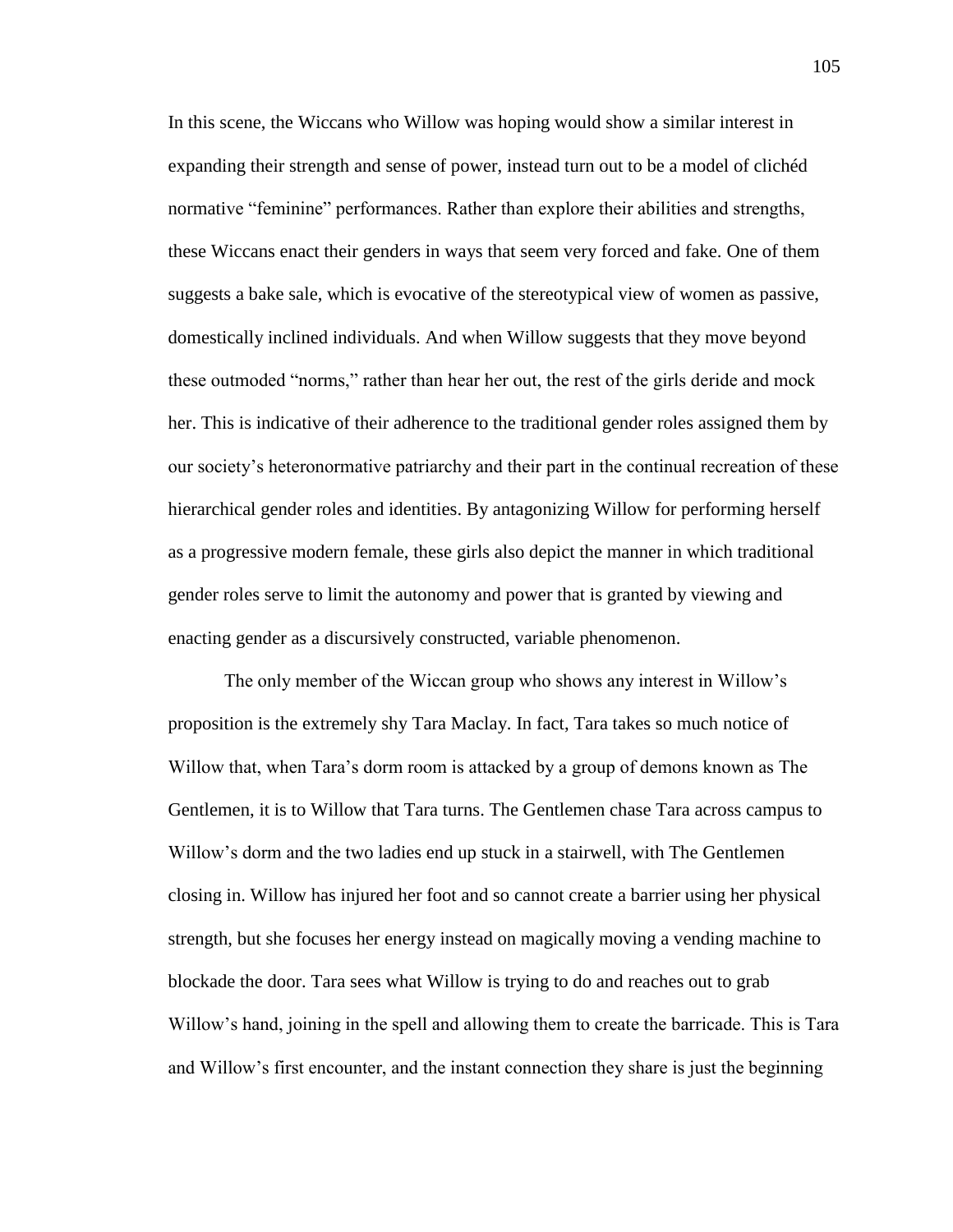of a relationship that finds each of them growing together sexually as well as in expressions of personal power, all while also enacting and performing their own identities as unfixed and variable. Their relationship marks Willow's departure from the heternormativity instilled in her by her adherence to traditional "feminine" gender roles and also further suggests a connection between the act of sex and the ability to exercise power.

As the season progresses, Willow and Tara continue to explore and practice witchcraft together, a connection that also serves as a metaphor for their burgeoning sexual relationship. They form a quick bond, a bond that is tested when Oz returns in the nineteenth episode of the season, "New Moon Rising." Oz, who had left town to find a way to control his inner werewolf after having an affair with another werewolf named Veruca, has returned, convinced that he is now in control of his inner beast and hoping to reunite with Willow. When Buffy questions Willow about her feelings on Oz's return, Willow finally finds the opportunity to tell Buffy about the changes she's been going through in her view and performance of her sexual identity.

**Buffy**: Hey.

**Willow**: Hey. You okay?

**Buffy**: Yeah, I just... I don't want to talk about it. I wanna hear about you and Oz. You saw him, right?

#### **(Buffy sits on the edge of the bed Willow is lying in)**

**Willow**: I was with him all night.

**Buffy**: All night? Oh my God! Wait, last night was a wolf-moon, right? **Willow**: Yep.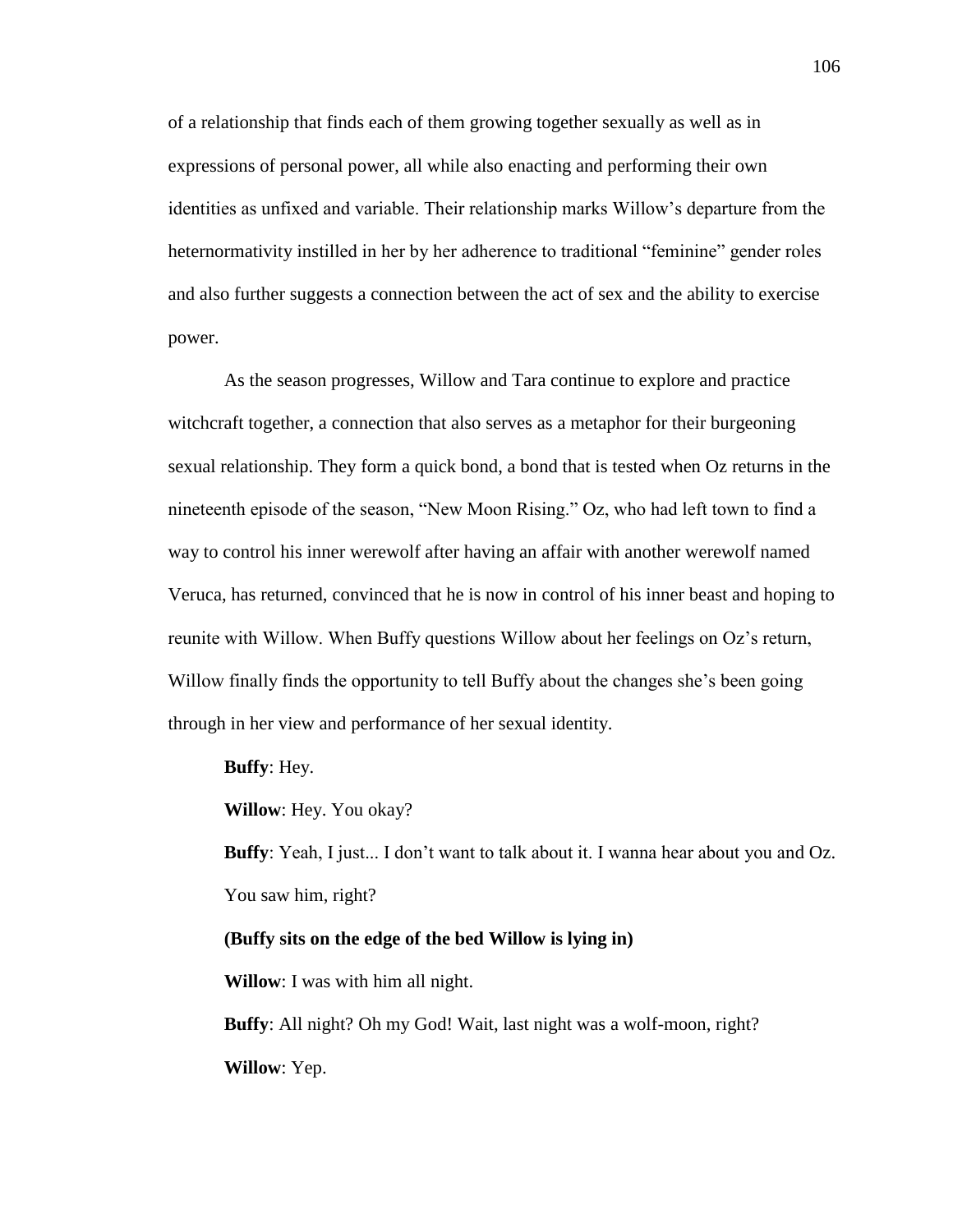**Buffy**: Either you're about to tell me something incredibly kinky or –

**Willow (laughs)**: No kink. He didn't change, Buffy. He said he was going to find a cure and he did. In Tibet.

**Buffy**: Oh my God! I can't believe it. Okay, I'm all with the woo-hoo here, and you're not.

**Willow**: No, there's woo, and hoo. But there's uh-oh and why now? And it's complicated.

**Buffy**: Why complicated?

**Willow**: It's complicated... because of Tara.

**Buffy**: You mean Tara has a crush on Oz? No, you – oh!

**(Buffy stands up off the bed, obviously unsure of what to do)**

**Buffy (continued)**: Oh, um... well, that's great. You know, I mean, I think Tara's a really great girl, Will.

**Willow (hopeful)**: She is! And there's something between us. I-it wasn't something I was looking for - it's just powerful. And it's totally different from what Oz and I have.

**Buffy**: Well, there you go. I mean, you know, you have to – you have to follow your heart, Will. I mean, that's what's important, Will.

**Willow:** Why do you keep saying my name like that?

**Buffy**: Like what, Will?

**Willow**: Are you freaked?

**Buffy**: What? No, Will, don't – No. No, absolutely, no to that question. I'm glad you told me. What'd you say to Oz?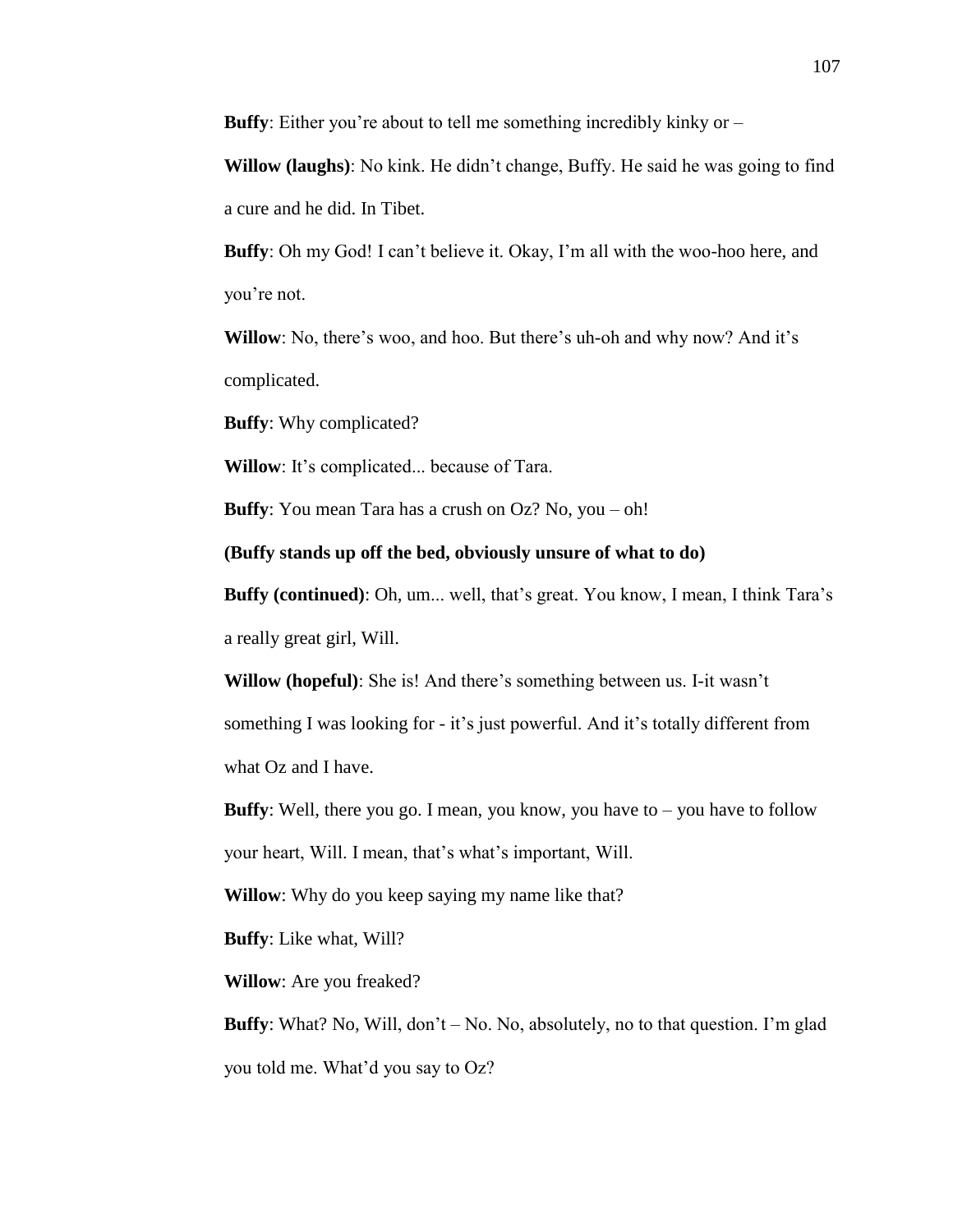**Willow**: I was... going to tell him. But then we started hanging out and I could just feel everything coming back. He's Oz, you know?

**Buffy**: Yeah. I know.

**Willow**: I don't want to hurt anyone, Buffy.

**Buffy**: No matter what, somebody's going to get hurt. The important thing is, you just have to be honest or it's going to be a lot worse.

At first, Buffy is convinced that Willow is going to immediately reconnect with Oz. When she finds out that Willow has since fallen in love with Tara, she is shocked and lets her surprise alter the way she treats Willow. When she reverts to the shorthand "Will" while talking to Willow, Buffy seems to be suggesting that she is realigning her view of Willow's identity to reflect more masculine identity performances or perhaps even attempting to subtly punish Willow for performing herself in a non-traditional manner. Willow calls Buffy on her sudden awkwardness, reminding Buffy that the manner in which she performs her sexuality shouldn't diminish her worth.

Further, when Willow discusses how she still has feelings for Oz and does not want to hurt anyone, it shows that she is capable of performing herself in more than one manner at once, more evidence that sex, gender, and sexuality are all variable and disconnected from any specific biological precepts or concerns. Willow cares for both Tara and Oz, emblematic of her view of the importance of relationships, yet she also does not know what to make of her developing sexuality and its associations with her growing ability to exercise power. This tension is resolved when she decides to stay with Tara, who has constantly supported her and helped her grow in ways that Oz never could. Over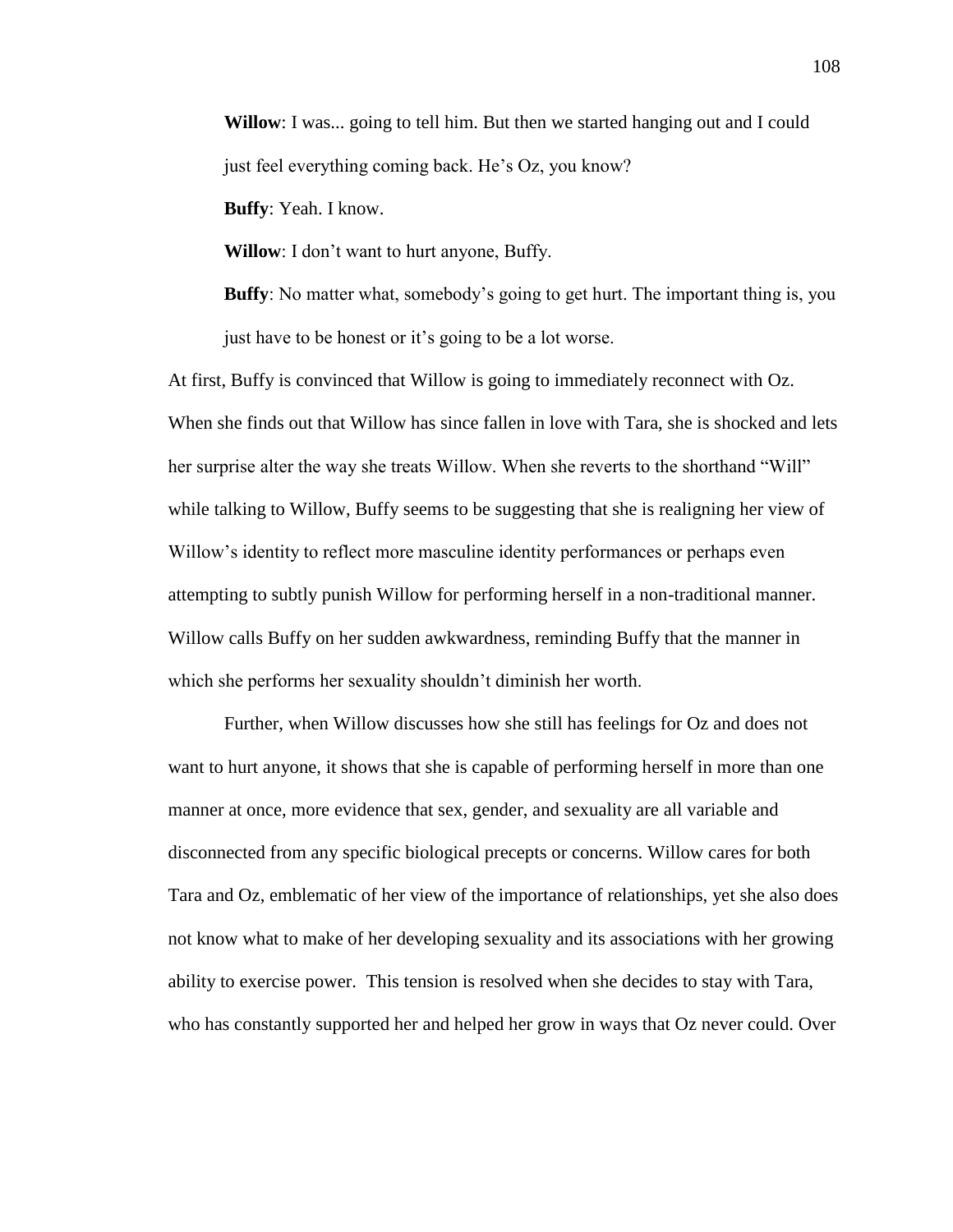the next few years, Willow and Tara continue to nurture and support each other, exploring their sexual identities and ability to exercise power.

Interestingly, *BtVS*'s portrayal of a fully realized queer couple was so progressive that Joss Whedon wasn't even allowed to show them kissing on screen. As Whedon puts it in an interview he did with David Bianculli of the National Public Radio show *Fresh Air*:

The network obviously has issues. They don't want any kissing -- that's one thing that they've stipulated -- and they're a little nervous about it. They haven't interfered at all with what we've tried to do and yet they've raised a caution about it. And at the same time you have people, the moment Tara appeared on the scene, saying, 'Why aren't they gay enough? They're not gay enough! You need to make them more gay.' They want to make a statement, they want to turn it into an issue right away. So you have forces buffeting you and you're trying to come up with both what is emotionally correct as a progression. (9 May 2000)

It is obvious from what Whedon says here that his decision to have Willow shift from a traditional straight, female gender performance is not a shallow move meant to shock and cause controversy, but rather a realistic depiction of an alternative, but no less important, performance of sexual identity. Willow's love for Tara grows organically, following their interactions over the course of ten episodes before they announce their relationship. But despite the fact that their relationship is demonstrative of a form of love that is just as true as traditional, heteronormative displays of love, Willow's shift to a queer performance of identity met with initial resistance from both the fans and the network.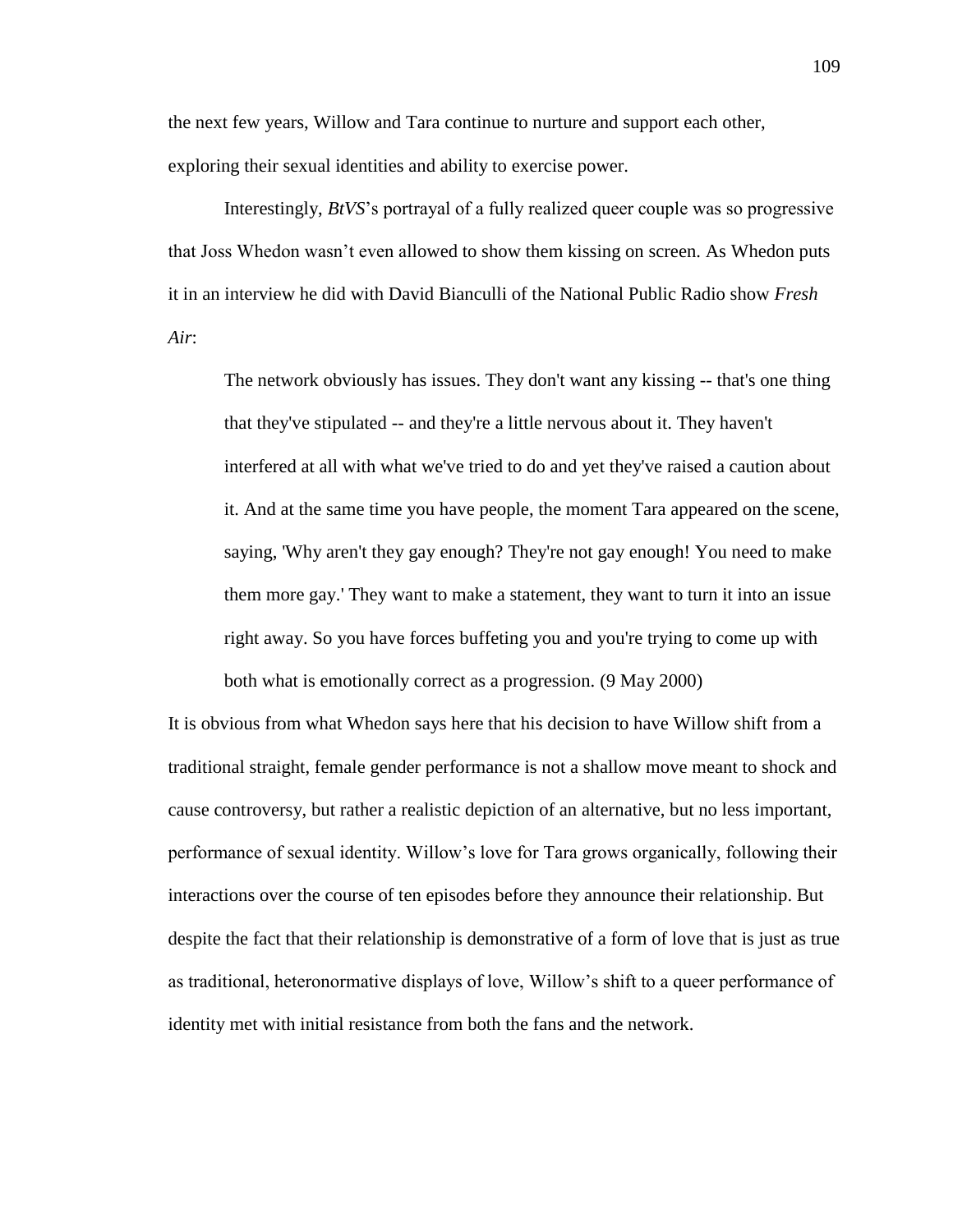It is this sort of reaction that epitomizes the need for the rhetoric of *BtVS* and shows like *BtVS*: the disruption of traditional rhetoric, and its socially inculcated ideologies, can be uncomfortable, but is nevertheless necessary for us to develop and grow as a culture. By providing an alternative to the view of gender as a static, oppositional binary, the show interrupts our preconceived notions and suggests a new power dynamic that allows for a variety of different, valid performances of gender and sexual identity, rhetoric that is indicative of the show's agency. By framing power as inherent to a specific set of actions that can be exercised by all individuals, regardless of how they perform their sex and gender, the show demonstrates its own agency, by presenting a possibility for a change or alteration in traditional rhetoric. I have traced four actions that *BtVS* suggests allow an individual to exercise power, including expressing a sense of self-confidence and courage, fighting/killing demons, the protection of others, and the act of sexual intercourse. In this way, all genders and sexes become equalized and so the rhetoric suggests the desirability of eradicating the hierarchical ordering of gender to distribute power fairly and equally.

This new sense of an ability to exercise power that is inherent in specific actions is something that can be shared by anybody, regardless of how they perform their own sex or gender. This also fits well with my belief that the show argues against the hierarchical ordering of gender, in that it suggests gender is discursively constructed and fluid. This rhetoric demonstrates the agency of *BtVS*, by creating a space within popular culture rhetoric for all performances of identity, not just culturally accepted ones. Since all performances of identity are equally capable of committing the actions that constitute a sense of personal power, such as expressing self-confidence and courage, having sex,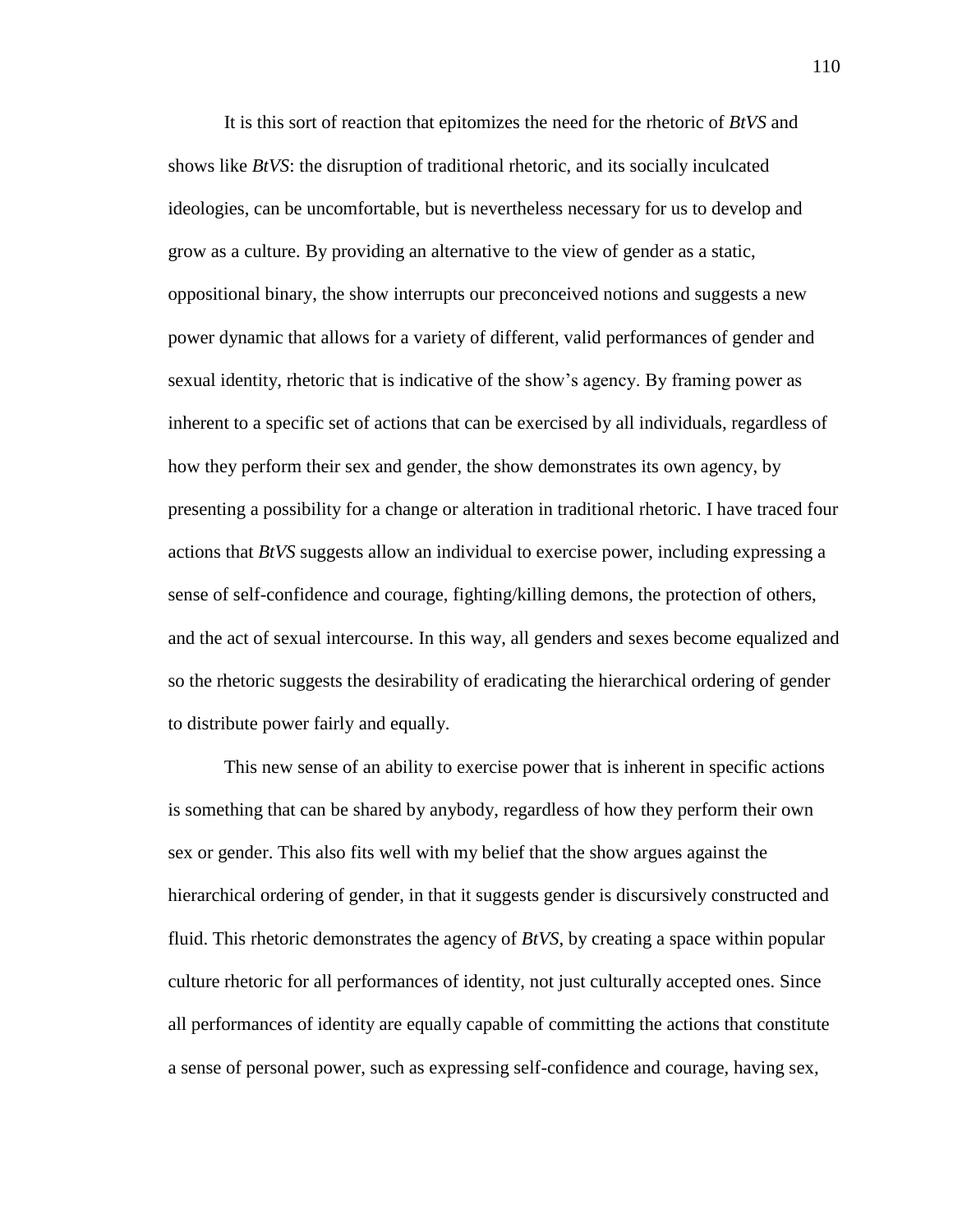killing demons and fighting evil, and protecting others, it is possible to see that these actions are accessible and utilized by all the characters, not just those aligned with traditional "masculine" gender performances. Again the rhetoric is serving to equalize the genders, promoting a view of gender as discursively constructed and variable, rather than static and oppositional. Interestingly it is the show's use of a novel sense of power (my argument being informed by Foucault's (1990) work with power) that can be exercised by all individuals, regardless of how they perform their individual identities, that is subversive of classic beliefs and allows *BtVS* to disrupt our culturally conditioned precepts and mores. This is indicative of the show's agency, an aspect I explore more thoroughly in my next chapter.

### Equalizing Gender

*BtVS* presents a view of power as the amalgamation of the omnipresent socially discursive forces that shape and define our cultural reality. This notion of power is expressed in the show as being accessible through a specific set of actions, such as exhibiting self-confidence and courage, killing demons and fighting evil, protecting others, and having sexual intercourse. It is unique from the concepts of power utilized in other popular culture texts in that it advocates a possibility for both male and female characters, regardless of how they perform their sex or gender, to exercise discursive power. This rhetoric again suggests that there is no inherent difference in value between "masculinity" and "femininity," because the two concepts are discursively constructed and not tied to any inherent physical or biological traits. This ability for personal positions of power is shown in a number of characters, notably Xander, Willow, and Angel.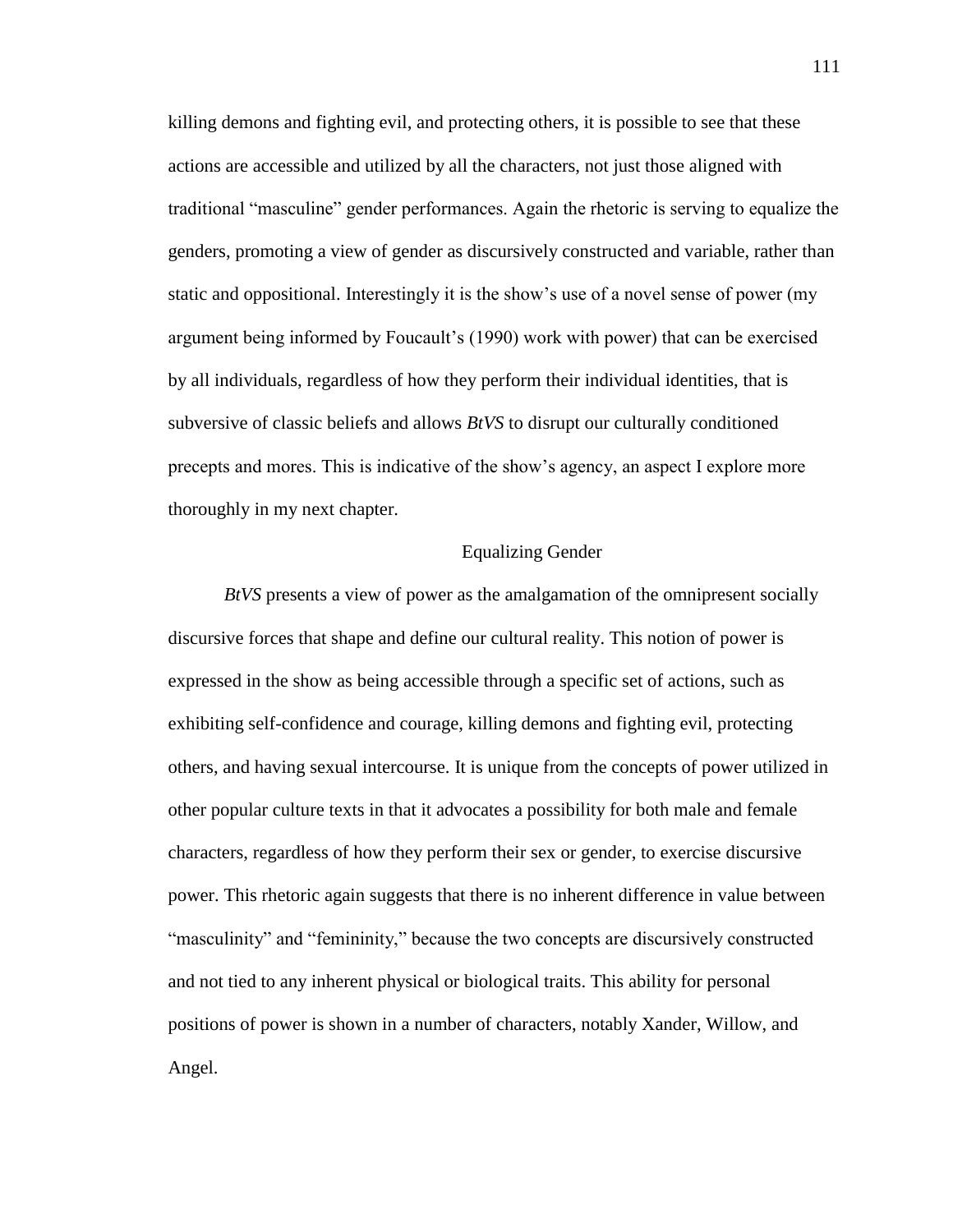By suggesting an equalization of all performances of sex and gender, even subversive gender roles or performances, the show implicitly argues for an eradication of the hierarchical classification of gender. It also calls for a new view of power as being an ability to use discursive structures that exert influence or control, and in the rhetoric of the series is tied to specific actions (such as expressions of confidence and courage, killing demons and fighting evil, protecting others, and sexual activity) that can be distributed amongst all performances of gender identity, not just traditionally "masculine" performances. This rhetoric is important as it challenges and disrupts the pervasive patriarchal rhetoric prevalent in much of today's popular media. Rather than reinforce patriarchy, with its heteronormative restrictions and boundaries, the rhetoric of *BtVS* argues for a new context from which to view gender – a context that is closely aligned with postmodern feminist work such as that presented by Judith Butler. Indeed, the manner in which the rhetoric of *BtVS* disrupts the ideologies inherent in the majority of our patriarchal popular media suggests that the show has its own form of agency, one associated with Butler's (2006) belief that agency comes from the possibility of altering or disrupting our socially inculcated beliefs. In my next chapter, I will explore this poststructuralist sense of agency, tracing the ways in which this rhetoric has affected modern social norms and also how its incorporation into many popular culture texts since its inception suggests a shift in the ways we view and enact gender and identity as a society.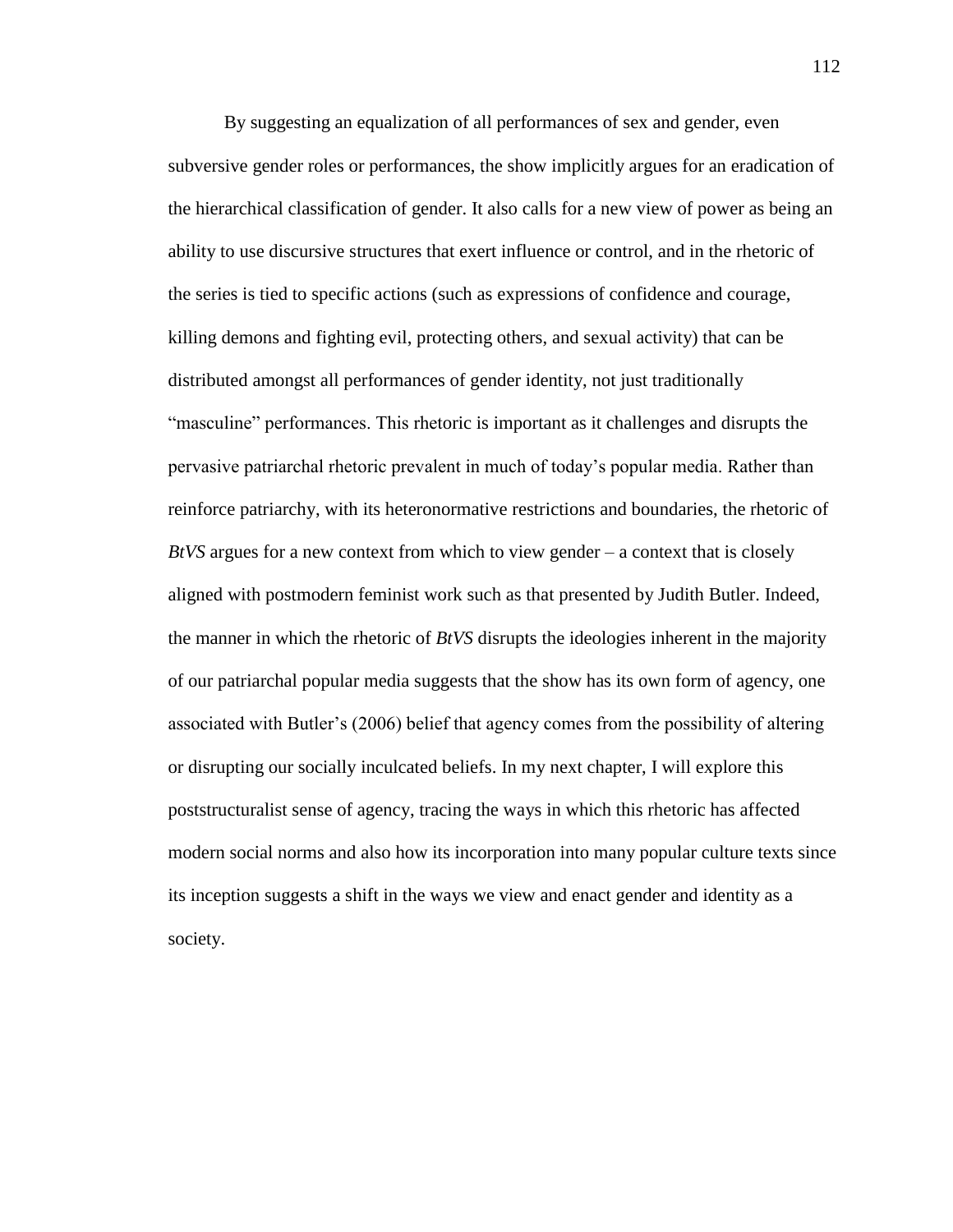### CHAPTER 3 "You know, certain stereotypes are not very empowering" (*BtVS, 4.10, "Hush")*

As I've noted previously, *BtVS* distinguishes itself from the majority of patriarchal popular culture rhetoric by presenting gender as a socially constructed phenomenon that is not tied to any inherent physical or biological aspects of an individual. The characters of *BtVS* support this view by enacting and performing their genders as changing and unfixed, utilizing both traditional and non-traditional gender performances. This presentation of gender is in line with the works of such scholars as Butler and Foucault, who believe that performances of gender and identity are discursively constructed, socially inculcated ideologies owing more to cultural pressures and social mores than to any biological predetermination.

I am by no means the first to approach *BtVS* from the realm of gender studies (see Lorna Jowett's excellent *Sex and the Slayer: A Gender Studies Primer for the Buffy Fan*, 2005), but previous study has gone only so far as to explore how the characters deny or uphold traditional gender roles and performances. Though this provides a good foothold into the world of the *Buffyverse* and the characters that inhabit it, it falls short of exploring the ways in which this rhetoric affects and changes prevalent social norms. I mentioned in my last chapter that this show promotes a specific notion of power, one that portrays power as an ability to utilize discursive structures that exert social influence, and is presented in the show's rhetoric as connected to a set of actions accessible to all individuals, regardless of how they perform their own genders or sexualities. By demonstrating the multiplicity of gender identity and extending this ability to exercise power beyond just the traditionally "masculine" roles that patriarchal shows associate it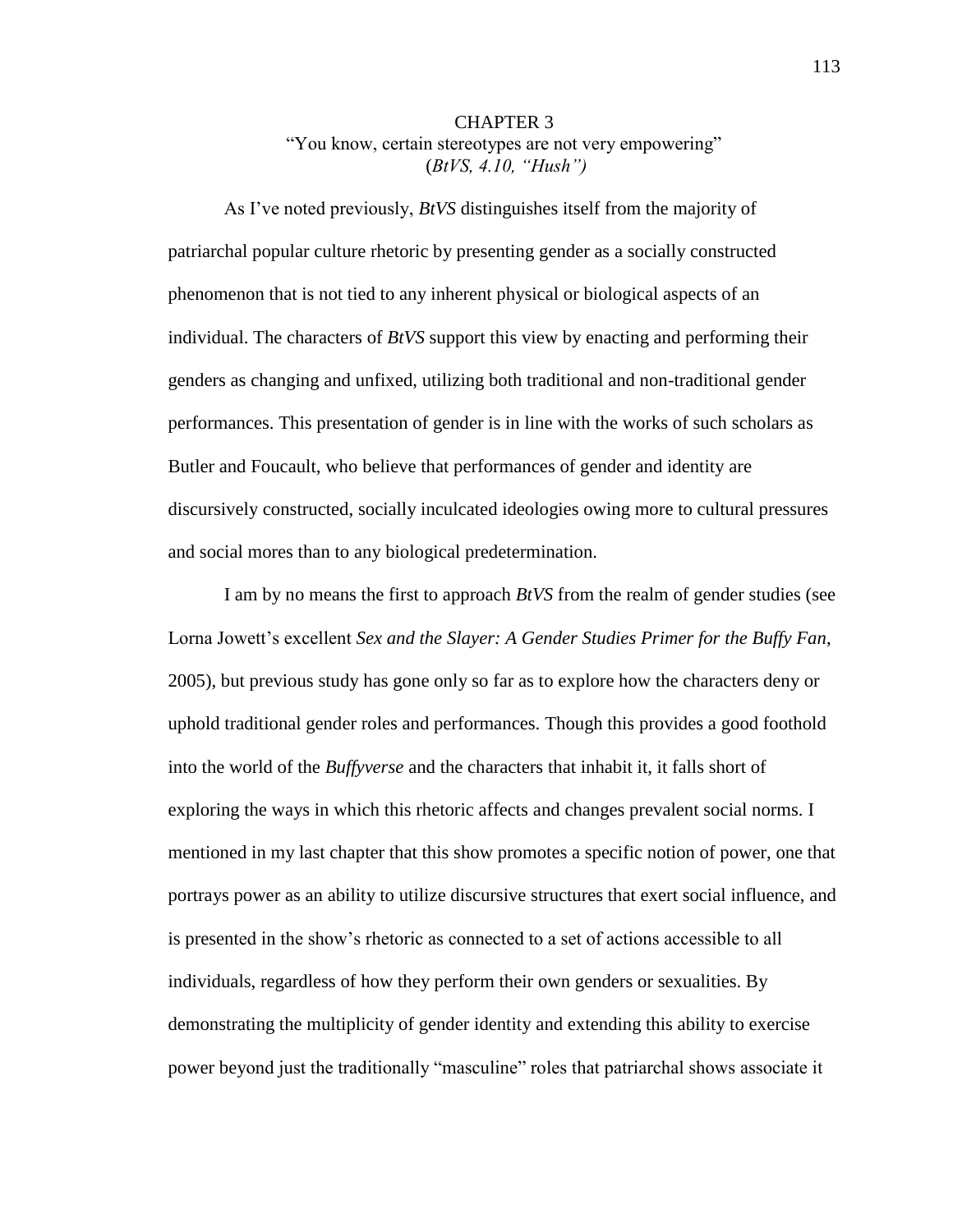with, *BtVS* interrupts popular culture's previously conceived notions of what constitutes "acceptable" performances of identity. Not only does this rhetoric redistribute the power dynamic amongst all performances of gender and sexual identity, it demonstrates the show's agency, one most closely aligned with the concept of agency as an ability to disrupt or alter our preconceptions of what is and isn't appropriate in our own performances of identity.

It is this agency that I turn to in this chapter. I have already noted that the show's use of a reformation of the popular concept of power interrupts our preconceptions of gender and identity, but this is not the only means by which the show achieves this end. By using oppositional framing to first establish a sense of the "Other," and then weakening this sense by depicting even these oppositional forces as mere social constructions, the rhetoric criticizes and reconstructs traditional popular culture mores, encouraging the viewer to notice and question the impact of traditional rhetoric on their own lives. I analyze three traditional oppositional binaries that the rhetoric of *BtVS* subverts, including the binaries of masculine/feminine, human/monster, and good/evil. This will by no means be a comprehensive examination of the ways in which *BtVS*  exhibits its own agency, but it serves as a fair demonstration of how a show can interrupt and reframe social conceptions and constructs.

Agency As Disruption – A Poststructuralist Form of Agency

As noted, the agency I explore in this chapter is a poststructuralist form in line with the conceptual notions that Judith Butler makes use of. Butler's work explores how cultural practices and media rhetoric affect and inform the ways we perform ourselves. The discursive construction of identity is done through a cyclical process of repetition in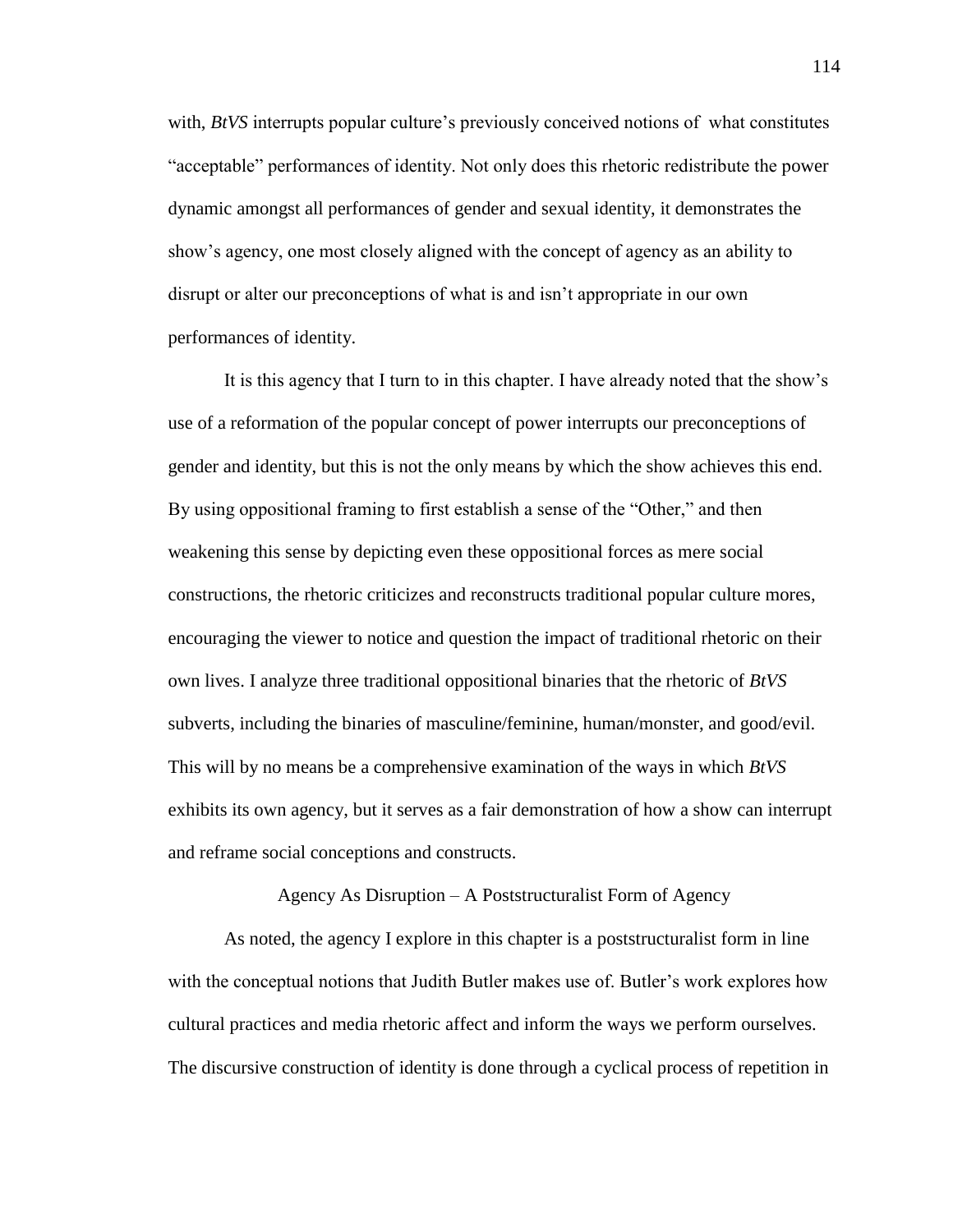which individuals encounter certain "acceptable" gender/identity performances and then internalize them in such a way as to make it appear wholly natural. As Butler (2006) puts it:

The subject is not *determined* by the rules through which it is generated because signification is *not a founding act, but rather a regulated process of repetition* that both conceals itself and enforces its rules precisely through the production of substantializing effects. (p. 198, italics from original text)

This is to say that social beliefs do not dictate an individual's identity, but rather inform the ways individuals are disciplined into performing themselves. In our patriarchal society, men are rewarded for acting as strong, independent, (hetero-)sexually aggressive individuals. Any performances by men that do not align with these notions of "masculinity" are punished and so the concept of "male" becomes associated with these performances. Further, this male hegemony casts men firmly into the role of the primary subject of society, relegating females to the space of the "Other" – an implicit effect that supports and promulgates the binary oppositions of sex and gender and serves to devalue "feminine" precepts such as interdependence and a caring, relational self. These beliefs become socially inculcated and their repetition through social media and our day-to-day lives ensures the continuation of a traditionally male-dominant patriarchal society. However, this process of signification and re-signification carries with it the possibility of a subversion or alteration of normative values. This disruption of what we view as "natural" performances is an enactment of agency by its very possibility to change the social norms. Butler (2006) notes this same possibility for change and argues: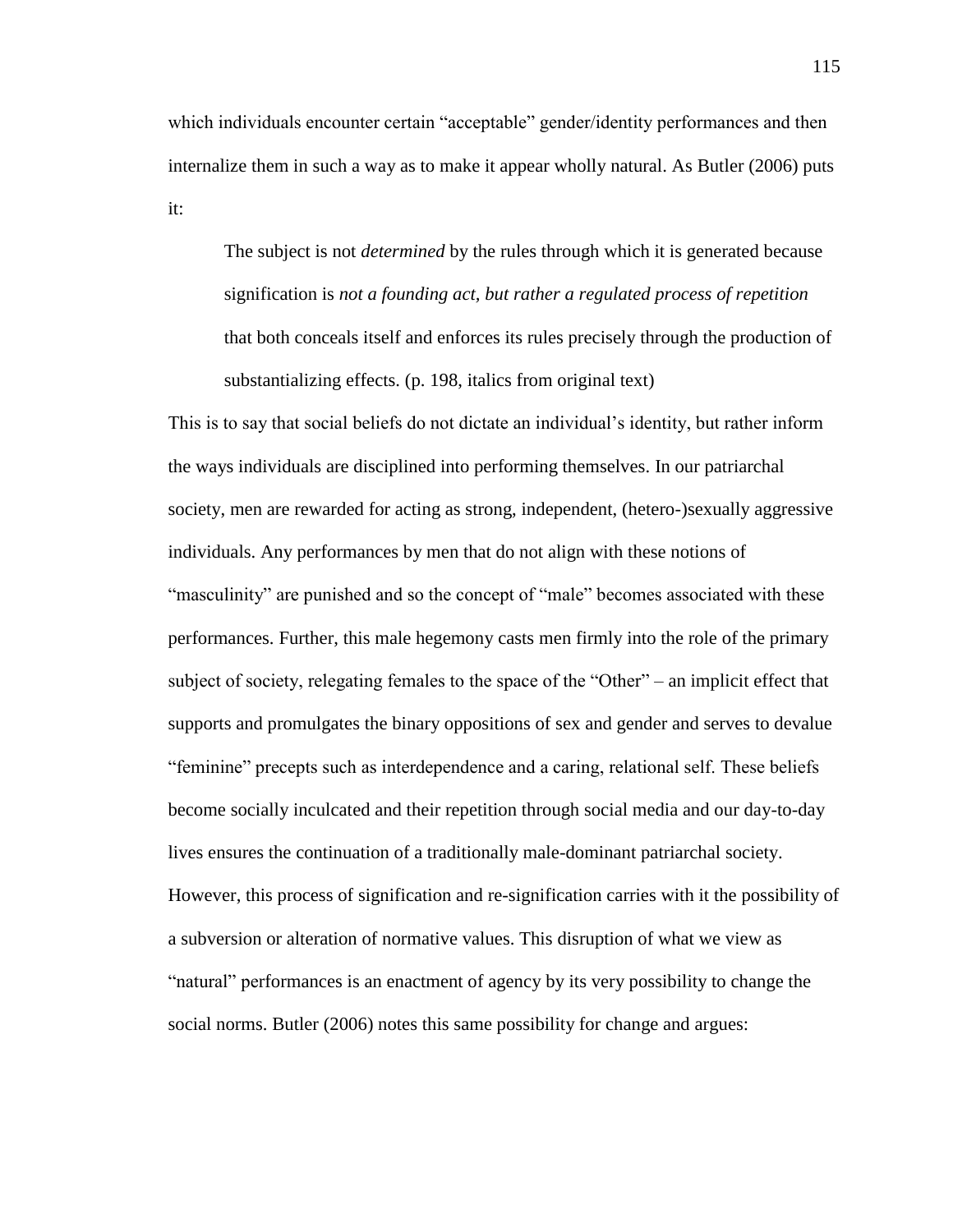If the rules governing signification not only restrict, but enable the assertion of alternative domains of cultural intelligibility, i.e., new possibilities for gender that contest the rigid codes of hierarchical binarisms, then it is only *within* the practices of repetitive signifying that a subversion of identity becomes possible. (pp. 198-199, italics from original text)

This can be taken to indicate that, since our lives and performances of identity are informed and constructed by our exposure to the repetition of popular significatory practices in traditional rhetoric, any alteration of these practices can lead to new and disparate ways of identifying and performing ourselves.

Thus, texts that present a subversion of popular rhetoric become important for their ability to critique or change prevalent social norms. *BtVS* is certainly one such text; I've already traced some aspects of the ways the show subverts the masculine/feminine binary, but this is not the full extent of the effect of the show's rhetoric. *BtVS* makes use of a number of binaries (including masculine/feminine, human/monster, and good/evil) to suggest a sense of the "Other" – but then subverts this sense by drawing parallels between our own identity performances and these performances of the "Other." By first acknowledging the normative pressures that inform our identity and then subverting them with novel expressions and performances of identity, the show disrupts our expectations and so exhibits its own agency. I now turn to the ways *BtVS* makes use of the binaries of masculine/feminine, human/monster, and good/evil to suggest a sense of the "Other," a sense that it then subverts in order to show the commonalities we share with those we view as "Other."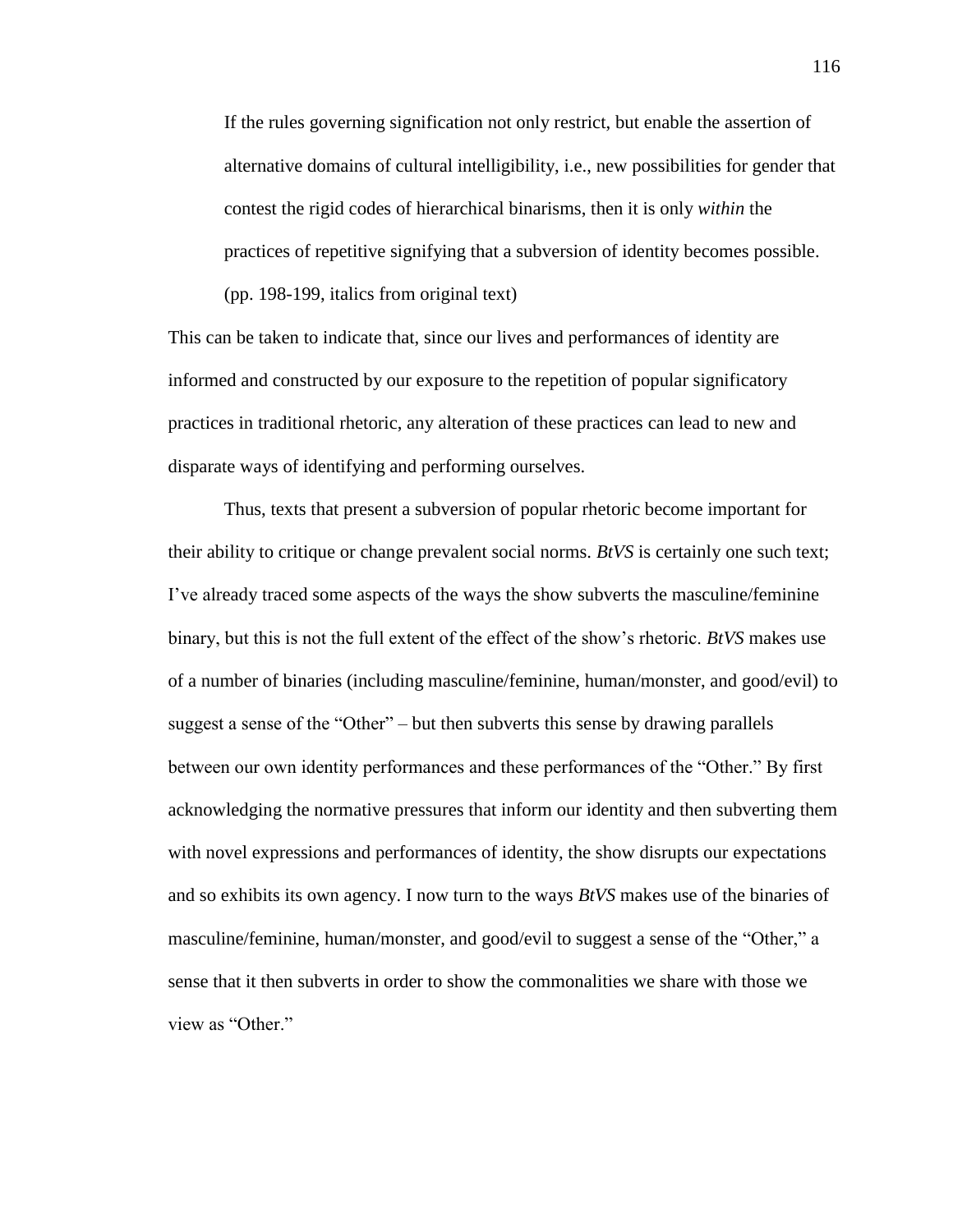#### Us and Them – Subversion of the "Other" in *BtVS*

One of the greatest aspects of *BtVS* is its ability to make the audience empathize with the characters, even those characters we view as "unnatural" or different from ourselves. Certainly the show is not perfect in this regard; for instance, the show has received criticism for presenting a limited view of racial identity, tending to preference middle class, white characters. As Jowett (2005), states, "Buffy's white, middle-class... 'norm' is rarely named and remains largely invisible even as it influences constructions of identity and gender" (p. 13). Also, there is little depiction of non-Christian religious viewpoints; though the character Willow Rosenberg states that she is Jewish on a couple different occasions, the show draws more heavily from Christian traditions and symbols (such as the recurring use of crucifixes or holy water, which appear frequently as a weapon against vampires) than it does from Judaism. Indeed, Willow's religion and ancestry are so invisible as to even be forgotten by other characters. In the Season 3 Christmas episode, "Amends," Buffy even asks Willow what her plans for Christmas are. Willow's response, "Being Jewish. Remember, people? Not everybody worships Santa," is an effective way of reminding the audience as well as the other characters of her heritage, but the lack of any deep exploration of the importance of the traditions of Judaism serves only to reiterate the ascendancy of Christian values. This indicates that there are some axes of identity that are not questioned or challenged by the rhetoric of the show, but despite these weaknesses, the show has the overall effect of subverting the sense of the "Other" that comes from diverse performances of identity.

Though the term "Other" has been used and defined in many forms, here it is used to express a discursively constructed sense of performances and ideals that are foreign or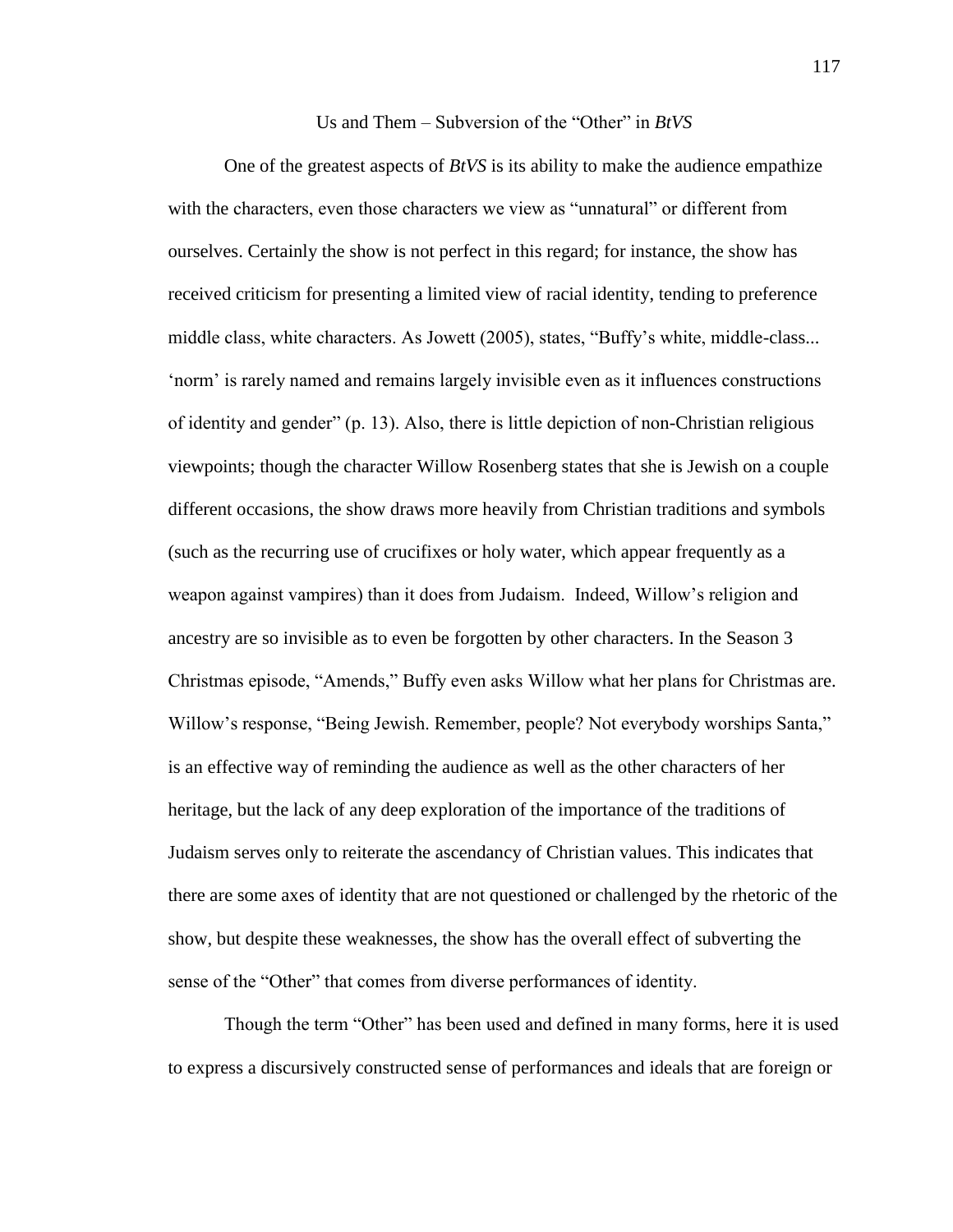different from the norm. This construction of the "Other" constitutes an oppositional binary, where the "Other" signifies the antithesis of normative values. *BtVS* makes use of a number of binaries, each with an inherent sense of the "Other," but then subverts them in order to show the commonalities between what we view as normative and what we view as "Other." In patriarchal rhetoric, the implicit subject is the "male" or "masculinity," relegating the oppositional "feminine" qualities to the space of the "Other." *BtVS* certainly subverts the masculine/feminine binary, which I've explored in the last two chapters and will turn to again briefly here, but it also subverts the binaries of human/monster and good/evil, which I will also cover in this chapter. As Lorna Jowett (2005), puts it:

The show attempts to destablize binaries through ambivalence and ambiguity and through the multiple intersections of its generic hybridity. In reversing, subverting, or blurring boundaries between these binaries, *Buffy* potentially opens up an arena for alternative representations of gender [and identity]. (p.12) This subversion of the "Other" further disrupts our expectations of popular culture rhetoric and so also acts as evidence of the poststructuralist agency that *BtVS* exhibits. I will first turn briefly to the subversion of a sense of the "Other" within the

masculine/feminine binary before analyzing the subversion of the binaries of human/monster and good/evil.

#### *Masculine/Feminine*

A significant portion of the last couple chapters has been spent examining the way in which *BtVS* subverts the masculine/feminine binary and presents gender as an unfixed, socially constructed phenomenon. It is not my intent to fully rehash that here, but it is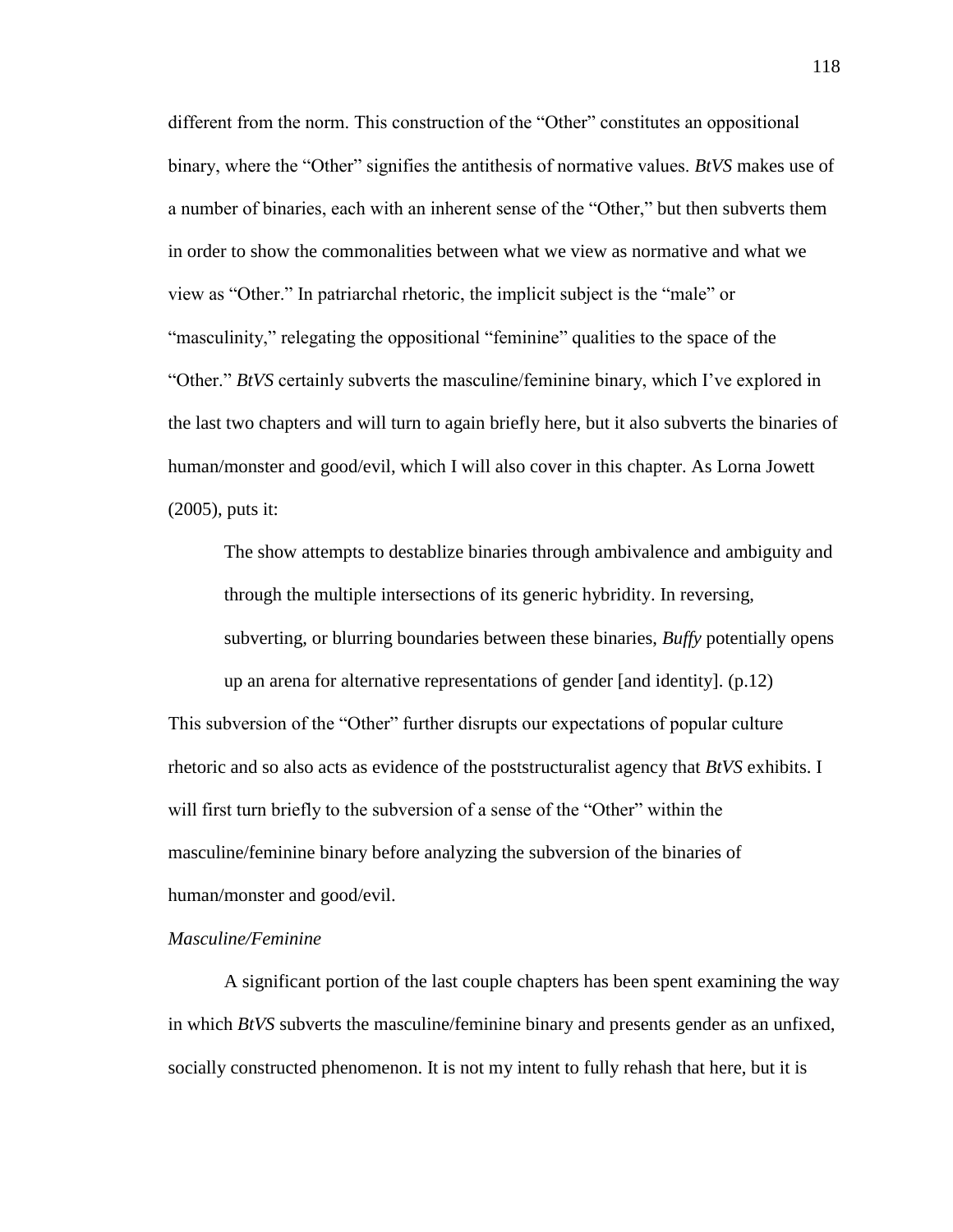necessary to return briefly to this concept in order to show how the rhetoric disrupts the power dynamic that grants "masculine" precepts more freedom than "feminine" ones and so subverts the sense of the "Other" that patriarchal texts associate with "femininity." In many patriarchal texts, the male characters are the only ones who are fully developed; female characters tend to be two-dimensional and serve as eye-candy or as a foil to a specific male character. In this way, much of popular rhetoric propagates the view of "masculinity" as the norm, and "femininity" as being a distinct, secondary (and inferior) expression of identity. In *BtVS*, this is not the case. Though it has been noted that the female characters in the show are generally attractive and "feminine," these attributes do not preclude them from being similarly developed characters in their own right. They are not defined by their juxtaposition with the male characters, but are rather treated as equal members of society. Indeed, the ways in which the characters of the show, both male and female, use a combination of traditional and non-traditional performances while enacting their own identities suggest that gender is a mere social construct and neither "masculine" nor "feminine" values should have preference.

A great example of the show's attempt to bridge the gap between "feminine" and "masculine" attributes and so subvert the patriarchal association between "femininity" and a sense of the "Other" comes from the nineteenth episode of Season 2, entitled "I Only Have Eyes For You." This episode occurs during Angelus's reign of terror, after he has lost his soul and killed Giles's love interest, Jenny Calendar, in order to keep her from casting a spell that would return his soul to him. Angelus is now stalking Buffy and her friends, instilling a torturous sense of fear in them before enacting his plan to kill them and destroy the world. The crux of this specific episode focuses on a pair of ghosts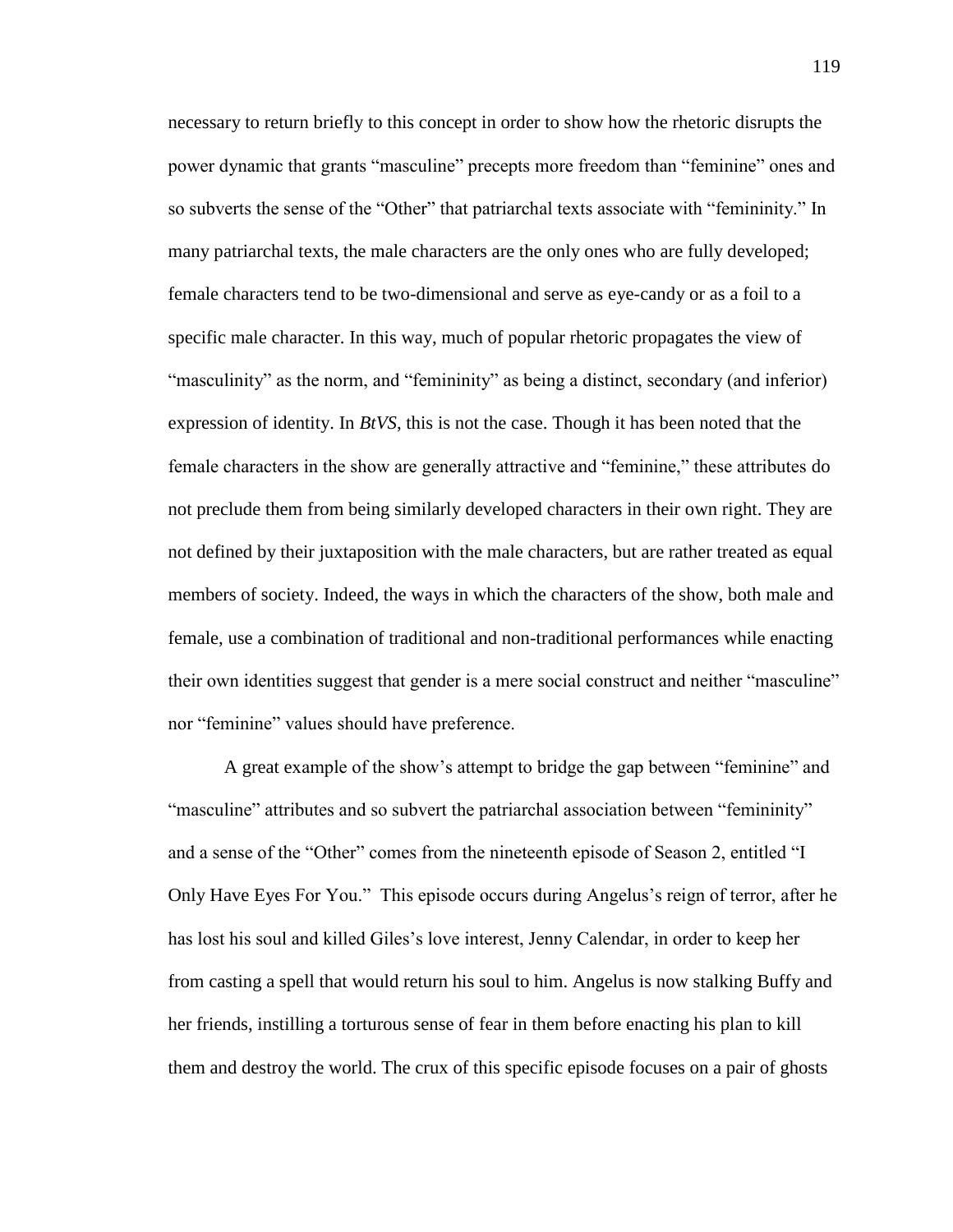haunting Sunnydale High School. These ghosts, one a former student and one a former teacher from Sunnydale High circa 1955, re-enact the circumstances surrounding their deaths by possessing the current inhabitants of the school. These possessions are so powerful that the reenactments lead to further deaths and Buffy and the Scooby Gang find themselves forced to intervene.

Their research uncovers the original story of the student, James, and the teacher, Grace Newman, who had been having an illicit affair. As Grace realizes the impropriety of their actions, she breaks off the affair with James, even though she cares for him deeply. Broken-hearted and enraged, James pulls a gun and shoots her, causing her to tumble off a balcony to her death. When he realizes what he's done, James decides to commit suicide and so goes to the band room where he shoots himself. The violent nature of these deaths cause the ghosts to become stuck in a perpetual loop, constantly reenacting their death scene in an attempt to alter its ending. Unfortunately, the individuals that the ghosts possess are just as mortal as James and Grace were, and so the outcome is always the same: the person possessed by Grace gets shot and dies before the person possessed by James kills himself out of remorse.

It isn't until Angelus stalks and corners Buffy in the high school alone that the poltergeists have an opportunity to set things right. In all their previous re-enactments, the ghost of James inhabits a nearby male while the ghost of Grace occupies a female body. But when James inhabits Buffy's body and Grace possesses Angelus, their association with differently gendered bodies allows for a novel outcome.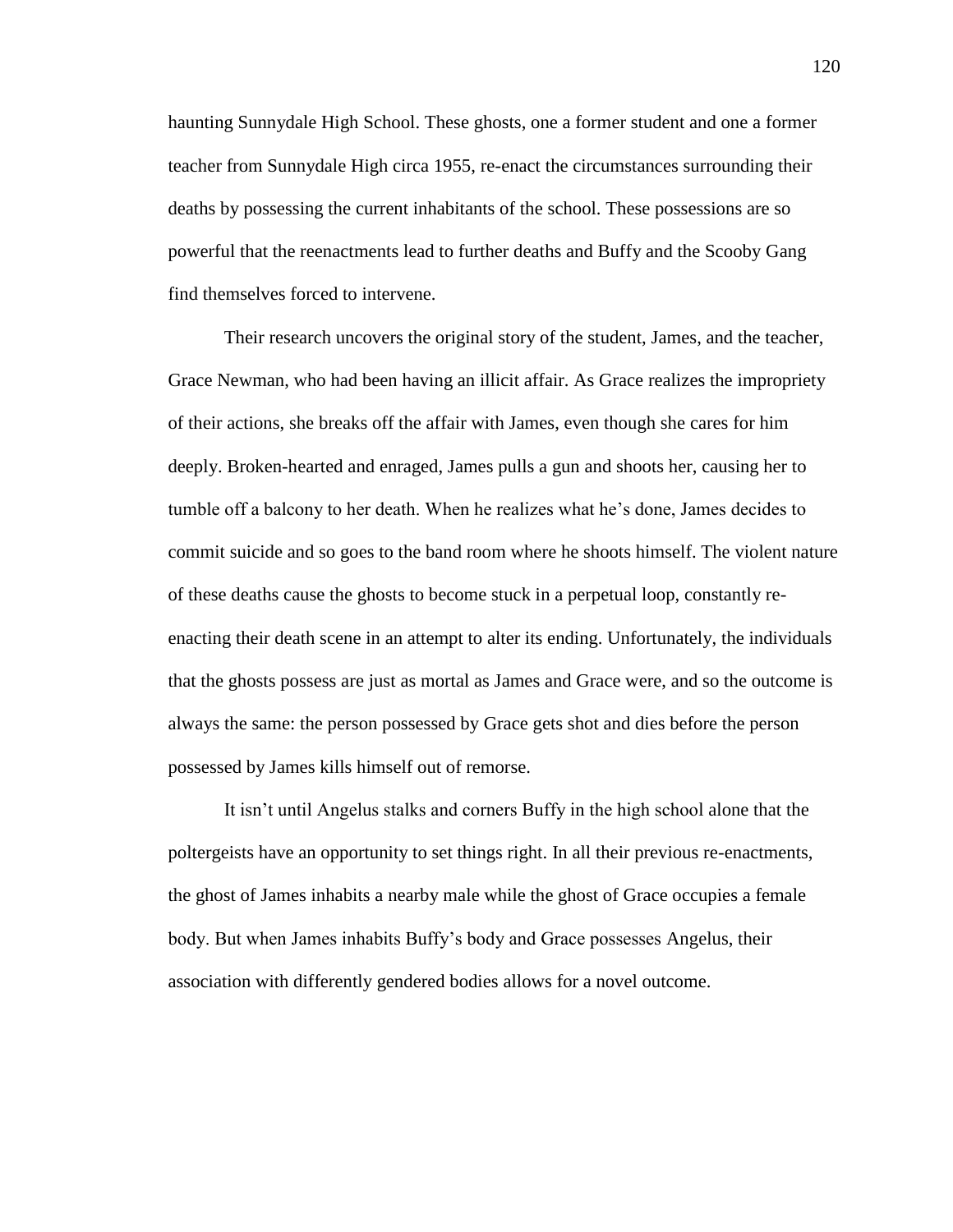**Buffy/James**: You can't make me disappear just because you say it's over.

**Angelus**: Actually, I can. In fact . . . **(Grace possesses him)** I just want you to be able to have some kind of normal life. We can never have that, don't you see? **Buffy/James**: I don't give a damn about a normal life! I'm going crazy not seeing

you. I think about you every minute.

**Angelus/Grace**: I know. But it's over – it has to be.

**Buffy/James**: Come back here! We're not finished! You don't care anymore, is that it?

**Angelus/Grace**: It doesn't matter, it doesn't matter what I feel.

**Buffy/James**: Then tell me you don't love me! Say it!

**Angelus/Grace**: Is that what you need to hear? Will that help? I don't. I don't. Now let me go.

**Buffy/James**: No! A person doesn't just wake up and stop loving somebody.

**(Draws a gun, aims it at Angelus/Grace)** Love is forever. I'm not afraid to use

it, I swear. If I can't be with you –

**Angelus/Grace**: Oh my god! **(Turns to run)**

**Buffy/James**: Don't walk away from me, bitch!

**(Angelus/Grace runs out onto the balcony above the courtyard. Buffy/James follows)**

**Buffy/James**: Stop it! Stop it, don't make me –

**Angelus/Grace**: All right, just – you know you don't want to do this. Let's both just calm down. Now give me the gun.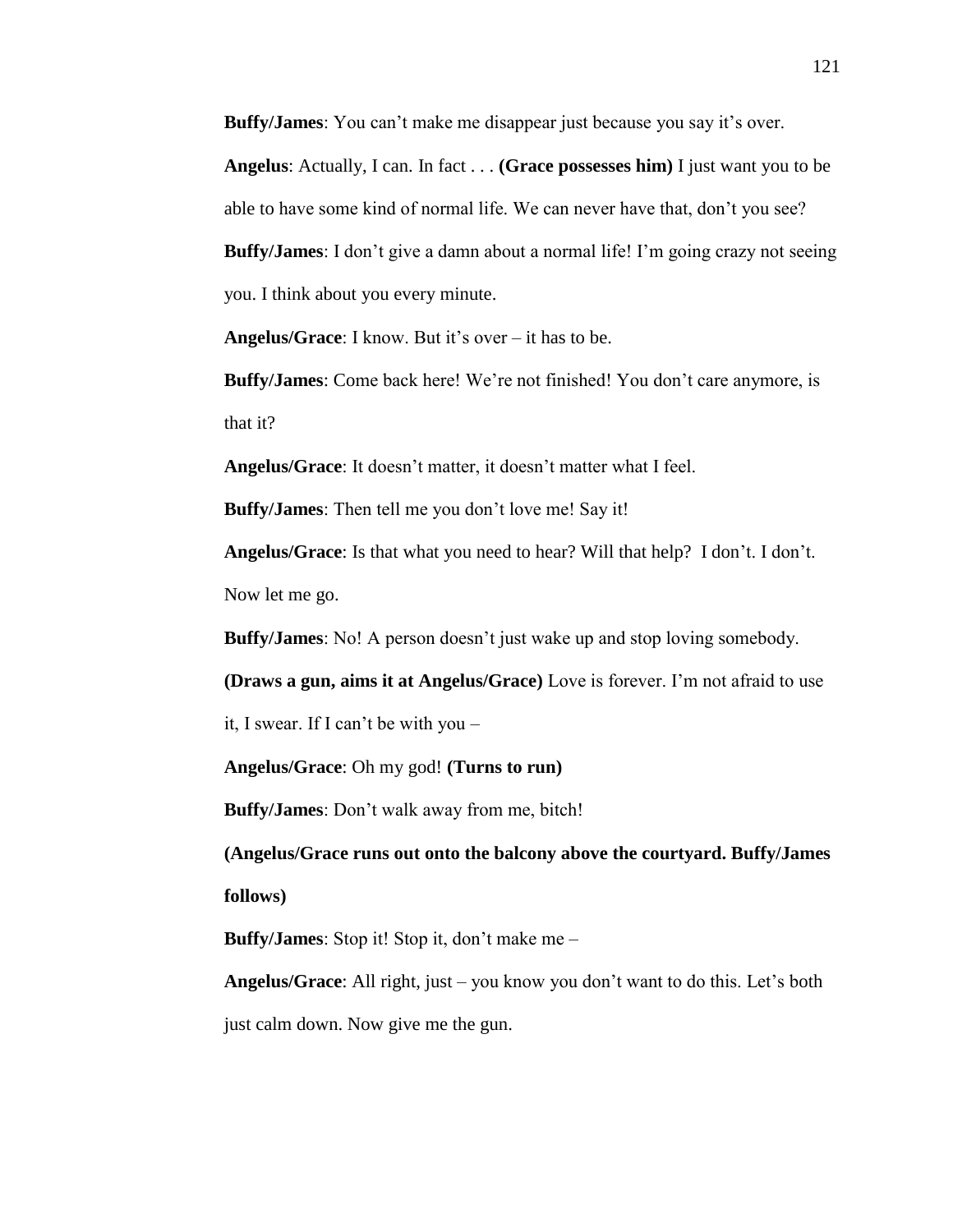**Buffy/James**: Don't – don't do that, dammit! Don't talk to me like I'm some stupid – **(Buffy/James accidentally squeezes the trigger, shooting Angelus/Grace)**

**Angelus/Grace**: James? **(Angelus/Grace step back, falling off the balcony onto the stairs far below)**

Until this point in the episode, various people in the school have enacted this same scene, culminating in the death of Grace (and the woman she possesses) followed by James's suicide. As Buffy and Angel enact the same situation with reversed genders, a change in the dynamic can be sensed, yet tension still arises as we realize Buffy/James will inevitably be drawn to the band room to commit suicide. Luckily, Grace has chosen to inhabit Angelus in this scene, and not Buffy herself. Though possessed by a ghost, Angelus is still a vampire and so is not harmed by the gunshot or by a fall off the balcony. This allows Angelus/Grace to follow Buffy/James to the band room and prevent the suicide that marks the completion of this ritualized reenactment. Angelus/Grace comes into the room and grabs the gun from Buffy/James just before the trigger is pulled.

**Buffy/James**: Grace?

**Angelus/Grace**: Don't do this.

**Buffy/James**: But – but I killed you.

**Angelus/Grace**: It was an accident. It wasn't your fault.

**Buffy/James**: It *is* my fault, how could I –

**Angelus/Grace**: Shh. I'm the one who should be sorry, James. You thought I stopped loving you, but I never did. I loved you with my last breath. Shh, no more tears.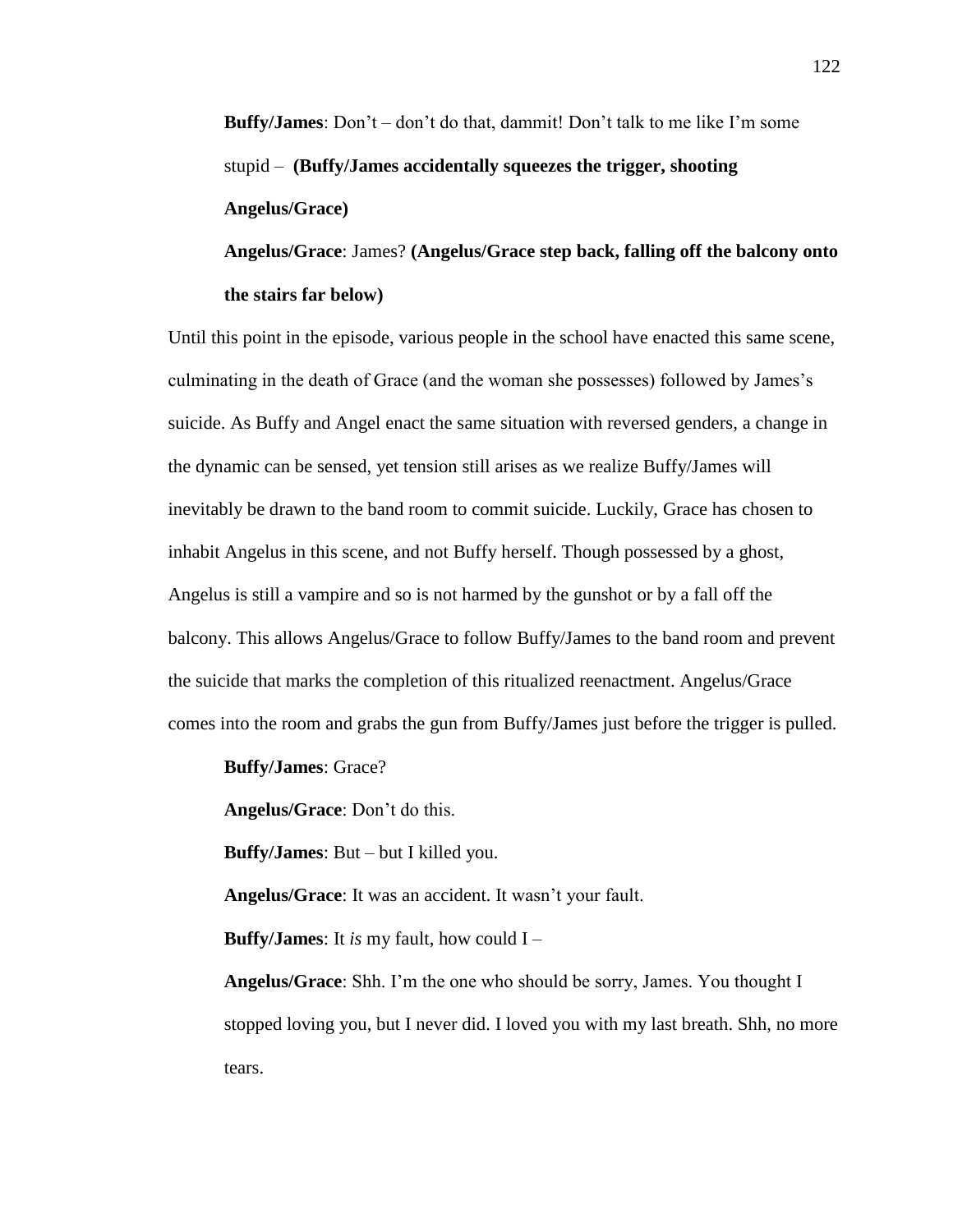The entire exchange is not only demonstrative of the tragic story of James and Grace, but also parallels aspects of the relationship between Angel and Buffy; Buffy feels guilty for Angel's transformation into Angelus and blames herself for the loss of his soul. This, combined with the knowledge that she may be forced to kill Angelus, has made it hard for her to move on and forgive herself. Angel/Grace's understanding and forgiveness are necessary before Buffy/James can move on, and so this scene marks the point where Buffy/James are freed from their guilt.

However, the most interesting aspect of this episode is the reversal of gender roles that allow for this progression. The use of dramatic conventions in this scene rather than comedic ones frames these juxtaposed gender roles in a serious light, further supporting their emotional weight and normalcy. As I mentioned in the previous chapter, Angelus (when he isn't possessed) is strong, aggressive and competitive, representing powerful patriarchal character traits that are said to embody "masculinity" in much of today's popular culture rhetoric. But then, when Grace possesses him, he is imbued with an emotional, relational sense that would be traditionally aligned with "feminine" gender roles – all of this without his physical body or presence being altered in any way. Buffy, though always strong and independent, gains a certain patriarchal aggression when James possesses her, and it is only the forgiveness from Angelus/Grace that allows her to overcome it. This is made possible because Angelus was "feminized," and so the rhetoric subverts the purported "Other"-ness of "femininity" and suggests that progressive gender roles and performances can be just as valid and rewarding, and perhaps more freeing, than stereotypical views of gender as a static masculine/feminine binary.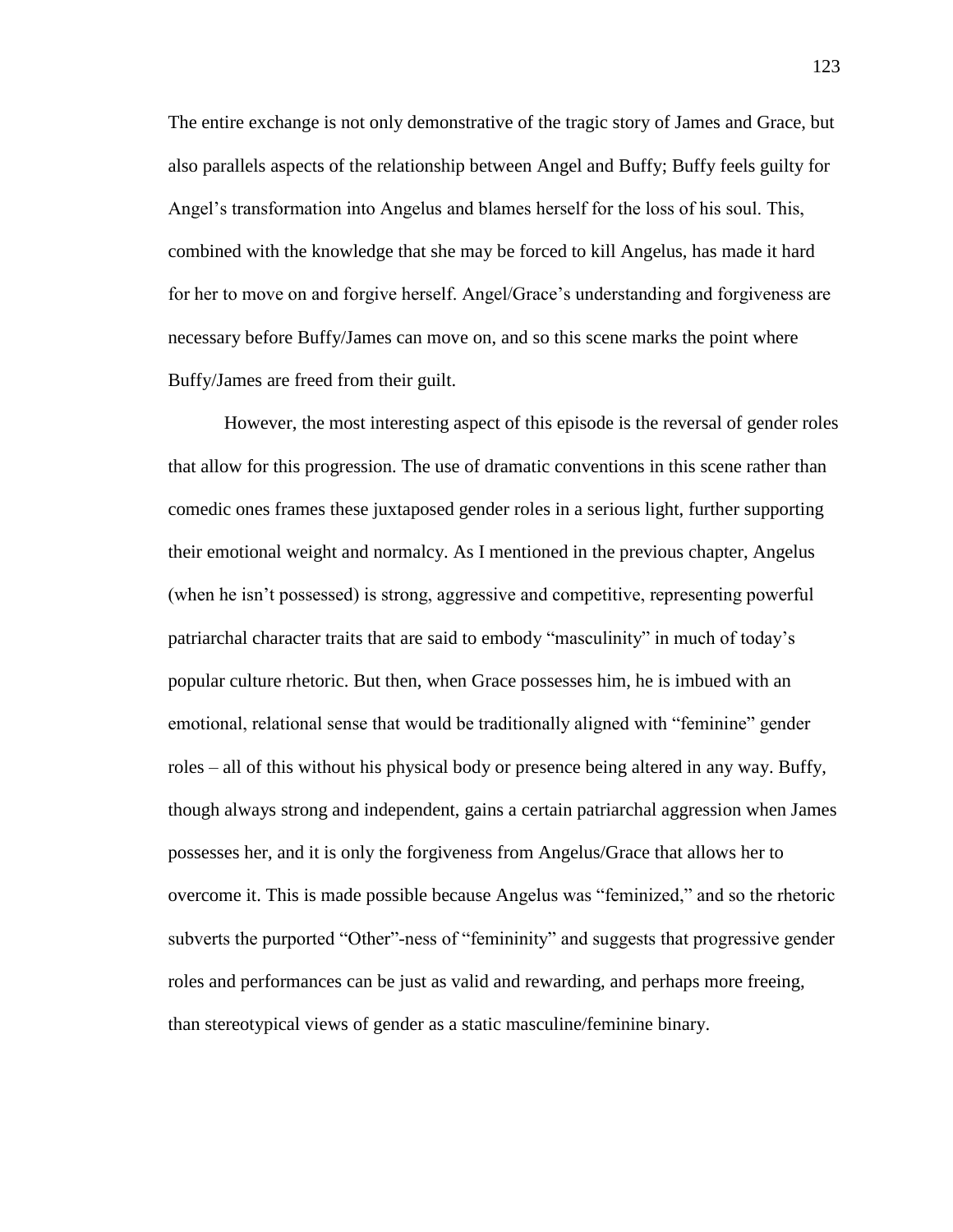Shows like *BtVS* question the outmoded ideals of patriarchal rhetoric and the male hegemony it espouses, evident here by the subversion of the view of "feminine" values as being inferior to, and other than, those of masculinity. This rhetoric is notable in other places throughout the series. Of course, Buffy is a prime example of a character who deconstructs patriarchy's gendered hierarchy, but so too do characters such as Larry Blaisdell, the hyper-masculine athlete who was known for objectifying women before changing his attitude and his actions after he came out as openly gay in Season 2, or the character Anne, who starts out as a vampire-worshipping cultist going by the name of 'Chanterelle' in *BtVS*'s second season, before growing into a strong, independent woman in charge of shelters for at risk teens in *Angel's* fifth season. Since gender is a constructed phenomenon, there is no true "masculine" or "feminine" identity but rather a set of coded performances that have discursively become associated with specific genders. The rhetoric here suggests that a combination of performances, both traditional and nontraditional, is just as acceptable, and perhaps even better, than stereotypical gender roles espoused by patriarchal texts. This disruption of traditional patriarchal rhetoric is an example of the agency of *BtVS*, which is also evident by tracing the subversion of "Other"-ness across more binaries within the series. The next binary I turn to is that of human/monster.

#### *Human/Monster*

As the introduction to the early episodes intones, "[The Slayer] alone will wield the strength and skill to fight the vampires, demons, and the forces of darkness" (*BtVS, various*). The show's framing presents Buffy as the savior of humankind; it is she who must go out and fight the monsters and the forces of darkness. Because she is charged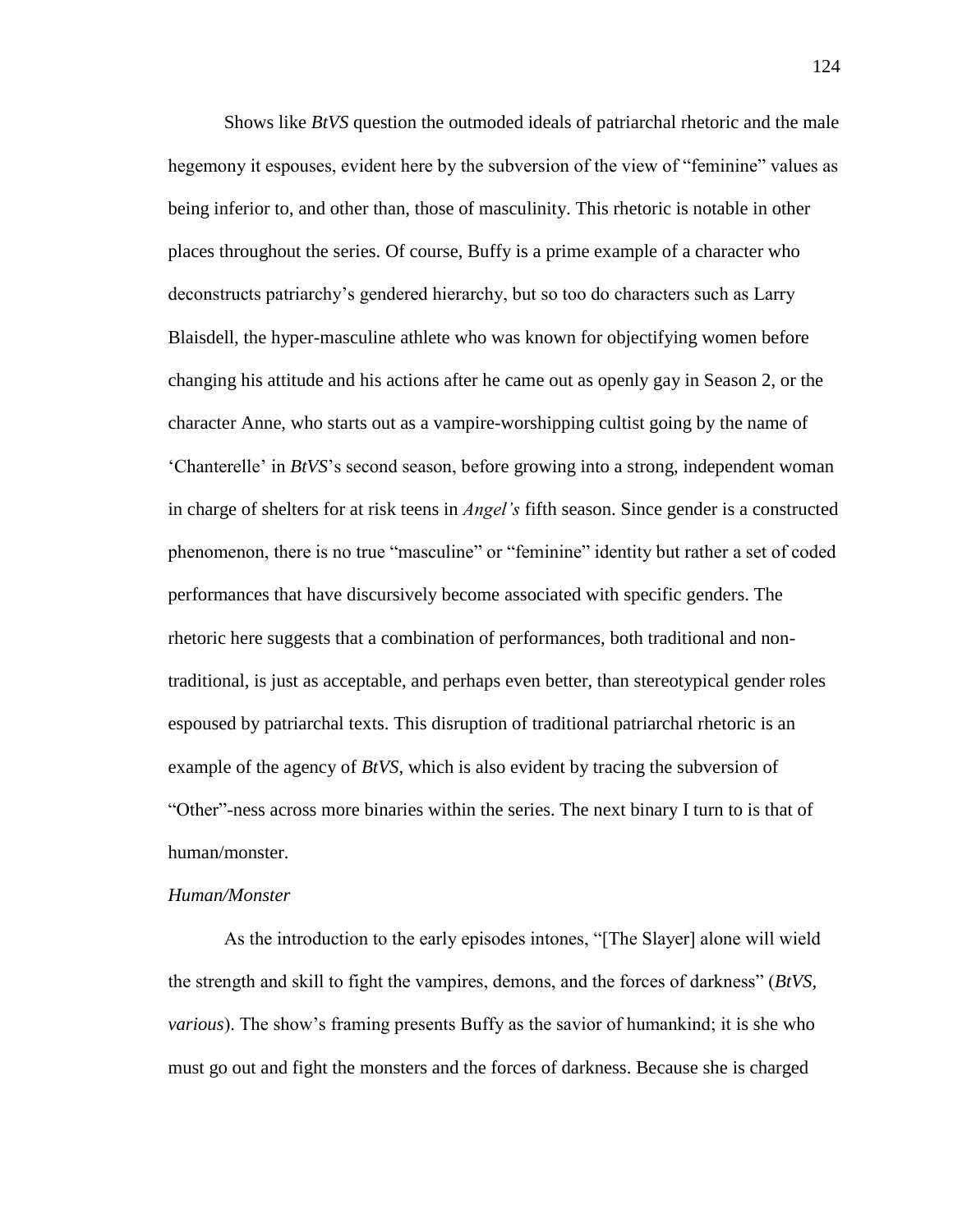with protecting humanity, the rhetoric suggests an opposition exists between what is human and what is "Other" than human; those that are not human, such as vampires and demons, are categorized as "monsters" and it is The Slayer's duty to vanquish them. This, of course, proves to be an oversimplification of the category. We've already seen how some vampires and demons within the text (such as Angel, when he has a soul) fight for the cause of good, and anyone familiar with the history of humanity knows that our species has bred more than a few "monsters," so it seems evident that the distinction between the two is less clear cut than would initially be apparent. Further analysis of the rhetoric of the show makes the delineation between humans and monsters even more ambiguous; this subversion of the "Other"-ness of monsters forces us to examine our actions and roles in society, disrupting our traditional view of the privileged position of humanity. By reminding ourselves that we are not automatically granted a heroic position simply by the virtue of being human, it forces us to strive to do better, both for ourselves and for society.

Though Angel (when he has a soul) certainly represents the ambiguity of the human/monster binary, he is an imperfect example in that he is still capable of reverting to a monstrous form. The character of Spike serves as a much better example of a "monster" that learns to express his "humanity." Spike, like Angel, is a vampire, but unlike Angel, Spike starts the show without a soul and with no sense of remorse. After hearing rumors of a Slayer living in Sunnydale, he travels there with his girlfriend/sire, Drusilla. His initial attempts to kill Buffy and her friends fail, despite the fact that he's personally killed two Slayers in the past. His continued presence in Sunnydale throughout the entirety of Season 2, and his friendship with the demonic Angelus, suggests he is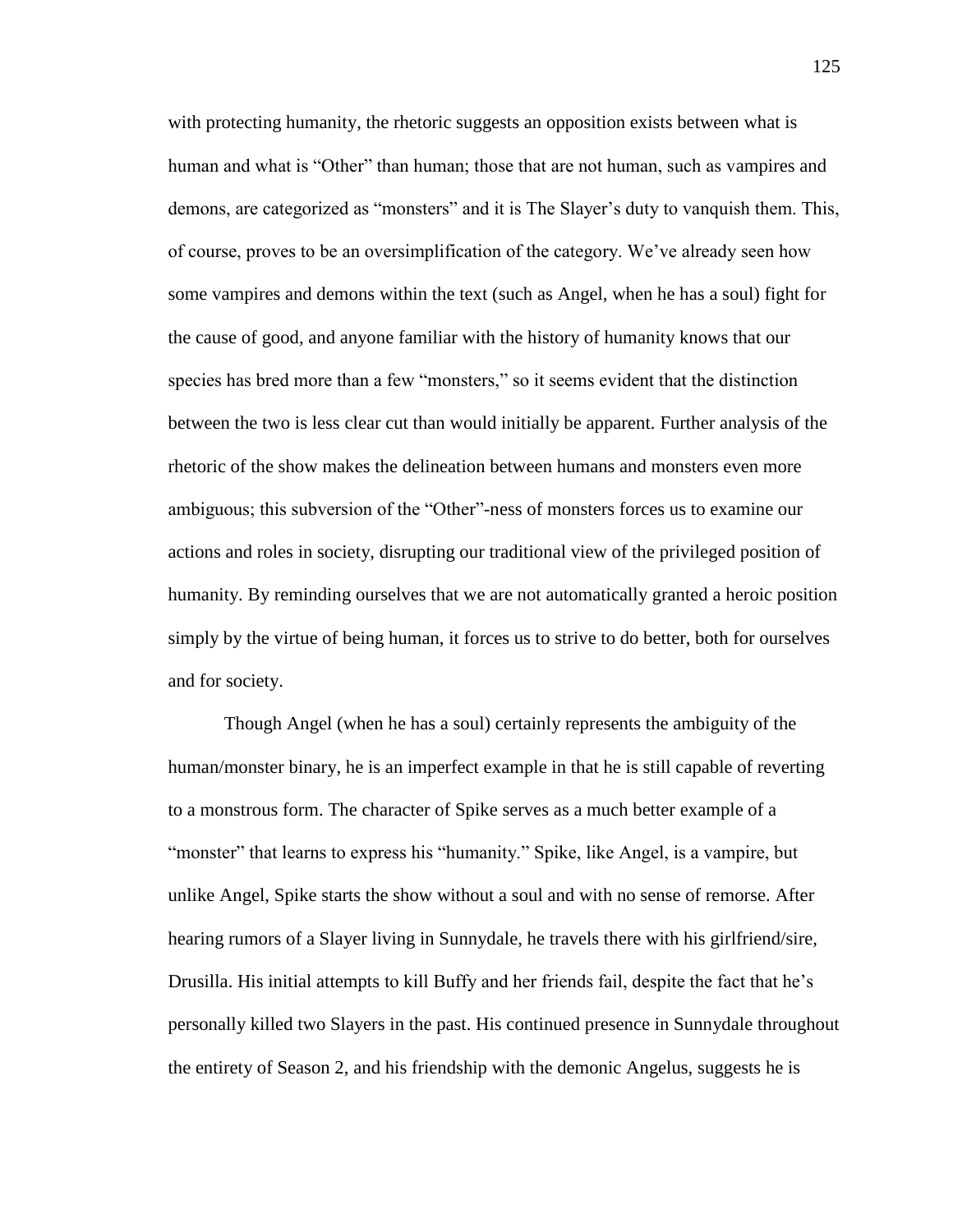going to play a large part in Buffy's final battle at the end of the season. But when it comes time for Angelus to destroy the world, it is Spike who tells Buffy of the plan and how to thwart it; ostensibly this is because Spike enjoys living in a world with so many ripe humans for him to hunt, but his alliance with Buffy also signifies a lack of the truly "monstrous" characteristics that other vampires, such as Angelus, display (as these true "monsters" would never dream of allying themselves with their scourge, The Slayer).

Spike's return to Sunnydale in Season 4 comes at a time when a military organization known as The Initiative is doing experiments on local demons. The Initiative manages to catch him and put a computer chip in his brain that sends a shock of debilitating pain through his body whenever he tries to attack a human. Though he escapes from The Initiative's compound, he can no longer hunt or attack people and so finds himself a "neutered" vampire. He eventually discovers that he can still fight other demons without being wracked with pain. This, combined with his desire to get revenge on The Initiative for experimenting on him, brings him back into alliance with Buffy and the Scooby Gang (who hold their own reservations about The Initiative's morally dubious experiments). He fights on their side for a number of seasons, but it isn't until Season 6 that he realizes he wants to be more than just a vampire with an electronic leash.

Though he tries to be a better "man," his nature still drives him to commit evil acts. Throughout the season, he has an aggressive sexual relationship with Buffy, who feels isolated and cut off after coming back from the grave. Eventually Spike goes too far and almost rapes Buffy. Disgusted with himself, he leaves Sunnydale in search of a powerful demon that can restore his soul. In doing this, he states, "Make me what I was so Buffy can get what she deserves" (*BtVS, 6.22, "Grave"*). This moment, along with his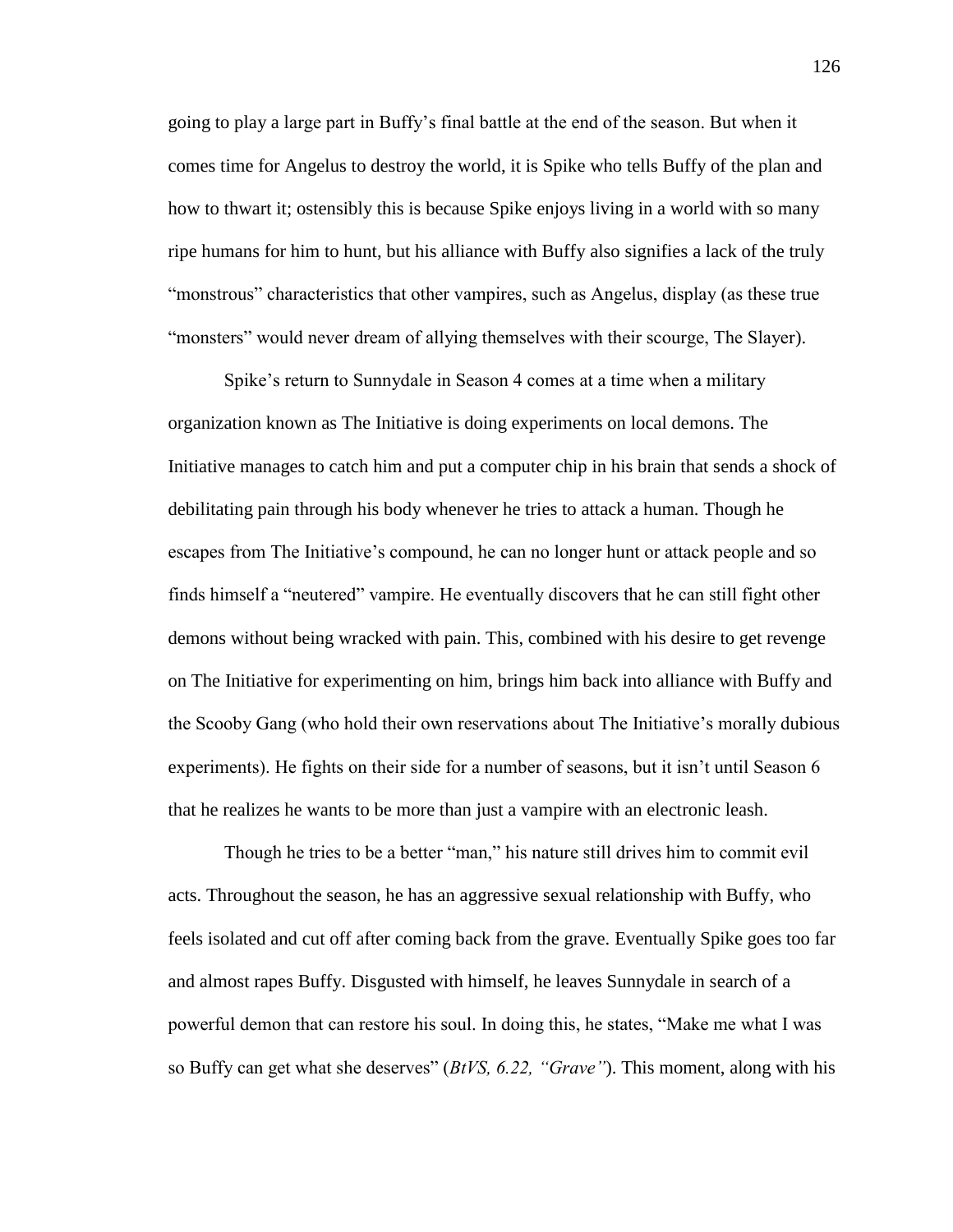unwavering support for Buffy and her fight against evil in Season 7, act as a depiction of a return to "humanity." Though he is not the first vampire to have his soul returned to him, he is the first vampire who has specifically gone out and fought for the restoration of his soul. This indication of a strive to improve, to attain greater than what he is, certainly undermines his classification as a "monster." Moreover, the fact that he is one of the most popular characters of the show (initially the character was meant to appear in only 2-3 episodes, but his popularity with the fans as well as the writers ensured a long stay on the series *BtVS* as well as its spinoff series, *Angel*) indicates that the very "human" audience of *BtVS* enjoys and appreciates his struggle to make himself a better man.

Spike's story presents a richer subversion of the human/monster hybrid than that of Angelus, in that Spike was a "monster" trying to gain his "humanity," (here taking the form of an immortal soul) whereas Angel/Angelus was a "monster" who had "humanity" forced upon him. But these stories are not the only aspects of the show that subvert the human/monster binary. Just as there are demons, or "monsters," that act more "humanely" than others, there are also "humans" who act in malicious, "monstrous" ways. A chief example of this is the "Big Bad" of Season 3, Mayor Richard Wilkins III.

In the second season of *BtVS*, vague hints and allusions are made to the fact that the Principal of Sunnydale High School, Principal Snyder, is aware of the presence of vampires and demons in Sunnydale and the Hellmouth located under the high school library. In the third episode of Season 2, "School Hard," Spike and his gang of vampires attack the school on a Parent-Teacher night. Buffy manages to defend everyone and drive off the attack, but the violent altercation leaves the parents and students wondering what happened. Outside the school, Principal Snyder is seen talking with a police detective.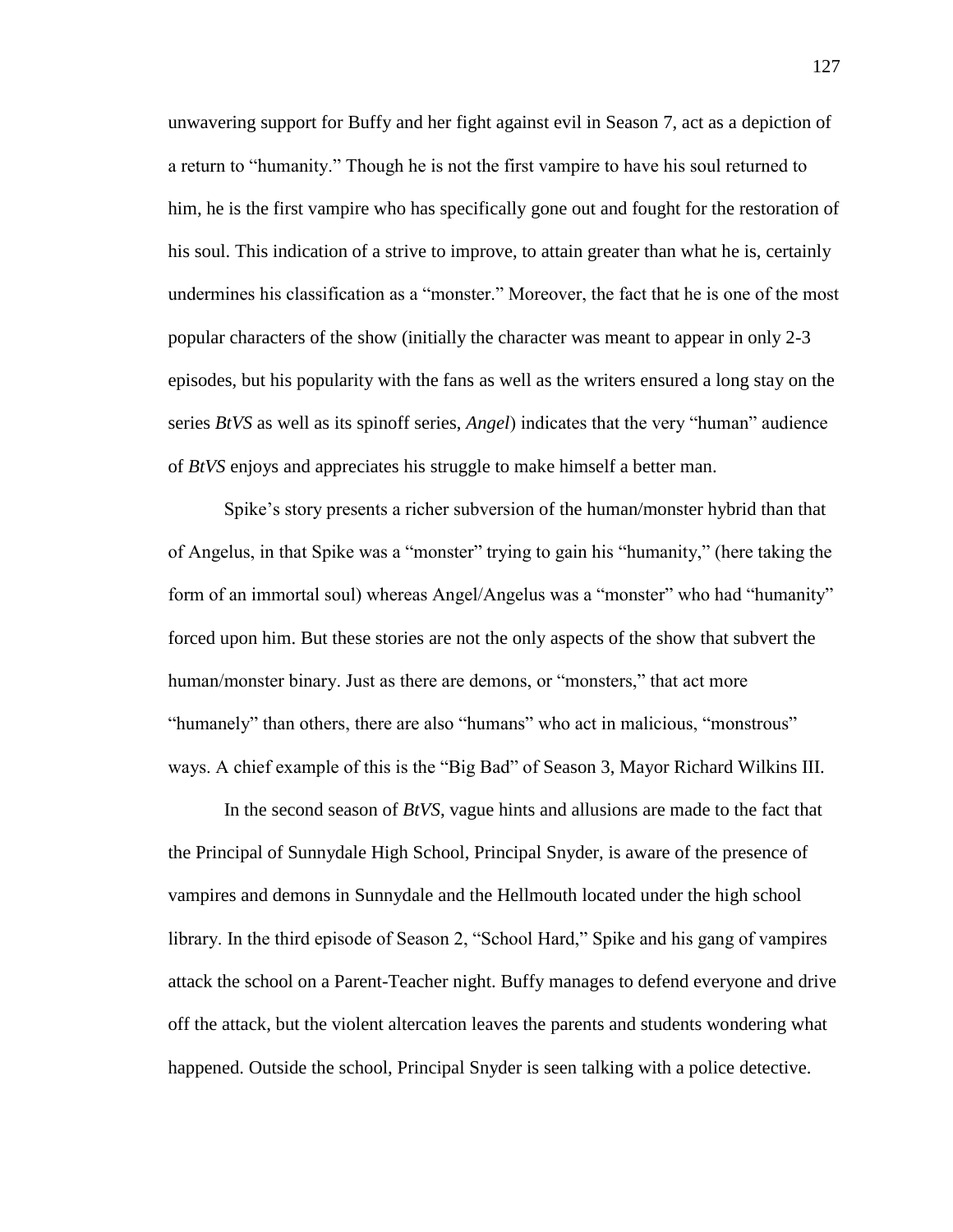**Detective**: I need to say something to the media people.

**Snyder**: So?

**Detective**: So, you want the usual story? "Gang-related, PCP?"

**Snyder:** What'd you have in mind, the truth?

**Detective.** Right. Gang-related. PCP.

Though Snyder never specifically names them as vampires, it is evident that he and at least one member of the local police are aware of the endemic evil in Sunnydale. However, it isn't until Season 3 and the introduction of "The Mayor," as Richard Wilkins is referred to, that the audience gets to see how thoroughly entrenched the local Sunnydale government is in the demonic aspects of the town. As it turns out, Richard Wilkins III was also Richard Wilkins I and Richard Wilkins II; he has been living in Sunnydale and acting as Mayor for over a century. Unlike vampires such as Spike and Angel, who are immortal because they have died once already, Richard Wilkins began as a mere human and owes his longevity to shady dealings with various demonic forces that live around and under Sunnydale. By the end of the season he is not only immortal but also impervious to harm. The Scooby Gang soon discover that his century of work has all lead to his imminent "Ascension," an ancient rite that allows a mortal human to metamorphose into a demon.

The Mayor's lifelong goal of changing from a human into a demon subverts the human/monster binary and is made all the more interesting by the fact that the Mayor masks his corruption with a gentile facade. He is undoubtedly evil, but his mannerisms are exaggeratedly mild; he is germophobic, and does not tolerate any profane language within his presence. Moreover, his role is associated with traditionally conservative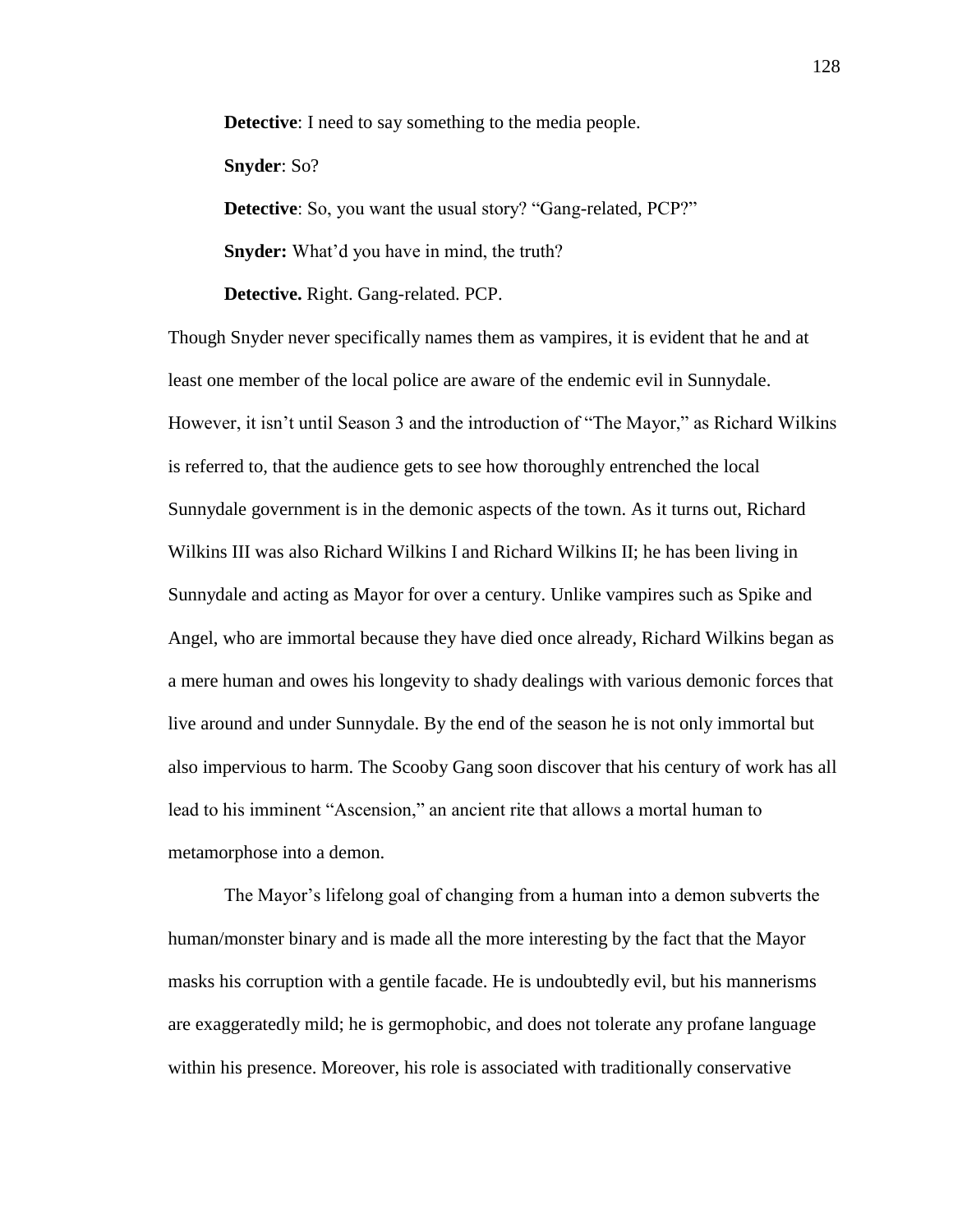patriarchal values, and he presents himself as a family man, in this case, evocating a traditional patriarchal family with a dominant father figure. As Mayor, he also acts as patriarch of the town, and keeps a close watch on what is happening in Sunnydale. The audience's first on screen introduction to the Mayor comes in episode 5 of Season 3, "Homecoming," and is a great example of his schizoid personality. The Mayor is in his office when his Deputy Mayor, Allen Finch, obviously nervous to interrupt, seeks admittance.

**Secretary**: The Mayor will see you now.

**(Allen, the Deputy Mayor, draws a deep, shuddering breath and approaches the office. He opens the door and steps inside. Framed in the foreground are the Mayor's hands. The Mayor is using an antibacterial wipe to clean them off.)**

**Allen**: I'm sorry to bother you, sir.

**Mayor (In a soft, unassuming voice)**: I'm not bothered, Allen.

I - I - I'm not sure how serious this is, but uh, they were spotted in town three days ago, I've just been informed. Frederik and Hans Grouenstahler, eh, wanted in Germany for capital murder, terrorism, bombing of Flight 1402. I should've brought it to your attention sooner, but I - I'd wanted to confirm...

**Allen (Presenting a manila folder containing photos of two individuals)**: Well,

**(Throughout Allen's speech, the Mayor has been examining the pages in the manila folder**. **He now begins sniffing them and Allen trails off in bemusement)**

**Mayor:** Would you show me your hands please?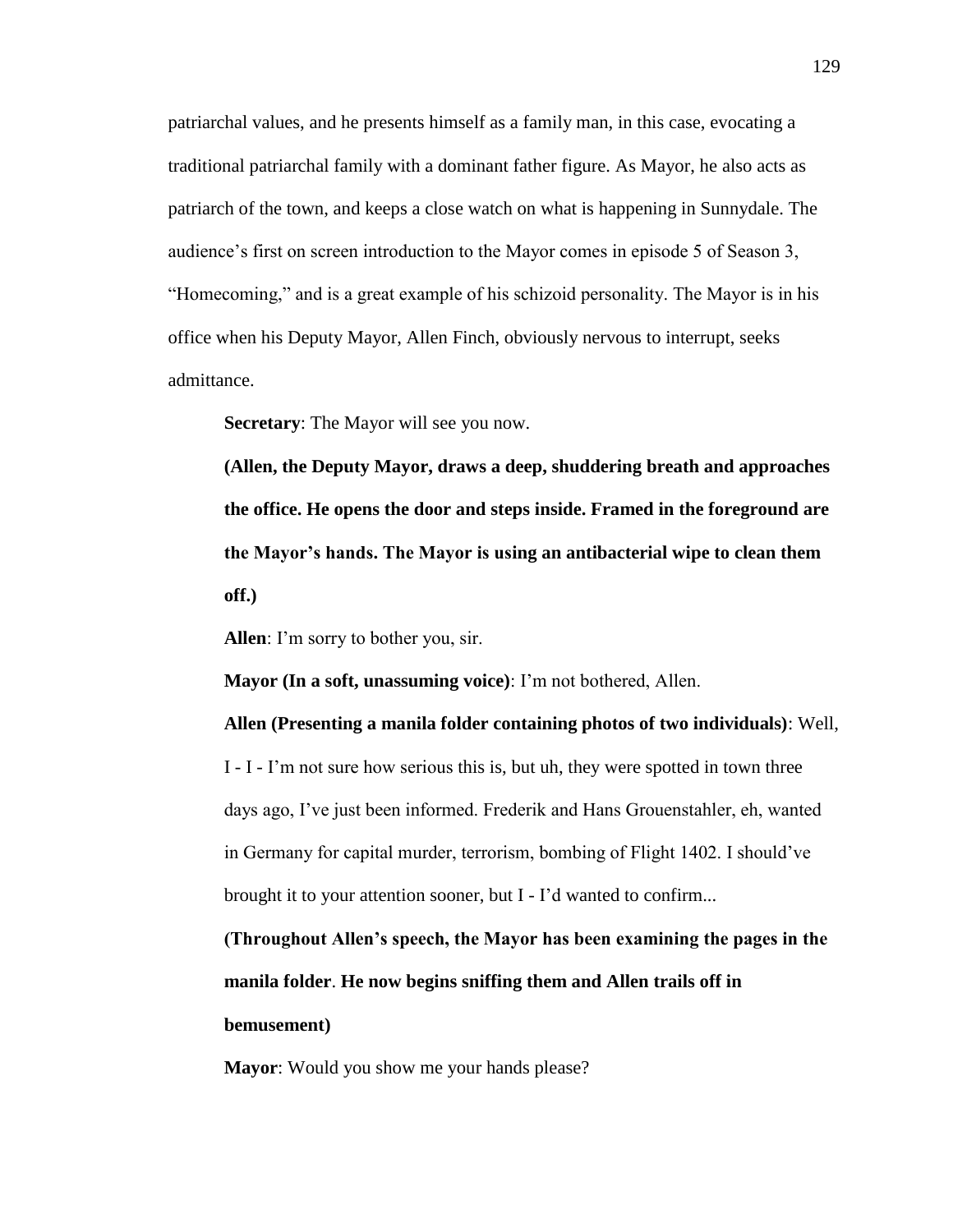**Allen**: Sir?

**Mayor**: Your hands.

**(The Mayor moves the manila folder from the desk, clearing a space that he points at**. **Allen, looking nervous, diligently holds out his hands while the Mayor examines them.)**

**Mayor**: I think they could be cleaner.

**Allen**: Of course, sir – I mean I - I washed them, but –

**Mayor**: After every meal and under your fingernails. Dirt gets trapped there. And germs. And mayonnaise. My dear mother said, "Cleanliness is next to Godliness," and I believed her – she never caught a cold **(He laughs. Then, gesturing at the folder)**. I'd like these two to be put under surveillance. And I'd like to know if any other colorful characters have come to town.

**Allen (relieved that his reprimand wasn't worse)**: I'll take care of it.

**Mayor**: You have all my faith.

Throughout this exchange, the Mayor presents himself in stereotypically "human" ways. Though at this point in his life he is immortal, and nearly impervious, he still insists on cleanliness and decorum. His fear of germs and his softspoken espousal of moral clichés frame him as a kind, fatherly figure – all while he is blithely ignoring the presence of two vicious terrorists in his town. This framing once again aligns him with traditional patriarchal concepts, but disrupts traditional patriarchal rhetoric by exposing the "monstrous" nature that his "human" facade belies. Though the Mayor gets increasingly sinister as the season progresses, his affable personality hides his devious machinations, which remain hidden from the majority of Sunnydale's citizens.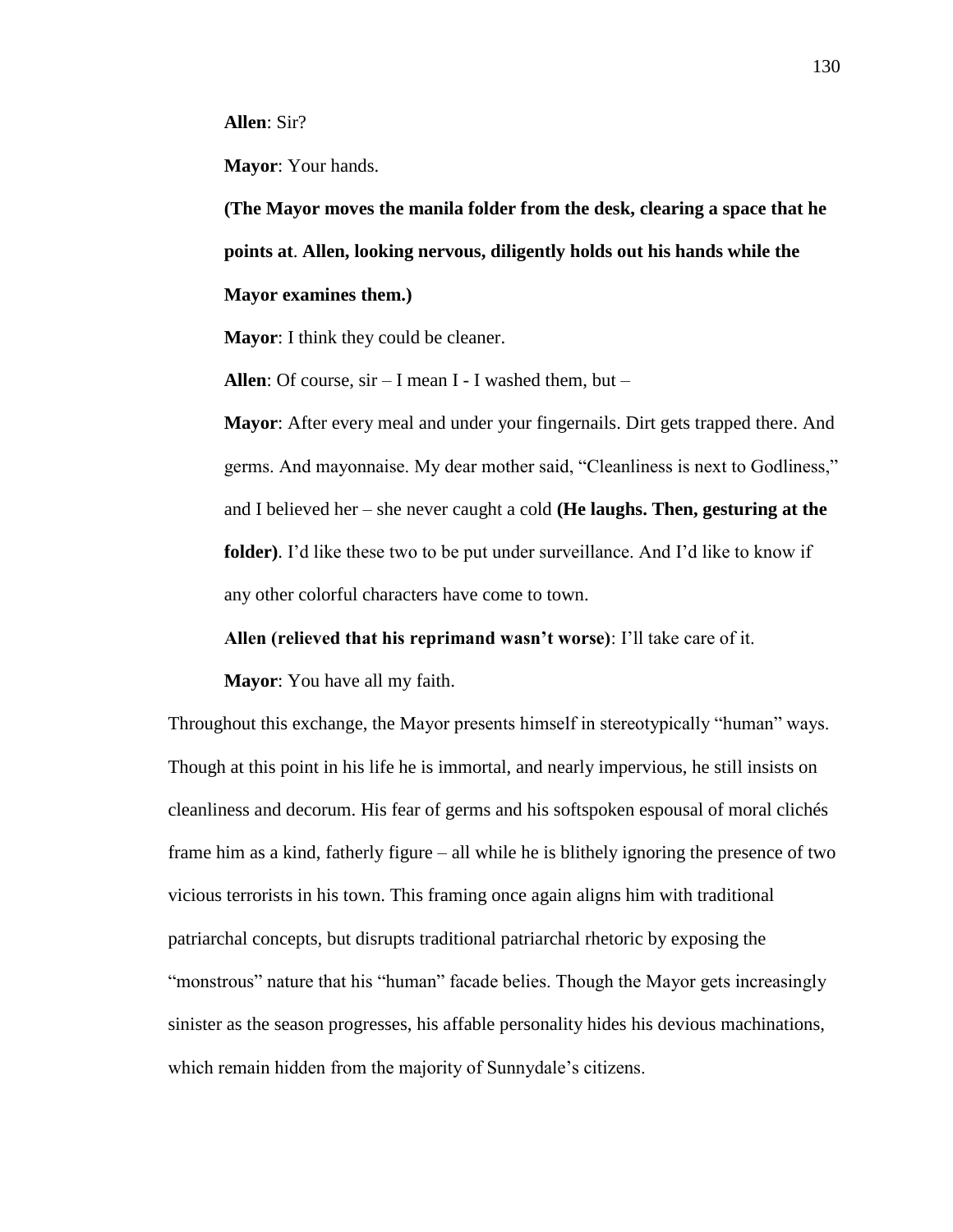Fortunately, Buffy and the Scooby Gang become aware of his plans and of his recruitment of the rogue Slayer, Faith, to his cause. Buffy finds herself against nearly insurmountable odds and decides to enlist the rest of the senior class to help in their fight against the Mayor. But it isn't until the high school graduation ceremony at the end of Season 3 that the rest of the town learns of his true nature, as evidenced in the twentysecond and final episode of Season 3, "Graduation Day: Part 2." As Buffy and the other members of her graduating class take their seats, Principal Snyder is facing them impatiently from behind a podium.

**Snyder**: Congratulations to the Class of 1999, you all proved more or less adequate. This is a time of celebration so sit still and be quiet. **(To a kid in attendance)** Spit out that gum. Please welcome our distinguished guest speaker, Richard Wilkins III. **(To another student)** I saw that gesture, you see me after graduation.

**(Snyder puts his hands together in applause as Richard Wilkins steps up to the podium)**

**Mayor (Pulls some index cards from his pocket and clears his throat)**: Well, what a day this is. A special day. Today is our centennial, the one hundredth anniversary of the founding of Sunnydale, and I know what that means to all you kids: Not a darn thing. Because today, something much more important happens. Today, you all graduate from high school. Today, all the pain, all the work, all the excitement, is finally over. Now what's a hundred years of history compared to that?

**Buffy (to Willow, realizing)**: My god. He's going to do the entire speech.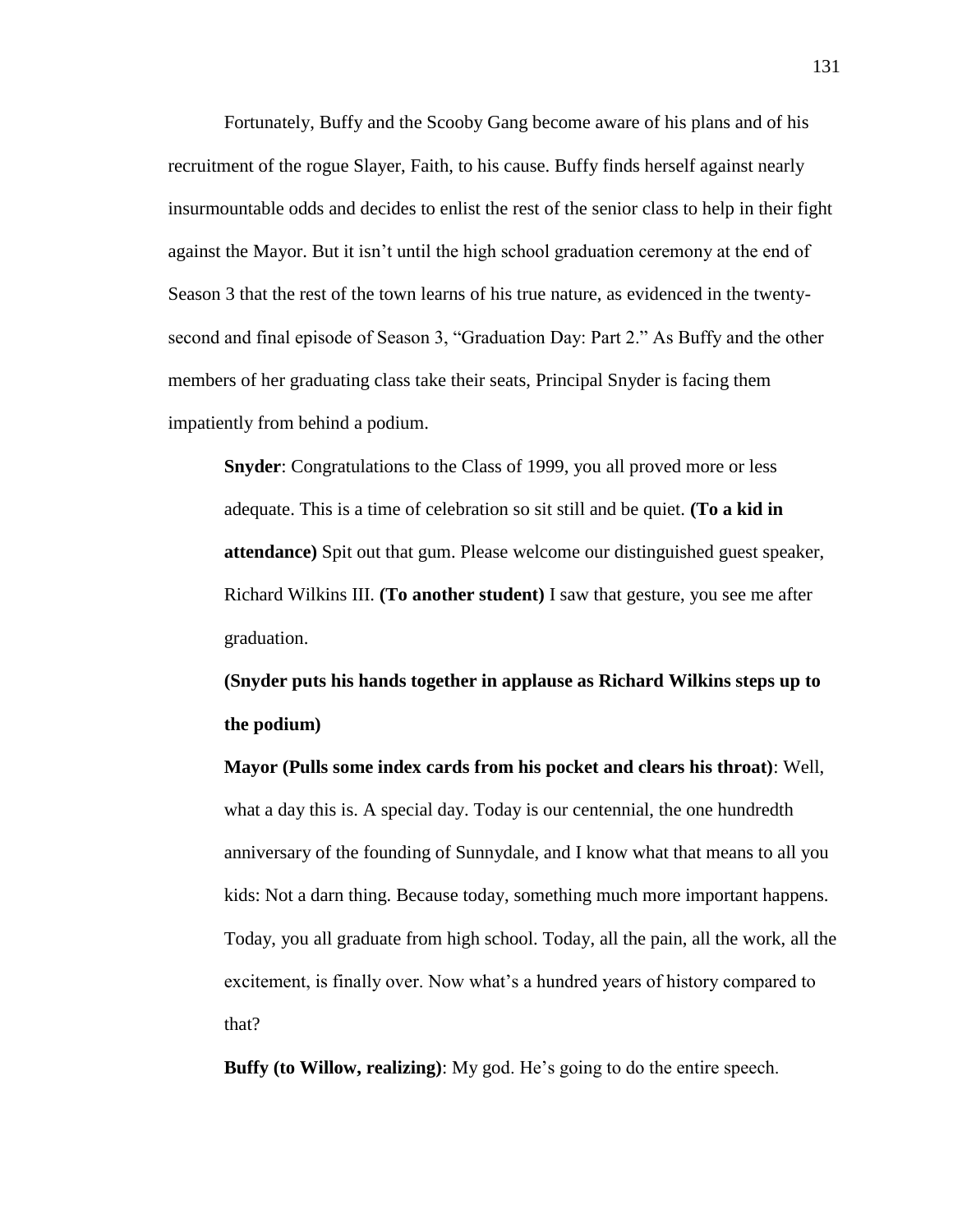**Willow**: Man, just ascend already.

#### **Buffy**: Evil.

As the Mayor continues talking, it becomes obvious that a change is coming over him. The sky begins to grow darker, casting a shadow over his face as the sun is eclipsed. The members of the crowd stare, shocked, as he morphs into a humongous, green serpent. He completes his "Ascension," and the parents in the audience run away, screaming. The students, however, remain; they are here at Buffy's request, trained and ready to oppose the Mayor and his various henchmen, an army hiding in plain sight. Buffy, of course, is the general of this army. She catches the demonic Mayor's attention, brandishing the long blade she'd used to stab Faith during a battle to save Angel's life (the blade itself was Faith's, given to her as a gift from the Mayor when she first started killing for him).

## **(An extreme high to low shot shows Buffy brandishing Faith's old knife up at the now demonic Mayor, catching his attention)**

**Buffy**: Hey! You remember this? I took it from Faith. Stuck it in her gut. It just slid in her like she was butter. Do you want to get it back from me – Dick? **(Buffy runs off through the high school, leading the gigantic demon on a serpentine chase through the empty hallways towards the school library where she has assembled a large number of chemical explosives.)**

Unlike Faith and the Mayor, who kill for pleasure, Buffy only slays those that provide a threat to humanity. Her cold, calculating words to the Mayor might suggest a certain enjoyment derived from stabbing Faith, but they are also carefully chosen and designed to enrage the Mayor and lead him into a trap. Though it eventually turns out that Faith survived the encounter, Buffy truly believes that she had killed her – and that she had to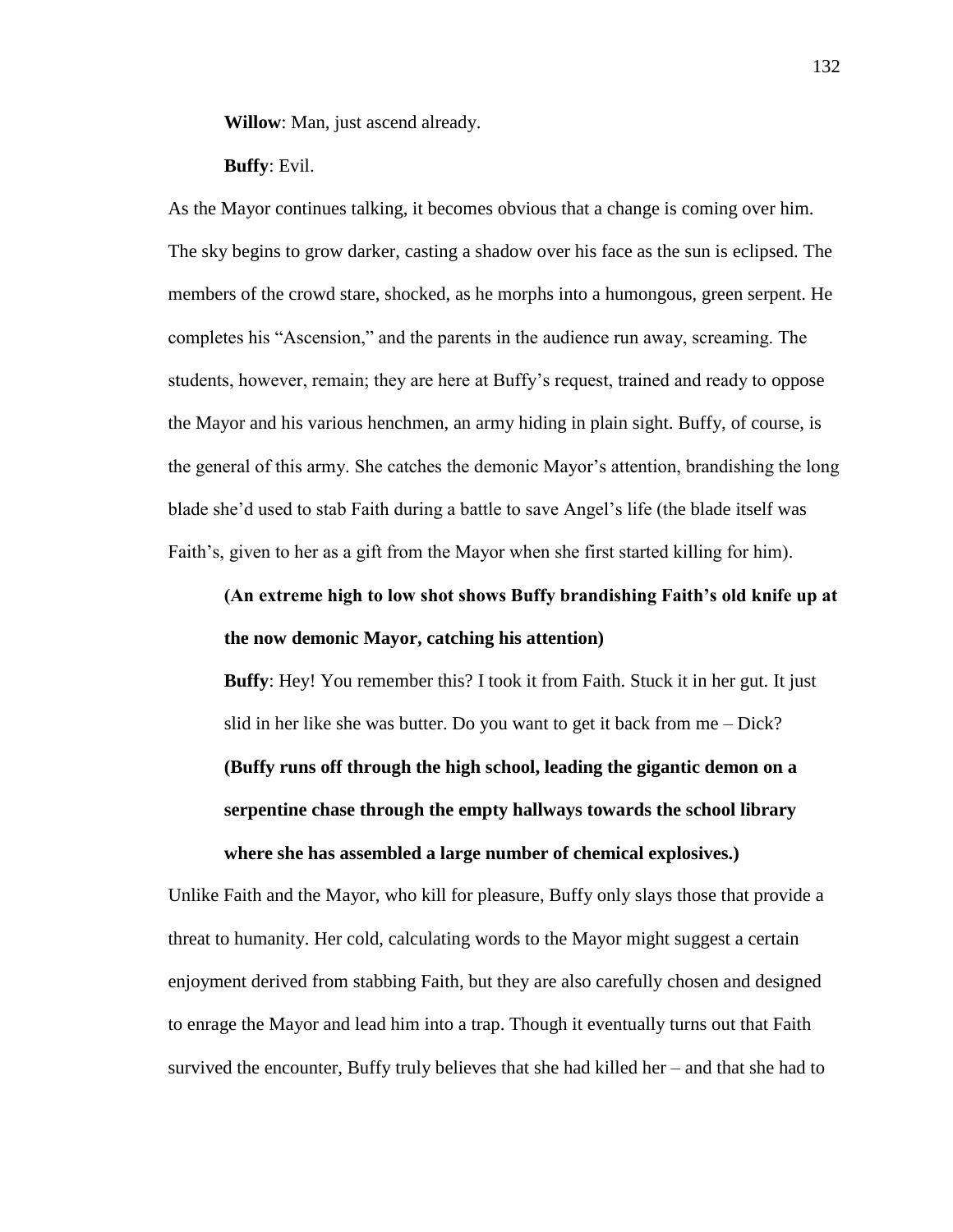do it, for the sake of humanity. Her remorse over her actions shows that, though her duty as the Slayer sometimes requires her to do "monstrous" deeds, she is far more "human" than the Mayor will ever be. His initial beginnings as a "human" are nullified by his desire to "Ascend" into a demonic form. In short, he becomes the opposite of Spike and Angel – he is a "human" who strives to identify as a "monster." The Mayor serves as a further example of the subversion of the human/monster binary, and in so doing disrupts the sense of the "Other" that pervades most traditional patriarchal rhetoric. This disruption of the normatively espoused values of most popular culture texts grants the show *BtVS* a poststructuralist agency that is further evidenced by its subversion of the binary of good/evil.

#### *Good/Evil*

In writing about the human/monster binary as well as the good/evil binary, it becomes evident that the categories suggest a certain overlap and I understand why some may at first even think them redundant. However, in talking about the human/monster binary I strove to highlight the actions and physical aspects of individuals as "humans," "monsters," or an ambiguous combination of the two. In discussing the good/evil binary, it is my aim to analyze the moral alignment of characters. In traditional genre texts prior to *BtVS*, it would be mostly "humans" who could be labeled as "good," relegating monsters to the category of "evil." Of course, *BtVS* is not bounded by the restrictions of traditional rhetoric and so makes space for what could be deemed "good monsters" as well as "evil humans."

The distinction between human/monster and good/evil is made more explicit by the inclusion of a number of characters that provide novel combinations of these two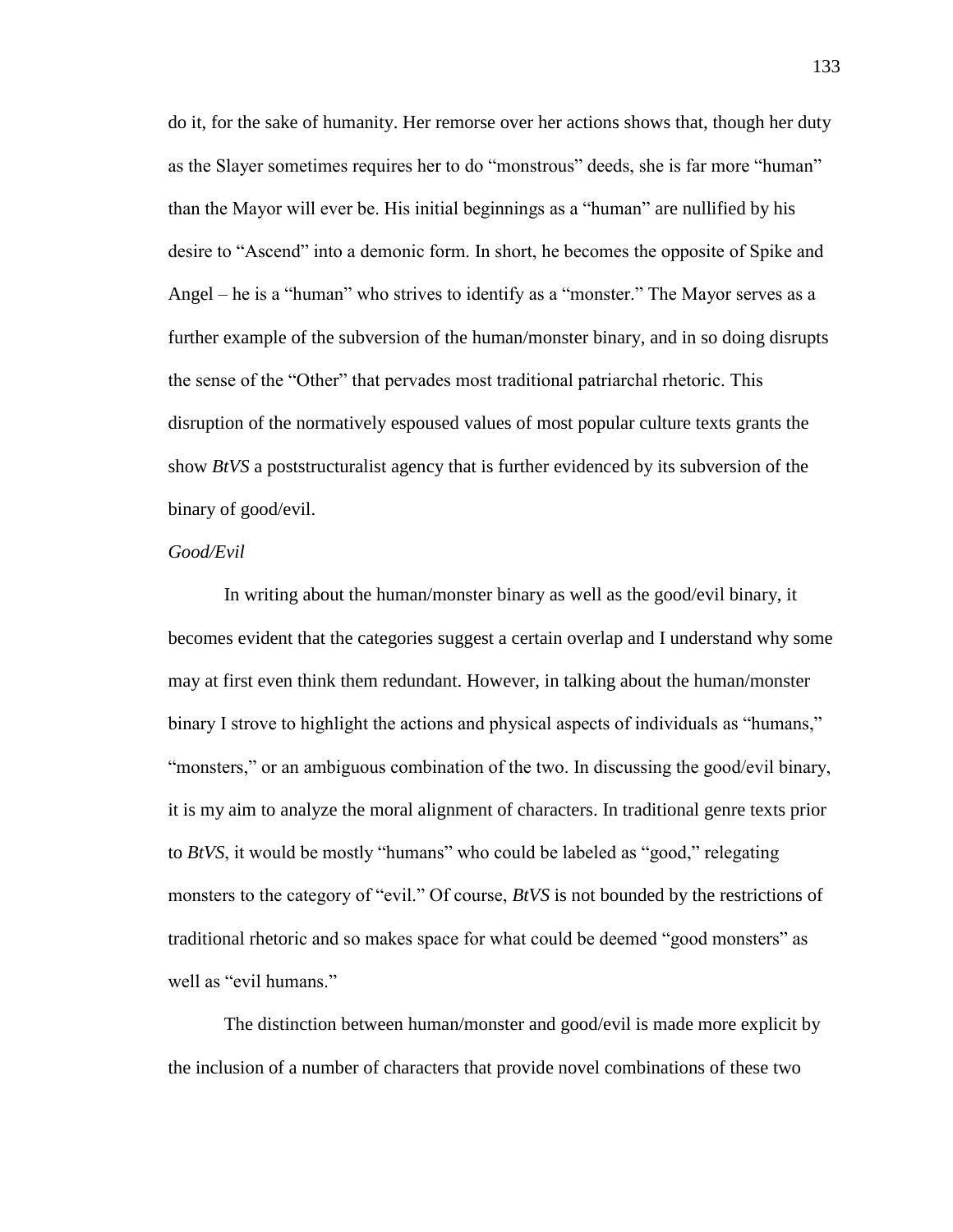binaries. Though their features and physiognomy relegate them to either the category of "human" or "monster," these classifications do not demand a traditional alignment with either "good" or "evil." One example of a "good monster" is Clem. Clem first appeared in Season 6, and was a Loose-Skinned Demon (though he looked vaguely "human," he was actually a demon or "monster" covered in rolls of loose, wrinkly skin). It is mentioned that he occasionally passes as a "human" with an "extreme skin condition," though Clem is decidedly not a member of the human species and thus can be labeled as a "monster" (noted also by his appetite for kittens). Despite all this, Clem is decidedly "good:" he is a reliable friend and is even utilized by Buffy as a babysitter for her sister, Dawn. Further, though he is a demon, his species of demon doesn't kill people, as they prefer to feed off of human emotions rather than human flesh. Though he never escapes the classification of "monster," Clem is also never relegated to the realm of "evil." This is in contrast to some other characters that could be labeled "evil humans," such as Ethan Rayne.

Ethan Rayne is a warlock (and former adolescent friend of Giles), who, despite his "humanity," is never associated with the forces of "good." He appears numerous times throughout the series, each time seeking new ways to create chaos. His introduction in the show comes in the Season 2 episode "Halloween," when he opens a Halloween store whose costumes are enchanted to transform everyone wearing them into whatever they are dressed as. He continues working with black magic throughout the rest of the series, returning in the Season 3 episode "Band Candy" with a company that sells a chocolate which makes all the adults in town revert to their teenage selves. Rayne did this as a service to The Mayor, who was looking for a way of distracting the townsfolk from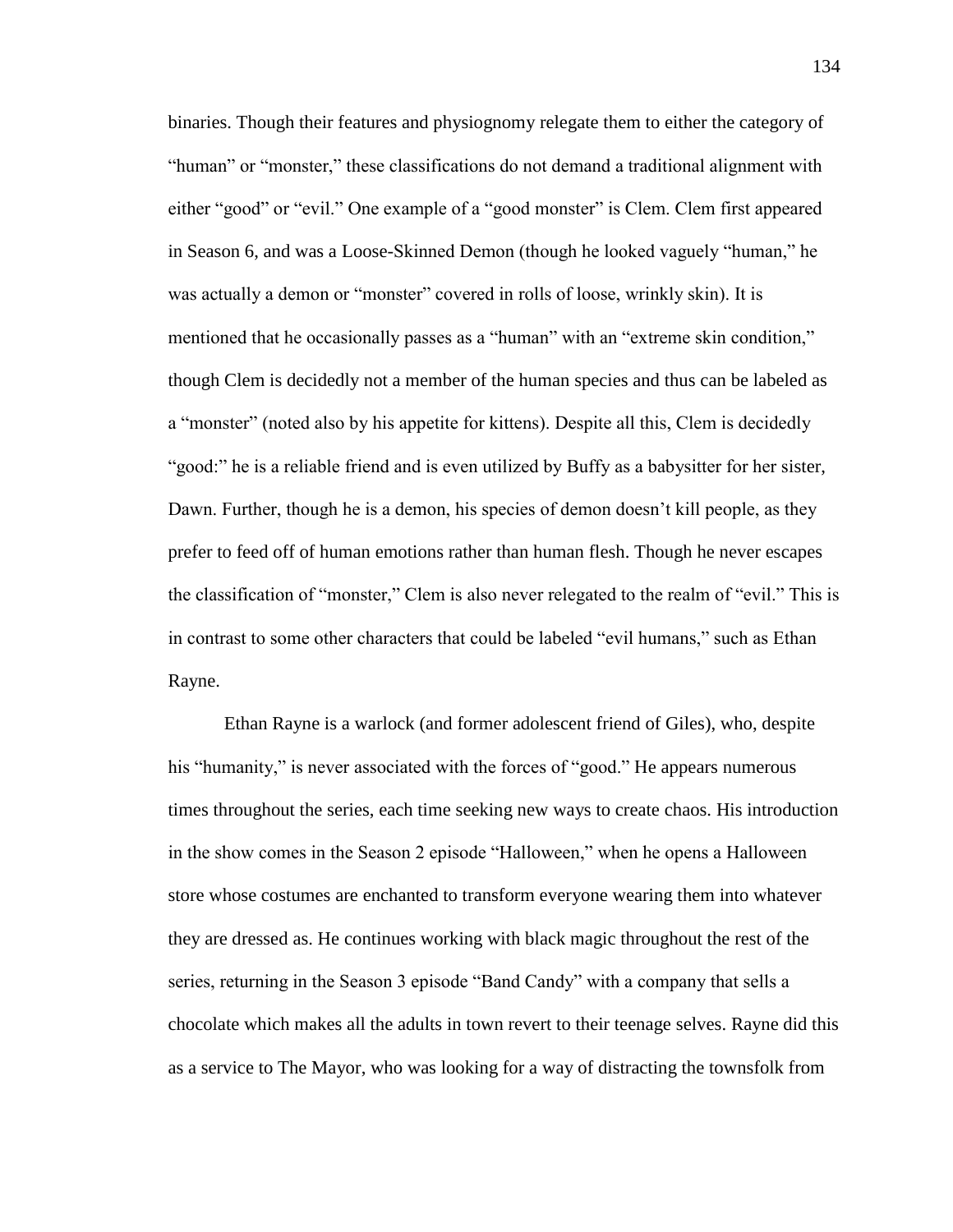realizing that he was going to use all the babies in the hospital as a tribute to a local demon. Rayne appears again in Season 4, this time determined to get vengeance on Buffy and his old friend Giles for continually stopping his nefarious plans. In this episode, Ethan transforms Giles into a Fyarl Demon, nearly causing Buffy to slay her own mentor. Rayne's continued interest in the dark arts, along with his desire to bring the world down into anarchic chaos, is suggestive of an "evil" nature unadulterated by his "humanity." Though there is, of course, some overlap between the binaries of human/monster and good/evil, the two categories are not so redundant as may initially be assumed. The show's subversion of the good/evil binary further disrupts the sense of the "Other" that is inherent in traditional patriarchal texts and is thus demonstrative of the agency of *BtVS*.

Of course, it should be noted that not even the heroes of the show are immune from exhibiting an "evil" nature. In an earlier chapter I noted Willow's descent into "evil" in Season 6; her restoration to the "good" side in the next season certainly indicates that the good/evil binary is not as clearly delineated as we so often presume. However, Willow is not the only member of the Scooby Gang to display an "evil" nature. Oddly enough, out of all the major members of the Scooby Gang, it is Giles, the stalwart Watcher, who is most often associated with "evil." In episode eight of Season 2, "The Dark Age," we learn of Giles's rebellious youth and his association with Ethan Rayne: Rayne and the rest of the group nicknamed Giles "Ripper" (a play on his first name, Rupert) and they routinely summoned the demon Eigon to possess their bodies, providing them with a supernatural rush. They believed it was all fun and games, until the demon took too strong a hold inside one of their fellows. Unable to exorcise the demon, Giles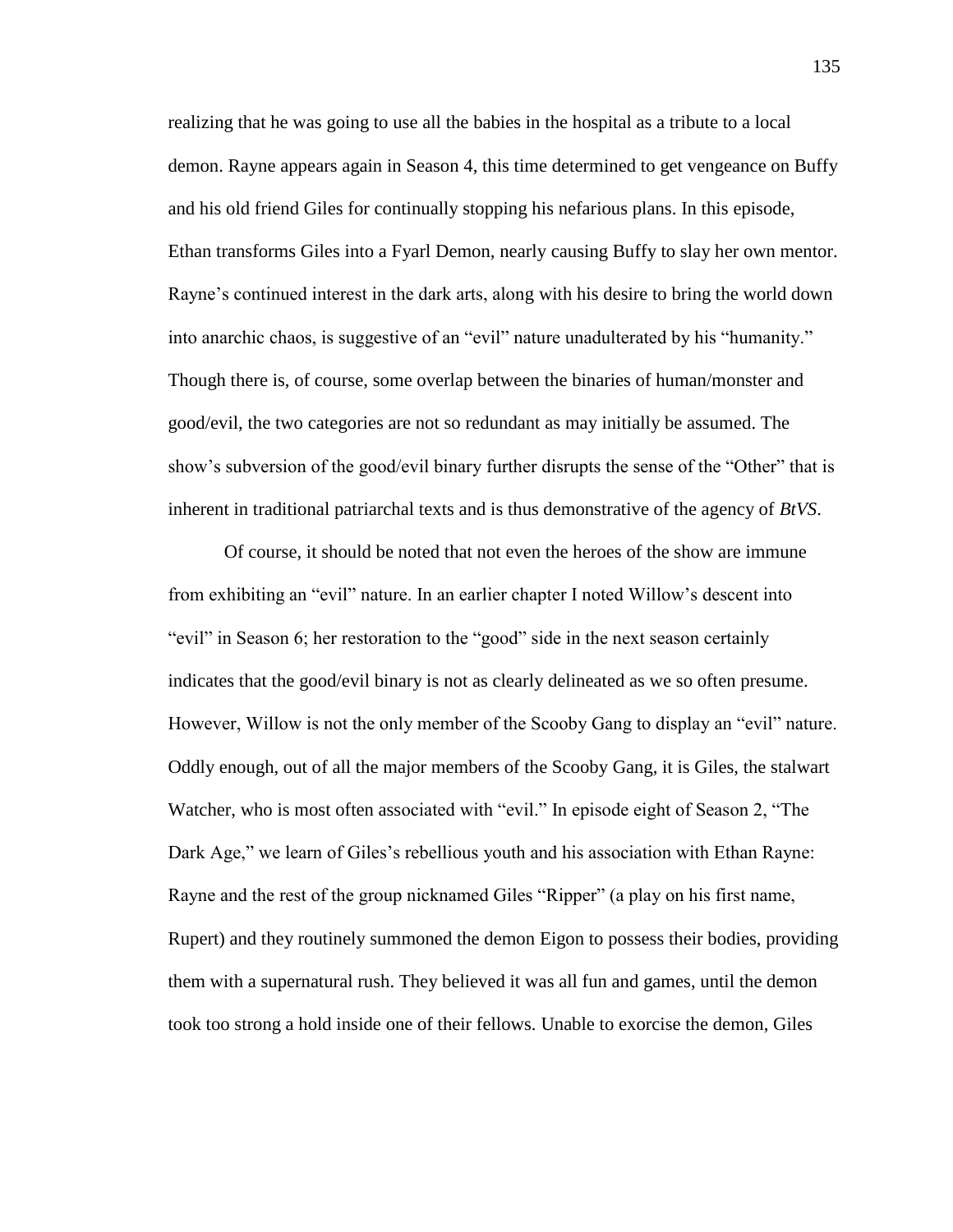and the rest of the group couldn't do anything but watch as their friend slowly decayed from inside out.

Though Giles is fundamentally "good," his acceptance of a purely "evil" presence into his body suggests that he is capable of both identities. Further, it puts his friends and loved ones in danger, hardly a sign of a "good" man. The adult Giles initially believes he can hide his past from Buffy and the rest of the gang, but his secrecy is selfish, meant to protect him more than it is the others. This is evident when Eigon comes to Sunnydale in search of Giles and the only other surviving member of his group, the warlock Ethan Rayne. It turns out that Eigon has been hunting down and possessing each member of their group, killing them one at a time. But when Eigon goes after Giles, it is instead accidentally transferred into his girlfriend Jenny Calendar, the high school computer science teacher. She is eventually saved from Eigon's influence, but Giles's deception costs him her trust. He tries to apologize to her in the hallway at school, but she remains reticent to renew their relationship.

#### **(Giles spots Jenny in the hallway, runs to catch up to her)**

**Giles**: Jenny – Jenny!

**Jenny (sighing)**: Rupert. Hi.

**Giles**: Uh, I – I tried to call you last night, see how you were.

**Jenny**: Yeah, I – I um, left the phone off the hook. Seem to need a lot of sleep lately.

**Giles**: But – but, you're all right? Is – is there anything you need?

**Jenny**: No, I'm fine. I mean, I'm not, running around, wind in my hair, "the hills are alive with the sound of music" fine, but... I'm coping.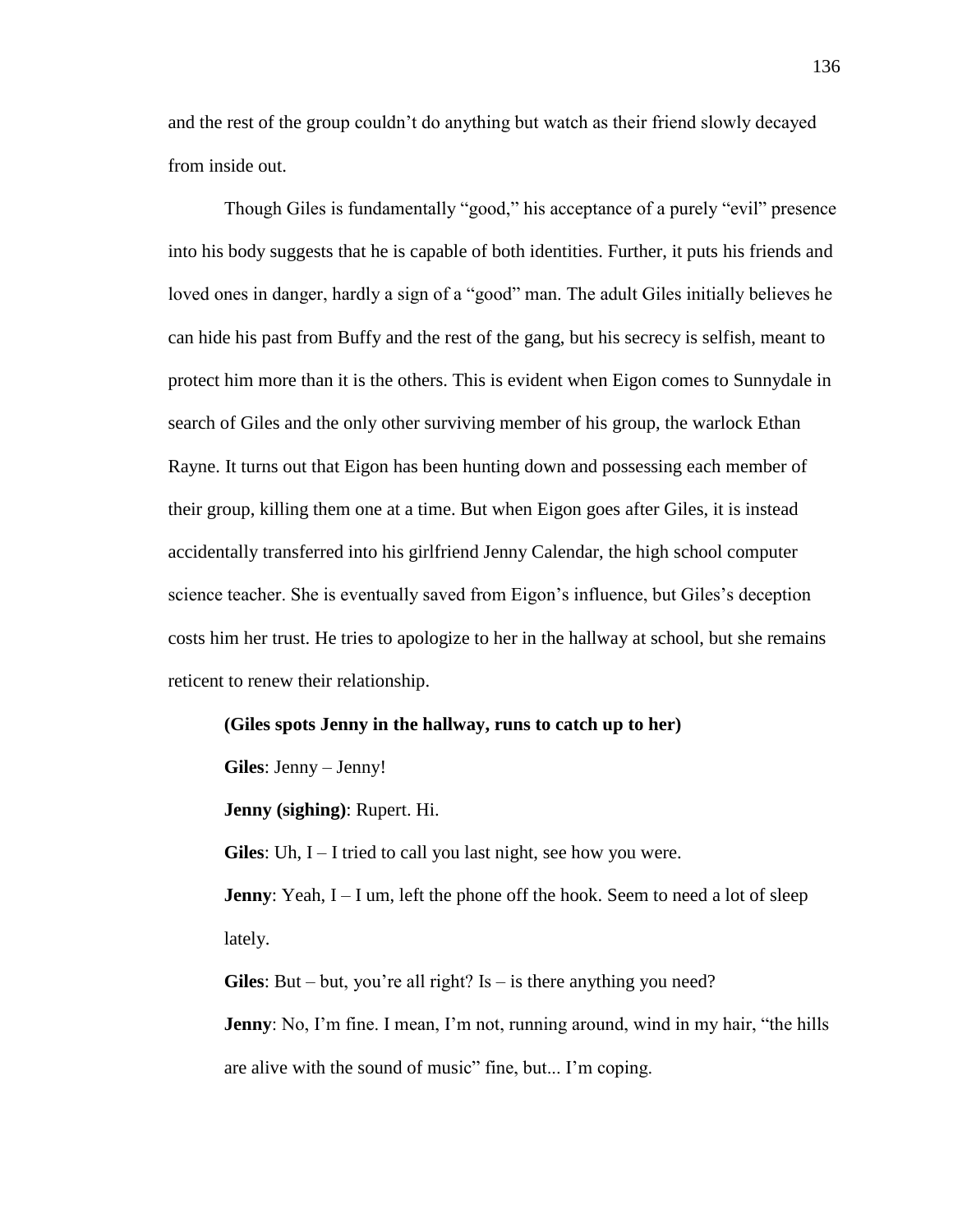**Giles**: I would like to help.

**Jenny**: I know.

**Giles**: Perhaps we could, um, talk sometime. Um, dinner? Or a drink? When you're feeling stronger.

**Jenny**: Sure. Sometime.

**(Giles goes to touch her shoulder, and she pulls away from him, obviously unwilling to let him touch her)**

**Jenny**: Yeah. Sometime. I better get to class.

Giles's transgression has cost him his untarnished "good" reputation, allowing the other characters to see for the first time his own capacity for "evil." However, it is evident from his remorse and his continued guidance of Buffy, that, despite his potential to do otherwise, he is committed to the cause of "good." He is an ambiguous individual, neither fully "good" nor "evil," disparate from the polarization that is used to define characters in traditional popular culture texts. Giles's dichotomous nature is evident again in the final episode of Season 5, "The Gift."

This episode finds Buffy and the gang battling the Hell-God, Glory. Glory herself is an interesting combination of "good" and "evil" attributes in that she was supernaturally bonded and imprisoned within a male human's body. The male counterpart, Ben, is "good" and acts as a nurse and caretaker for others, but Glory's growing strength means that she can take control over his body almost at will. Glory, unlike Ben, is representative of "evil." She is the opposite of a nurturing, caring individual; when she grows too weak to maintain control of Ben's body for long periods at a time, she begins sucking the strength and energy out of the brains of nearby mortals,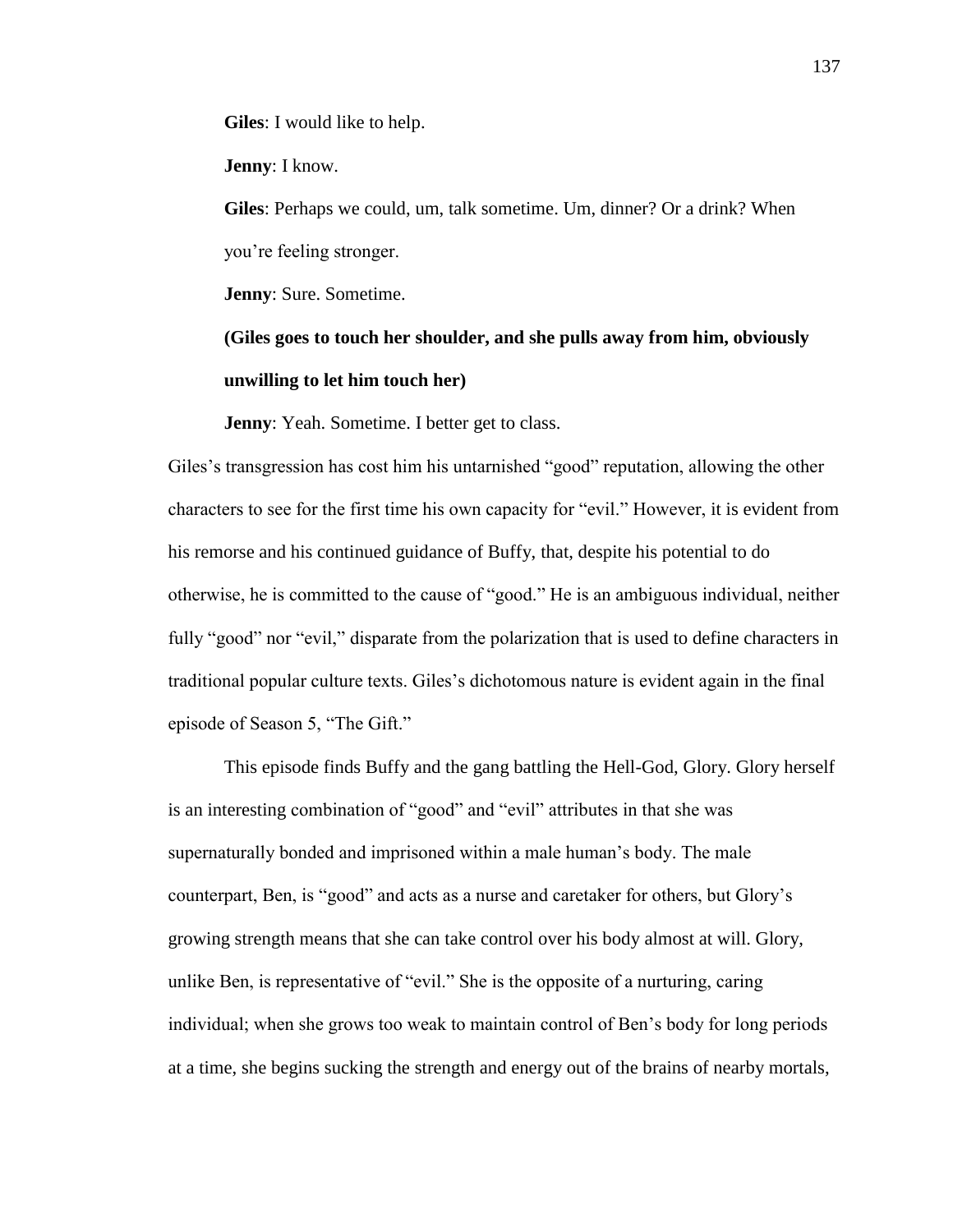giving her a boost of power while leaving her victims brain-dead. They share a body, but when Glory is dominant, she is invincible and indestructible. However, when Ben is dominant, he is just as mortal as the next human. And so in the climactic episode of Season 5, when Buffy beats Glory, forcing her to revert back into Ben, Giles realizes what he must do to put an end to their reign of terror once and for all.

**(Buffy, in an attempt to save her sister, Dawn's life, is repeatedly bludgeoning Glory in the head with a magical Troll-God's hammer, one of the few weapons that can actually injure Glory. After taking a sustained beating, Glory morphs back into Ben.)**

**Ben**: I'm sorry.

**Buffy**: Tell her it's over. She missed her shot. She goes. If she ever, ever comes near me and mine again –

**Ben**: We won't. I swear.

**(Buffy drops the hammer and goes off to rescue Dawn, leaving Ben coughing and in pain on the ground behind her**.)

**Ben (speaking to himself/Glory)**: I guess we're stuck with each other, huh, baby?

**(Ben goes to sit up, but is struggling**. **Giles appears over top of him)**

**Giles**: Can you move?

**Ben**: I need a – a minute. She could've killed me.

**Giles**: No, she couldn't. Never. And sooner or later, Glory will re-emerge and make Buffy pay for that mercy, and the world with her. Buffy even knows that, and still she couldn't take a human life. She's a hero, you see. She's not like us.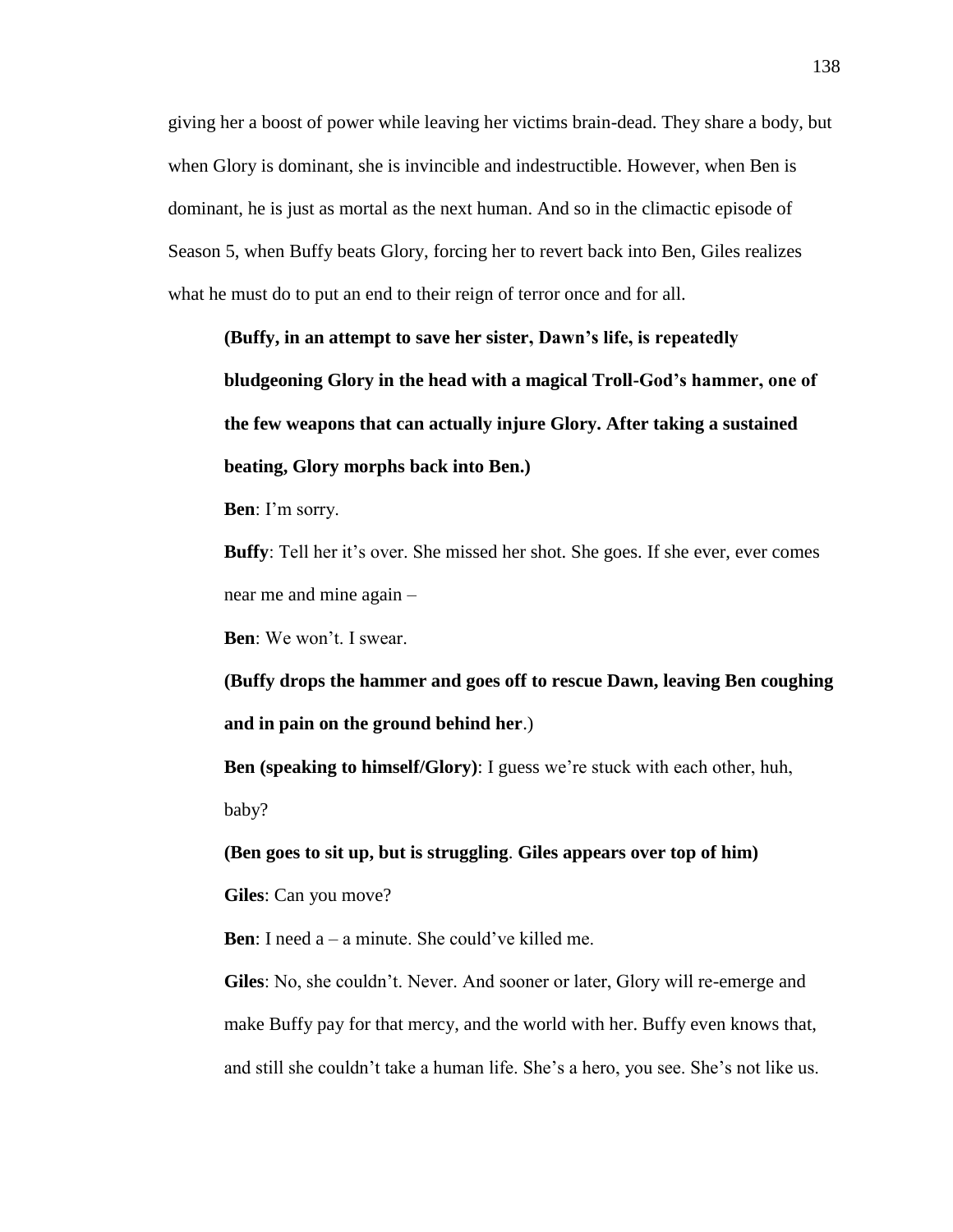**Ben**: Us?

# **(Giles darts his hand forward, grabbing Ben around the nose and mouth**. **He holds on firmly as Ben suffocates, watching to make sure he really dies).**

Though Giles's intention here is to save Buffy and the world from the remaining threat of Glory, his assertion that he is not like the heroic Slayer suggests he knows that what he is doing is "evil." His checkered past also indicates that he is an ambiguous blend of both "evil" and "good" traits. Though he often believes himself to be acting for the greater "good," some of his duties necessitate an alignment with traditionally "evil" methods of response. The subversion of the good/evil binary, both within the show's rhetoric at large, and Giles's performance in specific, are calculated messages meant to disrupt the view of good and evil as being mutually exclusive. As Nandini Ramachandran (2012) puts it, "What makes the [Buffy] world run is neither good nor evil, but rather the balance between them" (p. 76). This quote suggests that good and evil aren't necessarily mutually exclusive or distinct characteristics, rather that they act in tandem, sometimes even within the same individual. This rhetoric subverts normative popular culture tenets, and disrupts the notion of the "Other" that forms within the good/evil binary. In this way, *BtVS*  exhibits agency, one aligned with the ability to change or alter society, which can be further traced through the character of Faith, the rogue vampire Slayer who also subverts the good/evil binary.

Faith was first introduced in Season 3. After Buffy's brief death in Season 1, a new Slayer, named Kendra, was called. Then when Kendra died in Season 2, it was unsurprising to find yet another Slayer had been activated. The new Slayer, Faith, arrives in Sunnydale after her own Watcher was killed at the hands of a powerful vampire. It is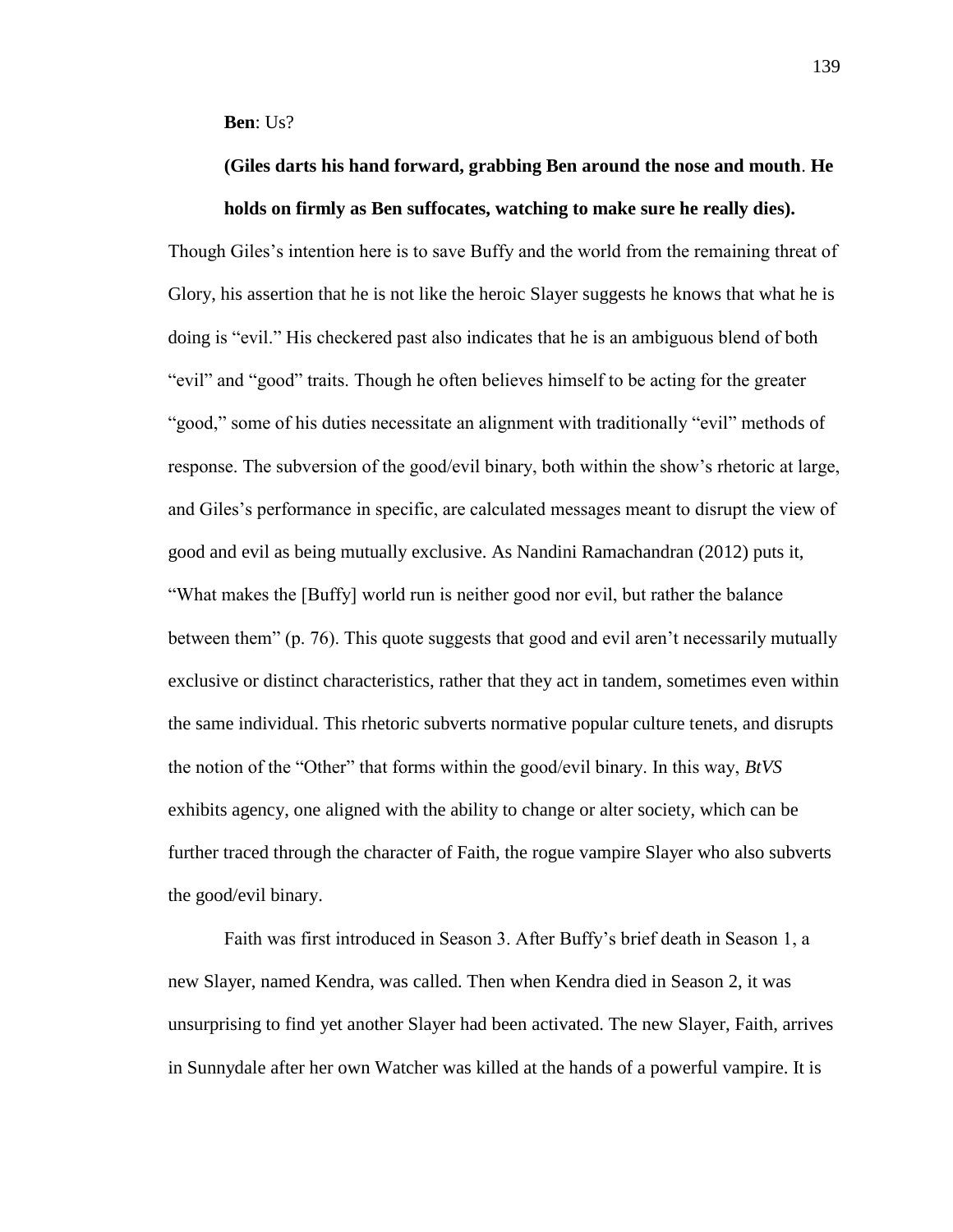apparent from Faith's first interaction with Buffy and the Scoobies that Faith was drawn to be the antithesis of Buffy. Where Buffy is responsible, Faith is irresponsible, Buffy is blond while Faith is a brunette, and Buffy comes from a middle-class background while it is evident that Faith grew up in a lower class household<sup>2</sup>. And, just as Buffy can be seen as "good," Faith can be viewed as "evil." There are, however, strong similarities between the two girls, and it is suggested that it is Faith's background that kept her from being as "good" as Buffy. Buffy, in regards to Faith, states in "Dopplegangland," the sixteenth episode of Season 3, "Different circumstances, that could be me." This quote suggests Buffy is aware of her own internal darkness, but she strives to put all her efforts towards a "good" cause, rather than using her powers for "evil." Ultimately, however, it is Faith's redemption and return to the side of "good" that further subverts the notion that all characters must be one or the other, either "good" or "evil," not a combination of both.

Her redemption, however, is not an easy one to come by. Throughout the entirety of Season 3, we find Faith growing more and more estranged from Buffy and the rest of the gang. In an attempt to reconnect with and guide Faith, Buffy continually reaches out to her, inviting her over for supper and including her in the nightly patrols she goes on. At first it seems like Faith is coming around, learning more responsibility and morality from Buffy. However this all changes in episode fourteen of Season 3, "Bad Girls," when Faith and Buffy go on what should have been a routine mission to recover an amulet from a demon and his hoard of vampire minions. While Faith and Buffy are locked in battle with the minions, the Deputy Mayor appears out of the shadows, trying to get their attention. Startled, Faith believes him to be another vampire and so stakes him in the

 $\overline{a}$ 

 $2$  Faith also had an absentee father like Buffy, but unlike Buffy, Faith's mother was an alcoholic and not a stable parental figure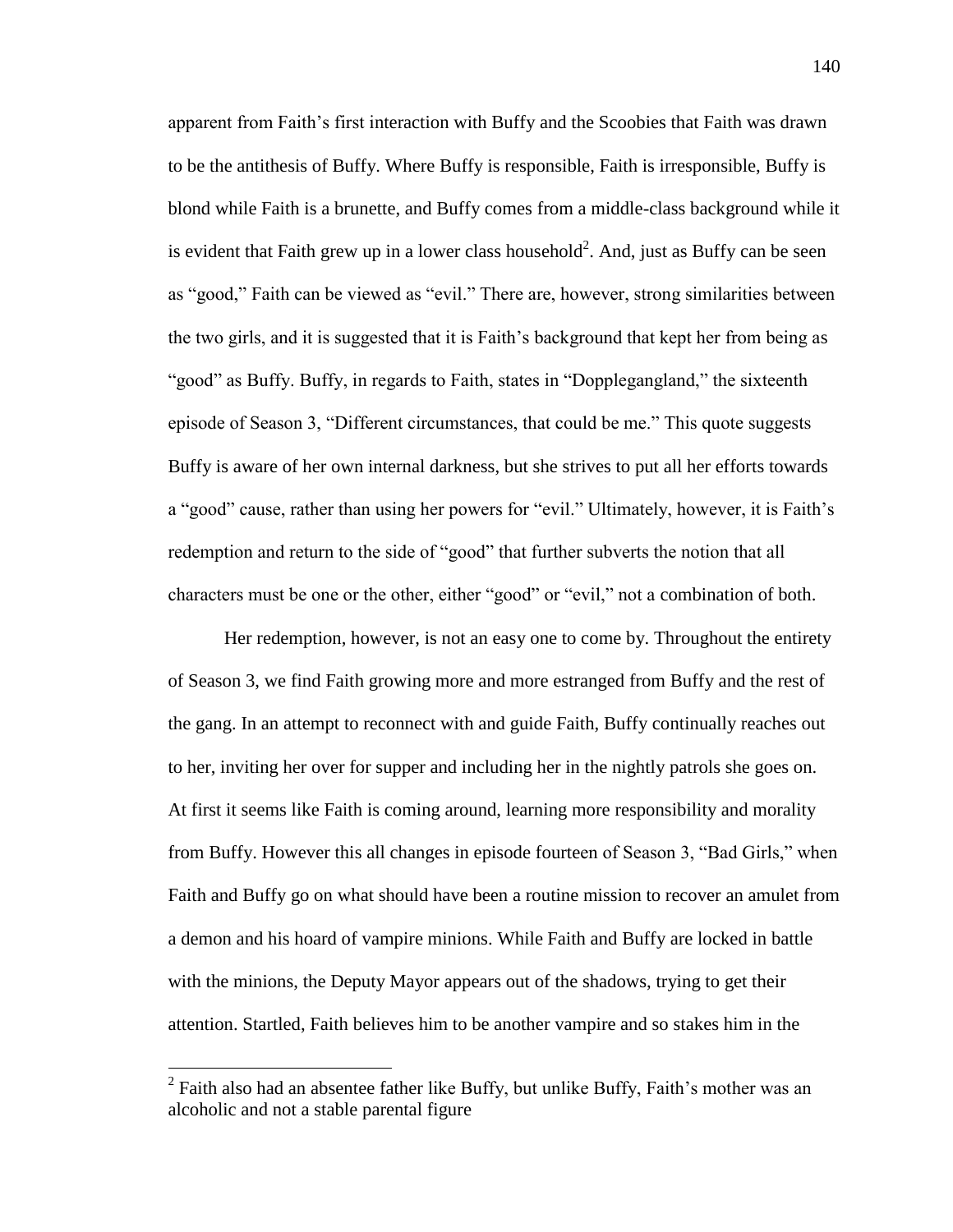chest, killing him. Though Faith immediately shows remorse for this action, suggesting the presence of some "good" within her, it also marks the beginning of her association with the forces of "evil." When Buffy appears at Faith's apartment later in the same episode, Faith's reaction shows a certain cold callousness that the heroic Buffy could never depict.

**(There is a knock at the door. When Faith opens it, she finds Buffy standing there. Faith walks back into the kitchen without a word. She is washing the blood out of her shirt.)**

**Buffy**: So, I uh – **(She cuts off as she sees the bloody shirt.)** How ya doing?

**Faith**: I'm all right, you know me.

**Buffy**: Faith, we need to talk about what we're going to do.

**Faith**: There's nothing to talk about. I was doing my job.

**Buffy**: Being a Slayer is not the same as being a killer.

**(Faith doesn't respond**.**)**

**Buffy**: Faith, please don't shut me out here. Look, sooner or later, we're both going to have to deal.

**Faith**: Wrong.

**Buffy**: We can help each other.

**Faith**: I don't need it.

**Buffy**: Yeah? Who's wrong now? Faith, you can shut off all the emotions that you want, but eventually they're going to find a body.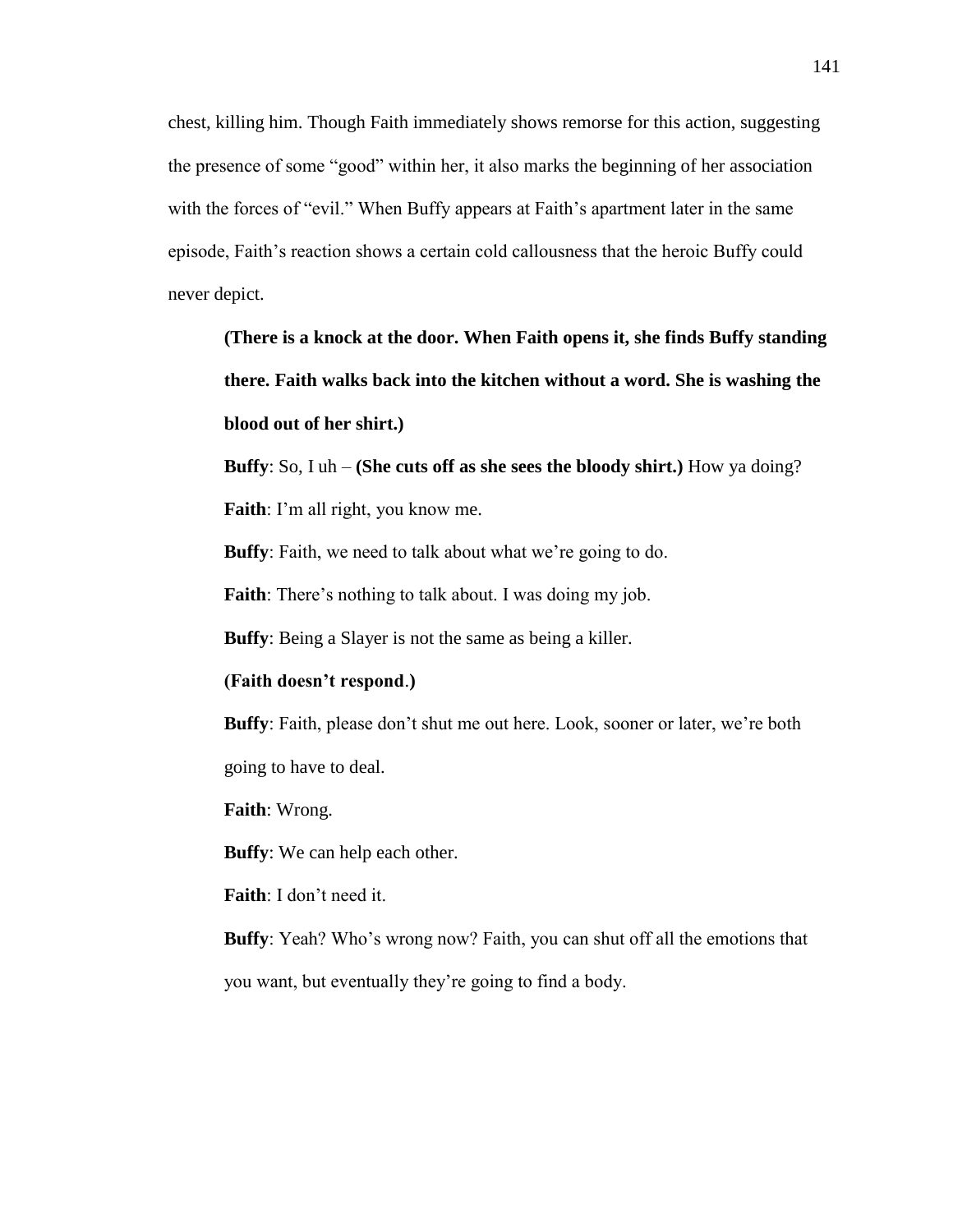**Faith**: Okay, this is the last time we're going to have this conversation, and we're not even having it now, you understand me? There is no body. I took it, weighted it, and dumped it. The body doesn't exist.

**Buffy**: Getting rid of the evidence doesn't make the problem go away!

**Faith**: It does for me.

**Buffy**: Faith, you don't get it – you killed a man.

**Faith**: No, *you* don't get it – I don't care.

Faith's earlier regret suggests that she does actually care, if only somewhere deep down. But her proclamations that she doesn't, as well as her attempt to cover up her actions, suggest that she is quickly leaving "good" behind for "evil." This is further evidenced when she eventually fills the Deputy Mayor's role and becomes one of the chief fighters and assassins in the Mayor's employ. She kills for him for a number of months and is instrumental in assisting with his "Ascension." The relationship is made all the more believable by the chemistry between the two; the Mayor, who has already been conceptualized as a patriarch, strengthens this image by treating Faith like his own daughter. Faith, who never had a caring father figure before, is quickly won over by his affections.

Her allegiance to the Mayor is so strong that she attempts to kill both Buffy and Angel. Buffy, however, is the better fighter and uses Faith's own knife to stab her. Though Buffy believes she killed Faith, we learn that Faith was merely in a coma. She awakens in Season 4 and, finding her beloved Mayor to be dead, attempts again to sabotage Buffy's life. This time, she switches bodies with Buffy, and turns Buffy (now in Faith's body) over to the Watcher's Council for judgment. The ruse is eventually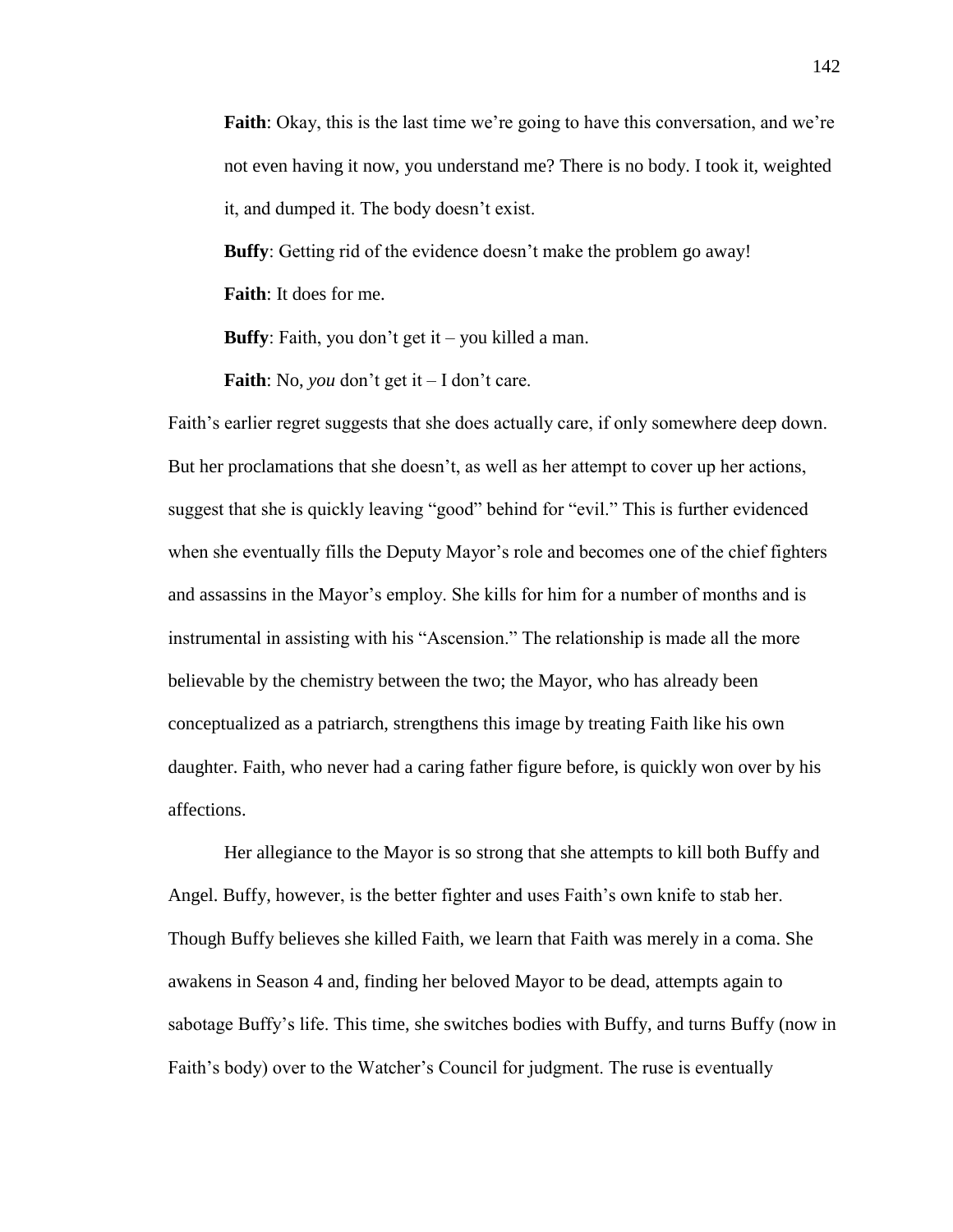discovered, and Faith and Buffy switch back to their normal bodies. This leaves Faith in the hands of the Watcher's Council, but she soon finds a way to escape them.

Faith runs away to Los Angeles, where she meets up with Angel (on the television spin-off of the same name, *Angel*). Angel, who understands what it is to be a killer, becomes one of the few people who continuously try to help Faith redeem herself. He eventually gets through to her and she turns herself over to the police, this time determined to serve a sentence for her misdeeds, suggesting she is trying to give up her "evil" ways and realign herself with the forces of "good." Faith remains in prison of her own volition for three years until Angel's friends break her out of jail to help return Angel's soul to him once again. After aiding Angel and company in Los Angeles, Faith returns to Sunnydale and the cast of *BtVS* just in time for the last four episodes of the seventh and final season. Upon her return in the episode "Dirty Girls," she goes patrolling in one of the local graveyards. She comes upon Spike, who is seen chasing a young female across the cemetery. Faith, unaware of Spike's own reformation, believes him to be attacking an innocent girl.

**(Spike goes to approach the Potential he knocked down. Before he can reach her, he is lifted and tossed into a nearby tombstone by Faith) Faith**: Whatcha wanna do to her vamp? Huh? Something like this? **(Faith punches Spike hard in the face twice in a row, knocking him to the ground. He jumps back up to his feet quickly, turning to face his assailant.) Spike**: Nice punch you got there. Let me guess: leather pants, nice right cross, doe eyes, holier than thou glower – you must be Faith. **Faith**: Oh goody, I'm famous.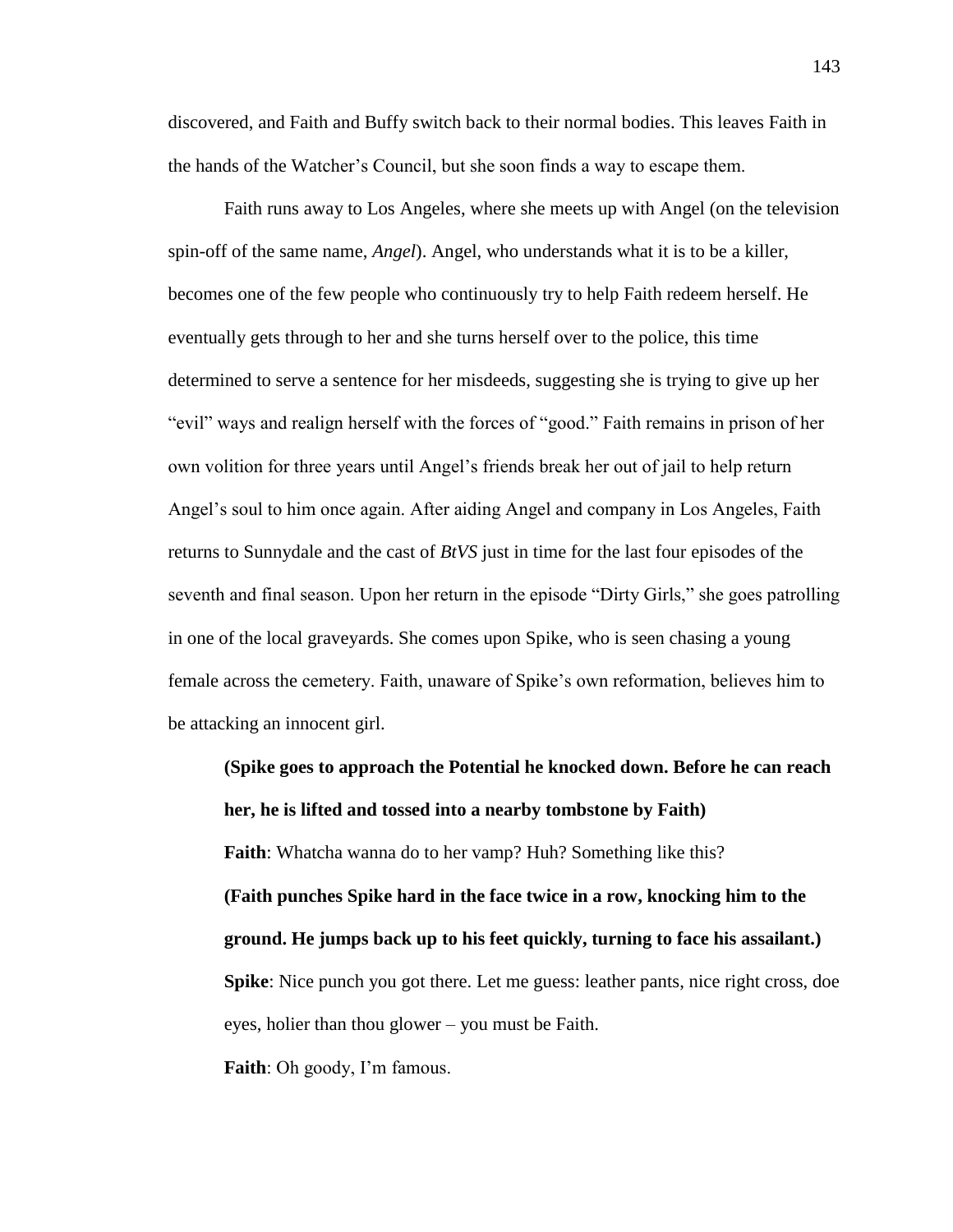**Spike (shakes his head)**: Told you were coming. Bit of a misunderstanding here.

 $\Gamma$ m –

**Faith**: Spike. Yeah, we've met before.

**Spike**: We have? I don't think we have –

**(Faith kicks him hard in the abdomen, he grunts and doubles over briefly)**.

**Spike**: Ow! Bloody hell, what are you doing? I'm on your side.

**Faith**: Yeah? Maybe you haven't heard, I've reformed.

**(Faith tries to hit him in the head, but Spike catches her arm and punches** 

**her instead)**

**Spike**: So have I. I reformed way before you did.

**(Faith renews her attack, pressing harder than before)**

**Spike**: Stop. Hitting. Me! We're on the same side.

**Faith**: Please, do you think I'm stupid?

**Spike (grinning)**: Well, yeah.

**Faith**: You were attacking that girl.

**(Faith hits Spike in the face again, but is unprepared when Buffy shows up** 

**and punches her right back, knocking Faith to the ground)**.

**Buffy**: Sorry Faith, I didn't realize that was you.

**Faith (gripping her jaw)**: It's all right, B. Luckily you still punch like you used to.

**Buffy (to Spike)**: You okay?

**Spike**: Yeah. Terrific.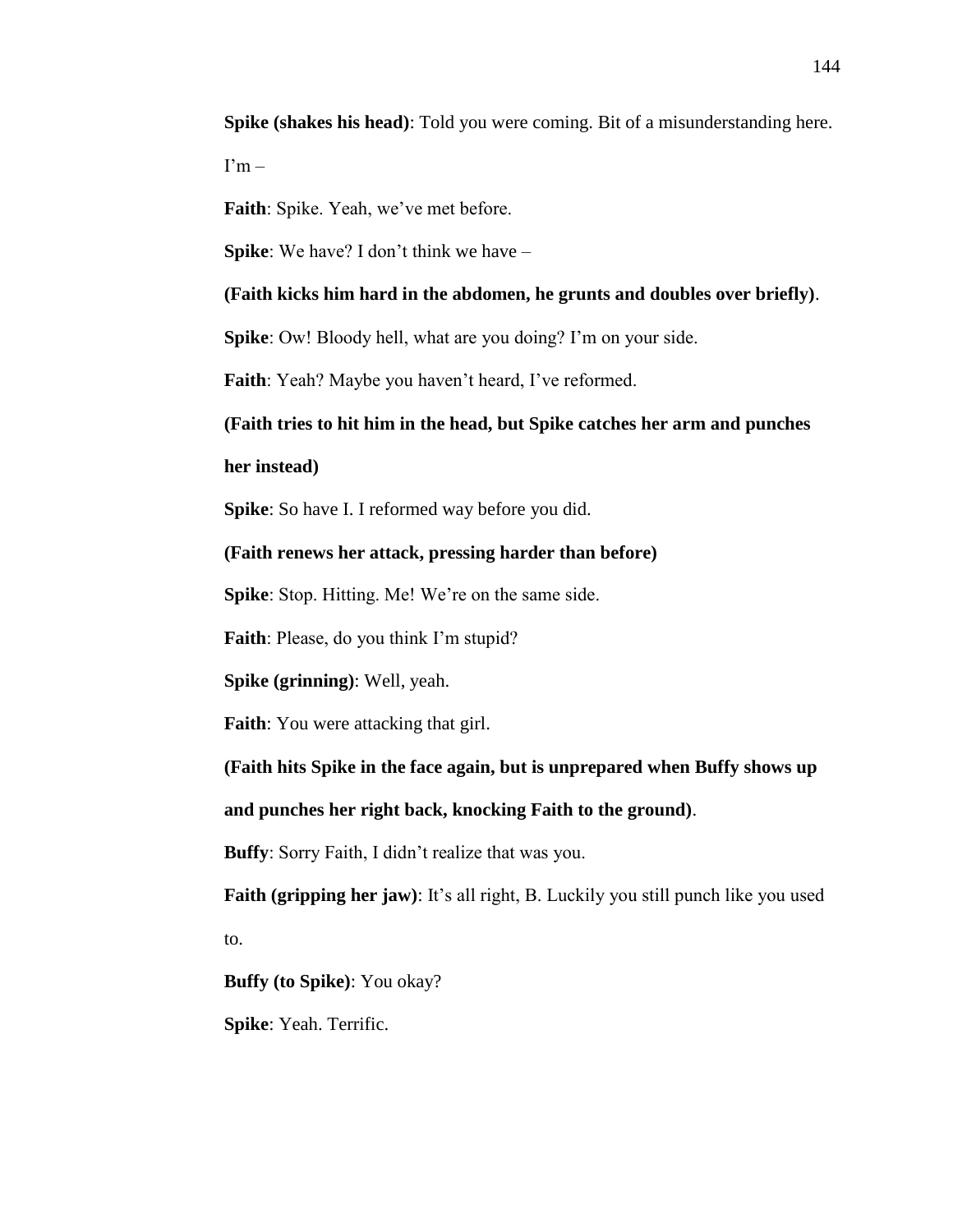**Faith**: Are you protecting vampires? Are you the bad Slayer now? Am I the good Slayer now?

**Buffy**: He's with me. He has a soul.

**Faith**: What, he's like Angel?

**Spike**: No!

**Buffy**: Sort of.

**Spike**: I'm nothing like Angel.

**Buffy (to Faith)**: He fights on my side. Which is more than I can say for some of us.

**Faith**: Yeah, well if he's so good, what's he doing chasing down defenseless – **(Just then, the girl Spike was chasing earlier tackles Faith to the ground**. **We see that it is no mere girl, but a vampire)**

**Buffy**: That's one of the bad guys.

**Faith:** They should make 'em wear signs!

Faith's return to Sunnydale also marks her return to the cause of "good." This humorous exchange shows how ambiguous "good" and "evil" can be; despite her own reformation, Faith is incapable of believing Spike's story of redemption. Buffy's protection of Spike causes Faith to wonder which of them is the "good" Slayer these days, implicitly acknowledging that she, herself, used to be the bad or "evil" Slayer. It isn't until Buffy convinces Faith that she and Spike both fight for the cause of "good" that Faith is able to trust him. Further, the woman that Faith believed to be an "innocent girl," turns out to be a vampire, an agent of "evil." This whole scene is indicative of the ambiguity of the good/evil binary. By subverting standard rhetorical devices that mark a clear distinction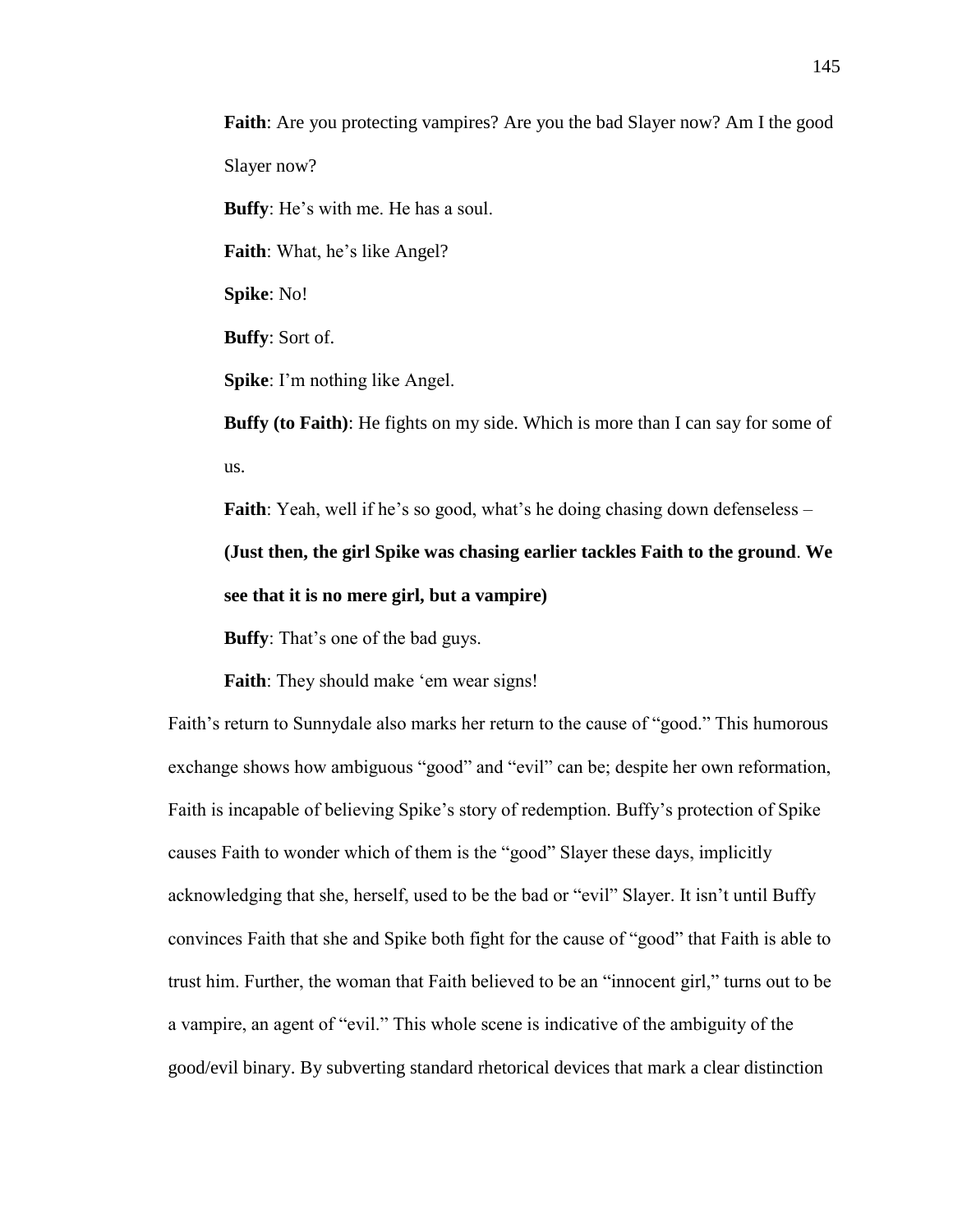between "good" and "evil" characters, *BtVS* is able to depict a more realistic combination of both "good" and "evil," often within the same character. In fact, the good/evil binary is so ambiguous in the show, that even the qualities "good" and "evil" are not static.

The variability of "good" and "evil" is especially evident when looking at the differences between the finales of Season 2 and Season 5. I mentioned in my last chapter that the end of Season 2 finds Angelus opening a magical rift into Hell. Though Willow is able to return his soul before the portal destroys the world, Buffy is still left with the choice of protecting the Earth by sacrificing Angel to close the gateway or saving Angel and potentially destroying the world. Fortunately for the rest of the world, Buffy knows that the greater "good" calls for her to sacrifice Angel, and so she kills him to close the portal and save everyone else. This is in direct contrast to the finale of Season 5, which finds Buffy facing a similar dilemma. After the Hell-Goddess Glory uses Dawn's blood to open a new portal into Hell, Buffy knows that she could once again sacrifice her loved one to save the planet in the name of the greater "good." In fact, Giles maintains that Dawn's death might become a necessity if everyone else is to be saved. But as Buffy tells Giles, she is no longer sure that the sacrifice of her loved ones is actually a "good" deed; this scene from the Season 5 finale "The Gift" indicates the variable nature of "good" and "evil" within the rhetoric of the series.

**Giles**: I imagine you hate me right now – I love Dawn.

**Buffy**: I know.

**Giles**: But I've sworn to protect this sorry world and sometimes that means saying and doing things other people can't. That they shouldn't have to. **Buffy**: You try and hurt her and you know I'll stop you.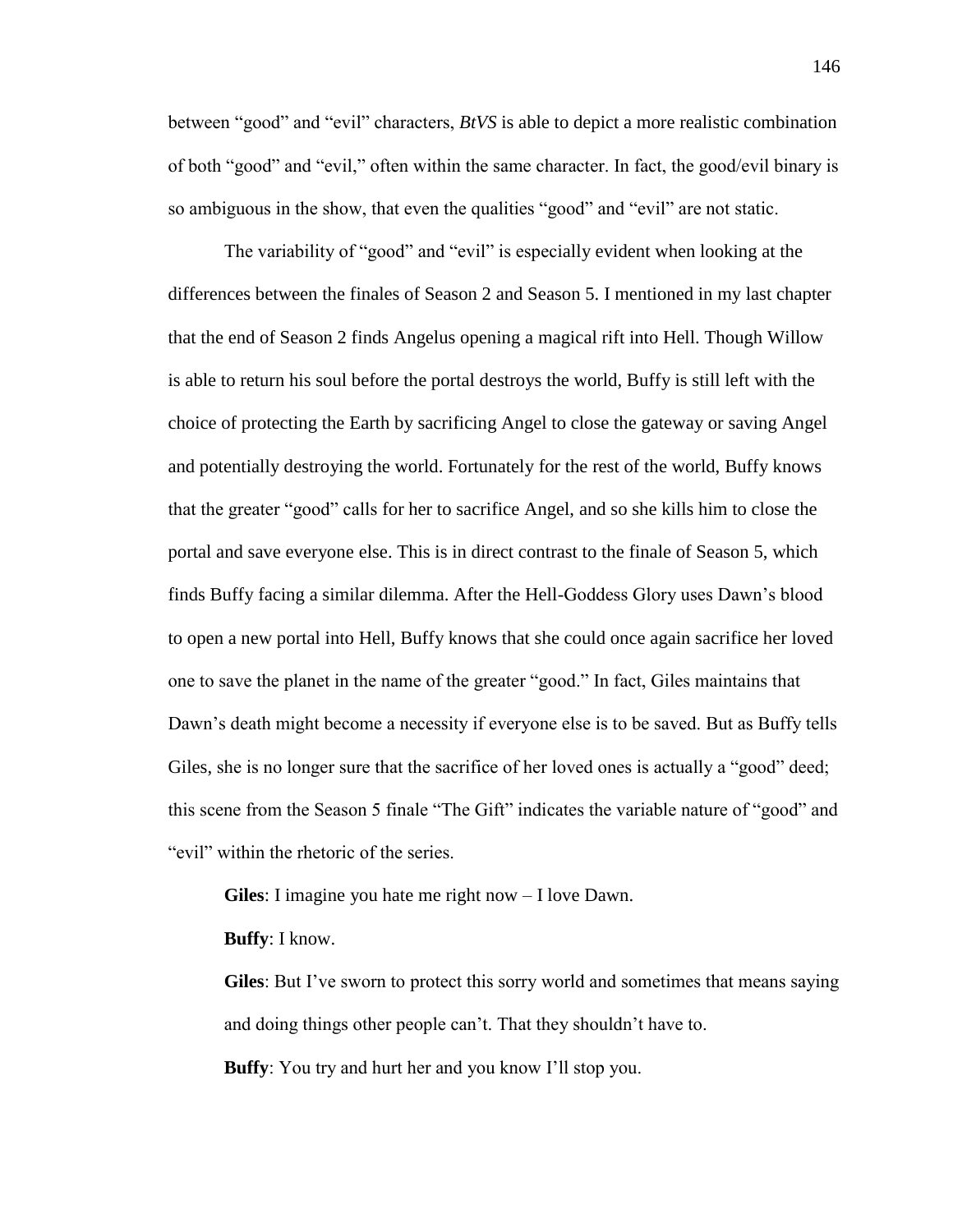**Giles**: I know.

**Buffy**: This is how many apocalypses for us now? **Giles**: Uh, well... six? At least? Feels like a hundred. **Buffy**: I've always stopped them, always won.

**Giles**: Yes.

**Buffy**: I sacrificed Angel to save the world. I loved him so much. But I knew what was right. I don't have that anymore. I don't understand. I don't know how to live in this world if these are the choices. If everything just gets stripped away. I don't see the point. I just wish – I just wish my mom was here. Spirit guide told me that death is my gift. I guess that means a Slayer really is just a killer after all. **Giles**: I think you're wrong about that.

**Buffy**: Doesn't matter, if Dawn dies, I'm done with it. I'm quitting.

Though Buffy is a hero and still aligned with "good," her words here indicate that, even within the realm of the show, "good" and "evil" are not as clearly demarcated as traditional rhetoric suggests. In Season 2 when she was forced to kill Angel, it caused her great emotional pain but never once did she doubt that it was the "right" or "good" thing to do. Here in Season 5, however, Buffy is unwilling to sacrifice her sister for the same reasons, even though she knows that Dawn is not fully human but rather a mystical energy placed in her care by an ancient order of monks. At the end of the episode, Buffy chooses to save Dawn's life, rather than use the energy in Dawn's blood to close the rift that Glory opened. Instead of sacrificing Dawn, Buffy risks the security of the rest of the world when she attempts to use her own blood to close the rift, though she is not certain that it will be successful. The difference between these two season finales shows that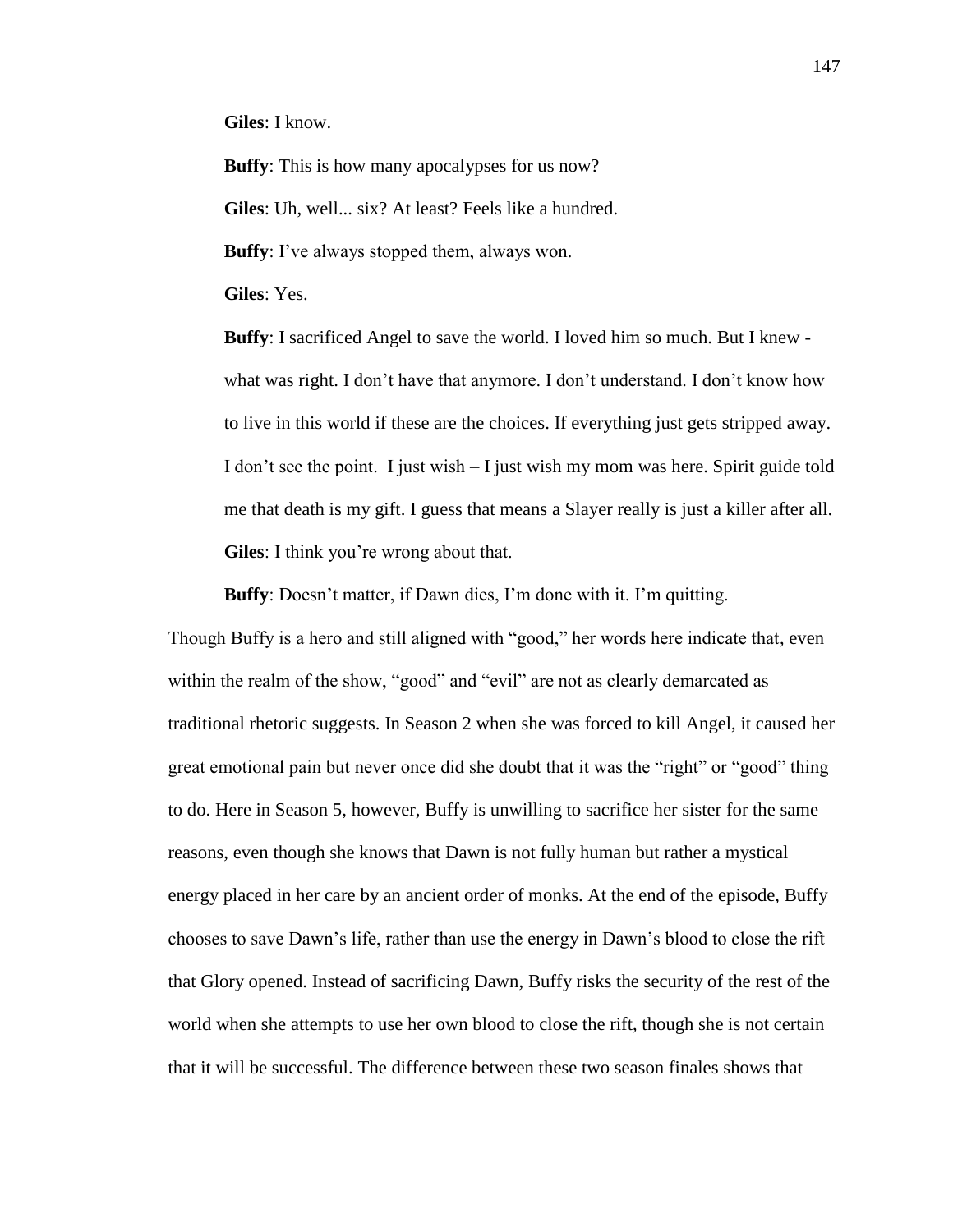Buffy's understanding of what is "good" and what is "evil" has undergone a fundamental shift since the beginning of the series, indicating the instability of the good/evil binary that is utilized by many traditional popular culture texts.

This disruption of the prevalent rhetoric of most popular culture texts is indicative of *BtVS*'s agency, one associated with its ability to create novel frameworks that subvert the sense of an "Other" that often arises from such binaries as masculine/feminine, human/monster, or good/evil. This agency presents novel conceptions of gender and identity roles by forcing the audience to notice and critique the socially inculcating forces of traditional popular culture rhetoric. Though in this chapter I explored the agency of the show from within the context of the series itself, it is also possible to trace the show's agency by comparing and contrasting its form to that of other popular culture texts. In my next chapter, I continue my analysis of the agency of *BtVS*, by looking at its subversion of genre conventions as well as its effect on the popular culture landscape.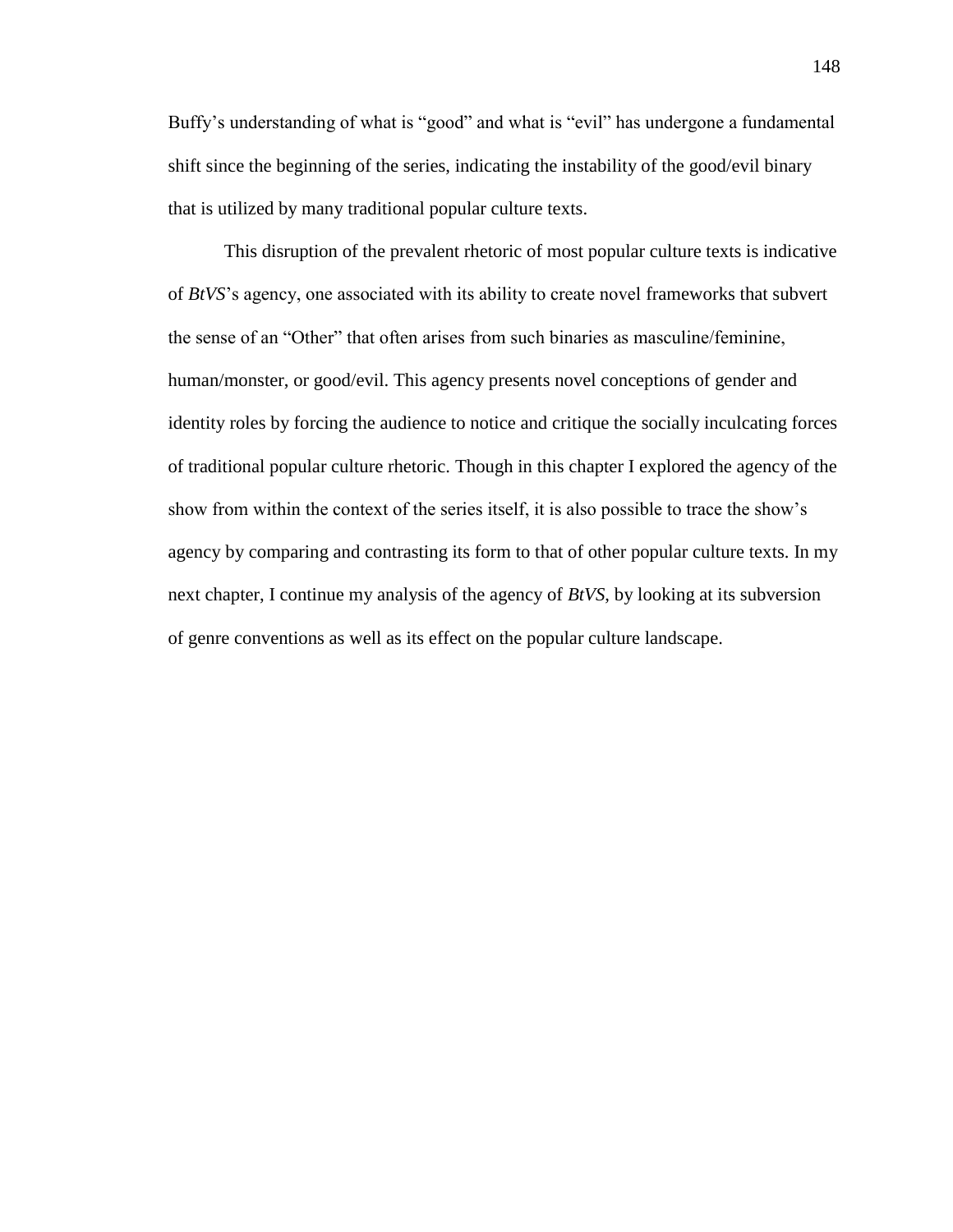# CHAPTER 4 "This Is The Real World Now. This Is The World We Made. Isn't It Wonderful?" (*BtVS, 3.9, "The Wish")*

From the time Joss Whedon first came up with the concept of *BtVS* in the early 1990's, it was always meant to subvert normative genre conventions. Indeed, even the title can be viewed as subversive. Jowett (2005) notes "From the outset the show's title... suggests an unsettling of generic conventions and unexpected juxtapositions" (pp. 9-10). The term "vampire slayer," for instance, connotes action and horror, while the unusual name "Buffy" is taken to be feminine but also comedic in its absurdity. This was true for the 1992 movie as well as for the 1997 series, but it was the move to television that allowed Whedon to experiment with and disrupt traditional genre conventions. This is further indication of the agency of the show, though in this chapter I approach it somewhat differently than I did previously. Where before I was delineating how this agency is evidenced within the *content* of the show, I paid little heed to the *form* of the series. In this chapter, I aim to rectify that in two ways: (i) by analyzing how the agency of the show is also evident in the novel forms it takes, specifically its utilization of clichéd genre elements and situations in new and surprising ways, and (ii) by mapping the agential impact of the show by providing a look at the nature of popular culture texts before *BtVS*, and how different they are from those that came post-*BtVS*. After analyzing how the show uses novel forms of genre, the remainder of this chapter will be spent exploring how the rhetoric of *BtVS* has altered the landscape of U.S. popular culture. Even in the limited time sense the show's initial run, depictions of gender and sexuality in popular media have begun to expand beyond the heternormative patriarchal forms that dominated popular rhetoric in the last century. And though *BtVS* is certainly not solely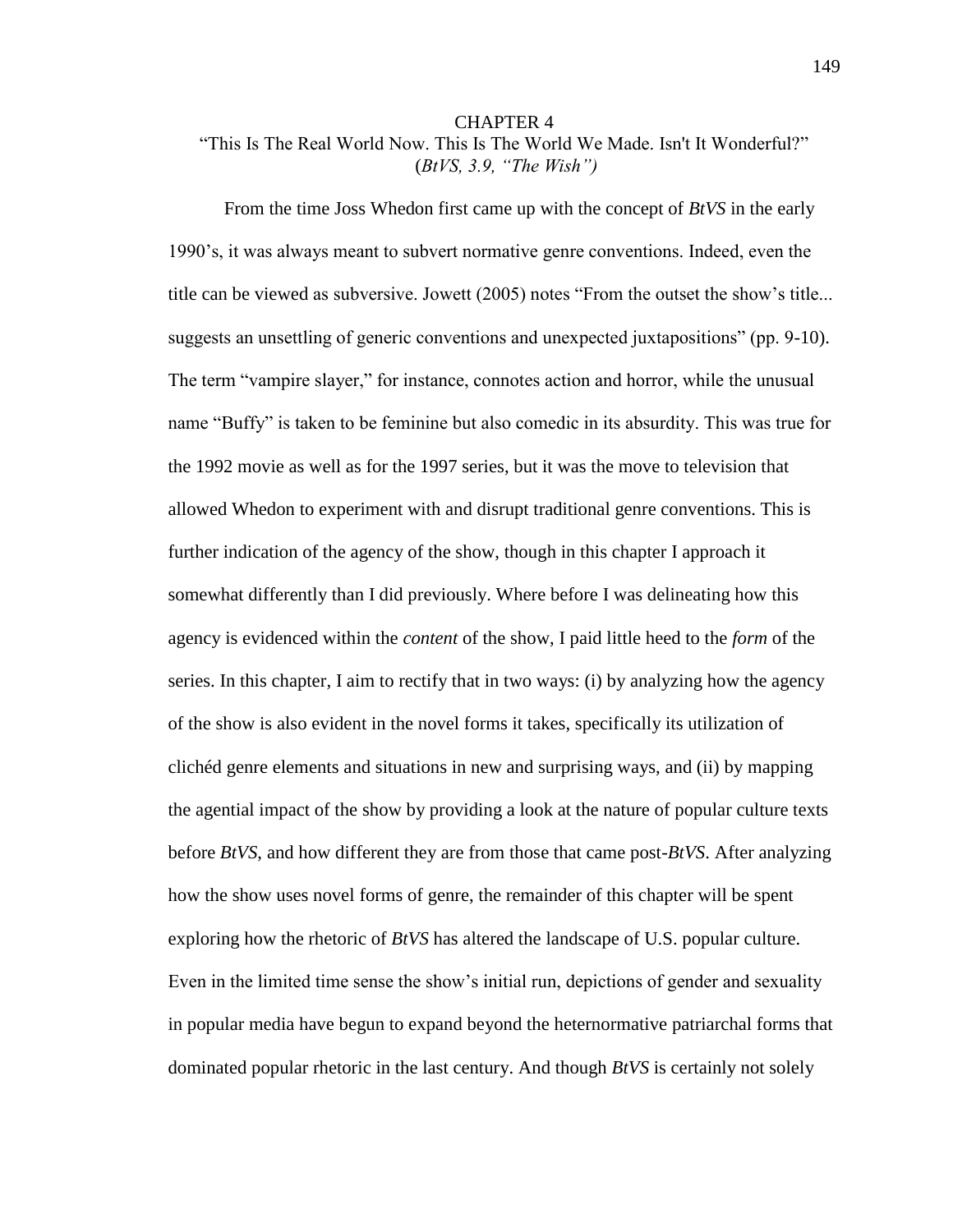responsible for these changes, the numerous amounts of popular texts that reference or allude to Whedon's work suggest that the show's popularity places it in a certain position of power and influence within our cultural landscape. I now turn to the ways in which the show was structured to subvert normative genre conventions, as evidenced in the episodes "Welcome to the Hellmouth," "Hush," "The Body," and "Once More, With Feeling."

### Buffy the Genre Slayer

An important aspect of the agency of *BtVS* is its disruption of normative genre elements to promote new discursive structures alternative to the homogeneity of genre conventions in traditional texts. Whedon's original concept of the character called for a re-imagining of the powerless blond female from countless horror movies; by making this woman a hero instead of a victim, Whedon disrupted the normative conventions of the horror genre. This disruption is just as apparent in the television show as it was in the movie, and is indicative of the show's agency through presenting an alternative to traditional rhetoric. The first episode of the show, "Welcome to the Hellmouth," puts a unique spin on the "helpless" blond cliché. The first scene of the episode finds a young blond girl, Darla, breaking into Sunnydale high school with a boy named Thomas in the middle of the night.

#### **(Thomas breaks a window in the high school and unlatches it.)**

**Darla**: Are you sure this is a good idea?

**Thomas**: It's a great idea, now come on.

**(Thomas hoists himself up into the window. Darla follows him and they are soon walking down the empty hallways of the school.)**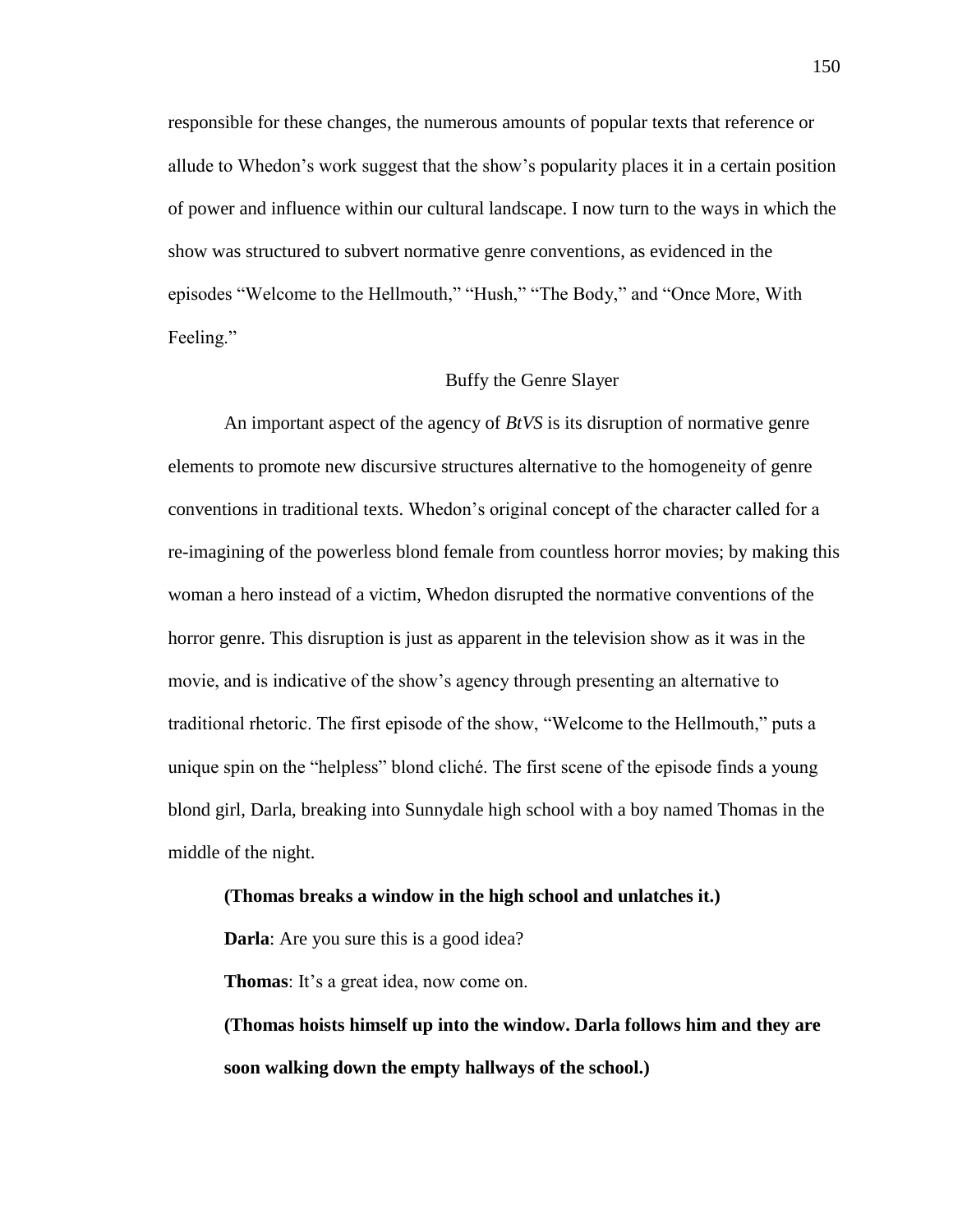**Darla**: Do you go to school here?

**Thomas**: I used to. On top of the gym is so cool, you can see the whole town.

**Darla**:  $I - I - I$  don't want to go up there.

**Thomas**: Oh, you can't wait, huh?

**Darla**: We're just going to get in trouble.

**Thomas**: Yeah, you can count on it.

**(Thomas moves in to kiss her**. **Suddenly, Darla starts and looks back over her** 

**shoulder, pulling away from Thomas)**

**Darla**: What was that?

**Thomas**: What was what?

**Darla**: I heard a noise.

**Thomas**: It's nothing.

**Darla**: And maybe it's something.

**Thomas**: Or maybe it's some *thing*.

**Darla**: Ug, that's not funny.

**(Thomas goes to look down the hallway)**

**Thomas**: Hellooo! **(Turns back to Darla)** There's nobody here.

**Darla (still scanning the darkness)**: Are you sure?

**Thomas**: Yes, I'm sure.

**Darla**: Okay.

**(Suddenly, Darla turns back towards Thomas and we see her face has changed**; **she is a vampire. She pulls Thomas to the ground, draining his blood)**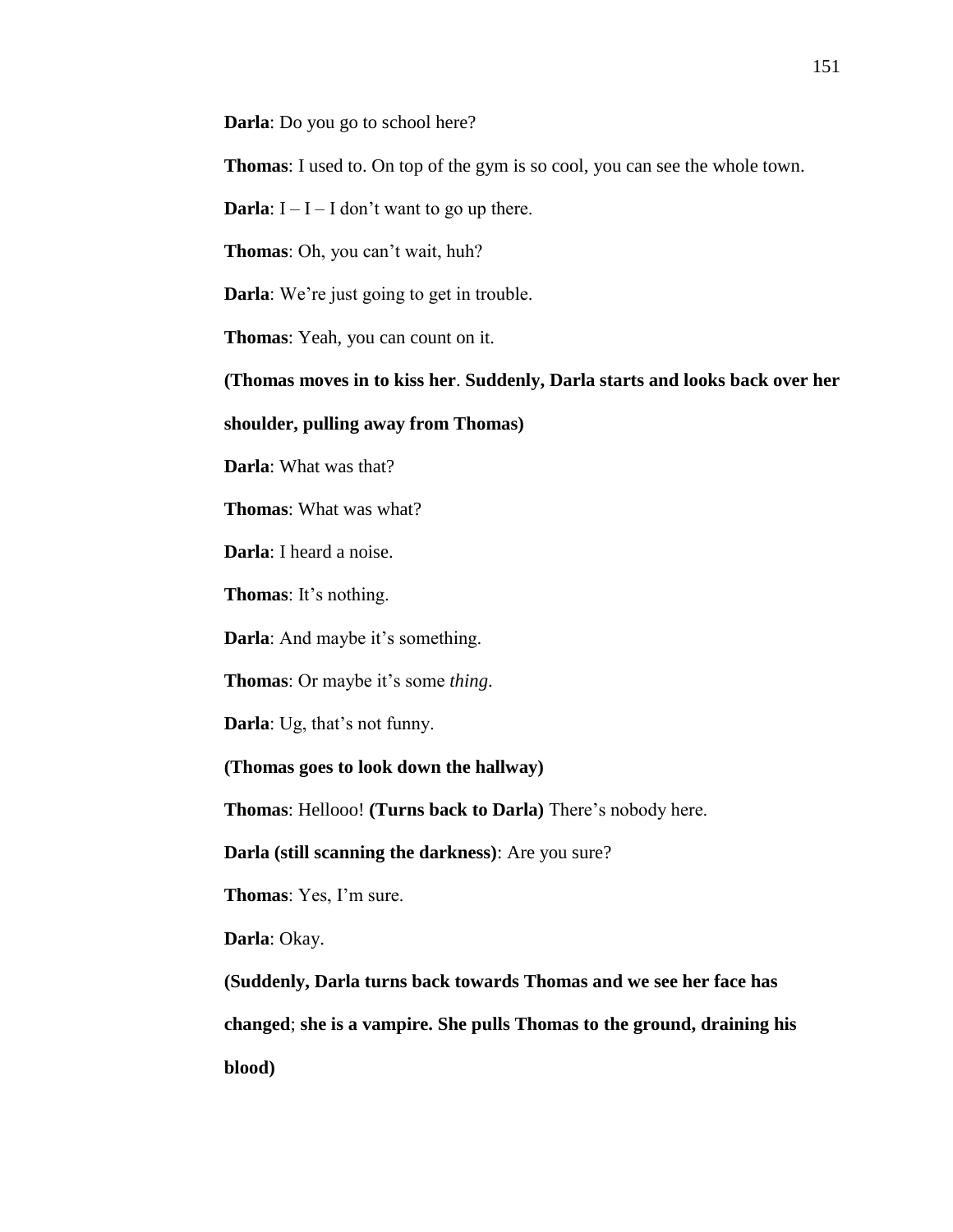The lighting and music in this scene create an omnipresent tension, cuing the audience that something nasty is about to happen. And any audience familiar with the traditional elements of the horror genre also knows that it will be the cute, blond girl who somehow falls victim to the menacing man. But in *BtVS*, this is not the case. Here, it is ultimately the blond girl who becomes the threat, overpowering her male counterpart. Whedon has always had a knack for drawing from multiple genres at once in creating his worlds. In fact, many of the best episodes of *BtVS* were the ones that disrupted normative genre conventions, and no one was better at doing that than Joss Whedon. Indeed, three of the best examples of genre-breaking episodes were written and directed by Whedon himself: Season 4's "Hush," Season 5's "The Body," and Season 6's "Once More, With Feeling."

Halfway through the fourth season, Whedon decided that his characters needed to find new ways to connect to each other beyond just words. And so in the tenth episode of Season 4, "Hush," he introduces a sinister group of demons known as "The Gentlemen." These creatures only have one weakness: the sound of a human voice. When they attack a town, their first offensive is to steal everyone's voices. Over half of the episode is performed with absolutely no dialogue, an unparalleled feat in genre television. Joss Whedon's nuanced writing keeps the episode perpetually engaging<sup>3</sup>, and allows the characters to express themselves through actions rather than through speeches. The episode deftly combines horror and comedy to create a compelling examination of a town in peril. Also, as I mentioned in a previous chapter, it is the episode "Hush" that brings Tara and Willow together, marking the inception of one of the first openly gay couples in primetime television. Few other shows would be willing to take such a risk, but *BtVS* was

 $\overline{a}$ 

 $3$  As evidenced by it's 2000 Emmy nomination for best writing in a Drama Series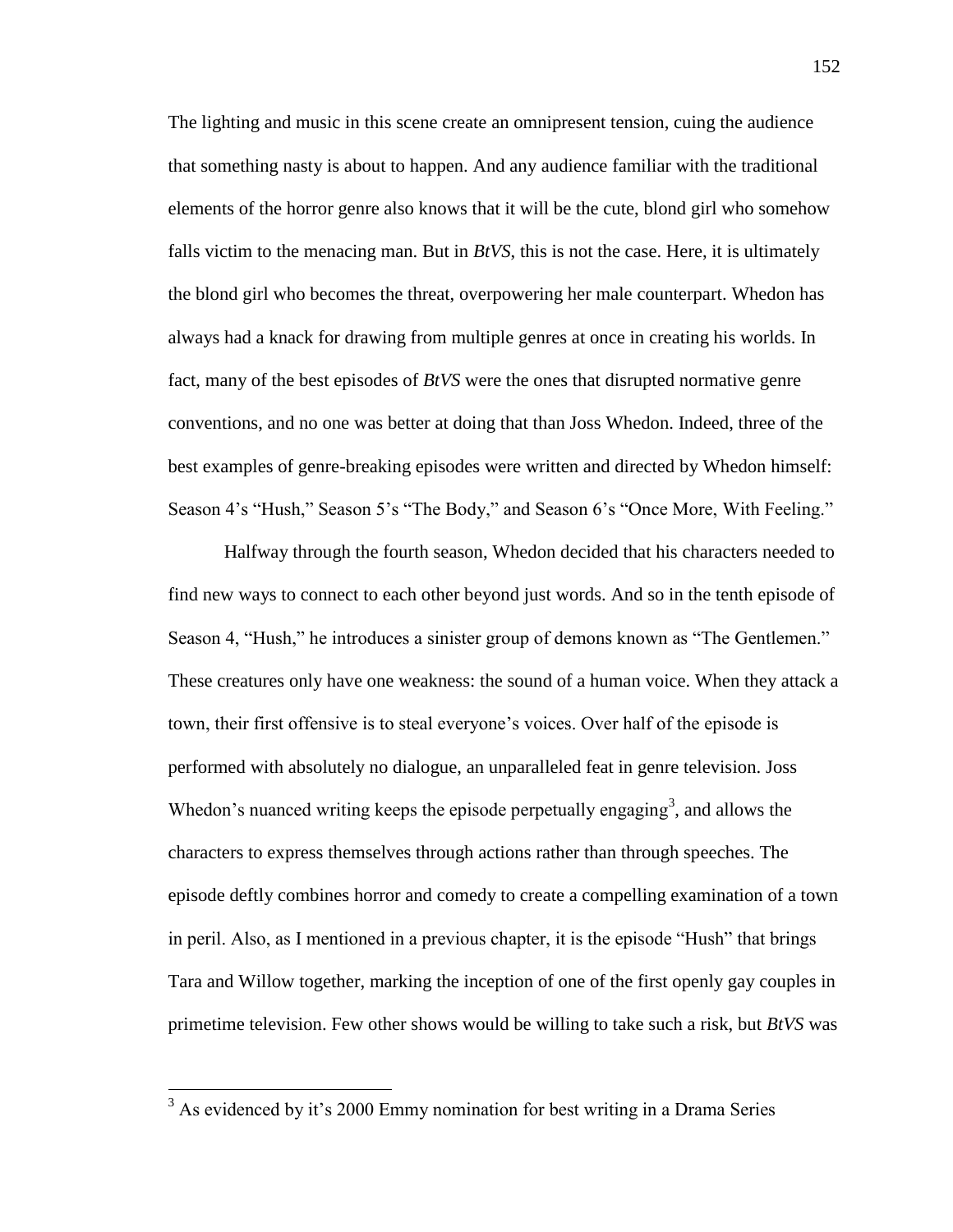never afraid to experiment with genre. The juxtaposition of a terrifying enemy alongside the humorous antics of individuals trying to learn to communicate without speech yields an interesting combination of genres. This depiction of an alternative to typical comedy or horror styles is indicative of the show's agential affect on popular culture, which is further developed in the Season 5 episode, "The Body."

Though *BtVS* draws heavily from the conventions of horror as well as comedy, it is also often placed in the genre of teen soap opera, indicative of its (melo-)dramatic moments. A good example of *Buffy* as drama comes from the sixteenth episode of Season 5, "The Body." This episode is a rich portrayal of loss and grief, depicting the death of Joyce Summers and its effect on those closest to her. Until *BtVS*, there were few television shows that would be willing to kill off a main character, never mind devote an entire episode to the personal anguish and turmoil caused by the character's death.

Killing popular characters is always risky, but Whedon was always able to make it work. As Kristin Barton (2012) states, "In the world of TV and film, Whedon has gone against conventional thinking and killed off numerous beloved characters, and with great success" (p. 153). Indeed, fans of *BtVS* discovered early on that none of their favorite characters were safe; after the death of Jesse in the very first episode, and the murder of Jenny Calendar in Season 2, the audience began to realize that being a main character was no sort of protection within the *Buffyverse*. So in the early episodes of Season 5, when Joyce Summers first began showing symptoms of declining health, many fans waited with bated breath to see if she would survive or not. But even those fans that surmised that she would die could never guess how personal and poignant "The Body"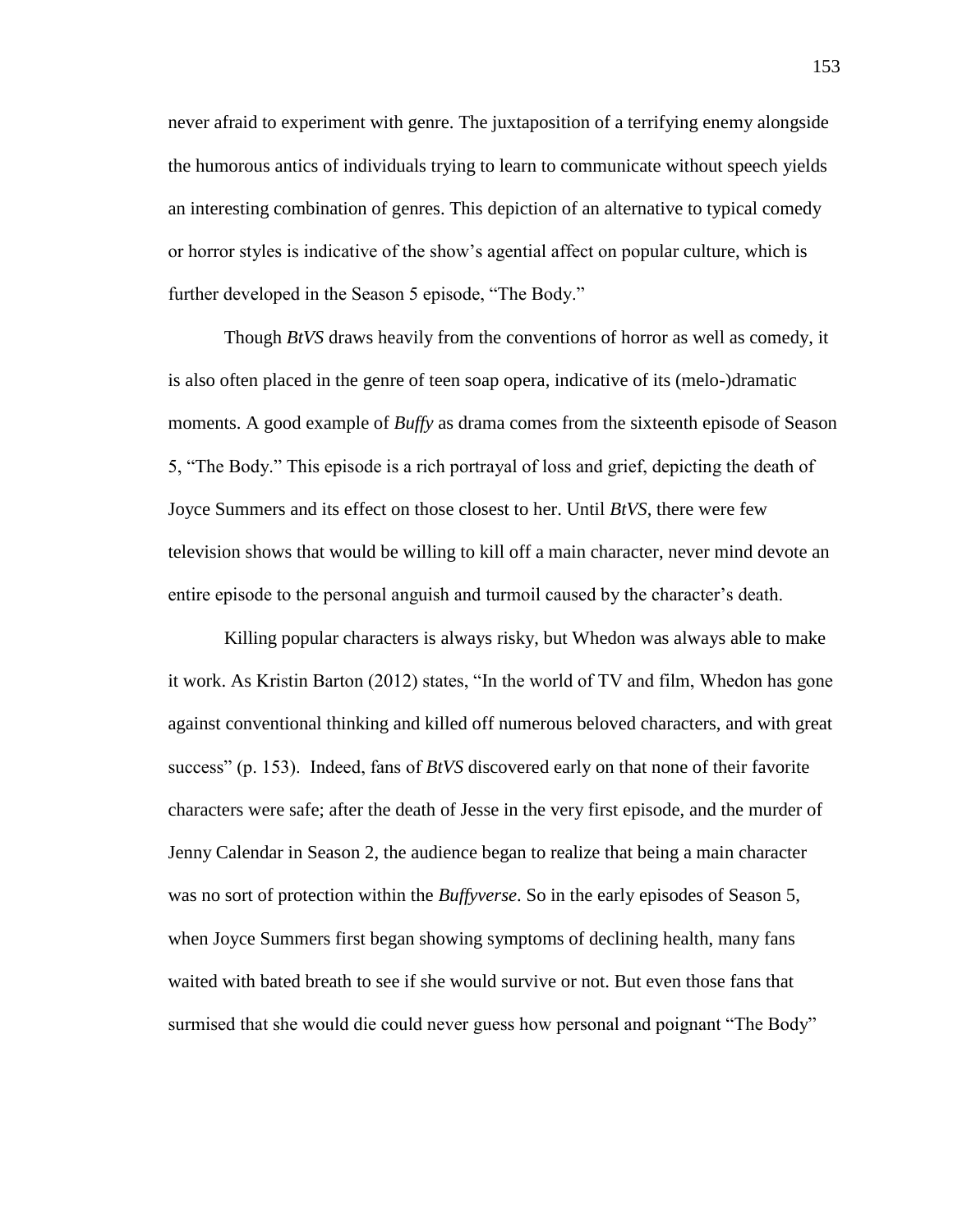would be. From the first teaser scene, the audience is cued that this episode of *BtVS* is going to be unique.

**(Buffy walks into the house, past a bouquet of flowers near the door.) Buffy**: Hey, mom! **(She turns and spots the bouquet; it has a tag that reads, "Thank you for a lovely evening. See you soon? – Brian") Buffy**: Ooh. Still a couple of guys getting that right. **(Buffy takes off her coat and crosses to call up the stairs. As she moves, the camera pans to reveal Joyce laying motionless on a couch in the out of focus background of the shot.) Buffy**: Hey, flower-getting lady, you want me to pick Dawn up from school? **(No one answers; Buffy cranes her neck to try to look past the staircase into the kitchen, still unaware of Joyce behind her) Buffy**: Mom? **(Buffy turns around, finally spots Joyce on the couch**. **Begins to walk towards** 

**her)**

**Buffy**: What're you doin?

**(Buffy stops as she sees that Joyce isn't moving, her eyes staring vacantly at the ceiling)**

**Buffy:** Mom? Mommy?

Unlike the majority of popular culture texts, *BtVS* isn't afraid of experimenting with standard television conventions or with traditional genre elements, as evidenced here by the death of a central figure, Joyce Summers. What's more, Joyce died a completely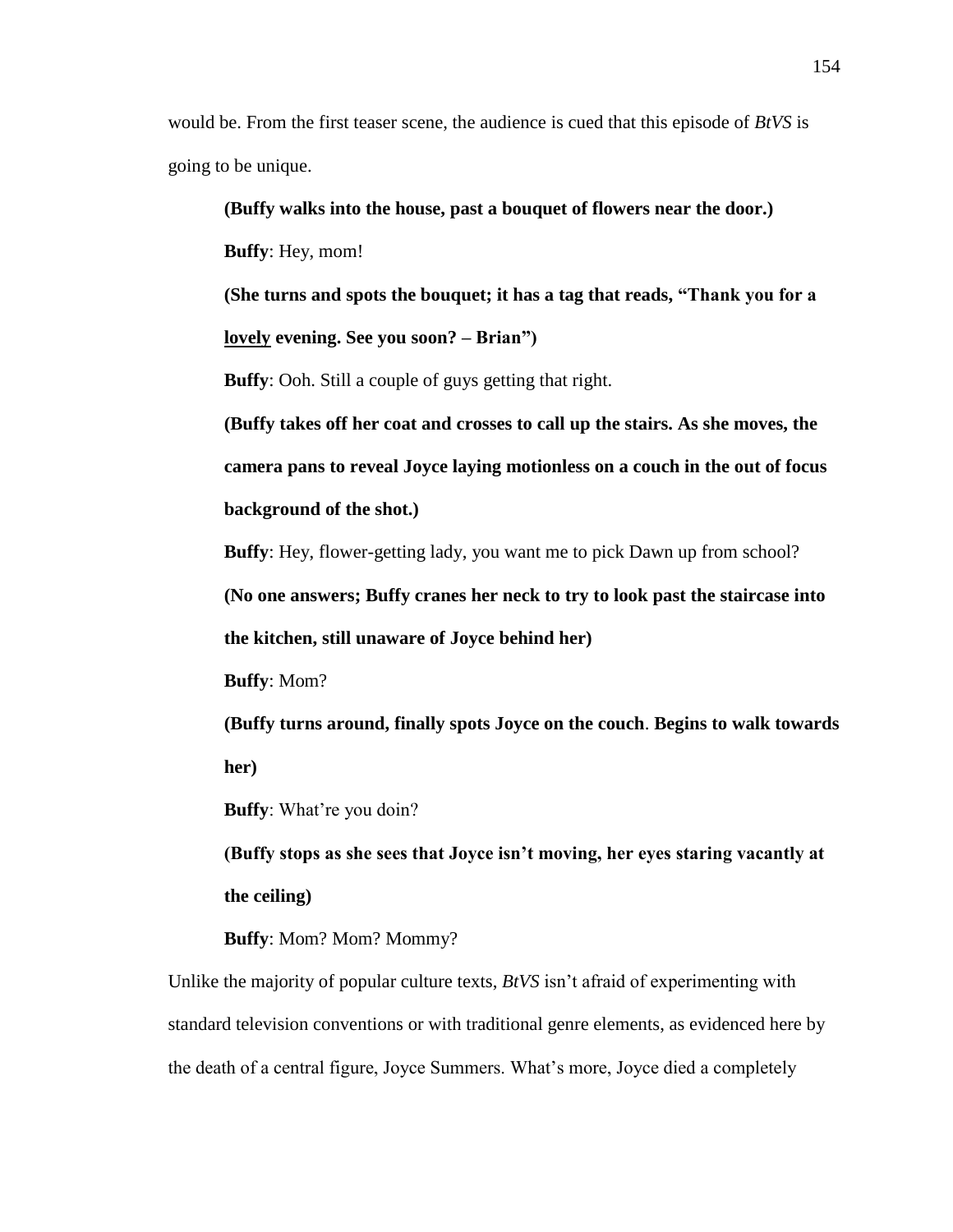natural death; none of the vampires, demons, or supernatural forces that Buffy faces in her day-to-day life was responsible. In fact, the only supernatural element in the entire episode is the presence of a single vampire that appears within the last five minutes. Traditional genre shows of this ilk would never consider departing from their supernatural mythos to paint a realistic depiction of personal grief and loss, which makes this episode all the more important. It stands as an example of the show's ability to break through traditional genre restrictions to create intense, powerful moments that are made all the more lasting because of their novelty.

The episode further distinguishes itself by creating a tense atmosphere of sorrow and remorse, all without having any underlying score or music. It is hard to imagine how much of an impact the score or soundtrack can have on the tone of a text such as this, but Whedon proves here that the lack of a score or soundtrack can be just as impacting. Rather than have rising and falling music to guide and cushion our emotions, Whedon leaves the episode spare and haunting, forcing the emotions of the characters to carry the tone throughout the piece. Though this decision could have proved highly unsuccessful, "The Body" still remains one of the most popular episodes of the entire series. The blending of a variety of genre elements including drama, suspense, and some fantasy elements is indicative of the show's disruption of normative genre conventions. By interrupting traditional rhetoric with alternative expressions of genre elements, *BtVS* exhibits an agency that is also evident when analyzing the Season 6 episode, "Once More, With Feeling."

Where "The Body" had no music, "Once More, With Feeling" is practically all music. Joss Whedon was raised in the traditions of musical theater and from the first

155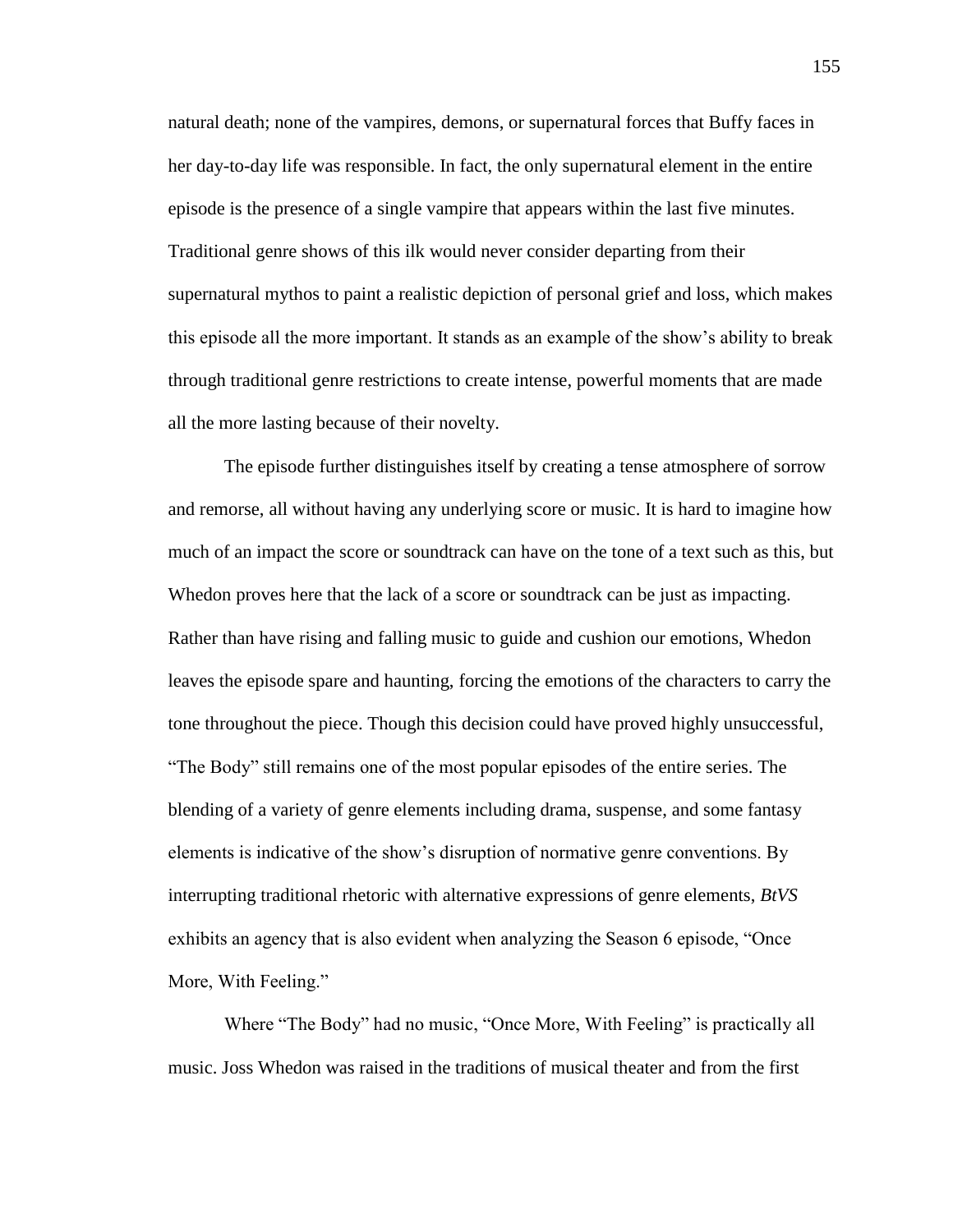season of the series, he always intended to make a musical episode. But it wasn't until episode seven of Season 6 that he finally got his opportunity. Interestingly, "Once More, With Feeling" is thematically a sort of sister episode to Season 4's "Hush," in that both were designed to progress the characters and their relationships without the need to rely on spoken communication. And so, in the long tradition of grandiose emotions expressed in song form, "Once More, With Feeling," finds the characters making their confessions melodically. The songs range from funny (there's one about a dry cleaner who "got the mustard out") to morose, such as when Buffy finally admits to the rest of her friends that she was pulled out of Heaven after they cast the spell to bring her back to life. Musical episodes weren't entirely uncommon in primetime television, but few others have achieved the same popularity and critical appreciation as did "Once More, With Feeling," and none represent such a brilliant combination of disparate genre elements in one text.

Though the episode is framed as a traditional musical, many of the characters and songs are specifically drawn to highlight and exaggerate musical conventions. Notable among these is Xander's girlfriend, the ex-vengeance demon, Anya. Throughout the episode, she shows an interest in everyone's songs, often wondering if any could become "a break-away pop hit." Her casual dismissals of certain songs, even deriding one of her own as "a retro-pastiche that's never going to be a break-away pop hit," serve as a sort of Brechtian distancing effect; her references to the stylings and conventions of traditional musical texts remind the audience that they are also watching a musical, one that is deconstructing itself. The self-referential finale further establishes this distancing from the text, by proclaiming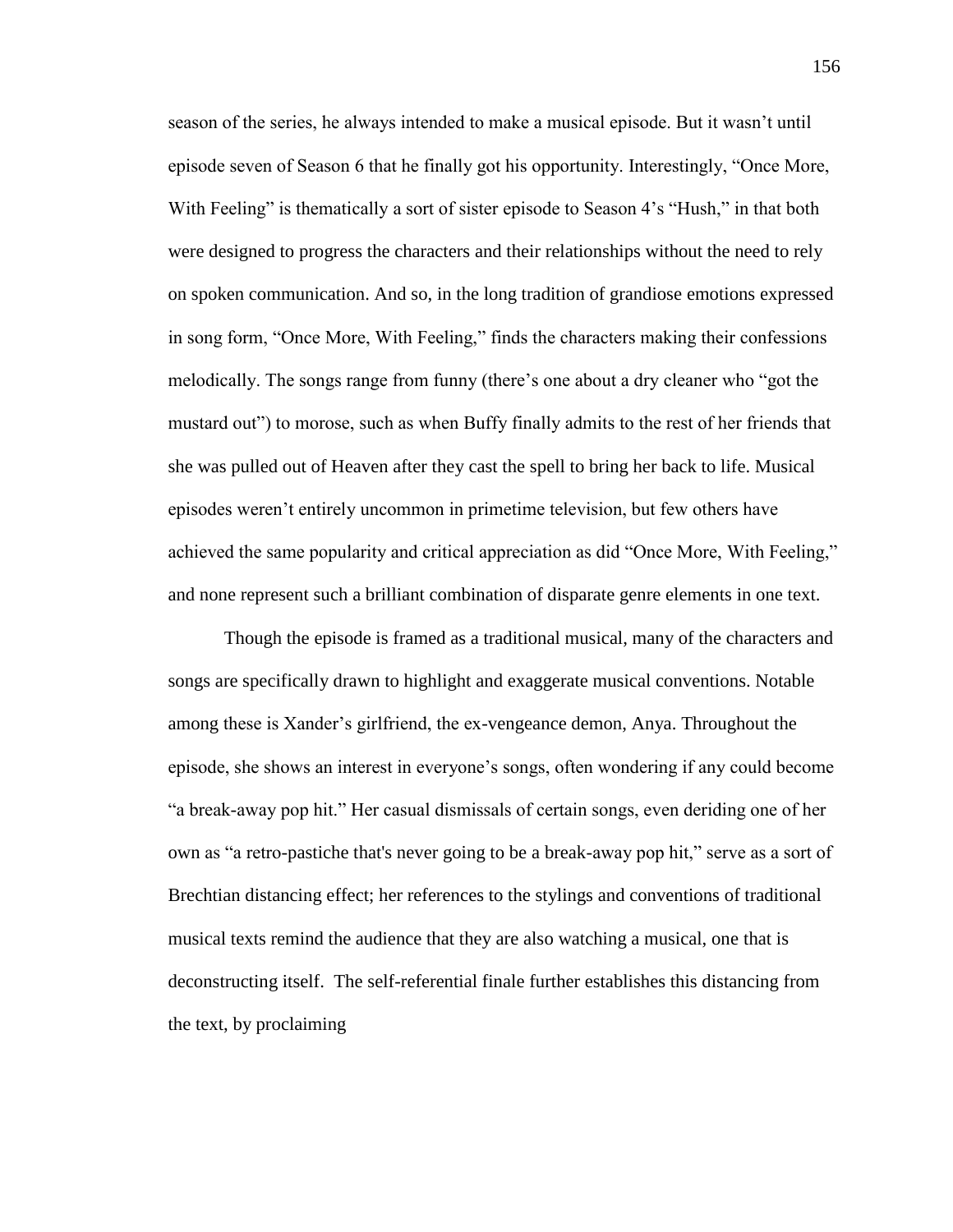The curtains close/

On a kiss, God knows/

We can tell the end is near

These final lines come just as Buffy and Spike share their first on-screen kiss, again reminding the audience that they are watching a show with a specific structure, a structure predicated upon the norms of musical theater. Indeed, the climax of the episode is so stereotypically drawn from musical conventions, that many found it anticlimactic. In theater, many early musicals found it easier to use a *deus ex machina* to conclude their tales; rather than think up a logical resolution to all the conflicts of the story, a simple, nearly magical solution is contrived which fixes everything in one fell swoop. *Deus ex machina* is seen these days mostly as evidence of sloppy writing, but Joss Whedon used it to great effect in "Once More, With Feeling," to conclude his musical as many traditional musicals had ended before.

In order to understand how Whedon makes use of *deus ex machina*, we must first turn to the major conflict of the episode, which comes when the demon, Sweet, arrives in town. He was called to Sunnydale when someone activated his amulet, and it is his presence that is the cause of all the spontaneous singing and dancing in the episode. We see early on in the episode that Dawn (who is known in the series to have a problem with kleptomania) is the one in possession of the amulet, and so it is not surprising when Sweet kidnaps her and tries to make her his bride. But at the end of "Once More, With Feeling," despite no hints or clues throughout the episode, it is revealed that Xander was the one who activated the amulet, and Dawn merely stole it from the magic shop where Xander found it. Sweet decides to waive the clause that states the activator of the amulet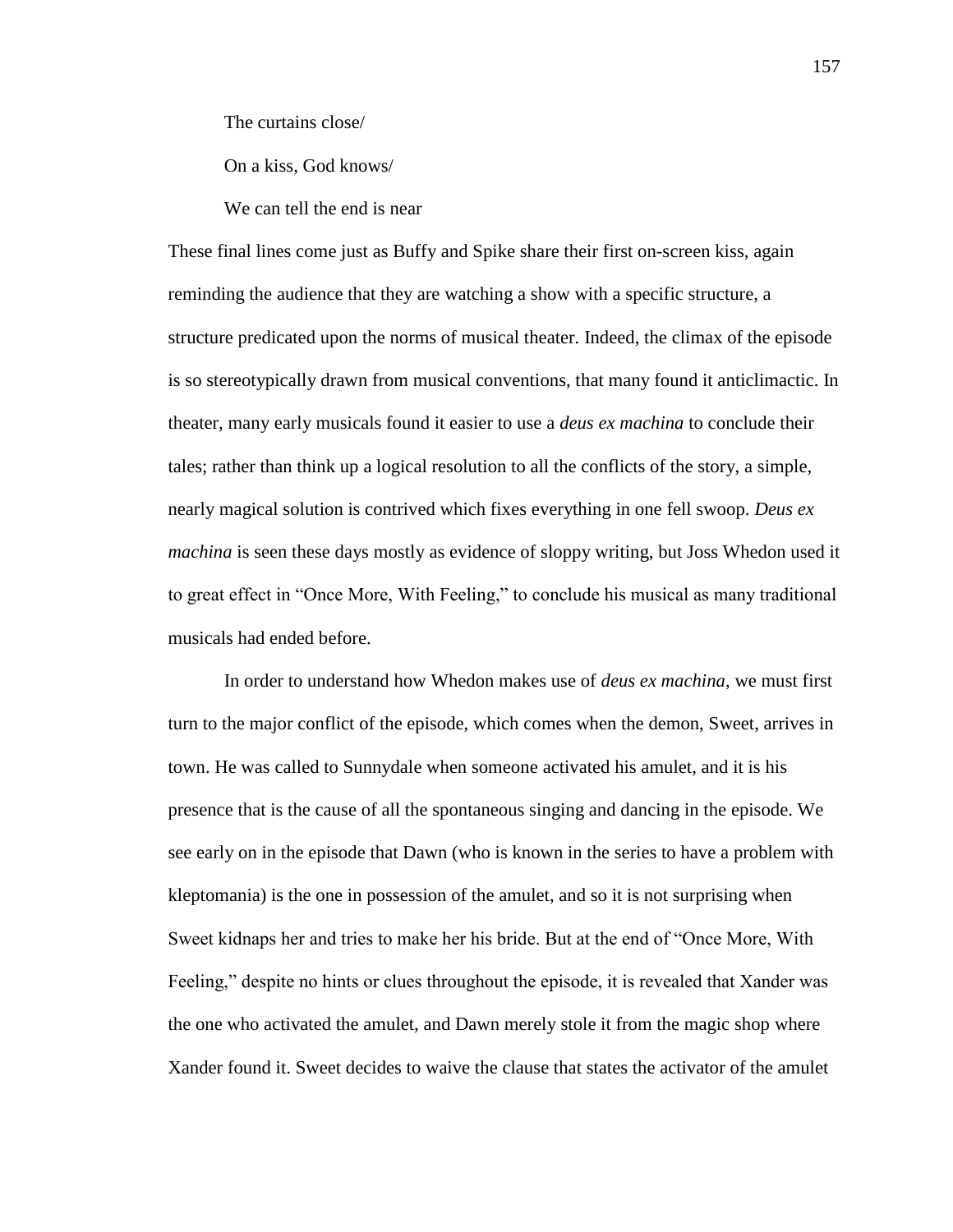has to be his queen, and so leaves Xander and the rest of Sunnydale behind. The end doesn't really seem to fit logically, but it feels natural because it is so similar to the *deus ex machinae* used in traditional plays and musicals. By the end of the episode, things are back to normal – except now, everybody has shared their deepest secrets and they have to learn to deal with the fallout of some of those revelations.

This is a novel way (within the form of series television) to move the plot forward and is indicative of the show's ability to meld and blend different genres within the same text. By utilizing such disparate genres as musicals, horror, comedy, and drama, often in various combinations and sometimes all in the same scene, the show disrupts the normative conventions of traditional genre shows. This disruption creates an agential impact that is also evidenced by the show's disruption of the sense of "Other"-ness that traditionally pervades such oppositional binaries as masculine/feminine, human/monster, and good/evil. The show's promotion of a new view of a personal ability to exercise power through a set of actions available to all individuals, not just those aligned with traditional patriarchal gender roles, acts as a further interruption of standard popular culture rhetoric. By disrupting these aspects of traditional rhetoric, *BtVS* suggests the possibility of a change within social texts allowing for alternative expressions of identity. And indeed, the rhetoric of *BtVS* helped alter the landscape of popular rhetoric, an aspect that is indicative of the strength of *BtVS'*s agential impact and is where I turn next.

"The Weight of The World" – Buffy's Impact on Popular Culture

The reason *BtVS* has drawn such academic interest is in some part due to its transformative effect on the rhetoric of popular culture. The agency exhibited by the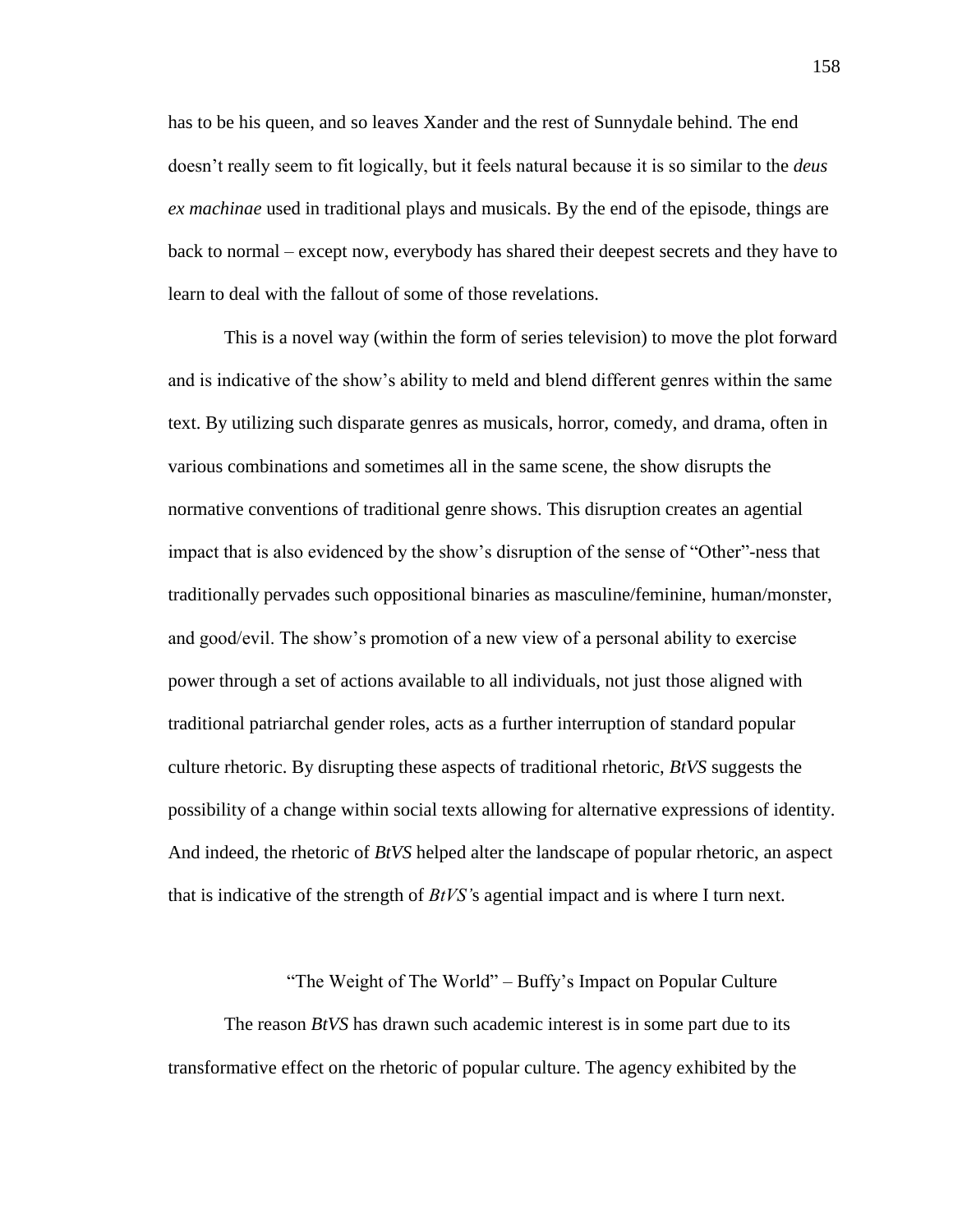show's subversion of the sense of the "Other" that traditionally arises from such oppositional binaries as masculine/feminine, human/monster, and good/evil and is further evidenced by the show's ability to use an amalgam of various genre elements to present novel, and sometimes surprising, depictions of genre forms. The show changes, or alters, normative views of gender and identity. In fact, the series proved to be part of a specific cultural moment that saw a distinct change in popular conceptions of gender and identity, which is evidenced by comparing the rhetoric of popular culture texts that came before *BtVS* to the rhetoric of texts that came after it. As Robert Moore (2012) states

It was post-*Buffy* that the entire culture of TV changed. Today it is inconceivable that a team of heroic individuals on a series would consist exclusively of males who are expected to take care of a group of helpless females. (p. 145)

This quote suggests that *BtVS* is a specific incident within a cultural movement, serving as the demarcation between previous shows that depicted traditional performances of gender and identity from current shows, which exhibit a greater diversity of "acceptable" performances of identity and gender. Though *BtVS* is not singularly responsible for this change in popular rhetoric<sup>4</sup>, it is the most fully realized and critically acclaimed of the shows of its moment. In order to delineate this cultural moment, I analyze a number of series both pre- and post- *BtVS*, exploring how those texts that came after *BtVS* mirror or mimic its novel and unique approaches to gender, sexuality, and narrative structure in general. I chose these series based on their popularity<sup>5</sup> as well as accessibility<sup>6</sup>.

 $\overline{a}$ 

<sup>4</sup> Concurrent shows like 1995's *Xena,* 1998's *Sex and the City* and 1998's *Charmed* also featured strong and courageous female leads.

 $<sup>5</sup>$  As evidenced by the length of the series, the ratings and reviews, and/or because the</sup> series is still a part of our cultural memory.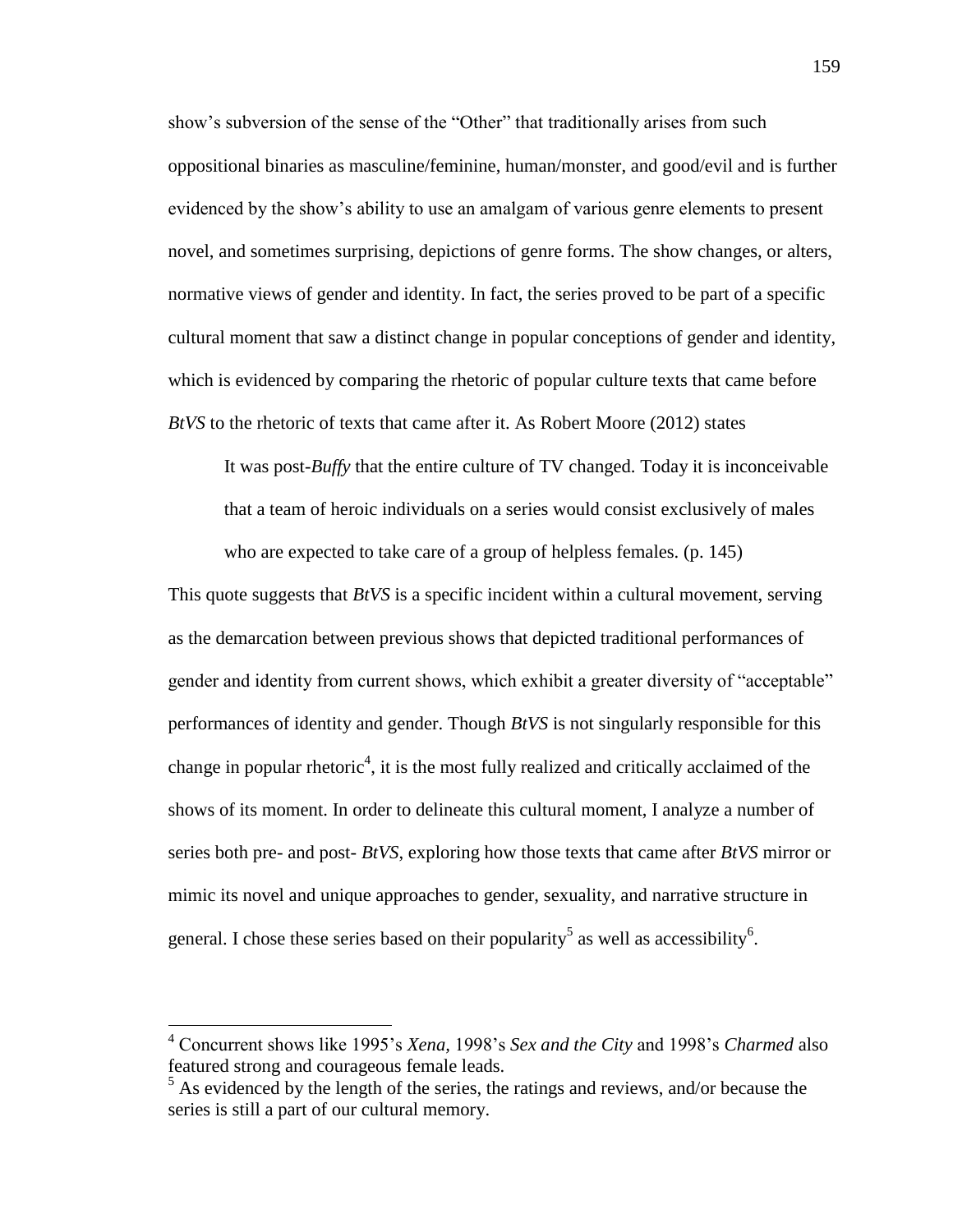Just a decade and a half before the shows of *BtVS'*s ilk gained popularity, the majority of shows on television espoused a traditionally patriarchal rhetoric that supported male hegemony and subjugated the feminine. The action shows that were popular, such as *The Dukes of Hazzard* (1979) and *The A Team* (1983), featured strong, charismatic male leads and relegated female characters to lesser positions, often sexualized. Even the most popular prime time soap opera of the 1980's, *Dallas*, featured a strong patriarch in the form of J.R. Ewing, and comparatively weak female characters. Interestingly enough, the actor who portrays J.R. Ewing, Larry Hagman, also starred in *I Dream of Jeannie* during the 60's and 70's, another popular television show that grants power to "masculine" performances of identity and limits the power of "feminine" performances. As Moore (2012) notes, "While Jeannie was literally a genie . . . capable of doing virtually anything merely by thinking it . . . she completely and willingly subordinated her will to serving the whims of her master, Maj. Nelson," indicative of the unflexible, uncompromising views of patriarchal rhetoric (p. 142). Unfortunately, despite the strides that such shows as *BtVS* have made towards diversifying roles and performances on television, many of these classical patriarchal texts continue to hold great weight even today. Indeed, even after the advent of *BtVS*, both *The Dukes of Hazzard* and *The A Team* were made into big budget films (in 2005 and 2010, respectively) and even *Dallas* returned as a primetime television series in 2012. Evidently our long history of patriarchy is hard to overcome, and so shows like *BtVS*, with an agential impact that can shift traditional views of gender and identity, become all the more important.

 $\overline{a}$ 

 $6$  Many of the series I analyze are syndicated on various networks and/or are available online or through various social media outlets.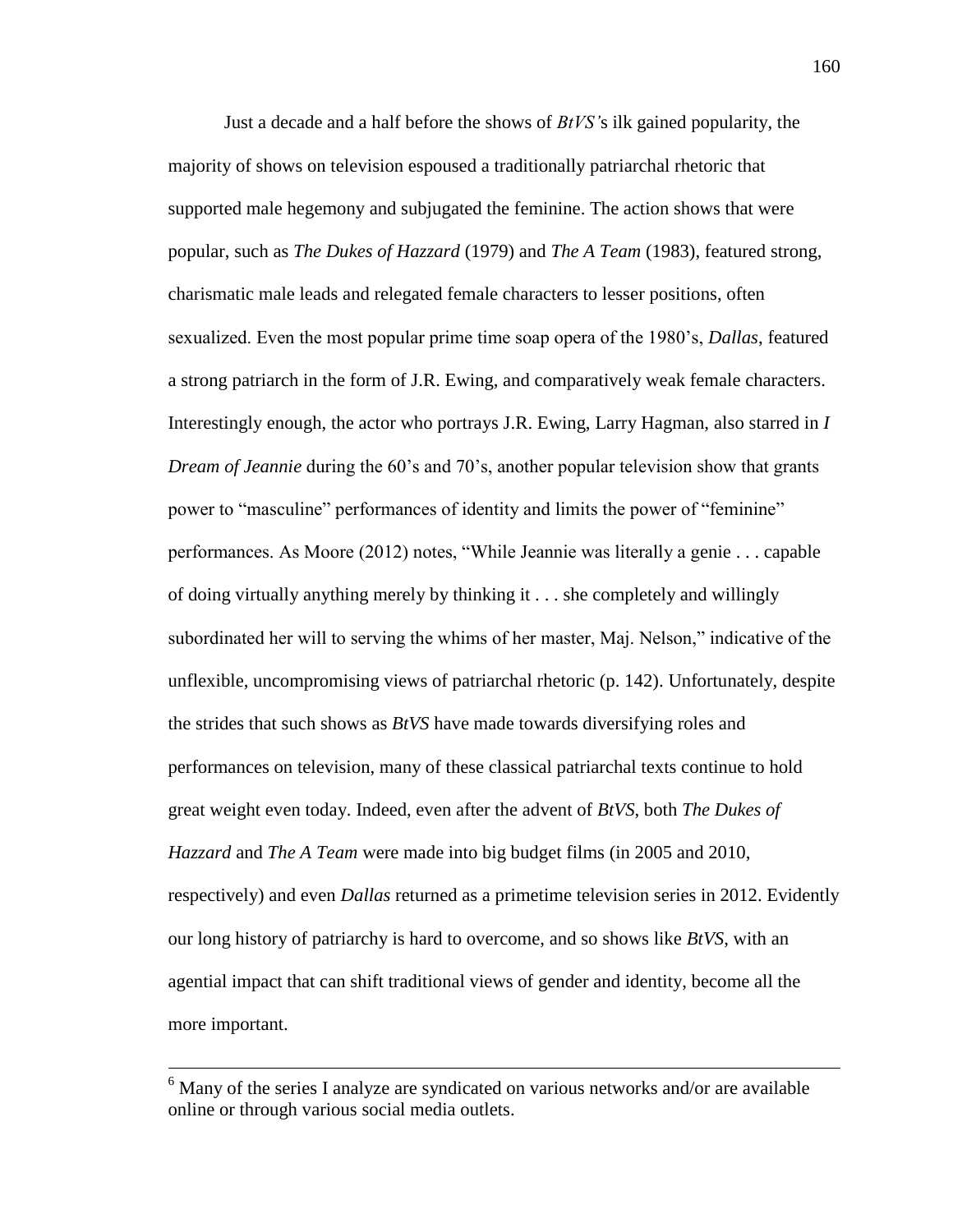At best, shows that came prior to *BtVS* presented female characters in novel (if not entirely flattering) ways, such as Angela Bower in 1984's *Who's The Boss?* In this show, it is Angela Bower who works (as an advertising executive, no less) to bring in money for her family, and hires retired baseball player Tony Micelli as her housekeeper. This show was one of the first to question standard gender roles, but the rhetoric is undermined in the eighth and final season when the character of Angela Bower, who until this point was independent and unsubordinated, falls in love with Tony Micelli simply for the sake of a ratings boost. Her sudden change in this season is indicative of the continued patriarchy of the television and studio system, in that it suggests female characters aren't strong enough on their own without the presence of a man in their life.

Other shows of the era did a better job of laying the groundwork for a change in popular rhetoric. An example of one such show is 1982's *Cagney and Lacey*, a female buddy cop show. This show featured two female leads, intelligent and strong, yet disparate enough in personality to allow for an interesting dynamic. Though this show never garnered great reviews, its popularity with the fans saved it from an early planned cancellation halfway through the run of the series (it went on to run for a total of seven seasons). Then, just as *Cagney and Lacey* was ending for good, American television found another strong female lead in the popular sitcom *Roseanne* (1988). Unlike *Cagney and Lacey*, which mostly focused on middle-class characters and situations, the characters in *Roseanne* were clearly working-class. This show explored the dynamics of family relationships and the struggles of trying to provide for one's family. Interestingly, it was on *Roseanne* that Joss Whedon was given his first chance as a screenwriter; Roseanne Barr, the star of the sitcom, read some of his work and was impressed with his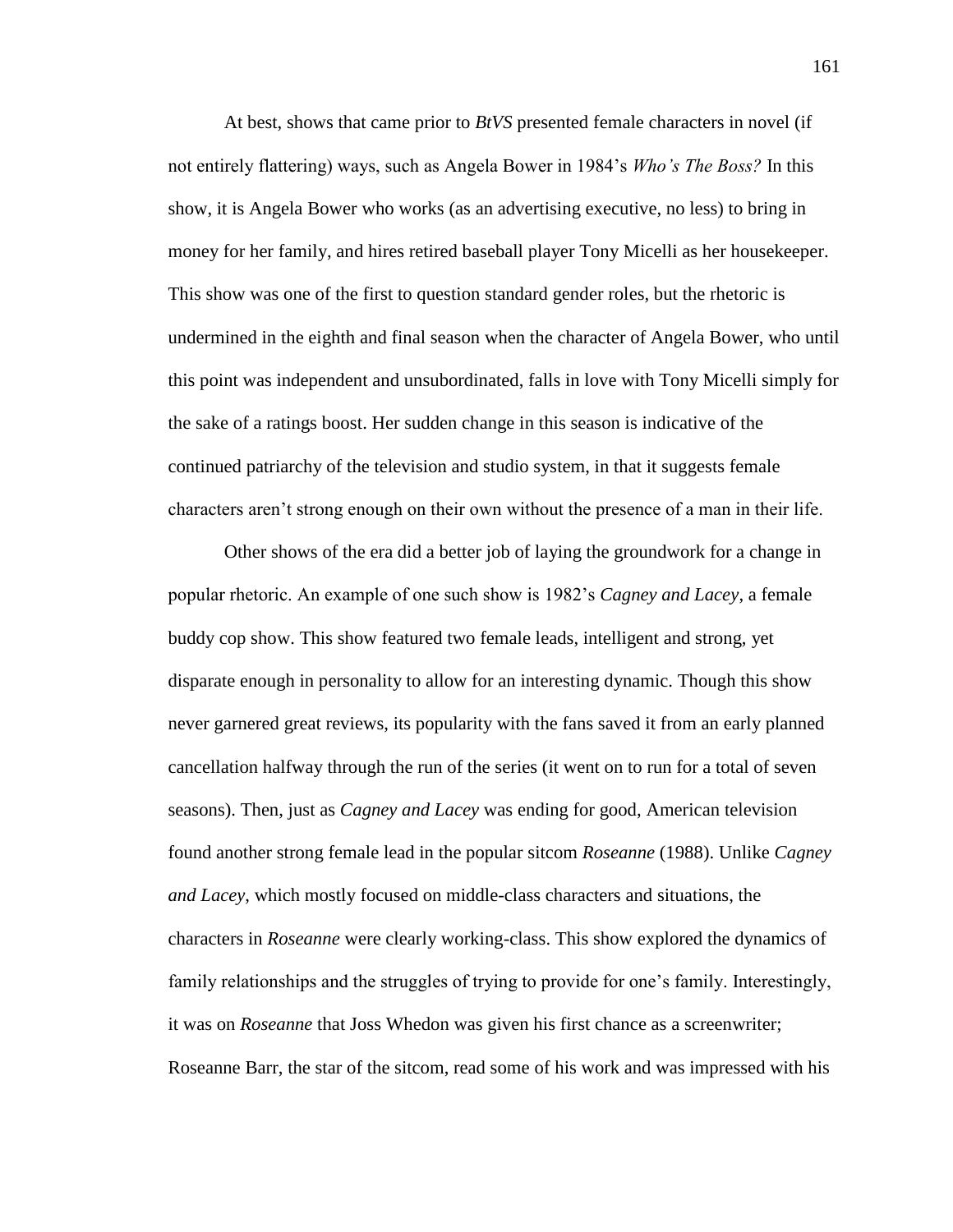ability to write realistic female characters. This ability has served him well in his career, and proved instrumental in creating the show *BtVS*. It is the quality of *BtVS*'s writing that is most often remarked upon by critics and it is this quality that is responsible for the steadfast nature of the show's fans. The show's agency comes from the transformative nature of its rhetoric, which is evident by the distinct contrast between the shows that came after *BtVS* from those that came before it.

It wasn't until after the success of *BtVS* that popular media texts such as television shows began to display a divergence from traditional patriarchal rhetoric. Just as the show's success had created a space for alternative performances of gender and identity, so too did the show's novel framing impact the nature of normative conventions of storytelling on television. Prior to *BtVS*, many texts were framed as a series of standalone episodes, each providing their own climaxes and conclusions; Whedon's work, however, draws heavily from the longer-form narratives of traditional horror and science fiction serials, presenting expansive character and story arcs that cover multiple episodes and sometimes even multiple seasons. This progression allows for more fully realized characters, with fluid and shifting performances of sex and gender, as well as novel longform story elements, an aspect that other shows were quick to notice. The shows that came after *BtVS* indicate a shift in social and cultural views of gender and identity as well as a change in the dynamic of storytelling on TV.

One of the first popular television series that came after *BtVS* and demonstrated a rhetoric in line with that of *BtVS* was J.J. Abrams's spy show, *Alias.* This show focuses on C.I.A. operative Sydney Bristow (played by Jennifer Garner), a character that is both strong and distinctly "feminine," just as Buffy was. Not only was this show one of the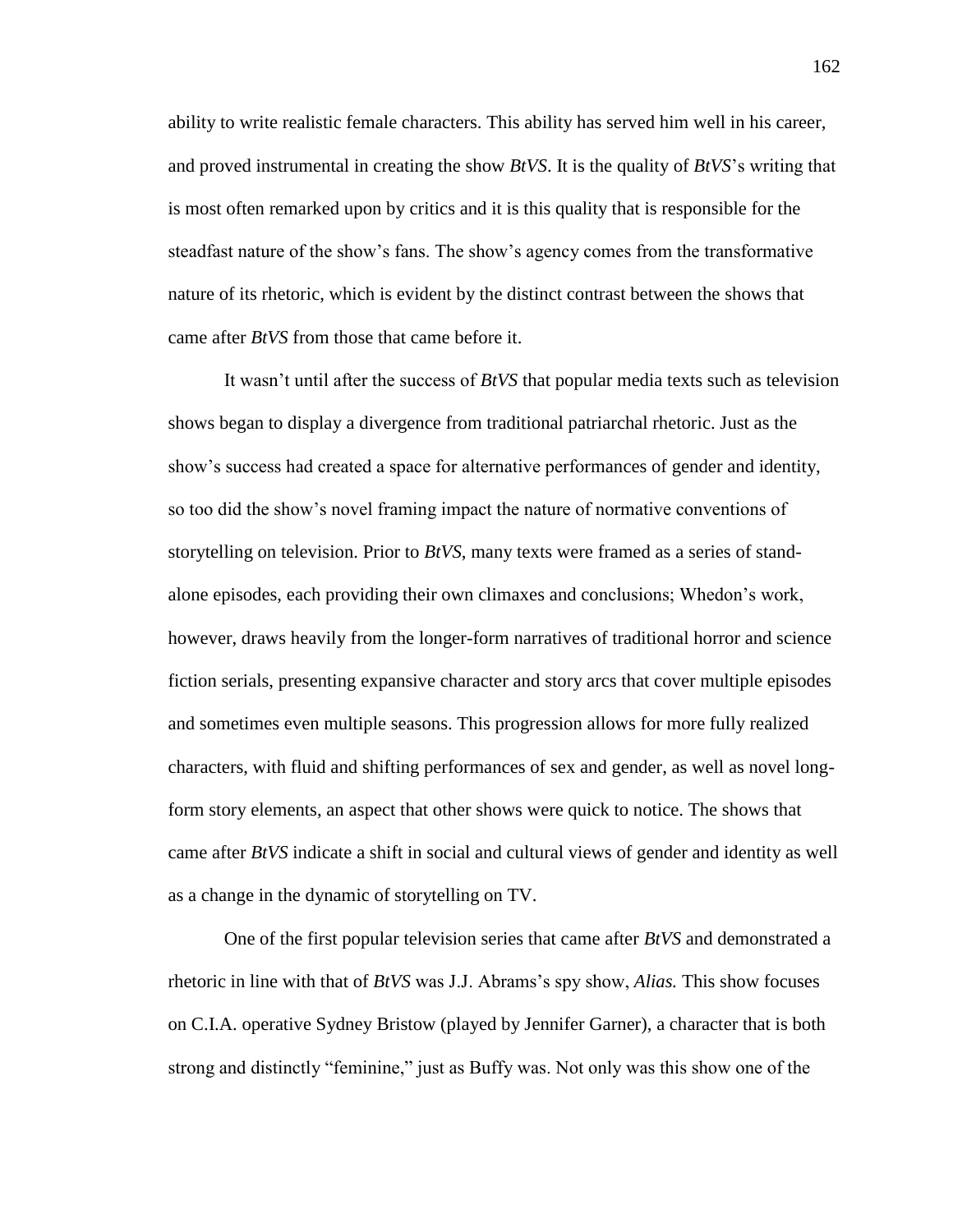first post-*BtVS* shows to utilize this new discursive structure for strong, "feminine" female characters, it was also one of the first to experiment with traditional narrative structure. The first two seasons demonstrate longer-form narrative arcs reminiscent of those found in *BtVS* and Whedon's other works. Abrams takes this disruption of traditional narrative storytelling on television to a whole new level; the first episode of Season 3 takes place two years after the events of Season 2, and finds an amnesiac Sydney Bristow, who had been missing and presumed dead, is trying to re-integrate into a world that is no longer the same as the one she remembers. Her confusion and turmoil was echoed by the mixed fan reactions at this surprising incongruity in the narrative; those fans used to a traditionally linear progression of events, or to a series whose episodes are all self-contained, were not sure how to react to this sudden jump into the future. The ways in which *Alias* disrupts traditional popular culture rhetoric owe a lot to its primogenitor, *BtVS*. Both shows depict alternative gender and identity performances, as well as an ability to subvert traditional narrative structures and conventions. This disruptive rhetoric is emblematic of a new discursive structure that was developed by *BtVS* and its contemporaries and marks *BtVS* as a turning point in popular culture rhetoric. The strength of *BtVS*'s agency is further evidenced by other shows that have been influenced by it, such as *Veronica Mars*.

*Veronica Mars* is yet another example of a post-*BtVS* show with a strong, yet "feminine" lead character. The eponymous character of this series is the daughter of the local private eye, a man who was recently demoted from county sheriff after accusing one of the town patriarchs of killing his own daughter, Lily Kane. Despite being ridiculed, Veronica sides with her father and follows in his footsteps. In fact, she often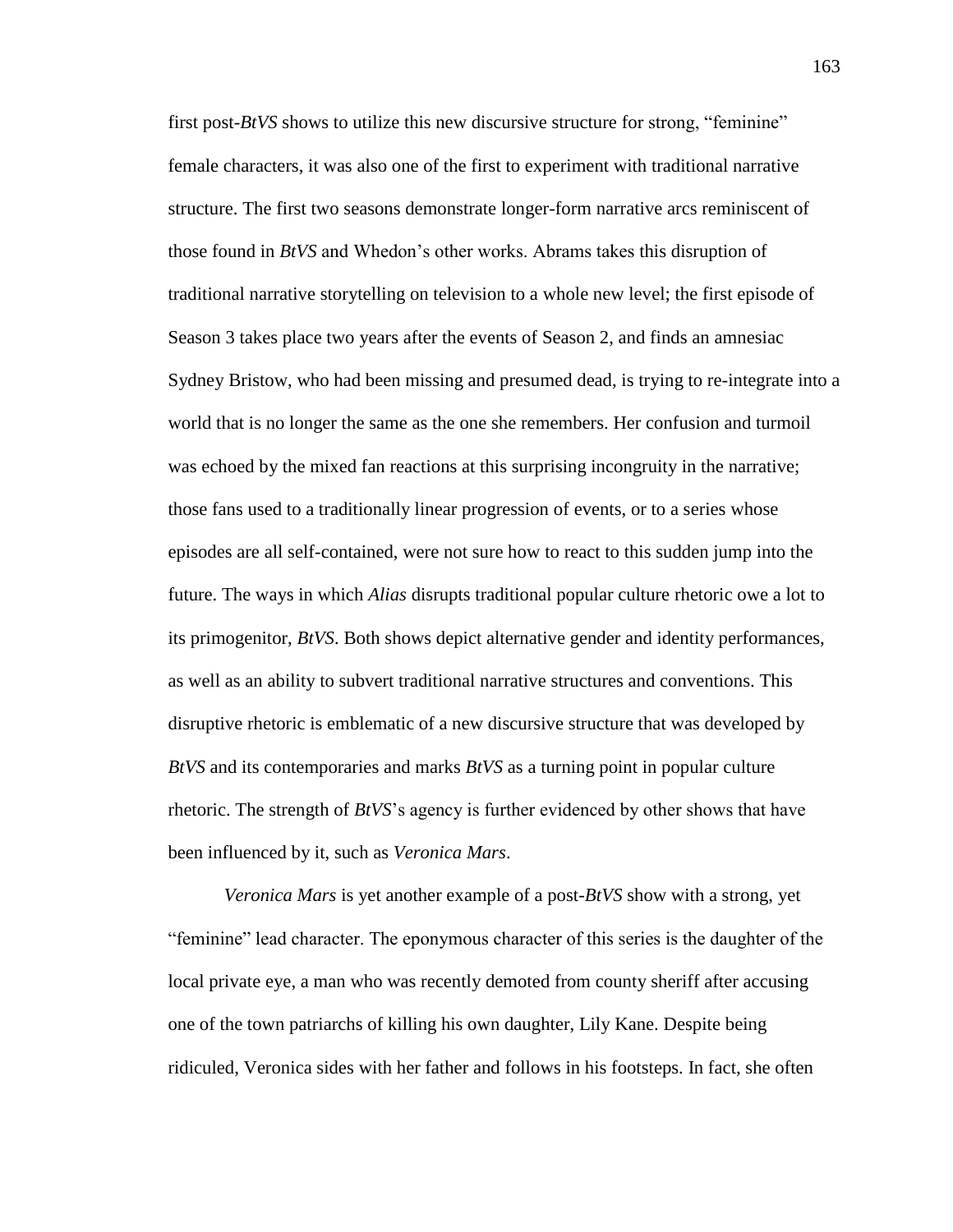takes on investigations of her own. She is shown to be both intelligent, as well as physically and emotionally strong. The series also presents a longer-arc narrative format as does *BtVS*; the entire first season finds Veronica investigating Lily Kane's murder as well as her own rape. This internal emotional courage and strength grant Veronica many of the same virtues that make Buffy so memorable as a character. Veronica Mars portrays traditionally "masculine" characteristics such as strength and independence while also being drawn to be acutely "feminine," suggestive of the new discursive structures developed by *BtVS* and its contemporaries. This rhetoric is reminiscent of that of *BtVS*, and indeed the show *Veronica Mars* even pays tribute to its predecessor. Throughout *Veronica Mars*, actors from *BtVS*<sup>7</sup> continually appear in recurring guest roles, a knowing wink to their involvement in the show that paved the way for new forms of acceptable gender and identity performances. The influence of the subversive rhetoric of *BtVS* is indicative of a specific moment of shifting cultural values, and the creation of a new discursive structure, which can be evidenced by comparing the prevailing rhetoric of popular culture texts that came before *BtVS* to those that came after. Also notable is the impact of *BtVS*'s subversion of the heteronormative imperative of traditional patriarchal texts, an aspect I examine next.

### The New "Normal"

Another change that was made possible by the different performances of *BtVS*, which indicate alternative means of expressing and performing gender and identity, was the subversion of the "heteronormative" imperative espoused by traditional patriarchal rhetoric. Of course, there were gay and lesbian characters on television before Willow

 $\overline{a}$ 

<sup>7</sup> Notably Alyson Hannigan, who played Willow, and Charisma Carpenter, who played Cordelia.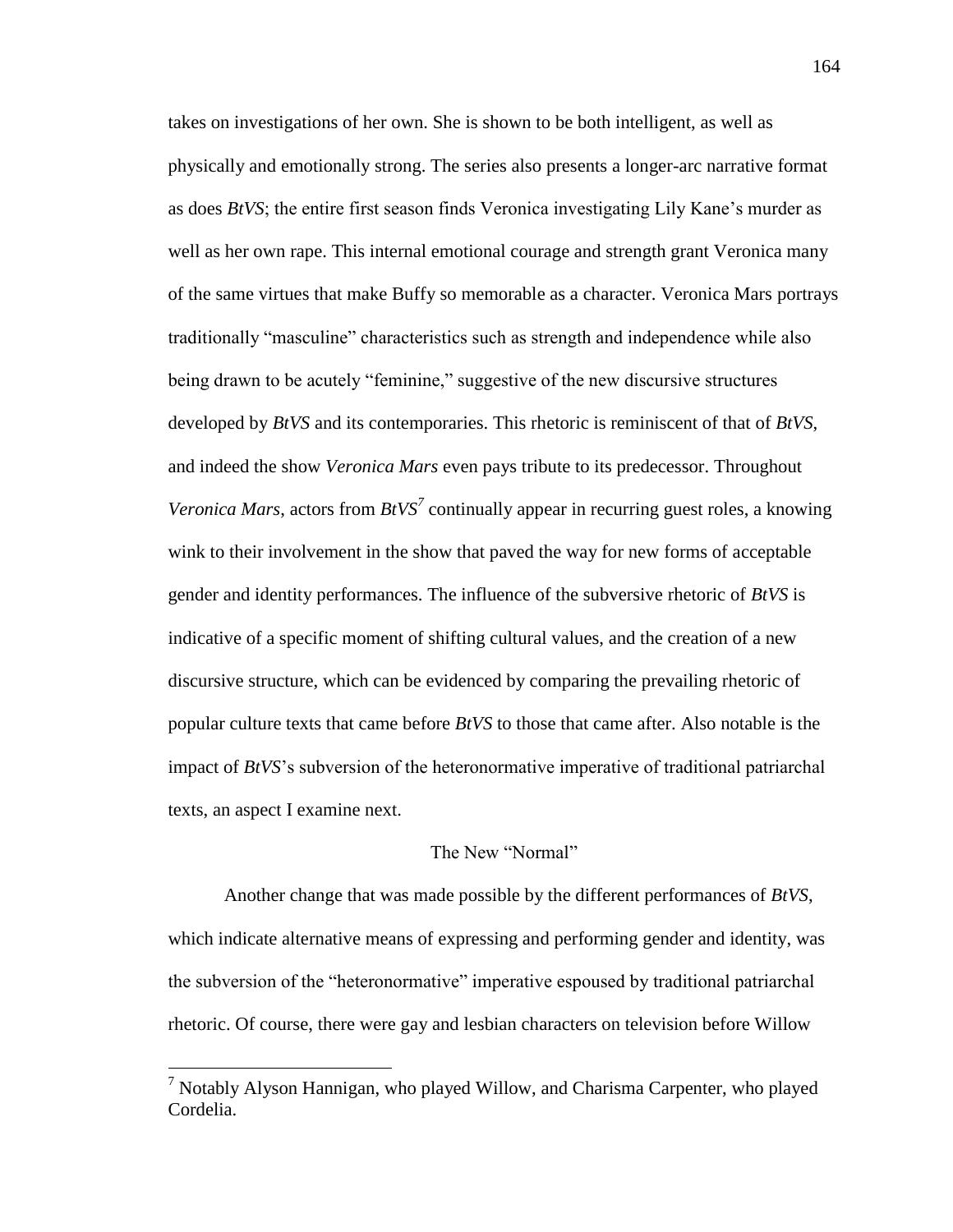Rosenberg. In fact, Willow wasn't even the first openly queer character on *BtVS*; Larry Blaisdell, a recurring character in the early seasons, came out of the closet and was openly gay until his death at the hands of the Mayor in Season 3. But it wasn't until the relationship between Willow and Tara that a primetime television show dared to make a main character, rather than just a recurring character, come out as a lesbian; I noted earlier how hesitant the studios were to even allow the characters to kiss romantically in the first season of their relationship.

Now, just a decade after the last season of *BtVS*, merely thirteen years after the inception of Tara and Willow's relationship, a steady stream of popular series have continued this legacy of subverting "heteronormative" rhetoric by exploring diverse expressions of gender and identity. To name a few, these texts include *Queer as Folk*  (2000), *The L Word (2004), Grey's Anatomy* (2005), *Glee* (2009), *Modern Family*  (2009), and *The New Normal* (2012), all of which have characters that utilize nontraditional performances of gender, subverting the "heteronormative" ideals of traditional patriarchal texts and further demonstrating gender to be a socially and discursively constructed phenomenon. By subverting traditional gender conventions, and interrupting the "heteronormative" rhetoric of patriarchal texts, these shows demonstrate the discursive restructuring that is the result of *BtVS*. All of these series present nontraditional performances and expressions of gender identity, and their popularity has been instrumental in shifting current popular texts towards more accepting, tolerant views of non-traditional performances.

*BtVS* was in the vanguard of shows that presented a novel conception of gender performances and identities. By displaying the fluid and variable nature of gender, as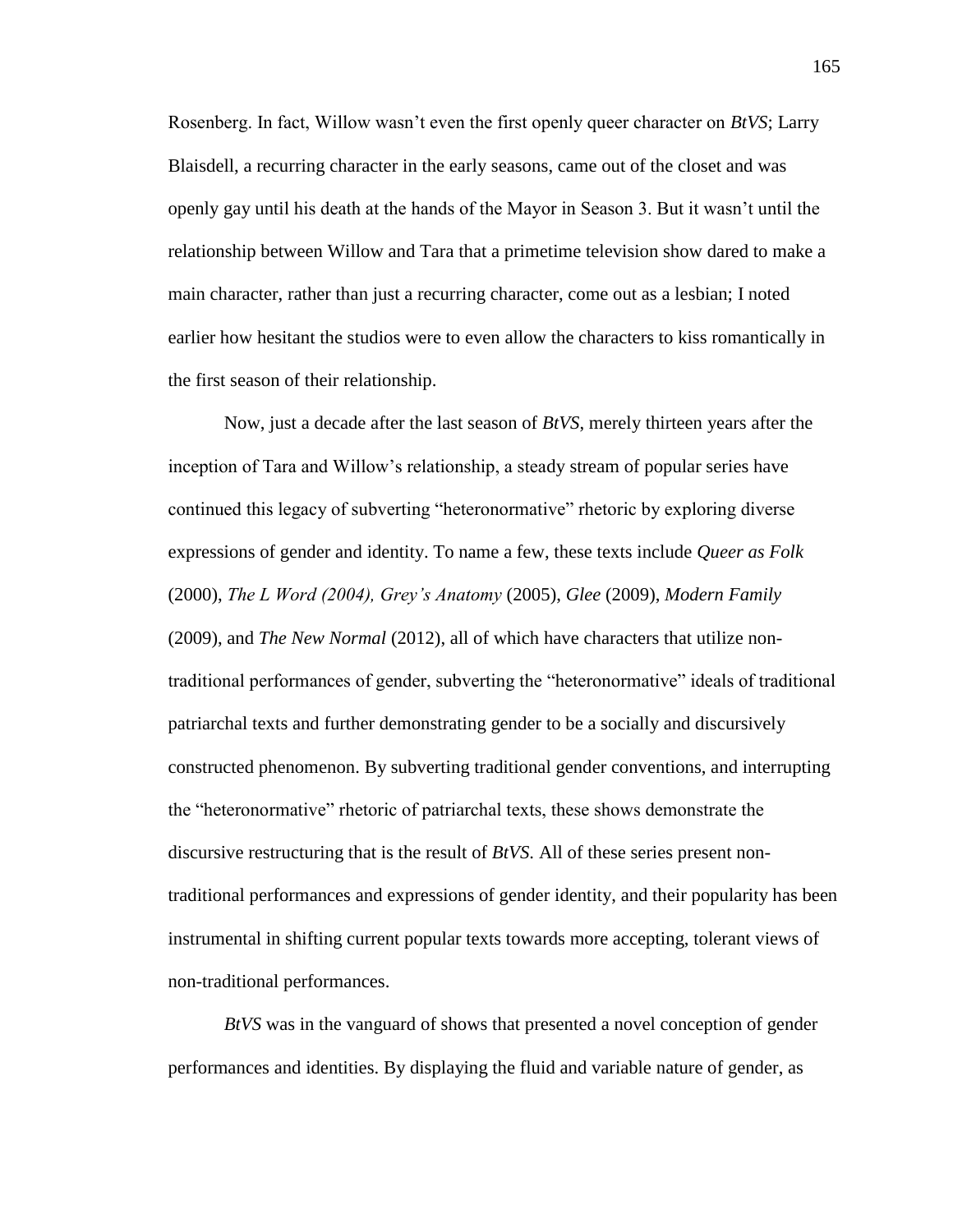opposed to the static, oppositional binary of masculine/feminine gender attributes that are depicted in traditional patriarchal texts, *BtVS* disrupts the prevalent rhetoric regarding gender displays its own agency. This agency is aligned with poststructuralist concepts used by Judith Butler and is indicative of *BtVS*'s ability to change social norms. The agential impact of *BtVS* is further strengthened by its use of multiple and disparate genre elements to create new and surprising methods of narrative storytelling. The show itself marks a specific moment in our shifting cultural consciousness, and the influence of its rhetoric can be traced by comparing those shows that came before *BtVS* to those shows that came after. The shows that aired prior to *BtVS* were marked by an adherence to the "heteronormative" precepts of male hegemony, which also relegated female characters to subservient, shallow positions that served as little more than eye-candy. However, the shows that came after *BtVS* were influenced by and aligned with its novel discursive structures, further showing the impact of its agency. From the strong females and novel long-form narrative arcs of *Alias* and *Veronica Mars*, to the alternative representations of gender in such texts as *The New Normal* or *Modern Family*, many current popular culture texts owe their own popularity and discursive structure to the subversive work of *BtVS*.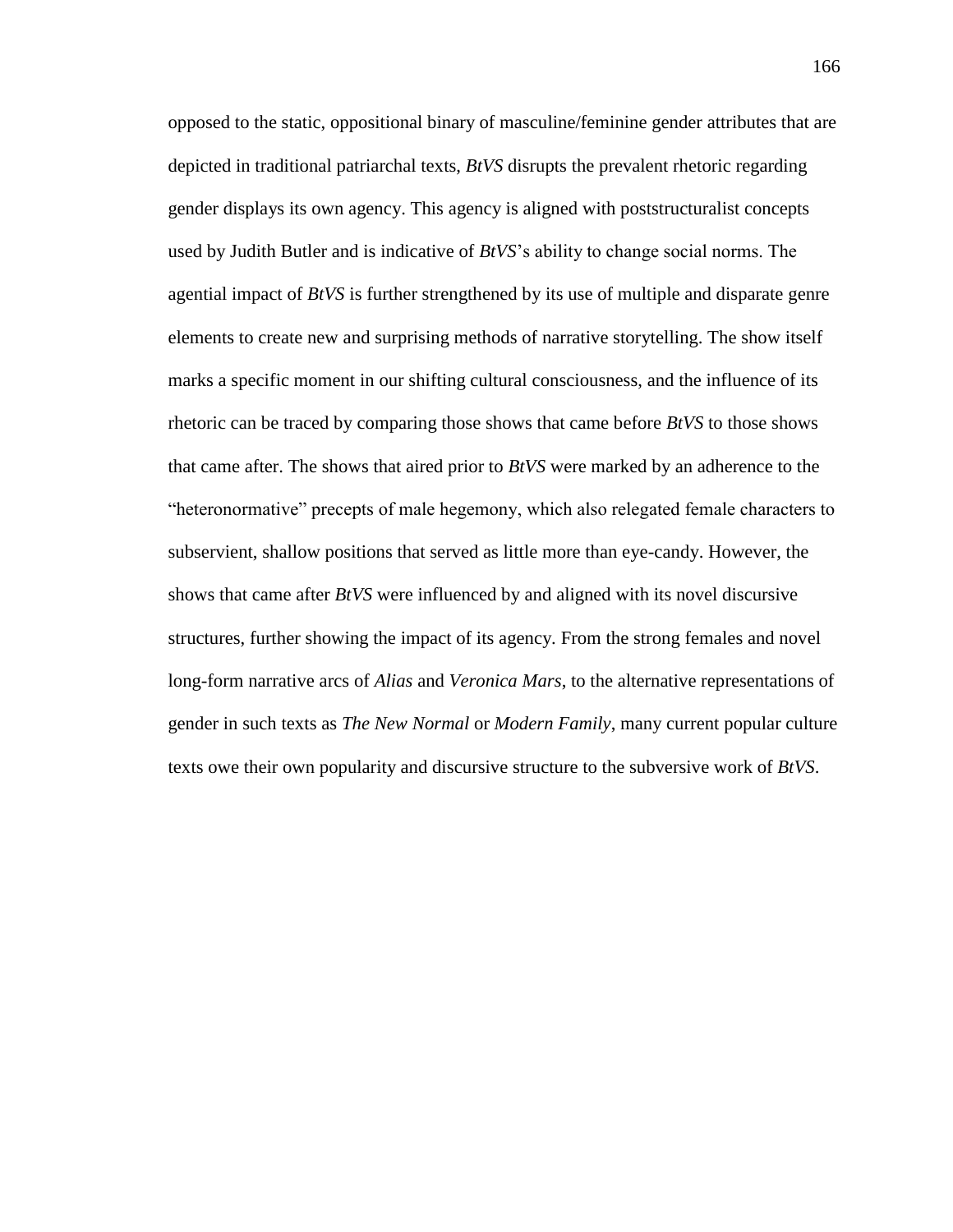## **CONCLUSION** "Where Do We Go From Here?" (*BtVS*, *6.7, "Once More, With Feeling"*)

When I first became interested in *BtVS* as a potential text to study, I wasn't fully aware of how much academic interest the show had already engendered. But when I reviewed the literature already available, it struck me how the majority of scholars had approached *BtVS* from traditional perspectives, often aligned with the first and second waves of feminism, which strove to diminish the social differences between men and women. These scholars often focused specifically on the character of Buffy Summers, a Vampire Slayer known as The Chosen One; they found her unique mixture of distinctly "feminine" qualities alongside more traditionally "masculine" characteristics to be indicative of the show's ability to equalize the genders, rhetoric which is in line with the concepts of second-wave feminism. Though this approach yields some interesting analyses, I find it to be an incomplete assessment of the depth and breadth of *BtVS*'s rhetoric. Certainly the series is feminist in many regards, but by approaching *BtVS* as a poststructuralist, postmodern feminist text, it is possible to see that the series represents gender and sexual identity as a socially and discursively constructed phenomenon, not the static, oppositional binary that traditional patriarchal texts promote. I have noted how this poststructuralist view of gender is in line with the concepts used by Judith Butler (2006) in her work with gender performances and performativity, as well as Michel Foucault's (1990) work with docile bodies. I first explored the ways certain performances of identity were historically tied to specific genders before I then turned to the character of Buffy Summers, analyzing her from a postmodern, poststructuralist perspective that highlights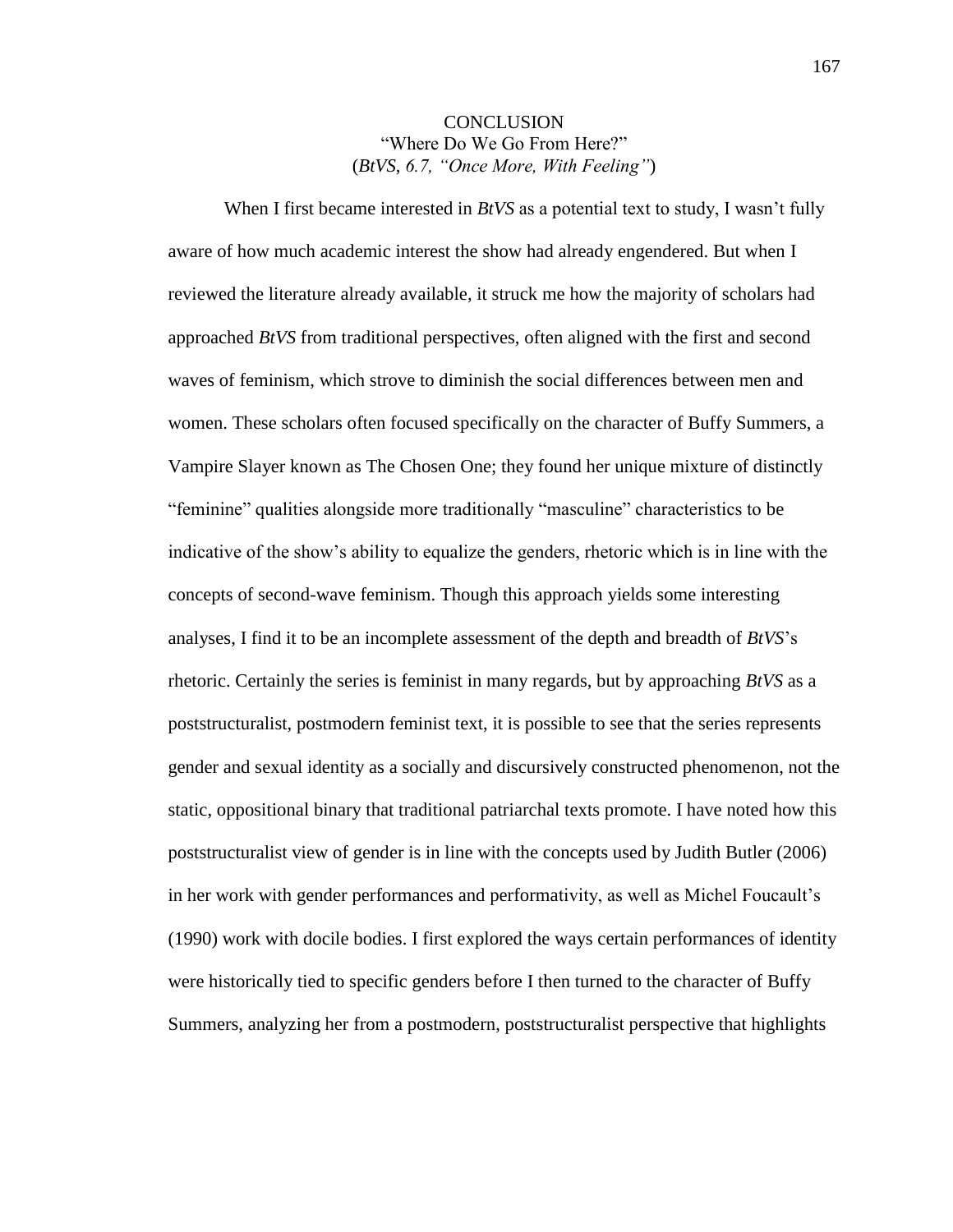her novel use of traditionally "masculine" as well as "feminine" performances of her gender.

In my analysis of Buffy, I highlighted her nature as a subversion of the traditional patriarchal "protector" roles that were prevalent in the war movies of the 80's and 90's up through the superhero movies of today. Buffy uses a combination of traditional and nontraditional gender performances to come to terms with her own dichotomous nature as both an ordinary young girl and a defender of the world. I traced her interactions with the stereotypically patriarchal Watcher's Council, an ancient order of men who use The Slayer as an instrument in their battle against evil. Buffy's use of both traditional and non-traditional gender performances, combined with her refusal to live under the strictures of a traditionally patriarchal organization, showed a need to break away from the traditional rhetorical conventions that dictate the course of most popular culture texts. Instead, by seeing Buffy as representative of the malleability and fluidity of gender, the show questions the need for any oppositional or hierarchical structuration of gender or identity within society. This subversion of popular rhetoric is surprising in a genre show of its kind and is indicative of *BtVS's* agential impact. This agency is in line with the concept of agency as an ability to alter or change traditional social mores through the enactment of novel rhetoric, and is further evidenced by the show's promotion of a new view of power as being exercised through a specific set of actions, an aspect I trace in my second analytical chapter.

The other characters in the show, beyond Buffy herself, also express themselves through a variety of both traditional and non-traditional gender performances and identities. These performances are fluid and shifting, often changing as the characters

168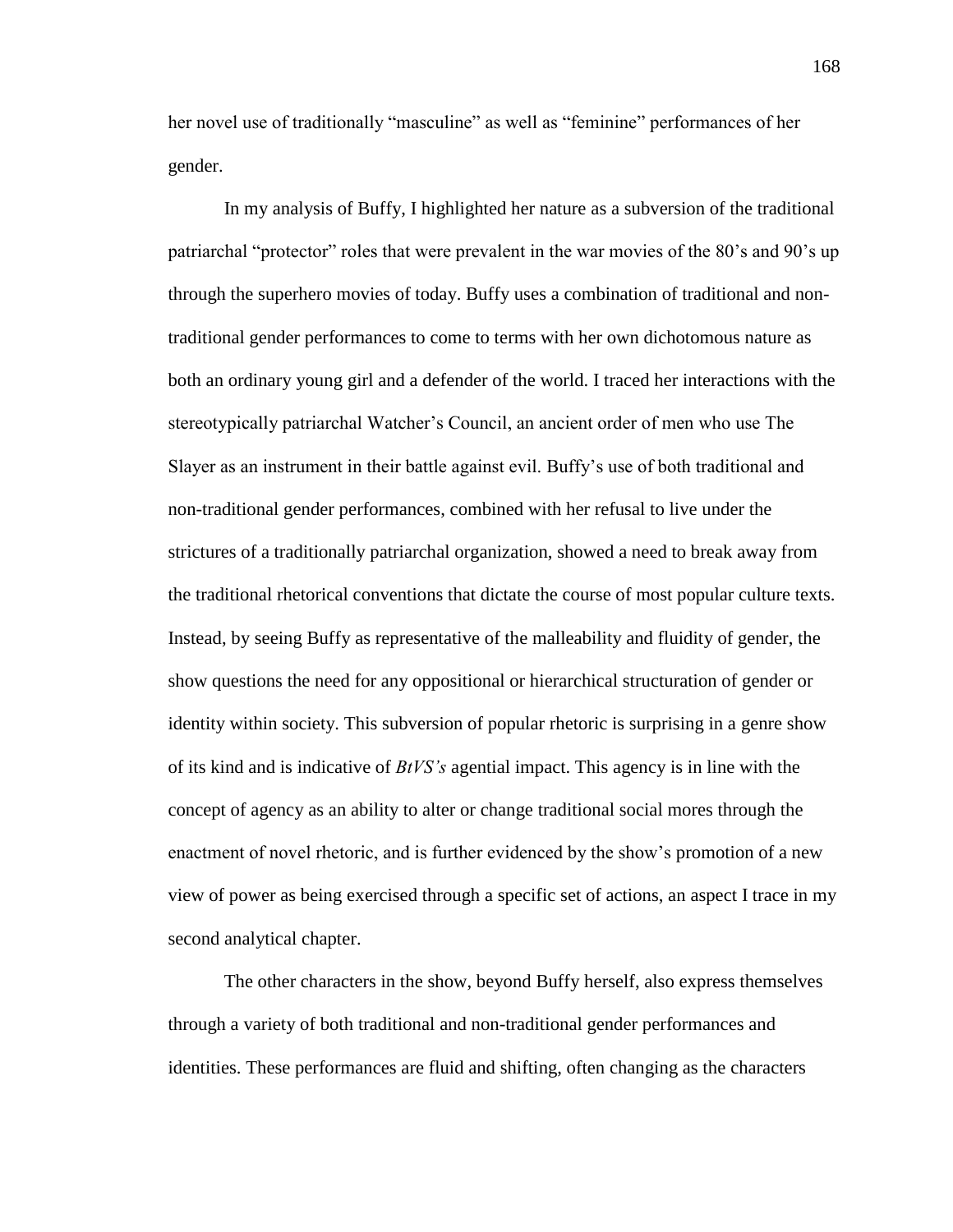grow and develop. I specifically traced the characters of Xander and Willow, whose development further suggested an attainment of a personal ability to exercise power. This view of power draws from Foucault's (1990) work on power, and is tied to a specific set of actions available to all individuals, such as expressing self-confidence and courage, fighting/killing demons, protecting others, and sexual intercourse; all of these actions can be performed by any individual, regardless of how they perform their own gender or sex. In this way, *BtVS* disassociates positions of power from the traditionally "masculine" gender performances that it has been tied to in normative patriarchal texts, and so disrupts the standard rhetoric of popular culture. This disruption is further evidence of the agency of *BtVS*, an agency that I further explored and analyzed in my third analytical chapter.

In my third analytical chapter, I continued my study of *BtVS* from a postmodern, poststructuralist perspective, focusing specifically on the agency that the show exhibits, which is further established by the show's subversion of the sense of "Other"-ness that pervades the oppositional binaries prevalent in traditional texts, such as the masculine/feminine binary, human/monster binary, and the good/evil binary. By exploring specific instances of the subversion of these binaries, it is possible to see how the show promotes a concept of identity as socially and discursively constructed, rather than a strict set of inherent behaviors, and in so doing denies the rhetoric of traditional patriarchal texts. This analysis of the show's agency focused heavily on the *content* of the show, and so in my fourth analytical chapter I turned to the agential impact of the novel *form* of the series.

Unlike the majority of popular shows, which demonstrated homogeneity of genre conventions, *BtVS* was never afraid to experiment or subvert stereotypical genre clichés.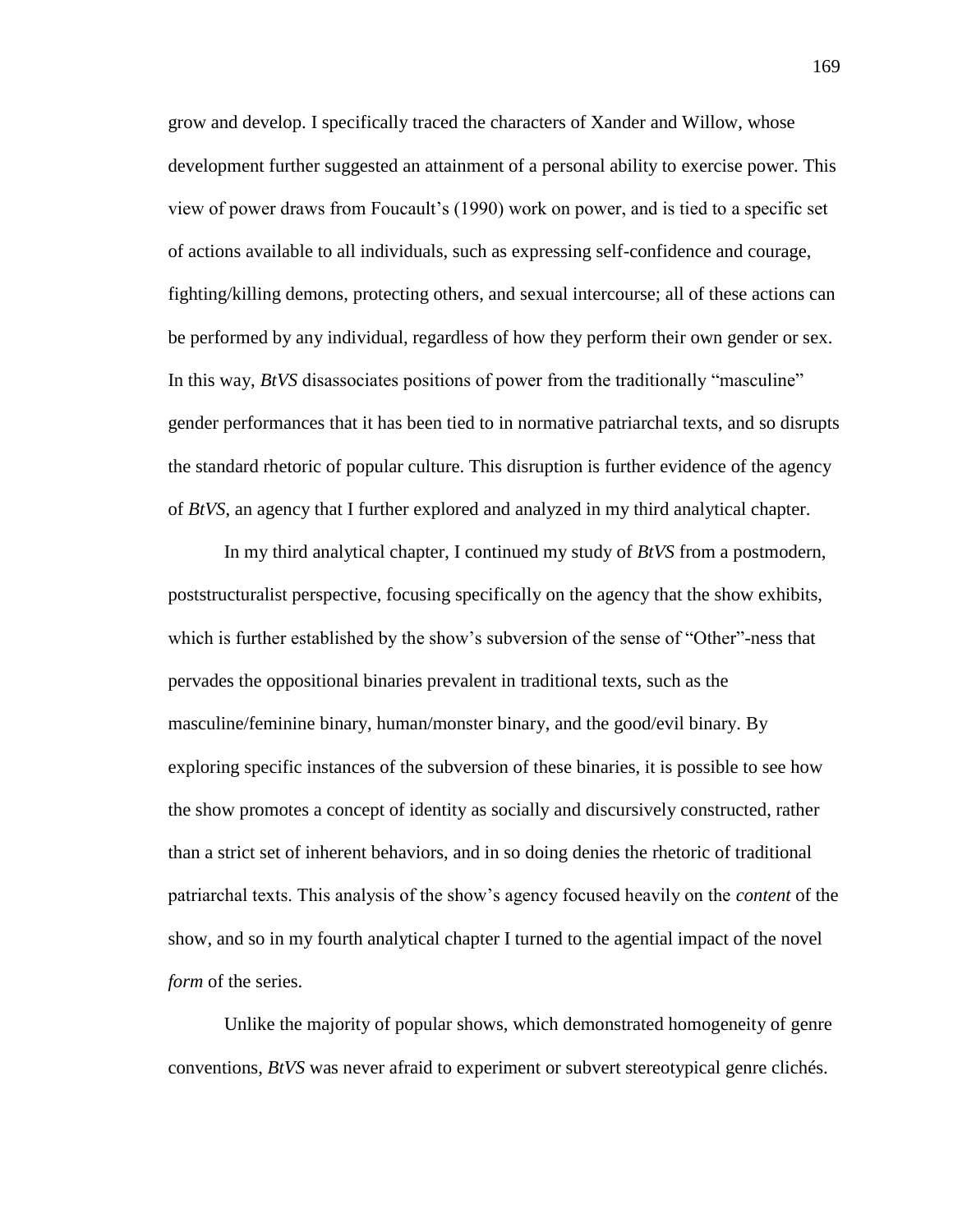The show's popularity grants its disruptive rhetoric a great amount of influence on the landscape of popular culture, making *BtVS* one of the leaders in a specific moment of change within popular culture rhetoric. This change is evidenced by a comparison of those shows that came before the time of *BtVS*, which promoted traditional patriarchal and "heteronormative" gender and identity performances, to those shows that came after *BtVS*, many of which embrace a wider diversity of "acceptable" performances of gender and identity, and is indicative of the new discursive structure that has resulted from the impact of *BtVS'*s agency.

In the span of a few short decades, society has found popular television shows move away from the hyper-aggressive patriarchs of such shows as *Dukes of Hazzard*  (1979), *Knight Rider* (1982), and *The A Team* (1983), to the softer, more "feminized" men of such shows as *Glee* (2009), *Modern Family* (2009), and *The New Normal* (2012). The shift in popular culture rhetoric towards a greater acceptance of non-traditional performances of gender and identity owes a great deal to the subversive effect of *BtVS* and the other texts of its moment, and is indicative of the strength of the agency that *BtVS* exhibits. Ultimately the show acts as a positive influence on society, by treating gender and sexual identity as socially and discursively constructed phenomena, and by embracing alternative "acceptable" performances of gender and sexuality, while at the same time subverting the sense of the "Other" implicit in the non-traditionally aligned characters found in patriarchal rhetoric. This does not mean, however, that *BtVS* is a perfect or wholly inclusive text.

Though the rhetoric of *BtVS* subverts the traditional tenets of popular culture rhetoric that promote static, oppositional binaries of gender and sexual identity, and in so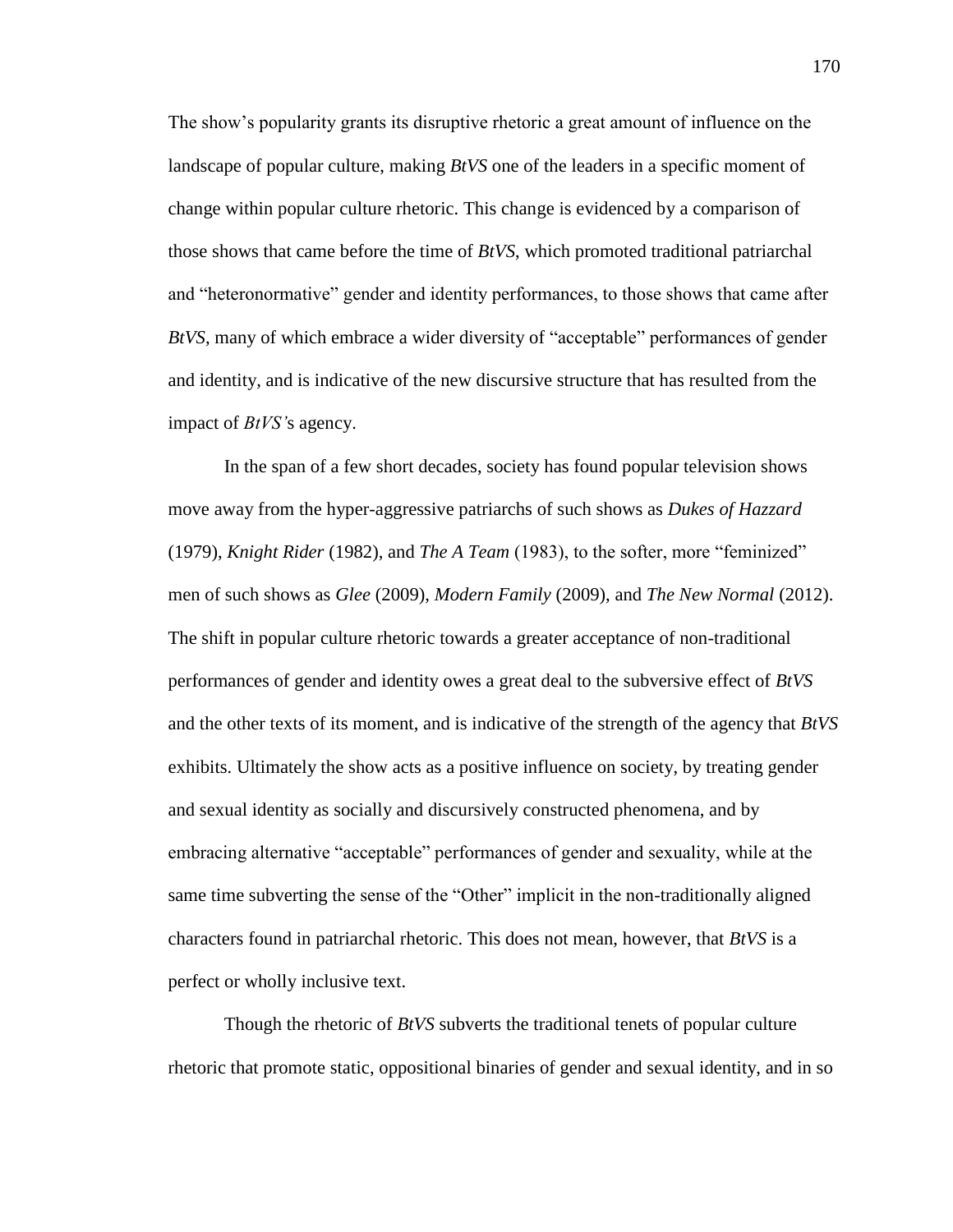doing *BtVS* allows for more progressive performances of gender and sexual identity, it is not a perfect argument for equality. There are whole other axes of identity, such as race, religion, or ethnicity, which scarcely get a mention within the show. As Jowett (2005), states:

Some difference on *Buffy* is given a subject position and point of view [sexuality]

but other differences are not [race and class]. (p. 13, parentheses in original text) There are few lower-class characters and even fewer non-white characters on *BtVS*, suggesting that the show is specifically aligned or targeted towards a specifically white, middle-class audience. Many of the characters that do break through these boundaries, such as the black vampire Mr. Trick in Season 3, and the lower-class rogue Slayer Faith who initially appeared in the same season, are either subjugated or forced to redeem themselves from an initial alignment with a sense of the "Other." Though the later seasons showed some interest in addressing the lack of racial and class diversity within Sunnydale, they were ultimately unsuccessful. Season 7 was notable for this, where many of the Potential Slayers were drawn from disparate areas around the world and the series introduced the strong and courageous Principal Wood, Sunnydale High School's first black principal. Despite these attempts, however, the show fails in presenting anything other than a stereotypically white, middle-class society. Though it is unsuccessful in exploring the full diversity of the ways we construct various axes of our identities, *BtVS*  nevertheless provides an excellent look at how gender and sexuality are a socially and discursively constructed phenomenon and not tied to any inherent aspects of character or biological predetermination as is suggested by traditional patriarchal rhetoric.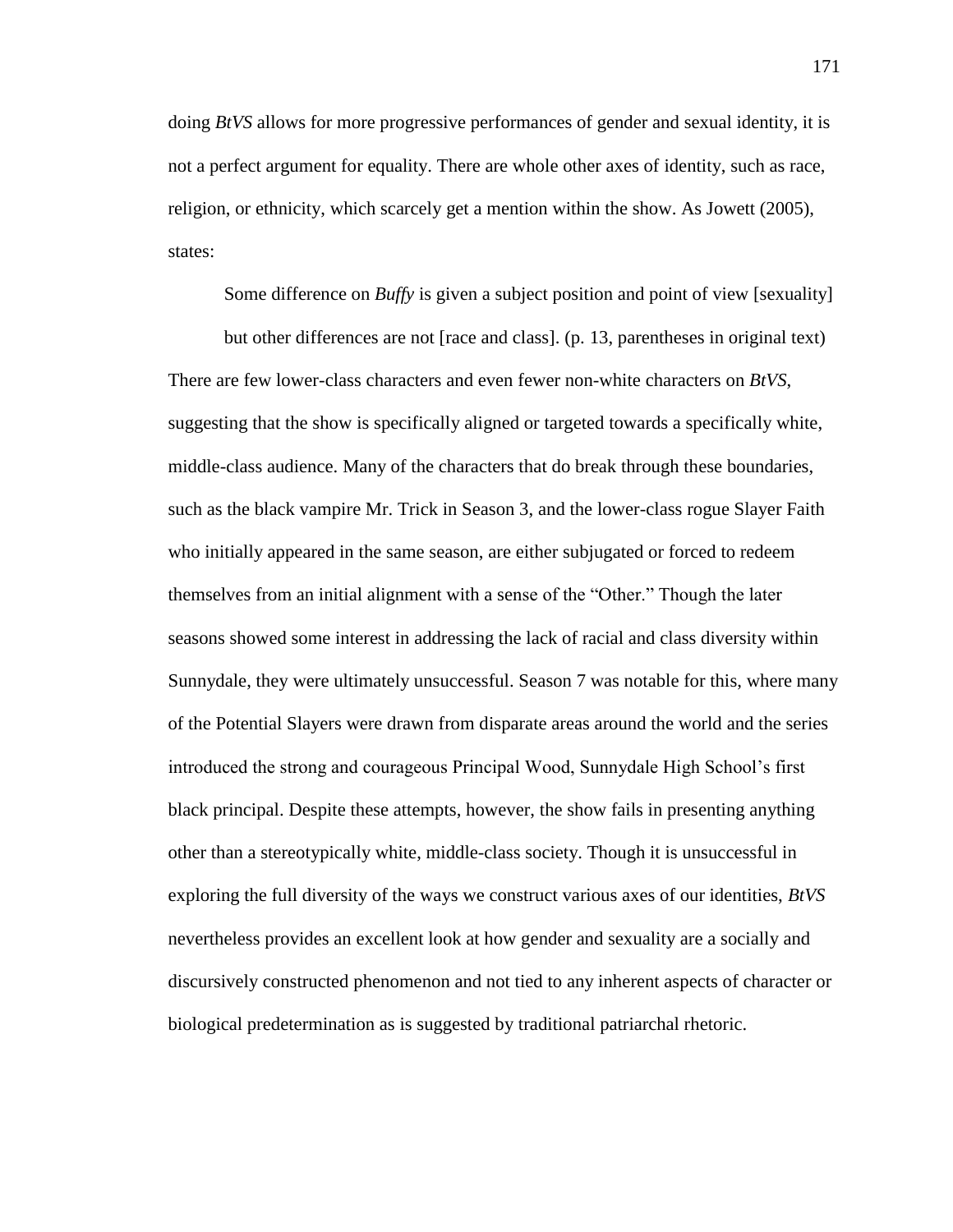Throughout my analysis I traced the characters' use of both traditional and nontraditional performances of gender in establishing their own identity, and how this unique portrayal of performances is demonstrative of the show's agency. Throughout my work, I also found myself positing other potential avenues of discourse regarding this approach to the show's rhetoric. Chief among these was that of an ethical exploration of the actions of Buffy and the other characters in the series, analyzing whether the ends justified their means. Because Buffy's main task is to prevent evil by slaying, or killing, demons, it is critical to determine if her violent actions are morally justified. Feminist scholar Mimi Marinucci explores this concept, ultimately concluding that, "Given the sexualized nature of so much of the violence that she faces, her mission is symbolic of the fight against sexual violence, for example, rape" (Marinucci, 2003, p. 69). In this context, Buffy's violence is justified by the heinous wrongs it opposes. Rather than being a murderer, she is a hero. Another ethical philosopher, Jason Kawal, explores her role as the hero, noting that, "her entire life is devoted to protecting others – she risks her life and sacrifices her own interests night after night, year after year" (Kawal, 2003, p. 152). This supports ethical philosopher Jessica Miller's argument that Buffy's view of ethics is embedded in her relational self, aligning her with feminist ethics and the "care perspective" (Miller, 2003), though it would be interesting to see, in light of the discursive nature of gender, if this perspective is solely "feminine." The moral ambiguity of the actions of many of the characters is itself subversive of traditional rhetorical structures, and could provide the groundwork for another interesting avenue of discussion.

Despite some weaknesses (such as a lack of racial or class diversity) within the text, I suspect that further analyses will benefit as much as I did approaching the series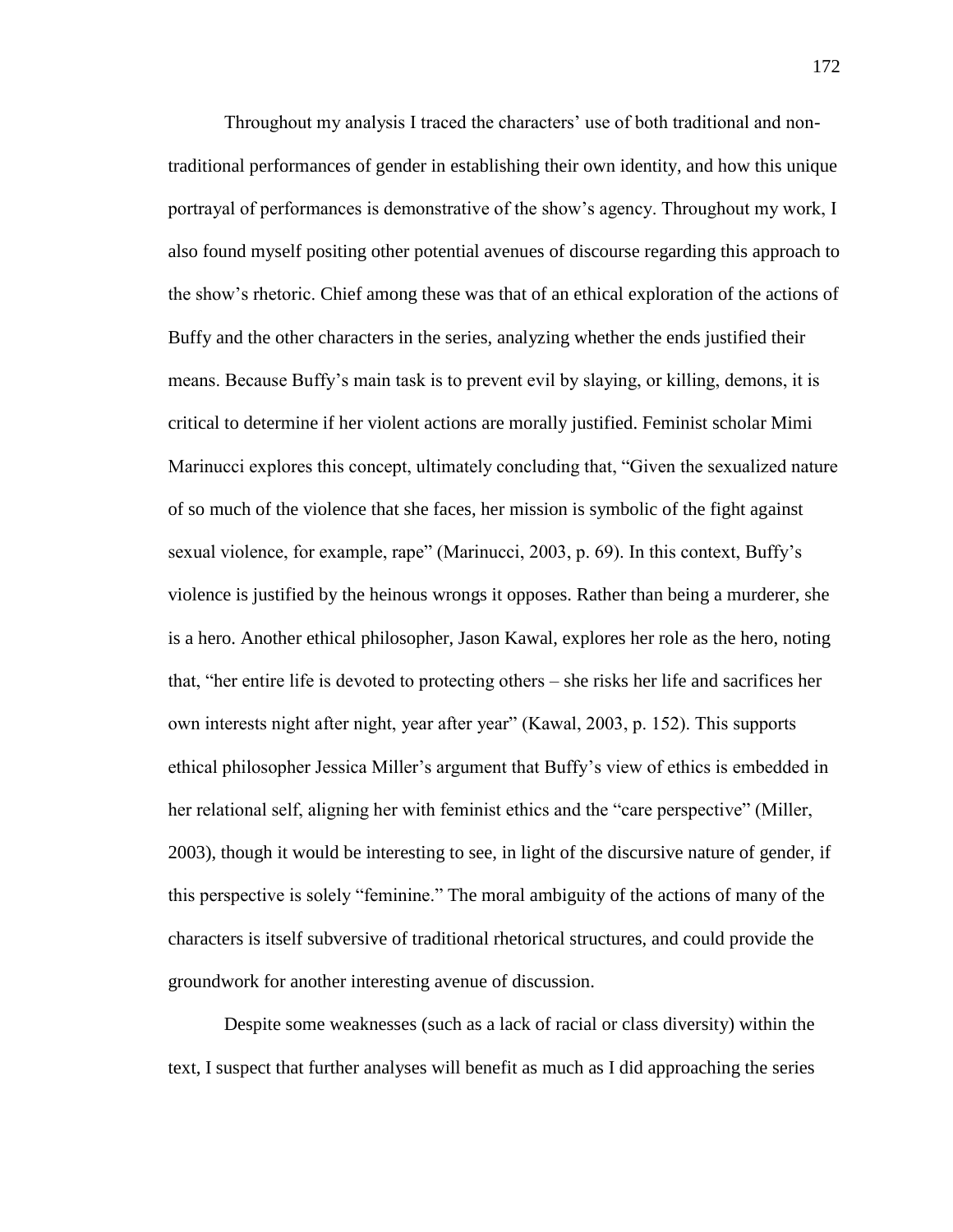and working from a postmodern, poststructuralist perspective. In this way it is possible to see how *BtVS* exhibits its own agency, one tied specifically to its ability to present alternative views and representations of gender and sexual identity. *BtVS*'s popularity ensured that its subversive rhetoric had a great impact on the popular culture texts of today and serves as further validation of why the show merits so much academic study.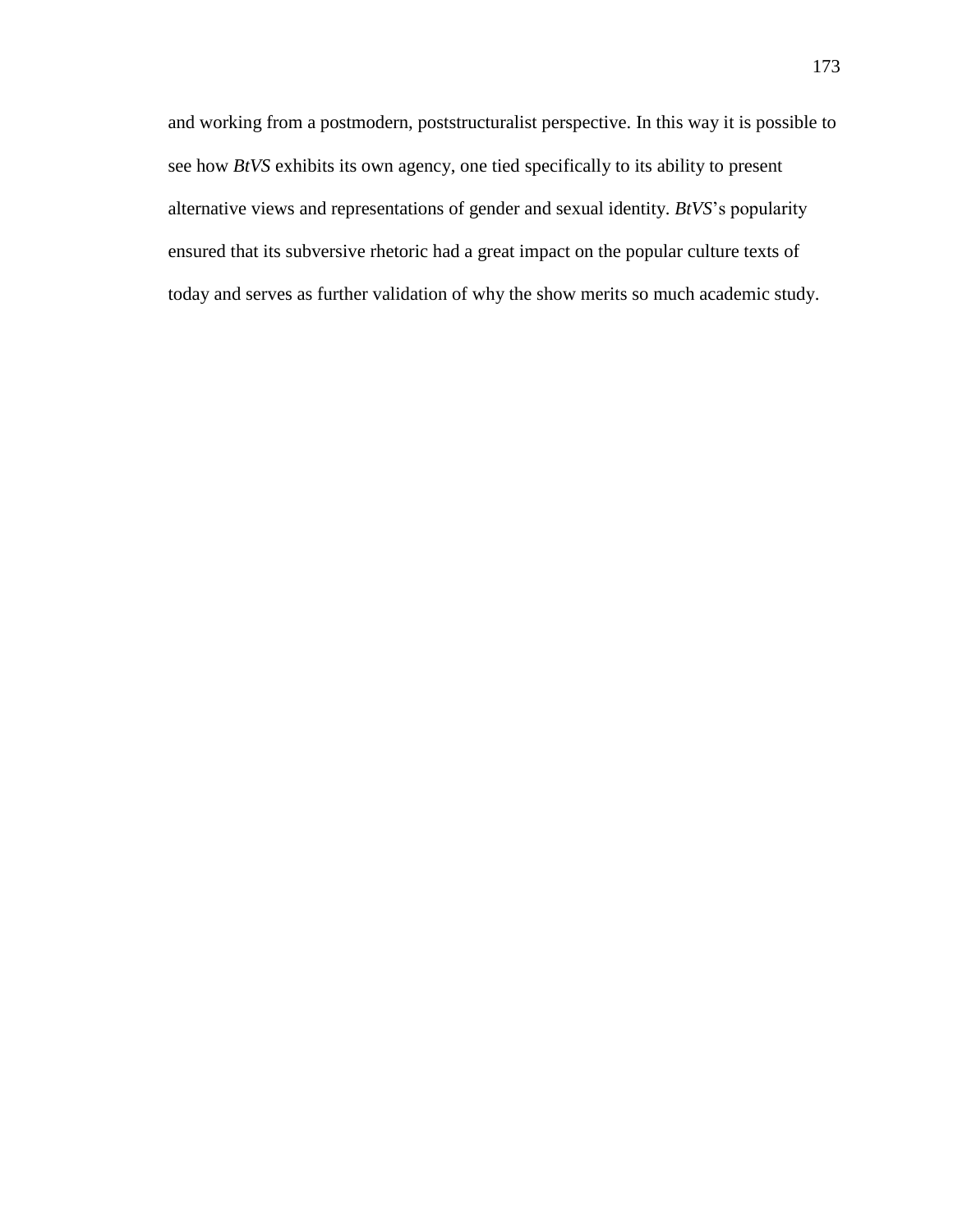#### References

- Alexander, J. (2012). Where Are All the (Good) Female Superhero Movies? *Time*. Retrieved from http://ideas.time.com/2012/08/31/where-are-all-the-good-femalesuperhero-movies/
- Barker, C. (2003). *Cultural studies: Theory and practice*. London: Sage Publications, Ltd.
- Barton, K. (2012). TV's Grim Reaper: Why Joss Whedon continually kills the characters we love. In M. Money (Ed.), *Joss Whedon: The Complete Companion* (pp. 153-158). London: Titan Books.
- Benedictus, L. (Interviewer) & Whedon, J. (Interviewee). (2005). The Ladies' Man. *The Age, 25, September*. [Interview transcript]. Retrieved from http://www.theage.com.au/articles/2005/09/22/1126982178268.html
- Bolger, G. (2003). Buffy the Feminist Slayer? Construction of Femininity in *Buffy the Vampire Slayer*. *Refractory: A Journal of Entertainment Media, 6, March*. Retrieved from http://refractory.unimelb.edu.au/2003/03/06/buffy-the-feministslayer-constructions-of-femininity-in-buffy-the-vampire-slayer-gwyneth-bodger/
- Box Office Mojo. (2013). Directors index by gross. Retrieved from http://www.boxofficemojo.com/people/?view=Director&sort=sumgross&order=D ESC&p=.htm
- Buttsworth, S. (2002). 'Bite Me': *Buffy* and the penetration of the gendered warrior-hero. *Continuum: Journal of Media & Cultural Studies, 16(2),* 185-199.
- Butler, J. (2004). *Undoing Gender.* New York: Routledge.
- Butler, J. (2006). *Gender Trouble: Feminism and the subversion of identity.* New York: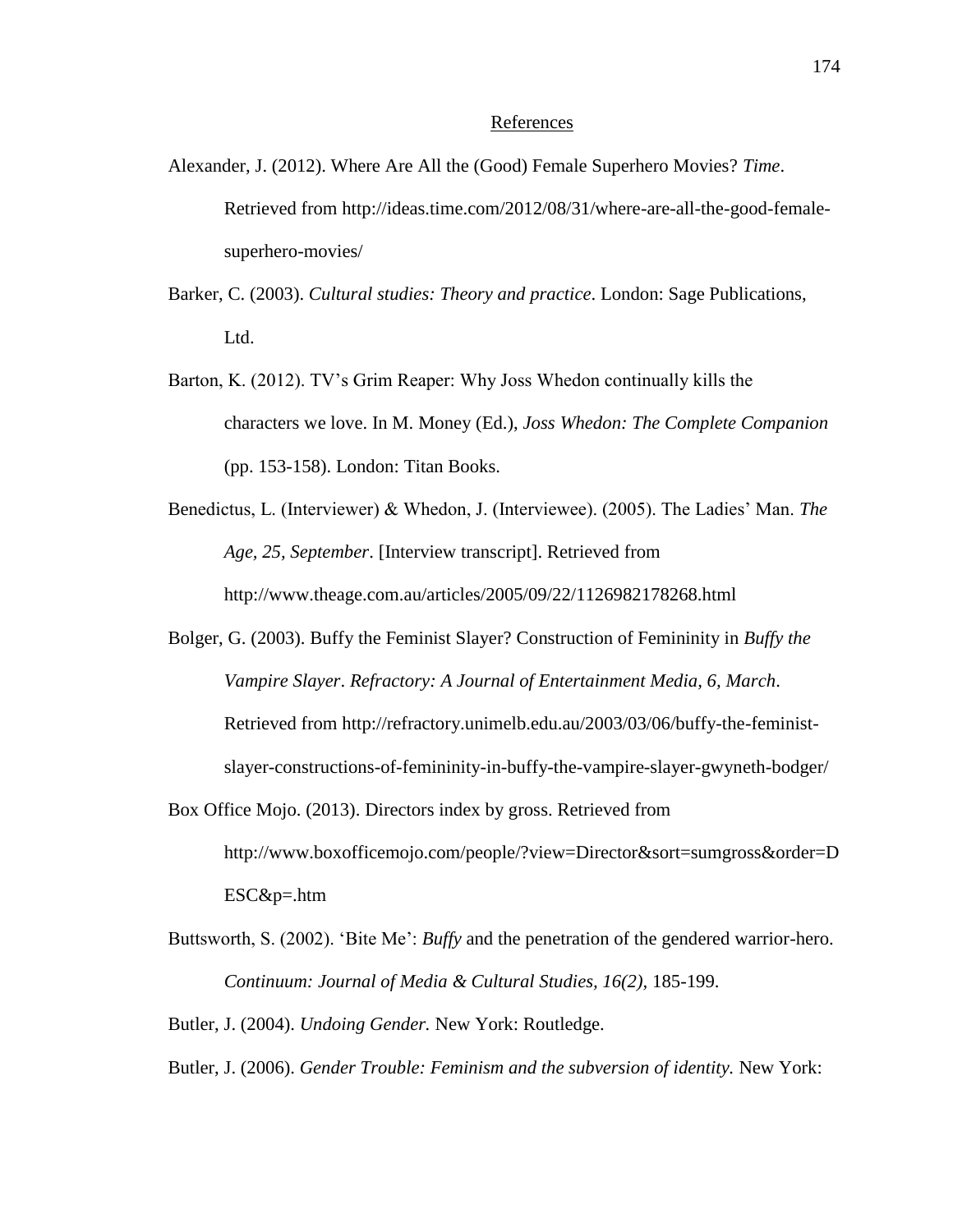Routledge.

- Early, F. (2001). Staking Her Claim: Buffy the Vampire Slayer as Transgressive Woman Warrior. *The Journal of Popular Culture, 35(2),* 11-27.
- Ford, J. (2012). Coming out of the broom closet: Willow's sexuality and empowerment in *Buffy*. In M. Money (Ed.), *Joss Whedon: The Complete Companion* (pp. 94-102). London: Titan Books.

Foucault, M. (1977). *Discipline and Punish: The birth of the prison*. New York: Vintage.

- Foucault, M. (1990). *The History of Sexuality, Volume I: An Introduction*, R. Hurley (trans.). New York: Vintage. Originally published as *Histoire de la sexualité, vol. 1: La Volonté de savoir* (Paris: Gallimard, 1976).
- Gottlieb, A. (2002). Buffy's Angels: The blonde girl with cleavage really isn't so feminist--but the men in her life are. *Metroactive.* Retrieved from http://www.metroactive.com/papers/metro/09.26.02/buffy1-0239.html
- Green, A.I. (2010). Remembering Foucault: Queer Theory and Disciplinary Power. *Sexualities, 13(3),* 316-337.
- Havens, C. (May 1, 2003). *Joss Whedon: The genius behind Buffy*. Dallas, TX: Benbella Books.
- Hibbs, T. (2003). *Buffy the Vampire Slayer* as feminist noir. In J. South (Ed.), *Buffy the Vampire Slayer and Philosophy* (pp. 49-61). Chicago, IL: Open Court.
- Internet Movie Database. (n.d.). *Buffy the Vampire Slayer* Trivia. Message posted to http://www.imdb.com/title/tt0118276/trivia?item=tr0578499. Retrieved 17 April 2013.

Jowett, L. (2005). *Sex and The Slayer: A gender studies primer for the Buffy fan.*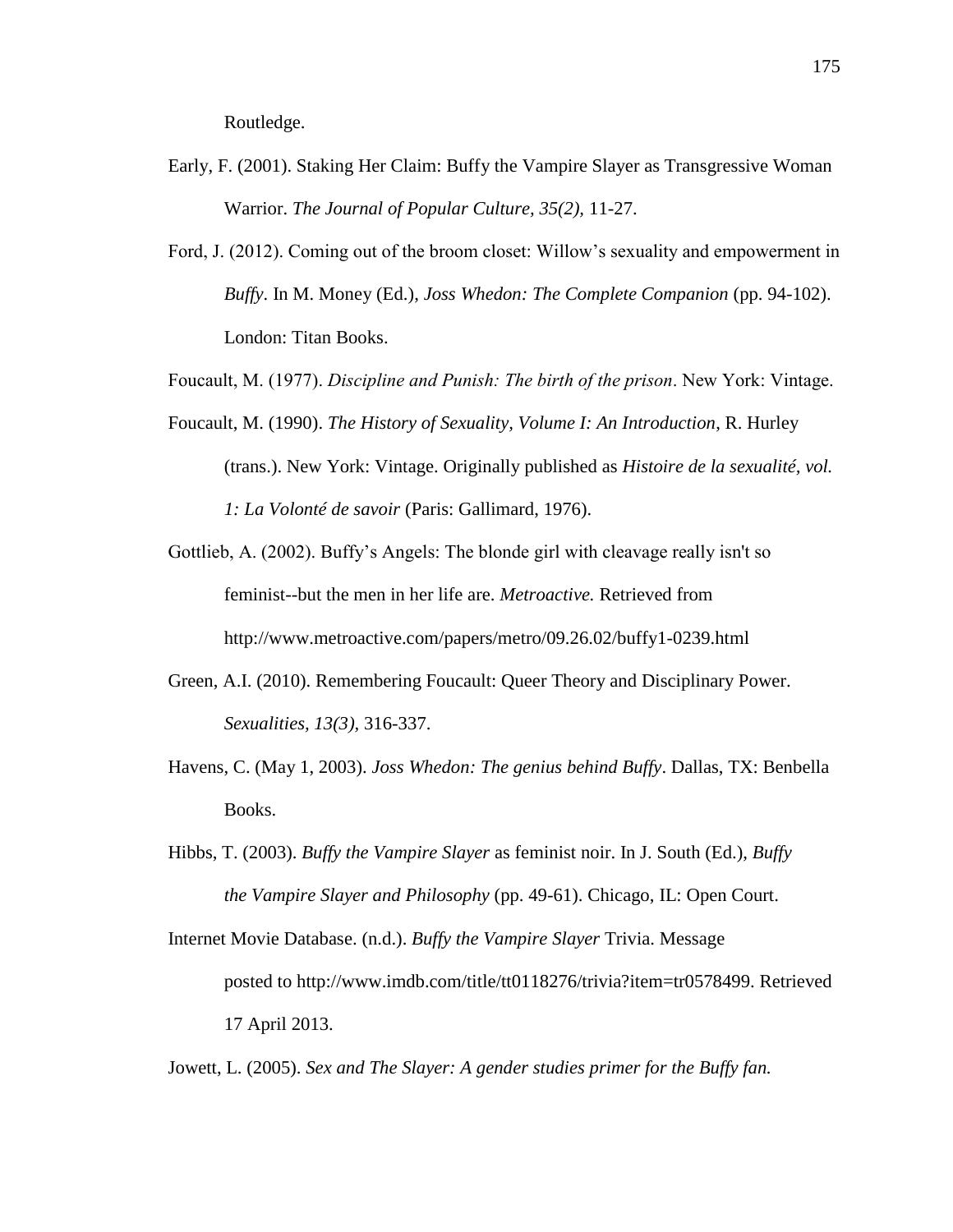Middleton, CT: Wesleyan University Press.

- Kawal, J. (2003). Should we do what Buffy would do? In J. South (Ed.), *Buffy the Vampire Slayer and Philosophy* (pp. 61-75). Chicago, IL: Open Court.
- Levine, E. (2007). *Buffy* and the 'New Girl Order': Defining feminism and femininity. In E. Levine & L. Parks (Eds.), *Undead TV* (pp. 168-189). Durham, NC: Duke University Press.
- Lengel, L. & Martin, S. (2009). Feminist history, gender, and critical intercultural communication studies: An interdisciplinary study. *Paper presented at the annual meeting of the International Communication Association, Marriott, Chicago, IL*, May 21, 2009. Retrieved from http://citation.allacademic.com/meta/ p\_mla\_apa\_research\_citation/3/0/0/3/5/pages300353/p300353-1.php
- Marinucci, M. (2003). Feminism and the ethics of violence: Why Buffy kicks ass. In J. South (Ed.), *Buffy the Vampire Slayer and Philosophy* (pp. 61-75). Chicago, IL: Open Court.
- McKay, H. (2013). Celluloid Ceiling? Only 18 percent of jobs on top Hollywood films go to women, study says. *Fox News*. Retrieved from http://www.foxnews.com/entertainment/2013/01/23/celluloid-ceiling-only-18 percent-jobs-on-top-hollywood-films-go-to-women-study/
- Middleton, J. (2007). Buffy as *Femme Fatale*: The cult heroine and the male spectator. In E. Levine & L. Parks (Eds.), *Undead TV* (pp. 145-168). Durham, NC: Duke University Press.
- Miller, J.P. (2003). "The I in Team": Buffy and feminist ethics. In J. South (Ed.), *Buffy the Vampire Slayer and Philosophy* (pp. 35-49). Chicago, IL: Open Court.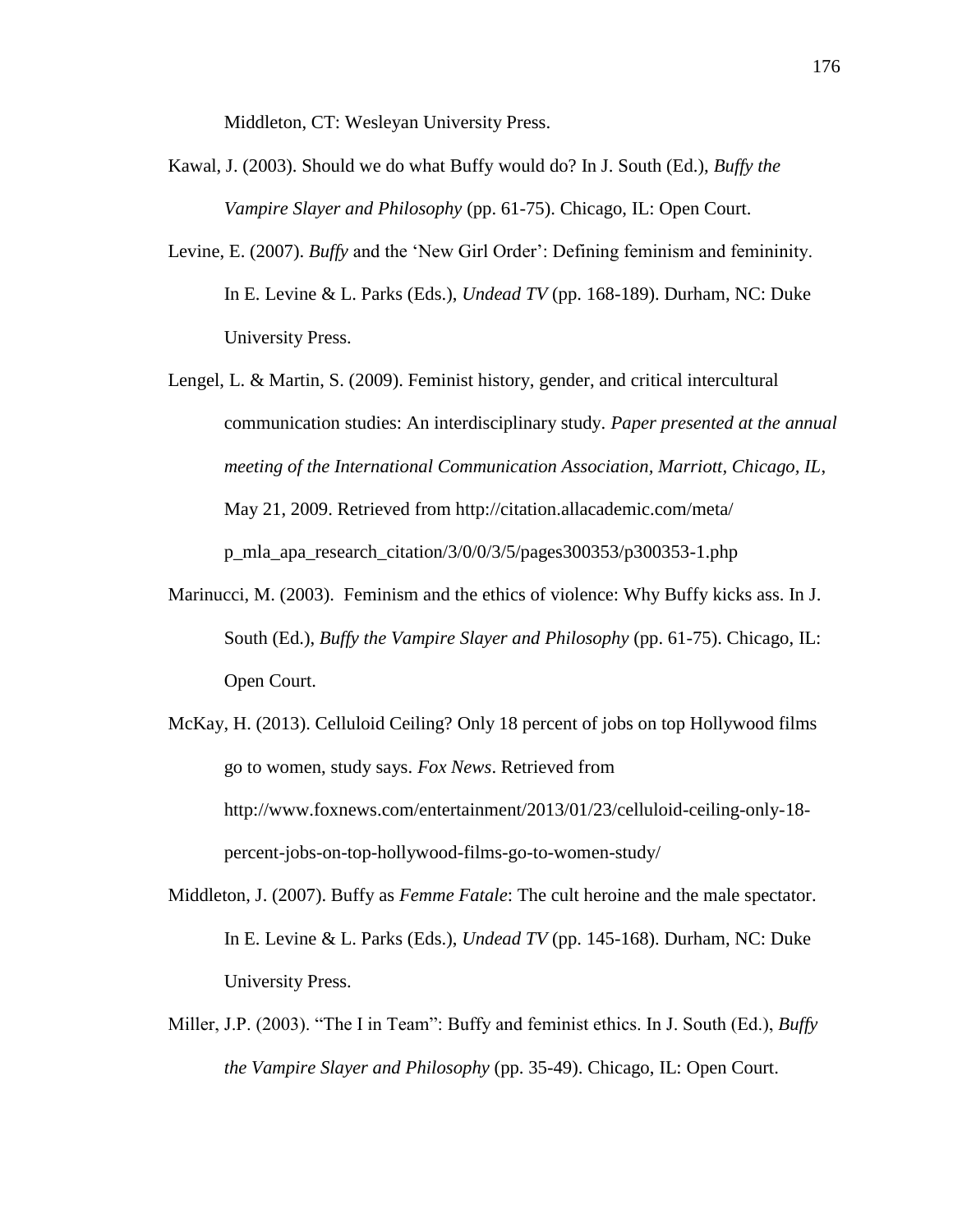- Moore, R. (2012). How *Buffy* changed television. In M. Money (Ed.), *Joss Whedon: The Complete Companion* (pp. 140-152). London: Titan Books.
- Ramachandran, N. (2012). The big bad universe: Good and evil according to Joss Whedon. In M. Money (Ed.), *Joss Whedon: The Complete Companion* (pp. 75- 82). London: Titan Books.
- Stabile, C. (2009). "Sweetheart, This Ain't Gender Studies": Sexism and Superheroes. *Communication and Critical/Cultural Studies, 6(1),* 86-92.
- Thompson, J. (2003). 'Just a girl' Feminism, Postmodernism and *Buffy the Vampire Slayer*. *Refractory: A Journal of Entertainment Media, 2, March*. Retrieved from www.iteach.com.au/english/Vate2007/buffy/Just%20a%20girl.pdf
- Tresca, D. (2012). The three faces of Anne: Identity formation in *Buffy the Vampire Slayer* and *Angel*. In M. Money (Ed.), *Joss Whedon: The Complete Companion* (pp. 191-198). London: Titan Books.
- Turnbull, S. (2003). 'Who Am I? Who Are You?' On the Narrative Imperative of Not Knowing Who You Are in *Buffy the Vampire Slayer*. *Metro Magazine, 137,* 66- 74.
- Whedon, J. (2000). Interview for "Fresh Air" on National Public Radio, with David Bianculli. Delivered 9 May 2000. Transcript retrieved 20 January 2013 from http://www.buffyguide.com/extras/josswt.shtml
- Whedon, J. (2006). Men on the Front Line Honoree, Equality Now Tribute Address. Delivered 16 May 2006. Retrieved from http://www.americanrhetoric.com/ speeches/josswhedonequalitynow.htm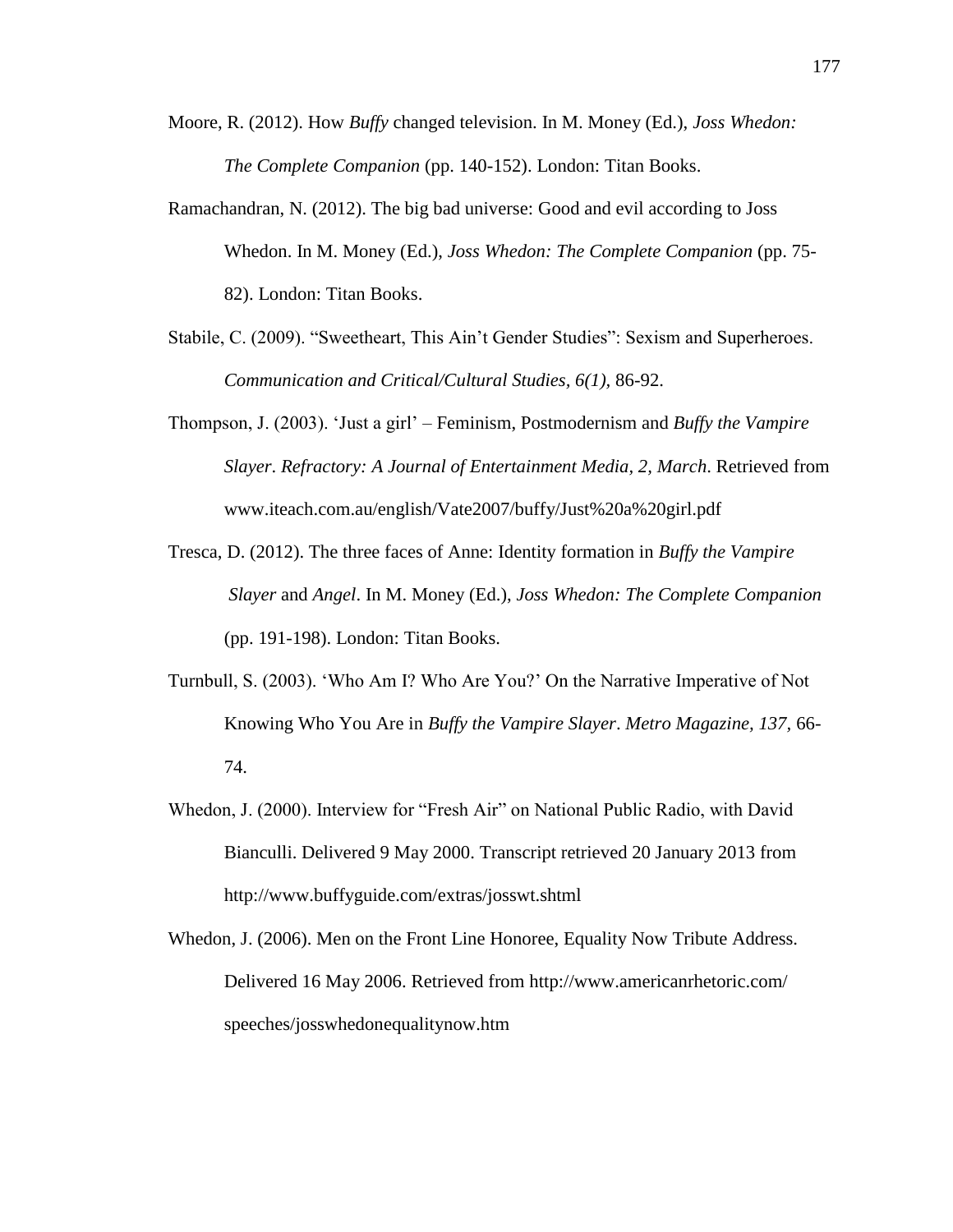# APPENDIX A – Referenced/Cited Episodes of *BtVS*

# SEASON 1

| BtVS 1.01 "Welcome to the Hellmouth" | (Pg. 25-32, 70-74,<br>$151 - 153$ |
|--------------------------------------|-----------------------------------|
| BtVS 1.02 "The Harvest"              | $(Pg. 74-77)$                     |
| BtVS 1.07 "Angel"                    | $(Pg. 96-98)$                     |
| <b>SEASON 2</b>                      |                                   |
| BtVS 2.03 "School Hard"              | $(Pg. 128-129)$                   |
| BtVS 2.06 "Halloween"                | (Pg. 135)                         |
| BtVS 2.08 "The Dark Age"             | $(Pg. 136-138)$                   |
| BtVS 2.13 "Surprise"                 | (Pg. 98)                          |
| BtVS 2.14 "Innocence"                | $(Pg. 98-100)$                    |
| BtVS 2.19 "I Only Have Eyes For You" | $(Pg. 120-124)$                   |
| <b>SEASON 3</b>                      |                                   |
| BtVS 3.05 "Homecoming"               | $(Pg. 130-131)$                   |
| BtVS 3.06 "Band Candy"               | (Pg. 135)                         |
| $BtVS$ 3.09 "The Wish"               | (Pg. 150)                         |
| BtVS 3.10 "Amends"                   | (Pg. 118)                         |
| BtVS 3.12 "Helpless"                 | $(Pg. 33-40)$                     |
| BtVS 3.13 "The Zeppo"                | $(Pg. 84-96)$                     |
| BtVS 3.14 "Bad Girls"                | $(Pg. 141-143)$                   |
| BtVS 3.16 "Dopplegangland"           | (Pg. 141)                         |
| BtVS 3.22 "Graduation Day: Part 2"   | $(Pg. 132-134)$                   |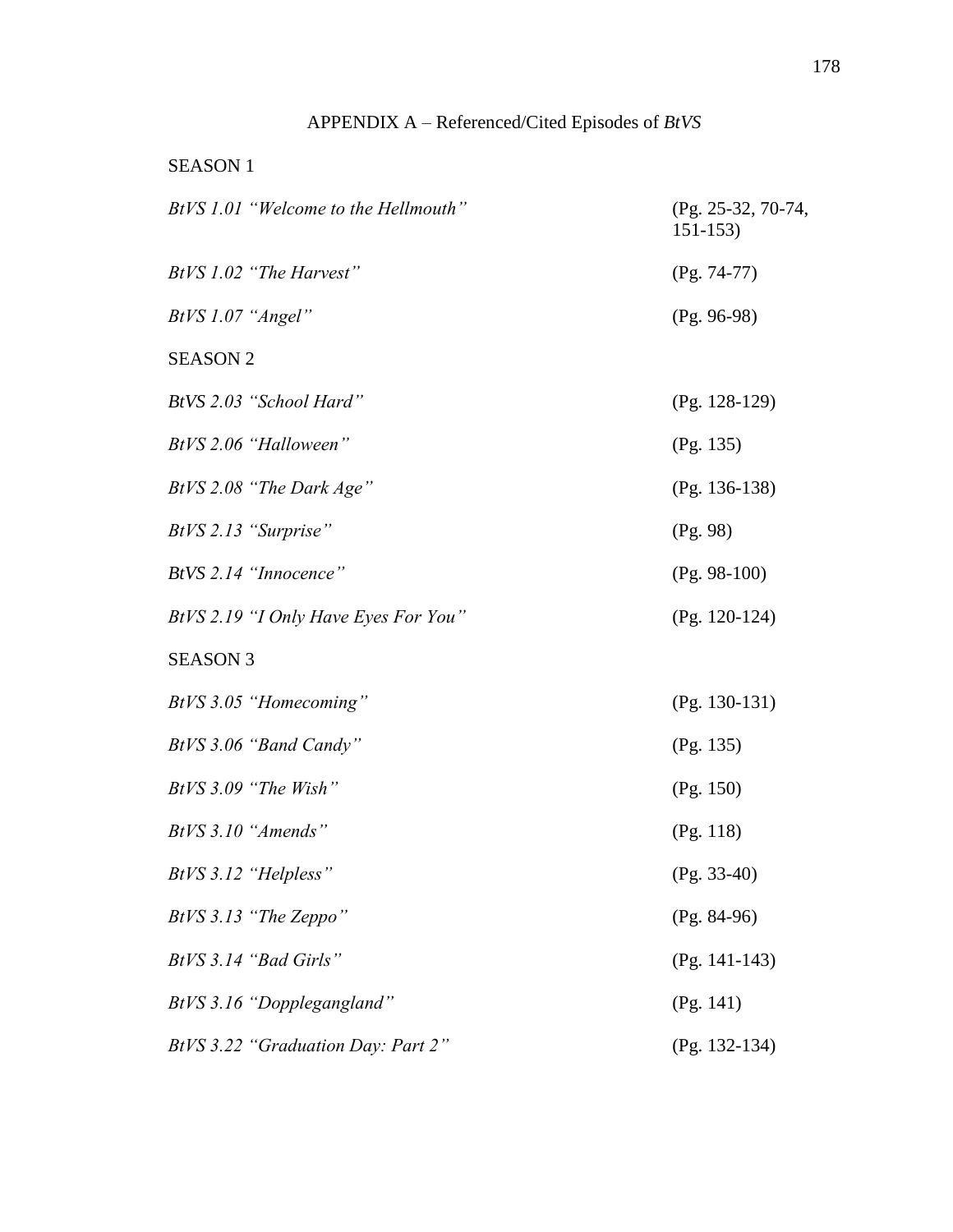# SEASON 4

| $BtVS$ 4.10 "Hush"                     | $(Pg. 83-85, 104-106,$<br>114, 151, 153-154) |
|----------------------------------------|----------------------------------------------|
| BtVS, 4.18 "Where the Wild Things Are" | (Pg. 101)                                    |
| BtVS 4.19 "New Moon Rising"            | $(Pg. 106-109)$                              |
| <b>SEASON 5</b>                        |                                              |
| BtVS 5.12 "Checkpoint"                 | $(Pg. 43-50, 59)$                            |
| BtVS 5.16 "The Body"                   | $(Pg. 151, 153-156)$                         |
| BtVS 5.22 "The Gift"                   | (Pg. 138-140, 147-<br>149)                   |
| <b>SEASON 6</b>                        |                                              |
| BtVS 6.01 "Bargaining: Part 1"         | $(Pg. 79-80)$                                |
| BtVS 6.07 "Once More, With Feeling"    | (Pg. 151, 153, 157-<br>159, 168)             |
| BtVS 6.08 "Tabula Rasa"                | (Pg. 17)                                     |
| BtVS 6.22 "Grave"                      | $(Pg. 81-82, 127)$                           |
| <b>SEASON 7</b>                        |                                              |
| BtVS 7.01 "Lessons"                    | (Pg. 106)                                    |
| BtVS 7.05 "Selfless"                   | (Pg. 48)                                     |
| BtVS 7.15 "Get it Done"                | (Pg. 52)                                     |
| BtVS 7.18 "Dirty Girls"                | $(Pg. 50-52, 144-147)$                       |
| BtVS 7.22 "Chosen"                     | $(Pg. 54-56)$                                |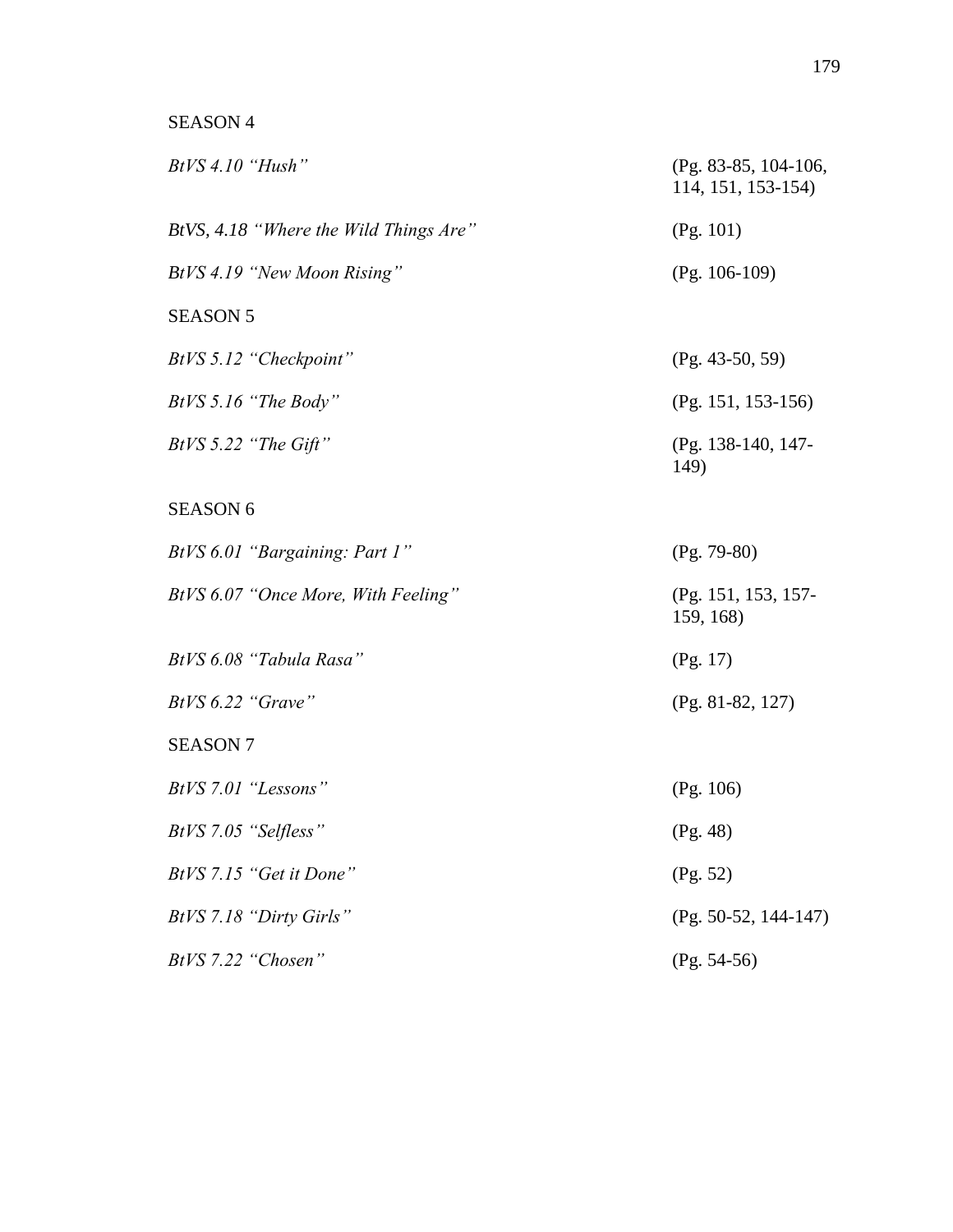### SEASON 1

The first season of *Buffy the Vampire Slayer* finds Buffy Summers as a new arrival high school sophomore in the small town of Sunnydale, CA (which, unfortunately for her, is located directly on top of a dimensional portal known as the Hellmouth). She is soon introduced to the supernatural aspects of the town as she fights against the local vampire gang, ruled by an ancient vampire known as The Master. The Master spends the length of the season planning assaults on the Slayer in an attempt to break free from his magical prison and open the Hellmouth, releasing all the demons of Hell onto the Earth. Buffy enlists with fellow classmates Willow and Xander, under the tutelage of her mentor Watcher Giles, and with the help of vampire-with-a-soul Angel, to fight these monsters, and eventually faces off against The Master once and for all in the season finale. The Master hypnotizes and drowns her, fulfilling an ancient prophecy that she would die at his hands. Luckily, Xander is there to resuscitate her just after her heart stops, and she is able to kill The Master once and for all.

#### SEASON 2

Buffy returns to Sunnydale in the beginning of Season 2 after having spent the summer with her father in Los Angeles, though it is apparent that she is still affected from her brief death at The Master's hand in the previous season. She gets her catharsis by destroying the remaining minions of The Master who try to use his bones to magically resurrect him. Her relief is short-lived, however, when Angel's ex-allies Spike and Drusilla arrive in town, eager to hunt and kill the Slayer. Things get even more complicated when the new Vampire Slayer, Kendra, appears. It turns out that Buffy was dead long enough in the first season for a new Slayer to be called, upsetting an ancient tradition of only one Slayer existing at a time. And, if this isn't enough, Buffy's loss of virginity to her boyfriend Angel nullifies the curse that returned his soul, causing him to revert to his evil vampiric form, known as Angelus. In a surprising twist of events, Buffy teams up with Spike to halt Angelus from opening another Hell dimension that could consume the world. Though Willow's growing magical ability proved strong enough to return Angel's soul to him, it wasn't in time to stop him from opening the dimensional gateway. Buffy is forced to kill him to close the portal, even as he is reaching out to her for help and support. Sadly, Drusilla manages to kill Kendra and torture Giles, before she and Spike escape. Buffy, devastated by having to slay Angel, decides to leave her friends behind and takes a bus to Los Angeles.

### SEASON 3

Buffy lives and works in Los Angeles as a waitress for some time before discovering and destroying a prison dimension run by demons that have enslaved the homeless kids and street urchins of LA. She is brought out of her depression and returns to Sunnydale, where she finds that the rest of the Scooby Gang has continued to kill vampires in her absence. The First Evil, making an early appearance, brings Angel back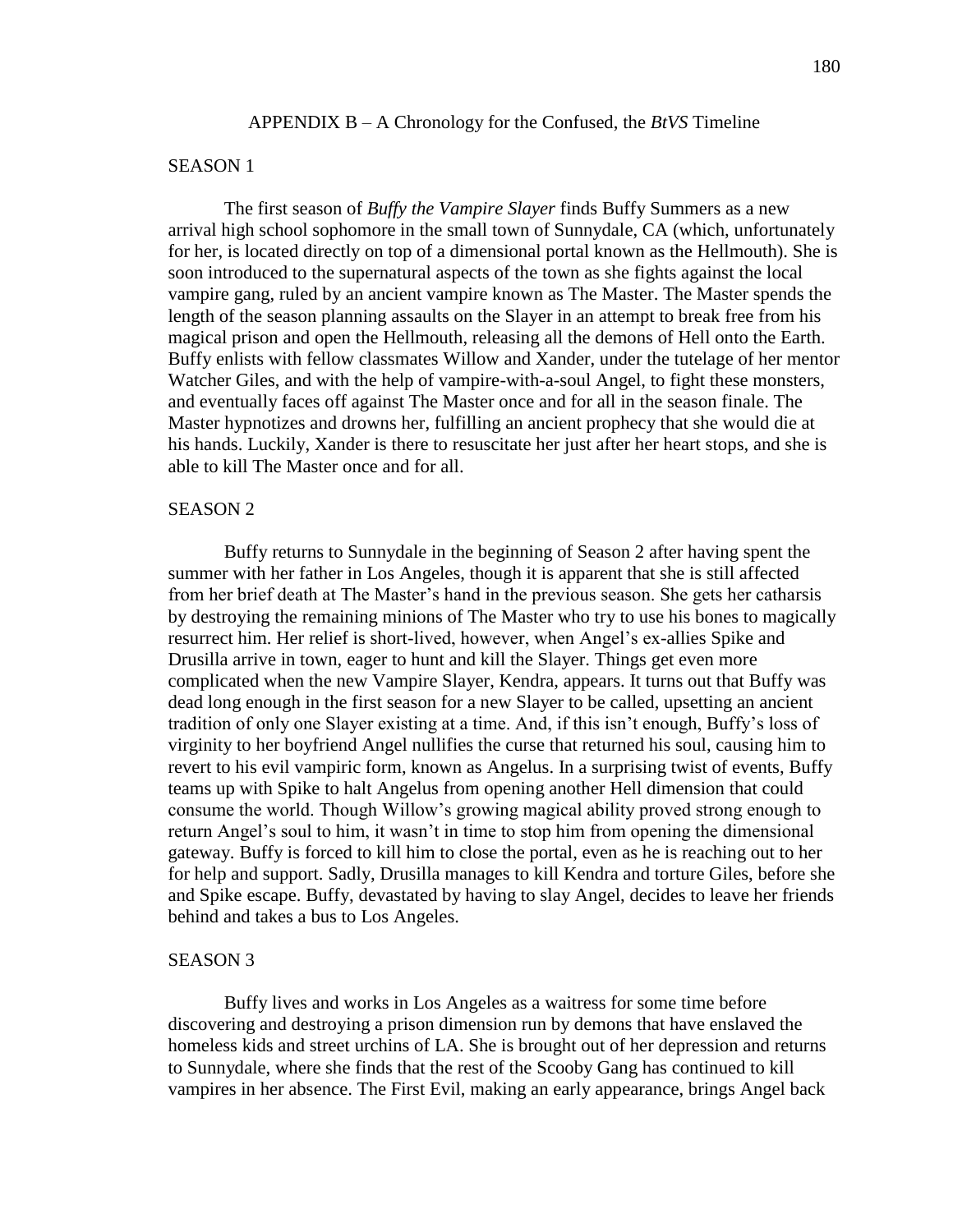to life, though he has turned feral from his time in a hell dimension; Buffy secretly nurses him back to sanity and health, causing tension with Giles when her secret is revealed. This tension is brought to a head when Giles betrays Buffy by poisoning her for The Watcher's Council, though his loss of tenure with the Council after defending her redeems him in her eyes. This season also features the arrival of Faith, and her eventual alignment with the evil Mayor as well as the beginnings of Xander's relationship with Anya. Eventually Buffy is forced to stab Faith, who lapses into a coma, before enlisting the help of the rest of the senior class to kill the Mayor by blowing up the high school with him inside it.

#### SEASON 4

Season 4 finds the Scooby Gang graduated from high school and moving on with their lives. Angel and Cordelia have moved to Los Angeles (where they continue to appear in the series *Angel*). Xander has decided not to attend college and so begins looking for a job, but feels separated from Willow and Buffy, who are attending UC Sunnydale. At the university, both Willow and Buffy begin dating more. Willow meets Tara after Oz's departure, marking the beginning of their long-term relationship. Faith wakes up from her coma, and after attempting to get vengeance upon Buffy, runs away to Los Angeles where she meets Angel and is eventually convinced to go to prison for her crimes. Meanwhile, Buffy meets and starts dating Riley, who she eventually discovers is a member of a covert military organization known as The Initiative. The Initiative has come to Sunnydale to study and wage war and experiment on the local demon population. Spike, who has returned to town to plan an attack on Buffy, falls victim to their experiments when they put a chip in his head that stops him from harming humans. Initially, Buffy finds herself aligned with The Initiative's interests and so fights alongside them. However, when she discovers that they are experimenting not just on demons, but on supernaturally endowed humans, she begins to question their motives. In an attempt to learn more about The Initiative's plans, she breaks into their facility, only to find that they have been doing secret experiments combining technological devices with human and demon flesh in an attempt to create a super soldier. The prototype creature, Adam, rebels, and it is up to Buffy to kill him. She and the Scooby Gang cast a spell that allows Buffy to access the primal power of the First Slayer, and so she uses her new strength to kill Adam. The season finale finds Buffy and the rest of the Scooby Gang being haunted in their dreams by the ghost of the First Slayer.

#### SEASON 5

The fifth season of *BtVS* opens with Buffy meeting and fighting the infamous Count Dracula. Though even Buffy isn't capable of killing him, she does beat him and kick him out of town. When she returns home, she finds a girl in her room, a girl she refers to as her sister, Dawn. The mystery of this sudden appearance of a sister is solved when we learn that Dawn is actually a mystical energy known as The Key, and has been placed under Buffy's care for protection against the Hell-Goddess Glory. Then, when Buffy nearly gets killed in a fight against a single vampire, she seeks Spike's advice on how he killed two previous Slayers and how she can increase her chances of survival.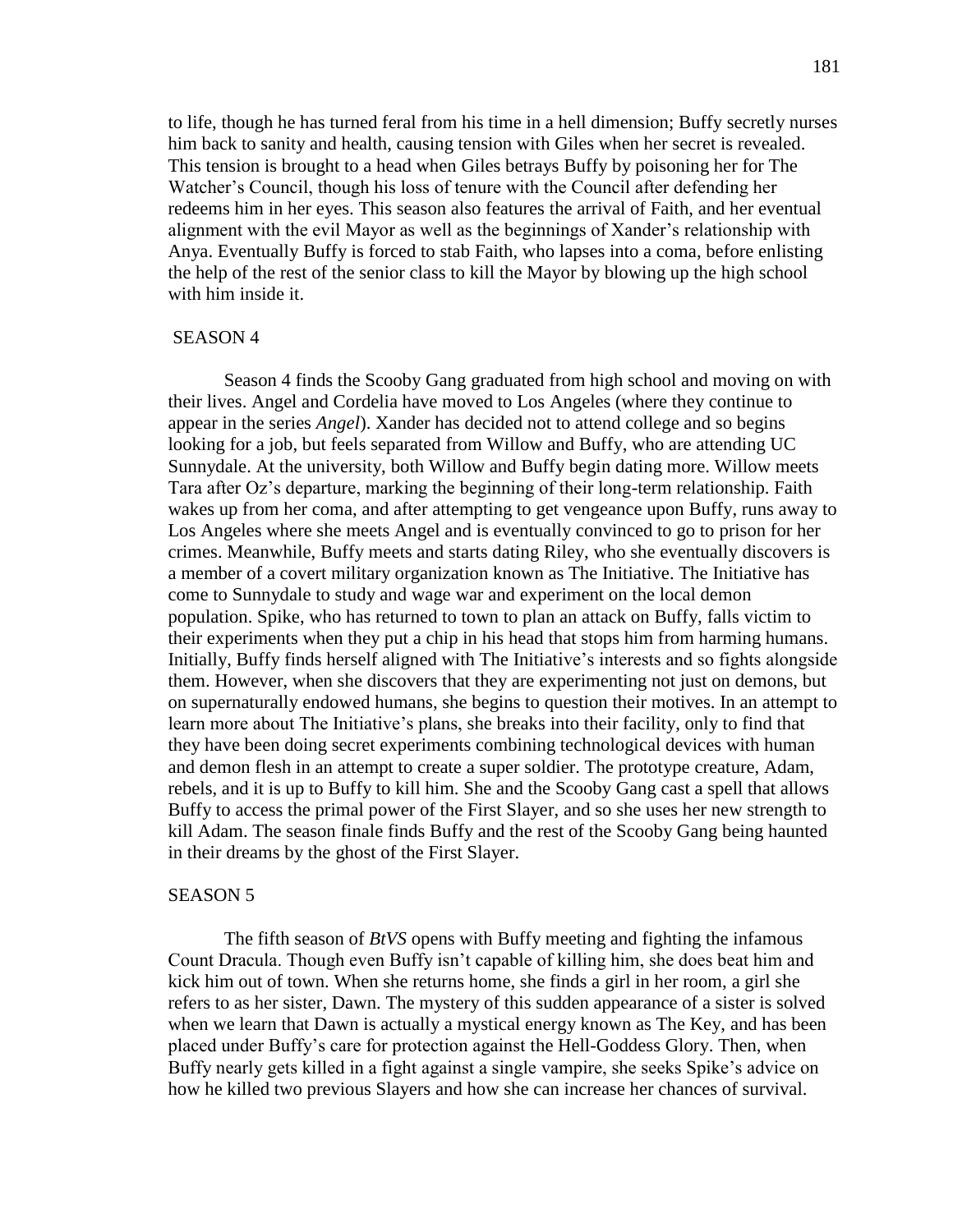Buffy then catches Riley letting vampire junkies drink his blood, and so she breaks up with him. Meanwhile, Giles, who has spent the last year growing increasingly bored with retirement, decides to purchase and open a magic shop. The Watcher's Council arrives in town and scrutinizes every aspect of his life, demanding to conduct a review on The Slayer and her friends. Buffy turns the tables on them when she realizes their organization is meaningless without her, freeing her from their patriarchal constrictions. Tragically, Buffy isn't able to stop Glory from using Dawn to open a gateway to Hell, but Buffy successfully manages to close it by sacrificing herself instead of her sister.

#### SEASON 6

Though Buffy's death at the end of Season 5 closed the portal to Hell, it also opened Sunnydale up to attack from other fronts. The Scooby Gang uses a Buffy robot to convince the rest of the world that the Slayer is still alive and well while they work on a plan to raise Buffy from the dead. When they manage to bring her back to life, she reveals to Spike that they pulled her out of Heaven. She doesn't share this with the rest of the group until the musical episode "Once More, With Feeling," an episode where everyone's deepest secrets are revealed through song and dance. This episode also marks the beginning of Buffy's sexual relationship with Spike, though she keeps it secret from the rest of her friends. This season also finds the dissolution of Tara and Willow's relationship as well as Xander and Anya's relationship. Tara and Willow do get back together, but just when they do Tara is killed from a stray bullet fired by one of Buffy's enemies. Willow kills the man who shot Tara, though she is stopped from killing the other two members of his nerdy trio. She then attempts to destroy the world, but is saved when Xander appears to talk to her. When Buffy tries to break things off with Spike, he goes berserk and tries to rape her. He cannot live with his actions and so goes off in search of a powerful demon in Africa who can restore his soul, so he can give Buffy what she deserves.

#### SEASON 7

 The final season finds The First Evil laying siege on The Watcher's Council and The Slayer, going so far as to order the execution of all Potential Slayers. After the majority of the Council is destroyed, Giles sends out the word that all surviving Potentials should make their way to Buffy's house in Sunnydale for protection and training. Buffy also begins working as a guidance counselor at the newly reopened high school as a way of keeping an eye on the Hellmouth below it. It turns out that she is not the only one with this plan: Principal Robin Wood, the son of one of Spike's victims, a previous Slayer named Nikki Wood, has arrived in town to keep his eye on the Hellmouth as well. Spike, meanwhile, has had his soul restored and is suffering from the grief this entails. When Principal Wood tries to kill Spike for revenge, Buffy comes to Spike's rescue and convinces Wood that Spike has changed and is a useful ally. When Buffy discovers more about the history of the Slayer and locates the ancient lost scythe designed to be a Slayer's ideal weapon, she realizes she can use the magic of the scythe to share her power with all the Potential Slayers. Both Faith and Angel also return to town in this season, albeit on separate occasions. Faith returns to make amends and help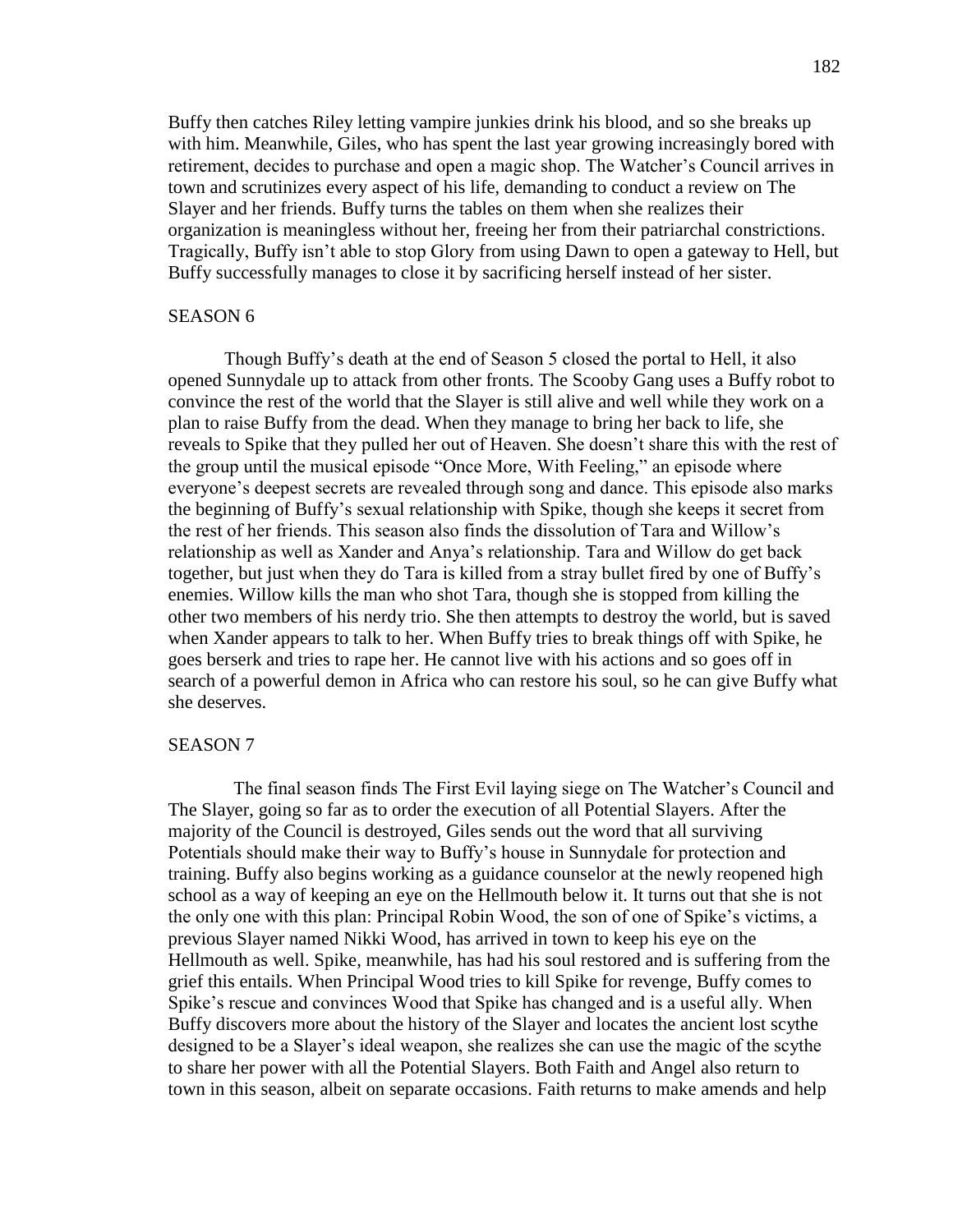Buffy, after she redeems herself in the companion series *Angel*. Angel, however, returns in the final episode to bring an amulet that can cleanse the town. When the Hellmouth is opened, Buffy leads the Potentials (now Slayers themselves, thanks to Willow's spellcasting) into battle with a breed of über-vampires that live there. Spike uses the amulet to focus the rays of the sun into a cleansing beam of fire that consumes the whole town, sacrificing himself to kill the über-vampires and save the world. Anya and a number of Potentials die as well, though the rest of the gang survives to find that the entire town has collapsed, leaving behind a giant crater.